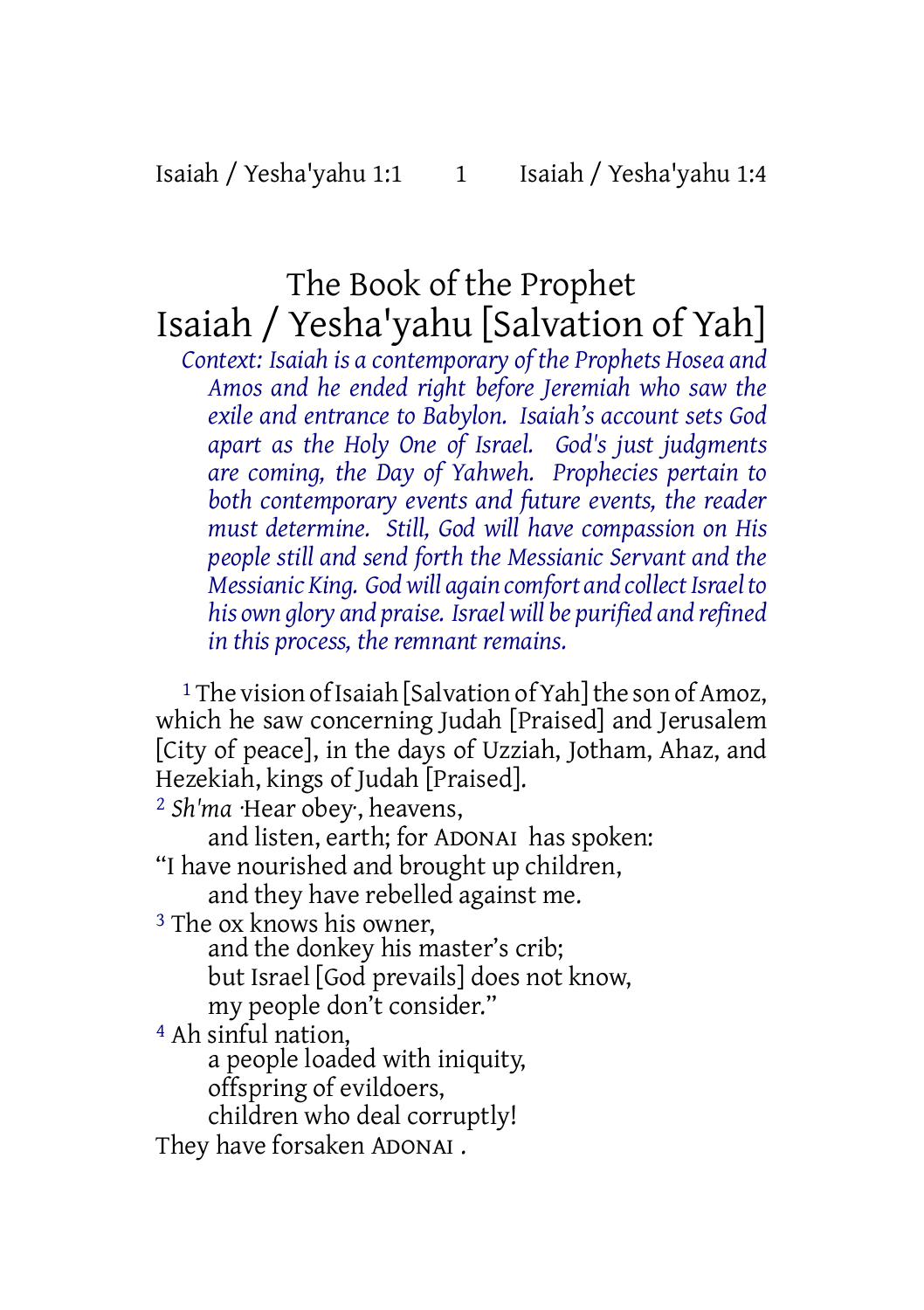Isaiah / Yesha'yahu 1:5 2 Isaiah / Yesha'yahu 1:11

They have despised the *haKadosh Isra'el* [the Holy One of God prevails]. They are estranged and backward. 5 Why should you be beaten more, that you revolt more and more? The whole head is sick, and the whole heart faint. 6 From the sole of the foot even to the head there is no soundness in it: wounds, welts, and open sores. They haven't been closed, neither bandaged, neither soothed with oil. 7 Your country is desolate. Your cities are burned with fire. Strangers devour your land in your presence, and it is desolate, as overthrown by strangers. 8 The daughter of Zion [Mountain ridge, Marking] is left like a shelter in a vineyard, like a hut in a field of melons, like a besieged city. 9 *Unless ADONAI Tzva'ot [Yahweh Commander of heaven's armies] had left to us a* very small remnant, *we would have been as Sodom [Burning]; we would have been like Gomorrah [Rebellious people, Tyrants].* \* 10 *Sh'ma* ·Hear obey· ADONAI 's word, you rulers of Sodom [Burning]! Listen to the *Torah* ·Teaching· of our God, you people of Gomorrah [Rebellious people, Tyrants]! <sup>11</sup> "What are the multitude of your sacrifices to me?," says ADONAI .

"I have had enough of the burnt offerings of rams,

<sup>\*</sup> 1:9 Quoted in Rom 9:29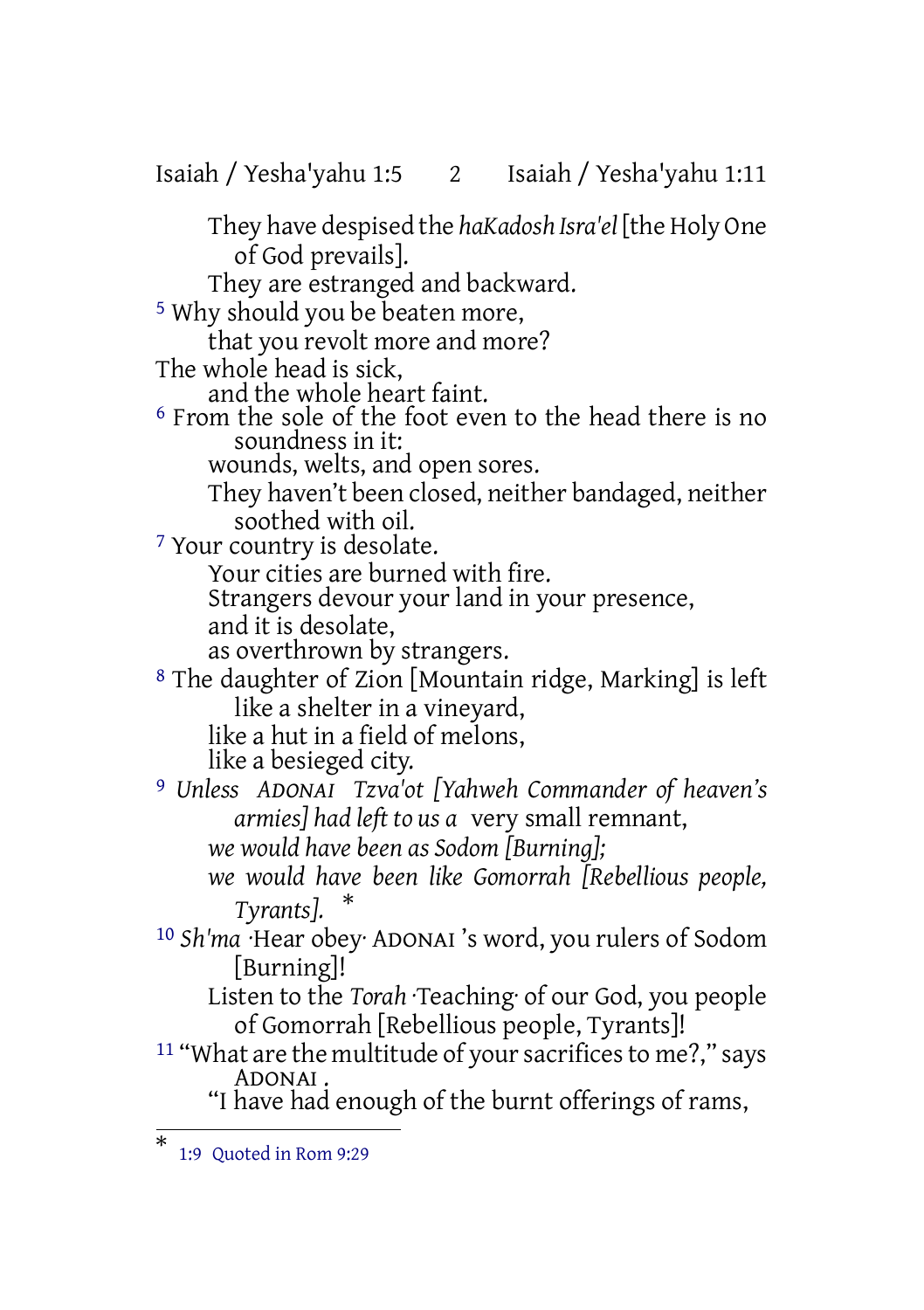and the fat of fed animals. I don't delight in the blood of bulls, or of lambs, or of male goats. <sup>12</sup> When you come to appear before me, who has required this at your hand, to trample my courts? 13 Bring no more vain offerings. Incense is an abomination to me; new moons, Sabbaths, and convocations: I can't bear with evil assemblies. 14 My soul hates your New Moons and your appointed feasts. They are a burden to me. I am weary of bearing them. 15 When you spread out your hands, I will hide my eyes from you. Yes, when you make many prayers, I will not *sh'ma* ·hear obey·. Your hands are full of blood. 16 Wash yourselves, make yourself clean. Put away the evil of your doings from before my eyes. Cease to do evil. 17 Learn to do well. Seek *mishpat* ·justice·. Relieve the oppressed. Judge the orphan. Plead for the widow."

18 "Come now, and let us reason together," says ADONAI : "Though your sins be as scarlet, they shall be as white as snow.

Though they be red like crimson, they shall be as wool.

19 If you are willing and *sh'ma* ·hearing obedient·,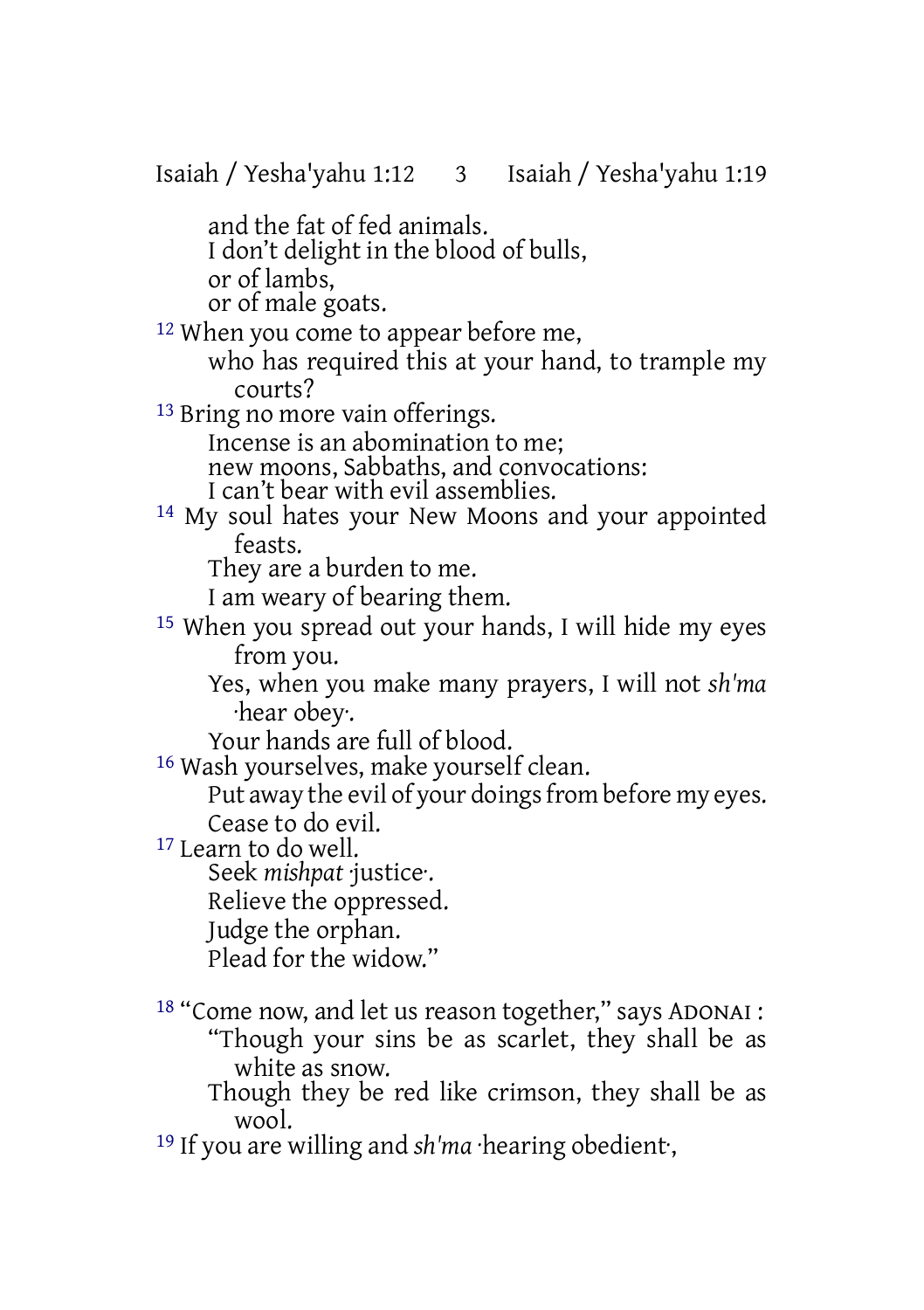you shall eat the good of the land; 20 but if you refuse and rebel, you shall be devoured with the sword; for the mouth of ADONAI has spoken it." 21 How the faithful city has become a prostitute! She was full of *mishpat* ·justice: righteousness lodged in her, but now murderers. 22 Your silver has become dross, your wine mixed with water. 23 Your princes are rebellious, and companions of thieves. Everyone *'ahav* ·affectionately loves· bribes, and follows after rewards. They don't judge the orphan, neither does the cause of the widow come to them. 24 Therefore the Lord, *ADONAI Tzva'ot* [Yahweh Commander of heaven's armies], the Mighty One of Israel [God prevails], says: "Ah, I will get relief from my adversaries, and avenge myself on my enemies; 25 and I will turn my hand on you, thoroughly purge away your dross, and will take away all your tin. 26 I will restore your judges as at the first, and your counselors as at the beginning. Afterward you shall be called 'The city of righteousness, a faithful town.' <sup>27</sup> Zion [Mountain ridge, Marking] shall be redeemed with *mishpat* ·justice·, and her converts with righteousness. 28 But the destruction of transgressors and sinners shall be together, and those who forsake ADONAI shall be consumed.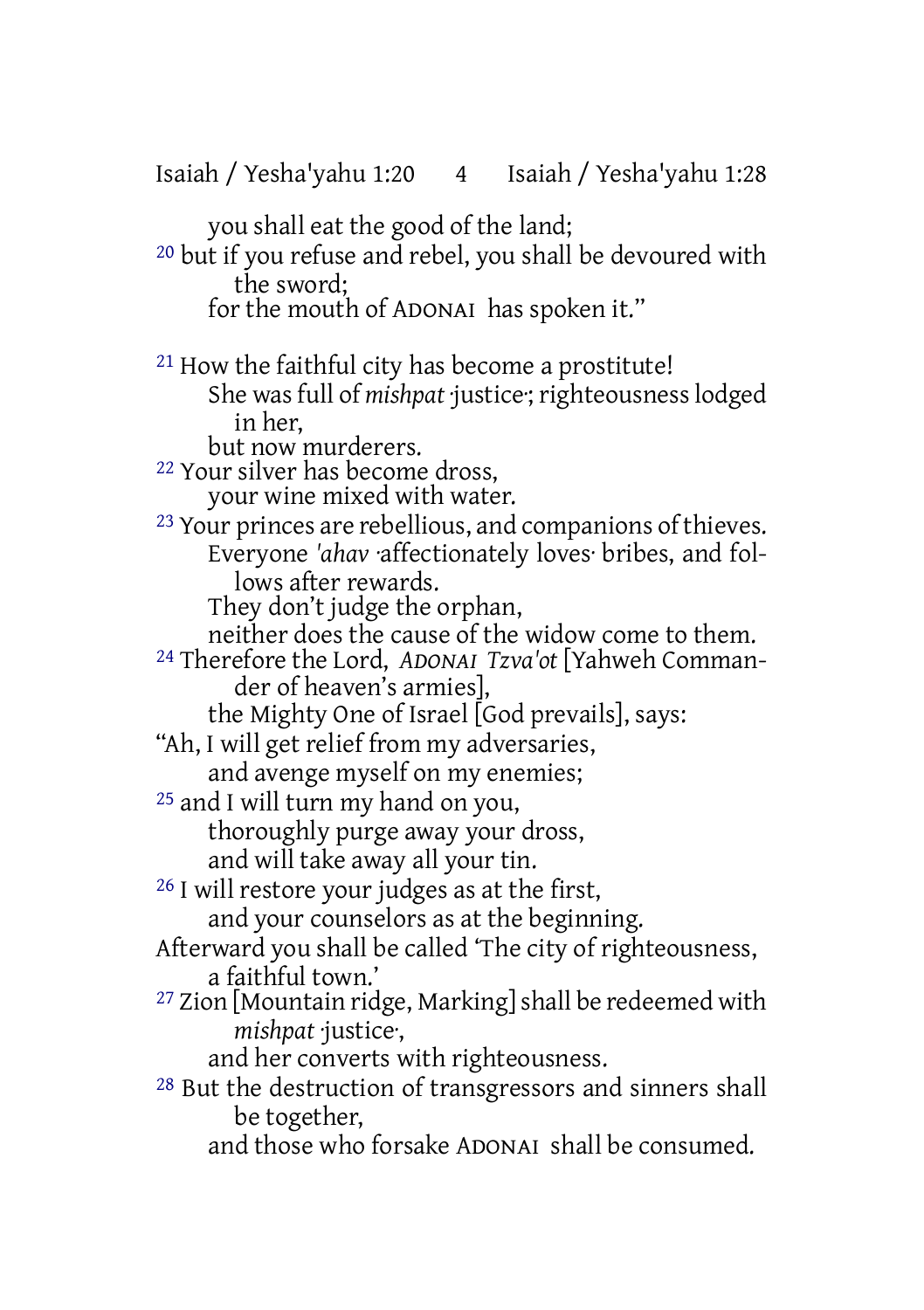#### Isaiah / Yesha'yahu 1:29 5 Isaiah / Yesha'yahu 2:4

29 For they shall be ashamed of the oaks which you have desired,

and you shall be confounded for the gardens that you have chosen.

30 For you shall be as an oak whose leaf fades,

and as a garden that has no water.

<sup>31</sup> The strong will be like tinder,

and his work like a spark.

They will both burn together,

and no one will quench them."

#### 2

<sup>1</sup> This is what Isaiah [Salvation of Yah] the son of Amoz saw concerning Judah [Praised] and Jerusalem [City of peace].

 $2^*$  It shall happen in the latter days, that the mountain of ADONAI 's house shall be established on the top of the mountains, and shall be raised above the hills;

and *all nations* † shall flow to it. 3 Many peoples shall go and say,

"Come, let's go up to the mountain of ADONAI , to the house of the God of Jacob [Supplanter]; and he will teach us of his ways,

and we will walk in his paths."

For out of Zion [Mountain ridge, Marking] *Torah* ·Teaching· shall go forth,

and ADONAI 's word from Jerusalem [City of peace]. 4 He will judge between the nations,

<sup>\*</sup> 2:2 MP: Messiah establishes an ideal and everlasting kingdom in Jerusalem that brings world-wide rein and peace. The nations come to submit to King Messiah's authority and repent of war. (Luke 24:47; 1 Cor 15:24-28) (See also Ps 2:6-7, 2:12, 8:6; Is 9:6-7; Mic 4:1-3) † 2:2 Quoted in Luke 24:47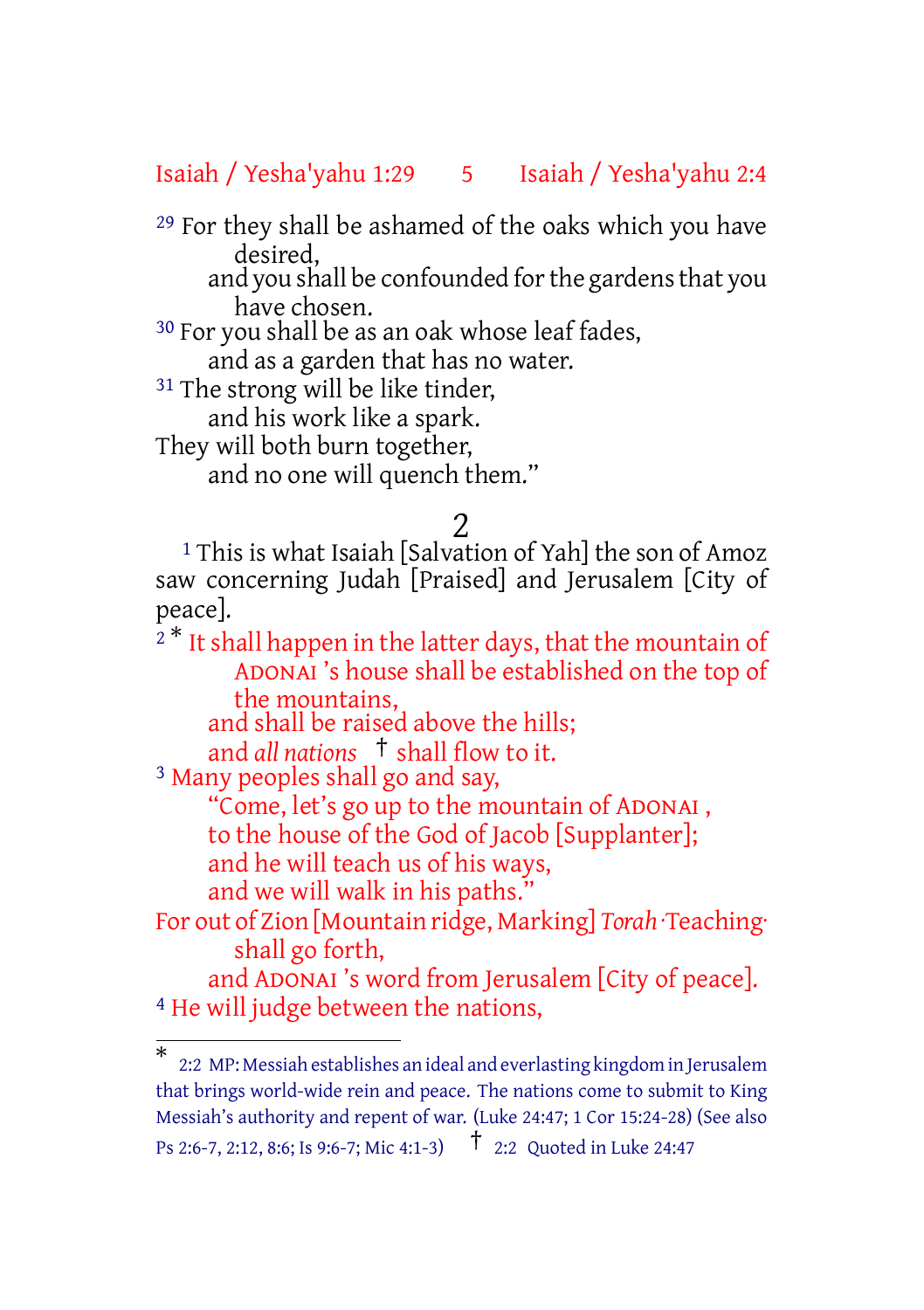## Isaiah / Yesha'yahu 2:5 6 Isaiah / Yesha'yahu 2:11

and will decide concerning many peoples; and they shall beat their swords into plowshares, and their spears into pruning hooks. Nation shall not lift up sword against nation, neither shall they learn war any more.

5 House of Jacob [Supplanter], come, and let us walk in the light of ADONAI . 6 For you have forsaken your people, the house of Jacob [Supplanter], because they are filled from the east, with those who practice divination like the Philistines [To roll in dust (As an insult)], and they clasp hands with the children of foreigners. 7 Their land is full of silver and gold, neither is there any end of their treasures. Their land also is full of horses, neither is there any end of their chariots. 8 Their land also is full of idols. They worship the work of their own hands, that which their own fingers have made. 9 *Man* is brought low, and mankind is humbled; therefore don't forgive them. 10 *Enter into the rock,* and hide in the dust, to escape *from* the *terror of* ‡ *ADONAI ,* and from *the glory of his majesty.* § <sup>11</sup> The lofty looks of man will be brought low, the haughtiness of men will be bowed down, and ADONAI alone will be exalted in that day.

 $\ddagger$  2:10 Quoted in Rev 6:15-16  $\lessgtr$  8 2:10 Quoted in 2 Thes 1:9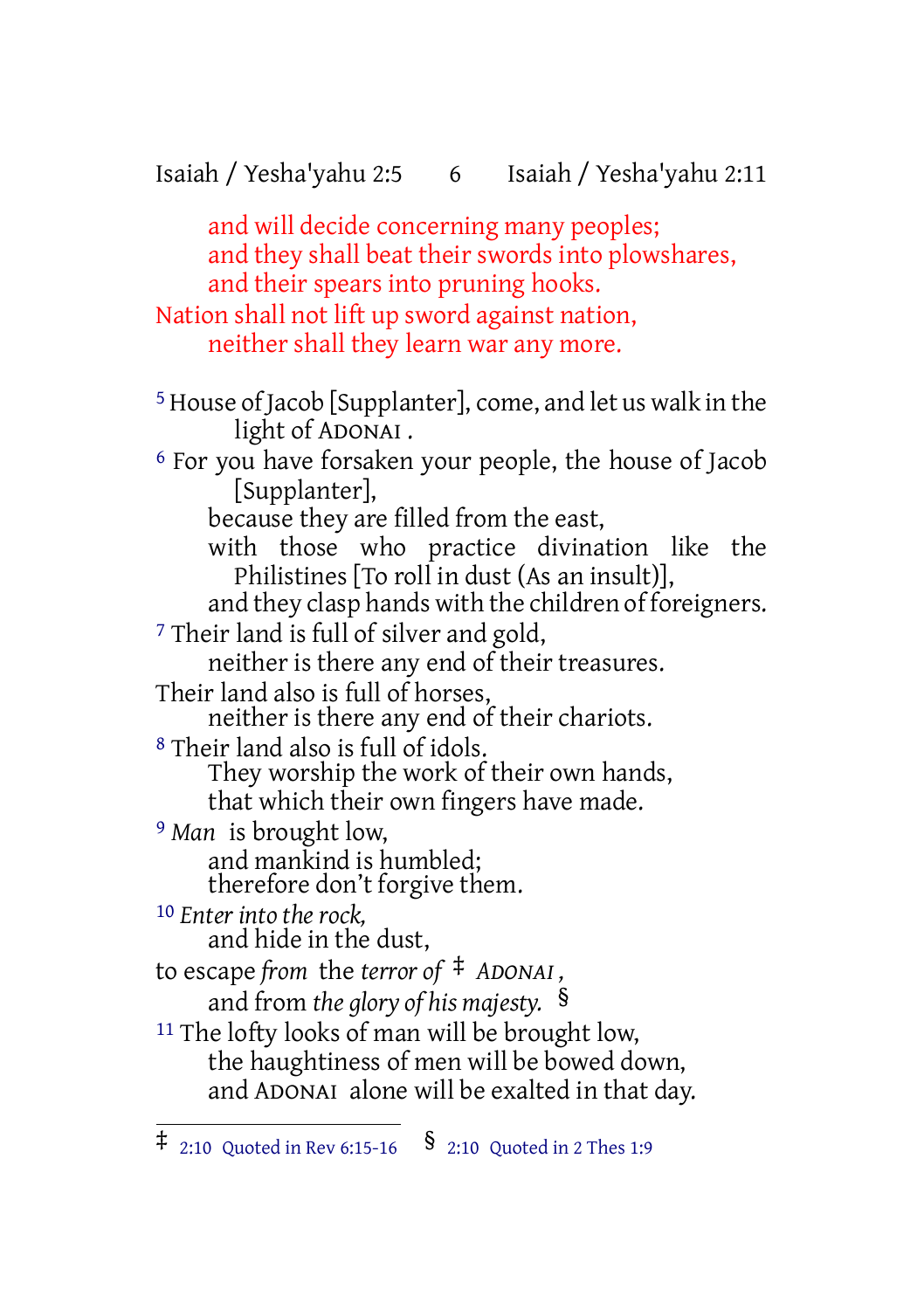Isaiah / Yesha'yahu 2:12 7 Isaiah / Yesha'yahu 2:21

12 For there will be a day of *ADONAI Tzva'ot* [Yahweh Commander of heaven's armies] for all that is proud and haughty, and for all that is lifted up; and it shall be brought low: 13 For all the cedars of Lebanon, that are high and lifted up, for all the oaks of Bashan, <sup>14</sup> For all the high mountains, for all the hills that are lifted up, <sup>15</sup> For every lofty tower, for every fortified wall, 16 For all the ships of Tarshish, and for all pleasant imagery. <sup>17</sup> The loftiness of man shall be bowed down, and the haughtiness of men shall be brought low; and ADONAI alone shall be exalted in that day. 18 The idols shall utterly pass away. 19 *Men shall go into the caves of the rocks, and into the holes of the earth,* to escape *from* the *terror of* \* *ADONAI ,* and *from the glory of his majesty,* † when he arises to shake the earth mightily. 20 In that day, men shall cast away their idols of silver, and their idols of gold, which have been made for themselves to worship, to the moles and to the bats; 21 To *go into the caverns of the rocks,* and into the clefts of the ragged rocks, to escape *from* the *terror of* ‡ *ADONAI ,* and *from the glory of his majesty,* §

<sup>\*</sup> 2:19 Quoted in Rev 6:15-16  $\frac{1}{2}$  2:19 Quoted in 2 Thes 1:9  $\frac{1}{2}$  2:21 Quoted in Rev 6:15-16  $\frac{\$}$  2:21 Quoted in 2 Thes 1:9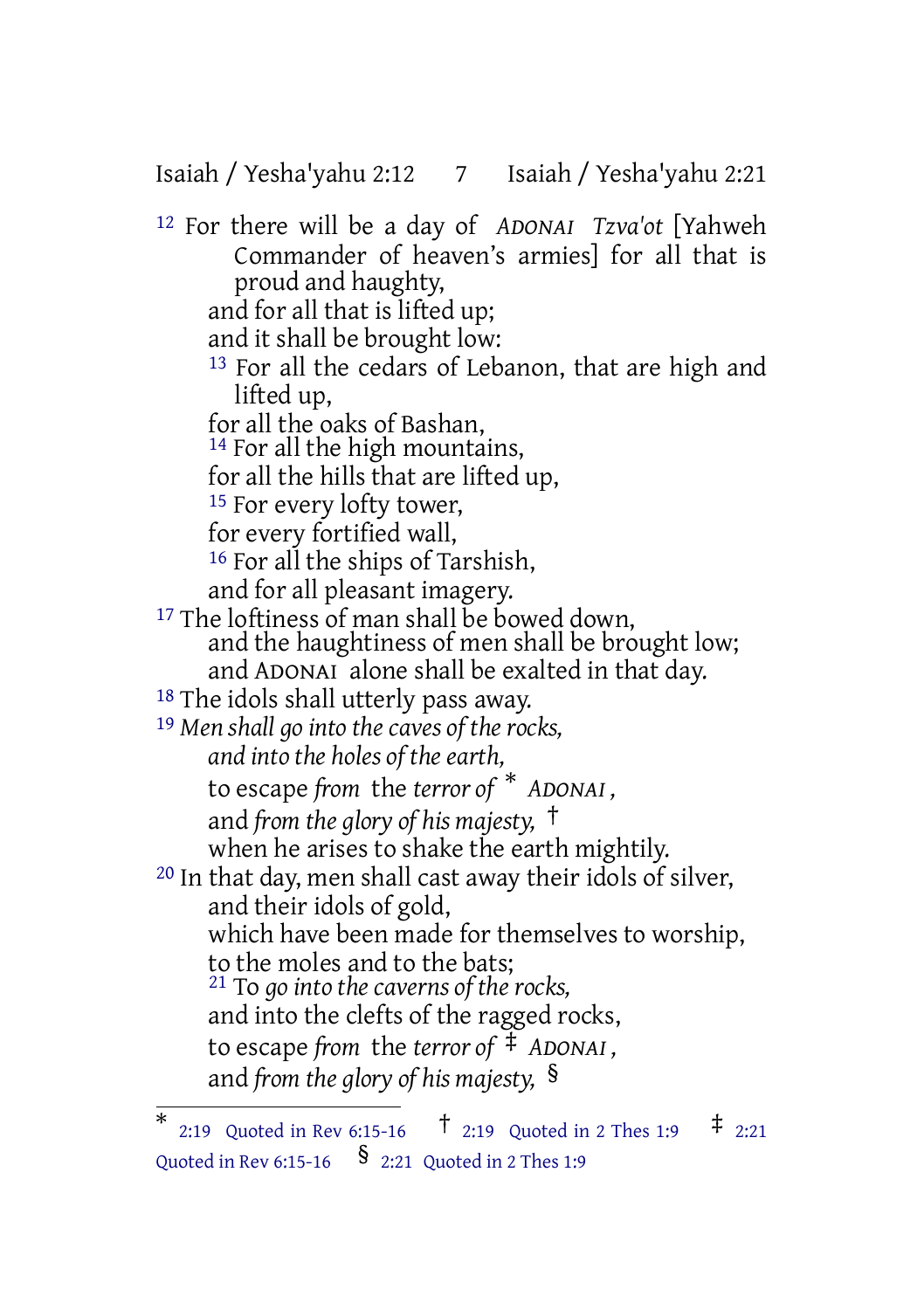Isaiah / Yesha'yahu 2:22 8 Isaiah / Yesha'yahu 3:7

when he arises to shake the earth mightily.

22 Stop trusting in man, whose breath is in his nostrils; for of what account is he?

# 3

1 For, behold, *Adon, ADONAI Tzva'ot* [Lord, Yahweh Commander of heaven's armies], takes away from Jerusalem [City of peace] and from Judah [Praised] supply and support, the whole supply of bread, and the whole supply of water; <sup>2</sup> the mighty man, the man of war, the judge, the prophet, the diviner, the elder, <sup>3</sup> the captain of fifty, the honorable man, the counselor, the skilled craftsman, and the clever enchanter. 4 I will give boys to be their princes, and children shall rule over them. 5 The people will be oppressed, everyone by another, and everyone by his neighbor. The child will behave himself proudly against the old man, and the base against the honorable. 6 Indeed a man shall take hold of his brother in the house of his father, saying, "You have clothing, you be our ruler, and let this ruin be under your hand."  $7$  In that day he will cry out, saying, "I will not be a healer;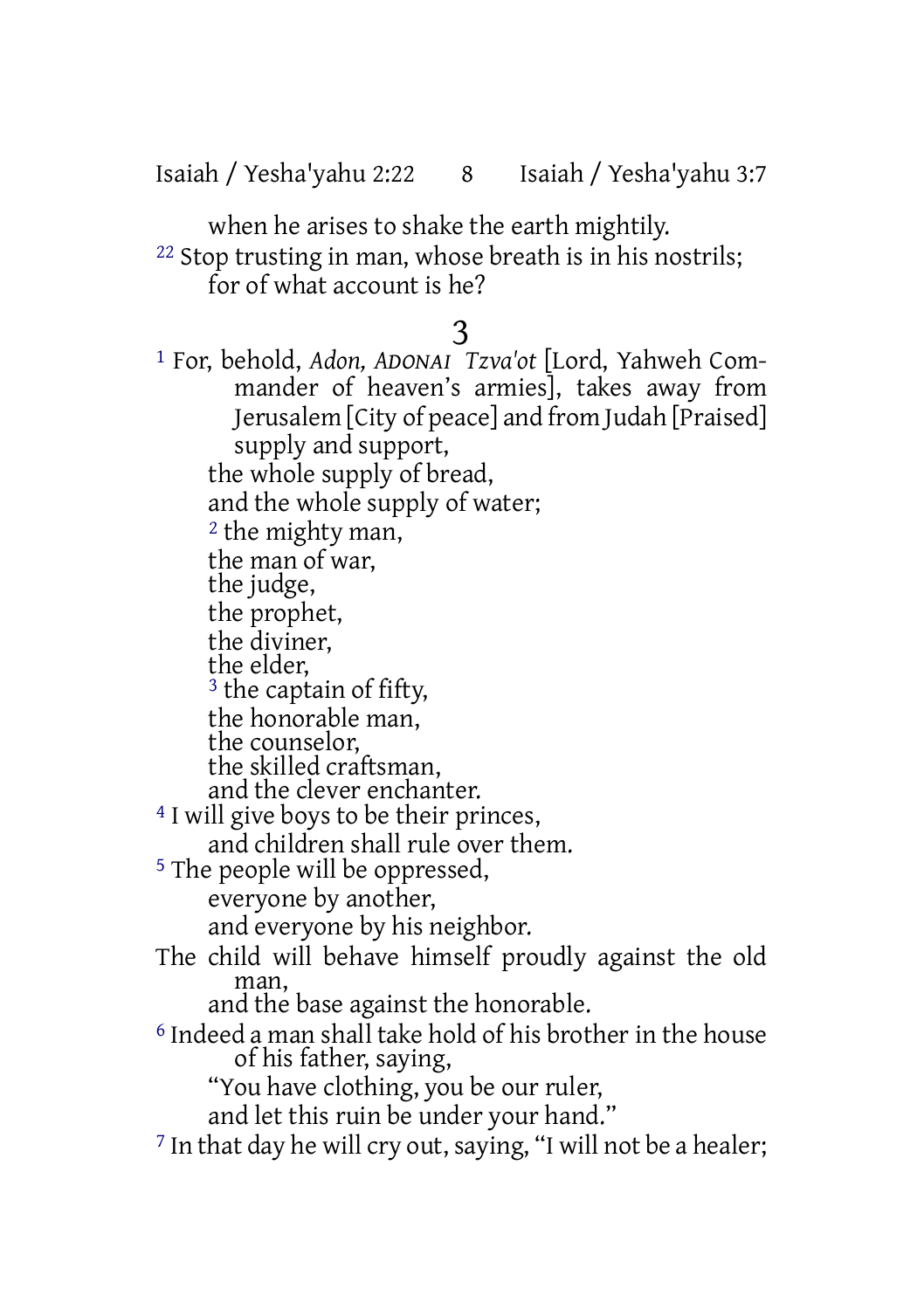for in my house is neither bread nor clothing. You shall not make me ruler of the people."

8 For Jerusalem [City of peace] is ruined, and Judah [Praised] is fallen;

because their tongue and their doings are against ADONAI ,

to provoke the eyes of his *kavod* ·weighty glory·.

9 The look of their faces testify against them.

They parade their sin like Sodom [Burning].

They don't hide it.

Woe to their soul!

For they have brought disaster upon themselves.

10 Tell the upright "Good!"

For they shall eat the fruit of their deeds.

11 Woe to the wicked!

Disaster is upon them;

for the deeds of his hands will be paid back to him.

12 As for my people, children are their oppressors, and women rule over them. My people, those who lead you cause you to err,

and destroy the way of your paths.

13 ADONAI stands up to contend, and stands to judge the peoples.

14 ADONAI will enterinto judgment with the elders of his people,

and their leaders:

"It is you who have eaten up the vineyard.

The plunder of the poor is in your houses.

<sup>15</sup> What do you mean that you crush my people,

and grind the face of the poor?" says the Lord, *ADONAI Tzva'ot* [Yahweh Commander of heaven's armies].

16 Moreover ADONAI said, "Because the daughters of Zion [Mountain ridge, Marking] are haughty,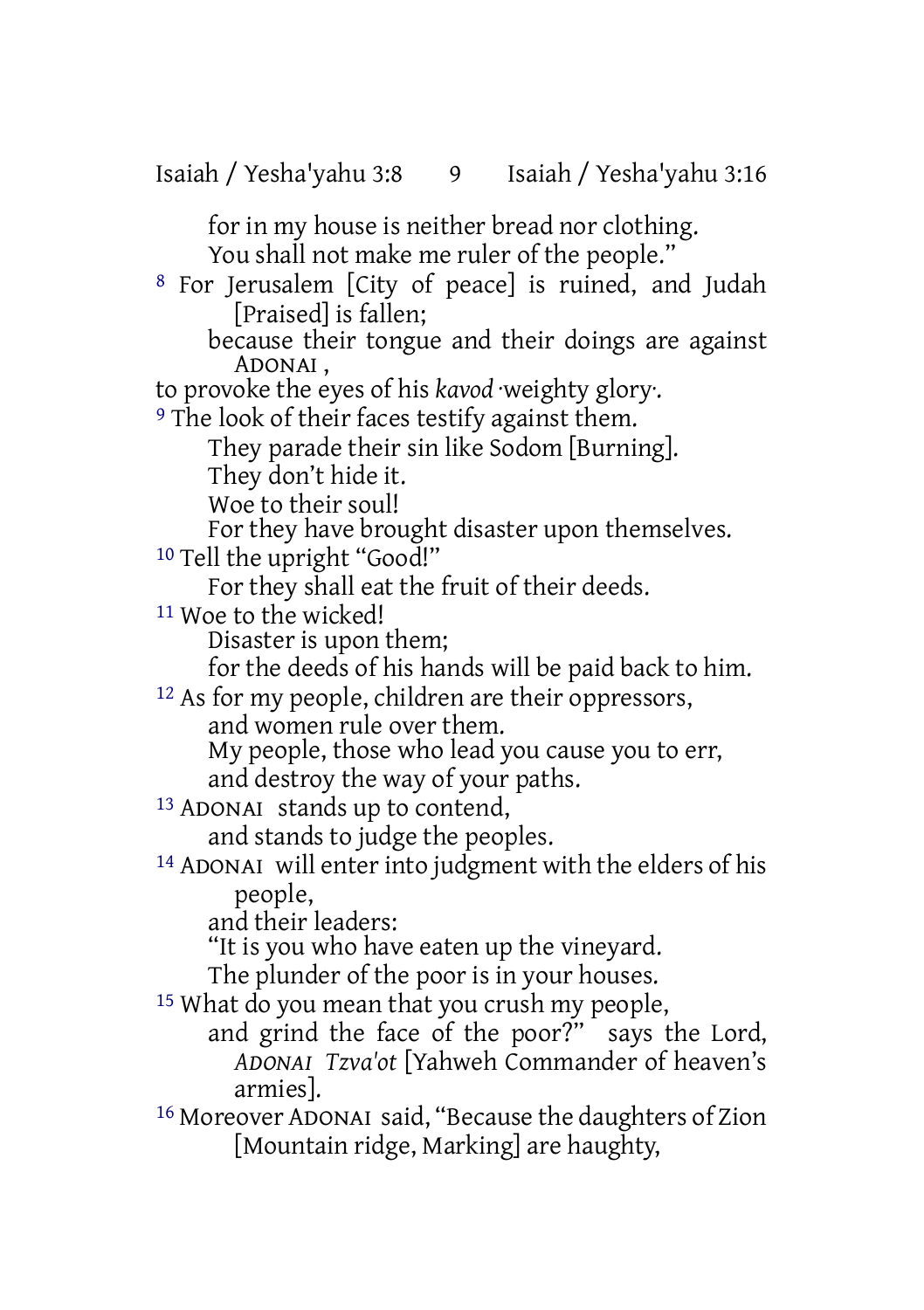and walk with outstretched necks and flirting eyes, walking to trip as they go,

jingling ornaments on their feet;

<sup>17</sup> therefore the Lord brings sores on the crown of the head of the women of Zion [Mountain ridge, Marking],

and ADONAI will make their scalps bald."

 $18$  In that day the Lord will take away the beauty of their anklets, the headbands, the crescent necklaces, 19 the earrings, the bracelets, the veils, 20 the headdresses, the ankle chains, the sashes, the perfume bottles, the charms,  $21$  the signet rings, the nose rings,  $22$  the fine robes, the capes, the cloaks, the purses, 23 the hand mirrors, the fine linen garments, the tiaras, and the shawls.

<sup>24</sup> It shall happen that instead of sweet spices, there shall be rottenness;

instead of a belt, a rope;

instead of well set hair, baldness;

instead of a robe, a wearing of sackcloth;

and branding instead of beauty.

25 Your men shall fall by the sword,

and your mighty in the war.

26 Her gates shall lament and mourn;

and she shall be desolate and sit on the ground.

# 4

1 Seven women shall take hold of one man in that day, saying, "We will eat our own bread, and wear our own clothing: only let us be called by your name. Take away our reproach."

2 In that day, ADONAI 's branch will be beautiful and *kavod* ·weighty glorious·, and the fruit of the land will be the beauty and excellent for the survivors of Israel [God prevails].  $3$  It will happen, that he who is left in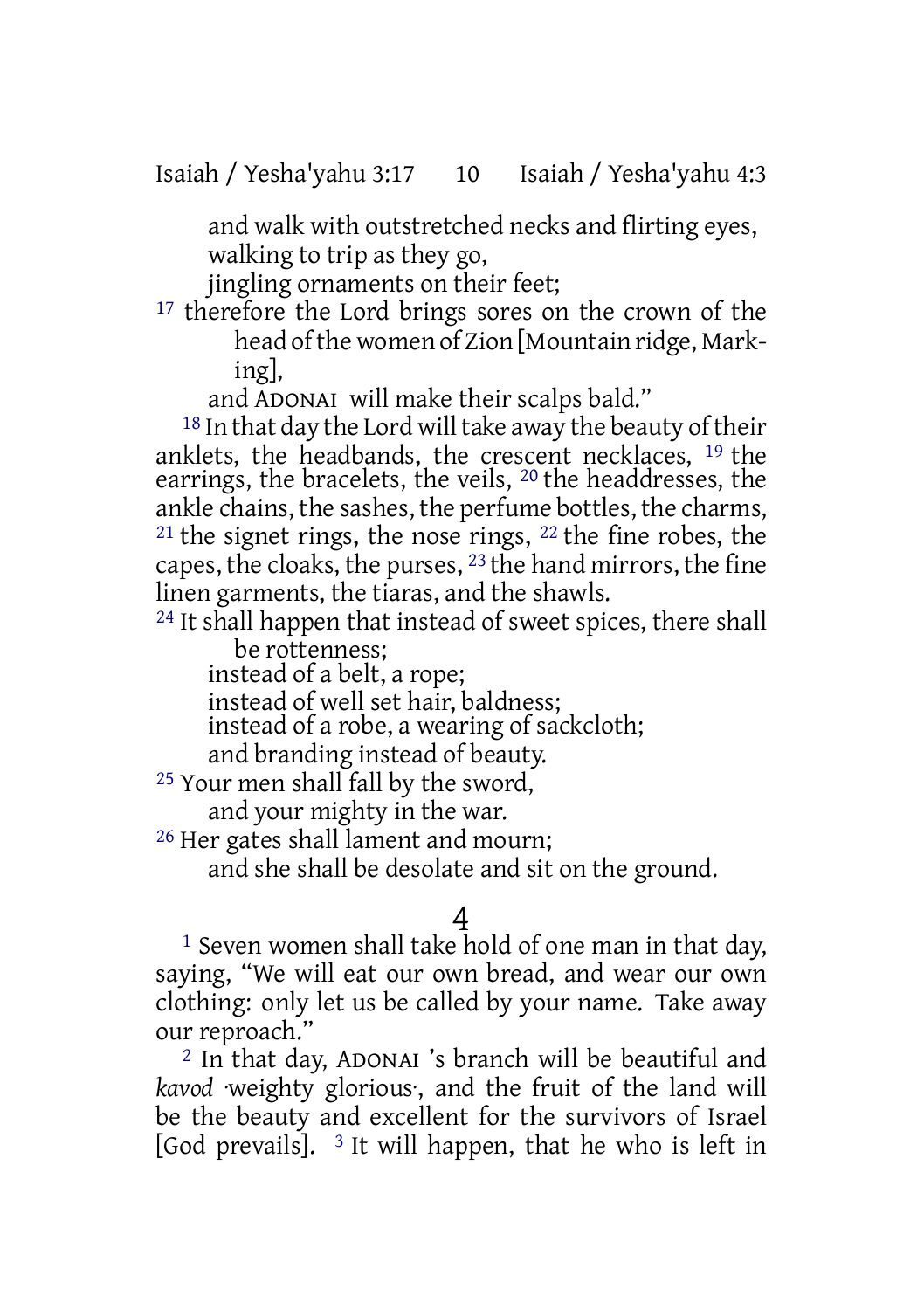Isaiah / Yesha'yahu 4:4 11 Isaiah / Yesha'yahu 5:3

Zion [Mountain ridge, Marking], and he who remains in Jerusalem [City of peace], shall be called holy, even everyone who is written among the living in Jerusalem [City of peace]; 4 when the Lord shall have washed away the filth of the daughters of Zion [Mountain ridge, Marking], and shall have purged the blood of Jerusalem [City of peace] from within it, by the spirit of *mishpat* ·justice·, and by the spirit of burning. <sup>5</sup> ADONAI will create over the whole habitation of Mount Zion [Mountain ridge, Marking], and over her assemblies, a cloud and smoke by day, and the shining of a flaming fire by night; for over all the *kavod* ·weighty glory· will be a canopy. 6 There will be a *sukkah* ·temporary tent· for a shade in the daytime from the heat, and for a refuge and for a shelter from storm and from rain.

5

- 1 Let me sing for my *yadid* ·beloved· a song of my *dod* ·beloved lover· about his *vineyard.* \*
	- My *yadid* ·beloved· had a vineyard on a very fruitful hill.

2 He dug it up,

gathered out its stones,

planted it with the choicest vine,

built a *tower* in the middle of it,

and also cut out a *wine press* †therein.

He looked for it to yield grapes,

but it yielded wild grapes.

3 "Now, inhabitants of Jerusalem [City of peace] and men of Judah [Praised],

please judge between me and my vineyard.

<sup>\*</sup> 5:1 Quoted in Luke 20:9 † 5:2 Quoted in Matt 21:33; Mark 12:1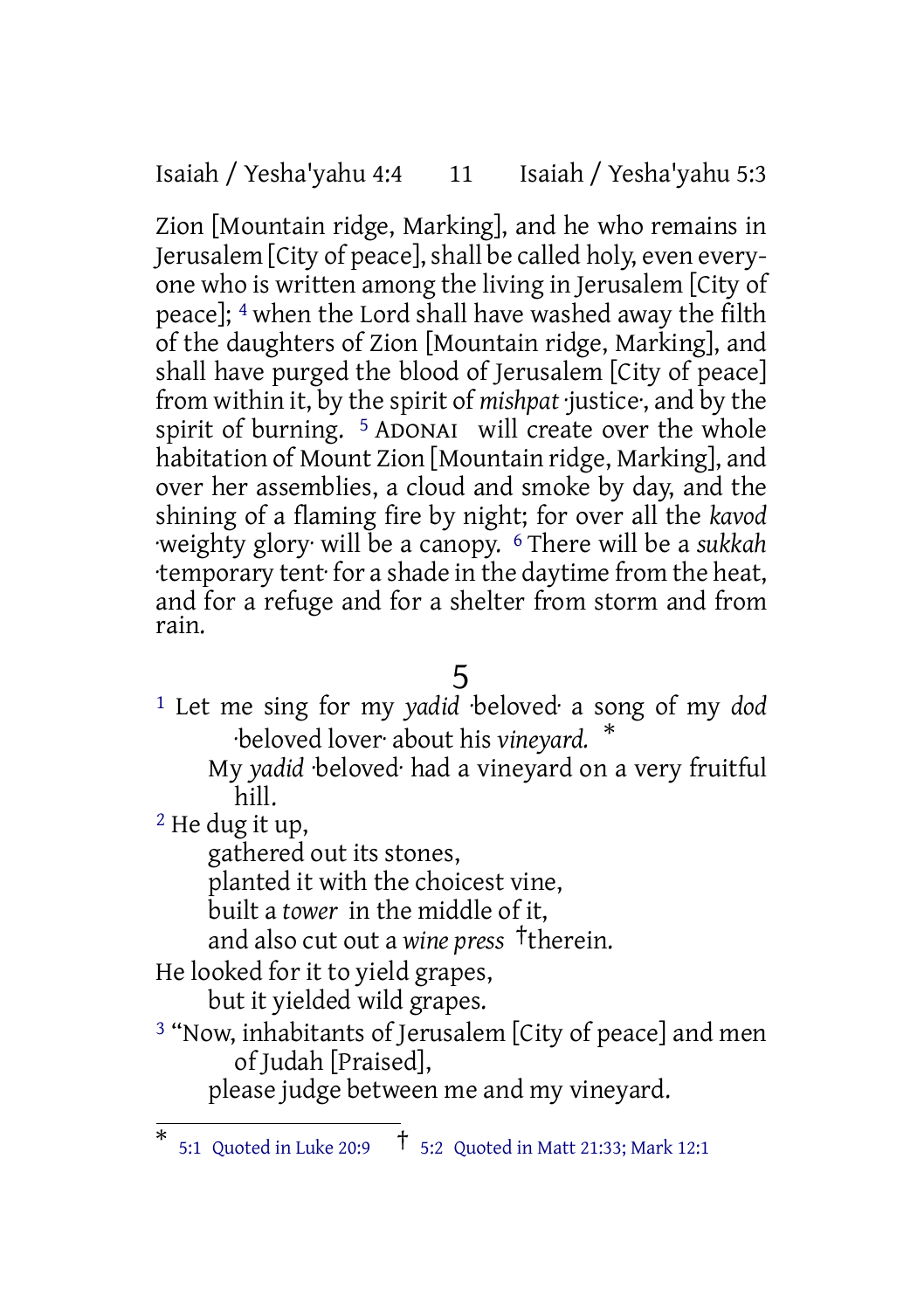Isaiah / Yesha'yahu 5:4 12 Isaiah / Yesha'yahu 5:11

4 What could have been done more to my vineyard, that I have not done in it?

Why, when I looked for it to yield grapes, did it yield wild grapes?

5 Now I will tell you what I will do to my vineyard.

I will take away its hedge, and it will be eaten up.

I will break down its wall, and it will be trampled down.

6 I will lay it a wasteland.

It won't be pruned nor hoed,

but it will grow briers and thorns.

- I will also enjoin the clouds that they rain no rain on it."
- 7 Forthe vineyard of *ADONAI Tzva'ot*[Yahweh Commander of heaven's armies] is the house of Israel [God prevails],

and the men of Judah [Praised] his pleasant plant: and he looked for *mishpat* ·justice·, but, behold, oppression;

for righteousness, but, behold, a cry of distress.

8 Woe to those who join house to house,

who lay field to field, until there is no room,

- and you are made to dwell alone in the middle of the land!
- 9 In my ears, *ADONAI Tzva'ot* [Yahweh Commander of heaven's armies] says: "Surely many houses will be desolate,

even great and beautiful, unoccupied.

10 For ten acres of vineyard shall yield one bath [6 hins; 5.9 gal; 22 L],

and a homer [6.33 bushels; 59 gal; 220 L] of seed shall yield an ephah [0.63 bushels; 5.9 gal; 22 L]."

11 Woe to those who rise up early in the morning, that they may follow strong drink: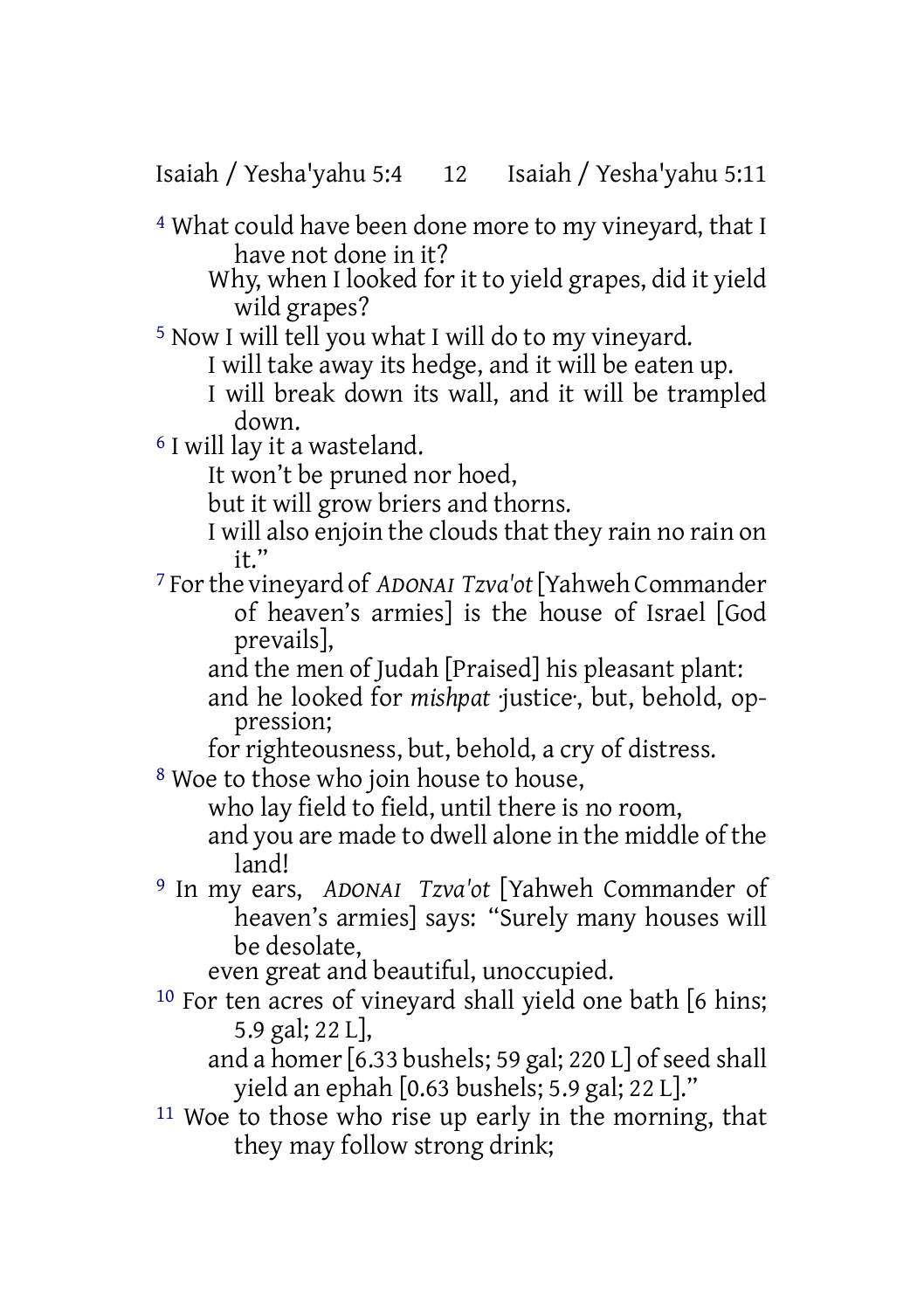Isaiah / Yesha'yahu 5:12 13 Isaiah / Yesha'yahu 5:20

who stay late into the night, until wine inflames them!

<sup>12</sup> The harp, lyre, tambourine, and flute, with wine, are at their feasts;

but they don't respect the work of ADONAI ,

neither have they considered the operation of his hands.

13 Therefore my people go into captivity for lack of knowledge.

Their honorable men are famished,

and their multitudes are parched with thirst.

14 Therefore *Sheol* ·Place of the dead· has enlarged its desire,

and opened its mouth without *chok* ·portion·;

and their glory, their multitude, their pomp, and he who rejoices among them, descend into it.

15 So man is brought low,

mankind is humbled,

and the eyes of the arrogant ones are humbled;

16 but *ADONAI Tzva'ot* [Yahweh Commander of heaven's armies] is exalted in *mishpat* ·justice·,

and God the Holy One is sanctified in righteousness.

<sup>17</sup> Then the lambs will graze as in their pasture,

and strangers will eat the ruins of the rich.

 $18$  Woe to those who draw iniquity with cords of falsehood, and wickedness as with cart rope;

19 Who say, "Let him make speed, let him hasten his work, that we may see it;

and let the counsel of the *haKadosh Isra'el* [the Holy One of God prevails] draw near and come,

that we may know it!"

20 Woe to those who call evil good, and good evil;

who put darkness for light,

and light for darkness;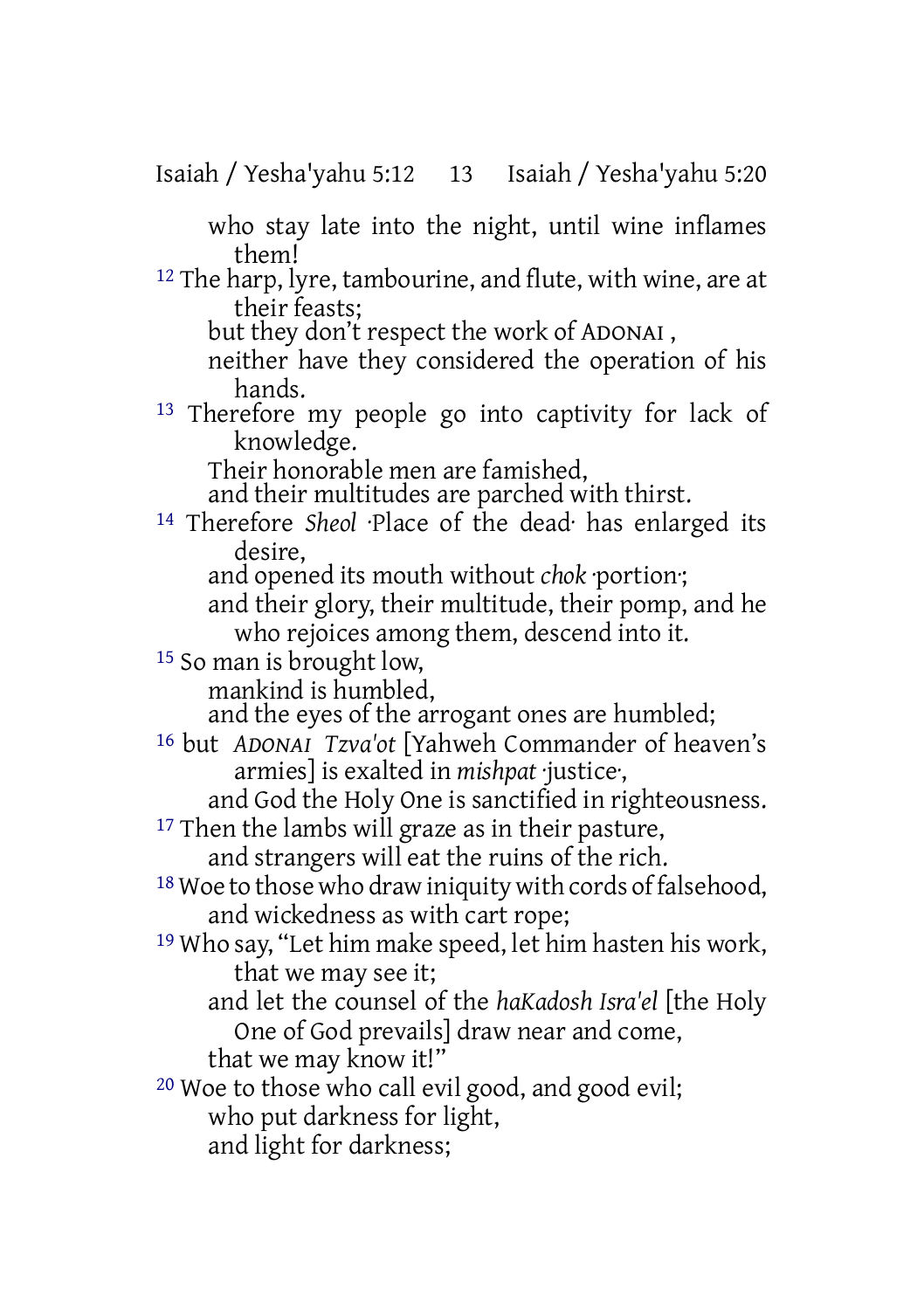Isaiah / Yesha'yahu 5:21 14 Isaiah / Yesha'yahu 5:28

who put bitter for sweet,

and sweet for bitter!

21 Woe to those who are wise in their own eyes, and prudent in their own sight!

22 Woe to those who are mighty to drink wine, and champions at mixing strong drink;

23 who acquit the guilty for a bribe, but deny justice for the innocent!

<sup>24</sup> Therefore as the tongue of fire devours the stubble, and as the dry grass sinks down in the flame, so their root shall be as rottenness, and their blossom shall go up as dust;

because they have rejected the *Torah* ·Teaching· of *ADONAI Tzva'ot* [Yahweh Commander of heaven's armies], and despised the word of the *haKadosh Isra'el* [the Holy One of God prevails].

25 Therefore ADONAI 's anger burns against his people, and he has stretched out his hand against them, and has struck them.

The mountains tremble,

and their dead bodies are as refuse in the middle of the streets.

For all this, his anger is not turned away,

but his hand is still stretched out.

26 He will lift up a banner to the nations from far,

and he will whistle for them from the end of the earth.

Behold, they will come speedily and swiftly.

<sup>27</sup> No one shall be weary nor stumble among them; no one shall slumber nor sleep;

neither shall the belt of their waist be untied, nor the strap of their sandals be broken:

28 whose arrows are sharp,

and all their bows bent.

Their horses' hoofs will be like flint,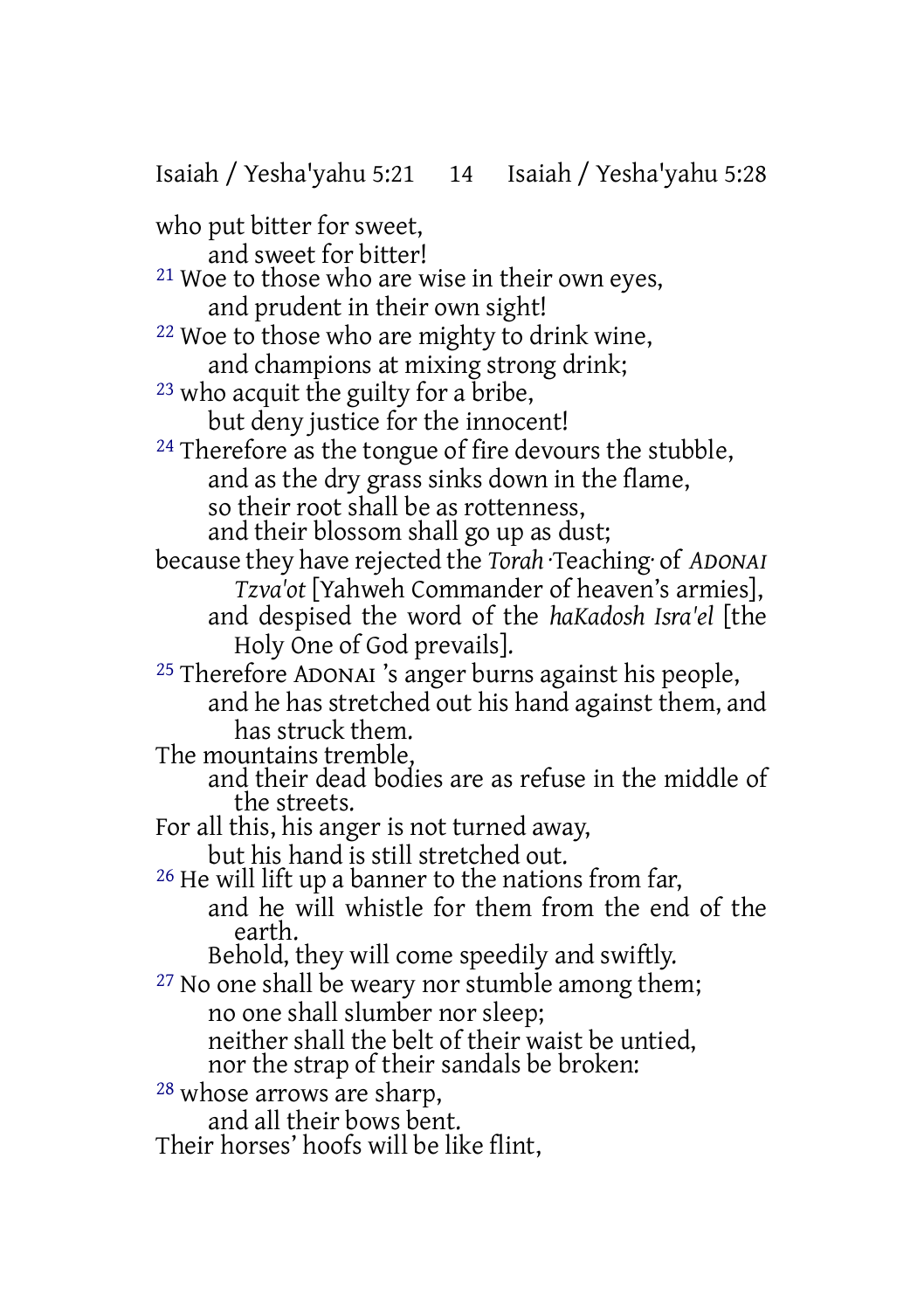Isaiah / Yesha'yahu 5:29 15 Isaiah / Yesha'yahu 6:7

and their wheels like a whirlwind. 29 Their roaring will be like a lioness.

They will roar like young lions.

Yes, they shall roar,

and seize their prey and carry it off,

and there will be no one to deliver.

<sup>30</sup> They will roar against them in that day like the roaring of the sea.

If one looks to the land behold, darkness and distress. The light is darkened in its clouds.

## 6

 $1$  In the year that king Uzziah died, I saw the Lord sitting on a throne, high and lifted up; and his train filled the temple. 2 Above him stood the seraphim. Each one *had six wings.* \* With two he covered his face. With two he covered hisfeet. With two he flew. 3One called to another, and said,

*"More holy than the holiest holinessis ADONAI Tzva'ot[Yahweh Commander of heaven's armies]!* †

The whole earth is full of his *kavod* ·weighty glory·!" <sup>4</sup> The foundations of the thresholds shook at the voice of him who called, and *the house was filled with smoke.* ‡ 5 Then I said, "Woe is me! For I am undone, because I am a man of unclean lips, and I dwell among a people of unclean lips: for my eyes have seen the King, *ADONAI Tzva'ot* [Yahweh Commander of heaven's armies]!"

 $6$  Then one of the seraphim flew to me, having a live coal in his hand, which he had taken with the tongs from off the altar.  $\frac{7}{7}$  He touched my mouth with it, and said, "Behold, this has touched your lips; and your iniquity is taken away, and your sin forgiven."

<sup>\*</sup> 6:2 Quoted in Rev 4:8  $\uparrow$  6:3 Quoted in Rev 4:8  $\uparrow$  6:4 Quoted in Rev 15:8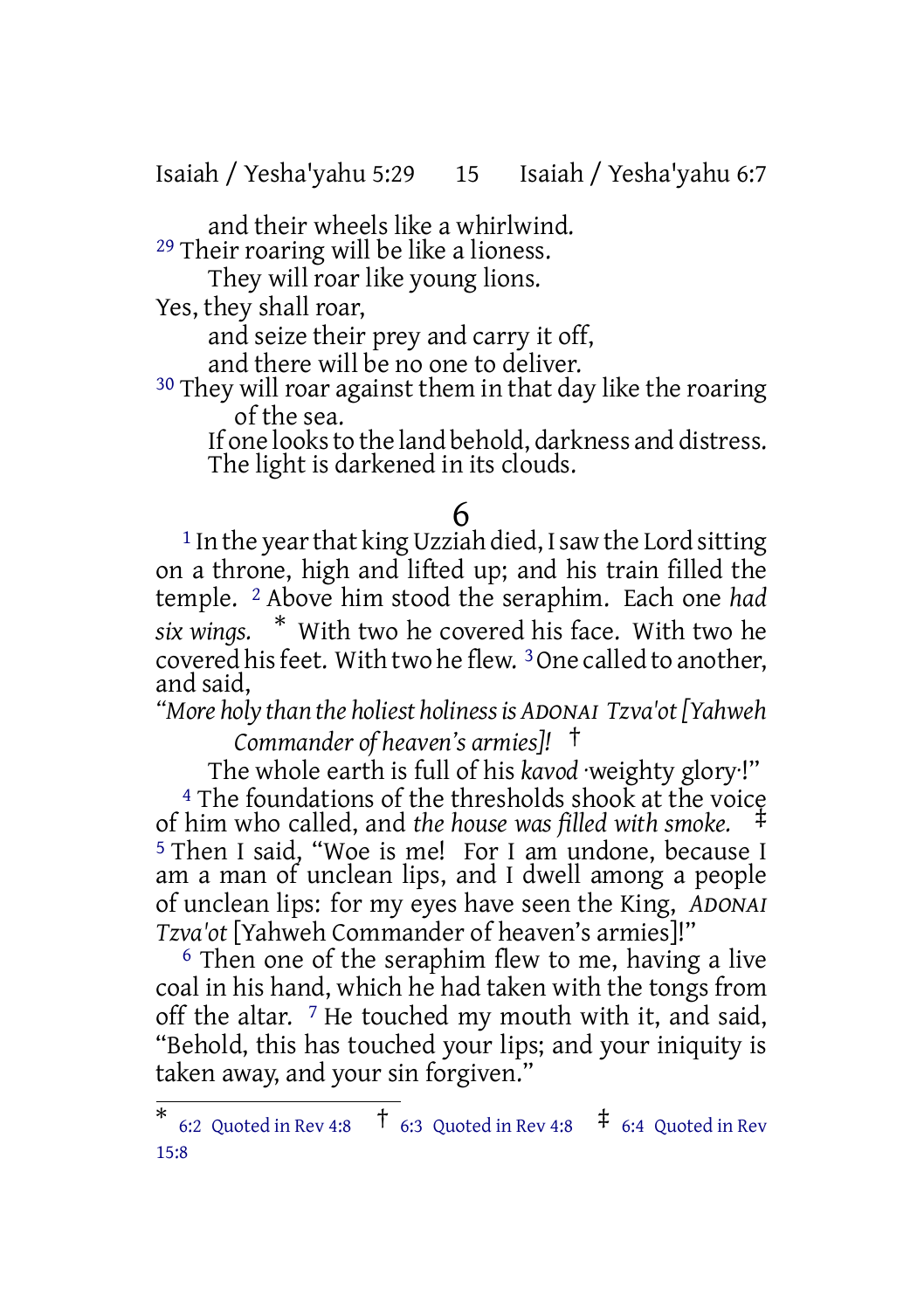Isaiah / Yesha'yahu 6:8 16 Isaiah / Yesha'yahu 6:13

<sup>8</sup> I sh'ma ·heard obeyed·the Lord's voice, saying, "Whom shall I send, and who will go for us?" Then I said, "Here I am. Send me!" <sup>9</sup> § \* He said, *'Go, and tell this people, "You sh'ma ·hear obey· sh'ma ·hear obey· yet still don't understand; and you indeed see, but don't perceive."* † 10 Make the heart of this people fat. *Make their ears heavy, and shut their eyes; lest they see with their eyes, and sh'ma ·hear obey· with their ears, and understand with their heart, and turn again, and be healed.'* ‡ § 11 Then I said, "Lord, how long?" He answered, "Until cities are waste without inhabitant, and houses without man, and the land becomes utterly waste, 12 And ADONAI has removed men far away, and the forsaken places are many within the land. 13 If there is a tenth left in it, that also will in turn be consumed: as a terebinth, and as an oak, whose stock remains when they are felled; so the holy seed is its stock."

<sup>§</sup> 6:9 MP: Seeing the glory of Messiah, Israel still hardens her heart and refuses to acknowledge him. (John 12:37-41) \* 6:9 MP: Messiah speaks in parables so people hear but never understand; see but never perceive. (Matt 13:13-17)  $\uparrow$  6:9 Quoted in Luke 8:10  $\uparrow$  6:10 Quoted in John 12:40 § 6:10 Quoted in Acts 28:26-27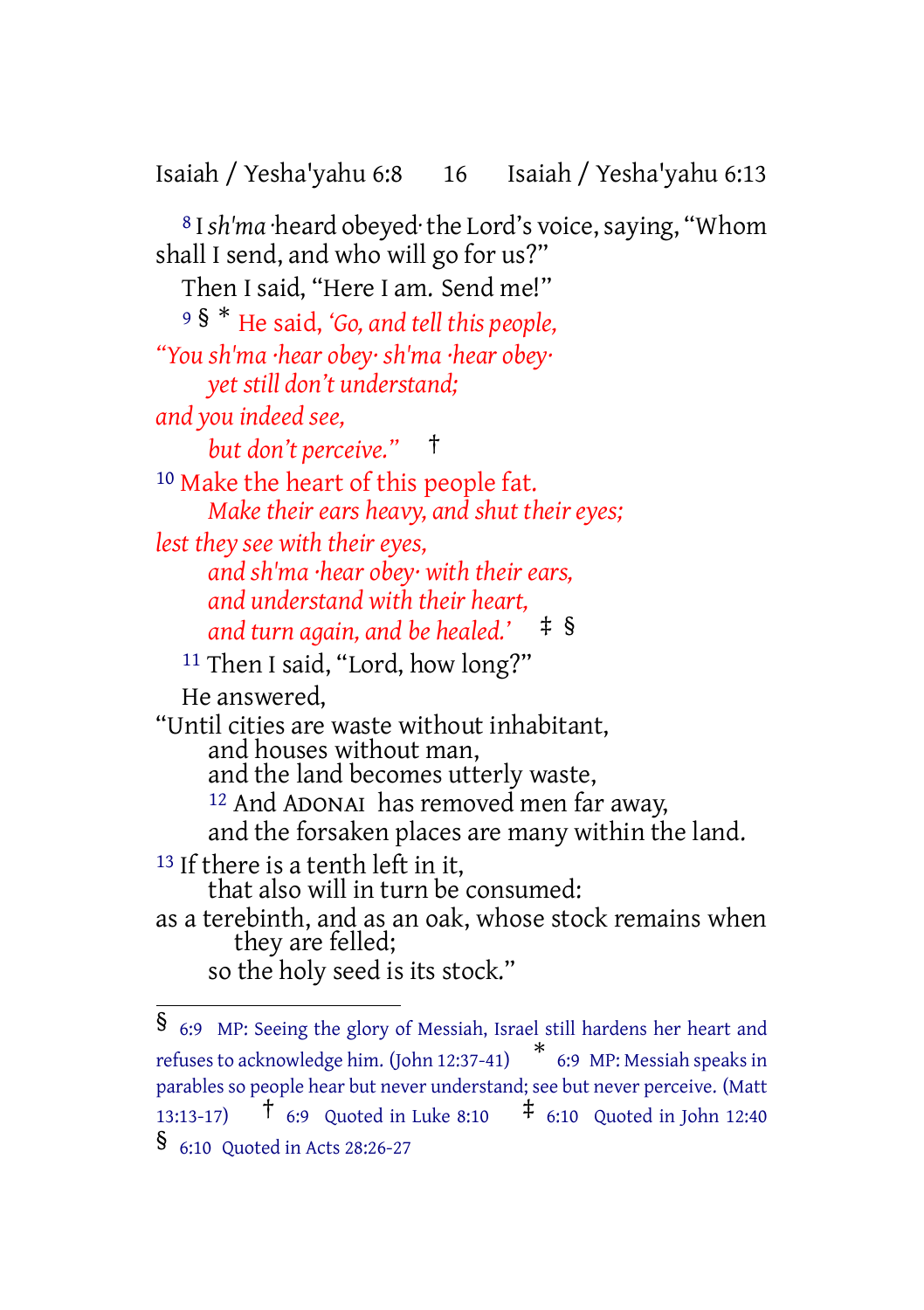1 In the days of Ahaz the son of Jotham, the son of Uzziah, king of Judah [Praised], Rezin the king of Syria [Elevated], and Pekah the son of Remaliah, king of Israel [God prevails], went up to Jerusalem [City of peace] to war against it, but could not prevail against it. 2 David [Beloved]'s house wastold, "Syria [Elevated] is allied with Ephraim [Fruit]." His heart trembled, and the heart of his people, as the trees of the forest tremble with the wind. <sup>3</sup> Then ADONAI said to Isaiah [Salvation of Yah], "Go out now to meet Ahaz, you, and Shearjashub your son, at the end of the conduit of the upper pool, on the highway of the fuller's field. 4 Tell him, 'Be careful, and keep calm. Don't be afraid, neither let your heart be faint because of these two tails of smoking torches, for the fierce anger of Rezin and Syria [Elevated], and of the son of Remaliah. 5 Because Syria [Elevated], Ephraim [Fruit], and the son of Remaliah, have plotted evil against you, saying, 6 "Let's go up against Judah [Praised], and tear it apart, and let's divide it among ourselves, and set up a king within it, even the son of Tabeel." <sup>7</sup> This is what the Lord ADONAI says: "It shall not stand, neither shall it happen." <sup>8</sup> For the head of Syria [Elevated] is Damascus[Bucket of blood], and the head of Damascus [Bucket of blood] is Rezin; and within sixty-five years Ephraim [Fruit] shall be broken in pieces, so that it shall not be a people; 9 and the head of Ephraim [Fruit] is Samaria, and the head of Samaria is Remaliah's son. If you will not believe, surely you shall not be established.' "

<sup>10</sup> ADONAI spoke again to Ahaz, saying,  $11$  "Ask a sign of ADONAI your God; ask it either in the depth, or in the height above."

12 But Ahaz said, "I will not ask, neither will I tempt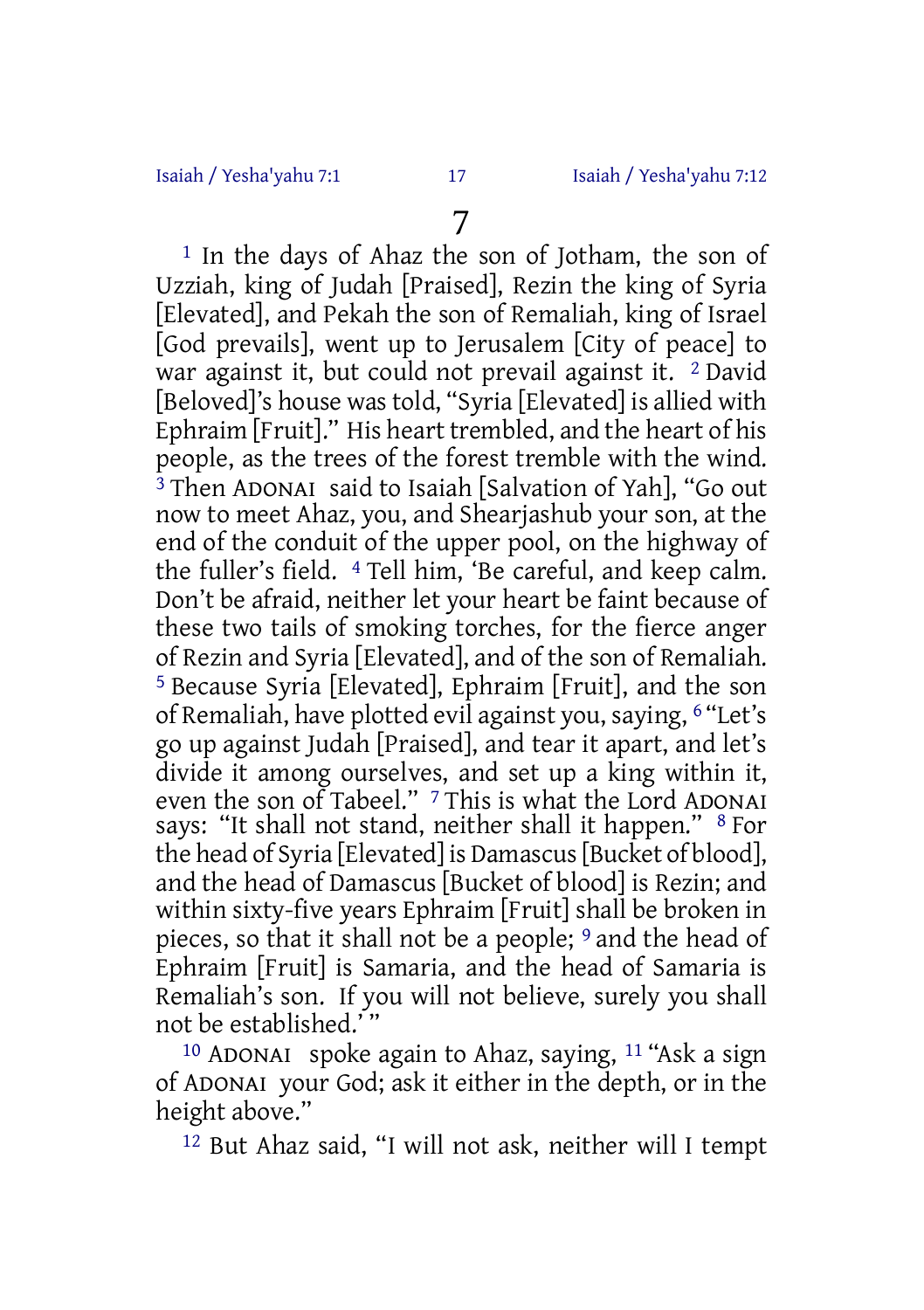Isaiah / Yesha'yahu 7:13 18 Isaiah / Yesha'yahu 7:19

ADONAI ."

13 He said, "*Sh'ma* ·Hear obey· now, house of David [Beloved]. Is it not enough for you to try the patience of men, that you will try the patience of my God also? <sup>14</sup> \* Therefore the Lord himself will give you *a sign.* † Behold, *the virgin will conceive, and bear a son,* ‡ *and shall call his name* § *'Immanu El [God is with us].* \* <sup>15</sup> He shall eat butter and honey when he knows to refuse the evil, and choose the good. <sup>16</sup> For before the child knows to refuse the evil, and choose the good, the land whose two kings you abhor shall be forsaken. <sup>17</sup> ADONAI will bring on you, on your people, and on your father's house, days that have not come, from the day that Ephraim [Fruit] departed from Judah [Praised]; even the king of Assyria [Level plain].  $18$  It will happen in that day that ADONAI will whistle for the fly that is in the uttermost part of the rivers of Egypt [Abode of slavery], and for the bee that is in the land of Assyria [Level plain]. 19 They shall come, and shall all rest in the desolate valleys, in the clefts of

<sup>\*</sup> 7:14 MP: A virgin female will conceive and bear a son, (combined with Gen 3:15, seed of a woman). Note on textual variations: Why a virgin female as compared to young female? In the Hebrew *Masoretic* text, the prophecy in Isaiah uses the Hebrew word *almah* [a woman of marriageable age] whereas the verse in Matthew uses the Greek word *parthenos* [a pure virgin or woman of marriageable age]. Howeverthe translators of the Greek *Septuagint*, which is older than any existing Hebrew text, used *parthenos* in their translation of the verse in Isaiah. Therefore the translators understood the verse in Isaiah as referring to a literal virgin birth. (Luke 1:27, 1:30-31)  $\uparrow$  7:14 Quoted in Luke 2:34 ‡ 7:14 MP: The name *Immanu'el*, meaning [God with us]. This is an attributed title, not his literal name. Consider (Is 8:7-8) also uses the Hebrew *Immanu'el*. (Matt 1:21-23; Col 2:9; Rev 21:3) § 7:14 MP: Messiah is equal to God who sent him; Immanu'el, God with us. (John 12:45; Col 2:9) \* 7:14 Quoted in Matt 1:23; Rev 21:3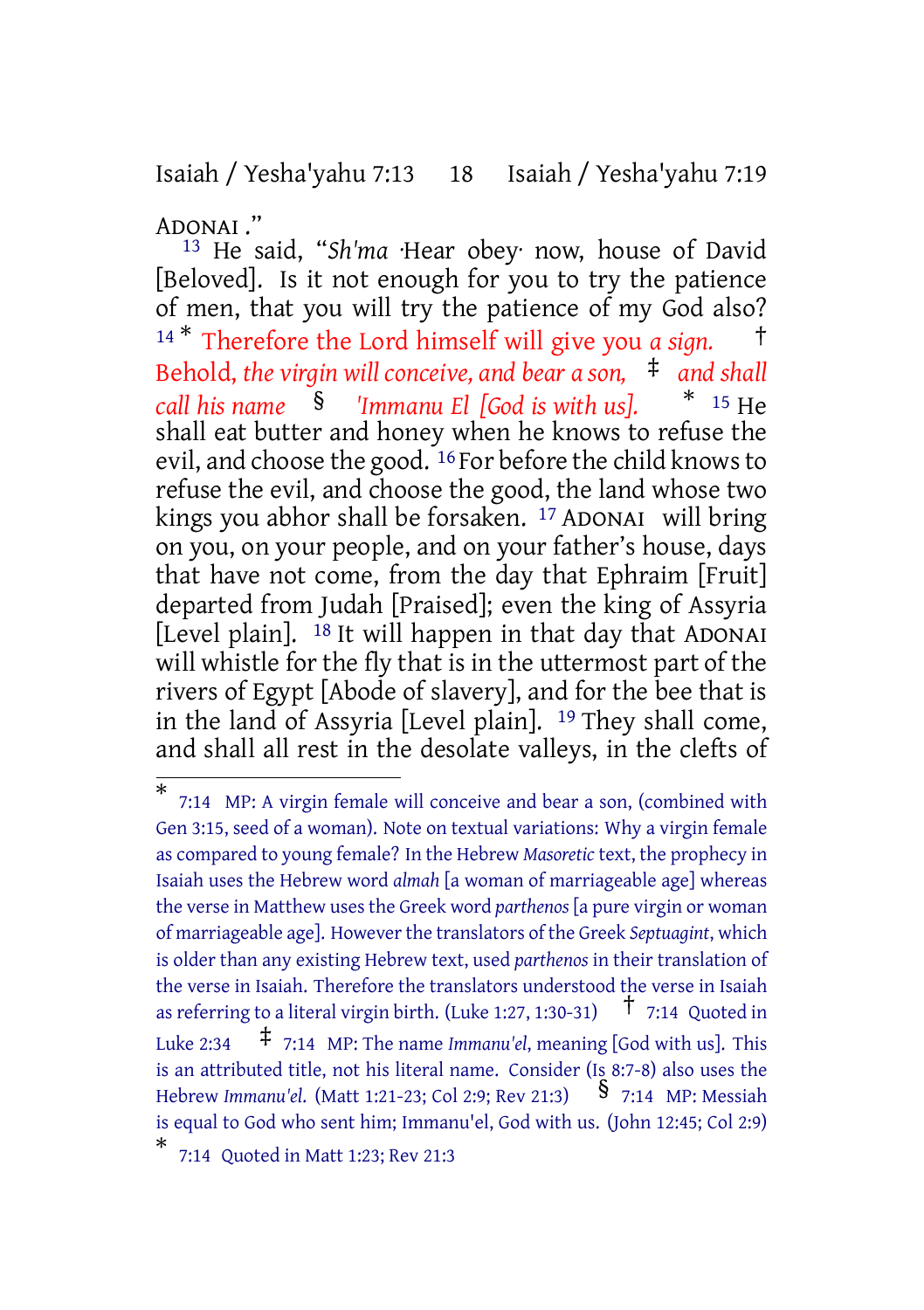the rocks, on all thorn hedges, and on all pastures. 20 In that day the Lord will shave with a razor that is hired in the parts beyond the River, even with the king of Assyria [Level plain], the head and the hair of the feet; and it shall also consume the beard.  $21$  It shall happen in that day that a man shall keep alive a young cow, and two sheep;  $^{22}$  and it shall happen, that because of the abundance of milk which they shall give he shall eat butter: for everyone will eat butter and honey that is left within the land. 23 It will happen in that day that every place where there were a thousand vines at a thousand silver shekels [25 lb; 11.34 kg], shall be for briers and thorns. 24 People will go there with arrows and with bow, because all the land will be briers and thorns. <sup>25</sup> All the hills that were cultivated with the hoe, you shall not come there for fear of briers and thorns; but it shall be for the sending out of oxen, and for the treading of sheep."

## 8

1 ADONAI said to me, "Take a large tablet, and write on it with a man's pen, 'For Maher Shalal Hash Baz'; 2 and I will take for myself faithful witnesses to testify: Uriah [My light Yah] the priest, and Zechariah [Remembered by Yah] the son of Jeberechiah."

<sup>3</sup> I went to the prophetess, and she conceived, and bore a son. Then ADONAI said to me, "Call his name 'Maher Shalal Hash Baz.' 4 For before the child knows how to say, 'My father,' and, 'My mother,' the riches of Damascus [Bucket of blood] and the plunder of Samaria will be carried away by the king of Assyria [Level plain]."

5 ADONAI spoke to me yet again, saying, 6 "Because this people have refused the waters of Shiloah that go softly, and rejoice in Rezin and Remaliah's son; 7 now therefore, behold, the Lord brings upon them the mighty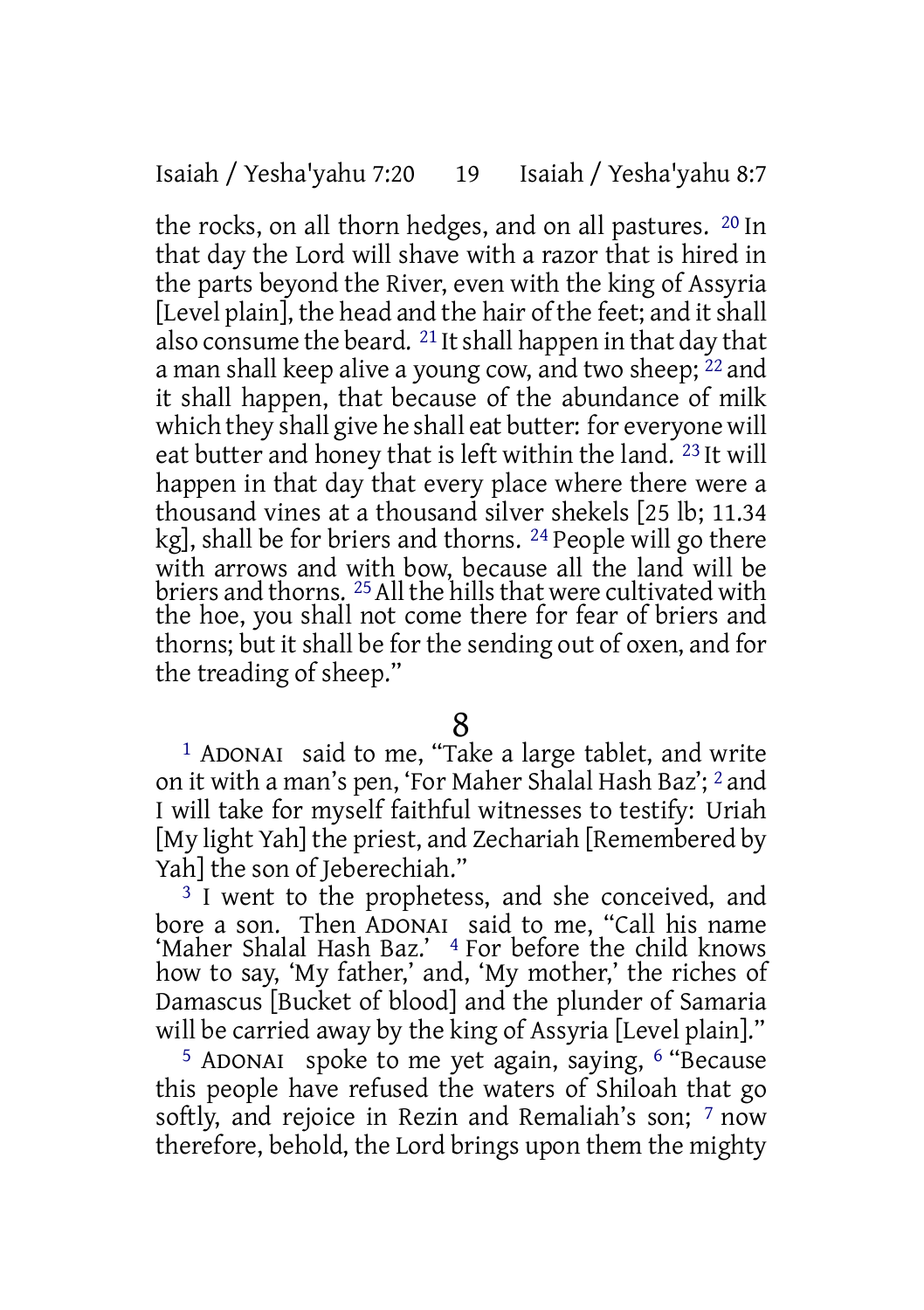#### Isaiah / Yesha'yahu 8:8 20 Isaiah / Yesha'yahu 8:18

flood waters of the River: the king of Assyria [Level plain] and all his glory. It will come up over all its channels, and go over all its banks. 8 It will sweep onward into Judah [Praised]. It will overflow and pass through; it will reach even to the neck; and the stretching out of its wings will fill the width of your land, *'Immanu El [God is with us].* \* 9 Make an uproar, you peoples, and be broken in pieces! Listen, all you from far countries: dress for battle, and be shattered! Dress for battle, and be shattered! 10 Take counsel together, and it will be brought to nothing; speak the word, and it will not stand: for *God is with us."* †  $11$  For ADONAI spoke thus to me with a strong hand, and instructed me not to walk in the way of this people, saying, 12 "Don't say, 'A conspiracy!' concerning all about which this people say, 'A conspiracy!' *neither fear* their threats, *nor be terrorized.* 13 *ADONAI Tzva'ot* [Yahweh Commander of heaven's armies] is who you must *respect as holy.* ‡ He is the one you must fear. He is the one you must dread. <sup>14</sup> § He will be a sanctuary, but for both houses of Israel [God prevails], he will be a *stone that causes people to stumble and a rock that makes them fall.* \* And a trap and a snare for the inhabitants of Jerusalem [City of peace]. <sup>15</sup> Many will *stumble over it, fall, be broken,* † be snared, and be captured."  $16$  Wrap up the testimony. Seal the *Torah* ·Teaching· among my disciples. 17 I will wait for ADONAI , who hides his face from the house of Jacob [Supplanter], and *I will trust in him.* ‡ <sup>18</sup> Behold, *I and*

<sup>\*</sup> 8:8 Quoted in Rev 21:3  $\frac{1}{8}$  8:10 Quoted in Rev 21:3  $\frac{1}{8}$  8:13 Quoted in <sup>1</sup> Pet 3:14-15 § 8:14 MP: Messiah is <sup>a</sup> "stumbling stone, <sup>a</sup> rock of offense" for Israel. (Matt 21:43-44; <sup>1</sup> Peter 2:8) \* 8:14 Quoted in Rom 9:32-33; 1 Pet 2:8  $\uparrow$  8:15 Quoted in Matt 21:44; Luke 2:34; 20:18  $\uparrow$  8:17 Quoted in Heb 2:13 (Greek *Septuagint* rendering is given; the Hebrew word used means "to look for")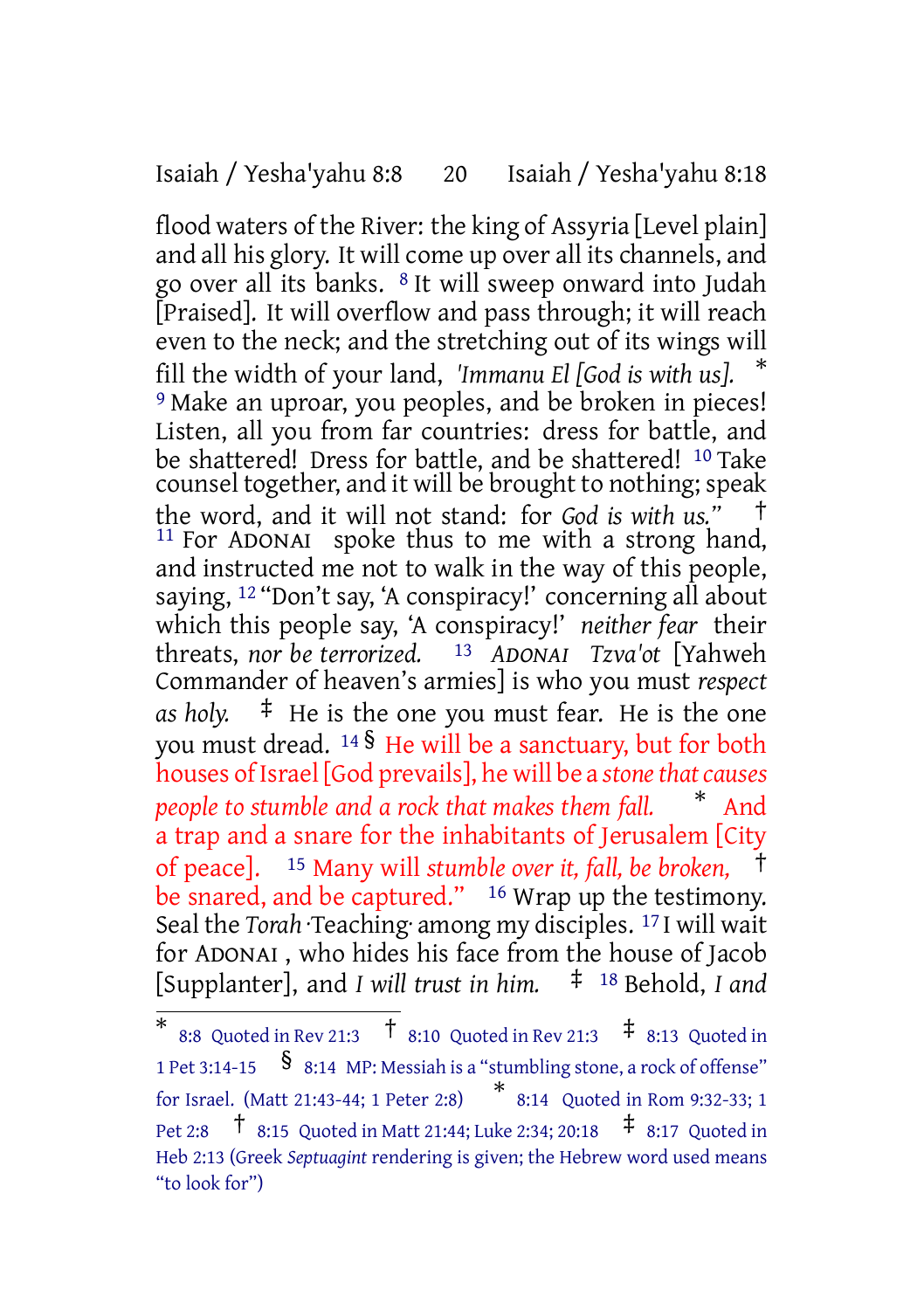#### *Isaiah / Yesha'yahu 8:19 21 Isaiah / Yesha'yahu 9:1*

*the children whom ADONAI has given me* § are for signs and for wonders in Israel [God prevails] from *ADONAI Tzva'ot* [Yahweh Commander of heaven's armies], who dwells in Mount Zion [Mountain ridge, Marking].

19 When they tell you, "Consult with those who have familiar spirits and with the wizards, who chirp and who mutter:" should not a people consult with their God? Should they consult the dead on behalf of the living? 20 Turn to the *Torah* ·Teaching· and to the testimony! If they don't speak according to this word, surely there is no morning for them. 21 They will pass through it, very distressed and hungry; and it will happen that when they are hungry, they will worry, and curse by their king and by their God. They will turn their faces upward,  $^{22}$  and look to the earth, and see distress, darkness, and the gloom of anguish. They will be driven into thick darkness.

#### 9

<sup>1</sup> But there shall be no more gloom for her who was in anguish. \* † In the former time, he brought into contempt *the land of Zebulun [Living together] and the land of Naphtali [My wrestling];* but in the latter time he has made it glorious, *by the way of the sea, beyond the Jordan [Descender], Galilee [District, Circuit] of the nations.*

<sup>§</sup> 8:18 Quoted in Heb 2:13 \* 9:1 MP: Messiah comes from Galilee and shines upon the Galil-of-the-Goyim. Meaning his ministry begins in the Galilee and the region includes Gentiles living there. (Mark explains although Yeshua had traveled previously, He did not begin His ministry until entering Galilee, his hometown region.) (Matt 4:12-13; Mark 1:14)  $\uparrow$  9:1 MP: Messiah is a light to the Gentiles and this causes Israel to increase and have joy as in harvest. Combined: Messiah bears spiritual light in the darkness of those born outside Torah covenant, counting them as increasing the nation of Israel. (See also Is 42:6, 49:6). (Luke 2:31-32; 1 Cor 9:19-21; Rom 3:1-2, 3:29-31; Eph 2:14-19)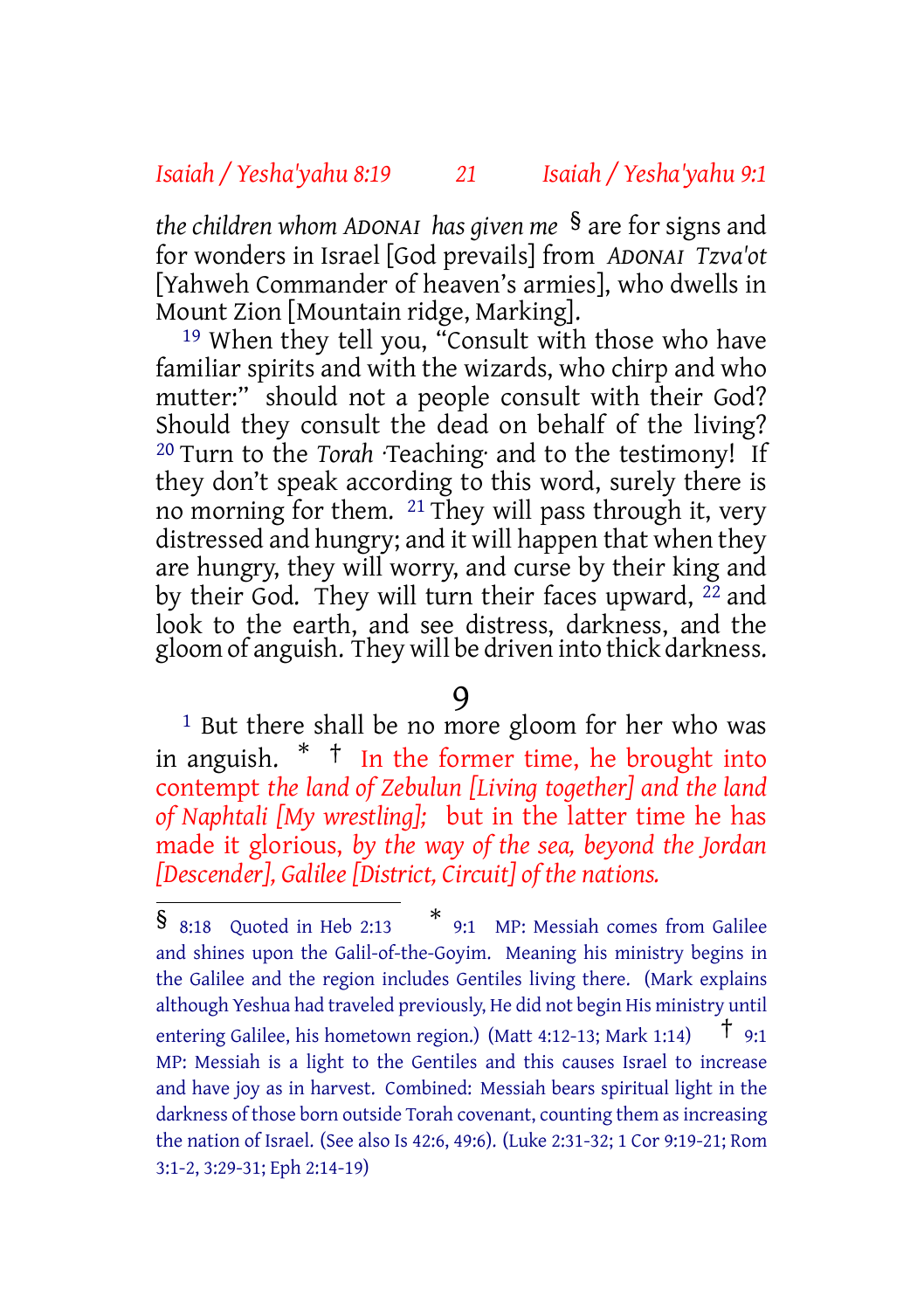#### Isaiah / Yesha'yahu 9:2 22 Isaiah / Yesha'yahu 9:6

- 2 *The people living in darkness have seen a great light. Those who lived in the land of the shadow of death, on them the light has shined.* ‡ §
- <sup>3</sup> \* You have multiplied the nation. You have increased their joy.

They rejoice before you according to the joy in harvest, as men rejoice when they divide the plunder.  $4$  For the yoke of his burden, and the staff of his shoulder, the rod of his oppressor, you have broken as in the day of Midian [Strife]. 5 For all the armor of the armed man in the noisy battle, and the garments rolled in blood, will be for burning, fuel for the fire.  $6$  For to us  $\uparrow \pm a$  child is born. To us  $\frac{1}{5}$  a son is given; and  $*$  the government will be on his shoulders. His name will be called † *Peleh-Yo 'etz* [Wonderful-Counselor], ‡ *El Gibbor* [Mighty God],

 $\ddagger$  9:2 Quoted in Matt 4:15-16  $\,$   $\frac{1}{9}$  9:2 Quoted in Luke 1:79  $\,$   $\stackrel{*}{\ast}$  9:3 MP: The light that comes to the Gentiles also enlarges Israel. (See also context of Is 9:1-2, and Is 42:6, 49:6). (John 10:16; Rom 11:25; Eph 2:14) † 9:6 MP: "a child is born," Messiah is born as a human being, a man-child. (Luke 2:11-12)  $\uparrow$  9:6 MP: "a child is born," Messiah has a human body of flesh and bone. (Luke 2:11; John 1:14)  $\S$  9:6 MP: Messiah is the Son of God, "a son is given". Hence Messiah has divine origins. (Luke 1:32, 1:35; John  $1:34$ ; Col 2:9) 9:6 MP: Messiah comes to bear the responsibility as the prophesied heir who establishes the everlasting kingdom as the heir to the throne of David. (Luke 1:32)  $\uparrow$  9:6 Messiah is called Wonderful Counselor, by Christian interpretation this is one name. Judaism sees this as two names. "Wonderful" as in (Judges 13:18) by the Angel of Yahweh to Judge Manoah. Also "Counselor," one who brings wisdom from God like Moses and Aaron did (Num 11:16-17). (Luke 4:22; John 7:46)  $\pm$  9:6 MP: Messiah is called "Mighty God," for he is mighty and strong, able to save. Hebrew *Gibbor* means Mighty or Strong. (Matt 14:27; Acts 4:12)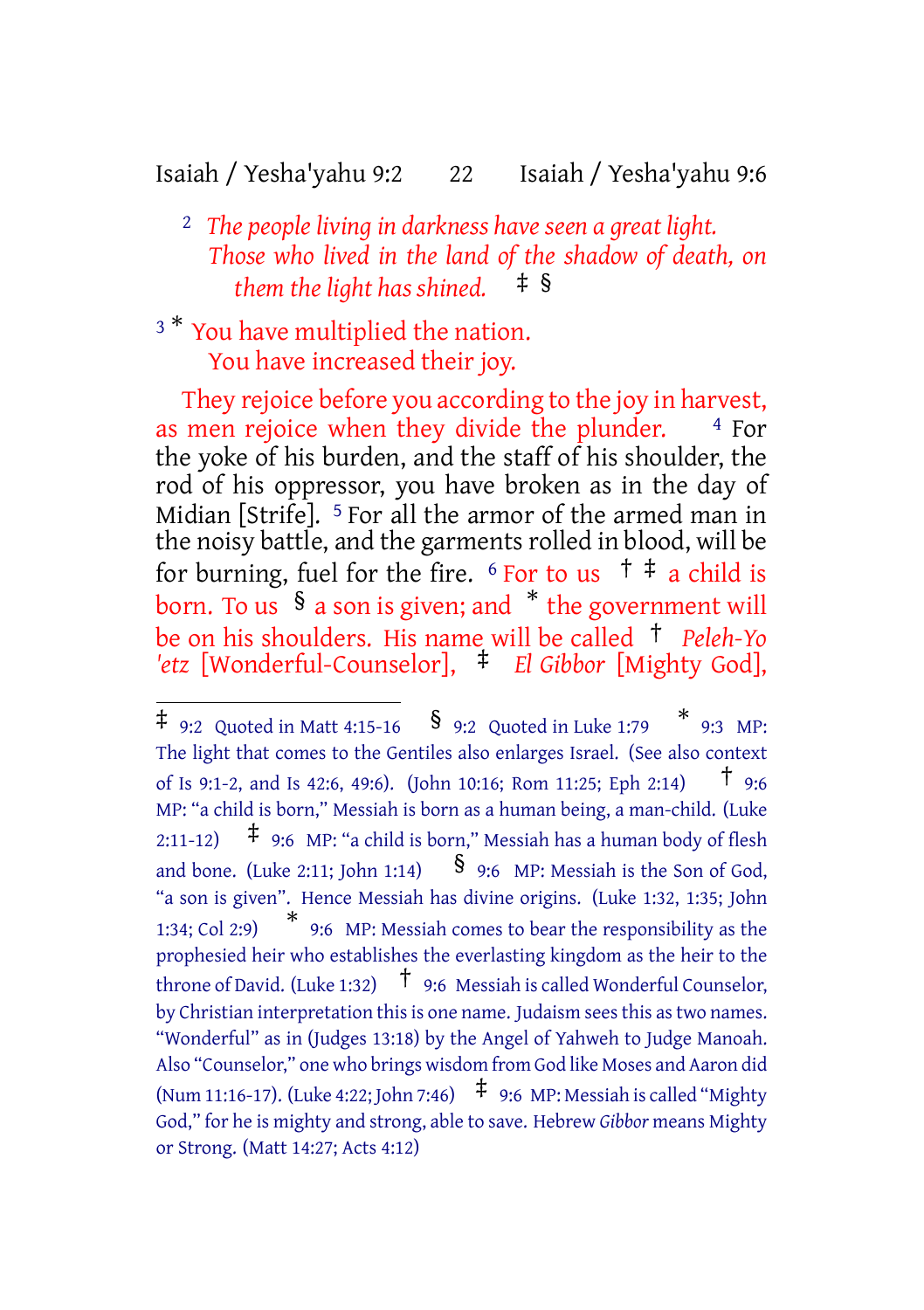Isaiah / Yesha'yahu 9:7 23 Isaiah / Yesha'yahu 9:10

§ *Avi-'Ad* [Everlasting Father], \* *Sar-Shalom* [Prince of Peace].  $7 \dagger \dagger$  The increase of his government and of peace *there shall be no end,* on *David [Beloved]'s throne,* and on *his kingdom,* § to establish it, and to uphold it with *mishpat* justice and with righteousness from that time on, *even forever.* \* The zeal of *ADONAI Tzva'ot* [Yahweh Commander of heaven's armies] will perform this.

<sup>8</sup> The Lord sent a word into Jacob [Supplanter],

and it falls on Israel [God prevails].

9 All the people will know,

including Ephraim [Fruit] and the inhabitants of Samaria, who say in pride and in arrogance of heart,

10 "The bricks have fallen,

but we will build with cut stone.

The sycamore fig trees have been cut down, but we will put cedars in their place."

<sup>§</sup> 9:6 MP: Messiah is everlasting with the authority of his father (Yahweh and ancestor David). Now the Hebrew idiom "Eternal Father" in the context of a ruler on David's throne (Is 9:7). Eternal father could mean "The ruler with authority to pass on or deny access to eternal life". (John 5:19, 5:30, 12:49-50; Rev 1:18) \* 9:6 MP: Messiah is the "Prince of Peace". This role can be understood as "The chief leader of the people establishing a peaceful covenant relationship with God". (John 12:49-50; Col 1:19-20)  $\uparrow$  9:7 MP: Messiah son of David [Beloved] establishes a kingdom and rule that is over all and establishes righteousness and justice in accordance with Adonai, God of heaven's Armies. (Also see Is 16:5; Dan 2:44). (Luke 1:32-33, 17:20-21; Eph 1:21) Note: In the Blessing of Aaron (Num 6:26), "God will give you peace," this is called the peace of the Kingdom of David. (See also Is 16:5).  $\pm$  9:7 MPr: The promise of peace in the Aaronic Blessing (Num 6:26) is referred to asthe peace ofthe Kingdom of David. Linked to (Is 9:7), "ofthe increase of his government and peace there shall be no end." (Is 9:7 in Siphré on Numbers Parasha 42: Num 30:1-32:42). (John 14:27; Rev 21:22-27, 22:1-5) § 9:7 Quoted in Luke 1:32-33 \* 9:7 Quoted in John 12:34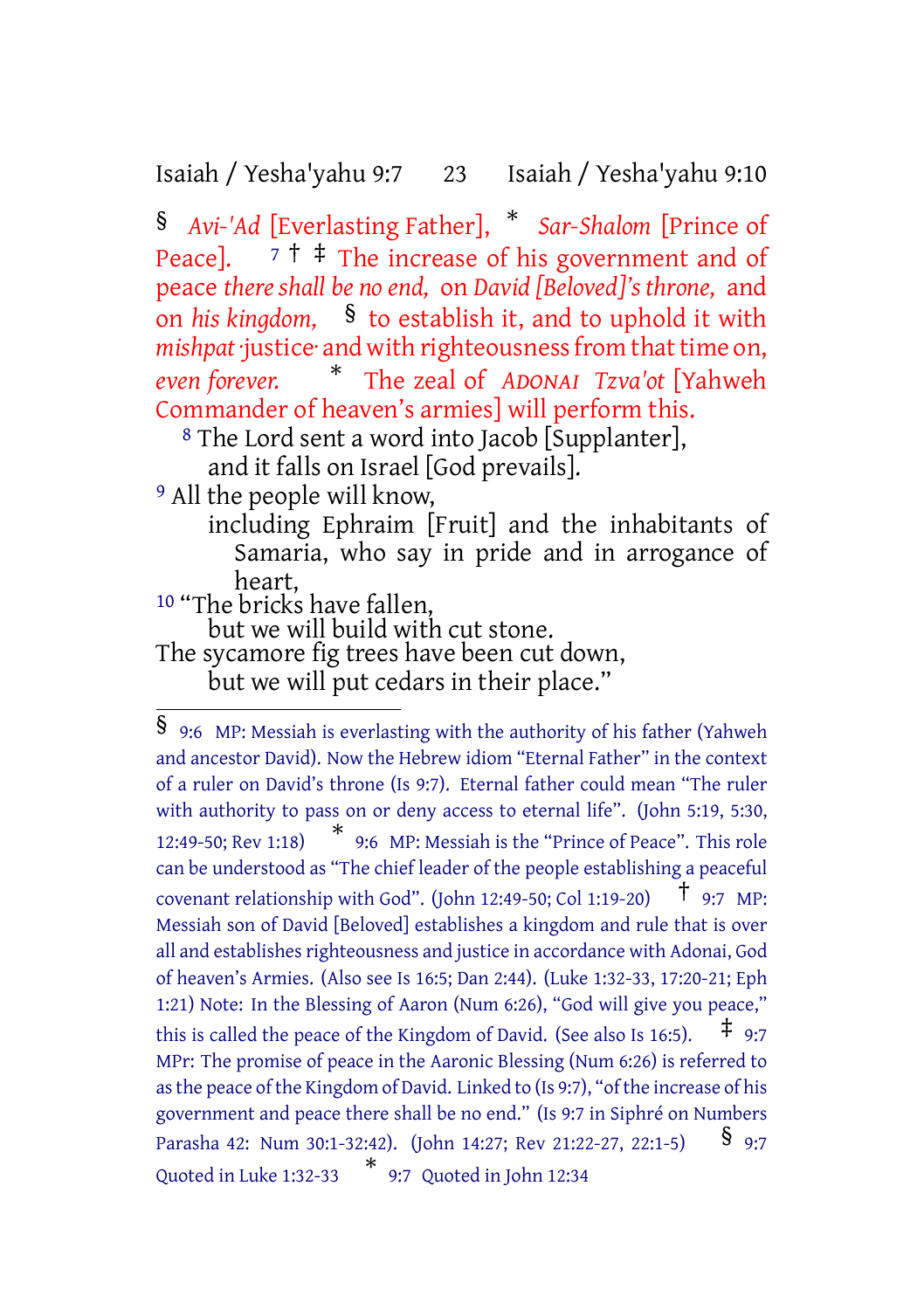Isaiah / Yesha'yahu 9:11 24 Isaiah / Yesha'yahu 9:19

11 Therefore ADONAI will set up on high against him the adversaries of Rezin,

and will stir up his enemies,

12 The Syrians in front,

- and the Philistines [To roll in dust (As an insult)] behind;
- and they will devour Israel [God prevails] with open mouth.

For all this, his anger is not turned away, but his hand is stretched out still.

- $13$  Yet the people have not turned to him who struck them, neither have they sought *ADONAI Tzva'ot* [Yahweh Commander of heaven's armies].
- 14 Therefore ADONAI will cut off from Israel [God prevails] head and tail,

palm branch and reed, in one day.

<sup>15</sup> The elder and the honorable man is the head, and the prophet who teaches lies is the tail.

<sup>16</sup> For those who lead this people lead them astray; and those who are led by them are destroyed.

<sup>17</sup> Therefore the Lord will not rejoice over their young men,

neither will he have *racham* ·compassionate merciful love· on their orphans and widows;

for everyone is profane and an evildoer,

and every mouth speaks folly.

For all this his anger is not turned away,

but his hand is stretched out still.

18 For wickedness burns like a fire.

It devours the briers and thorns;

yes, it kindles in the thickets of the forest,

and they roll upward in a column of smoke.

19 Through *ADONAI Tzva'ot* [Yahweh Commander of heaven's armies]' wrath, the land is burned up; and the people are the fuel for the fire.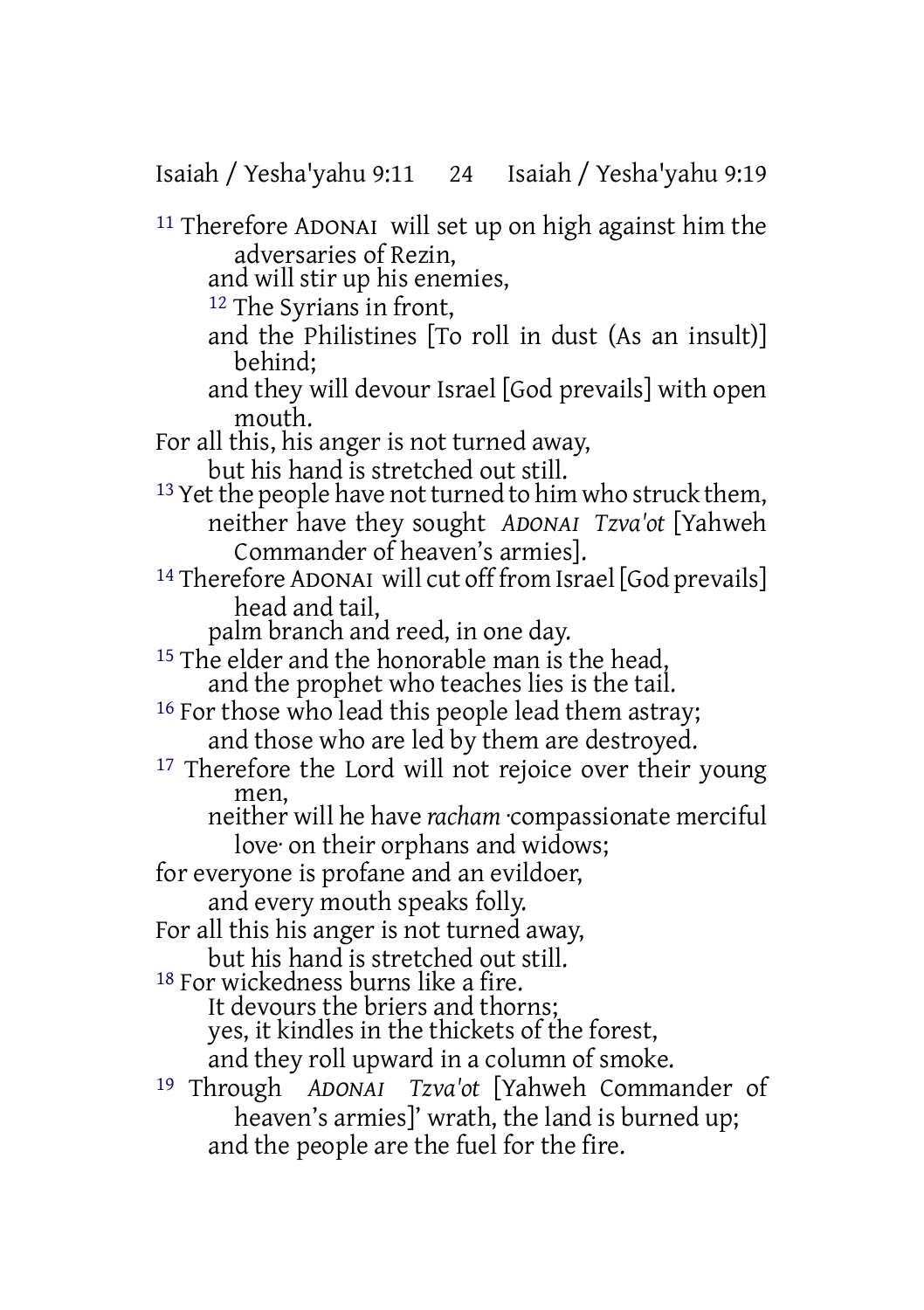Isaiah / Yesha'yahu 9:20 25 Isaiah / Yesha'yahu 10:9

No one spares his brother.

20 One will devour on the right hand, and be hungry;

and he will eat on the left hand, and they will not be satisfied.

Everyone will eat the flesh of his own arm:

 $^{21}$  Manasseh [Causing to forget], Ephraim [Fruit]; and Ephraim [Fruit], Manasseh [Causing to forget]; and they together shall be against Judah [Praised].

For all this his anger is not turned away,

but his hand is stretched out still.

### 10

<sup>1</sup> Woe to those who decree unrighteous decrees, and to the writers who write oppressive decrees; 2 to deprive the needy of their rights, and to rob the poor among my people of *mishpat* ·justice·, that widows may be their plunder, and that they may make the orphans their prey! <sup>3</sup> What will you do in the day of visitation, and in the desolation which will come from afar? To whom will you flee for help? Where will you leave your *kavod* ·weighty glory·?

4 They will only bow down under the prisoners,

and will fall under the slain.

For all this his anger is not turned away,

but his hand is stretched out still.

5 Alas Assyrian, the rod of my anger, the staff in whose hand is my indignation! <sup>6</sup> I will send him against a profane nation, and against the people who anger me will I give him a enjoin to take the plunder and to take the prey, and to tread them down like the mire of the streets. <sup>7</sup> However he does not mean so, neither does his heart think so; but it is in his heart to destroy, and to cut off not a few nations. 8 For he says, "Are not all of my princes kings? 9 Is not Calno like Carchemish? Is not Hamath like Arpad?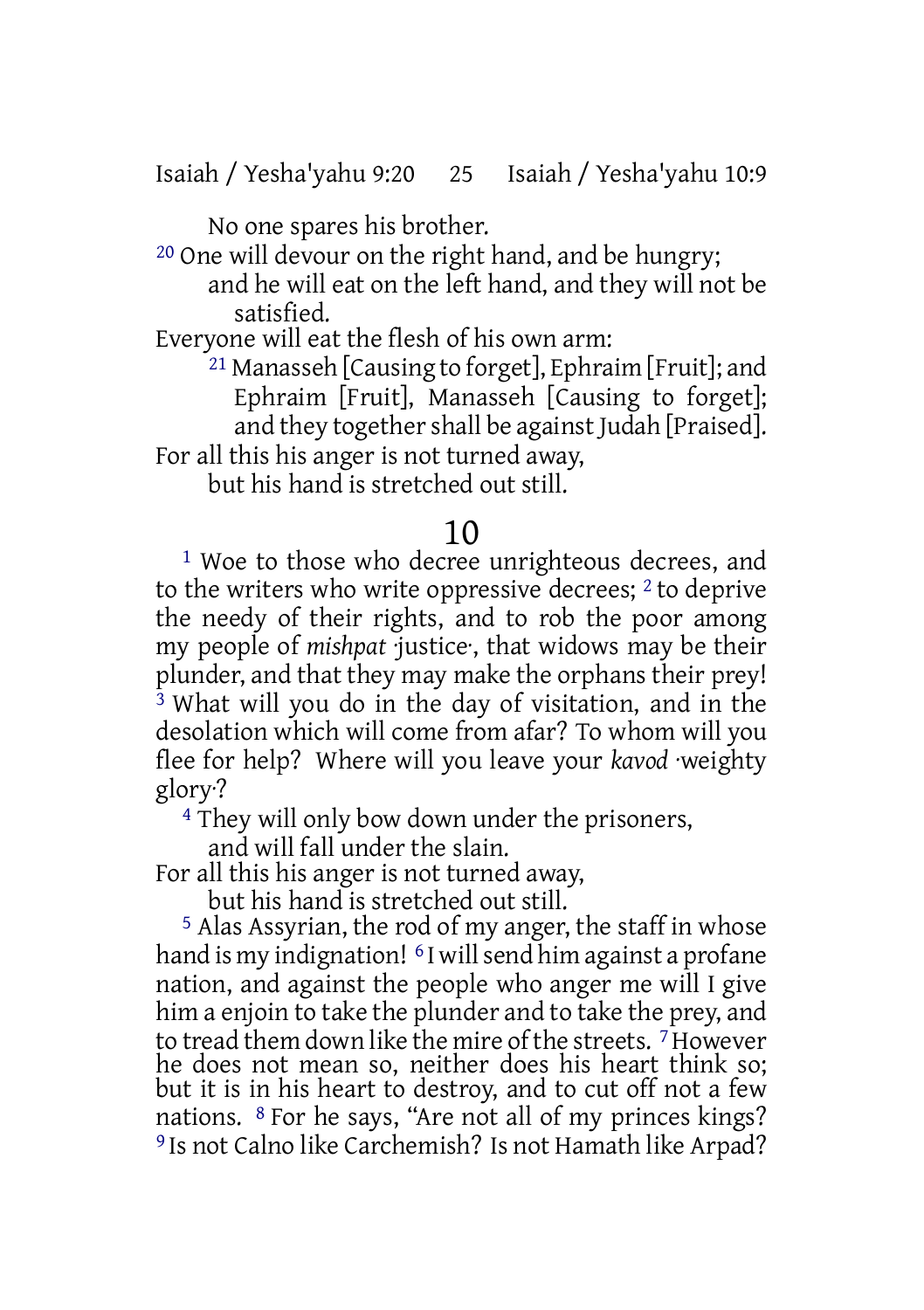#### Isaiah / Yesha'yahu 10:10 26 Isaiah / Yesha'yahu 10:19

Is not Samaria like Damascus [Bucket of blood]?" 10 As my hand has found the kingdoms of the idols, whose engraved images exceeded those of Jerusalem [City of peace] and of Samaria; 11 shall I not, as I have done to Samaria and her idols, so do to Jerusalem [City of peace] and her idols? 12 Therefore it will happen that, when the Lord has performed his whole work on Mount Zion [Mountain ridge, Marking] and on Jerusalem [City of peace], I will punish the fruit of the willful proud heart of the king of Assyria [Level plain], and the insolence of his haughty looks. <sup>13</sup> For he has said, "By the strength of my hand I have done it, and by my wisdom; for I have understanding: and I have removed the boundaries of the peoples, and have robbed their treasures. Like a valiant man I have brought down their rulers. <sup>14</sup> My hand has found the riches of the peoples like a nest, and like one gathers eggs that are abandoned, have I gathered all the earth. There was no one who moved their wing, or that opened their mouth, or chirped."

15 Should an ax brag against him who chops with it? Should a saw exalt itself above him who saws with it? As if a rod should lift those who lift it up, or as if a staff should lift up someone who is not wood.  $16$  Therefore the Lord, *ADONAI Tzva'ot* [Yahweh Commander of heaven's armies], willsend among hisfat onesleanness; and under his *kavod* ·weighty glory· a burning will be kindled like the burning of fire. 17The light of Israel [God prevails] will be for a fire, and his Holy One for a flame; and it will burn and devour his thorns and his briers in one day. 18 He will consume the *kavod* ·weighty glory· of his forest, and of his fruitful field, both soul and body. It will be as when a standard bearer faints. 19 The remnant of the trees of his forest shall be few, so that a child could write their number.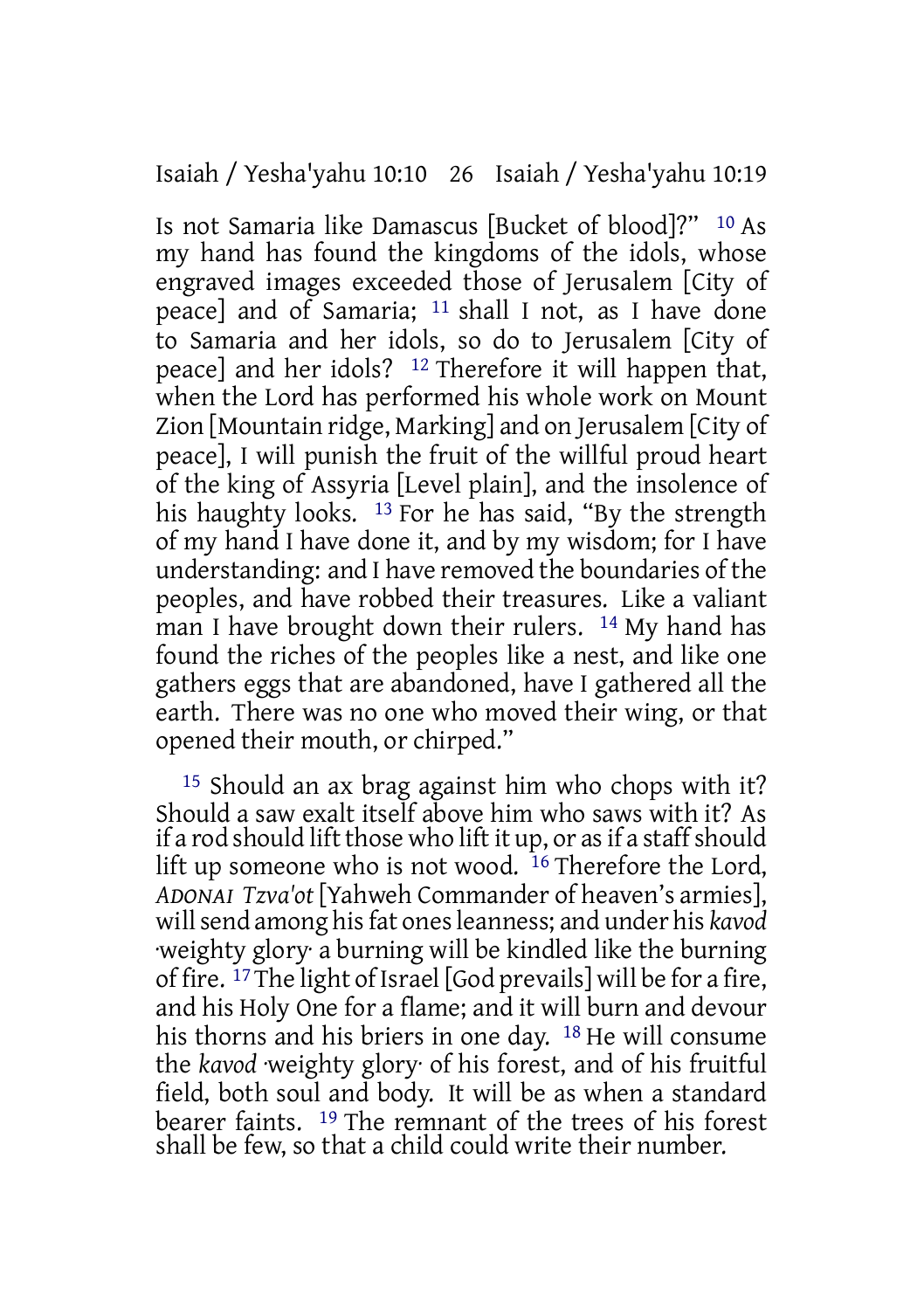Isaiah / Yesha'yahu 10:20 27 Isaiah / Yesha'yahu 10:29

20 It will come to pass in that day that the remnant of Israel [God prevails], and those who have escaped from the house of Jacob [Supplanter] will no more again lean on him who struck them, but shall lean on ADONAI , the *haKadosh Isra'el* [the Holy One of God prevails], in truth. 21 A remnant will make *teshuvah* ·complete return·, even the remnant of Jacob [Supplanter], to the mighty God. 22 *For though your people, Israel [God prevails], are like the sand of the sea, only a remnant of them will* return. A destruction is determined, overflowing with righteousness. 23 *For* the Lord, *ADONAI Tzva'ot* [Yahweh Commander of heaven's armies], *willmake a fullend,* and that determined, *throughout all the earth.* \* <sup>24</sup> Therefore the Lord, *ADONAI Tzva'ot* [Yahweh Commander of heaven's armies], says "My people who dwell in Zion [Mountain ridge, Marking], don't be afraid of the Assyrian, though he strike you with the rod, and lift up his staff against you, as Egypt [Abode of slavery] did.  $25$  For yet a very little while, and the indignation against you will be accomplished, and my anger will be directed to his destruction." 26 *ADONAI Tzva'ot* [Yahweh Commander of heaven's armies] will stir up a scourge against him, as in the slaughter of Midian [Strife] at the rock of Oreb. His rod will be over the sea, and he will lift it up like he did against Egypt [Abode of slavery].  $27$  It will happen in that day, that his burden will depart from off your shoulder, and his yoke from off your neck, and the yoke shall be destroyed because of the anointing oil.

28 He has come to Aiath. He has passed through Migron. At Michmash he stores his baggage.  $29$  They have gone over the pass. They have taken up their lodging at Geba.

<sup>\*</sup> 10:23 Quoted in Rom 9:27-28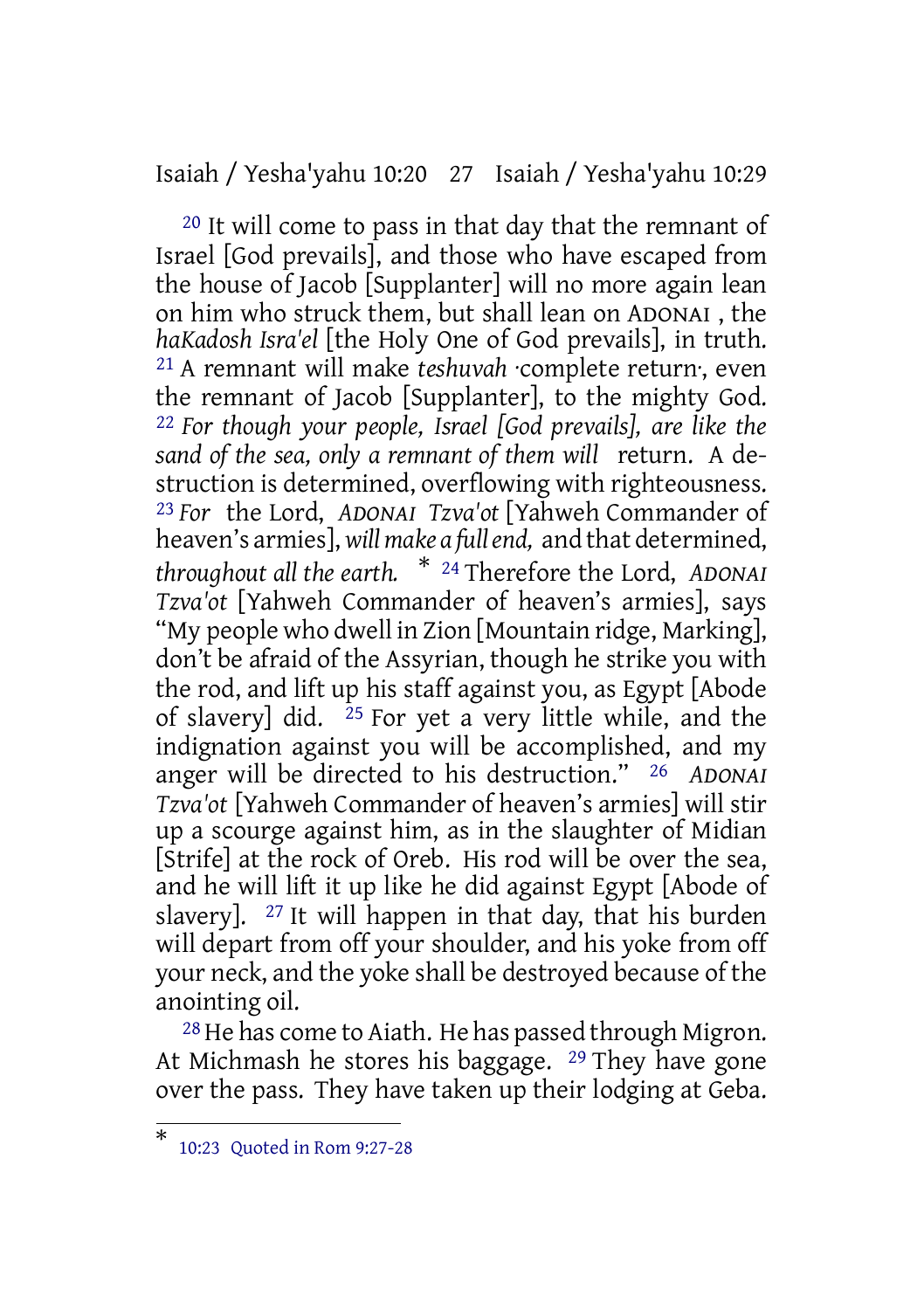Isaiah / Yesha'yahu 10:30 28 Isaiah / Yesha'yahu 11:1

Ramah trembles. Gibeah of Saul [Asked for] has fled. 30 Cry aloud with your voice, daughter of Gallim! Listen, Laishah! You poor Anathoth! <sup>31</sup> Madmenah is a fugitive. The inhabitants of Gebim flee for safety. 32 This very day he will halt at Nob. He shakes his hand at the mountain of the daughter of Zion [Mountain ridge, Marking], the hill of Jerusalem [City of peace]. 33 Behold, the Lord, *ADONAI Tzva'ot* [Yahweh Commander of heaven's armies], will lop the boughs with terror. The tall will be cut down, and the lofty will be brought low. <sup>34</sup> He will cut down the thickets of the forest with iron, and Lebanon will fall by the Mighty One.

#### 11

<sup>1</sup>\* A shoot will come out of the stock of *Jesse* [My husband], and a † *netzer ·branch· out of* ‡ *his roots* § will

<sup>\*</sup> 11:1 MP: Messiah is a descendant of Jesse. (This is one specific family within the entire tribe of Judah). (See also Is 11:10). (Luke 3:32)  $\uparrow$  11:1 MP: Messiah will grow up in Nazareth [Branch, Separated one]. This is known because the Hebrew word *netzer* ·branch· is used here. This is the only prophecy that says Messiah will come from Nazareth [Branch, Separated] one]. (Considerillusion in Is 53:2). In the parallel fulfillment verse, the Greek word for Nazarene is *Nazaphnoe*, coming from the Aramaic word for twig or branch. Note on the Greek: The Greek word for a citizen of Nazareth [Branch, Separated one] is *Nazarethaios*. But Matthew uses *Nazaphnoe* ·branch·, not *Nazarethaios* [a person from Nazareth]. The King James Version of the Bible, published in 1611, translates the original Greek word as "a person from Nazareth [Branch, Separated one]" regional but modern scholars now believe this translation to be incorrect. The Bible and Matthew both make it clear Yeshua was a "citizen of Nazareth," of Galilee, in Judea. (Matt 2:22-23)

<sup>‡</sup> 11:1 MP: "Stump of Jesse" alludes to the household exists but is not in former glory. Therefore Messiah will grow up in a poor family. In Luke 2, the offering described is detailed in (Lev 12:6-8) for the poor woman's purification after giving birth. (See also Is 11:10; Ps 132:17). (Luke 2:22-24; Rom 15:12) § 11:1 Quoted in Rom 15:12; Rev 2:16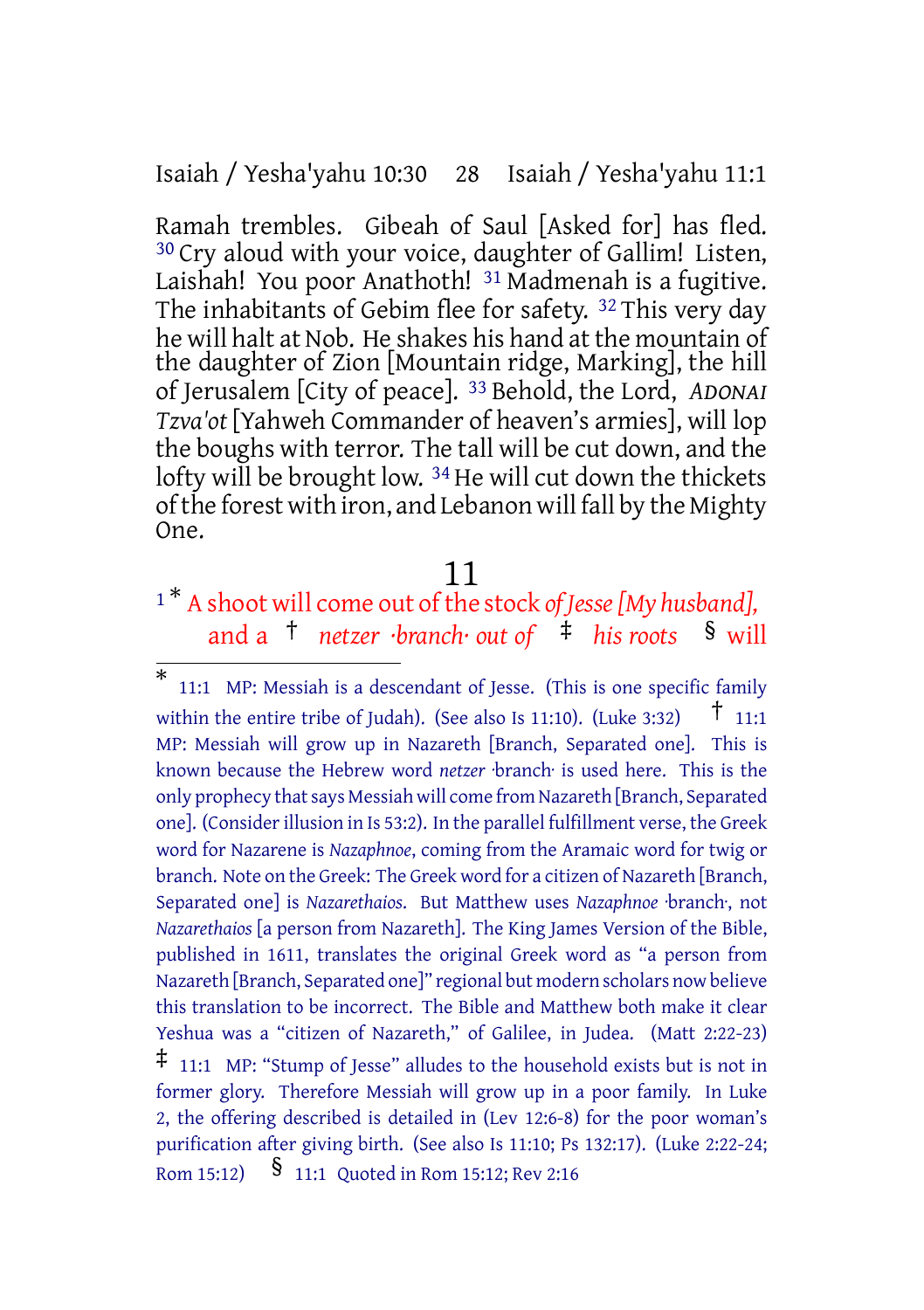Isaiah / Yesha'yahu 11:2 29 Isaiah / Yesha'yahu 11:4

bear fruit.

- <sup>2</sup> \* *Ruach Yahweh* [Spirit of He sustains breathing] will rest on him:
	- † the spirit of wisdom and ‡ understanding,
	- § the spirit of counsel and \* might,
	- <sup> $\dagger$ </sup> the spirit of knowledge and of  $\frac{1}{2}$  the fear of ADONAI

. <sup>3</sup> § His delight will be in the fear of ADONAI. He will not judge by the sight of his eyes, neither decide by the hearing of his ears;

4 but with righteousness he will judge the poor, and decide with equity for the humble of the earth. He will *strike the* earth with the rod *of his mouth;* \* and with the *breath* of his lips he *will kill* † the wicked.

<sup>\*</sup> 11:2 MP: The Messiah possesses the complete (seven) anointing of the Spirit of God upon him. (Consider the purpose of the Spirit, Is 11:2). Special Considerations: Considerations: Seven is the number of complete fullness. (John 1:32-33; Acts 10:38; Col 2:9; Rev 3:1) Note: This phrase is repeated in (Rev 1:4, 3:1, 4:5, 5:6). All attributes listed are associated with "the Spirit of God" in Old Covenant working with humans, therefore we can liken this to the ministry of the Holy Spirit in the New Covenant because of the sameness.  $\uparrow$  11:2 MP: Messiah has the Spirit of Wisdom (Ex 31:3). (Luke 2:40)  $\sharp$  11:2 MP: Messiah has the Spirit of Understanding (Ex 31:3). (Luke 2:46-47)  $\frac{1}{3}$  11:2 MP: Messiah has the Spirit of Counsel (Ex 18:10-14, 19, 23-24). (Matt 7:28-29) \* \* 11:2 MP: Messiah has the Spirit<br>5-27)  $\uparrow$  11:2 MP: Messiah has the of Might (Judges 7:18-22). (Matt 8:26-27) Spirit of Knowledge of God (Ex 31:3; John 16:13). (Luke 4:14-15; John 7:15-16)  $\ddagger$  11:2 MP: Messiah has the Spirit of the Fear of God. (Deut 6:24, 10:12; Jer 32:38 context of Jer 31:31-33 covenant with a new spirit and a new heart.) (John 5:19, 5:30)  $\frac{8}{11:3}$  MP: Messiah has spiritual quickening, meaning discernment, to fear God rather than people, thus making right judgments based on God's instructions (Lev 19:15). (Consider also Is 42:1, 42:1). (Mark 12:41-44) \* 11:4 Quoted in Rev 19:15 † 11:4 Quoted in <sup>1</sup> Thes 2:8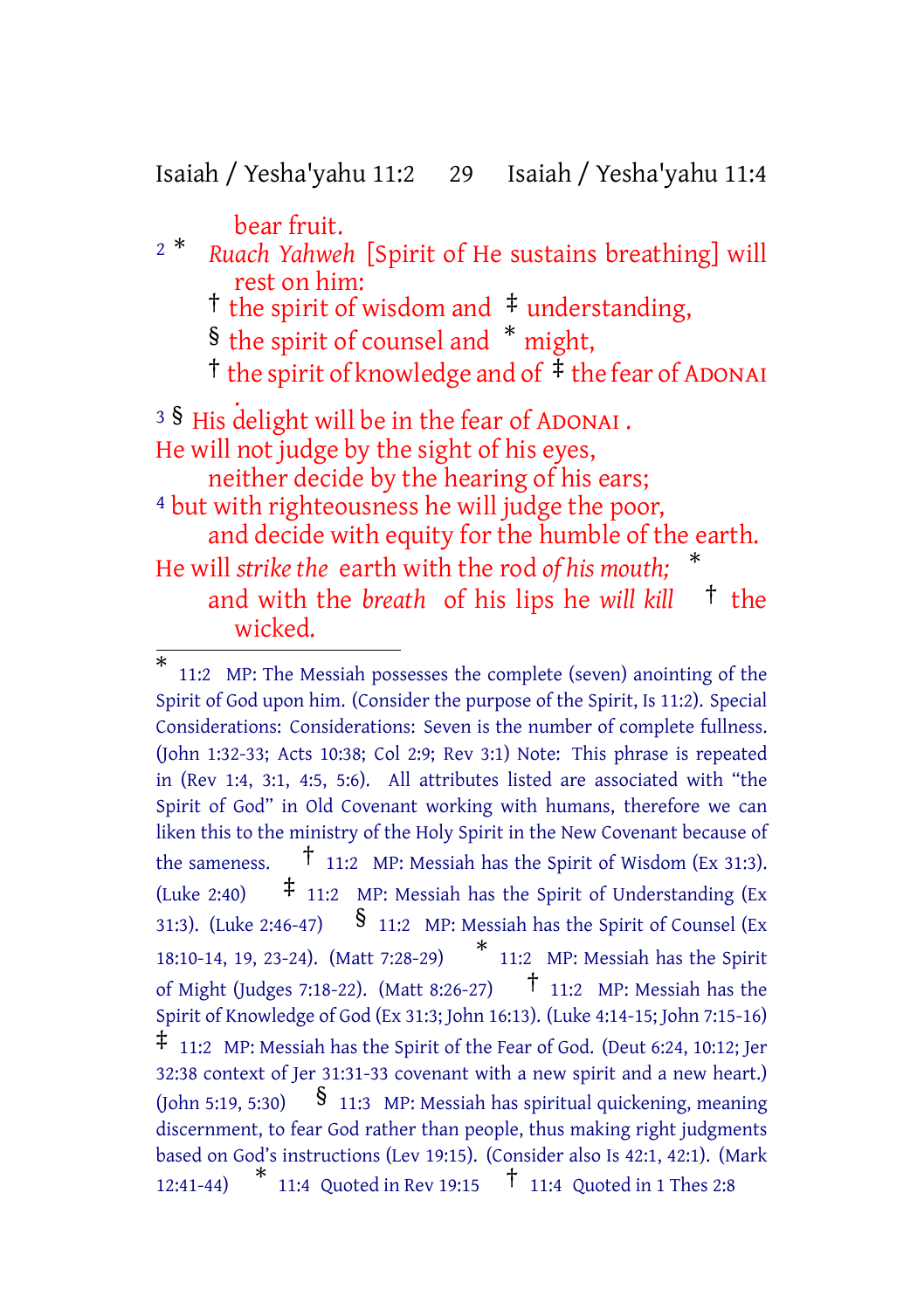Isaiah / Yesha'yahu 11:5 30 Isaiah / Yesha'yahu 11:11

5 Justice will be the belt of his waist,

and *faithfulness the belt* of his *waist.* ‡

6 The wolf will live with the lamb,

and the leopard will lie down with the young goat;

The calf, the young lion, and the fattened calf together;

and a little child will lead them.

<sup>7</sup> The cow and the bear will graze.

Their young ones will lie down together.

The lion will eat straw like the ox.

8 The nursing child will play near a cobra's hole, and the weaned child will put his hand on the viper's den.

9 They will not hurt nor destroy in all my holy mountain; for the earth will be full of the knowledge of ADONAI ,

as the waters cover the sea.

10 It will happen in that day that *the nations will seek* § \* the root of Jesse [My husband], † who stands as a banner of the peoples;  $\pm$  and his resting place will be *kavod* weighty glorious. <sup>11</sup> It will happen in that day that the Lord will set his hand again the second time to recover the remnant that is left of his people from Assyria [Level plain], from Egypt [Abode of slavery], from Pathros, from Cush, from Elam, from Shinar, from

<sup>‡</sup> 11:5 Quoted in Eph 6:14 (The Greek word used here is *aletheia* ·truth·)

<sup>§</sup> 11:10 MP: "Stump of Jesse" alludes to the household exists but is not in former glory. (See also Is 11:a). Therefore Messiah will grow up in a poor family. In Luke 2, the offering described is detailed in (Lev 12:6-8) for the poor woman's purification after giving birth. (See also Is 11:1; Ps 132:17). (Luke 2:22-24; Rom 15:12) \* 11:10 MP: Messiah is from Jesse's household and is a banner and rallying point to the nations, the Gentiles. (See also Is 11:1, 49:6, 60:1-3). (John 3:14-15; Acts 13:47-48, 26:23; Rom 15:8-9) † 11:10 Quoted in Rev 22:16  $\uparrow$  11:10 Quoted in Rom 15:12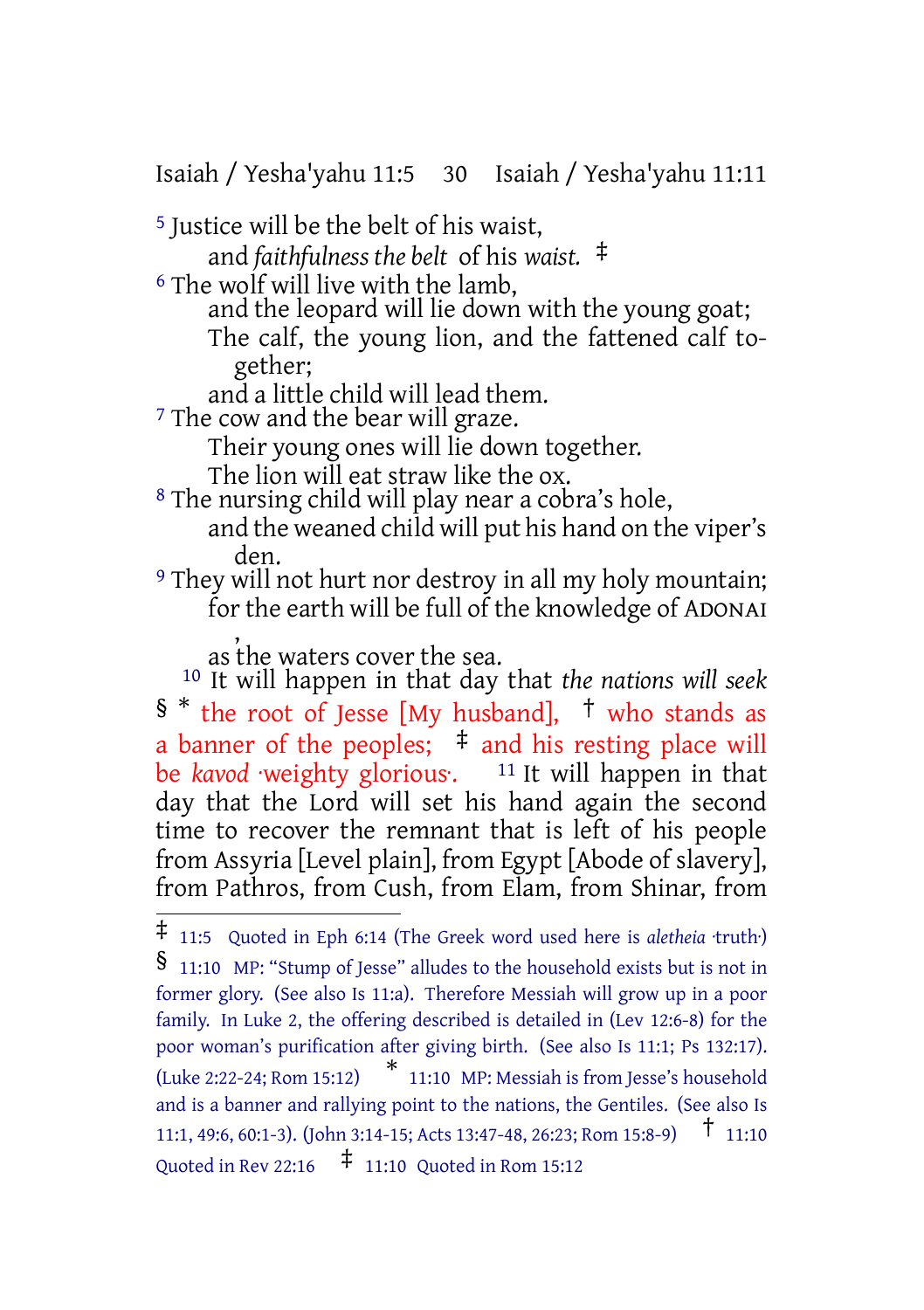Isaiah / Yesha'yahu 11:12 31 Isaiah / Yesha'yahu 12:4

Hamath, and from the islands of the sea. 12 He will set up a banner for the nations, and will assemble the outcasts of Israel [God prevails], and gather together the dispersed of Judah [Praised] from the four corners of the earth. <sup>13</sup> The envy also of Ephraim [Fruit] will depart, and those who persecute Judah [Praised] will be cut off. Ephraim [Fruit] won't envy Judah [Praised], and Judah [Praised] won't persecute Ephraim [Fruit]. 14 They will fly down on the shoulders of the Philistines [To roll in dust (As an insult)] on the west. Together they will plunder the children of the east. They will extend their power over Edom [Red] and Moab [From father], and the children of Ammon [Tribal people] will obey them. 15 ADONAI will utterly destroy the tongue of the Sea of Egypt [Abode of slavery]; and with his scorching wind he will wave his hand over the River, and will split it into seven streams, and cause men to march over in sandals. 16 There will be a highway for the remnant that is left of his people from Assyria [Level plain], like there was for Israel [God prevails] in the day that he came up out of the land of Egypt [Abode of slavery].

# 12

<sup>1</sup> In that day you will say, "I will give thanks to you, ADONAI ; for though you were angry with me, your anger has turned away and you comfort me. <sup>2</sup> Behold, God is my *yishu'ah* ·salvation·. I will trust, and will not be afraid; for Yah, ADONAI , is my strength and song; and he has become my salvation." <sup>3</sup> Therefore with joy you will draw *water* out of the *wells* \* of *yishu'ah* ·salvation·. <sup>4</sup> In that day you will say, "*Yadah* ·Extend hands in thankful praise· to ADONAI ! Call on his name. Declare his doings among the

<sup>\*</sup> 12:3 Quoted in John 7:38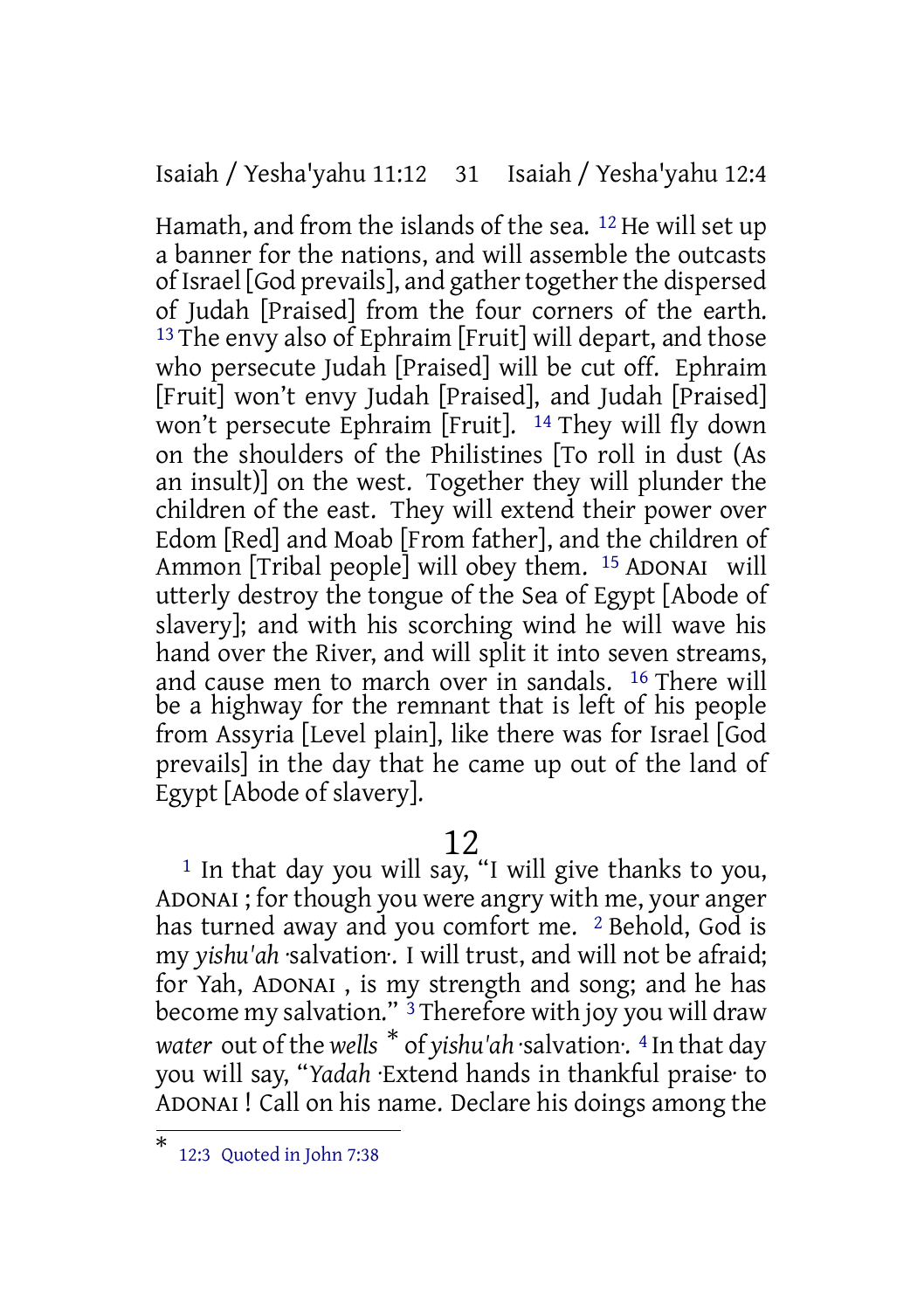peoples. Proclaim that his name is exalted! 5 Sing *zahmar* ·musical praise· to ADONAI , for he has done excellent things! Let this be known in all the earth! <sup>6</sup> Cry aloud and shout, you inhabitant of Zion [Mountain ridge, Marking]; for the *haKadosh Isra'el* [the Holy One of God prevails] is great among you!"

# 13

<sup>1</sup> The burden of Babylon [Confusion], which Isaiah [Salvation of Yah] the son of Amoz saw: 2 Set up a banner on the bare mountain! Lift up your voice to them! Wave your hand, that they may go into the gates of the nobles. <sup>3</sup> I have enjoined my consecrated ones; yes, I have called my mighty men for my anger, even my proudly exulting ones. 4 The noise of a multitude is in the mountains, as of a great people; the noise of an uproar of the kingdoms of the nations gathered together! *ADONAI Tzva'ot* [Yahweh Commander of heaven's armies] is mustering the army for the battle. 5 They come from a far country, from the uttermost part of heaven, even ADONAI , and the weapons of his indignation, to destroy the whole land. 6 Wail; for the day of ADONAI is at hand! It will come as destruction from *Shaddai* [Almighty]. 7 Therefore all hands will be feeble, and everyone's heart will melt. 8 They will be dismayed. Pangs and sorrows will seize them. They will be in pain like a woman in labor. They will look in amazement one at another. Their faces will be faces of flame. <sup>9</sup> Behold, the day of ADONAI comes, cruel, with wrath and fierce anger; to make the land a desolation, and to destroy its sinners out of it. 10 For *the stars of the sky* and its constellations will not give their light. *The sun will be darkened* in its going out, and *the moon*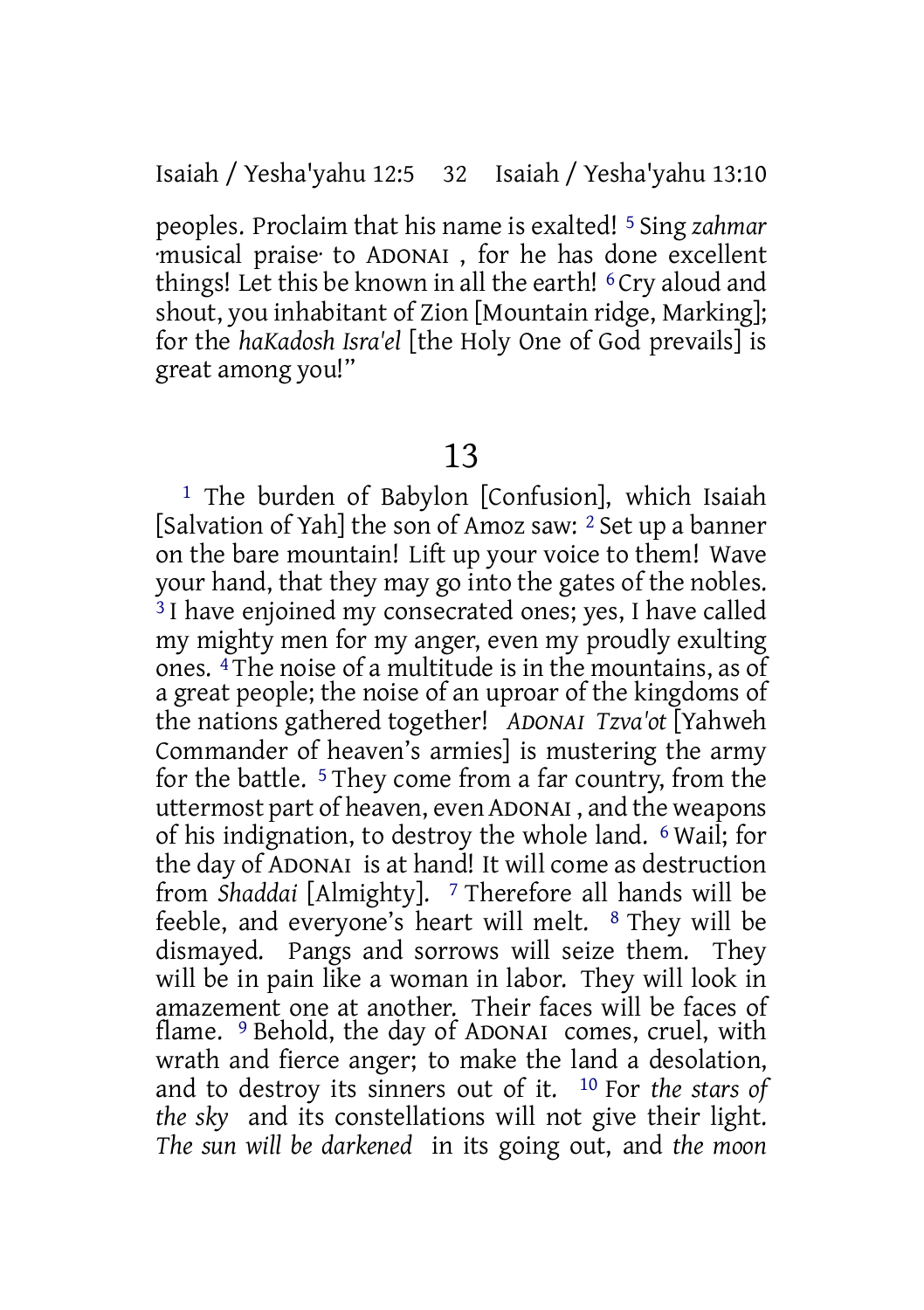Isaiah / Yesha'yahu 13:11 33 Isaiah / Yesha'yahu 13:21

*will not cause its light to shine.* \* <sup>11</sup> I will punish the world for their evil, and the wicked for their iniquity. I will cause the arrogance of the proud to cease, and will humble the haughtiness of the terrible. <sup>12</sup> I will make people more rare than fine gold, even a person than the pure gold of Ophir.  $13$  Therefore I will make the heavens tremble, and the earth *will be shaken out of its place* † in *ADONAI Tzva'ot* [Yahweh Commander of heaven's armies]' *wrath,* and in *the day of his fierce anger.* ‡ 14 It will happen that like a hunted gazelle, and like sheep that no one gathers, they will each turn to their own people, and will each flee to their own land. 15 Everyone who is found will be thrust through. Everyone who is captured will fall by the sword. 16 Their infants also will be dashed in pieces before their eyes. Their houses will be ransacked, and their wives raped. <sup>17</sup> Behold, I will stir up the Medes [Middle-land] against them, who will not value silver, and as for gold, they will not delight in it. 18 Their bows will dash the young men in pieces; and they shall have no *racham* ·compassionate love· on the fruit of the womb. Their eyes will not spare children. 19 Babylon [Confusion], the glory of kingdoms, the beauty ofthe Chaldeans'[Descendants of Loving-kindness] pride, will be like when God overthrew Sodom [Burning] and Gomorrah [Rebellious people, Tyrants]. 20 It will never be inhabited, neither will it be lived in from generation to generation. The Arabian will not pitch a tent there, neither will shepherds make their flocks lie down there. 21 But wild animals of the desert will lie there, and their houses will be full of jackals. Ostriches will dwell there,

<sup>\*</sup> 13:10 Quoted in Matt 24:29; Mark 13:24-25 † 13:13 Quoted in Rev 6:14

<sup>‡</sup> 13:13 Quoted in Rev 6:16-17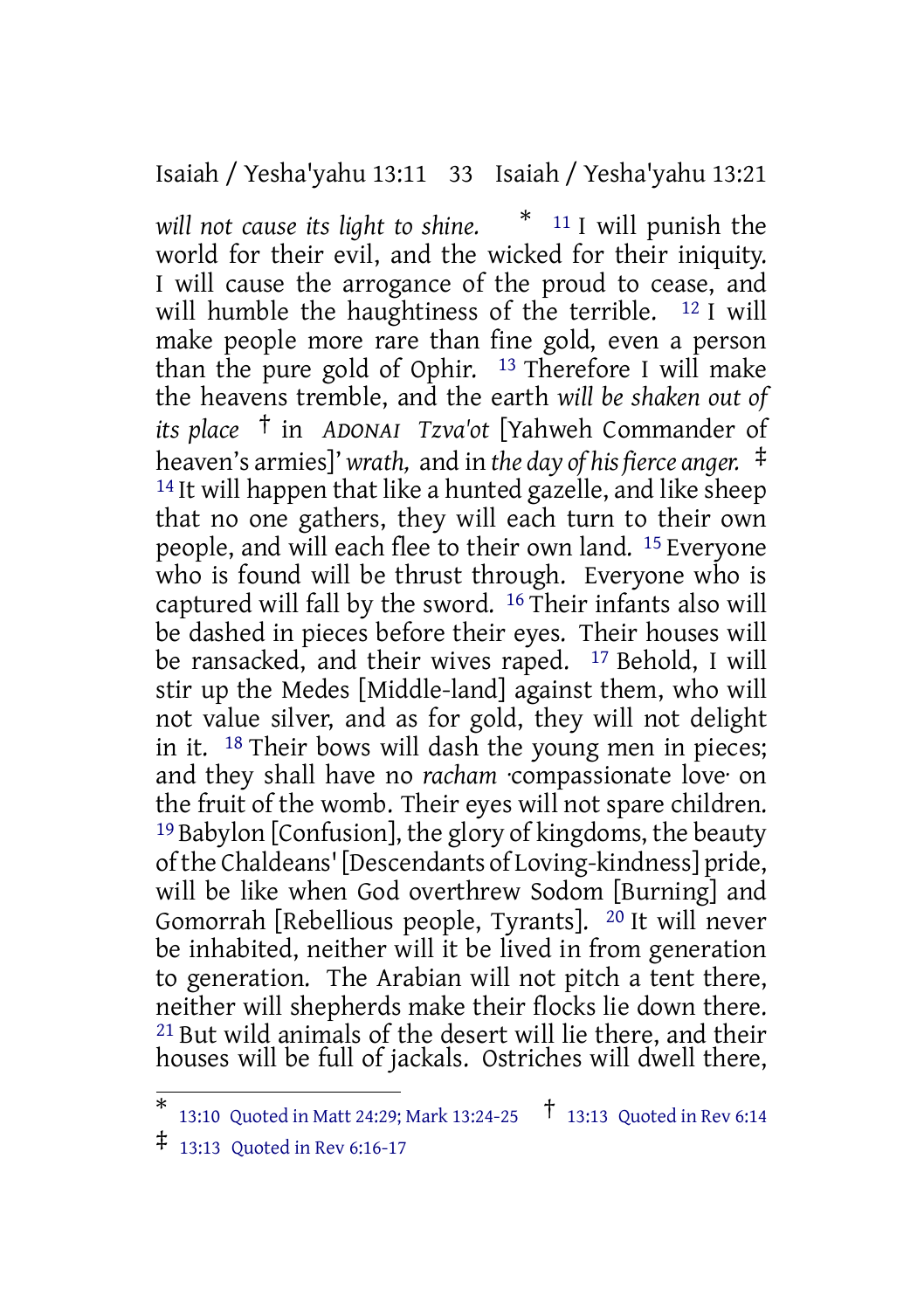and wild goats will frolic there. 22 Wolves will cry in their fortresses, and jackals in the pleasant palaces. Her time is near to come, and her days will not be prolonged.

#### 14

1 For ADONAI will have *racham* ·compassionate love· on Jacob [Supplanter], and will yet choose Israel [God prevails], and set them in their own land. The foreigner will join himself with them, and they will unite with the house of Jacob [Supplanter]. 2 The peoples will take them, and bring them to their place. The house of Israel [God prevails] will possess them in ADONAI 's land for servants and for handmaids. They will take as captives those whose captives they were; and they shall rule over their oppressors. 3 It will happen in the day that ADONAI will give you rest from your sorrow, from your trouble, and from the hard service in which you were made to serve, 4 that you will take up this parable against the king of Babylon [Confusion], and say, "How the oppressor has ceased! The golden city has ceased!" 5 ADONAI has broken the staff of the wicked, the scepter of the rulers,  $6$  who struck the peoples in wrath with a continual stroke, who ruled the nations in anger, with a persecution that no one restrained. 7 The whole earth is at rest, and is quiet. They break out song. 8 Yes, the cypress trees rejoice with you, with the cedars of Lebanon, saying, "Since you are humbled, no lumberjack has come up against us." 9 *Sheol* ·Place of the dead· from beneath has moved for you to meet you at your coming. It stirs up the departed spirits for you, even all the rulers of the earth. It has raised up from their thrones all the kings of the nations. 10 They all will answer and ask you, "Have you also become as weak as we are? Have you become like us?" 11 Your pomp is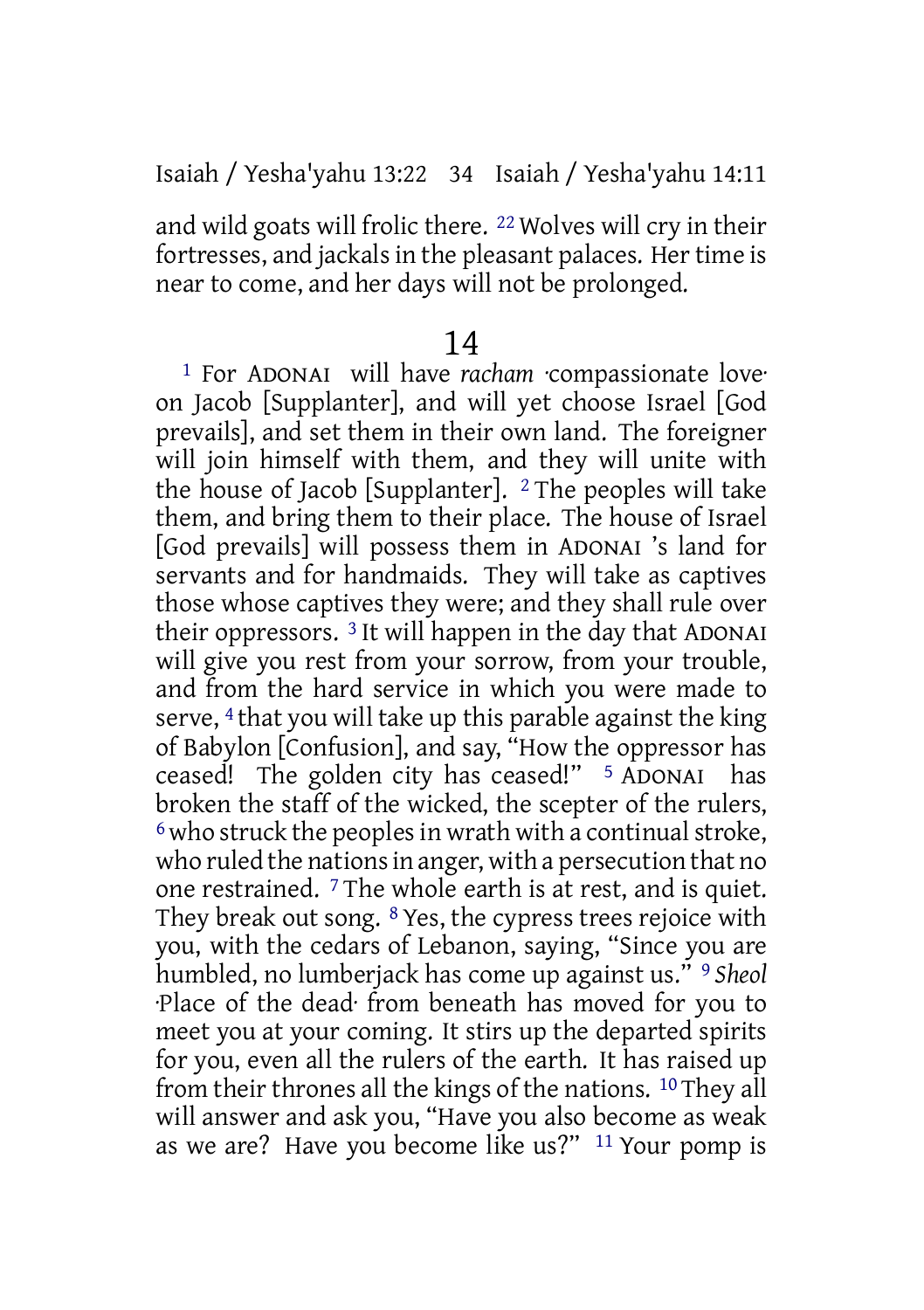Isaiah / Yesha'yahu 14:12 35 Isaiah / Yesha'yahu 14:22

brought down to *Sheol* ·Place of the dead·, with the sound of your stringed instruments. Maggots are spread out under you, and worms cover you.

12 How you have fallen from heaven, morning star, son of the dawn! How you are cut down to the ground, who laid the nations low! 13 You said in your heart, "I *will ascend into heaven!* \* I will exalt my throne above the stars of God! I will sit on the mountain of assembly, in the far north! 14 I will ascend above the heights of the clouds! I will make myself like *haElyon* [the Most High]!" 15 Yet you *shall be brought down to Sheol ·Place of the dead·,* † to the depths of the pit (of *Abbadon*, the unrighteous side of *Sheol*). 16 Those who see you will stare at you. They will ponder you, saying, "Is this the man who made the earth to tremble, who shook kingdoms; 17 who made the world like a wilderness, and overthrew its cities; who didn't release his prisoners to their home?"

18 All the kings of the nations, sleep in glory, everyone in his own house. 19 But you are cast away from your tomb like an abominable branch, clothed with the slain, who are thrust through with the sword, who go down to the stones of the pit (of *Abbadon*, the unrighteous side of *Sheol*); like a dead body trodden under foot. <sup>20</sup> You will not join them in burial, because you have destroyed your land. You have killed your people. The offspring of evildoers will not be named forever. <sup>21</sup> Prepare for slaughter of his children because of the iniquity of their fathers, that they not rise up and possess the earth, and fill the surface of the world with cities.  $22$  "I will rise up against them," says *ADONAI Tzva'ot* [Yahweh Commander of heaven's armies], "and cut off from Babylon [Confusion] name and

<sup>\*</sup> 14:13 Quoted in Luke 10:15 † 14:15 Quoted in Luke 10:15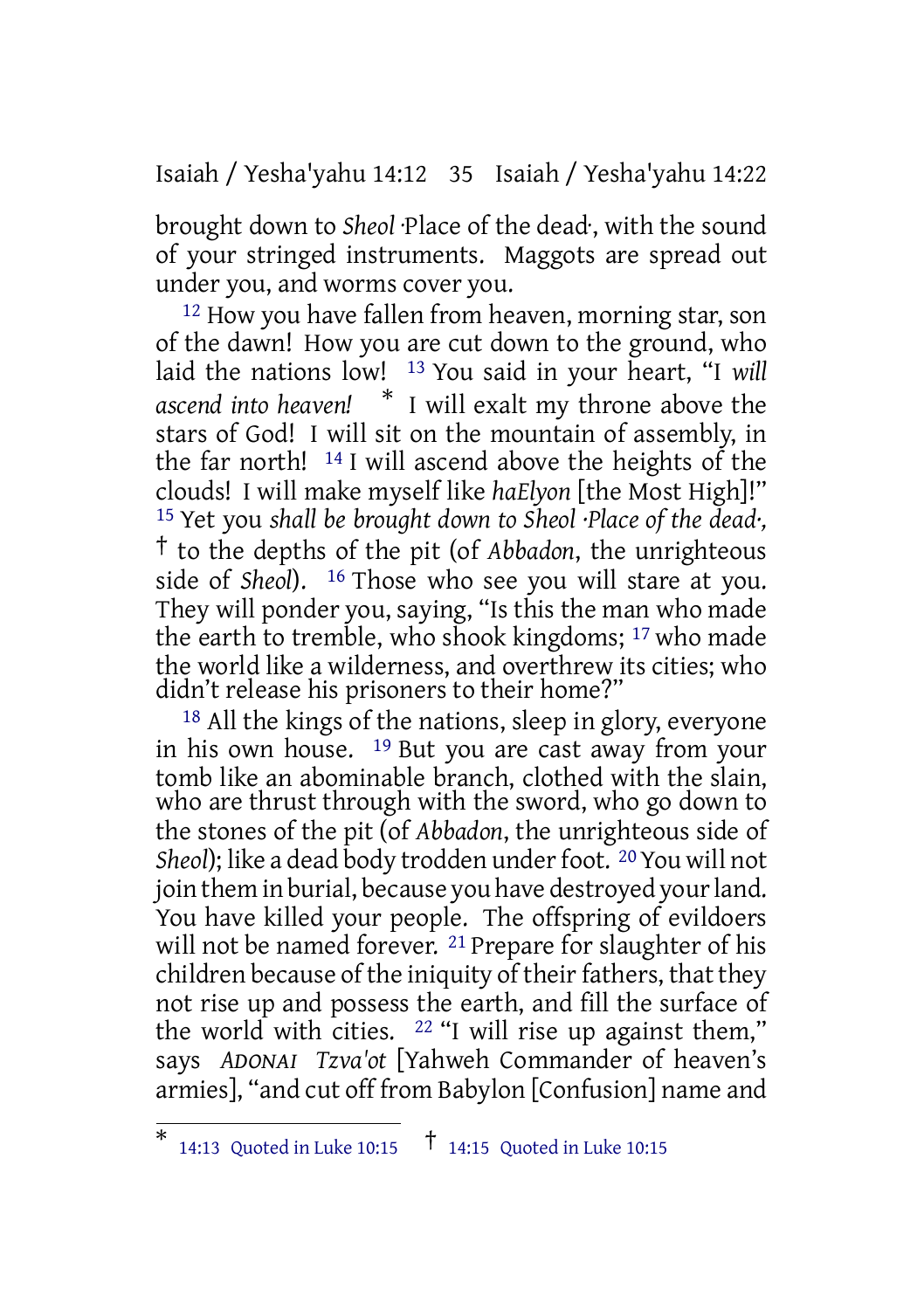remnant, and son and son's son," says ADONAI . 23 "I will also make it a possession for the porcupine, and pools of water. I will sweep it with the broom of destruction," says *ADONAI Tzva'ot* [Yahweh Commander of heaven's armies]. 24 *ADONAI Tzva'ot* [Yahweh Commander of heaven's armies] has sworn, saying, "Surely, as I have thought, so shall it happen; and as I have purposed, so shall it stand: 25 that I will break the Assyrian in my land, and tread him under foot on my mountains. Then his yoke will leave them, and his burden leave their shoulders. 26 This is the plan that is determined for the whole earth. This is the hand that is stretched out over all the nations. 27 For *ADONAI Tzva'ot* [Yahweh Commander of heaven's armies] has planned, and who can stop it? His hand is stretched out, and who can turn it back?"

28 This burden was in the year that king Ahaz died. <sup>29</sup> Don't rejoice, O Philistia, all of you, because the rod that struck you is broken; for out of the serpent's root an adder will emerge, and his fruit will be a fiery flying serpent. 30 The firstborn of the poor will eat, and the needy will lie down in safety; and I will kill your root with famine, and your remnant will be killed.

31 Howl, gate! Cry, city! You are melted away, Philistia, all of you; for smoke comes out of the north, and there is no straggler in his ranks. 32 What will they answer the messengers of the nation? That ADONAI has founded Zion [Mountain ridge, Marking], and in her the afflicted of his people will take refuge.

# 15

<sup>1</sup> The burden of Moab [From father]: for in a night, Ar of Moab [From father] is laid waste, and brought to nothing; for in a night Kir of Moab [From father] is laid waste, and brought to nothing. 2 They have gone up to Bayith, and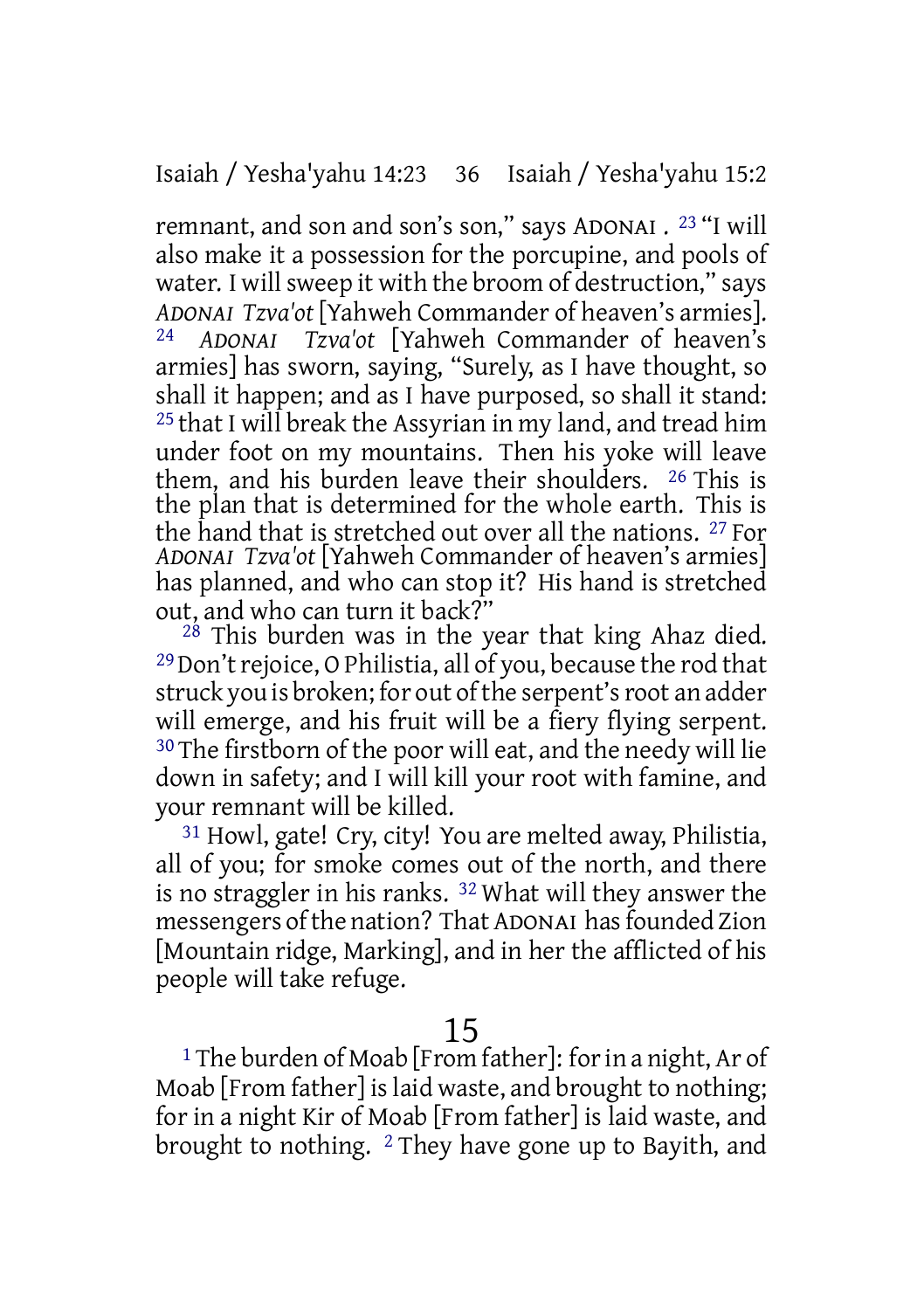to Dibon, to the high places, to weep. Moab [From father] wails over Nebo and over Medeba. Baldness is on all of their heads. Every beard is cut off.  $3 \text{ In their streets}$ , they clothe themselves in sackcloth. In their streets and on their housetops, everyone wails, weeping abundantly. 4 Heshbon cries out with Elealeh. Their voice is *sh'ma* ·heard obeyed· even to Jahaz. Therefore the armed men of Moab [From father] cry aloud. Their souls tremble within them. 5 My heart cries out for Moab [From father]! Her nobles flee to Zoar [Small], to Eglath Shelishiyah; for they go up by the ascent of Luhith with weeping; for on the way to Horonaim, they raise up a cry of destruction. 6 For the waters of Nimrim will be desolate; for the grass has withered away, the tender grass fails, there is no green thing.  $\frac{7}{7}$  Therefore they will carry away the abundance they have gotten, and that which they have stored up, over the brook of the willows. 8 For the cry has gone around the borders of Moab [From father]; its wailing to Eglaim, and its wailing to Beer Elim. <sup>9</sup> For the waters of Dimon are full of blood; for I will bring yet more on Dimon, a lion on those of Moab [From father] who escape, and on the remnant of the land.

## 16

1 Send the lambs for the ruler of the land from Selah ·contemplation with musical interlude· to the wilderness, to the mountain of the daughter of Zion [Mountain ridge, Marking].  $\frac{2}{3}$  For it will be that as wandering birds, as a scattered nest, so will the daughters of Moab [From father] be at the fords of the Arnon.  $3$  Give counsel! Execute justice! Make your shade like the night in the middle of the noonday! Hide the outcasts! Don't betray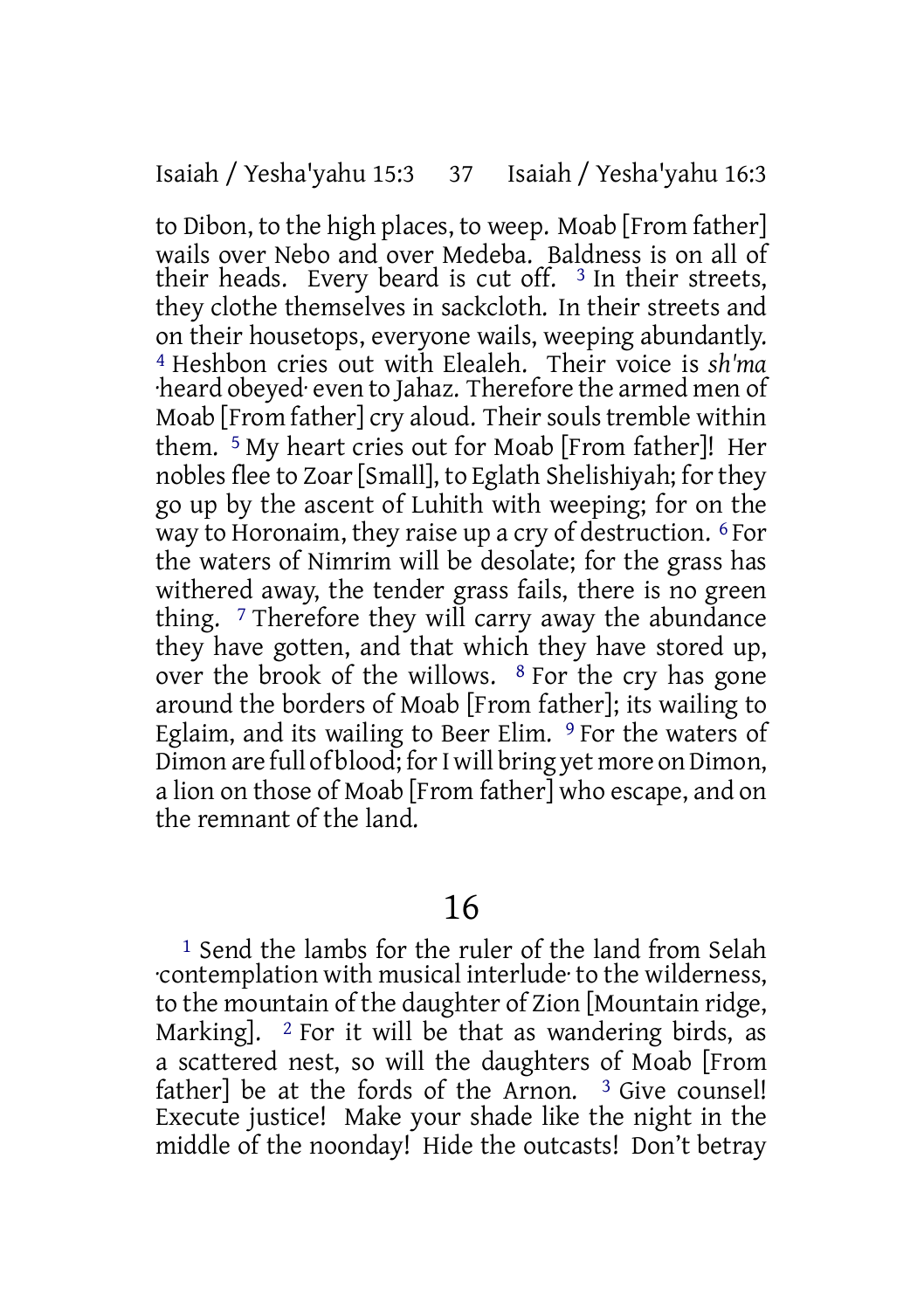Isaiah / Yesha'yahu 16:4 38 Isaiah / Yesha'yahu 16:12

the fugitive!  $4 *$  Let my outcasts dwell with you! As for Moab [From father], be a hiding place for him from the face of the destroyer. For the extortionist is brought to nothing. Destruction ceases. The oppressors are consumed out of the land. <sup>5</sup> A throne will be established in *cheshed* ·loving-kindness·. One will sit on it in truth, in the tent of David [Beloved], judging, seeking *mishpat* ·justice·, and swift to do righteousness.

6 We have *sh'ma* ·heard obeyed· of the pride of Moab [From father], that he is very proud; even of his arrogance, his pride, and his wrath. His boastings are nothing. 7 Therefore Moab [From father] will wail for Moab [From father]. Everyone will wail. You will mourn for the raisin cakes of Kir Hareseth, utterly stricken. 8 For the fields of Heshbon languish with the vine of Sibmah. The lords of the nations have broken down its choice branches, which reached even to Jazer, which wandered into the wilderness. Its shoots were spread abroad. They passed over the sea. 9 Therefore I will weep with the weeping of Jazer for the vine of Sibmah. I will water you with my tears, Heshbon, and Elealeh: for on your summer fruits and on your harvest the battle shout has fallen. <sup>10</sup> Gladness is taken away, and joy out of the fruitful field; and in the vineyards there will be no singing, neither joyful noise. Nobody will tread out wine in the presses. I have made the shouting stop. 11 Therefore my heart sounds like a harp for Moab [From father], and my inward parts for Kir Heres. 12 It will happen that when Moab [From father] presents himself, when he wearies himself on the high place, and comes to his sanctuary to pray,

<sup>\*</sup> 16:4 MP: In the last days, Moab will seek Israel for refuge and the throne of the honest judge from David's line will be established. (See also Is 9:7). (Luke 1:71, 1:74-75)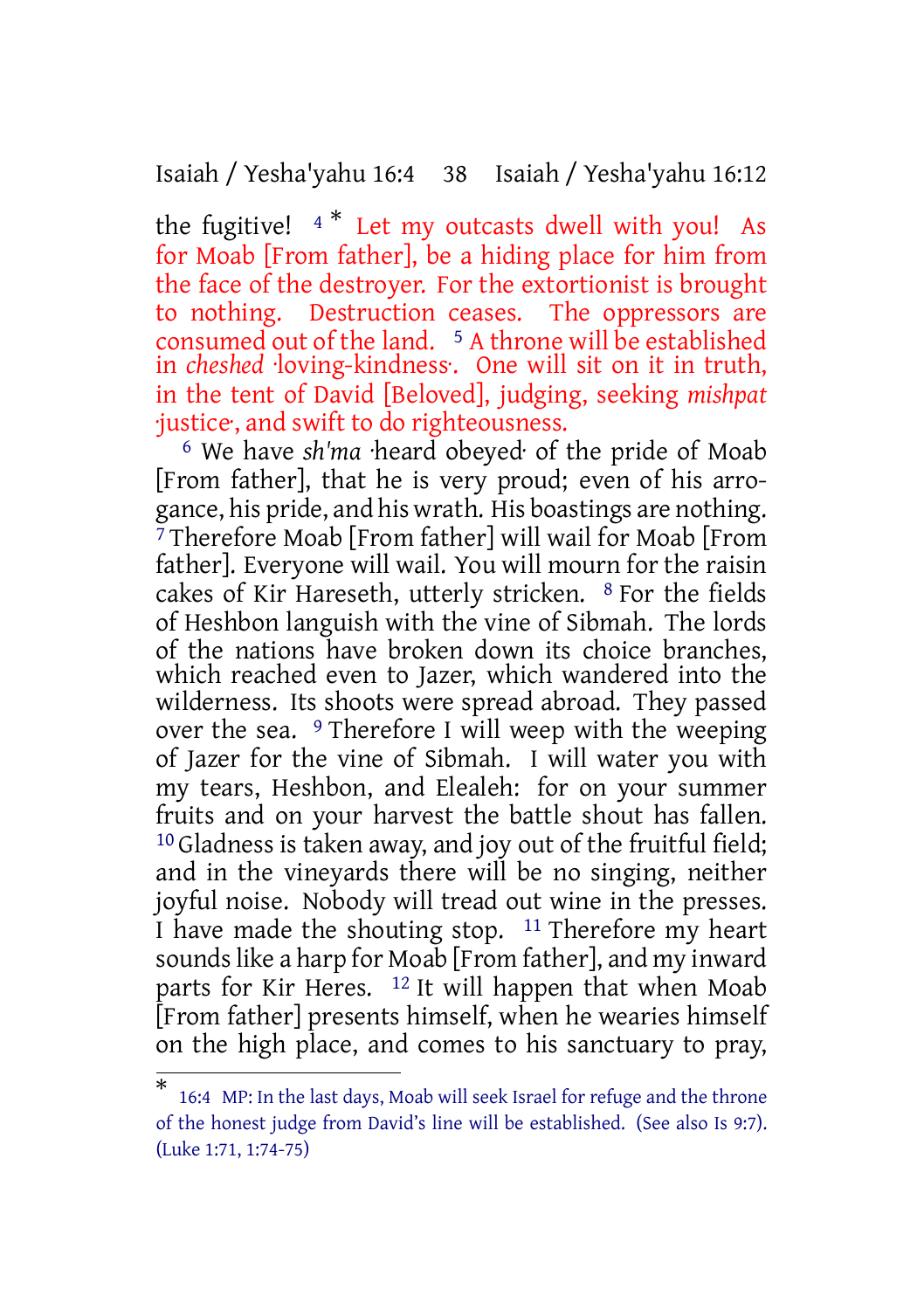that he will not prevail. 13 This is the word that ADONAI spoke concerning Moab [From father] in time past. 14 But now ADONAI hasspoken,saying, "Within three years, as a worker bound by contract would count them, the glory of Moab [From father] shall be brought into contempt, with all his great multitude; and the remnant will be very small and feeble."

## 17

1 The burden of Damascus [Bucket of blood]: "Behold, Damascus [Bucket of blood] is taken away from being a city, and it will be a ruinous heap. 2 The cities of Aroer are forsaken. They will be for flocks, which shall lie down, and no one shall make them afraid. 3 The fortress shall cease from Ephraim [Fruit], and the kingdom from Damascus [Bucket of blood], and the remnant of Syria [Elevated]. They will be as the glory of the children of Israel [God prevails]," says *ADONAI Tzva'ot* [Yahweh Commander of heaven's armies]. 4 "It will happen in that day that the glory of Jacob [Supplanter] will be made thin, and the  $\frac{1}{2}$  fatness of his flesh will become lean.  $\frac{1}{2}$  It will be like when the harvester gathers the wheat, and his arm reaps the grain. Yes, it will be like when one gleans grain in the valley of Rephaim [Descendants of Terrible one]. 6 Yet gleanings will be left there, like the shaking of an olive tree, two or three olives in the top of the uppermost bough, four or five in the outermost branches of a fruitful tree," says *Yahweh, Elohim Isra'el* [He sustains breathing, God of God prevails]. 7 In that day, people will look to their Maker, and their eyes will have respect for the *haKadosh Isra'el* [the Holy One of God prevails]. 8 They will not look to the altars, the work of their hands; neither shall they respect that which their fingers have made, either the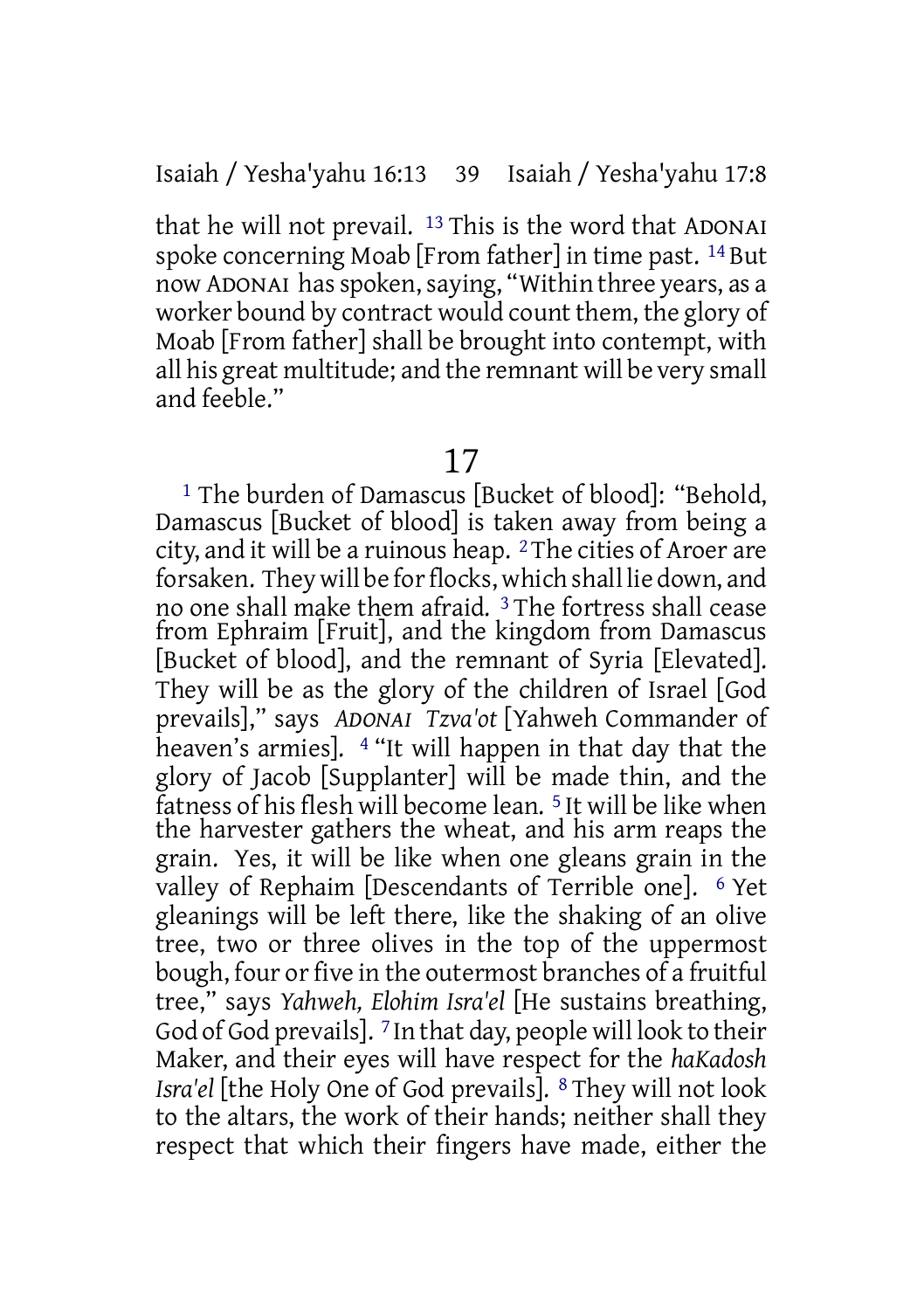Asherah poles, or the incense altars. <sup>9</sup> In that day, their strong cities will be like the forsaken places in the woods and on the mountain top, which were forsaken from before the children of Israel [God prevails]; and it will be a desolation. 10 For you have forgotten the God of your *yesha'* ·salvation·, and have not remembered the rock of your strength. Therefore you plant pleasant plants, and set out foreign seedlings. <sup>11</sup> In the day of your planting, you hedge it in. In the morning, you make your seed blossom, but the harvest flees away in the day of grief and of desperate sorrow. 12 Ah, the uproar of many peoples, who roar like the roaring of the seas; and the rushing of nations, that rush like the rushing of mighty waters! <sup>13</sup> The nations will rush like the rushing of many waters: but he will rebuke them, and they will flee far off, and will be chased like the chaff of the mountains before the wind, and like the whirling dust before the storm. 14 At evening, behold, terror! Before the morning, they are no more. This is the portion of those who plunder us, and the lot of those who rob us.

### 18

1 Ah, the land of the rustling of wings, which is beyond the rivers of Ethiopia; 2 that sends ambassadors by the sea, even in papyrus-reed boats on the waters, saying, "Go, you swift messengers, to a nation tall and smooth, to a people awesome from their beginning onward, a nation that measures out and treads down, whose land the rivers divide!" 3 All you inhabitants of the world, and you dwellers on the earth, when a banner is lifted up on the mountains, look! When the *shofar* ·ram horn· is blown, *sh'ma* ·hear obey·! 4 For ADONAI said to me, "I will be still, and I will see in my dwelling place, like clear heat in sunshine, like a cloud of dew in the heat of harvest."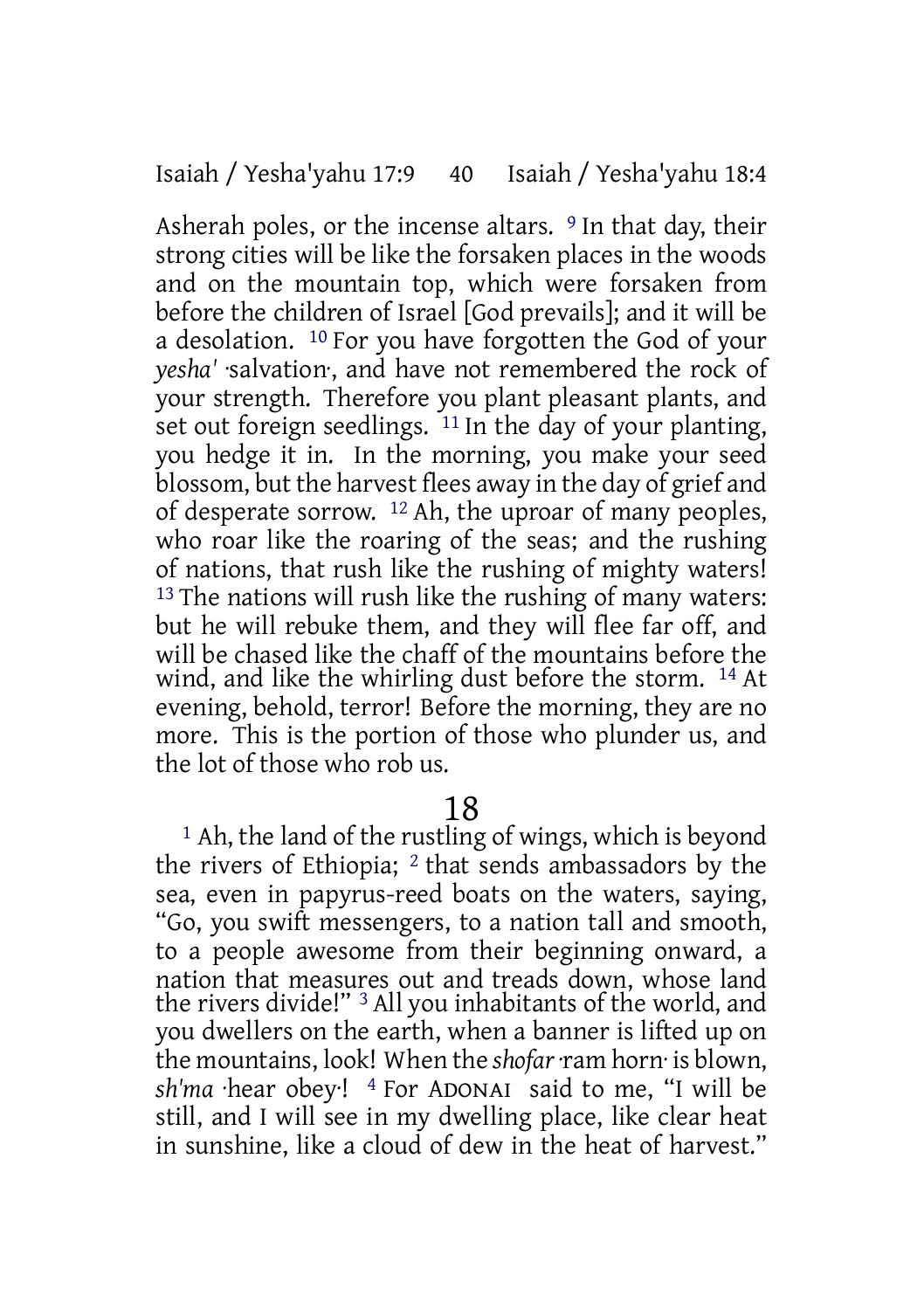Isaiah / Yesha'yahu 18:5 41 Isaiah / Yesha'yahu 19:5

5 For before the harvest, when the blossom is over, and the flower becomes a ripening grape, he will cut off the sprigs with pruning hooks, and he will cut down and take away the spreading branches. 6 They will be left together for the ravenous birds of the mountains, and for the animals of the earth. The ravenous birds will summer on them, and all the animals of the earth will winter on them. 7 In that time, a present will be brought to *ADONAI Tzva'ot* [Yahweh Commander of heaven's armies] from a people tall and smooth, even from a people awesome from their beginning onward, a nation that measures out and treads down, whose land the rivers divide, to the place of the name of *ADONAI Tzva'ot* [Yahweh Commander of heaven's armies], Mount Zion [Mountain ridge, Marking].

#### 19

1 The burden of Egypt [Abode of slavery]: *"Behold,* ADONAI rides *on a* swift *cloud,* \* and comes to Egypt [Abode of slavery]. The idols of Egypt [Abode of slavery] will tremble at his presence; and the heart of Egypt [Abode of slavery] will melt within it.  $\frac{2}{1}$  will stir up the Egyptians [people from Abode of slavery] against the Egyptians [people from Abode of slavery], and they will fight everyone against his brother, and everyone against his neighbor; city against city, and kingdom against kingdom. 3 The spirit of Egypt [Abode of slavery] will fail within it. I will destroy its counsel. They will seek the idols, the charmers, those who have familiar spirits, and the wizards. 4 I will give over the Egyptians [people from Abode of slavery] into the hand of a cruel lord. A fierce king will rule over them," says the Lord, *ADONAI Tzva'ot* [Yahweh Commander of heaven's armies]. <sup>5</sup> The waters

<sup>\*</sup> 19:1 Quoted in Rev 14:14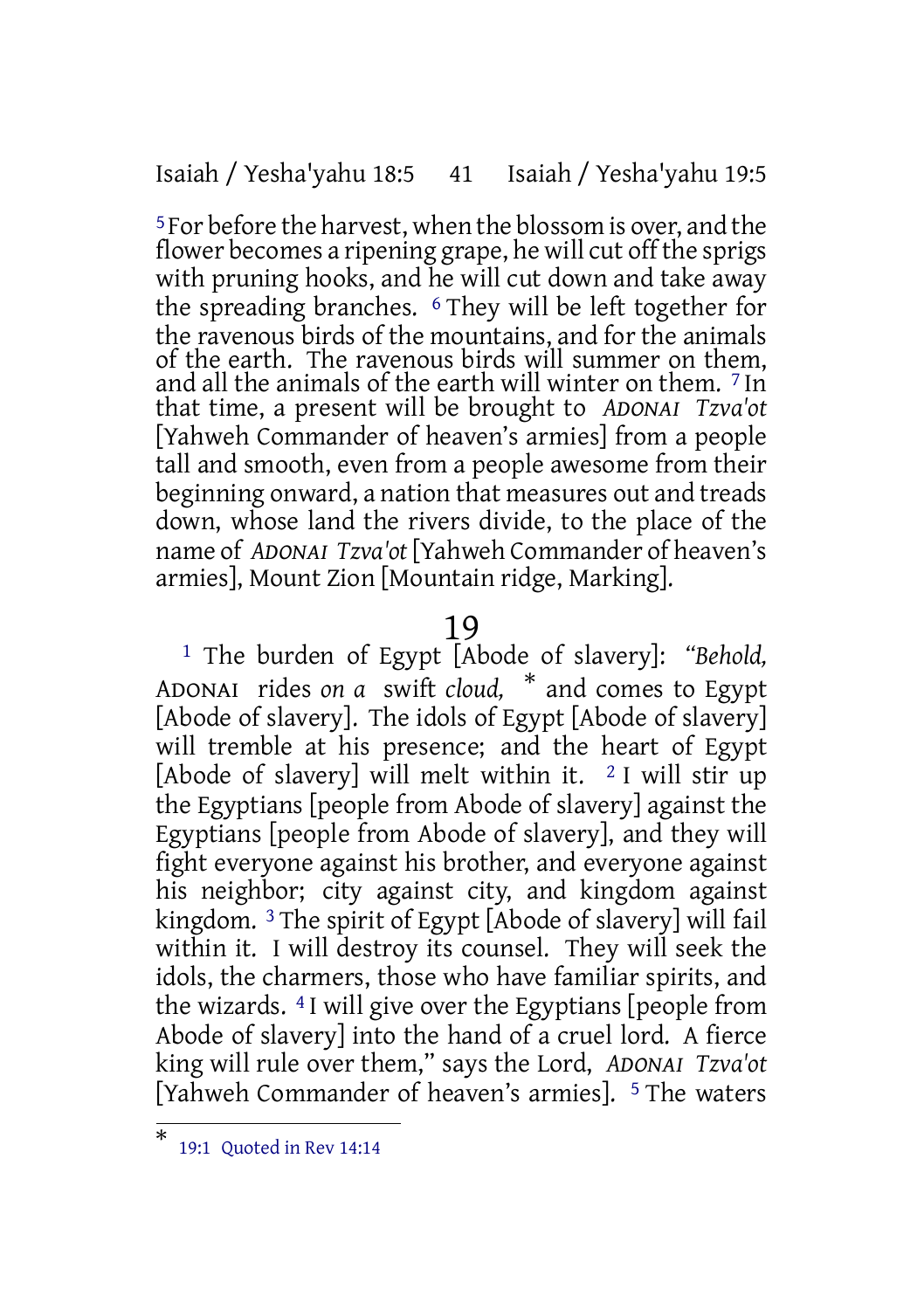will fail from the sea, and the river will be wasted and become dry. 6 The rivers will become foul. The streams of Egypt [Abode of slavery] will be diminished and dried up. The reeds and flags will wither away.  $\frac{7}{7}$  The meadows by the Nile, by the brink of the Nile, and all the sown fields of the Nile, will become dry, be driven away, and be no more. 8 The fishermen will lament, and all those who fish in the Nile will mourn, and those who spread nets on the waters will languish.  $9$  Moreover those who work in combed flax, and those who weave white cloth, will be confounded. <sup>10</sup> The pillars will be broken in pieces. All those who work for hire will be grieved in soul. 11 The princes of Zoan are utterly foolish. The counsel of the wisest counselors of Pharaoh has become stupid. How do you say to Pharaoh, "I am the son of the wise, the son of ancient kings?" 12 Where then are your wise men? Let them tell you now; and let them know what *ADONAI Tzva'ot* [Yahweh Commander of heaven's armies] has purposed concerning Egypt [Abode of slavery]. 13 The princes of Zoan have become fools. The princes of Memphis are deceived. They have caused Egypt [Abode of slavery] to go astray, who are the cornerstone of her tribes. 14 ADONAI has mixed a spirit of perverseness in the middle of her; and they have caused Egypt [Abode of slavery] to go astray in all of its works, like a drunken man staggers in his vomit. 15 Neither shall there be any work for Egypt [Abode of slavery], which head or tail, palm branch or rush, may do. 16 In that day the Egyptians [people from Abode of slavery] will be like women. They will tremble and fear because of the shaking of *ADONAI Tzva'ot* [Yahweh Commander of heaven's armies]'s hand, which he shakes over them. 17 The land of Judah [Praised] will become a terror to Egypt [Abode of slavery]. Everyone to whom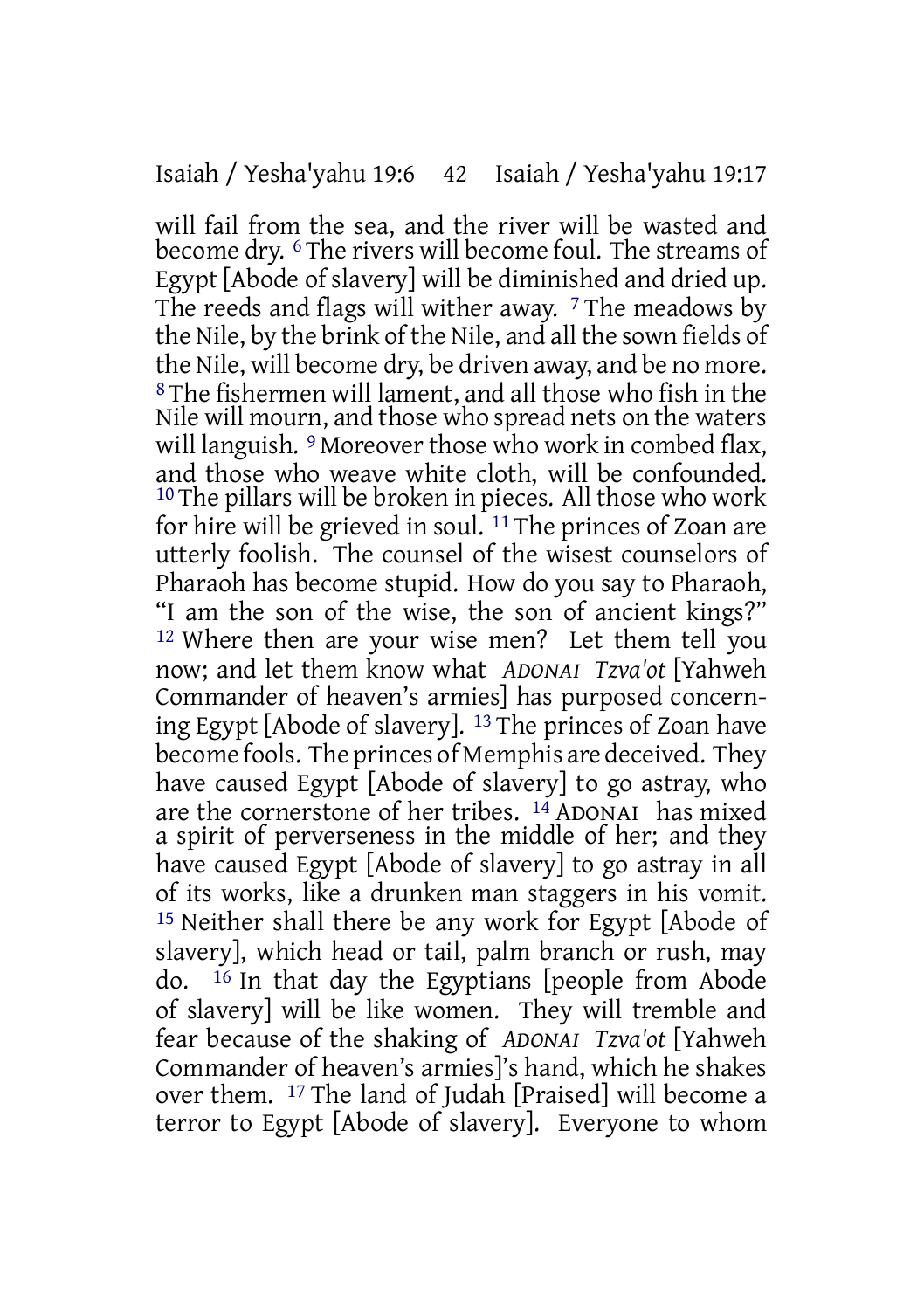## Isaiah /Yesha'yahu 19:1843Isaiah /Yesha'yahu 19:25

mention is made of it will be afraid, because of the plans of *ADONAI Tzva'ot* [Yahweh Commander of heaven's armies], which he determines against it. <sup>18</sup> In that day, there will be five cities in the land of Egypt [Abode of slavery] that speak the language of Canaan [Humbled], and swear to *ADONAI Tzva'ot* [Yahweh Commander of heaven's armies]. One will be called "The city of destruction." 19 In that day, there will be an altar to ADONAI in the middle of the land of Egypt [Abode of slavery], and a pillar to ADONAI at its border. 20 It will be for a sign and for a witness to *ADONAI Tzva'ot* [Yahweh Commander of heaven's armies] in the land of Egypt [Abode of slavery]; for they will cry to ADONAI because of oppressors, and he will send them one to save and a defend them, and he will deliver them. 21 ADONAI will be known to Egypt [Abode of slavery], and the Egyptians [people from Abode of slavery] will know ADONAI in that day. Yes, they will worship with sacrifice and offering, and will vow a vow to ADONAI , and will perform it. <sup>22</sup> ADONAI will strike Egypt [Abode of slavery], striking and healing. They will make *teshuvah* ·complete return· to ADONAI , and he will be entreated by them, and will heal them. 23 In that day there will be a highway out of Egypt [Abode of slavery] to Assyria [Level plain], and the Assyrian shall come into Egypt [Abode of  $\overline{\text{s}}$ lavery], and the Egyptian [person from Abode of slavery] into Assyria [Level plain]; and the Egyptians [people from Abode of slavery] will worship with the Assyrians. 24 In that day, Israel [God prevails] will be the third with Egypt [Abode of slavery] and with Assyria [Level plain], a blessing within the earth; 25 because *ADONAI Tzva'ot* [Yahweh Commander of heaven's armies] has blessed them, saying, "Blessed be Egypt [Abode of slavery] my people, Assyria [Level plain] the work of my hands, and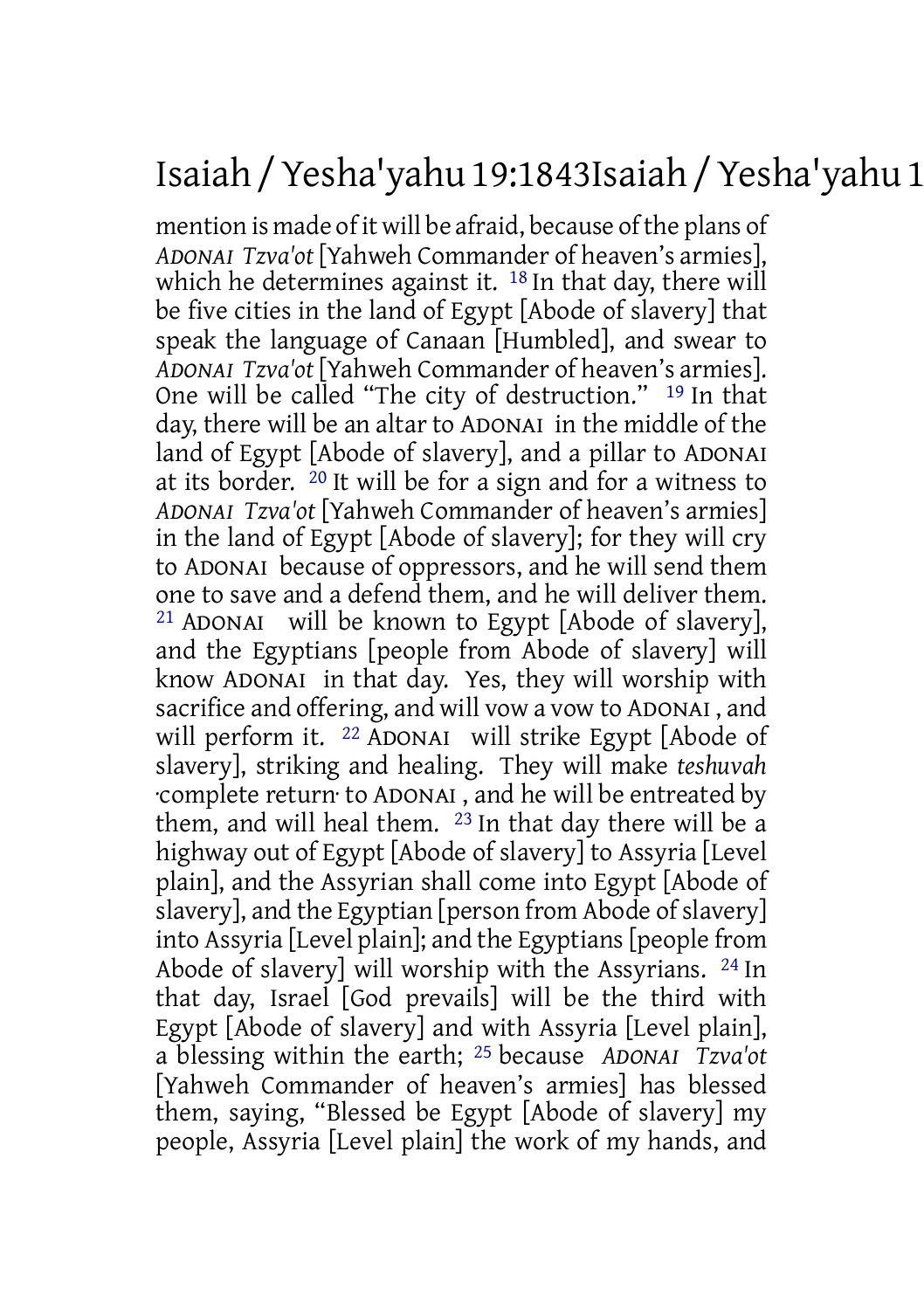Isaiah / Yesha'yahu 20:1 44 Isaiah / Yesha'yahu 21:3

Israel [God prevails] my inheritance."

### 20

1 In the year that Tartan came to Ashdod, when Sargon the king of Assyria [Level plain] sent him, and he fought against Ashdod and took it;  $\frac{2}{3}$  at that time ADONAI spoke by Isaiah [Salvation of Yah] the son of Amoz, saying, "Go, and loosen the sackcloth from off your waist, and take your shoes from off your feet." He did so, walking naked<br>and barefoot. <sup>3</sup> ADONAI said. "As my servant Isaiah and barefoot. 3 ADONAI said, "As my servant Isaiah [Salvation of Yah] has walked naked and barefoot three years for a sign and a wonder concerning Egypt [Abode of slavery] and concerning Ethiopia, 4 so the king of Assyria [Level plain] will lead away the captives of Egypt [Abode of slavery] and the exiles of Ethiopia, young and old, naked and barefoot, and with buttocks uncovered, to the shame of Egypt [Abode of slavery]. 5 They will be dismayed and confounded, because of Ethiopia their expectation, and of Egypt [Abode of slavery] their glory. 6 The inhabitants of this coast land will say in that day, 'Behold, this is our expectation, where we fled for help to be delivered from the king of Assyria [Level plain]. And we, how will we escape?' "

### 21

<sup>1</sup> The burden of the wilderness of the sea. As whirlwinds in the South sweep through, it comes from the wilderness, from an awesome land. 2 A grievous vision is declared to me. The treacherous man deals treacherously, and the destroyer destroys. Go up, Elam; attack! I have stopped all of Media [Middle-land]'s sighing. 3 Therefore my thighs are filled with anguish. Pains have taken hold on me, like the pains of a woman in labor. I am in so much pain that I can't *sh'ma* ·hear obey·. I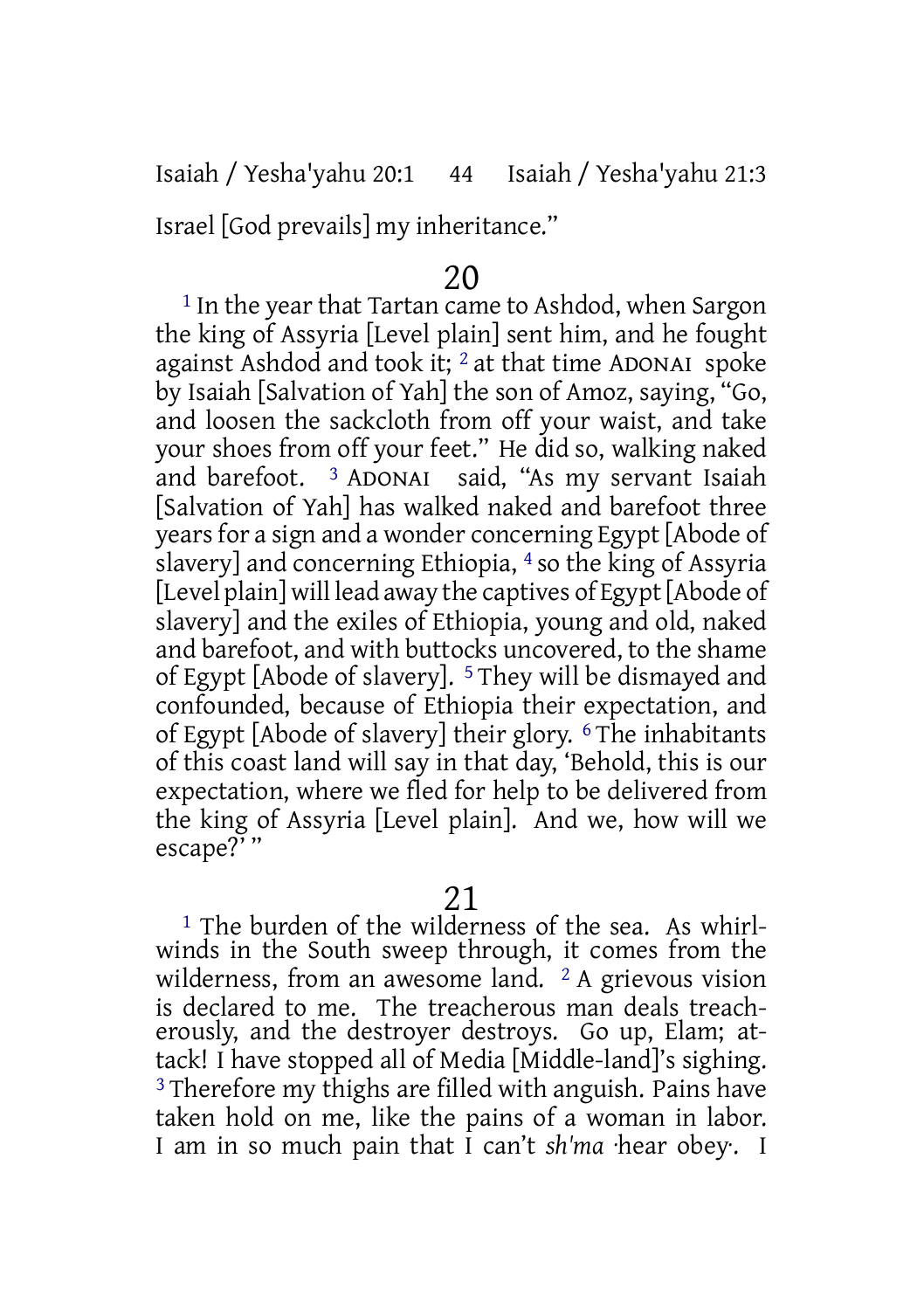Isaiah / Yesha'yahu 21:4 45 Isaiah / Yesha'yahu 21:17

so am dismayed that I can't see.  $4$  My heart flutters. Horror has frightened me. The twilight that I desired has been turned into trembling for me. <sup>5</sup> They prepare the table. They set the watch. They eat. They drink. Rise up, you princes, oil the shield! <sup>6</sup> For the Lord said to me, "Go, set a watchman. Let him declare what he sees.  $^7$ When he sees a troop, horsemen in pairs, a troop of donkeys, a troop of camels, he shall listen diligently with great attentiveness." 8 He cried like a lion: "Lord, I stand continually on the watchtower in the daytime, and every night I stay at my post. 9 Behold, here comes a troop of men, horsemen in pairs." He answered, *"Fallen, fallen is Babylon [Confusion];* \* and all the engraved images of her deities are broken to the ground. 10You are my threshing, and the grain of my floor!" That which I have *sh'ma* ·heard obeyed· from *ADONAI Tzva'ot* [Yahweh Commander of heaven's armies], the God of Israel [God prevails], I have declared to you.

<sup>11</sup> The burden of Dumah. One calls to me out of Seir, "Watchman, what of the night? Watchman, what of the night?" 12 The watchman said, "The morning comes, and also the night. If you will inquire, inquire. Come back again."

<sup>13</sup> The burden on Arabia. In the forest in Arabia you will lodge, you caravans of Dedanites. <sup>14</sup> They brought water to him who was thirsty. The inhabitants of the land of Tema met the fugitives with their bread. 15 For they fled away from the swords, from the drawn sword, from the bent bow, and from the heat of battle. 16 For the Lord said to me, "Within a year, as a worker bound by contract would count it, all the glory of Kedar will fail, <sup>17</sup> and the residue of the number of the archers, the mighty men of

<sup>\*</sup> 21:9 Quoted in Rev 14:8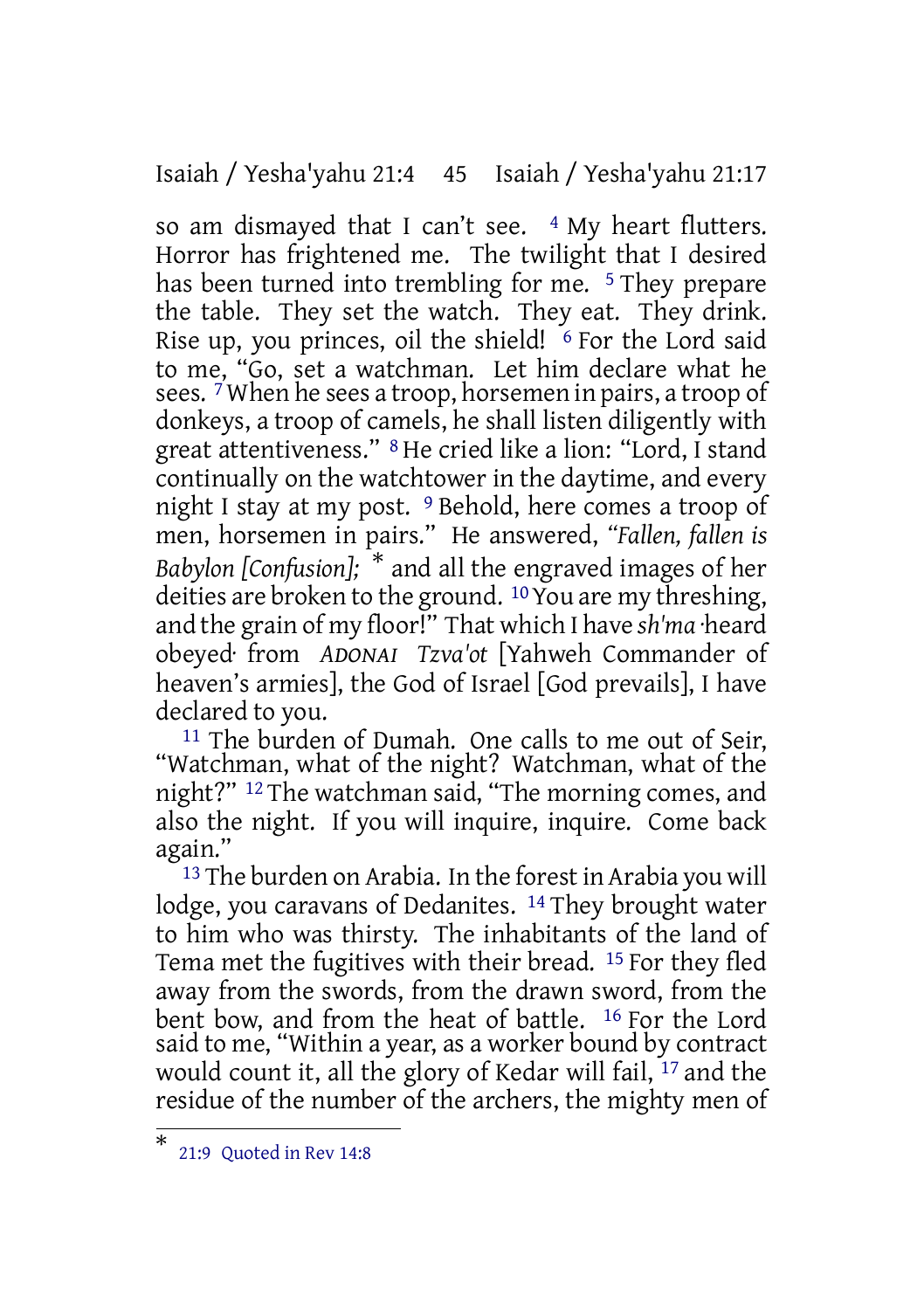### Isaiah / Yesha'yahu 22:1 46 Isaiah / Yesha'yahu 22:12

the children of Kedar, will be few; for *Yahweh, Elohim Isra'el* [He sustains breathing, God of God prevails], has spoken  $\overline{t}$ ."

### 22

<sup>1</sup> The burden of the valley of vision. What ails you now, that you have all gone up to the housetops? 2You that are full of shouting, a tumultuous city, a joyous town; your slain are not slain with the sword, neither are they dead in battle. 3 All your rulers fled away together. They were bound by the archers. All who were found by you were bound together. They fled far away. <sup>4</sup> Therefore I said, "Look away from me. I will weep bitterly. Don't labor to comfort me for the destruction of the daughter of my people. 5 For it is a day of confusion, and of treading down, and of perplexity, from the Lord, *ADONAI Tzva'ot* [Yahweh Commander of heaven's armies], in the valley of vision; a breaking down of the walls, and a crying to the mountains." <sup>6</sup> Elam carried his quiver, with chariots of men and horsemen; and Kir uncovered the shield. 7 Your choicest valleys were full of chariots, and the horsemen set themselves in array at the gate. <sup>8</sup> He took away the covering of Judah [Praised]; and you looked in that day to the armor in the house of the forest. 9 You saw the breaches of David [Beloved]'s city, that they were many; and you gathered together the waters of the lower pool. 10 You counted the houses of Jerusalem [City of peace], and you broke down the houses to fortify the wall. 11 You also made a reservoir between the two walls for the water of the old pool. But you didn't look to him who had done this, neither did you have respect for him who purposed it long ago. 12 In that day, the Lord, *ADONAI Tzva'ot* [Yahweh Commander of heaven's armies], called to weeping, and to mourning, and to baldness, and to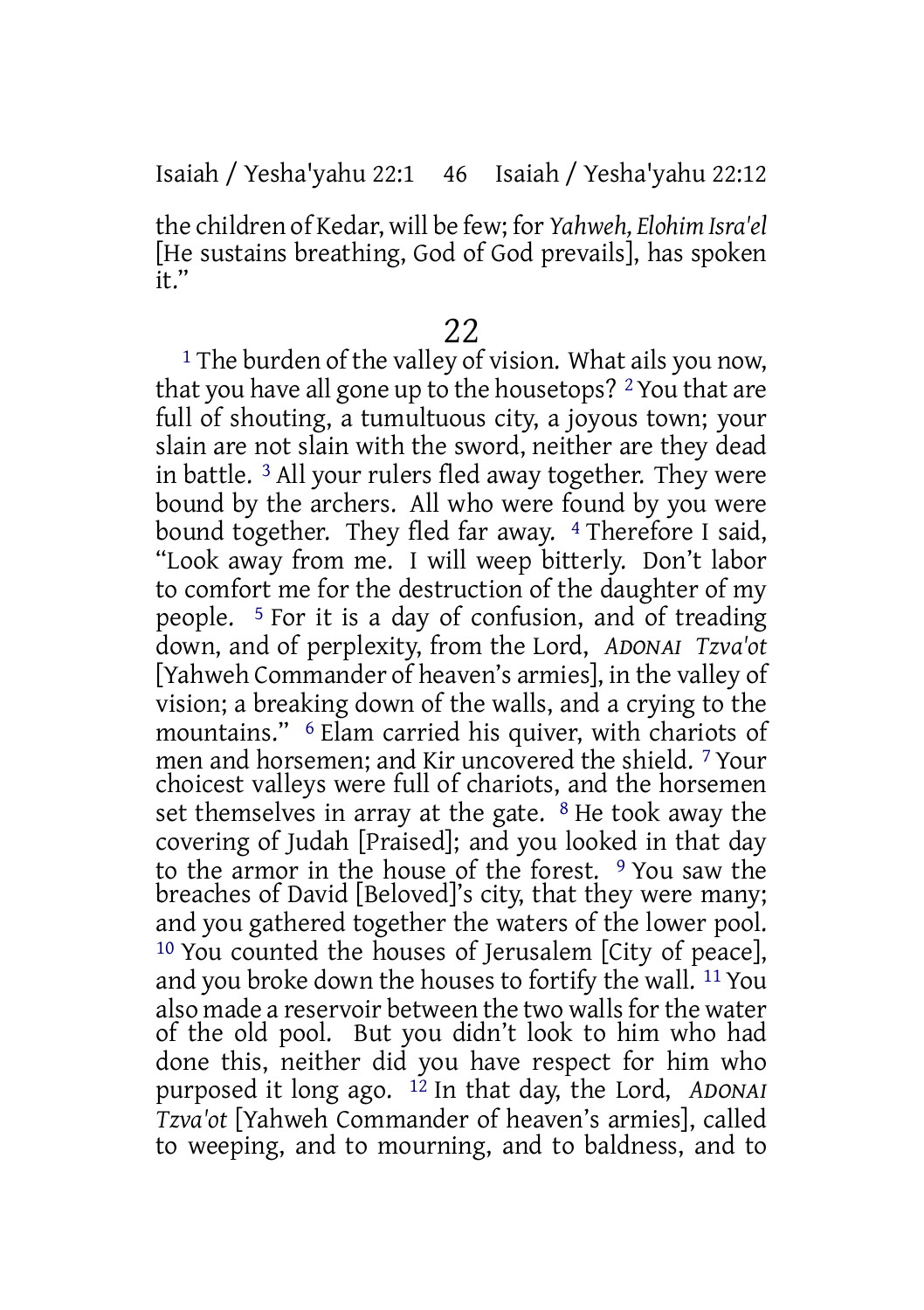Isaiah / Yesha'yahu 22:13 47 Isaiah / Yesha'yahu 22:23

dressing in sackcloth: 13 and behold, joy and gladness, killing cattle and killing sheep, eating meat and drinking wine: *"Let us eat and drink, for tomorrow we will die."* \* <sup>14</sup> *ADONAI Tzva'ot* [Yahweh Commander of heaven's armies] revealed himself in my ears, "Surely this iniquity will not be forgiven you until you die," says the Lord, *ADONAI Tzva'ot* [Yahweh Commander of heaven's armies].

15 Thus says the Lord, *ADONAI Tzva'ot* [Yahweh Commander of heaven's armies], "Go, get yourself to this treasurer, even to Shebna, who is over the house, and say, 16 'What are you doing here? Who has you here, that you have dug out a tomb here?' Cutting himself out a tomb on high, chiseling a habitation for himself in the rock!" 17 Behold, ADONAI will overcome you and hurl you away violently. Yes, he will grasp you firmly. 18 He will surely wind you around and around, and throw you like a ball into a large country. There you will die, and there the chariots of your glory will be, you shame of your lord's house. 19 I will thrust you from your office. You will be pulled down from your station.

20 It will happen in that day that I will call my servant Eliakim the son of Hilkiah, 21 and I will clothe him with your robe, and strengthen him with your belt. I will commit your government into his hand; and he will be a father to the inhabitants of Jerusalem [City of peace], and to the house of Judah [Praised]. <sup>22</sup> † I will lay *the key of David [Beloved]* 's house on his shoulder. *He will open, and no one will shut. He will shut, and no one will open.* will fasten him like a nail in a sure place. He will be for

<sup>\*</sup> 22:13 Quoted in 1 Cor 15:32  $\uparrow$  22:22 MP: Messiah has the key of David (Is 9:7) and final authority to open or close based on his own governing decisions. (Matt 16:19; Rev 3:7)  $\qquadpm$  22:22 Quoted in Rev 3:7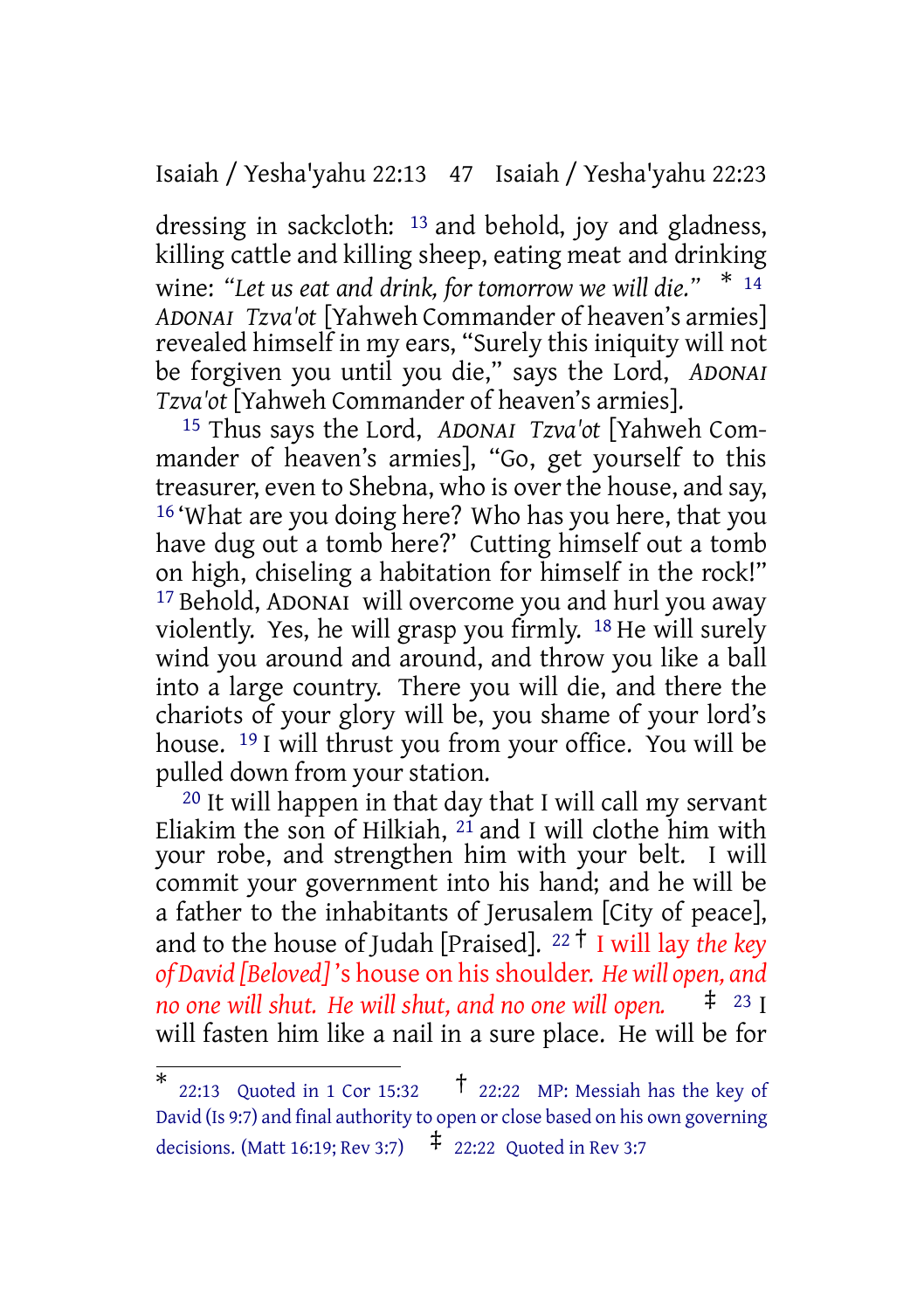Isaiah / Yesha'yahu 22:24 48 Isaiah / Yesha'yahu 23:11

a throne of glory to his father's house. 24 They will hang on him all the glory of his father's house, the offspring and the issue, every small vessel, from the cups even to all the pitchers. 25 "In that day," says *ADONAI Tzva'ot* [Yahweh Commander of heaven's armies], "the nail that was fastened in a sure place will give way. It will be cut down, and fall. The burden that was on it will be cut off, for ADONAI has spoken it."

### 23

1 The burden of Tyre. Howl, you ships of Tarshish! For it is laid waste, so that there is no house, no entering in. From the land of Kittim it is revealed to them. <sup>2</sup> Be still. you inhabitants of the coast, you whom the merchants of Sidon, that pass over the sea, have replenished.  $3$  On great waters, the seed of the Shihor, the harvest of the Nile, was her revenue. She was the market of nations. 4 Be ashamed, Sidon; for the sea has spoken, the stronghold of the sea, saying, "I have not travailed, nor given birth, neither have I nourished young men, nor brought up virgins." 5 When the report comes to Egypt [Abode of slavery], they will be in anguish at the report of Tyre. 6 Pass over to Tarshish! Wail, you inhabitants of the coast! 7 Is this your joyous city, whose antiquity is of ancient days, whose feet carried her far away to travel? 8 Who has planned this against Tyre, the giver of crowns, whose merchants are princes, whose traffickers are the honorable of the earth? 9 *ADONAI Tzva'ot* [Yahweh Commander of heaven's armies] has planned it, to stain the pride of all glory, to bring into contempt all the honorable of the earth. <sup>10</sup> Pass through your land like the Nile, daughter of Tarshish. There is no restraint any more. <sup>11</sup> He has stretched out his hand over the sea. He has shaken the kingdoms. ADONAI has enjoined the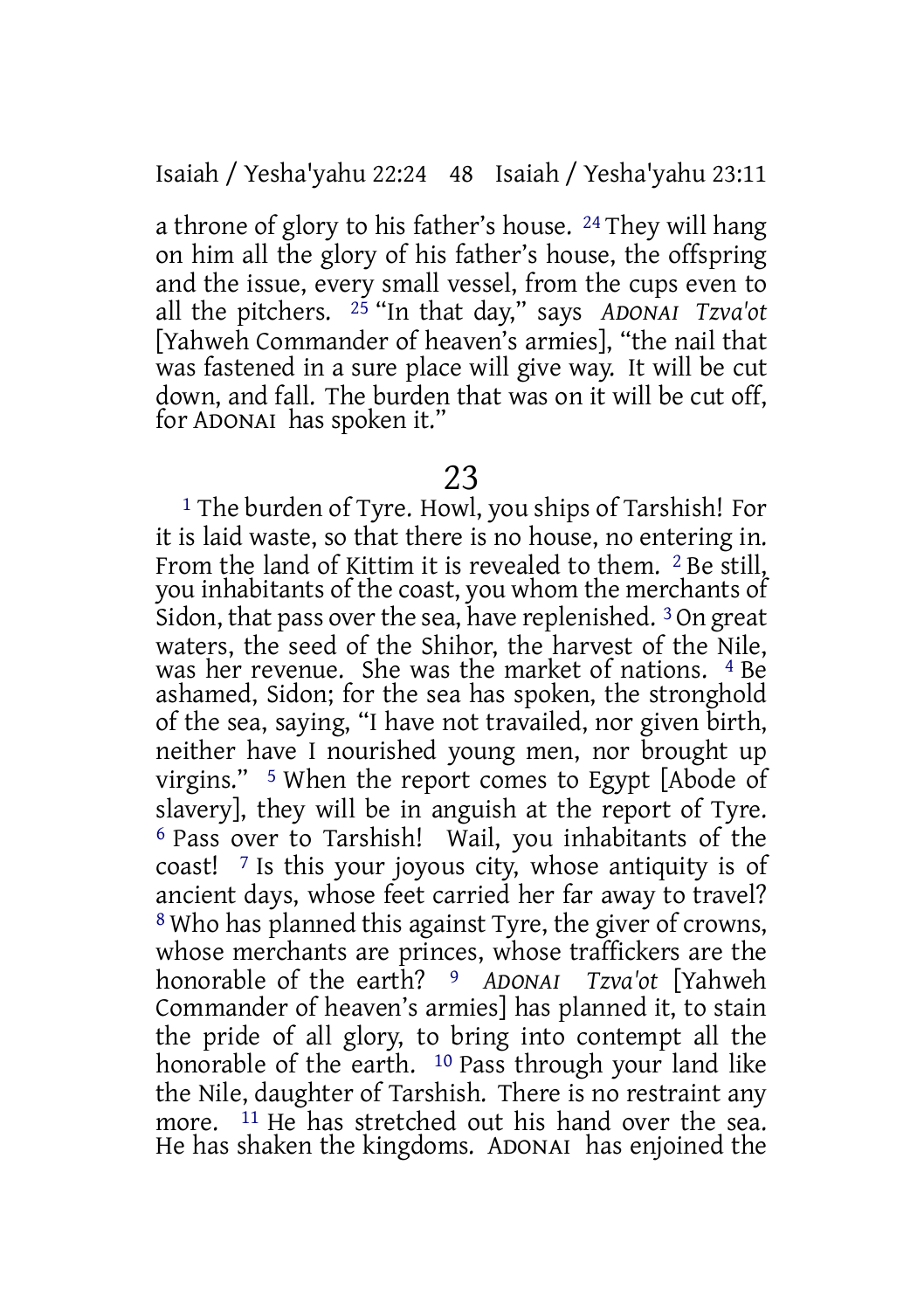destruction of Canaan [Humbled]'s strongholds. 12 He said, "You shall rejoice no more, you oppressed virgin daughter of Sidon. Arise, pass over to Kittim. Even there you will have no rest."

13 Behold, the land of the Chaldeans [Descendants of Loving-kindness]. This people was not. The Assyrians founded it for those who dwell in the wilderness. They set up their towers. They overthrew its palaces. They made it a ruin. 14 Howl, you ships of Tarshish, for your stronghold is laid waste! 15 It will come to pass in that day that Tyre will be forgotten seventy years, according to the days of one king. After the end of seventy years it will be to Tyre like in the song of the prostitute. <sup>16</sup> Take a harp; go about the city, you prostitute that has been forgotten. Make sweet melody. Sing many songs, that you may be remembered. 17 It will happen after the end ofseventy yearsthat ADONAI will visit Tyre, and she shall make *teshuvah* ·complete return· to her wages, and will play the prostitute with all the kingdoms of the world on the surface of the earth. 18 Her merchandise and her wages will be holinessto ADONAI . It will not be treasured nor laid up; for her merchandise will be for those who dwell before ADONAI , to eat sufficiently, and for durable clothing.

24

1 Behold, ADONAI makes the earth empty, makes it waste, turns it upside down, and scatters its inhabitants. <sup>2</sup> It will be as with the people, so with the priest; as with the servant, so with his master; as with the maid, so with her mistress; as with the buyer, so with the seller; as with the creditor, so with the debtor; as with the taker of interest, so with the giver of interest. 3 The earth will be utterly emptied and utterly laid waste; for ADONAI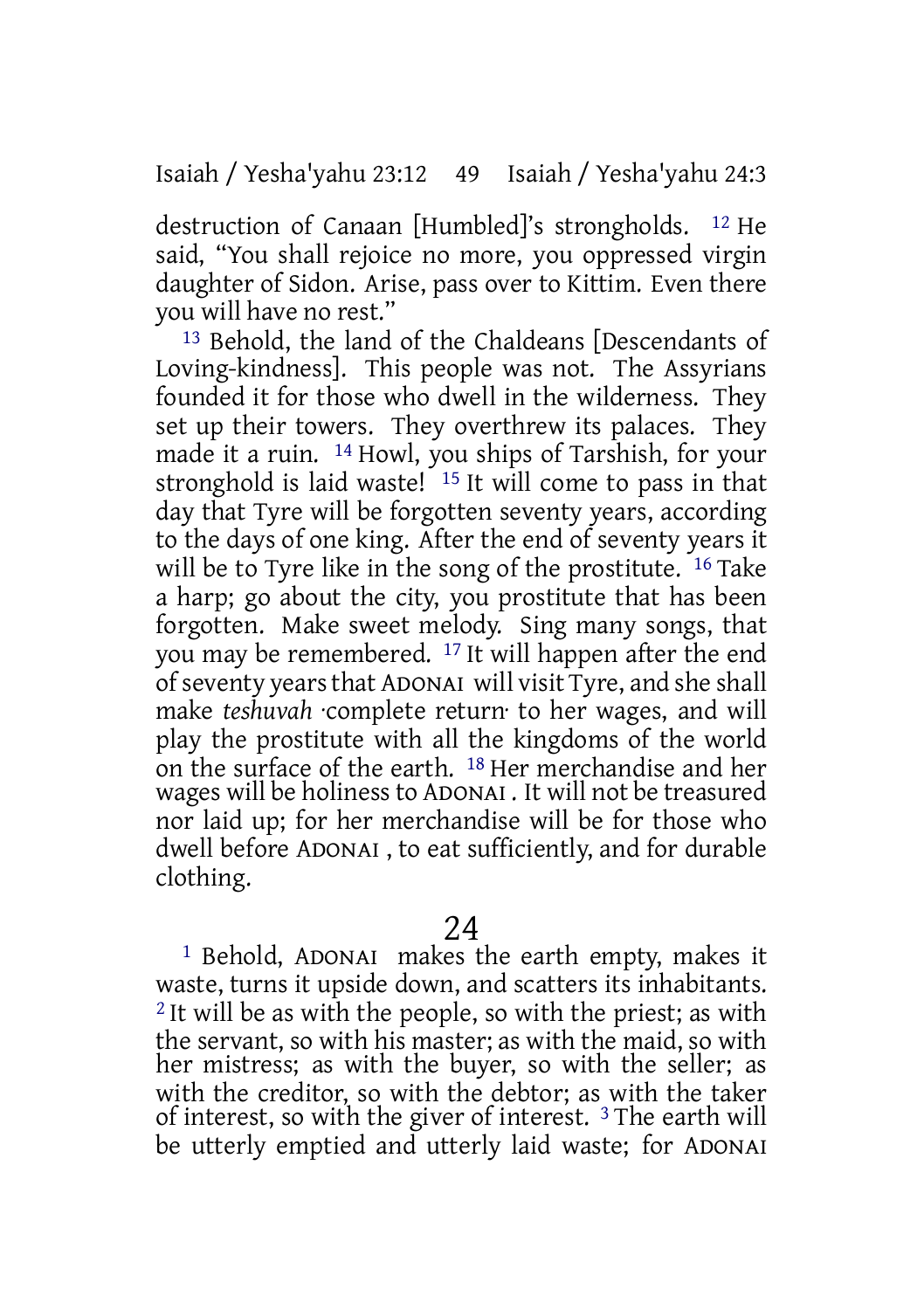has spoken this word. <sup>4</sup> The earth mourns and fades away. The world languishes and fades away. The lofty people of the earth languish. 5 The earth also is polluted under its inhabitants, because they have transgressed the *torot* ·teachings·, changed the statutes, and broken the everlasting covenant. <sup>6</sup> Therefore the curse has devoured the earth, and those who dwell therein are found guilty. Therefore the inhabitants of the earth are burned, and few men left. 7 The new wine mourns. The vine languishes. All the merry-hearted sigh. 8 The mirth of tambourines ceases. The sound of those who rejoice ends. The joy of the harp ceases. <sup>9</sup> They will not drink wine with a song. Strong drink will be bitter to those who drink it. <sup>10</sup> The confused city is broken down. Every house is shut up, that no man may come in. <sup>11</sup> There is a crying in the streets because of the wine. All joy is darkened. The mirth of the land is gone. 12 The city is left in desolation, and the gate is struck with destruction.  $13$  For it will be so within the earth among the peoples, as the shaking of an olive tree, as the gleanings when the vintage is done.  $14$  These shall lift up their voice. They will shout for the majesty of ADONAI . They cry aloud from the sea. 15 Therefore glorify ADONAI in the east, even the name of *Yahweh, Elohim Isra'el* [He sustains breathing, God of God prevails], in the islands of the sea! 16 From the uttermost part of the earth have we *sh'ma* ·heard obeyed· songs. Glory to the upright! But I said, "I pine away! I pine away! woe is me!" The treacherous have dealt treacherously. Yes, the treacherous have dealt very treacherously. 17 Fear, the pit, and the snare, are on you who inhabitant the earth. 18 It will happen that he who flees from the noise of the fear will fall into the pit; and he who comes up out of the middle of the pit will be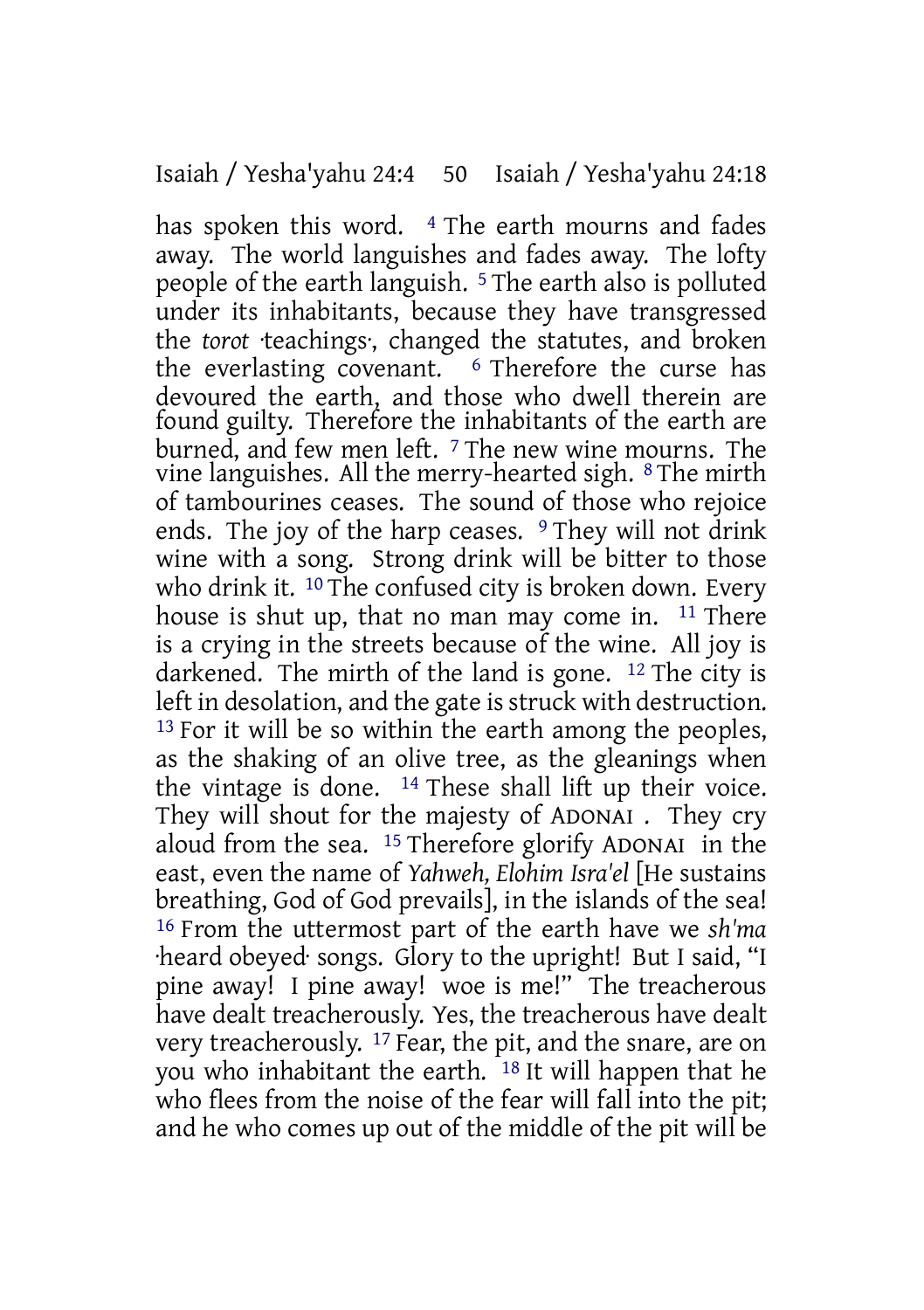Isaiah / Yesha'yahu 24:19 51 Isaiah / Yesha'yahu 25:5

taken in the snare; for the windows on high are opened, and the *foundations of the earth tremble.* 19 The earth is utterly broken. The earth istorn apart. The *earth isshaken violently.* \* <sup>20</sup> The earth will stagger like a drunken man, and will sway back and forth like a hammock. Its disobedience will be heavy on it, and it will fall and not rise again. 21 It shall happen in that day that ADONAI will punish the army of the high ones on high, and the kings of the earth on the earth. 22 They shall be gathered together, as prisoners are gathered in the pit (of *Abbadon*, the unrighteous side of *Sheol*), and shall be shut up in the prison; and after many days shall they be visited. 23 Then *the moon shall be* confounded, and *the sun ashamed;* † for *ADONAI Tzva'ot* [Yahweh Commander of heaven's armies] will reign on Mount Zion [Mountain ridge, Marking], and in Jerusalem [City of peace]; and before his elders will be *kavod* ·weighty glory·.

25

1 ADONAI , you are my God. I will exalt you! I will *yadah* ·extend hands in thankful praise· to your name, for you have done wonderful things, things planned long ago, in complete faithfulness and truth. <sup>2</sup> For you have made a city into a heap, a fortified city into a ruin, a palace of strangers to be no city. It will never be built.  $3$  Therefore a strong people will glorify you. A city of awesome nations will fear you.  $\frac{4}{3}$  For you have been a stronghold to the poor, a stronghold to the needy in his distress, a refuge from the storm, a shade from the heat, when the blast of the dreaded ones is like a storm against the wall.  $5$  As the heat in a dry place will you

<sup>\*</sup> 24:19 Quoted in Rev 6:12 † 24:23 Quoted in Rev 6:12, 22:5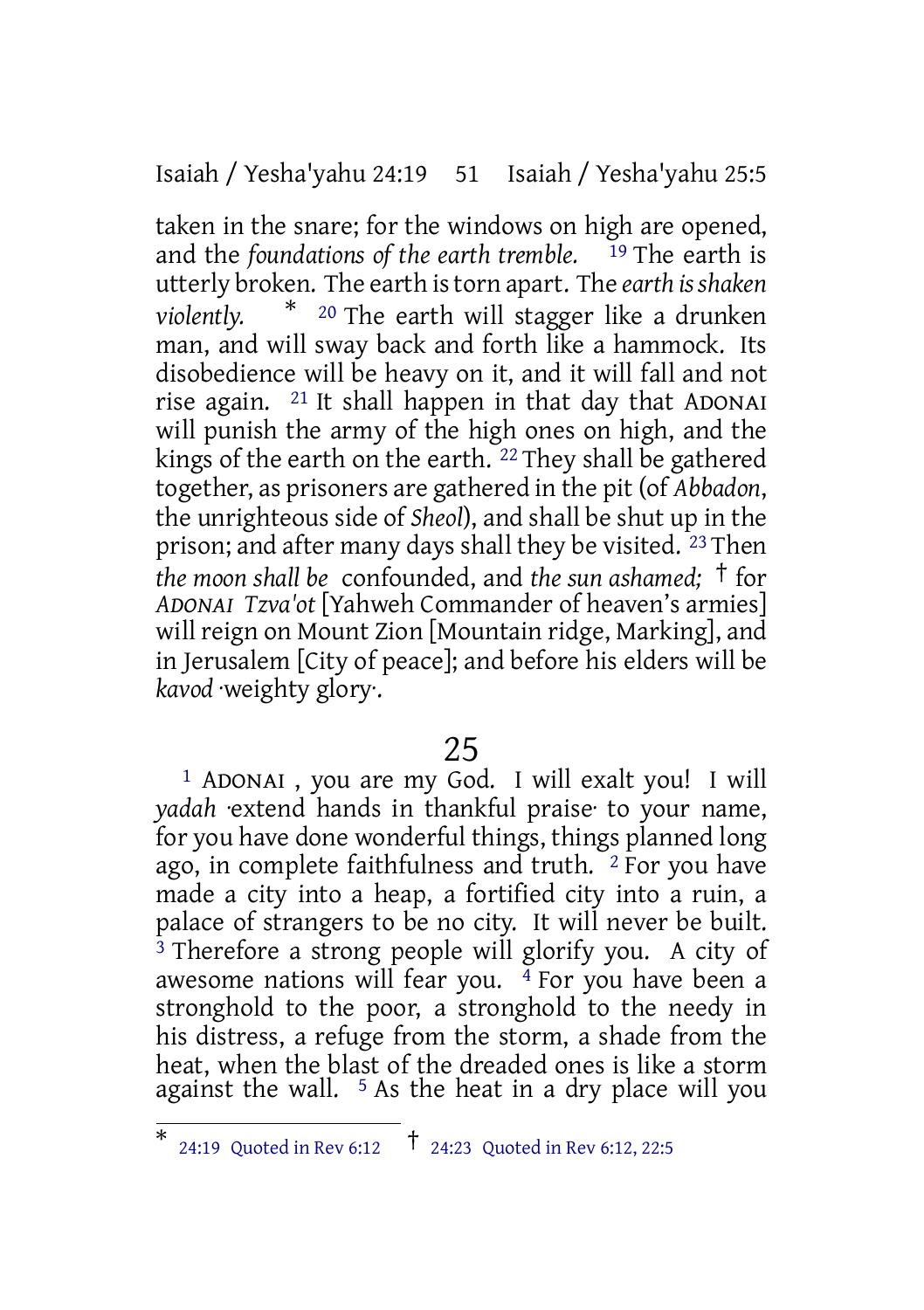Isaiah / Yesha'yahu 25:6 52 Isaiah / Yesha'yahu 26:1

bring down the noise of strangers; as the heat by the shade of a cloud, the song of the dreaded ones will be brought low. 6 In this mountain, *ADONAI Tzva'ot* [Yahweh Commander of heaven's armies] will make all peoples a feast of choice meat, a feast of choice wines, of choice meat full of marrow, of well refined choice wines. 7 He will destroy in this mountain the surface of the covering that covers all peoples, and the veil that is spread over all nations. <sup>8</sup> \* He has*swallowed up death forever!* † *The Lord ADONAI will wipe away tears from off all faces.* ‡ He will take the reproach of his people away from off all the earth, for ADONAI has spoken it.  $9$  It shall be said in that day, "Behold, this is our God! We have waited for him, and he will save us! This is ADONAI ! We have waited for him. We will be glad and rejoice in his *yishu'ah* ·salvation·!" 10 For in this mountain ADONAI 's hand will rest.

Moab [From father] will be trodden down in his place, even like straw is trodden down in the water of the dunghill. 11 He will spread out his hands in the middle of it, like one who swims spreads out hands to swim, but his pride will be humbled together with the craft of his hands. <sup>12</sup> He has brought the high fortress of your walls down, laid low, and brought to the ground, even to the dust.

# 26

<sup>1</sup> In that day, this song will be sung in the land of Judah [Praised]:

<sup>&</sup>quot;We have a strong city.

<sup>\*</sup> 25:8 MP: Messiah defeats and overcomes death; His resurrection is foretold. Also this action removes the reproach of God's people, that is their sins. (Matt 28:5-7; Luke 24:45-47; Rev 1:18) † 25:8 Quoted in <sup>1</sup> Cor 15:54

<sup>‡</sup> 25:8 Quoted in Rev 7:17, 21:4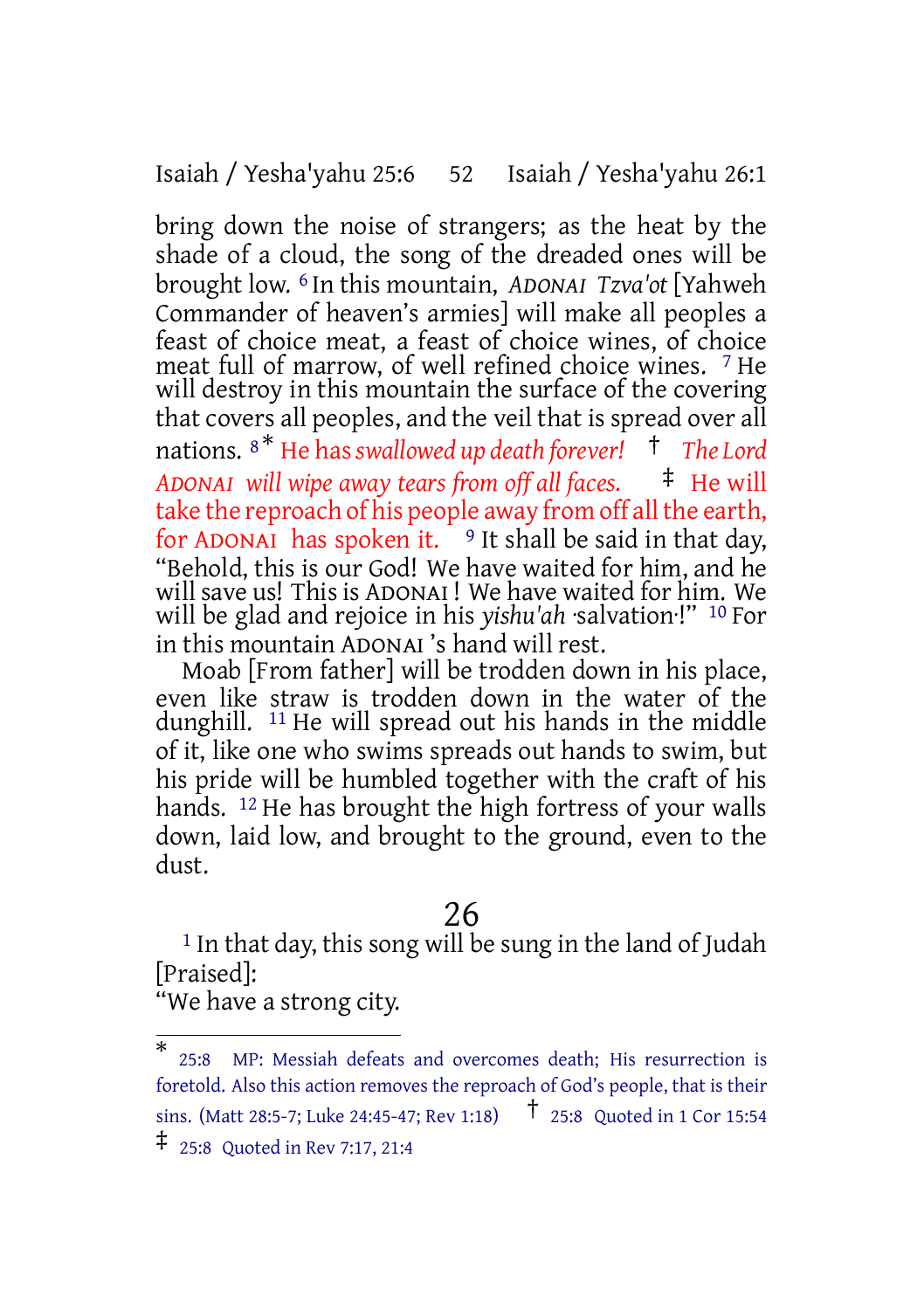Isaiah / Yesha'yahu 26:2 53 Isaiah / Yesha'yahu 26:11

God appoints *yishu'ah* ·salvation· for walls and bulwarks.

- 2 Open the gates, that the upright nation may enter: the one which keeps faith.
- 3 You will keep whoever's mind is steadfast in perfect peace,

because he trusts in you.

4 Trust in ADONAI forever;

for in Yah, ADONAI , is an everlasting Rock.

5 For he has brought down those who dwell on high, the lofty city.

He lays it low.

He lays it low even to the ground.

He brings it even to the dust.

6 The foot shall tread it down; Even the feet of the poor,

and the steps of the needy."

<sup>7</sup> The way of the just is uprightness.

You who are upright make the path of the upright level.

8 Yes, in the way of your judgments, ADONAI , have we waited for you. Your name and your renown are the desire of our soul. 9 With my soul have I desired you in the night. Yes, with my spirit within me will I seek you earnestly; for when your judgments are in the earth, the inhabitants of the world learn righteousness. 10 Let favor be shown to the wicked, yet he will not learn righteousness. In the land of uprightness he will deal wrongfully, and will not see ADONAI 's majesty. 11 ADONAI , your hand is lifted up, yet they don't see; but they will see your zeal for the people, and be disappointed. Yes, *firewillconsume your adversaries.*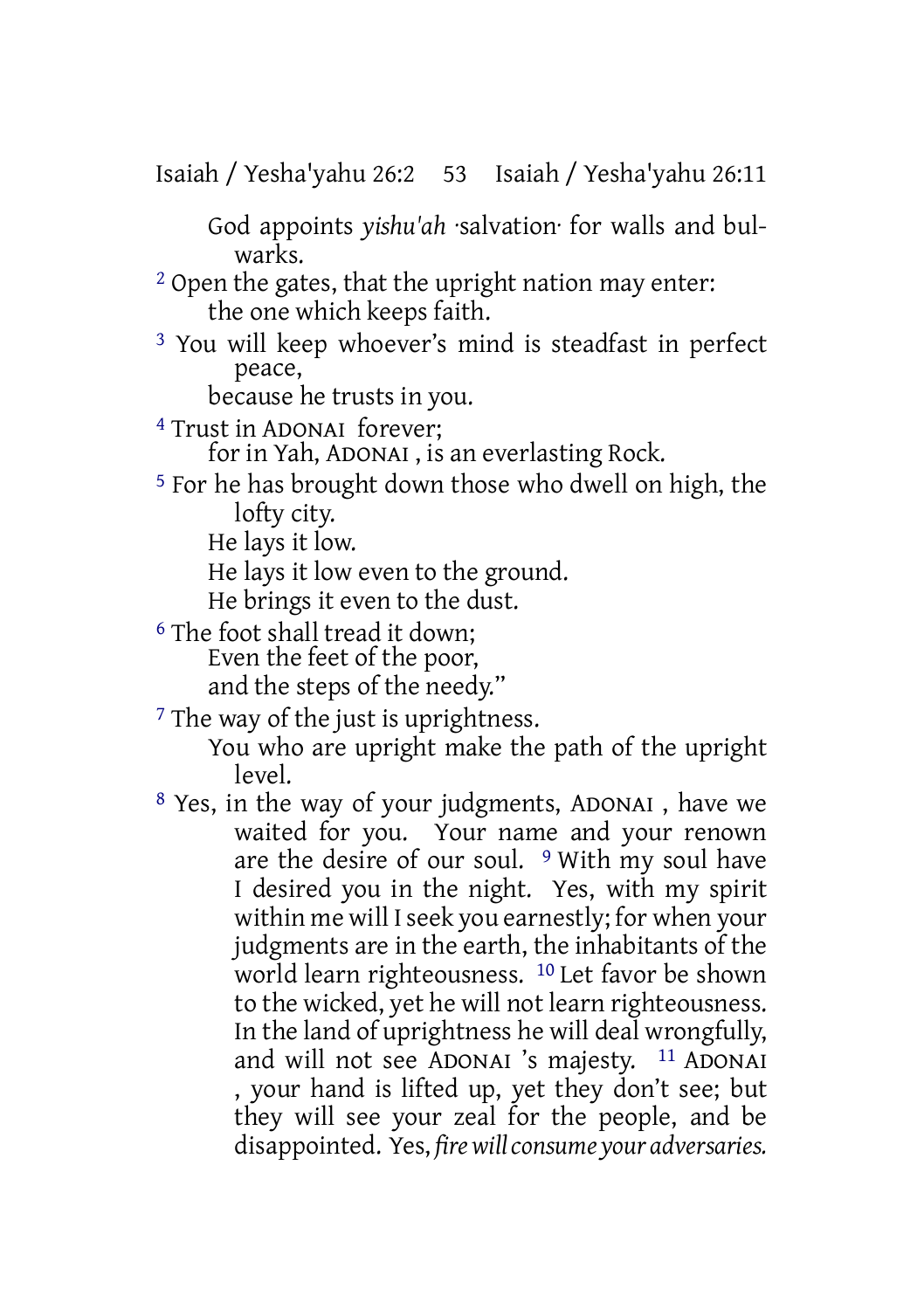# Isaiah /Yesha'yahu 26:1254Isaiah /Yesha'yahu 26:21

\* <sup>12</sup> ADONAI , you will ordain peace for us, for you have also done all our work for us. 13 *Yahweh Eloheikhem* [Yahweh our God], other lords besides you have had dominion over us, but by you only will we make mention of your name. <sup>14</sup> The dead shall not live. The departed spirits shall not rise. Therefore you have visited and destroyed them, and caused all memory of them to perish. 15 You have increased the nation, O ADONAI . You have increased the nation! You are glorified! You have enlarged all the borders of the land. 16 ADONAI , in trouble they have visited you. They poured out a prayer when your chastening was on them. <sup>17</sup> Like as a woman with child, who draws near the time of her delivery, is in pain and cries out in her pangs; so we have been before you, ADONAI . <sup>18</sup> We have been with child. We have been in pain. We gave birth, it seems, only to wind. We have not worked any *yishu'ah* ·deliverance· in the earth; neither have the inhabitants of the world fallen. <sup>19</sup> † Your *dead shall live.* ‡ My dead bodies shall arise. Awake and sing, you who dwell in the dust; for your dew is like the dew of herbs, and the earth will cast out the departed spirits.

20 Come, my people, enter into your rooms, and shut your doors behind you. Hide yourself for a little moment, until the indignation is past.  $21$  For, behold, ADONAI comes out of his place to punish the inhabitants of the earth for their iniquity. The earth also will disclose her

<sup>\*</sup> 26:11 Quoted in Heb 10:27 † 26:19 MP: The dead in Messiah will bodily resurrect at the same time Messiah is resurrected from the dead. (Fulfillment is shown in three different contexts. Matt 27:52-53; John 11:25; <sup>1</sup> Thes 4:16-17) ‡ 26:19 Quoted in Matt 11:5; Luke 7:22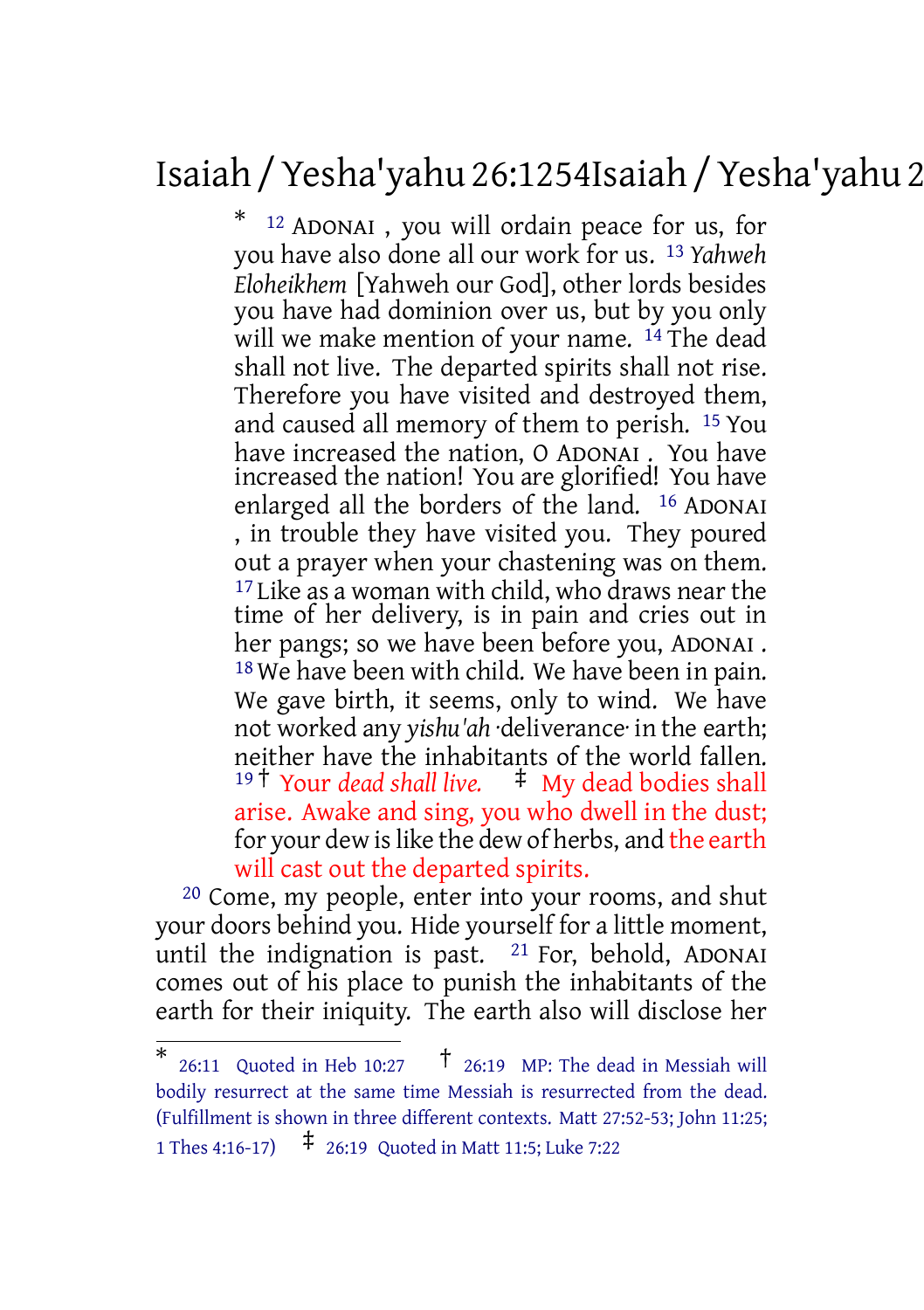Isaiah / Yesha'yahu 27:1 55 Isaiah / Yesha'yahu 27:11

blood, and will no longer cover her slain.

## 27

<sup>1</sup> In that day, ADONAI with his hard and great and strong sword will punish leviathan, the fleeing serpent, and leviathan the twisted serpent; and he will kill the dragon that is in the sea.  $2 \text{ In}$  that day, sing to her, "A pleasant vineyard! 3 I, ADONAI , am its keeper. I will water it every moment. Lest anyone damage it, I will keep it night and day. 4 Wrath is not in me, but if I should find briers and thorns, I would do battle! I would march on them and I would burn them together. 5 Or else let him take hold of my strength, that he may make peace with me. Let him make peace with me."

6 In days to come, Jacob [Supplanter] will take root. Israel [God prevails] will blossom and bud. They will fill the surface of the world with fruit. 7 Has he struck them as he struck those who struck them? Or are they killed like those who killed them were killed? <sup>8</sup> In measure, when you send them away, you contend with them. He has removed them with his rough blast in the day of the east wind. 9 Therefore by this the iniquity of Jacob [Supplanter] will be forgiven, and this is all the fruit of *taking away his sin:* \* that he makes all the stones of the altar as chalk stones that are beaten in pieces, so that the Asherah poles and the incense altars shall rise no more. 10 For the fortified city is solitary, a habitation deserted and forsaken, like the wilderness. The calf will feed there, and there he will lie down, and consume its branches. <sup>11</sup> When its boughs are withered, they will be broken off. The women will come and set them on fire, for they are a people of no understanding. Therefore he who made

<sup>\*</sup> 27:9 Quoted in Rom 11:27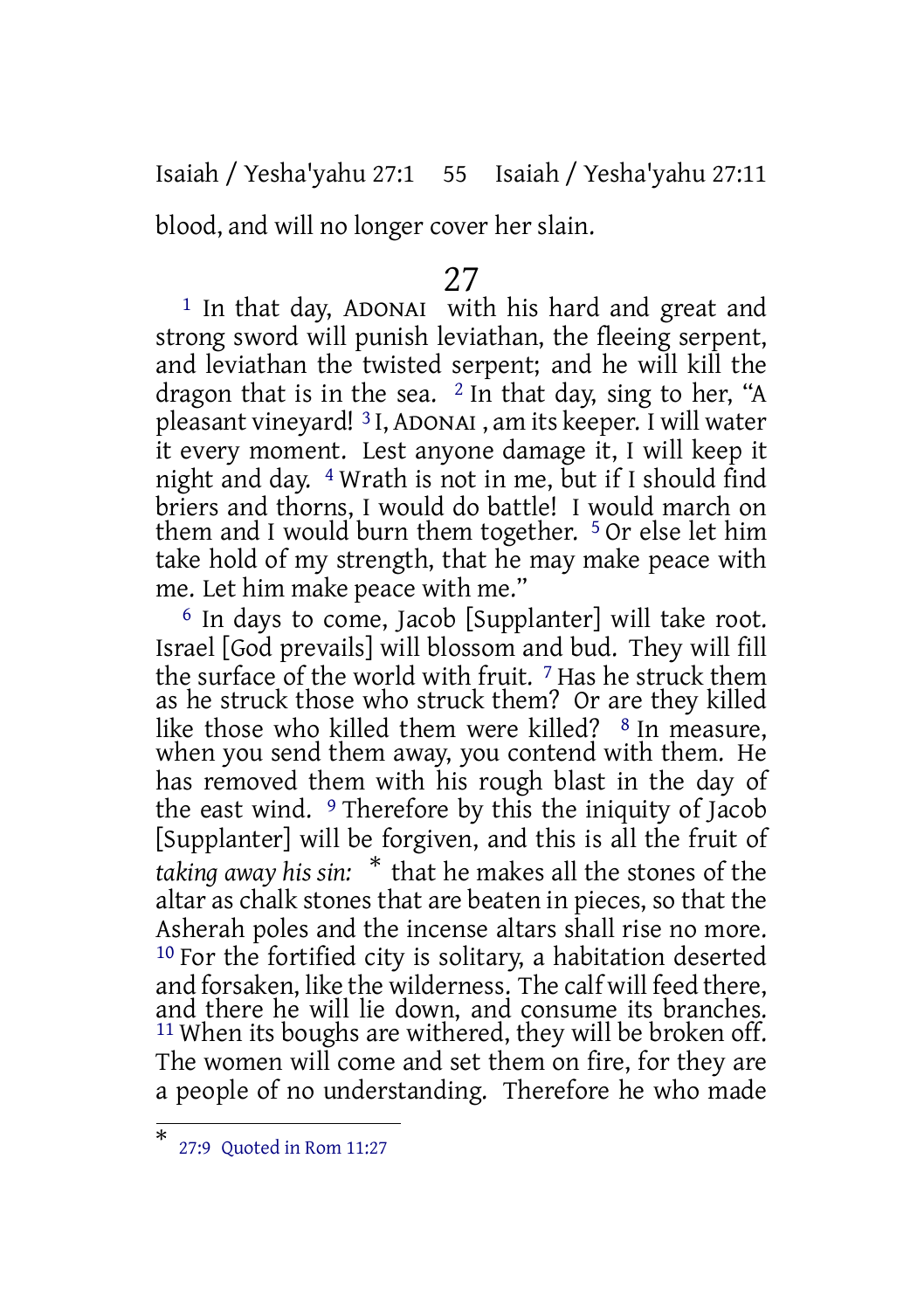Isaiah / Yesha'yahu 27:12 56 Isaiah / Yesha'yahu 28:7

them will not have *racham* ·compassionate love· on them, and he who formed them will show them no favor. 12 It will happen in that day, that ADONAI will thresh from the flowing stream of the Euphrates [Fruitful] to the brook of Egypt [Abode of slavery]; and you will be gathered one by one, children of Israel [God prevails]. 13 It will happen in that day that *a great shofar ·ram horn·* † will be blown; and those who were ready to perish in the land of Assyria [Level plain], and those who were outcasts in the land of Egypt [Abode of slavery], shall come; and they will worship ADONAI in the holy mountain at Jerusalem [City of peace].

### 28

<sup>1</sup> Woe to the crown of pride of the drunkards of Ephraim [Fruit], and to the fading flower of his glorious beauty, which is on the head of the fertile valley of those who are overcome with wine! <sup>2</sup> Behold, the Lord has a mighty and strong one. Like a storm of hail, a destroying storm, and like a storm of mighty waters overflowing, he will cast them down to the earth with his hand.  $\bar{3}$  The crown of pride of the drunkards of Ephraim [Fruit] will be trodden under foot. 4 The fading flower of his glorious beauty, which is on the head of the fertile valley, shall be like the first-ripe fig before the summer; which someone picks and eats assoon as he seesit. 5 In that day, *ADONAI Tzva'ot* [Yahweh Commander of heaven's armies] will become a crown of glory, and a diadem of beauty, to the residue of his people; 6 and a spirit of *mishpat* ·justice· to him who sits in judgment, and strength to those who turn back the battle at the gate.  $7$  They also reel with wine, and stagger with strong drink. The priest and the prophet

<sup>†</sup> 27:13 Quoted in Matt 24:31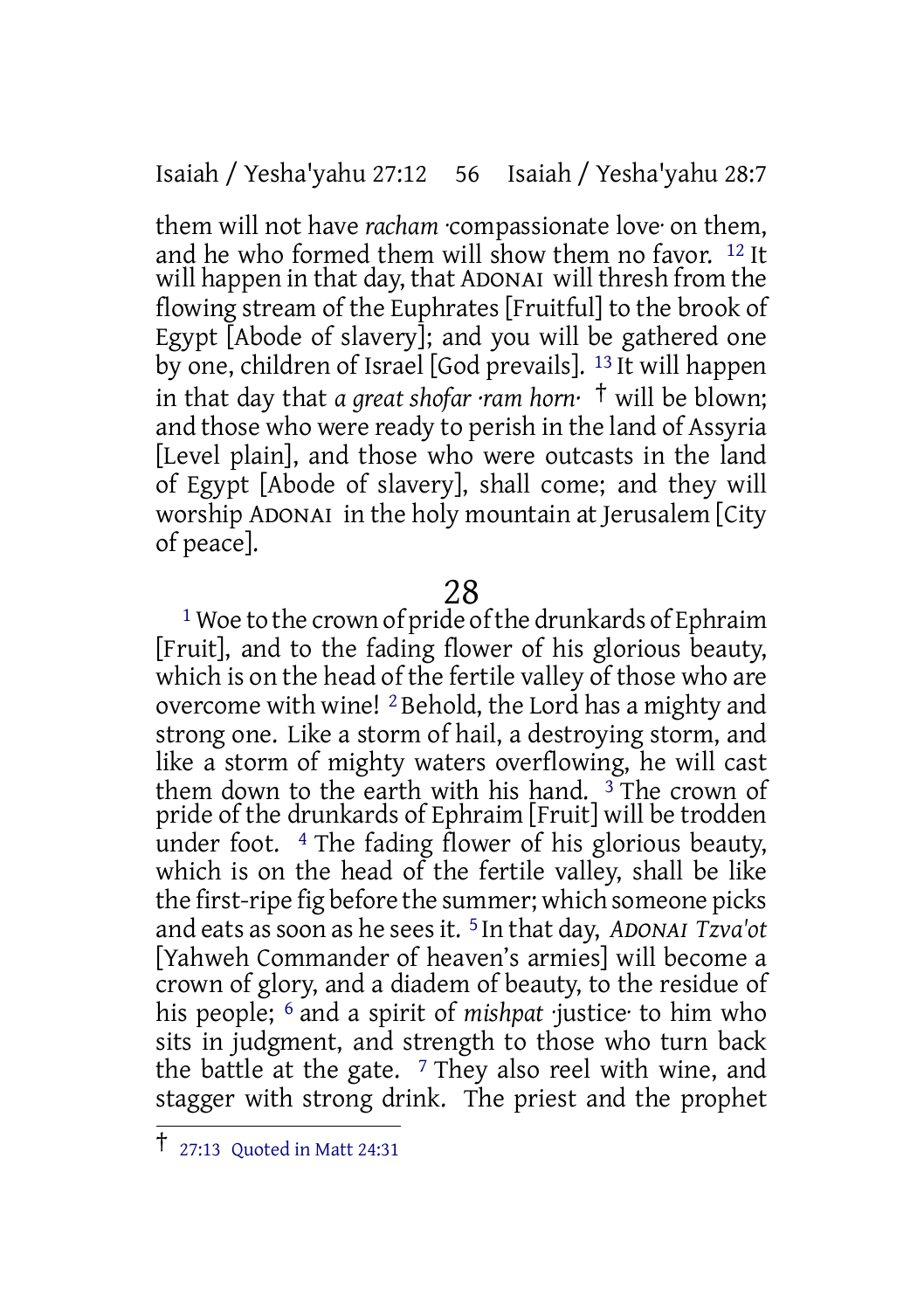Isaiah / Yesha'yahu 28:8 57 Isaiah / Yesha'yahu 28:17

reel with strong drink. They are swallowed up by wine. They stagger with strong drink. They err in vision. They stumble in judgment.  $8$  For all tables are completely full of filthy vomit and filthiness. <sup>9</sup> Whom will he teach knowledge? To whom will he explain the message? Those who are weaned from the milk, and drawn from the breasts? <sup>10</sup> For it is precept on precept, precept on precept; line on line, line on line; here a little, there a little. 11 But *he will speak to this nation with stammering lips and in another language;* 12 *to whom he said,* "This is the resting place. Give rest to weary;" and "This is the refreshing;" *yet they would not sh'ma ·hear obey·.* \* 13 Therefore ADONAI 's word will be to them precept on precept, precept on precept; line on line, line on line; here a little, there a little; that they may go, fall backward, be broken, be snared, and be taken. 14 Therefore *sh'ma* ·hear obey· ADONAI 's word, you scoffers, that rule this people in Jerusalem [City of peace]: 15 "Because you have said, 'We have made a covenant·binding contract between two or more parties· with death, and with *Sheol* ·Place of the dead· are we in agreement. When the overflowing scourge passes through, it won't come to us; for we have made lies our refuge, and we have hidden ourselves under falsehood.' " <sup>16</sup> † Therefore thus says the Lord ADONAI , *"Behold, I lay in Zion [Mountain ridge, Marking]* for a foundation *stone, a* tried stone, a *precious cornerstone* of a sure foundation. *He who believes shall not act hastily.* ‡ 17 I will make *mishpat* ·justice· the measuring line, and righteousness the plumb line. The hail will sweep away

<sup>\*</sup> 28:12 Quoted in 1 Cor 14:21  $\uparrow$  28:16 MP: Messiah is the foundation stone and cornerstone set in opposition to darkness and death. (See also Is 25:8; Ps 118:26). (1 Peter 2:4-6) ‡ 28:16 Quoted in Rom 9:33, 10:11; <sup>1</sup> Pet  $2.6$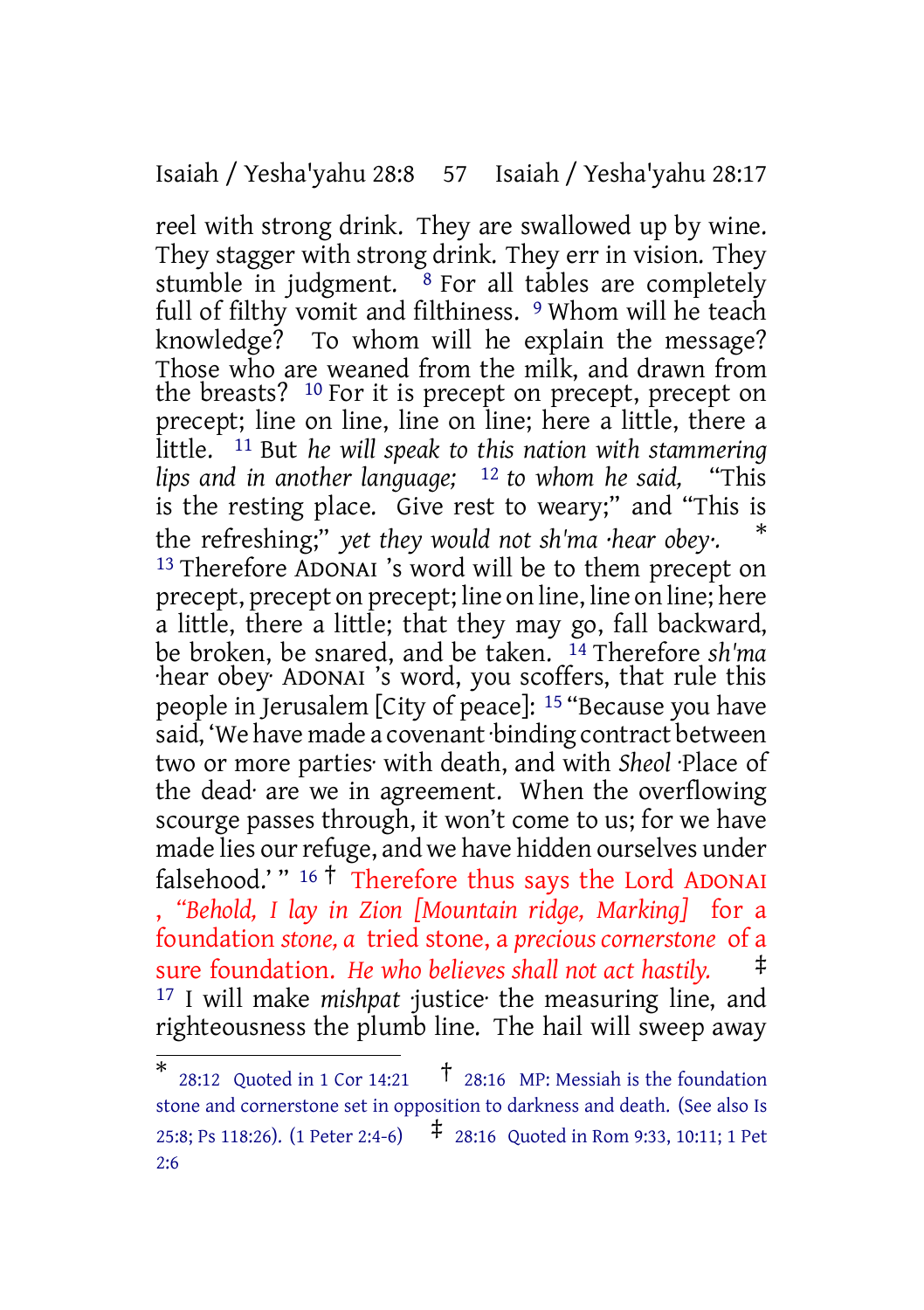the refuge of lies, and the waters will overflow the hiding place. <sup>18</sup> Your covenant binding contract between two or more parties· with death shall be annulled, and your agreement with *Sheol* ·Place of the dead· shall not stand. When the overflowing scourge passes through, then you will be trampled down by it.  $19$  As often as it passes through, it will seize you; for morning by morning it will pass through, by day and by night; and it will be nothing but terror to understand the message." <sup>20</sup> For the bed is too short to stretch out on, and the blanket is too narrow to wrap oneself in. <sup>21</sup> For ADONAI will rise up as on Mount Perazim. He will be angry as in the valley of Gibeon; that he may do his work, his unusual work, and bring to pass his act, his extraordinary act. 22 Now therefore don't be scoffers, lest your bonds be made strong; for I have *sh'ma* ·heard obeyed· a decree of destruction from the Lord, *ADONAI Tzva'ot* [Yahweh Commander of heaven's armies], on the whole earth.

23 Give ear, and *sh'ma* ·hear obey· my voice! Listen, and hear my speech! 24 Does he who plows to sow plow continually? Does he keep turning the soil and breaking the clods? 25 When he has leveled its surface, does not he plant the dill, and scatter the cumin seed, and put in the wheat in rows, the barley in the appointed place, and the spelt in its place? 26 For his God instructs him in right judgment, and teaches him. 27 For the dill are not threshed with a sharp instrument, neither is a cart wheel turned over the cumin: but the dill is beaten out with a stick, and the cumin with a rod. 28 Bread flour must be ground; so he will not always be threshing it. Although he drives the wheel of his threshing cart over it, his horses don't grind it. 29 This also comes out from *ADONAI Tzva'ot* [Yahweh Commander of heaven's armies], who is wonderful in counsel, and excellent in wisdom.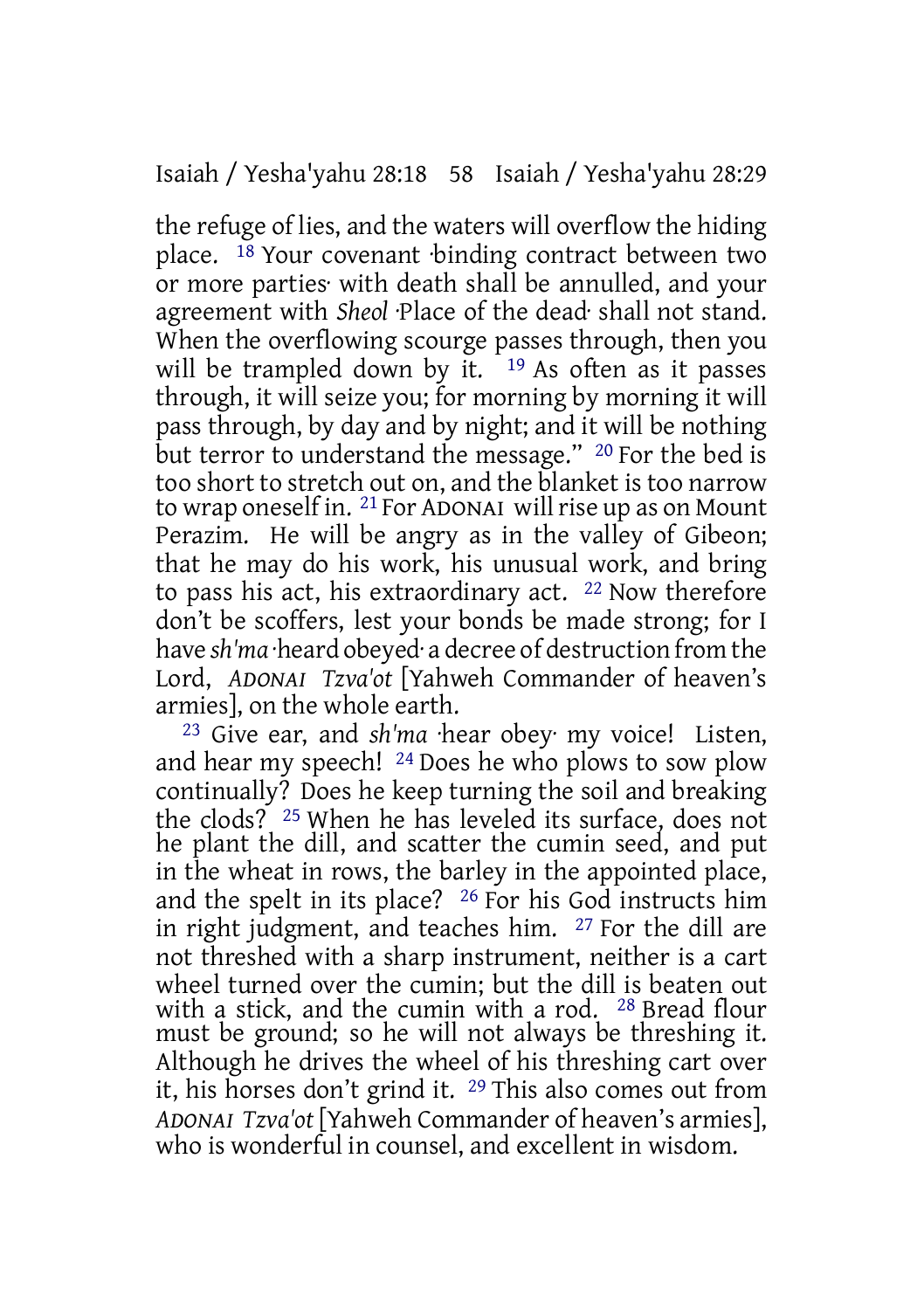Isaiah / Yesha'yahu 29:1 59 Isaiah / Yesha'yahu 29:11

### 29

<sup>1</sup> Woe to Ariel! Ariel, the city where David [Beloved] encamped! Add year to year; let the feasts come around; 2 then I will distress Ariel, and there will be mourning and lamentation. She shall be to me as an altar hearth.  $3I$ will encamp against you all around you, and will lay siege against you with posted troops. I will raise siege works against you. 4 You will be brought down, and will speak out of the ground. Your speech will mumble out of the dust. Your voice will be as of one who has a familiar spirit, out of the ground, and your speech will whisper out of the dust. 5 But the multitude of your foes will be like fine dust, and the multitude of the ruthless ones like chaff that blows away. Yes, it will be in an instant, suddenly. 6 She will be visited by *ADONAI Tzva'ot* [Yahweh Commander of heaven's armies] with thunder, with earthquake, with great noise, with whirlwind and storm, and with the flame of a devouring fire.  $7$  The multitude of all the nations that fight against Ariel, even all who fight against her and her stronghold, and who distress her, will be like a dream, a vision of the night.  $8$  It will be like when a hungry man dreams, and behold, he eats; but he awakes, and his hunger is not satisfied; or like when a thirsty man dreams, and behold, he drinks; but he awakes, and behold, he is faint, and he is still thirsty. The multitude of all the nations that fight against Mount Zion [Mountain ridge, Marking] will be like that.  $9$  Pause and wonder! Blind yourselves and be blind! They are drunken, but not with wine; they stagger, but not with strong drink. <sup>10</sup> For ADONAI has poured out on you a *spirit of deep sleep, and has closed your eyes,* \* the prophets; and he has covered your heads, the seers. 11 All vision has become to you like

<sup>\*</sup> 29:10 Quoted in Rom 11:8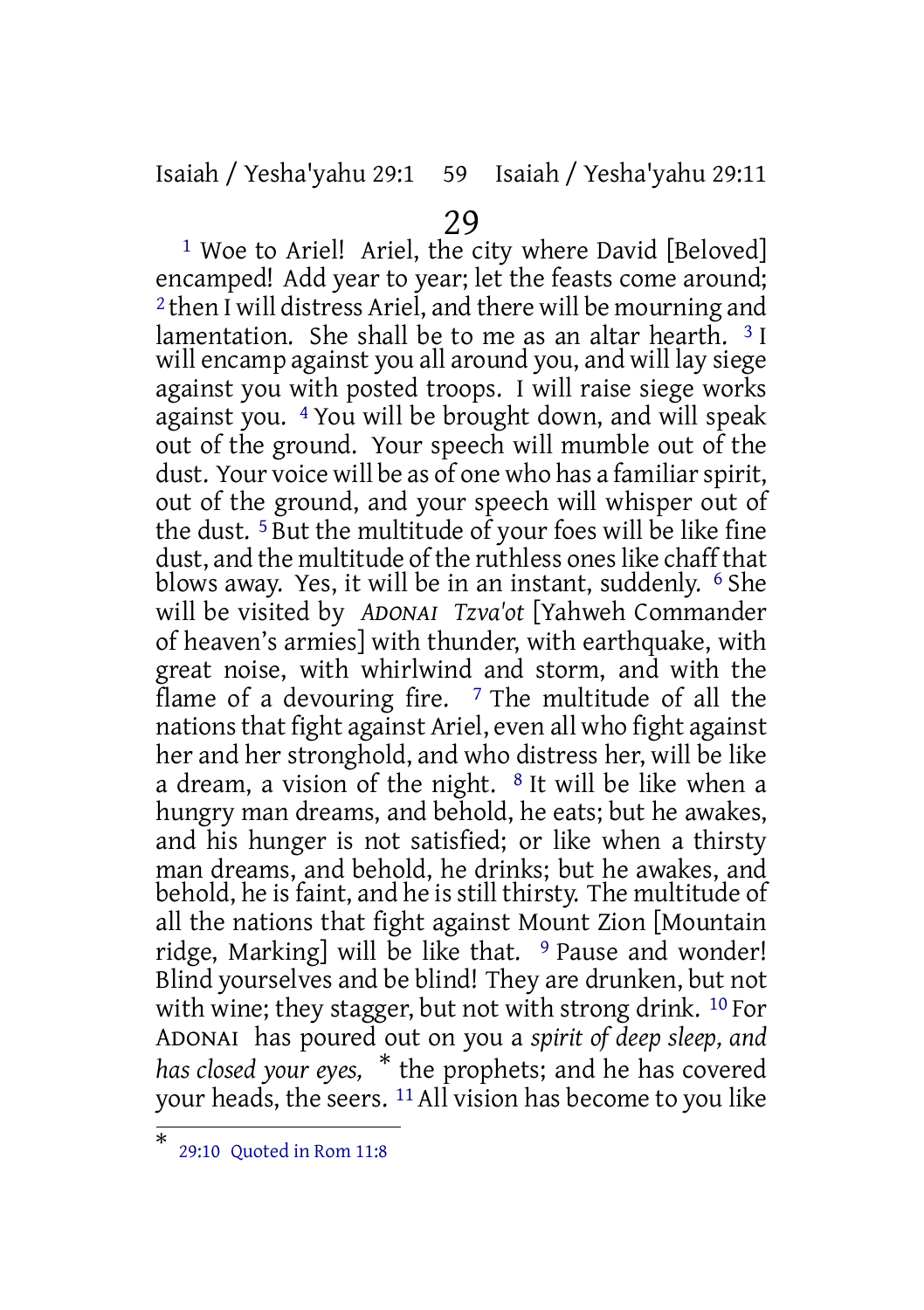Isaiah / Yesha'yahu 29:12 60 Isaiah / Yesha'yahu 29:21

the words of a book that is sealed, which men deliver to one who is educated, saying, "Read this, please;" and he says, "I can't, for it is sealed:"<sup>12</sup> and the book is delivered to one who is not educated, saying, "Read this, please;" and he says, "I can't read."  $13$  The Lord said, "Because *this people draws near with their mouth and with their lips to honor me, but they have removed their heart far from me, and their 'fear of me' is a mitzvah ·instruction· of human origin—* † <sup>14</sup> therefore, behold, I will proceed to do a marvelous work among this people, even a marvelous work and a wonder; and *the wisdom of their wise men will perish, and the understanding of their prudent men will be hidden."* ‡

15 Woe to those who deeply hide their counsel from ADONAI , and whose deeds are in the dark, and who say, "Who sees us?" and "Who knows us?" <sup>16</sup> You turn things upside down! Should the potter be thought to be like clay; that the thing made should say about him who made it, "He didn't make me;" or the *thing formed say of him who formed it, "He has no understanding?"* §

<sup>17</sup> Is not it yet a very little while, and Lebanon will be turned into a fruitful field, and the fruitful field will be regarded as a forest? <sup>18</sup> \* In that day, the deaf will *sh'ma* ·hear obey·the words ofthe book, and the eyes ofthe blind will see out of obscurity and out of darkness. <sup>19</sup> The humble also will increase their joy in ADONAI , and the poor among men will rejoice in the *haKadosh Isra'el* [the Holy One of God prevails]. 20 For the ruthless is brought to nothing, and the scoffer ceases, and all those who are alert to do evil are cut of  $f - 21$  who cause a person to

<sup>†</sup> 29:13 Quoted in Matt 15:8-9; Mark 7:6-7; Col 2:22 ‡ 29:14 Quoted in <sup>1</sup> Cor 1:19  $\frac{\$}{\$}$  29:16 Quoted in Rom 9:20  $\frac{\$}{\$}$  29:18 MP: Messiah will heal deaf and blind. (See also Is 35:5). (Mark 7:32-35, 10:46, 10:49-52)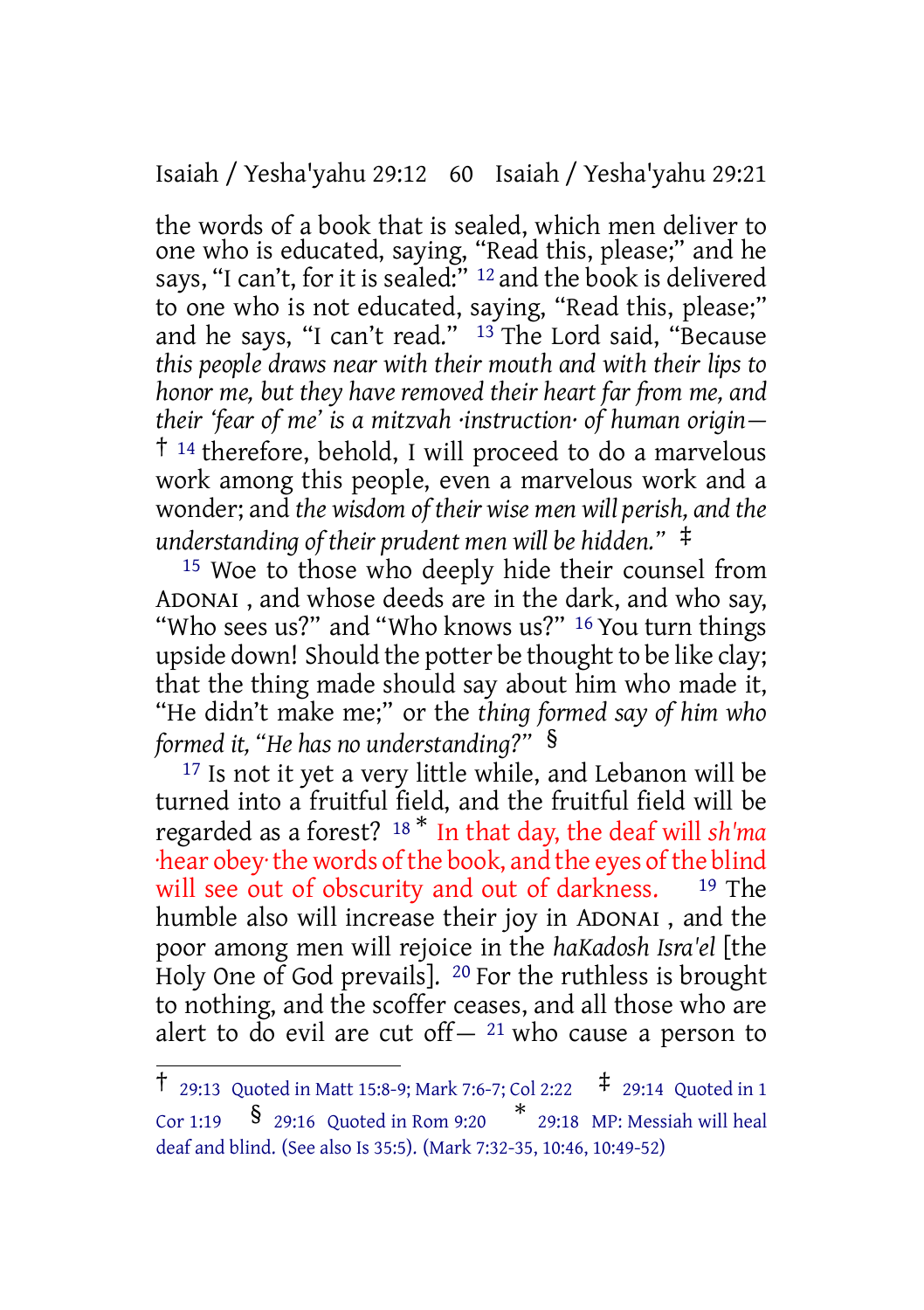be indicted by a word, and lay a snare for the arbiter in the gate, and who deprive the innocent of justice with false testimony. 22 Therefore ADONAI , who redeemed Abraham [Father of a multitude], says concerning the house of Jacob [Supplanter]: "Jacob [Supplanter] shall no longer be ashamed, neither shall his face grow pale.  $^{23}$  But when he sees his children, the work of my hands, in the middle of him, they will sanctify my name. Yes, they will sanctify the Holy One of Jacob [Supplanter], and will stand in awe of the God of Israel [God prevails]. 24They also who err in spirit will come to understanding, and those who grumble will receive instruction."

### 30

1 "Woe to the rebellious children," says ADONAI , "who take counsel, but not from me; and who make an alliance, but not with my Spirit, that they may add sin to sin, 2who set out to go down into Egypt [Abode of slavery], and have not asked my advice; to strengthen themselves in the strength of Pharaoh, and to take refuge in the shadow of Egypt [Abode of slavery]! 3 Therefore the strength of Pharaoh will be yourshame, and the refuge in the shadow of Egypt [Abode of slavery] your confusion. 4 For their princes are at Zoan, and their ambassadors have come to Hanes. 5 They shall all be ashamed because of a people that can't profit them, that are not a help nor profit, but a shame, and also a reproach."

6 The burden of the animals of the South. Through the land of trouble and anguish, of the lioness and the lion, the viper and fiery flying serpent, they carry their riches on the shoulders of young donkeys, and their treasures on the humps of camels, to an unprofitable people. 7 For Egypt [Abode of slavery] helps in vain, and to no purpose: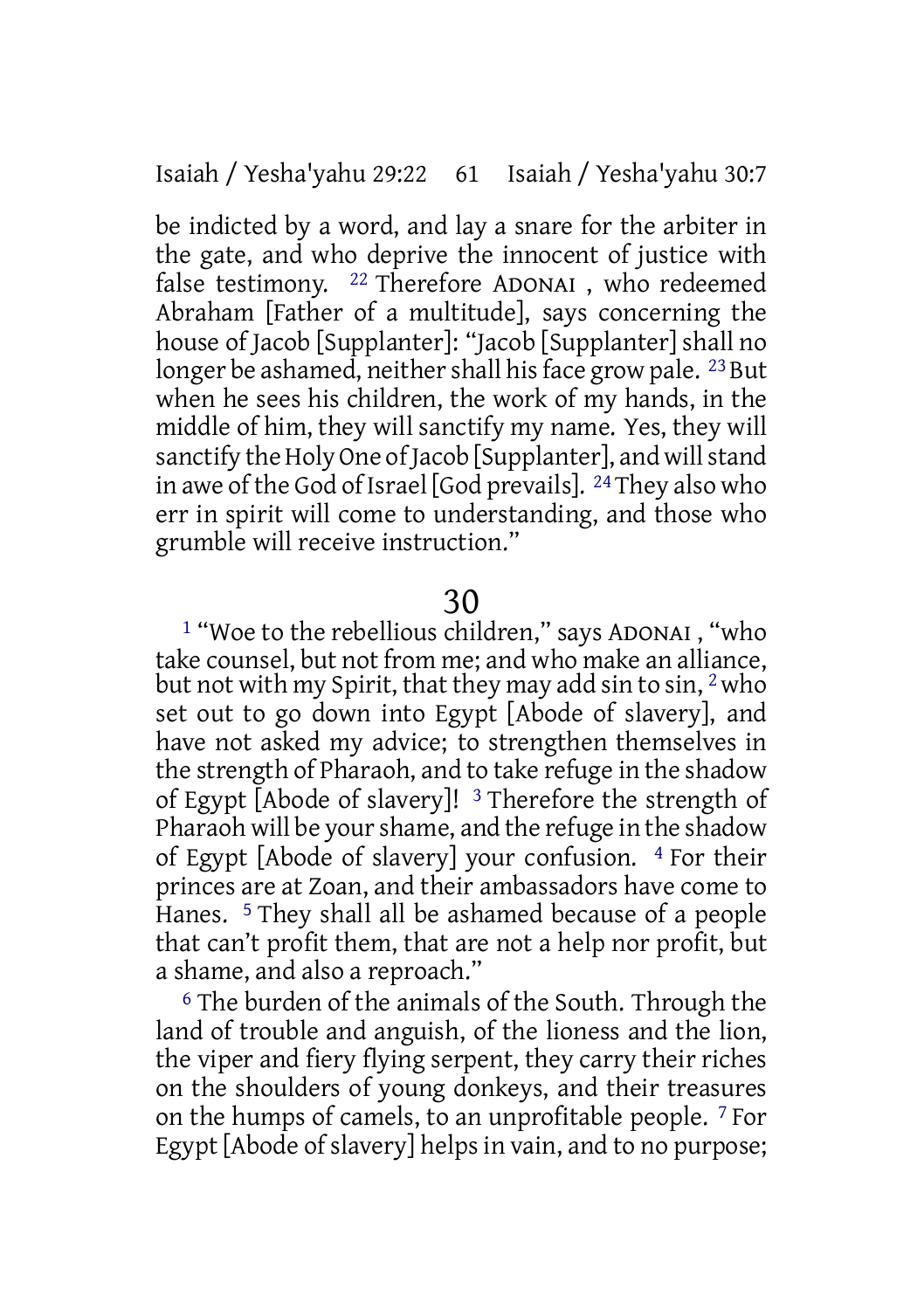therefore have I called her Rahab who sits still. 8 Now go, write it before them on a tablet, and inscribe it in a book, that it may be for the time to come forever and ever. <sup>9</sup> For it is a rebellious people, lying children, children who will not *sh'ma* ·hear obey· ADONAI 's *Torah* ·Teaching·; 10 who tell the seers, "Don't see!" and to the prophets, "Don't prophesy to us right things. Tell us pleasant things. Prophesy deceits. 11 Get out of the way. Turn aside from the path. Cause the *haKadosh Isra'el* [the Holy One of God prevails] to cease from before us." <sup>12</sup> Therefore thus says the *haKadosh Isra'el* [the Holy One of God prevails], "Because you despise this word, and trust in oppression and perverseness, and rely on it; 13 therefore this iniquity shall be to you like a breach ready to fall, swelling out in a high wall, whose breaking comes suddenly in an instant. 14 He will break it as a potter's vessel is broken, breaking it in pieces without sparing, so that there won't be found among the broken piece a piece good enough to take fire from the hearth, or to dip up water out of the cistern." 15 For thus said the Lord ADONAI , the *haKadosh Isra'el* [the Holy One of God prevails], "You will be saved in making *teshuvah* ·complete return· and rest. Your strength will be in quietness and in confidence." You refused, <sup>16</sup> but you said, "No, for we will flee on horses;" therefore you will flee; and, "We will ride on the swift;" therefore those who pursue you will be swift. <sup>17</sup> One thousand will flee at the threat of one. At the threat of five, you will flee until you are left like a beacon on the top of a mountain, and like a banner on a hill. 18 Therefore ADONAI will wait, that he may be gracious to you; and therefore he will be exalted, that he may have *racham* ·merciful love· on you, for ADONAI is a God of *mishpat* ·justice·. Blessed are all those who wait for him. 19 For the people will dwell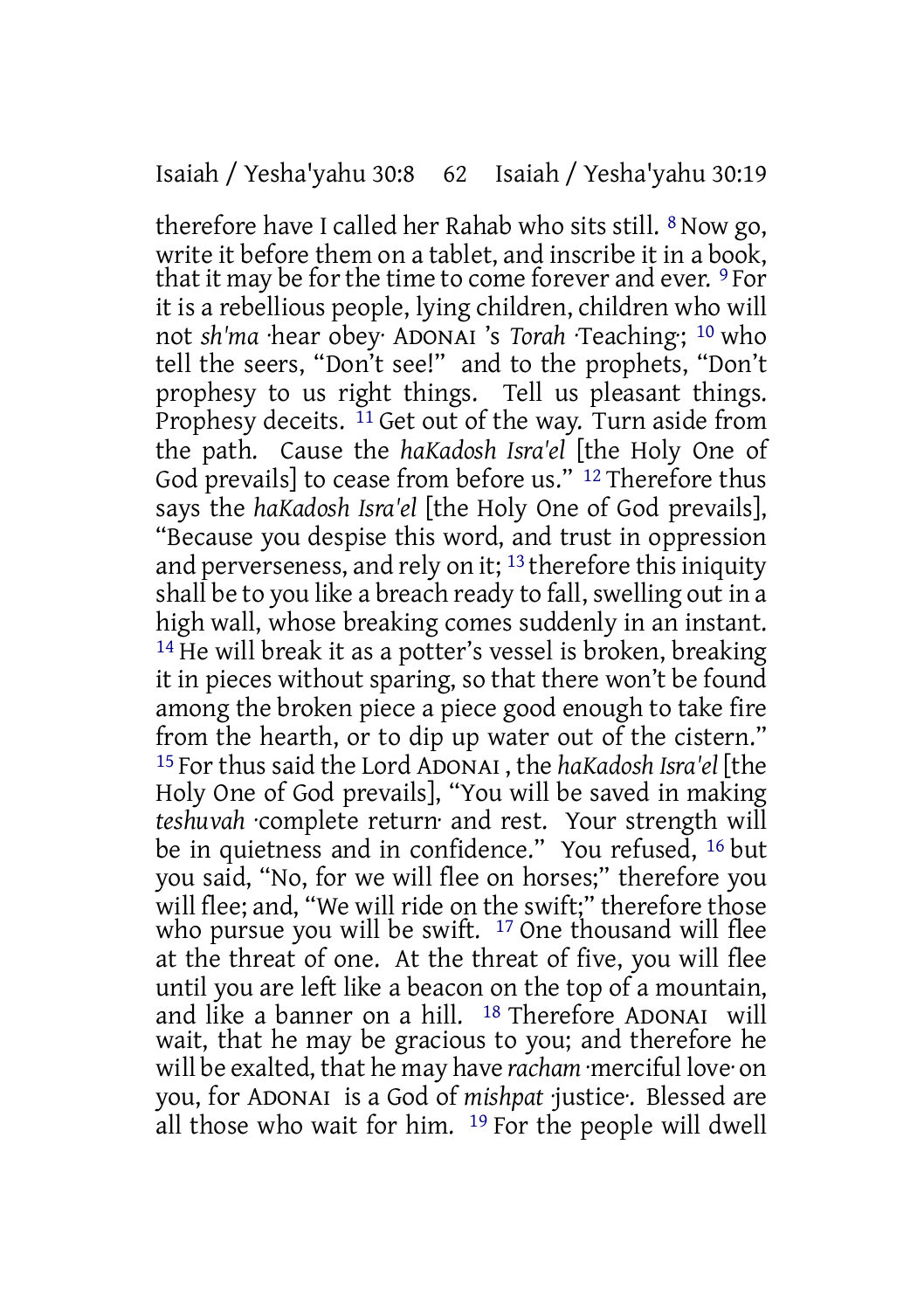### Isaiah / Yesha'yahu 30:20 63 Isaiah / Yesha'yahu 30:28

in Zion [Mountain ridge, Marking] at Jerusalem [City of peace]. You will weep no more. He will surely be gracious to you at the voice of your cry. When he *sh'ma* ·hears obeys· you, he will answer you. 20 Though the Lord may give you the bread of adversity and the water of affliction, yet your teachers won't be hidden any more, but your eyes will see your teachers; 21 and when you turn to the right hand, and when you turn to the left, your ears will *sh'ma* ·hear obey· a voice behind you, saying, "This is the way. Walk in it." 22 You shall defile the overlaying of your engraved images of silver, and the plating of your molten images of gold. You shall cast them away as an unclean thing. You shall tell it, "Go away!" 23 He will give the rain for your seed, with which you will sow the ground; and bread of the increase of the ground will be rich and plentiful. In that day, your livestock will feed in large pastures.  $24$  The oxen likewise and the young donkeys that till the ground will eat savory feed, which has been winnowed with the shovel and with the fork. <sup>25</sup> There shall be brooks and streams of water on every lofty mountain and on every high hill in the day of the great slaughter, when the towers fall. 26 Moreover the light of the moon will be like the light of the sun, and the light of the sun will be seven times brighter, like the light of seven days, in the day that ADONAI binds up the fracture of his people, and heals the wound they were struck with.

27 Behold, ADONAI 's name comes from far away, burning with his anger, and in thick rising smoke. His lips are full of indignation, and his tongue is as a devouring fire. <sup>28</sup> His breath is as an overflowing stream that reaches even to the neck, to sift the nations with the sieve of destruction; and a bridle that leads to ruin will be in the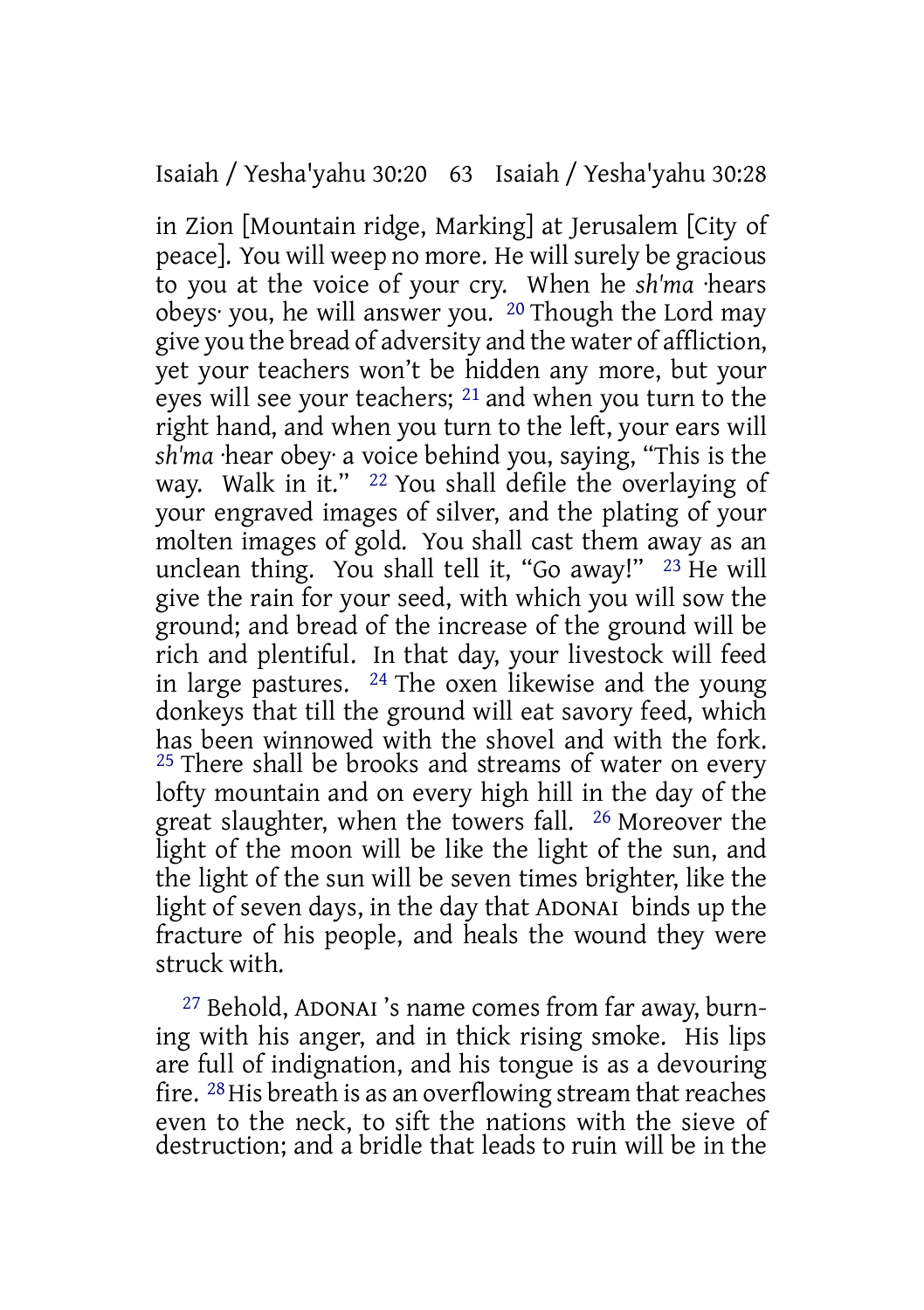Isaiah / Yesha'yahu 30:29 64 Isaiah / Yesha'yahu 31:2

jaws of the peoples.  $^{29}$  You will have a song, as in the night when a holy feast is kept; and gladness of heart, as when one goes with a flute to come to ADONAI 's mountain, to Israel [God prevails]'s Rock. 30 ADONAI will cause his glorious voice to be *sh'ma* ·heard obeyed·, and will show the descent of his arm, with the indignation of his anger, and the flame of a devouring fire, with a blast, storm, and hailstones. 31 For through ADONAI 's voice the Assyrian will be dismayed. He will strike him with his rod.  $32$  Every stroke of the rod of punishment, which ADONAI will lay on him, will be with the sound of tambourines and harps. He will fight with them in battles, brandishing weapons. 33 For *Tophet* (Place of fiery torment for the dead, located in *Gehenna*), his *burning* place, has long been ready. Yes, for the king it is prepared. He has made its pyre deep and large with fire and much wood. ADONAI 's breath, like a stream of *sulfur,* \* kindles it.

31

<sup>1</sup> Woe to those who go down to Egypt [Abode of slavery] for help, and rely on horses, and trust in chariots because they are many, and in horsemen because they are very strong, but they don't look to the *haKadosh Isra'el* [the Holy One of God prevails], and they don't seek ADONAI ! 2 Yet he also is wise, and will bring disaster,

and will not call back his words, but will arise against the house of the evildoers,

and against the help of those who work iniquity.

<sup>\*</sup> 30:33 Quoted in Rev 19:20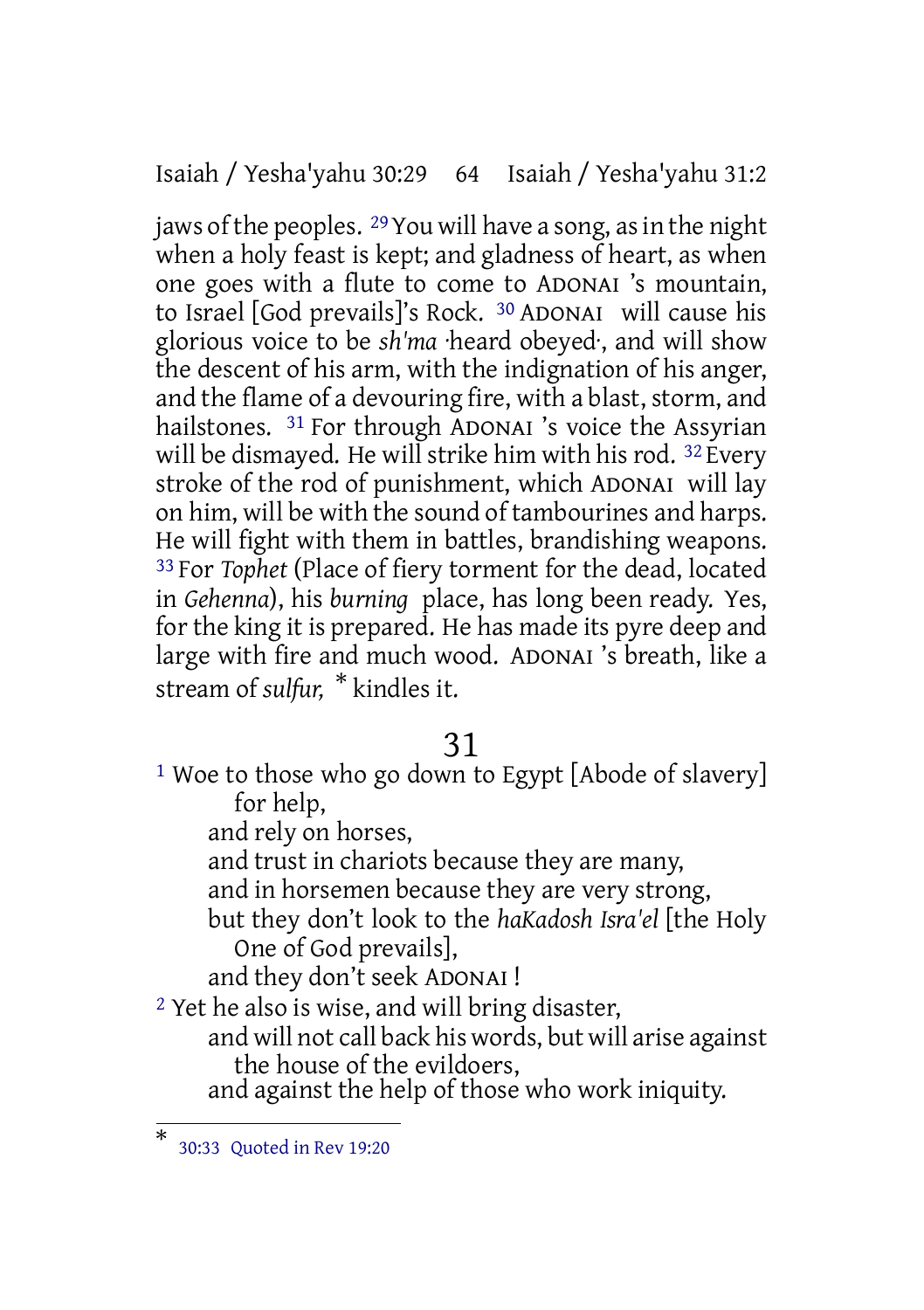Isaiah / Yesha'yahu 31:3 65 Isaiah / Yesha'yahu 31:9

3 Now the Egyptians [people from Abode of slavery] are men, and not God;

and their horses flesh, and not spirit.

When ADONAI stretches out his hand, both he who helps shall stumble,

and he who is helped shall fall,

and they all shall be consumed together.

4 For ADONAI says to me,

"As the lion and the young lion growling over his prey, if a multitude of shepherds is called together against him,

will not be dismayed at their voice.

nor abase himself for their noise,

- so *ADONAI Tzva'ot* [Yahweh Commander of heaven's armies] will come down to fight on Mount Zion [Mountain ridge, Marking] and on its heights.
- 5 As birds hovering, so *ADONAI Tzva'ot* [Yahweh Commander of heaven's armies] will protect Jerusalem [City of peace].

He will protect and deliver it.

He will pass over and preserve it."

6 Make *teshuvah* ·complete return· to him from whom you have deeply revolted, children of Israel [God prevails]. 7 For in that day everyone shall cast away his idols of silver and his idols of gold— sin which your own hands have made for you.

8 "The Assyrian will fall by the sword, not of man; and the sword, not of mankind, shall devour him.

He will flee from the sword,

- and his young men will become subject to forced labor.
- <sup>9</sup> His rock will pass away by reason of terror, and his princes will be afraid of the banner,"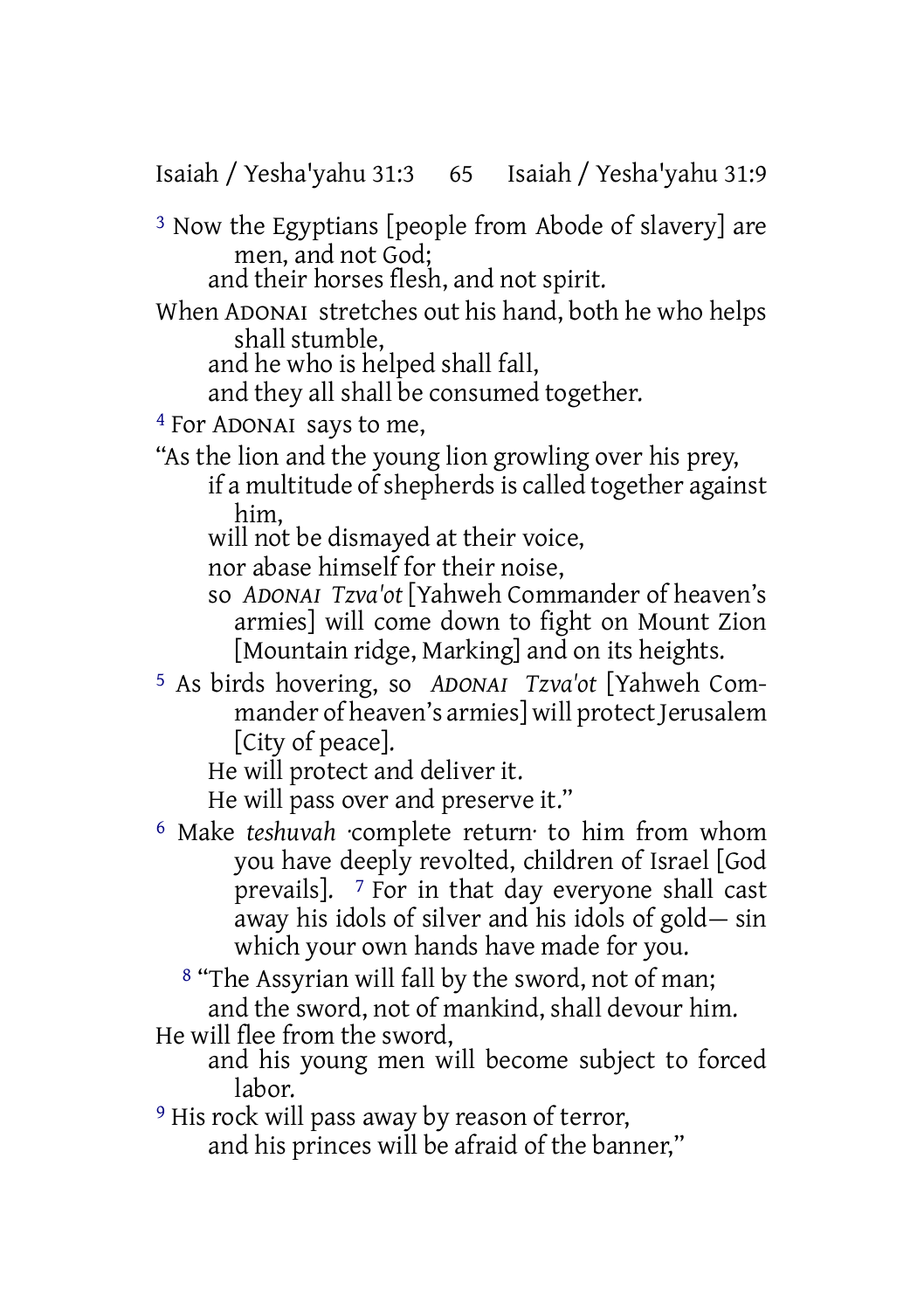Isaiah / Yesha'yahu 32:1 66 Isaiah / Yesha'yahu 32:9

says ADONAI , whose fire is in Zion [Mountain ridge, Marking],

and his furnace in Jerusalem [City of peace].

## 32

1 Behold, a king shall reign in righteousness, and princes shall rule in *mishpat* ·justice·. 2 A man shall be as a hiding place from the wind, and a covert from the storm, as streams of water in a dry place, as the shade of a large rock in a weary land. <sup>3</sup> The eyes of those who see will not be dim, and the ears of those who *sh'ma* ·hear obey· will listen. 4 The heart of the rash will understand knowledge, and the tongue of the stammerers will be ready to speak plainly. 5 The fool will no longer be called noble, nor the scoundrel be highly respected. 6 For the fool will speak folly, and his heart will work iniquity, to practice profanity, and to utter error against ADONAI , To make empty the soul of the hungry, and to cause the drink of the thirsty to fail. 7 The ways of the scoundrel are evil. He devises wicked devices to destroy the humble with lying words, even when the needy speaks of *mishpat* ·just judgement·. 8 But the noble devises noble things; and he will continue in noble things. 9 Rise up, you women who are at ease! *Sh'ma* ·Hear obey· my voice!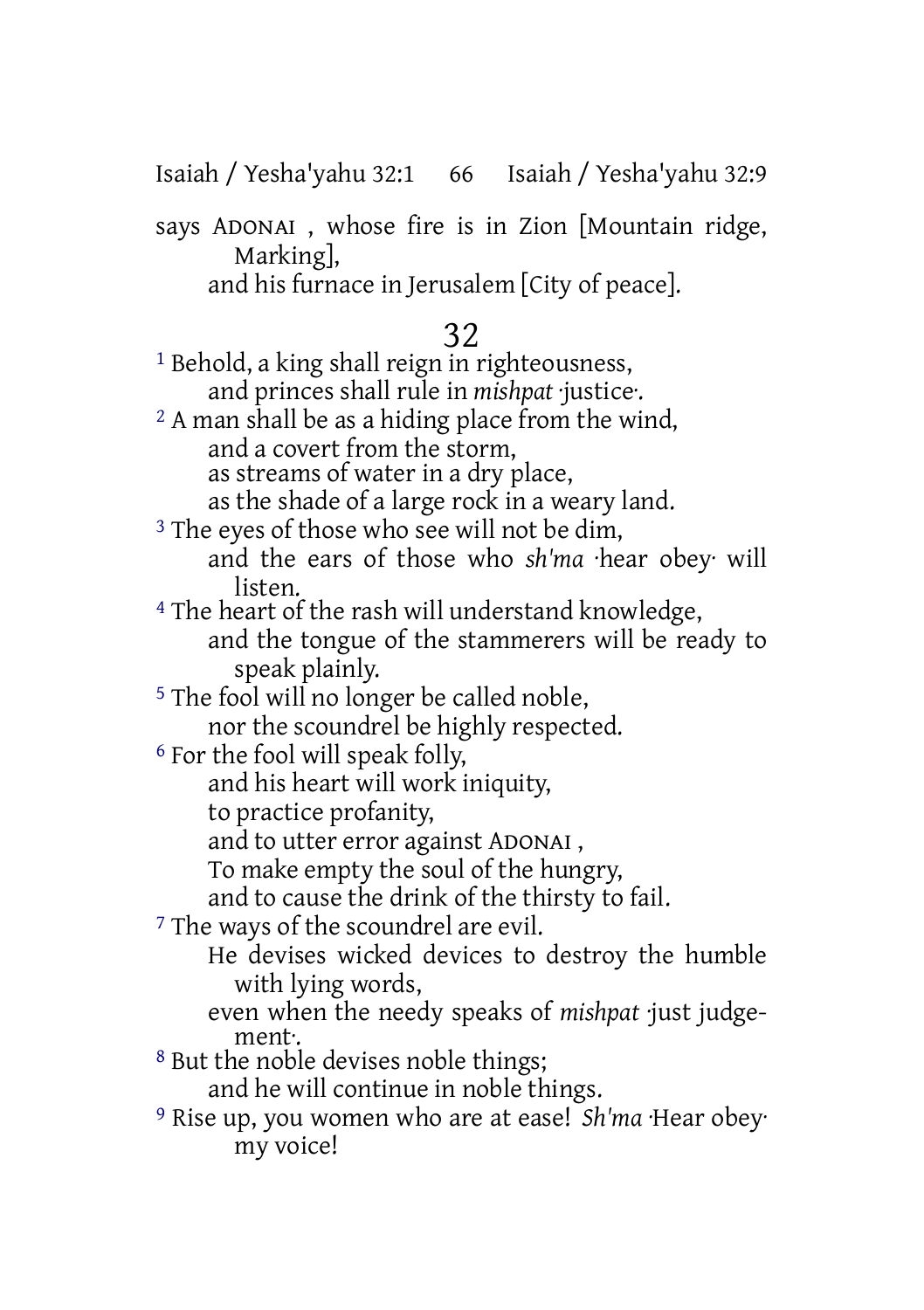## Isaiah / Yesha'yahu 32:10 67 Isaiah / Yesha'yahu 32:19

You careless daughters, give ear to my speech!

10 For days beyond a year you will be troubled, you careless women;

for the vintage shall fail.

The harvest won't come.

- 11 Tremble, you women who are at ease! Be troubled, you careless ones! Strip yourselves, make yourselves naked, and put sackcloth on your waist.
- <sup>12</sup> Beat your breasts for the pleasant fields, for the fruitful vine.
- <sup>13</sup> Thorns and briers will come up on my people's land; yes, on all the houses of joy in the joyous city.

<sup>14</sup> For the palace will be forsaken.

- The populous city will be deserted.
- The hill and the watchtower will be for dens forever, a delight for wild donkeys,

a pasture of flocks;

15 Until the Spirit is poured on us from on high, and the wilderness becomes a fruitful field, and the fruitful field is considered a forest.

- <sup>16</sup> Then *mishpat justice* will dwell in the wilderness; and righteousness will remain in the fruitful field.
- <sup>17</sup> The work of righteousness will be peace; and the effect of righteousness, quietness and confidence forever.
- 18 My people will live in a peaceful habitation, in safe dwellings, and in quiet resting places.
- 19 Though hail flattens the forest, and the city is leveled completely.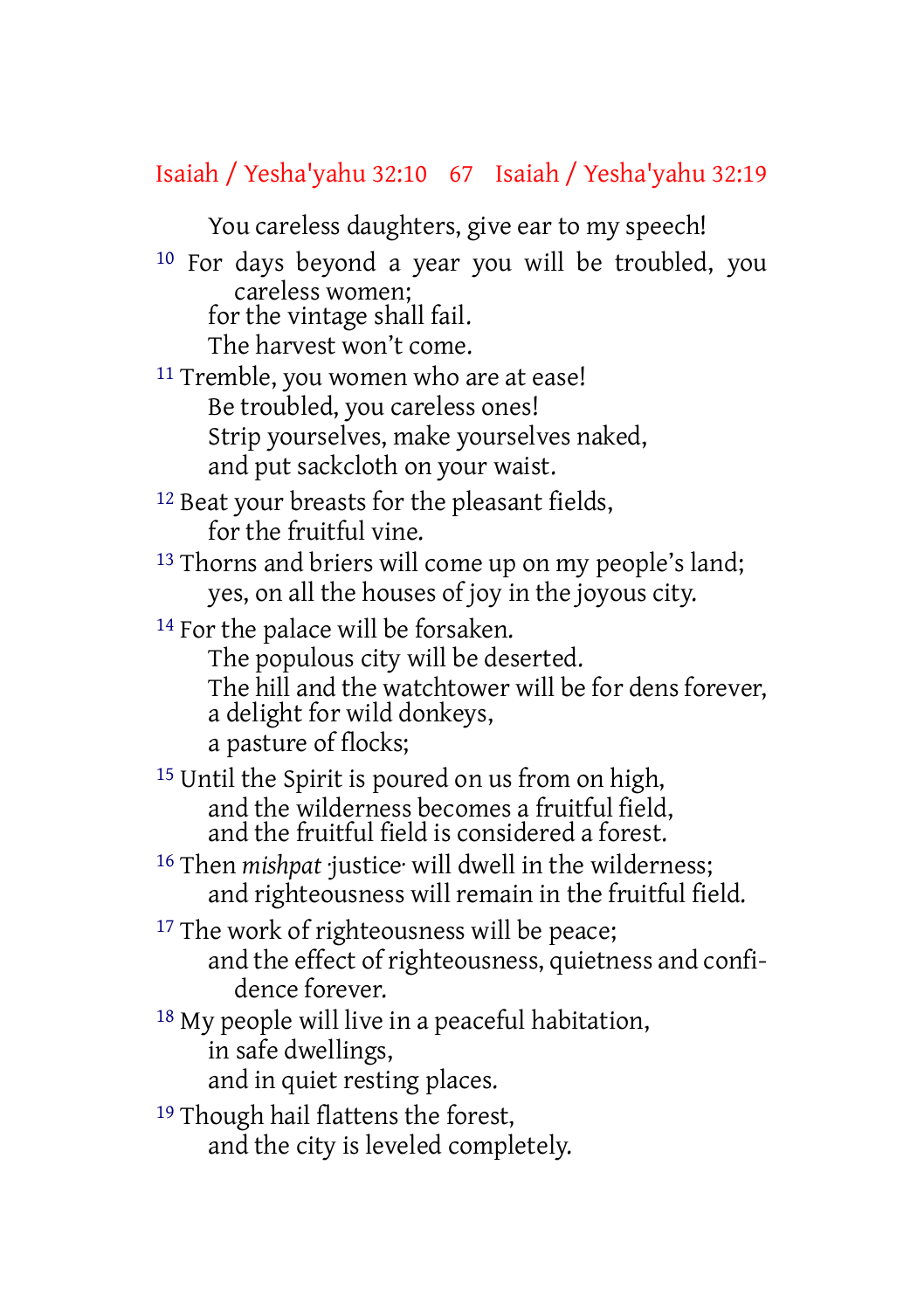Isaiah / Yesha'yahu 32:20 68 Isaiah / Yesha'yahu 33:8

<sup>20 \*</sup> Blessed are you who sow beside all waters, who send out the feet of the ox and the donkey.

### 33

<sup>1</sup> Woe to you who destroy, but you were not destroyed; and who betray, but nobody betrayed you!

When you have finished destroying, you will be destroyed;

and when you have finished betrayal, you will be betrayed.

2 ADONAI , be gracious to us. We have waited for you. Be our strength every morning, our *yishu'ah* ·salvation· also in the time of trouble. <sup>3</sup> At the noise of the thunder, the peoples have fled. When you lift yourself up, the nations are scattered. <sup>4</sup> Your plunder will be gathered as the caterpillar gathers. Men will leap on it as locusts leap.

5 ADONAI is exalted, for he dwells on high. He has filled Zion [Mountain ridge, Marking] with *mishpat* ·justice· and righteousness.

6 There will be stability in your times, abundance of *yishu'ah* ·salvation·, wisdom, and knowledge.

The fear of ADONAI is your treasure.

7 Behold, their valiant ones cry outside;

the ambassadors of peace weep bitterly.

8 The highways are desolate.

<sup>\*</sup> 32:20 MPr: The first clause applies to the study of Torah. The second clause appliesto the two Messiahs. The first Messiah son of Joseph, islikened to the ox, and the second Messiah son of David to the donkey, with reference to (Zech 9:9 in Tanchuma, Parasha 1). (Messiah as an Ox - Matt 21:12; John 2:15; Rev 19:14 Messiah as a donkey - Matt 21:1-9; John 13:1-5; Messiah as both beast of burden and humble combined - Matt 21:12-15)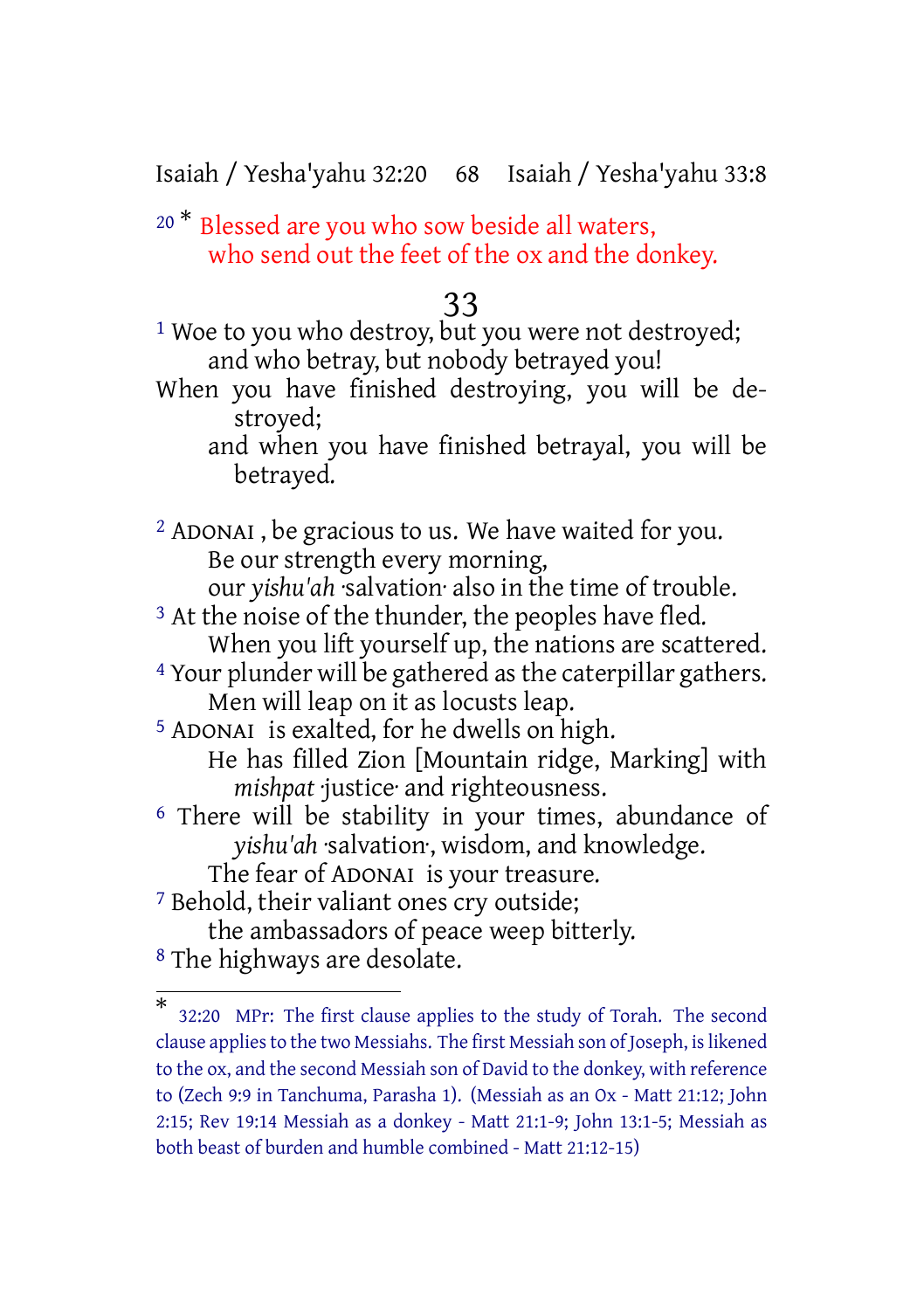Isaiah / Yesha'yahu 33:9 69 Isaiah / Yesha'yahu 33:16 The traveling man ceases. The covenant is broken. He has despised the cities. He does not respect man. <sup>9</sup> The land mourns and languishes. Lebanon is confounded and withers away. Sharon is like a desert, and Bashan and Carmel are stripped bare. <sup>10</sup> "Now I will arise," says ADONAI ; "Now I will lift myself up. Now I will be exalted. 11 You will conceive chaff. You will give birth to stubble. Your breath is a fire that will devour you. 12 The peoples will be like the burning of lime, like thorns that are cut down and burned in the fire. <sup>13</sup> *Sh'ma* ·Hear obey, you who are far off, what I have done; and, you who are near, acknowledge my might." 14 The sinners in Zion [Mountain ridge, Marking] are afraid. Trembling has seized the godless ones. Who among us can live with the devouring fire? Who among us can live with everlasting burning? 15 He who walks righteously, and speaks blamelessly; He who despises the gain of oppressions, who gestures with his hands, refusing to take a bribe, who stops his ears from *sh'ma* ·hearing obeying ·plots of blood, \* and shuts his eyes from looking at evil— 16 he will dwell on high. His place of defense will be the fortress of rocks.

<sup>\*</sup> 33:15 Note: Blood figuratively means murder.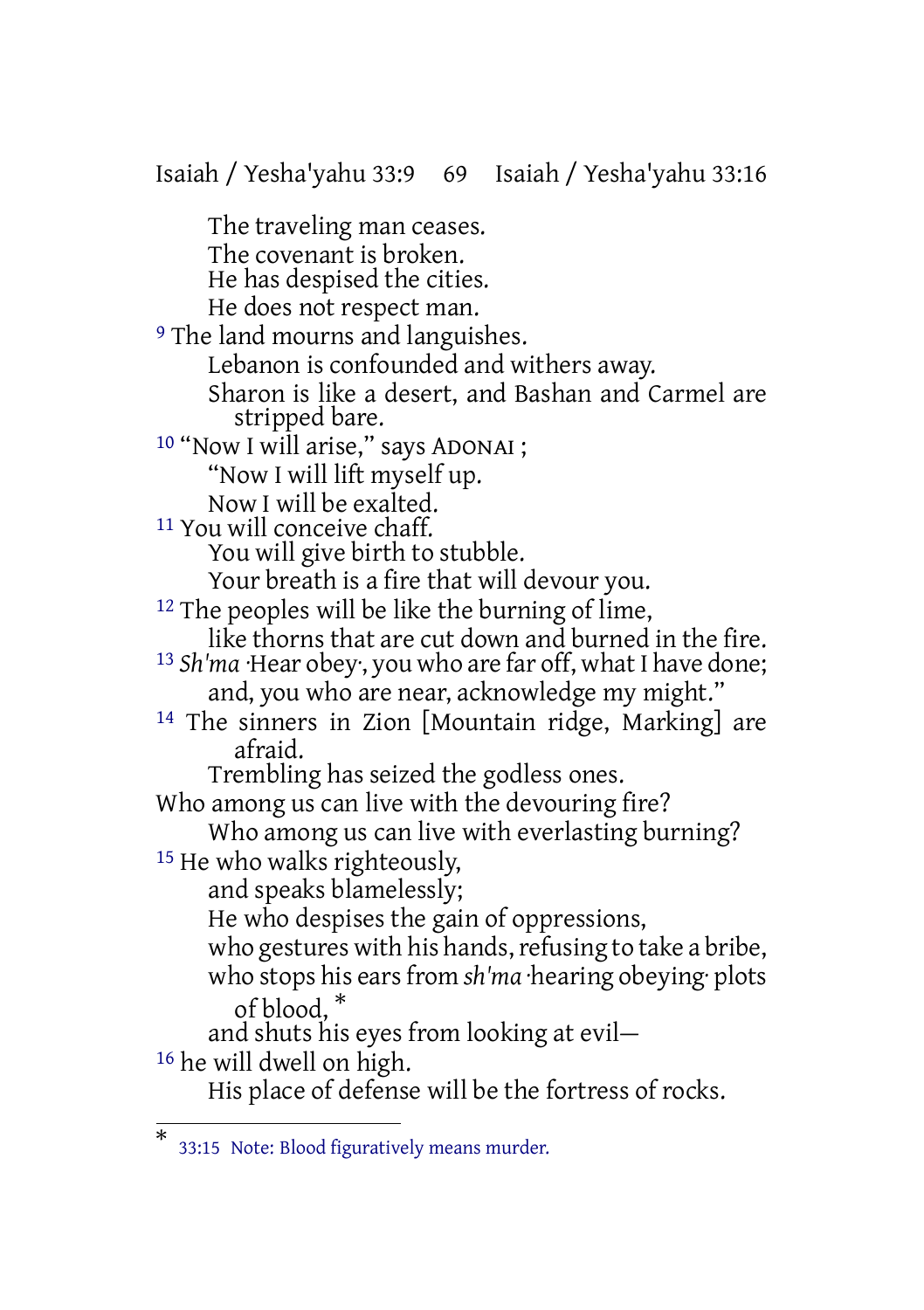Isaiah / Yesha'yahu 33:17 70 Isaiah / Yesha'yahu 33:23 His bread will be supplied. His waters will be sure. <sup>17</sup> Your eyes will see the king in his beauty. They will see a distant land. 18 Your heart will meditate on the terror. Where is he who counted? Where is he who weighed? Where is he who counted the towers? 19 You will no longer see the fierce people, a people of a deep speech that you can't *sh'ma* ·hear understand obey·, with a strange language that you can't understand. 20 Look at Zion [Mountain ridge, Marking], the city of our appointed festivals. Your eyes will see Jerusalem [City of peace], a quiet habitation, a tent that won't be removed. Its stakes will never be plucked up, nor will any of its cords be broken. 21 But there ADONAI will be with us in majesty, a place of wide rivers and streams, in which no galley with oars will go, neither will any gallant ship pass by there. 22 For ADONAI is our judge. ADONAI is our lawgiver. ADONAI is our king. He will save us. 23 Your rigging is untied. They couldn't strengthen the foot of their mast. They couldn't spread the sail. Then the prey of a great plunder was divided.

The lame took the prey.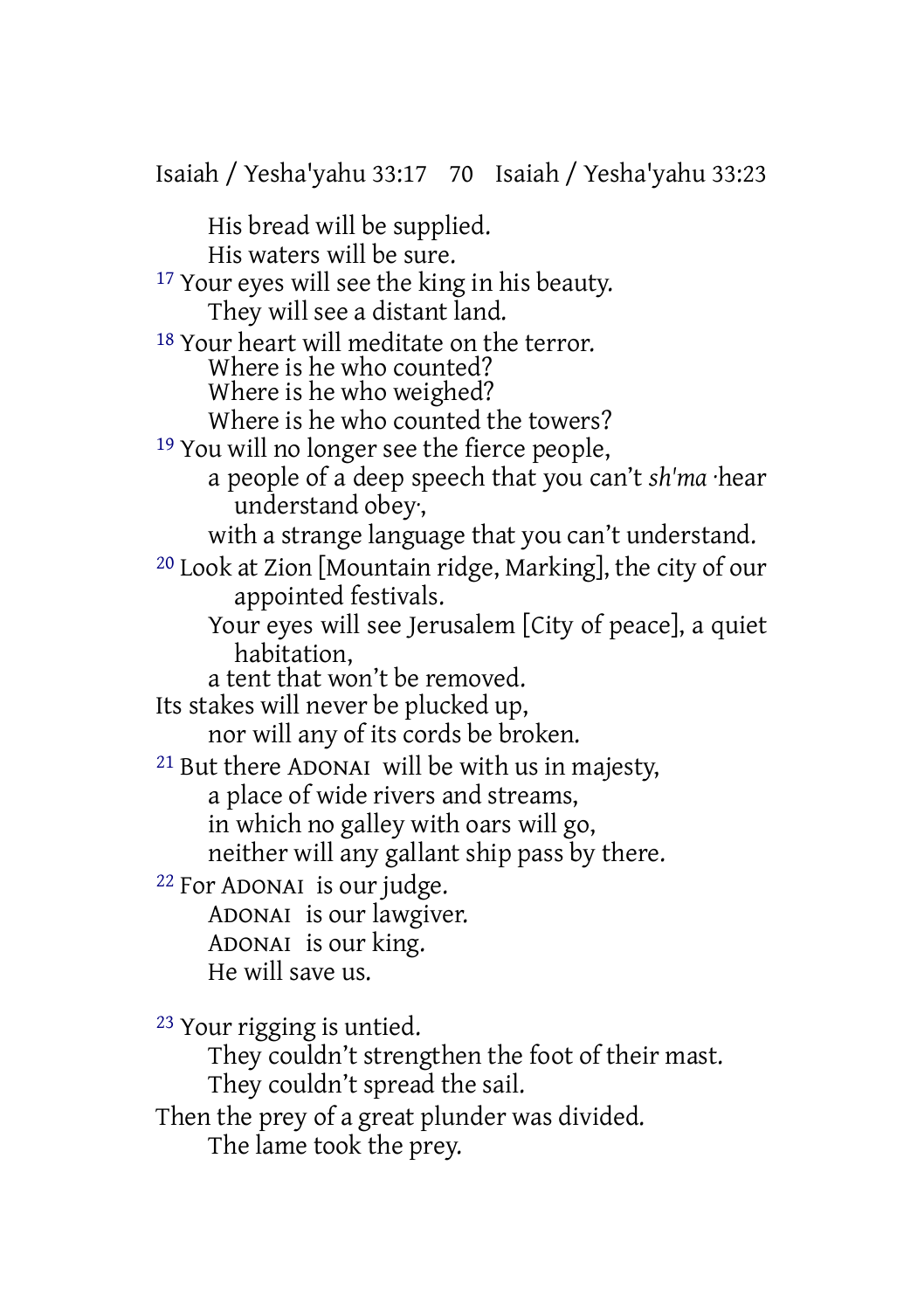Isaiah / Yesha'yahu 33:24 71 Isaiah / Yesha'yahu 34:7

24 The inhabitant won't say, "I am sick."

The people who dwell therein will be forgiven their iniquity.

### 34

1 Come near, you nations, to *sh'ma* ·hear obey·! Listen, you peoples. Let the earth and all it contains *sh'ma* ·hear obey·; the world, and everything that comes from it. 2 For ADONAI is enraged against all the nations, and angry with all their armies. He has utterly destroyed them. He has given them over for slaughter. <sup>3</sup> Their slain will also be cast out, and the stench of their dead bodies will come up; and the mountains will melt in their blood. <sup>4</sup> All of the army of the *sky will be dissolved.* \* *The sky will be rolled up like a scroll,* † and all its armies will fade away, *as a* leaf fades from *off* a vine or a *fig tree.* ‡ 5 For my sword has drunk its fill in the sky. Behold, it will come down on Edom [Red], and on the people of my curse, for judgment. 6 ADONAI 's sword is filled with blood. It is covered with fat, with the blood of lambs and goats, with the fat of the kidneys of rams; for ADONAI has a sacrifice in Bozrah, And a great slaughter in the land of Edom [Red]. <sup>7</sup> The wild oxen will come down with them, and the young bulls with the mighty bulls; and their land will be drunken with blood,

 $\ddagger$  34:4 Quoted in Rev 6:13

<sup>\*</sup> 34:4 Quoted in Matt 24:29; Mark 13:25 † 34:4 Quoted in Rev 6:14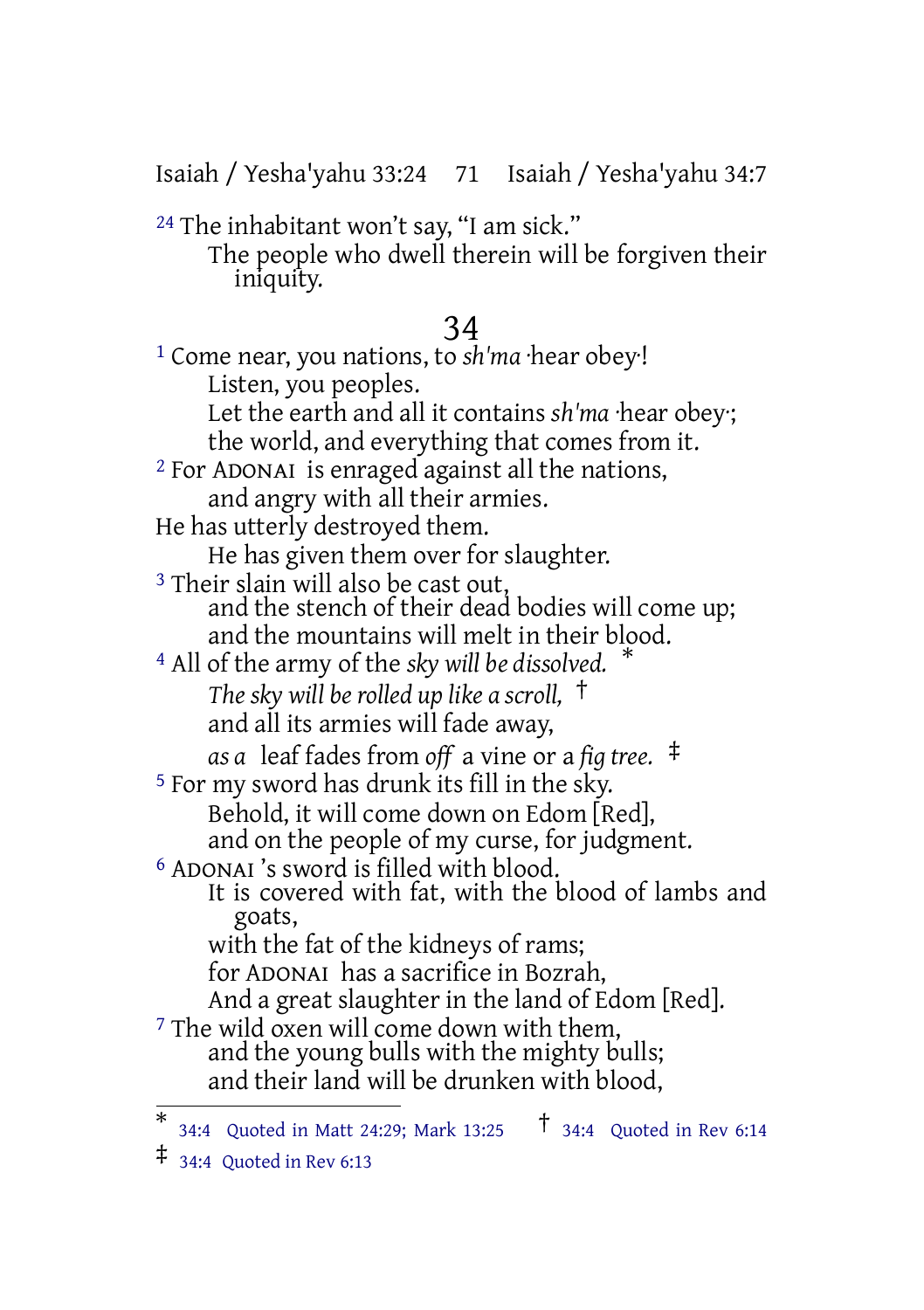Isaiah / Yesha'yahu 34:8 72 Isaiah / Yesha'yahu 34:16 and their dust made greasy with fat. 8 For ADONAI has a day of vengeance, a year of recompense for the cause of Zion [Mountain] ridge, Marking]. <sup>9</sup> Its streams will be turned into pitch, its dust into *sulfur,* And its land will become *burning* pitch. 10 *It won't be quenched night nor day. Its smoke will go up forever.* § From generation to generation, it will lie waste. No one will pass through it forever and ever. 11 But the pelican and the porcupine will possess it. The owl and the raven will dwell in it. He will stretch the line of confusion over it, and the plumb line of emptiness.  $12$  They shall call its nobles to the kingdom, but none shall be there; and all its princes shall be nothing. <sup>13</sup> Thorns will come up in its palaces, nettles and thistles in its fortresses; and it will be a habitation of jackals, a court for ostriches. <sup>14</sup> The wild animals of the desert will meet with the wolves, and the wild goat will cry to his fellow. Yes, the night creature shall settle there, and shall find herself a place of rest. <sup>15</sup> The arrow snake will make her nest there, and lay, hatch, and gather under her shade. Yes, the kites will be gathered there, every one with her mate. <sup>16</sup> Search in the book of ADONAI, and read: not one of these will be missing.

<sup>§</sup> 34:10 Quoted in Rev 14:10-11, 18:18, 19:3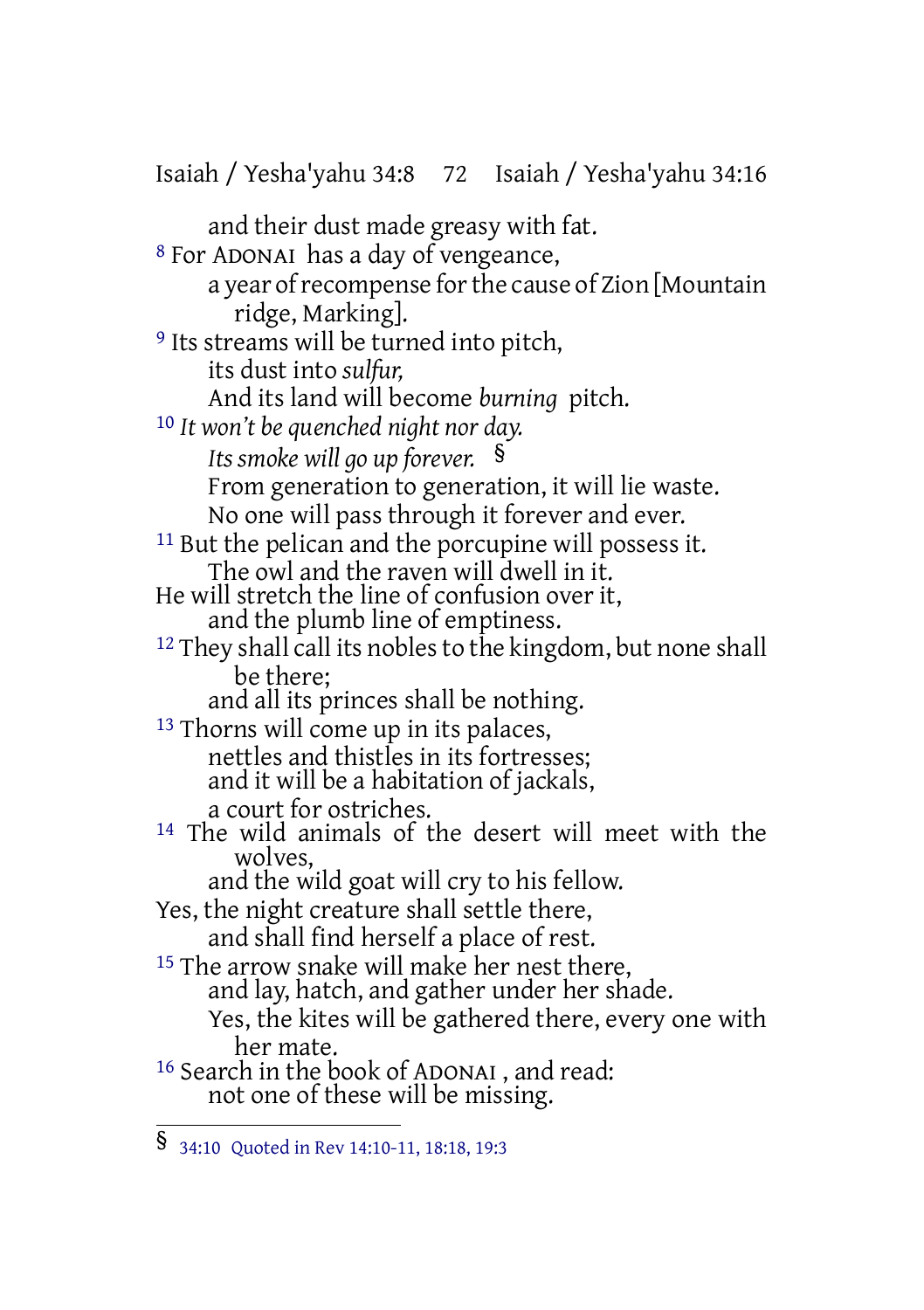Isaiah / Yesha'yahu 34:17 73 Isaiah / Yesha'yahu 35:5

None will lack her mate. For my mouth has enjoined,

and his Spirit has gathered them.

<sup>17</sup> He has cast the lot for them,

and his hand has divided it to them with a measuring line.

They shall possess it forever.

From generation to generation they will dwell in it.

### 35

<sup>1</sup> The wilderness and the dry land will be glad. The desert will rejoice and blossom like a rose. 2 It will blossom abundantly, and rejoice even with joy and singing. Lebanon's *kavod* weighty glory will be given to it, the excellence of Carmel and Sharon. They will see the *kavod Yahweh* ·weighty glory of He sustains breathing·, the excellence of our God. 3 *Strengthen the weak hands, and make firm the feeble knees.* \* <sup>4</sup> <sup>†</sup> Tell those who have a fearful heart, "Be strong.

Don't be afraid. Behold, your God will come with vengeance, God's retribution.

He will come and save you.

<sup>5</sup> ‡ Then § the eyes of *the blind* will be opened,

<sup>\*</sup> 35:3 Quoted in Heb 12:12 † 35:4 MP: With the glory and splendor of God, Messiah brings vengeance and retribution on some and he will save others. (2 Thes 1:6-8; Rev 22:11-12 (8-12))  $\uparrow$  35:5 MP: Signs of the Messiah include physical healing and restoration. (This is a broad brush statement). (Matt 11:3-5; Luke 7:19-21)  $\S$  35:5 MP: Blind eyes are opened. (See also Is 29:18-19). (Matt 9:27-30; Mark 8:22-25)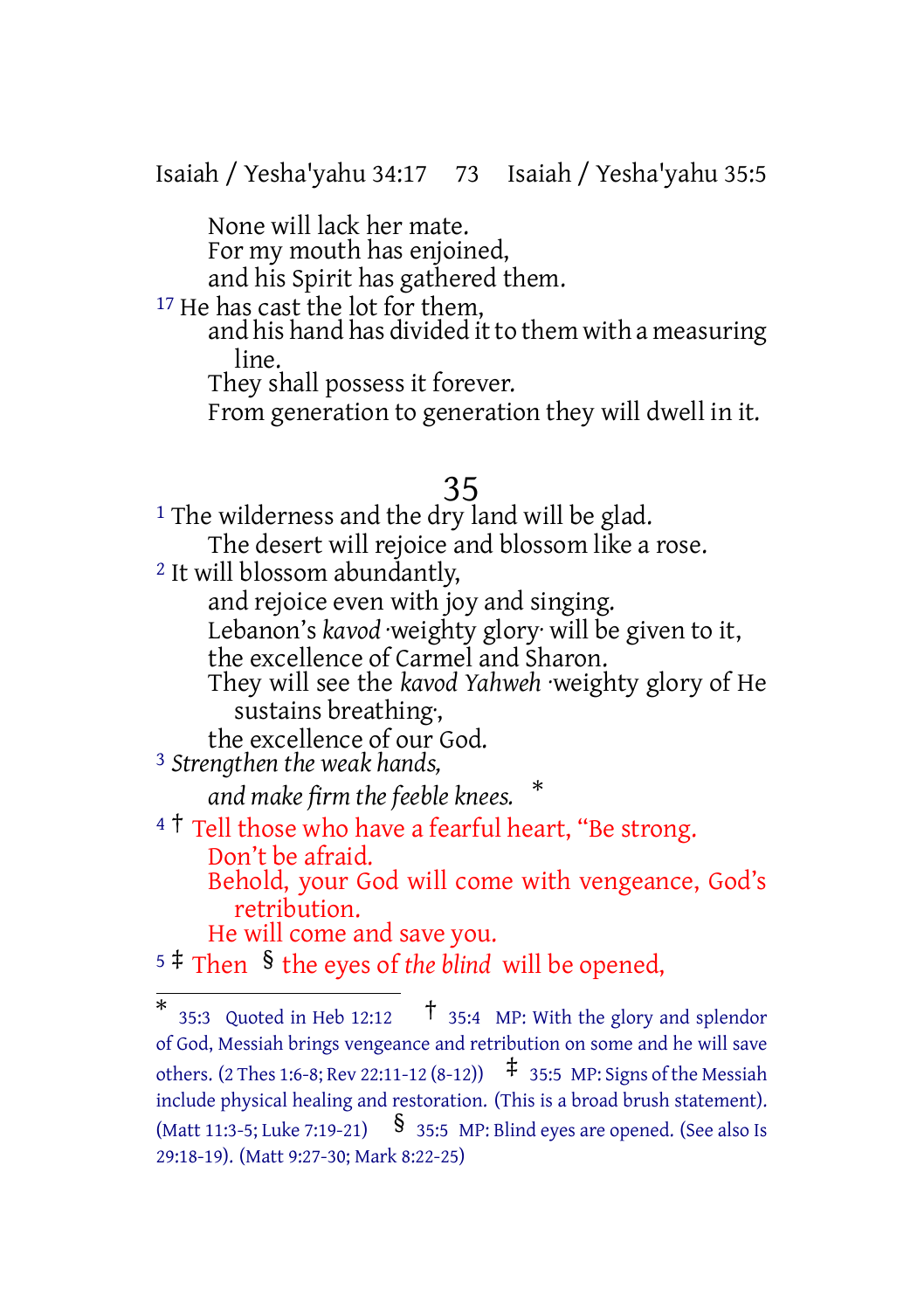Isaiah / Yesha'yahu 35:6 74 Isaiah / Yesha'yahu 35:10

and \* the ears of *the deaf* will be unstopped. <sup>6</sup> Then † *the lame* ‡ man will leap like a deer, and  $\delta$  the tongue of the mute will sing; for waters will break out in the wilderness, and streams in the desert. 7 The burning sand will become a pool, and the thirsty ground springs of water. Grass with reeds and rushes will be in the habitation of jackals, where they lay. <sup>8</sup> \* A highway will be there, a road, and it will be called The Holy Way. The unclean shall not pass over it, but it will be for those who walk in the Way. Wicked fools will not go there. <sup>9</sup> No lion will be there, nor will any ravenous animal go up on it. They will not be found there; but the redeemed will walk there. 10 The ADONAI 'sransomed ones will *teshuvah* ·completely return·, and come with singing to Zion [Mountain ridge,

Marking];

and everlasting joy will be on their heads. They will obtain gladness and joy, and sorrow and sighing will flee away."

<sup>\*</sup> 35:5 MP: Deaf ears are opened. (Examples includes speech). (See also Is 29:18-19). (Mark 7:32-35, 9:24-27) † 35:6 MP: Lame legs healed. (In the example, this man was lame for 38 years). (John 5:5-9; Acts 3:2-9)  $\pm$  35:6 Quoted in Matt 11:5; Luke 7:22 § 35:6 MP: Mute mouth speaks praise. (See also Is 29:18-19). (Matt 9:32-33; Luke 11:14) \* 35:8 MP: Pathway for the upright, those who are clean, to walk in, (watersin the desert Is 35:7) and not for those unclean. (See also Is 29:18-19). (Matt 7:13-14; Luke 13:23-24)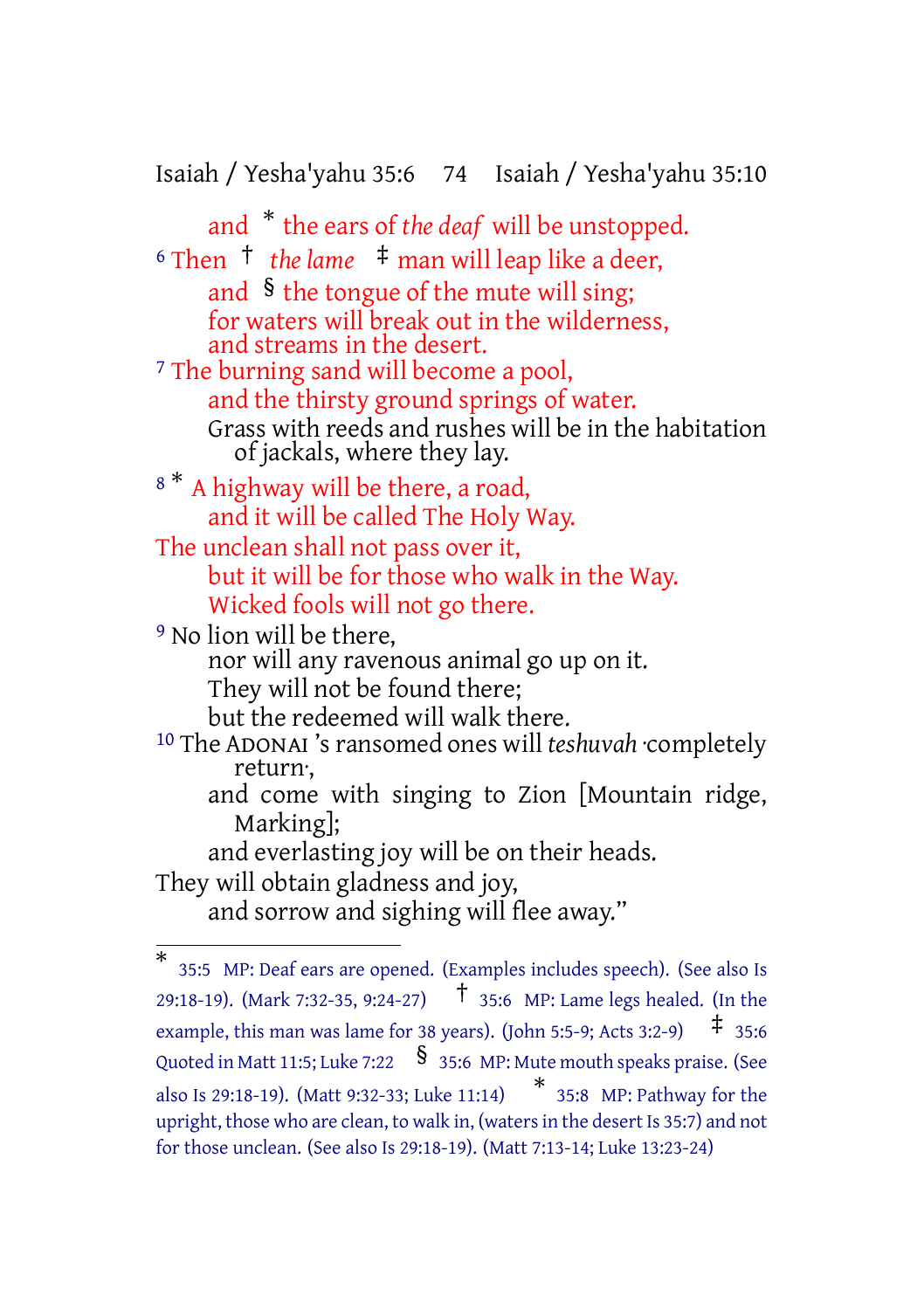1 Now in the fourteenth year of king Hezekiah, Sennacherib king of Assyria [Level plain] attacked all of the fortified cities of Judah [Praised], and captured them. 2 The king of Assyria [Level plain] sent Rabshakeh from Lachish to Jerusalem [City of peace] to king Hezekiah with a large army. He stood by the aqueduct from the upper pool in the fuller's field highway. 3 Then Eliakim the son of Hilkiah, who was over the household, and Shebna the scribe, and Joah, the son of Asaph, the recorder came out to him. 4 Rabshakeh said to them, "Now tell Hezekiah, 'Thussaysthe great king, the king of Assyria [Level plain], "What confidence is this in which you trust?  $5$  I say that your counsel and strength for the war are only vain words. Now in whom do you trust, that you have rebelled against me? 6 Behold, you trust in the staff of this bruised reed, even in Egypt [Abode of slavery], which if a man leans on it, it will go into his hand and pierce it. So is Pharaoh king of Egypt [Abode of slavery] to all who trust in him. 7 But if you tell me, 'We trust in *Yahweh Eloheikhem* [Yahweh our God],' is not that he whose high places and whose altars Hezekiah has taken away, and has said to Judah [Praised] and to Jerusalem [City of peace], 'You shall worship before this altar?' " 8Now therefore, please make a pledge to my master the king of Assyria [Level plain], and I will give you two thousand horses, if you are able on your part to set riders on them. 9 How then can you turn away the face of one captain of the least of my master's servants, and put your trust on Egypt [Abode of slavery] for chariots and for horsemen? 10 Have I come up now without ADONAI against this land to destroy it? ADONAI said to me, "Go up against this land, and destroy it.""

11 Then Eliakim, Shebna and Joah said to Rabshakeh,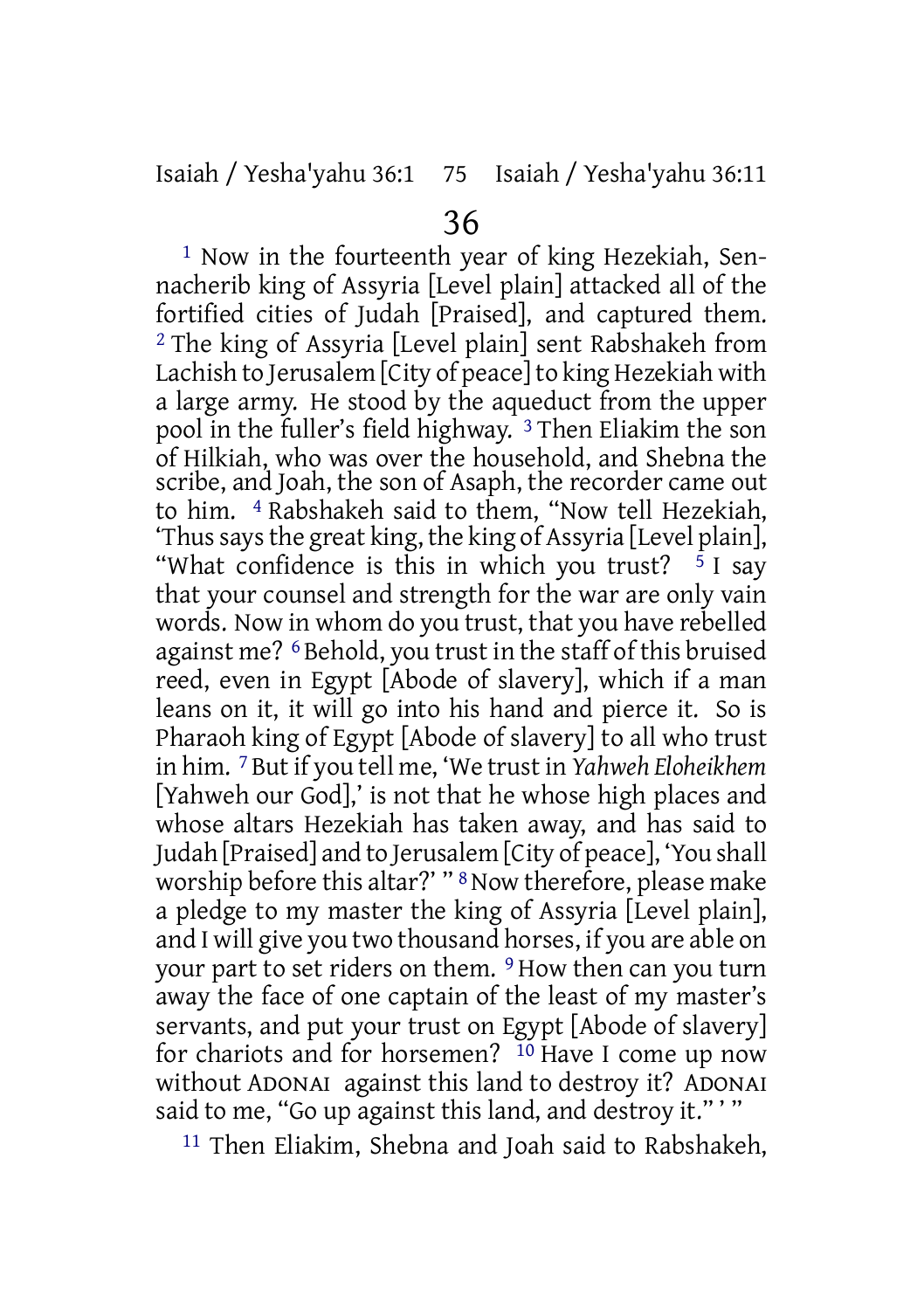"Please speak to your servants in Aramaic [Elevated], for we *sh'ma* ·hear understand obey· it; and don't speak to us in the Jews' language in the hearing of the people who are on the wall."

12 But Rabshakeh said, "Has my master sent me only to your master and to you, to speak these words, and not to the men who sit on the wall, who will eat their own dung and drink their own urine with you?" <sup>13</sup> Then Rabshakeh stood, and called out with a loud voice in the Jews' language, and said, "*Sh'ma* ·Hear obey· the words of the great king, the king of Assyria [Level plain]! 14 Thus says the king, 'Don't let Hezekiah deceive you; for he will not be able to deliver you. 15 Don't let Hezekiah make you trust in ADONAI , saying, "ADONAI will surely deliver us. This city won't be given into the hand of the king of Assyria [Level plain]." ' 16 Don't *sh'ma* ·hear obey· Hezekiah, for thus says the king of Assyria [Level plain], 'Make your peace with me, and come out to me; and each of you eat from his vine, and each one from his fig tree, and each one of you drink the waters of his own cistern; <sup>17</sup> until I come and take you away to a land like your own land, a land of grain and new wine, a land of bread and vineyards. 18 Beware lest Hezekiah persuade you, saying, "ADONAI will deliver us." Have any of the deities of the nations delivered their lands from the hand of the king of Assyria [Level plain]? 19 Where are the deities of Hamath and Arpad? Where are the deities of Sepharvaim? Have they delivered Samaria from my hand? <sup>20</sup> Who are they among all the deities of these countries that have delivered their country out of my hand, that ADONAI should deliver Jerusalem [City of peace] out of my hand?' "

21 But they remained silent, and said nothing in reply,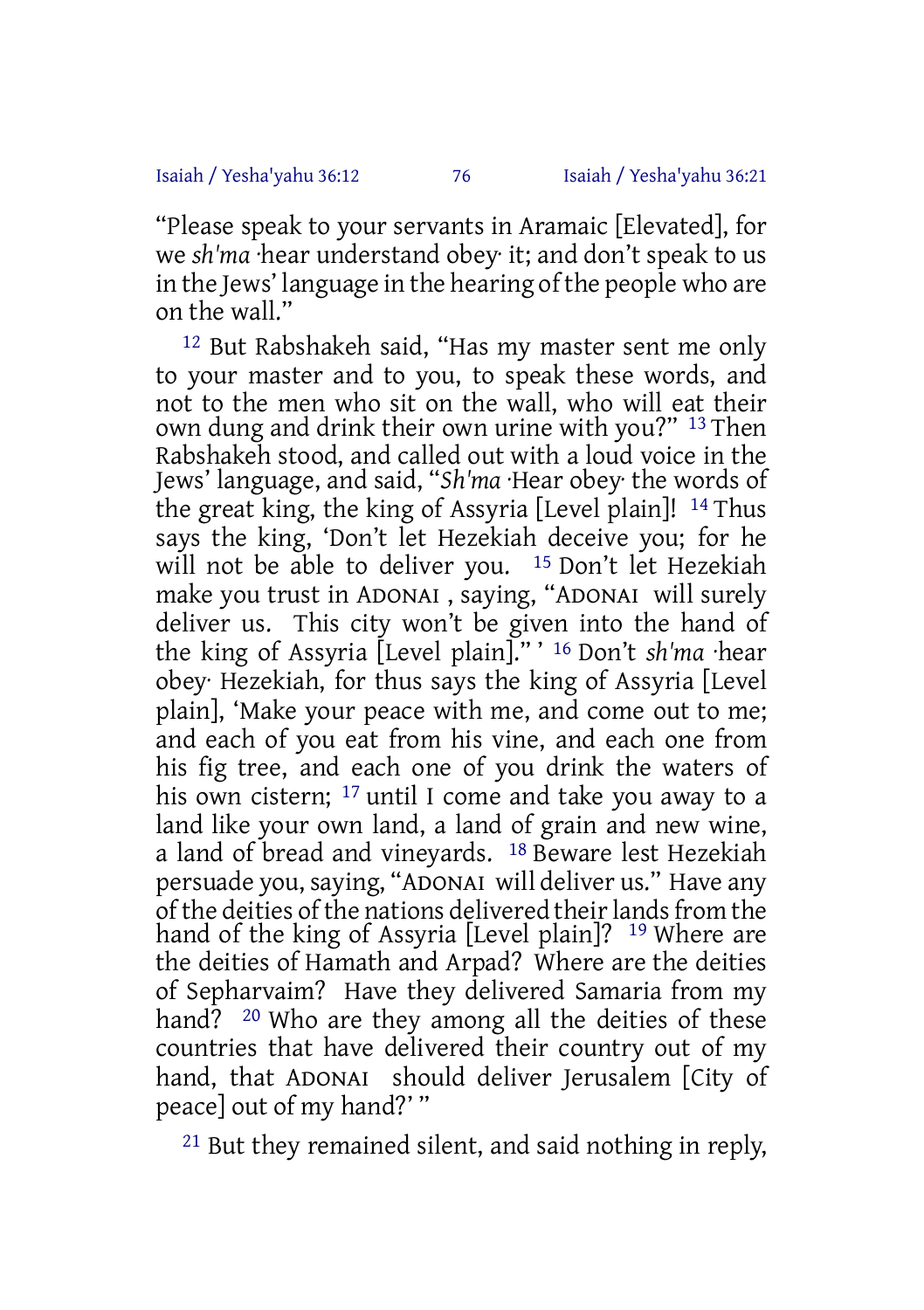for the king's order was, "Don't answer him."

22 Then Eliakim the son of Hilkiah, who was over the household, and Shebna the scribe, and Joah, the son of Asaph, the recorder, came to Hezekiah with their clothes torn, and told him the words of Rabshakeh.

## 37

1 When king Hezekiah *sh'ma* ·heard obeyed· it, he tore his clothes, covered himself with sackcloth, and went into ADONAI 's house. 2 He sent Eliakim, who was over the household, and Shebna the scribe, and the elders of the priests, covered with sackcloth, to Isaiah [Salvation of Yah] the prophet, the son of Amoz. <sup>3</sup> They said to him, "Thus says Hezekiah, 'Today is a day of trouble, and of rebuke, and of rejection; for the children have come to the birth, and there is no strength to give birth. 4 It may be ADONAI your God will *sh'ma* ·hear obey· the words of Rabshakeh, whom the king of Assyria [Level plain] his master has sent to defy the *Elohim Chayim* [Living God], and will rebuke the words which ADONAI your God has *sh'ma* ·heard obeyed·. Therefore lift up your prayerforthe remnant that is left.' " 5 So the servants of king Hezekiah came to Isaiah [Salvation of Yah].

6 Isaiah [Salvation of Yah] said to them, "Tell your master, 'ADONAI says, "Don't be afraid of the words that you have *sh'ma* ·heard obeyed·, with which the servants of the king of Assyria [Level plain] have blasphemed me. 7 Behold, I will put a spirit in him and he will *sh'ma* ·hear obey· news, and will *teshuvah* ·completely return· to his own land. I will cause him to fall by the sword in his own land $" "$ 

8 So Rabshakeh make *teshuvah* ·complete return·, and found the king of Assyria [Level plain] warring against Libnah, for he had *sh'ma* ·heard obeyed· that he was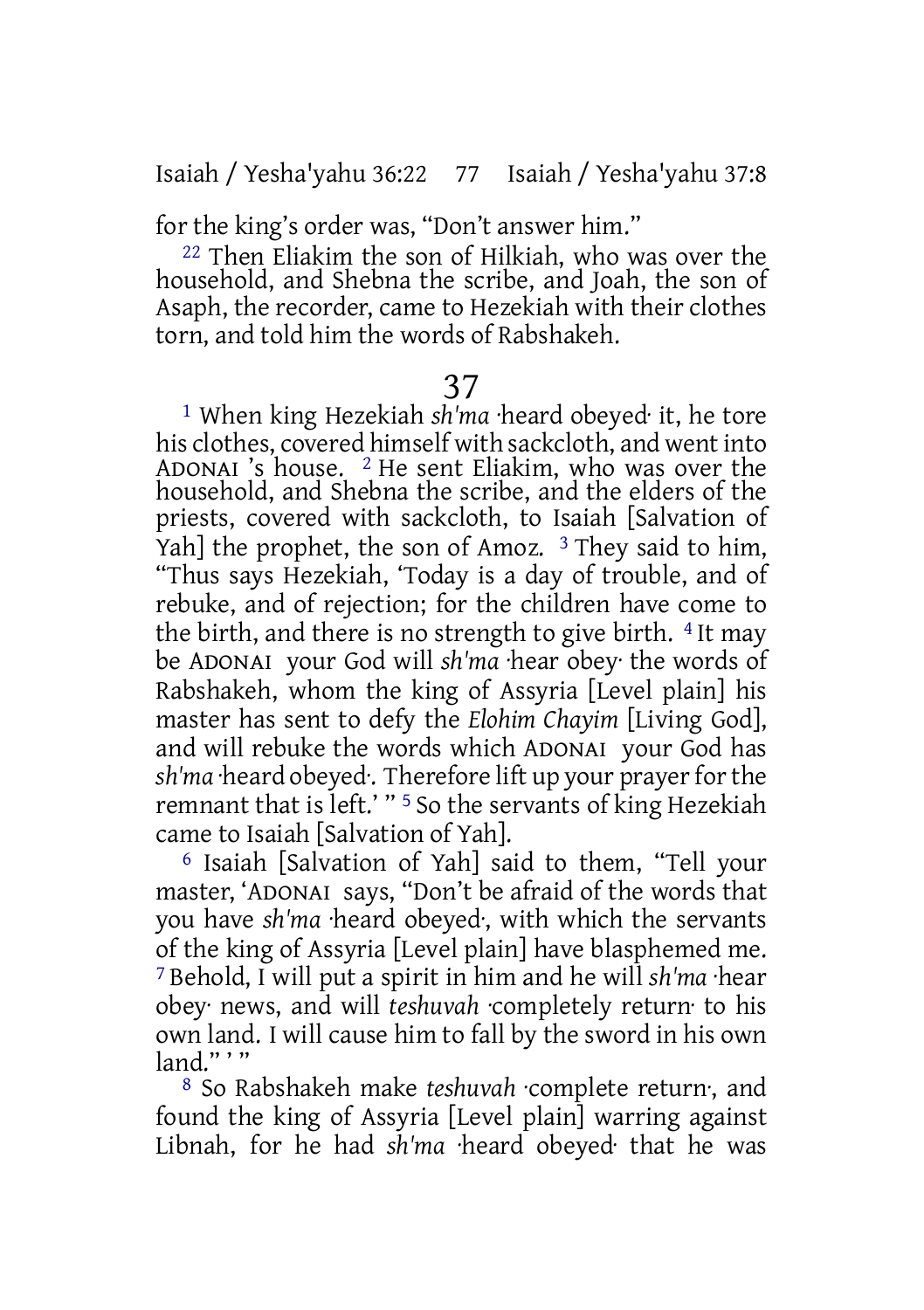departed from Lachish. 9 He *sh'ma* ·heard obeyed· news concerning Tirhakah king of Ethiopia, "He has come out to fight against you." When he *sh'ma* ·heard obeyed· it, he sent messengers to Hezekiah, saying, 10 "Thus you shall speak to Hezekiah king of Judah [Praised], saying, 'Don't let your God in whom you trust deceive you, saying, "Jerusalem [City of peace] won't be given into the hand of the king of Assyria [Level plain]." <sup>11</sup> Behold, you have *sh'ma* ·heard obeyed· what the kings of Assyria [Level plain] have done to all lands, by destroying them utterly. Shall you be delivered? 12 Have the deities of the nations delivered them, which my fathers have destroyed, Gozan, Haran [Mountaineer], Rezeph, and the children of Eden who were in Telassar?  $13$  Where is the king of Hamath, and the king of Arpad, and the king of the city of Sepharvaim, of Hena, and Ivvah?' "

14 Hezekiah received the letter from the hand of the messengers and read it. Then Hezekiah went up to ADONAI 's house, and spread it before ADONAI . 15Hezekiah prayed to ADONAI , saying, 16 " *ADONAI Tzva'ot* [Yahweh Commander of heaven's armies], the God of Israel [God prevails], who is enthroned among the cherubim, you are the God, even you alone, of all the kingdoms of the earth. You have made heaven and earth.  $17$  Turn your ear, ADONAI , and *sh'ma* ·hear obey·. Open your eyes, ADONAI , and behold. *Sh'ma* ·Hear obey· all of the words of Sennacherib, who has sent to defy the *Elohim Chayim* [Living God]. 18 Truly, ADONAI , the kings of Assyria [Level plain] have destroyed all the countries and their land, <sup>19</sup> and have cast their deities into the fire; for they were no *elohim* ·deities, judges·, but the work of men's hands, wood and stone; therefore they have destroyed them. 20 Now therefore, *Yahweh Eloheikhem* [Yahweh our God], save us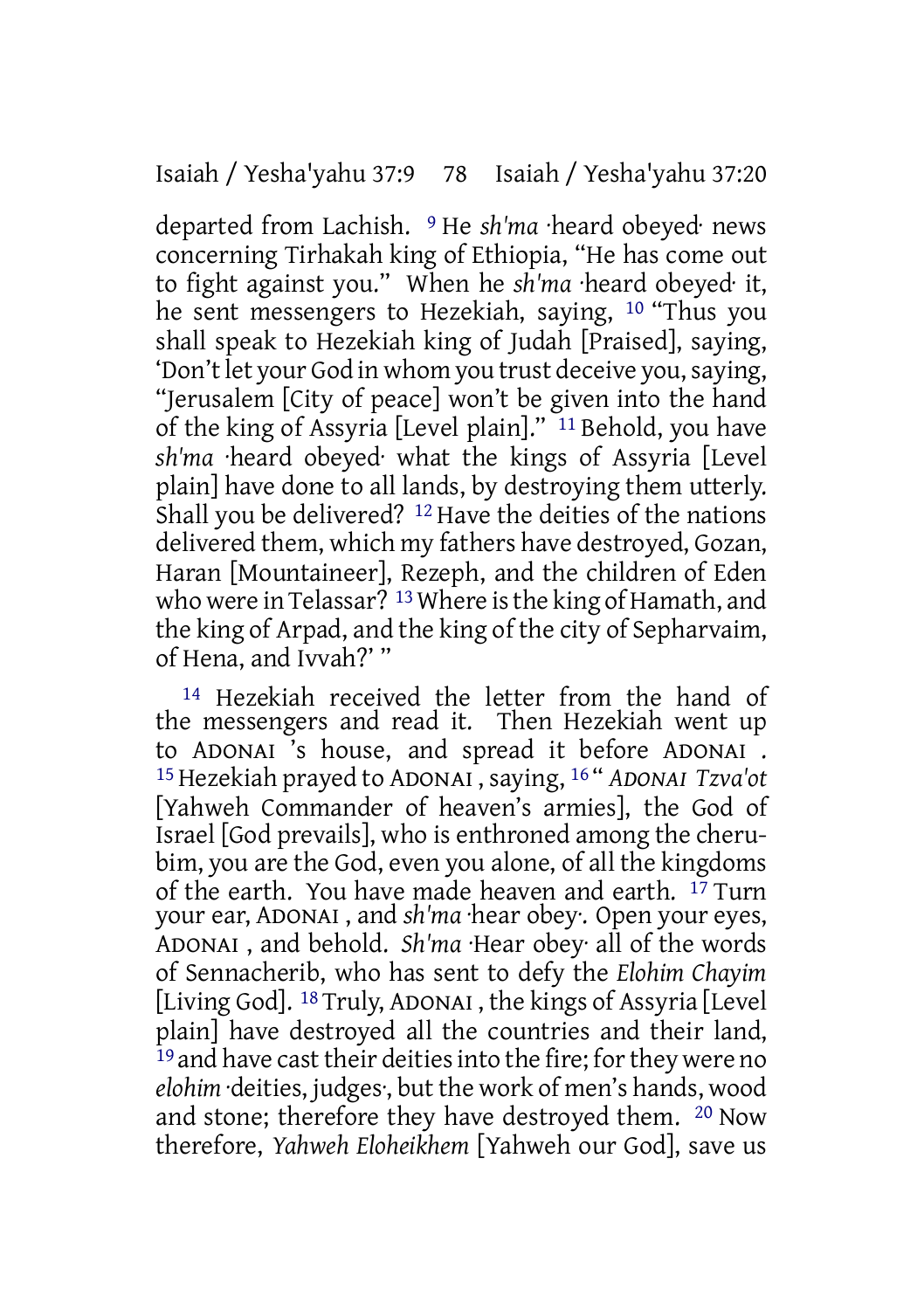Isaiah / Yesha'yahu 37:21 79 Isaiah / Yesha'yahu 37:29

from his hand, that all the kingdoms of the earth may know that you are ADONAI , even you only."

21 Then Isaiah [Salvation of Yah] the son of Amoz sent to Hezekiah, saying, "*Yahweh, Elohim Isra'el* [He sustains breathing, God of God prevails] says, 'Because you have prayed to me against Sennacherib king of Assyria [Level plain], 22 this is the word which ADONAI has spoken concerning him. The virgin daughter of Zion [Mountain ridge, Marking] has despised you and ridiculed you. The daughter of Jerusalem [City of peace] has shaken her head at you. <sup>23</sup> Whom have you defied and blasphemed? Against whom have you exalted your voice and lifted up your eyes on high? Against the *haKadosh Isra'el* [the Holy One of God prevails]. 24 By your servants, have you defied the Lord, and have said, "With the multitude of my chariots I have come up to the height of the mountains, to the innermost parts of Lebanon. I will cut down its tall cedars and its choice cypress trees. I will enter into its farthest height, the forest of its fruitful field. 25 I have dug and drunk water, and with the sole of my feet I will dry up all the rivers of Egypt [Abode of slavery]." 26 Have you not *sh'ma* ·heard obeyed· how I have done it long ago, and formed it in ancient times? Now I have brought it to pass, that it should be yours to destroy fortified cities, turning them into ruinous heaps. <sup>27</sup> Therefore their inhabitants had little power. They were dismayed and confounded. They were like the grass of the field, and like the green herb, like the grass on the housetops, and like a field before its crop has grown. 28 But I know your sitting down, your going out, your coming in, and your raging against me. 29 Because of your raging against me, and because your arrogance has come up into my ears, therefore will I put my hook in your nose and my bridle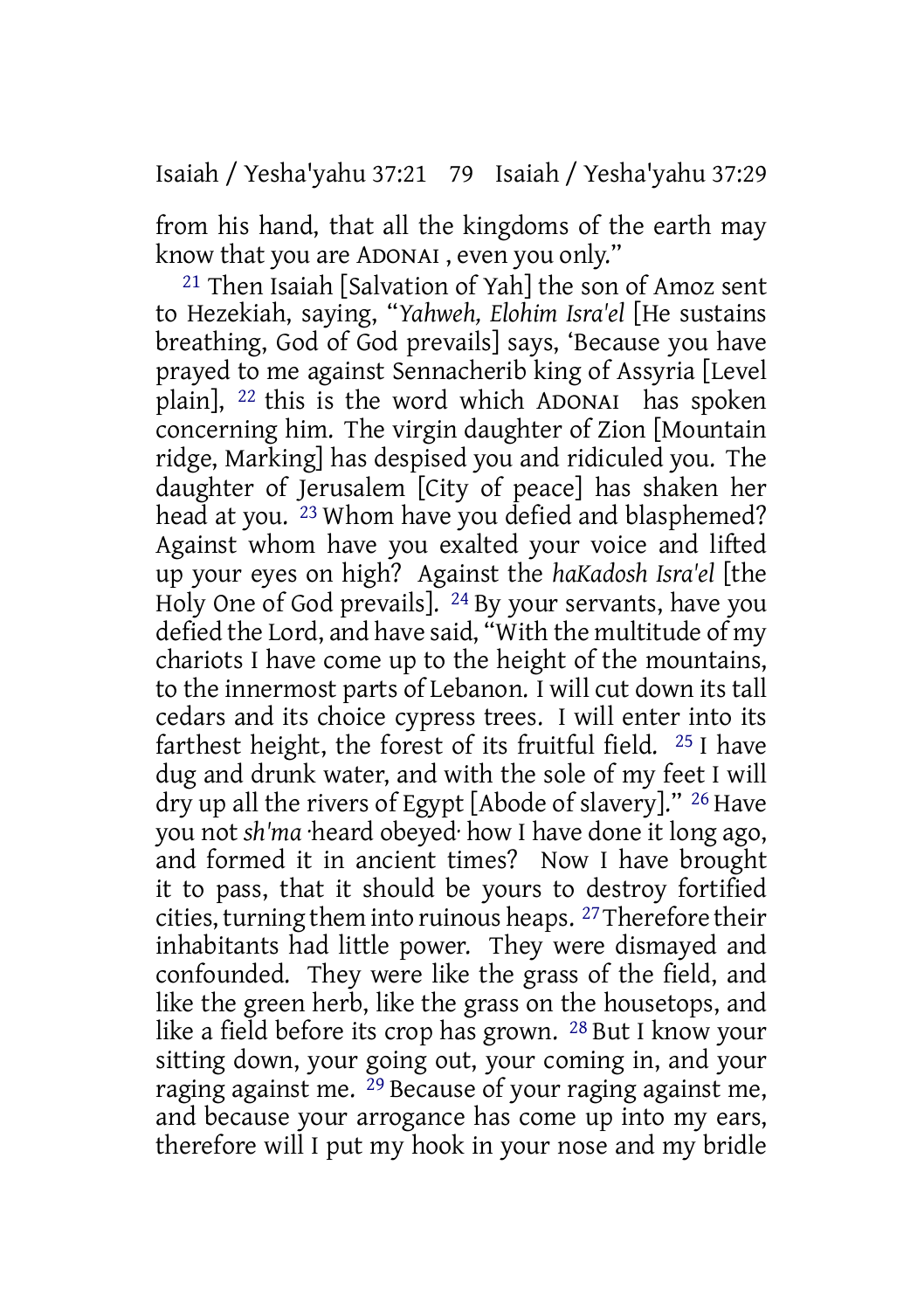in your lips, and I will turn you back by the way by which you came. 30 This shall be the sign to you. You will eat this year that which grows of itself, and in the second year that which springs from the same; and in the third year sow and reap and plant vineyards, and eat their fruit. 31 The remnant that is escaped of the house of Judah [Praised] will again take root downward, and bear fruit upward. 32 For out of Jerusalem [City of peace] a remnant will go out, and survivors will escape from Mount Zion [Mountain ridge, Marking]. The zeal of *ADONAI Tzva'ot* [Yahweh Commander of heaven's armies] will perform this.' 33 Therefore ADONAI says concerning the king of Assyria [Level plain], 'He will not come to this city, nor shoot an arrow there, neither will he come before it with shield, nor cast up a mound against it.  $34$  By the way that he came, by the same he shall *teshuvah* ·completely return·, and he shall not come to this city,' says ADONAI . 35 'For I will defend this city to save it, for my own sake, and for my servant David [Beloved]'s sake.' "

36 *Ha mal'ak Yahweh* [The Angel of He sustains breathing] went out and struck one hundred and eighty-five thousand men in the camp of the Assyrians. When men arose early in the morning, behold, these were all dead bodies.  $3^7$  So Sennacherib king of Assyria [Level plain] departed, went away, *teshuvah* ·completely returned· to Nineveh [Offspring's Habitation], and stayed there. 38 As he was worshiping in the house of Nisroch his deity, Adrammelech and Sharezer his sons struck him with the sword; and they escaped into the land of Ararat. Esar Haddon his son reigned in his place.

 $1$  In those days was Hezekiah sick and near death. Isaiah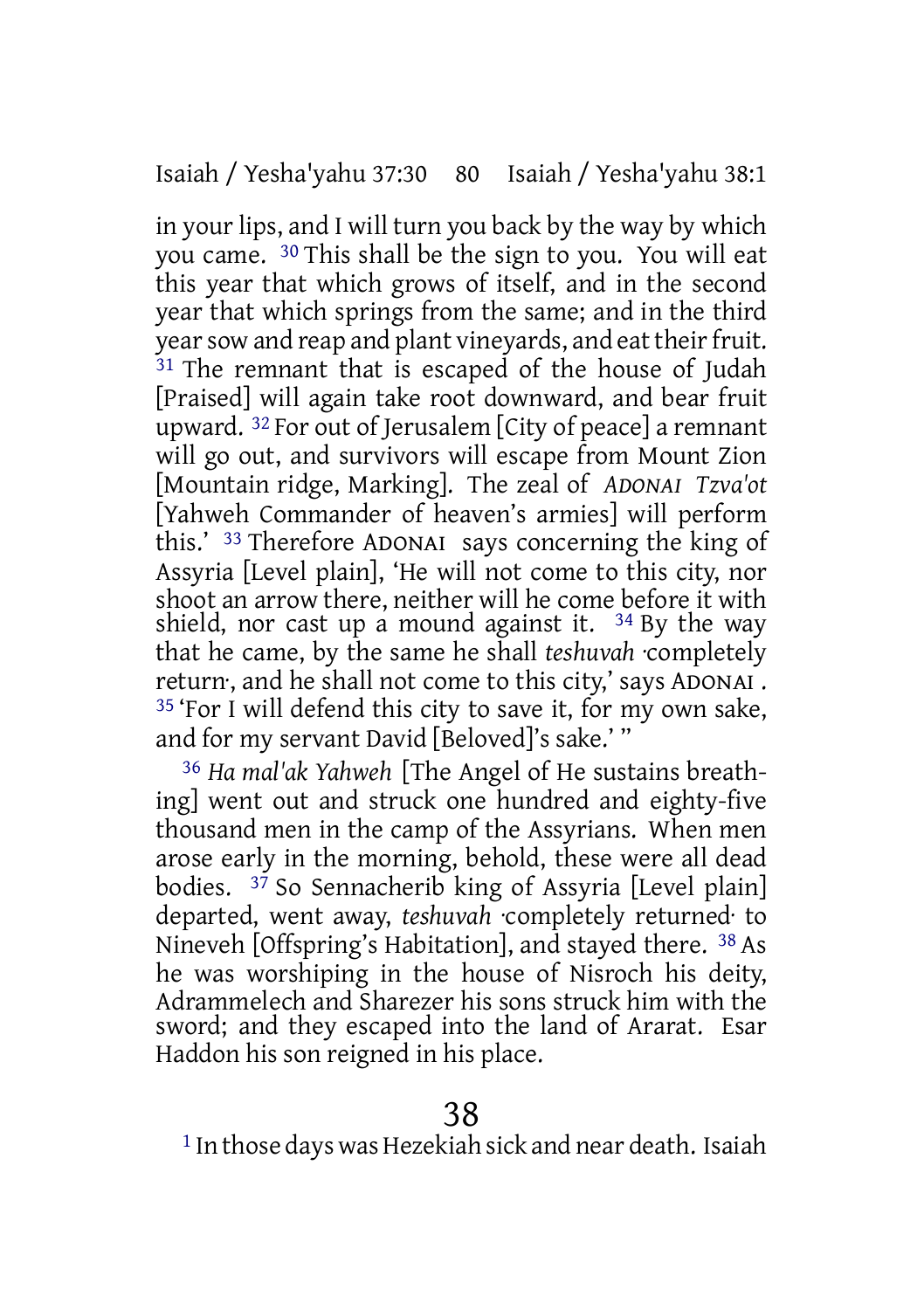Isaiah / Yesha'yahu 38:2 81 Isaiah / Yesha'yahu 38:12

[Salvation of Yah] the prophet, the son of Amoz, came to him, and said to him, "ADONAI says, 'Enjoin your house, set it in order, for you will die, and not live.'"

2 Then Hezekiah turned his face to the wall and prayed to ADONAI , 3 and said, "Remember now, ADONAI , I beg you, how I have walked before you in truth and with a perfect heart, and have done that which is good in your sight." Hezekiah wept bitterly.

4 Then ADONAI 's word came to Isaiah [Salvation of Yah], saying, <sup>5</sup> "Go, and tell Hezekiah, 'ADONAI says, the God of David [Beloved] your father, "I have *sh'ma* ·heard obeyed· your prayer. I have seen your tears. Behold, I will add fifteen years to your life. <sup>6</sup> I will deliver you and this city out of the hand of the king of Assyria [Level plain], and I will defend this city.  $7$  This shall be the sign to you from ADONAI , that ADONAI will do this thing that he has spoken. 8 Behold, I will cause the shadow on the sundial, which has gone down on the sundial of Ahaz with the sun, to make *teshuvah* ·complete return· backward ten steps. So the sun returned ten steps on the sundial on which it had gone down." ' "

9 The writing of Hezekiah king of Judah [Praised], when he had been sick, and had recovered of his sickness.

10 I said, "In the middle of my life I go into the gates of *Sheol* ·Place of the dead·.

I am deprived of the residue of my years."

11 I said, "I won't see Yah,

Yah in the land of the living.

I will see man no more with the inhabitants of the world.

12 My dwelling is removed,

and is carried away from me like a shepherd's tent. I have rolled up, like a weaver, my life.

He will cut me off from the loom.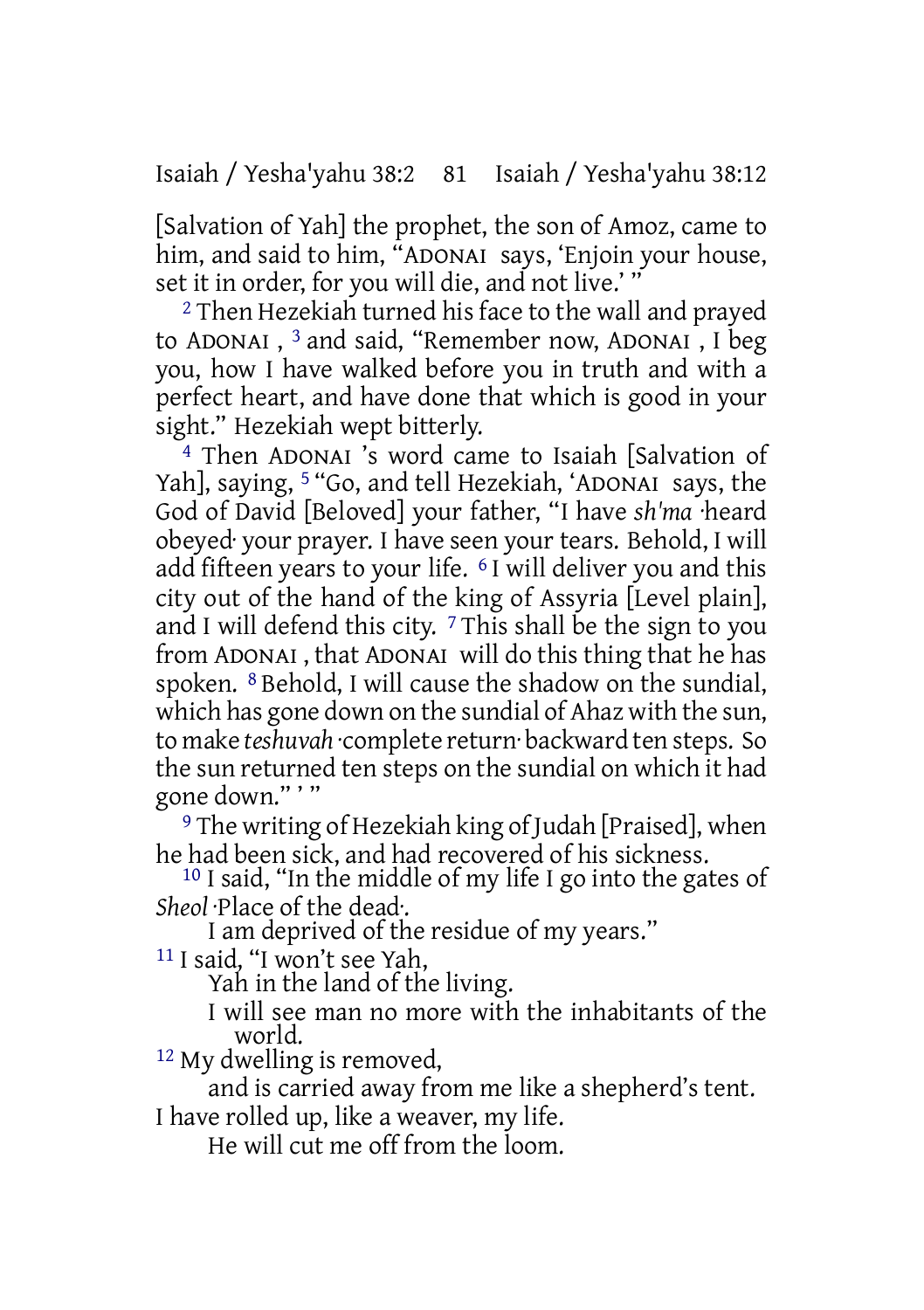Isaiah / Yesha'yahu 38:13 82 Isaiah / Yesha'yahu 38:20

From day even to night you will make an end of me. 13 I waited patiently until morning.

He breaks all my bones like a lion.

From day even to night you will make an end of me.

14 I chattered like a swallow or a crane.

I moaned like a dove.

My eyes weaken looking upward.

Lord, I am oppressed.

Be my security."

15 What will I say?

He has both spoken to me, and himself has done it.

I will walk carefully all my years because of the anguish of my soul.

16 Lord, men live by these things; and my spirit finds life in all of them:

you restore me, and cause me to live.

17 Behold, for peace I had great anguish,

but you have in *chasak* ·desire, to make bands· for my soul delivered it from the pit of corruption;

for you have cast all my sins behind your back.

18 For *Sheol* ·Place of the dead· can't *yadah* ·extend handsin thankful praise· unto you.

Death can't celebrate you.

- Those who go down into the pit (of *Abbadon*, the unrighteous side of *Sheol*) can't hope for your truth.
- 19 The living, the living, he shall *yadah* ·extend hands in thankful praise· to you, as I do today.
	- The father shall make known your truth to the children.

20 ADONAI will save me.

Therefore we will sing my songs with stringed instruments all the days of our life in ADONAI 's house.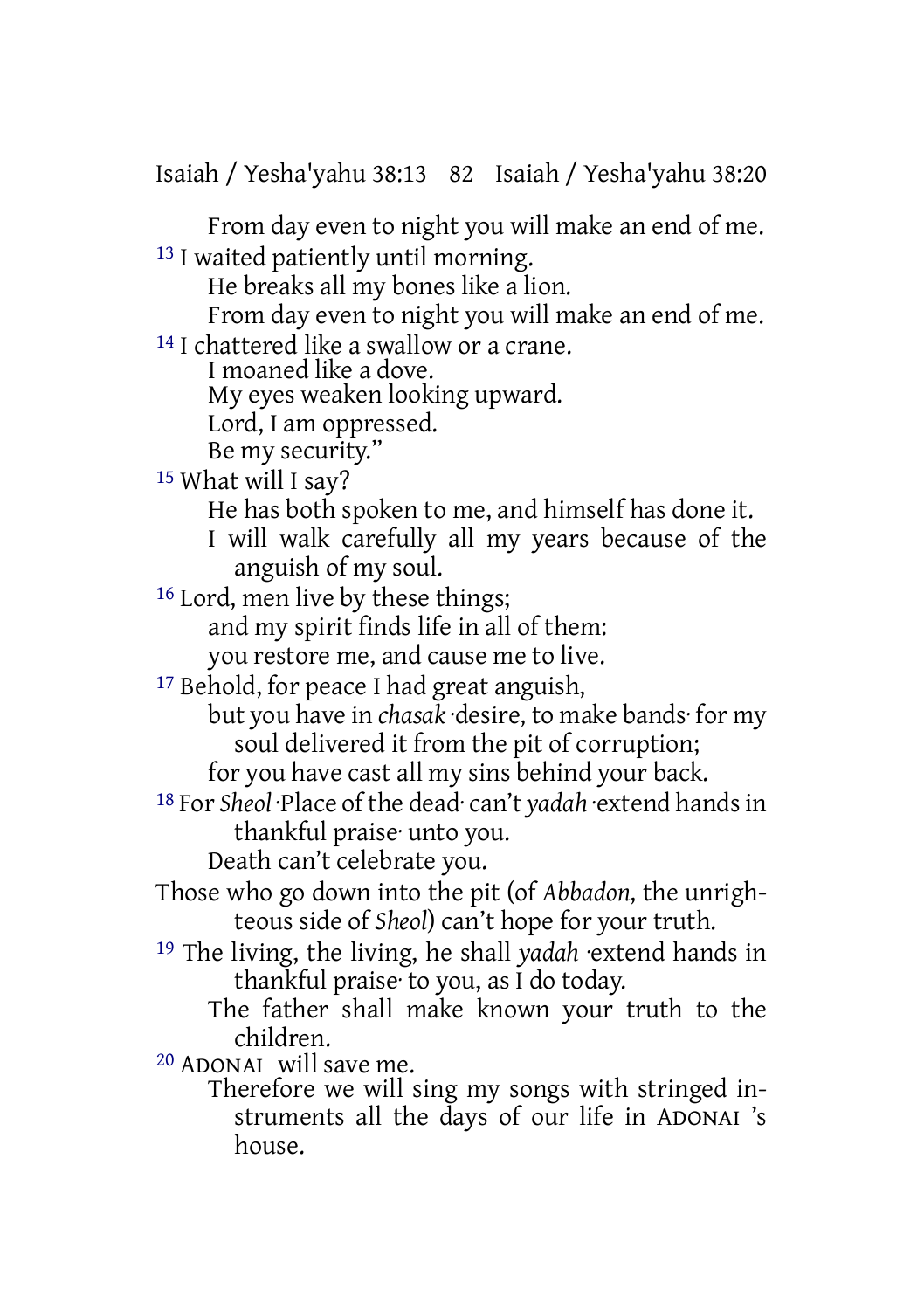21 Now Isaiah [Salvation of Yah] had said, "Let them take a cake of figs, and lay it for a poultice on the boil, and he shall recover." 22 Hezekiah also had said, "What is the sign that I will go up to ADONAI 's house?"

#### 39

1 At that time, Merodach Baladan the son of Baladan, king of Babylon [Confusion], sent letters and a present to Hezekiah; for he *sh'ma* ·heard obeyed· that he had been sick, and had recovered. <sup>2</sup> Hezekiah was pleased with them, and showed them the house of his precious things, the silver, and the gold, the spices, and the precious oil, and all the house of his armor, and all that was found in his treasures. There was nothing in his house, nor in all his dominion, that Hezekiah didn't show them. 3 Then Isaiah [Salvation of Yah] the prophet came to king Hezekiah, and asked him, "What did these men say? Where did they come from to you?"

Hezekiah said, "They have come from a country far from me, even from Babylon [Confusion]."

4 Then he asked, "What have they seen in your house?"

Hezekiah answered, "They have seen all that is in my house. There is nothing among my treasures that I have not shown them."

5 Then Isaiah [Salvation of Yah] said to Hezekiah, "*Sh'ma* ·Hear obey· the *Davar Yahweh Tzva'ot* [Word of He sustains breathing Commander of heaven's armies]: 6 'Behold, the days are coming when all that is in your house, and that which your fathers have stored up until today, will be carried to Babylon [Confusion]. Nothing will be left,' says ADONAI . 7 'They will take away your sons who will issue from you, whom you shall father, and they will be eunuchs in the king of Babylon [Confusion]'s palace.' "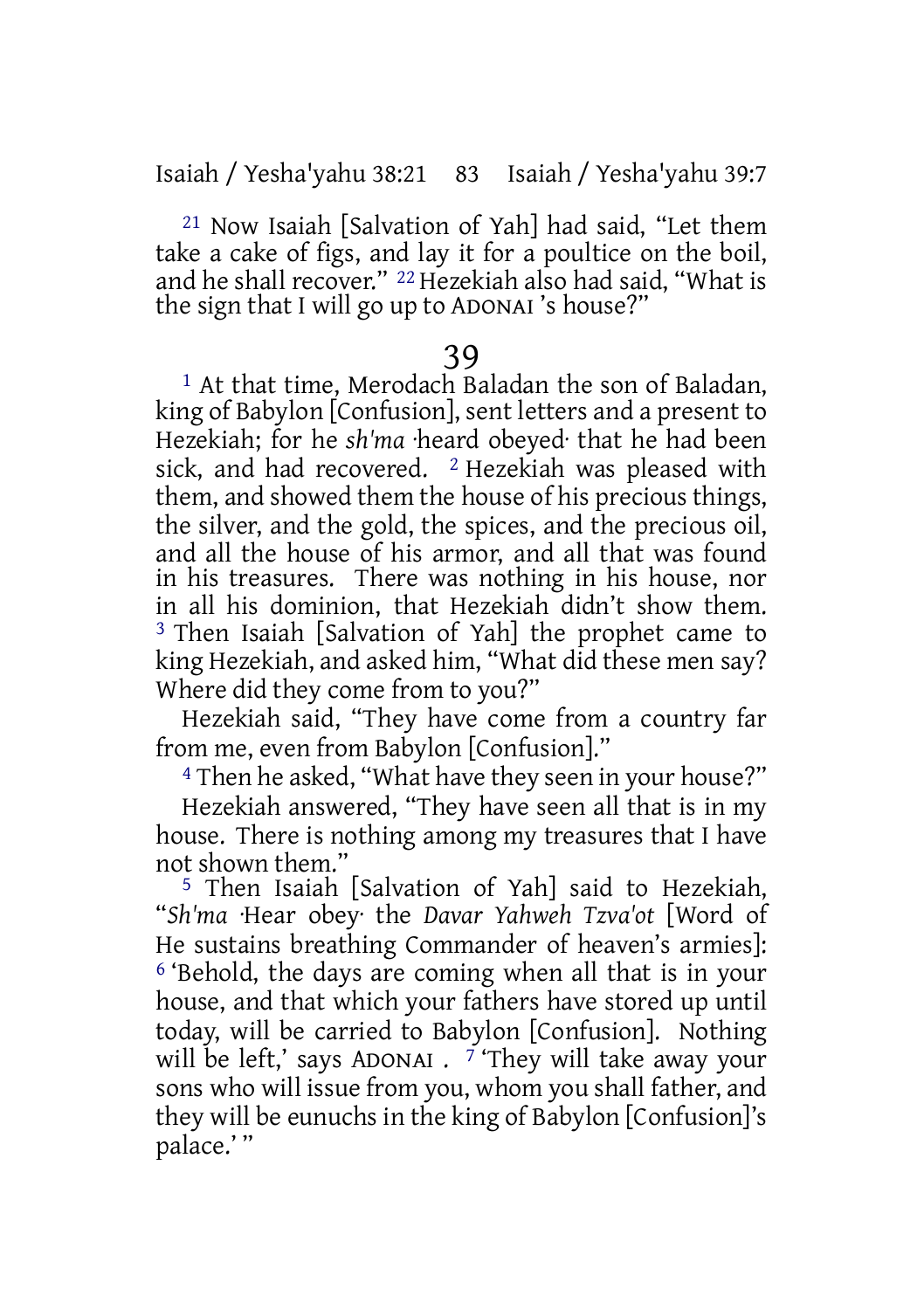Isaiah / Yesha'yahu 39:8 84 Isaiah / Yesha'yahu 40:7

8 Then Hezekiah said to Isaiah [Salvation of Yah], "ADONAI 's word which you have spoken is good." He said moreover, "For there will be peace and truth in my days."

#### 40

1 "Comfort, comfort my people," says your God. 2 "Speak comfortably to Jerusalem [City of peace]; and call out to her that her warfare is accomplished, that her iniquity is pardoned, that she has received of ADONAI 's hand double for all her sins."

<sup>3</sup> \* *The voice of one who calls out,*

† *"Prepare the way of ADONAI in the wilderness! Make a level highway in the desert for* ‡ our God.

4 *Every valley shall be exalted,*

*and every mountain and hill shall be made low. The uneven shall be made level, and the rough places a plain.*

5 *ADONAI 's kavod* ·weighty glory· shall be revealed, and *all flesh shall see it* § together; for the mouth of ADONAI has spoken it." 6 The voice

of one saying, "Cry!" One said, "What shall I cry?"

*"All* flesh *is like grass, and all itscheshed ·loving-kindness· islikethe flower ofthe field.*

7 *The grass withers,*

*the flower fades,* \*

<sup>\*</sup> 40:3 MP: A messengeris sent by God to comfort Israel by announcing and preparing a way forthe Messiah. (See also Mal 3:1). (Matt 3:1-5; John 1:22-23) † 40:3 MP: Messiah has the titles of Yahweh and God associated with him (similar to the Angel of Yahweh in Ex 23:20-21). (See also Index of The Angel of Yahweh). (John 1:14) ‡ 40:3 Quoted in Matt 3:3; Mark 1:2-3; Luke 1:76 § 40:5 Quoted in Luke 3:4-6 \* 40:7 Quoted in James 1:10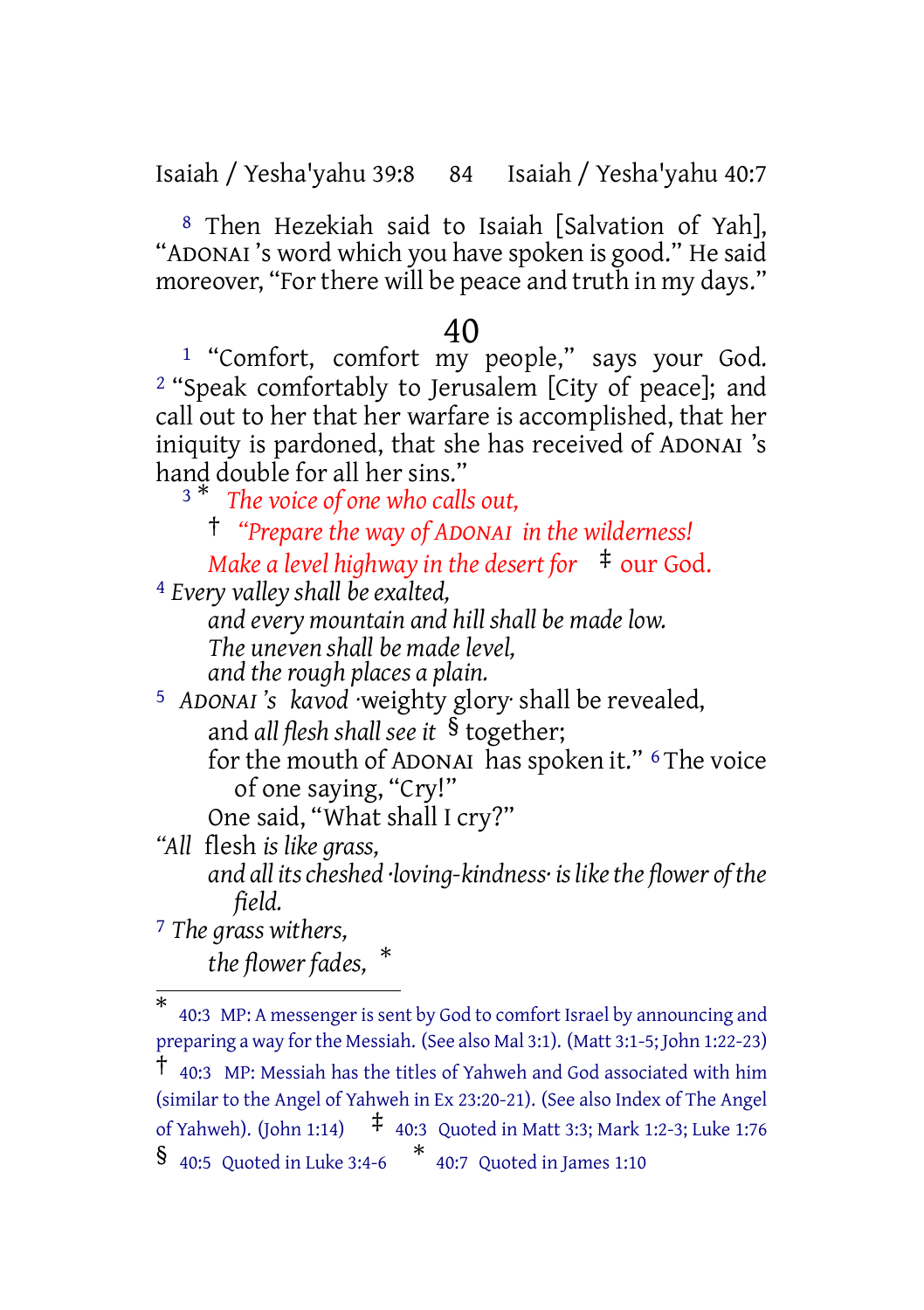Isaiah / Yesha'yahu 40:8 85 Isaiah / Yesha'yahu 40:12 because ADONAI 's breath blows on it. Surely *the people are like grass.* 8 *The grass withers, the flower fades;* but *the word* of our *God stands forever."* † ‡ 9 You who tell good news to Zion [Mountain ridge, Marking], go up on a high mountain. You who tell good news to Jerusalem [City of peace], lift up your voice with strength. Lift it up. Don't be afraid. § Say to the cities of Judah [Praised], "Behold, your God!" <sup>10</sup> \* Behold, the Lord ADONAI will come as a mighty one, and his arm will rule for him. Behold, his *reward is with him,* and his *recompense* † before him.  $11 \ddagger$  He will feed his flock like a shepherd. He will gather the lambs in his arm, and carry them in his bosom. He will gently lead those who have their young. <sup>12</sup> Who has measured the waters in the hollow of his hand,

and marked off the sky with hisspan [9 in; 22.86 cm], and calculated the dust of the earth in a measuring basket, and weighed the mountains in scales,

<sup>†</sup> 40:8 Quoted in <sup>1</sup> Pet 24-25 ‡ 40:8 Quoted in Matt 24:35; Mark 13:31; <sup>1</sup> Pet 1:23  $\frac{1}{2}$  40:9 MP: Messiah has the titles of Yahweh and God associated with him (similar to the Angel of Yahweh in Ex 23:20-21). (See also Index: "The Angel of Yahweh). (John 1:14) \* 40:10 MP: Messiah comes bearing strength and rewards accordingly. (John 5:23-24; Rev 22:12) † 40:10 Quoted in Rev 22:12  $\uparrow$  40:11 MP: Messiah is likened to a Shepard. (John 10:11)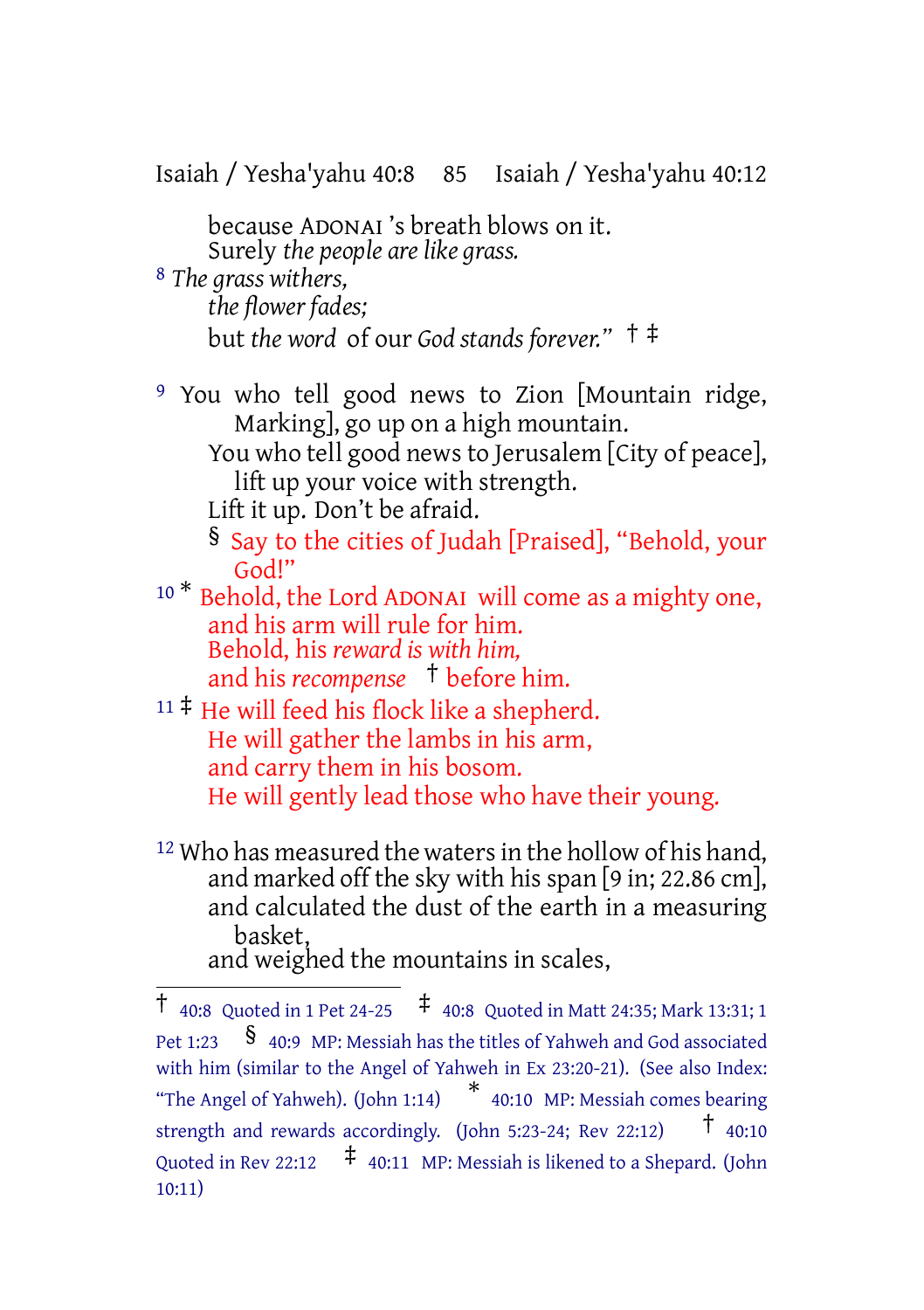Isaiah / Yesha'yahu 40:13 86 Isaiah / Yesha'yahu 40:22 and the hills in a balance? 13 *Who has directed Ruach Yahweh [Spirit of He sustains breathing] or has taught him as his counselor?* § 14 Who did he take counsel with, and who instructed him, and taught him in the path of *mishpat* ·justice·, and taught him knowledge, and showed him the way of understanding? 15 Behold, the nations are like a drop in a bucket, and are regarded as a speck of dust on a balance. Behold, he lifts up the islands like a very little thing. <sup>16</sup> Lebanon is not sufficient to burn, nor its animals sufficient for a burnt offering. <sup>17</sup> All the nations are like nothing before him. They are regarded by him as less than nothing, and vanity. 18 To whom then will you liken God? Or what likeness will you compare to him? 19 A workman has cast an image, and the goldsmith overlays it with gold, and casts silver chains for it. <sup>20</sup> He who is too impoverished for such an offering chooses a tree that will not rot. He seeks a skillful workman to set up an engraved image for him that will not be moved. 21 Haven't you known? Haven't you *sh'ma* ·heard obeyed·, yet? Haven't you been told from the beginning? Haven't you understood from the foundations of the earth? <sup>22</sup> It is he who sits above the circle of the earth,

<sup>§</sup> 40:13 Quoted in Rom 11:34; <sup>1</sup> Cor 2:16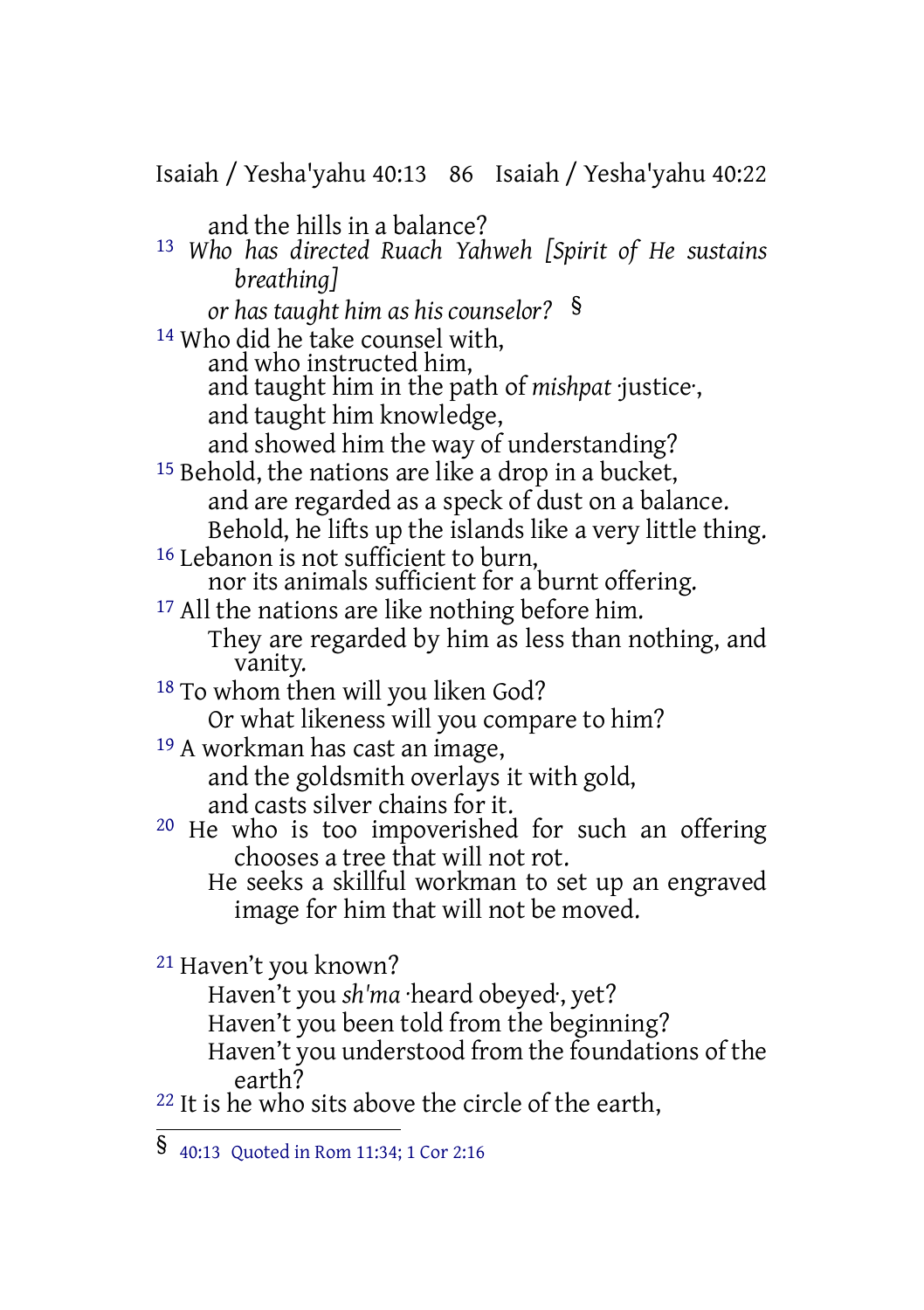Isaiah / Yesha'yahu 40:23 87 Isaiah / Yesha'yahu 40:29

and its inhabitants are like grasshoppers; who stretches out the heavens like a curtain. and spreads them out like a tent to dwell in; 23 who brings princes to nothing; who makes the judges of the earth like meaningless. <sup>24</sup> They are planted scarcely. They are sown scarcely. Their stock has scarcely taken root in the ground. He merely blows on them, and they wither, and the whirlwind takes them away as stubble. 25 "To whom then will you liken me? Who is my equal?" says the Holy One. 26 Lift up your eyes on high, and see who has created these, who brings out their army by number. He calls them all by name. By the greatness of his might, and because he is strong in power, Not one is lacking. 27 Why do you say, Jacob [Supplanter], and speak, Israel [God prevails], "My way is hidden from ADONAI , and the *mishpat* ·justice· due to me is passed over by my God?" 28 Haven't you known? Haven't you *sh'ma* ·heard obeyed·? The everlasting God, ADONAI , The Creator of the ends of the earth, does not faint. He is not weary. His understanding is unsearchable. 29 He gives power to the weak. He increases the strength of him who has no might.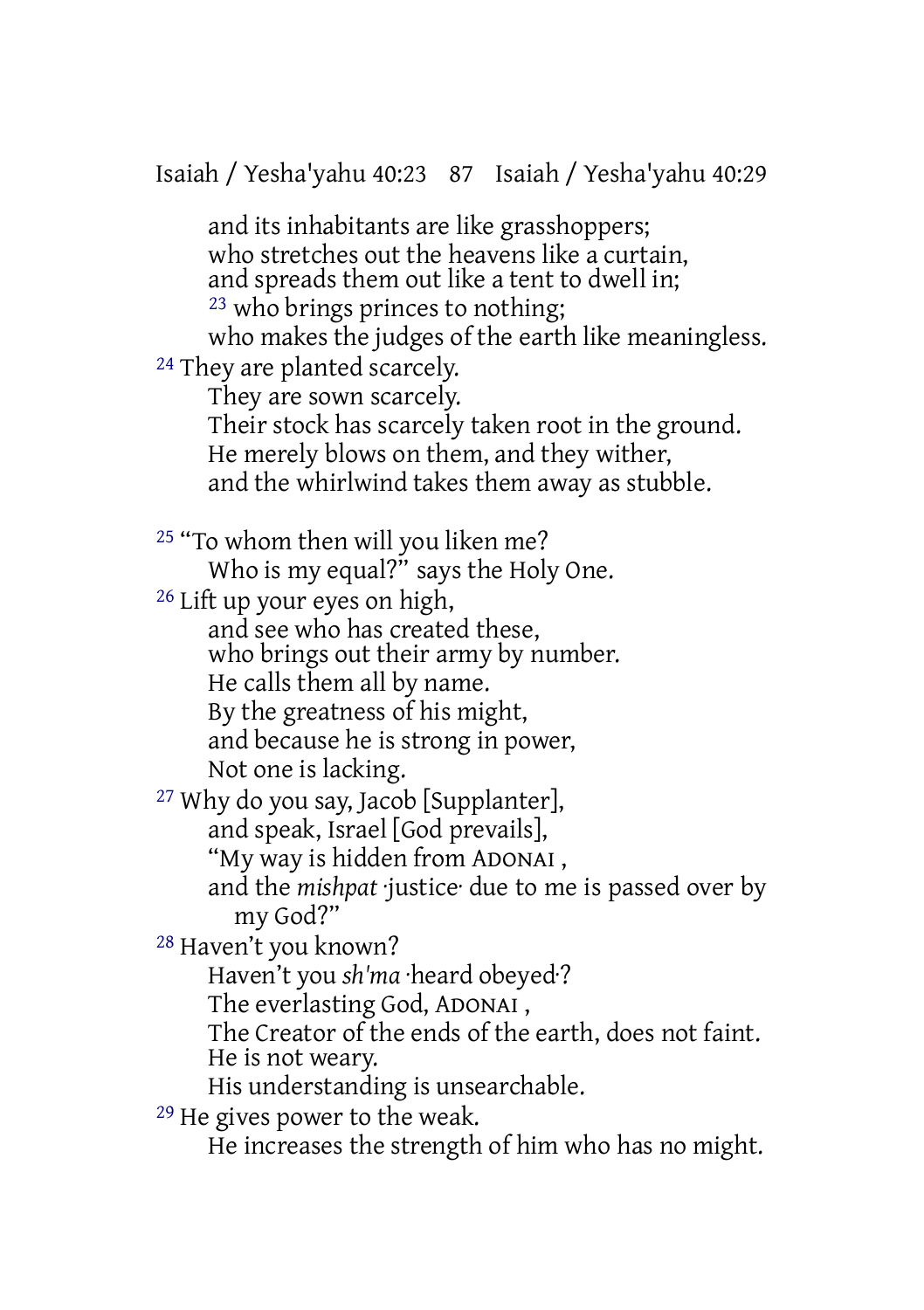Isaiah / Yesha'yahu 40:30 88 Isaiah / Yesha'yahu 41:7

30 Even the youths faint and get weary, and the young men utterly fall; 31 But those who wait for ADONAI will renew their strength. They will mount up with wings like eagles. They will run, and not be weary. They will walk, and not faint.

## 41

<sup>1</sup> "Keep silent before me, islands, and let the peoples renew their strength. Let them come near. then let them speak. Let's meet together for judgment. 2 Who has raised up one from the east? Who called him to his foot in righteousness? He hands over nations to him, and makes him rule over kings. He gives them like the dust to his sword, like the driven stubble to his bow. 3 He pursues them, and passes by safely, Even by a way that he had not gone with his feet. 4 Who has worked and done it, calling the generations from the beginning? *I,* ADONAI, *the first, and with the last, I am* \* he." 5 The islands have seen, and fear. The ends of the earth tremble. They approach, and come. 6 Everyone helps his neighbor.

They say to their brothers, "Be strong!" <sup>7</sup> So the carpenter encourages the goldsmith.

<sup>\*</sup> 41:4 Quoted in Rev 1:8, 1:17, 21:6, 22:13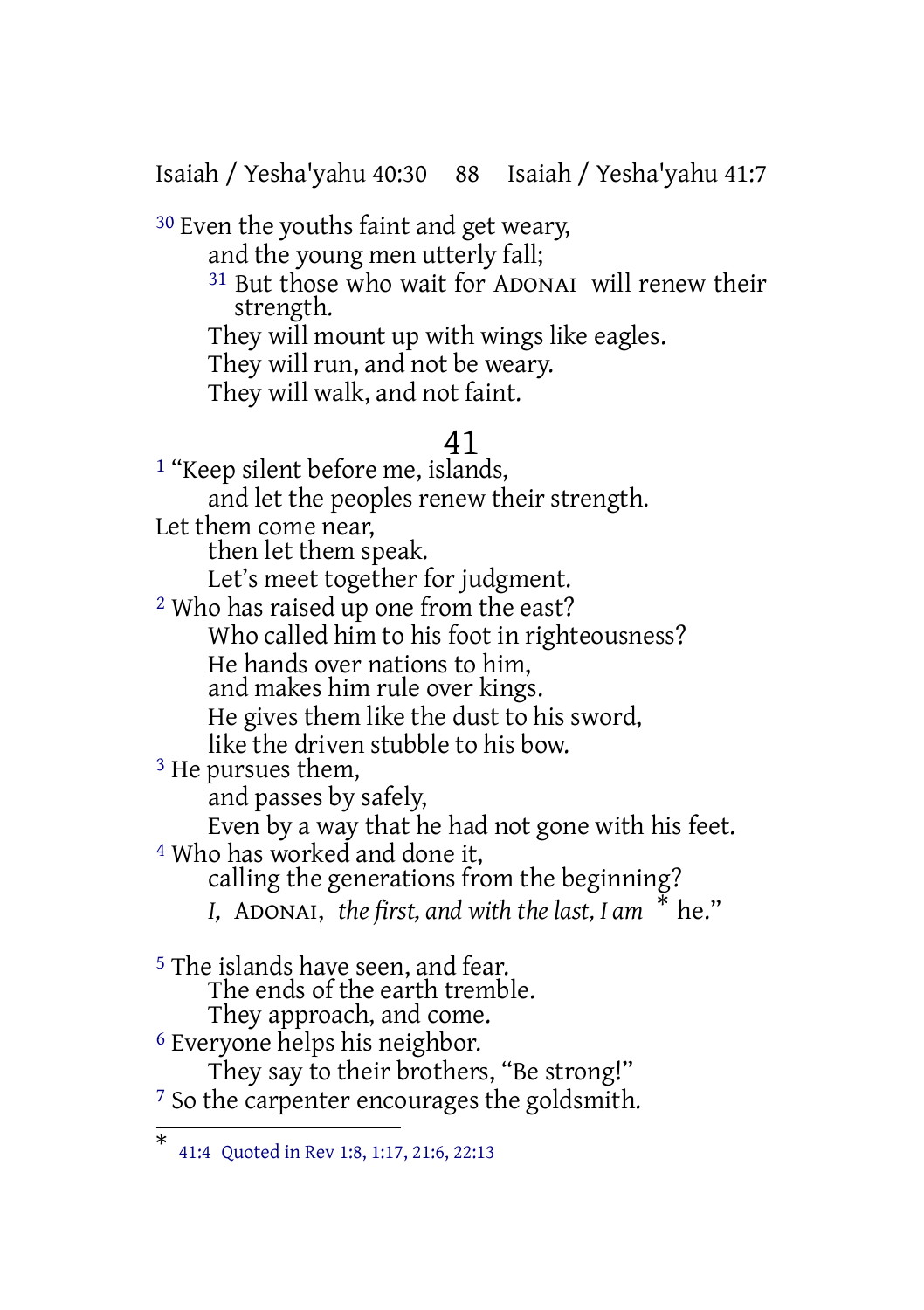Isaiah / Yesha'yahu 41:8 89 Isaiah / Yesha'yahu 41:14 He who smooths with the hammer encourages him who strikes the anvil, saying of the soldering, "It is good;" and he fastens it with nails, that it might not totter. 8 "But you, Israel [God prevails], my servant, Jacob [Supplanter] whom I have chosen, *the offspring of Abraham [Father of a multitude] my 'ahav ·affectionate lover, friend·,* † <sup>9</sup> You whom *I havetaken hold of* ‡ from the ends of the earth, and called from its corners, and said to you, 'You are my servant, I have chosen you and not cast you away;' 10 Don't you be afraid, for I am with you. Don't be dismayed, for I am your God. I will strengthen you. Yes, I will help you. Yes, I will uphold you with the right hand of my righteousness. 11 Behold, all those who are incensed against you will be disappointed and confounded. Those who strive with you will be like nothing, and shall perish. <sup>12</sup> You will seek them, and won't find them, even those who contend with you. Those who war against you will be as nothing, as a non-existent thing. 13 For I, ADONAI your God, will hold your right hand, saying to you, 'Don't be afraid. I will help you.' 14 Don't be afraid, you worm Jacob [Supplanter], and you men of Israel [God prevails].

 $\uparrow$  41:8 Quoted in James 2:23  $\uparrow$  41:9 Quoted in Heb 2:16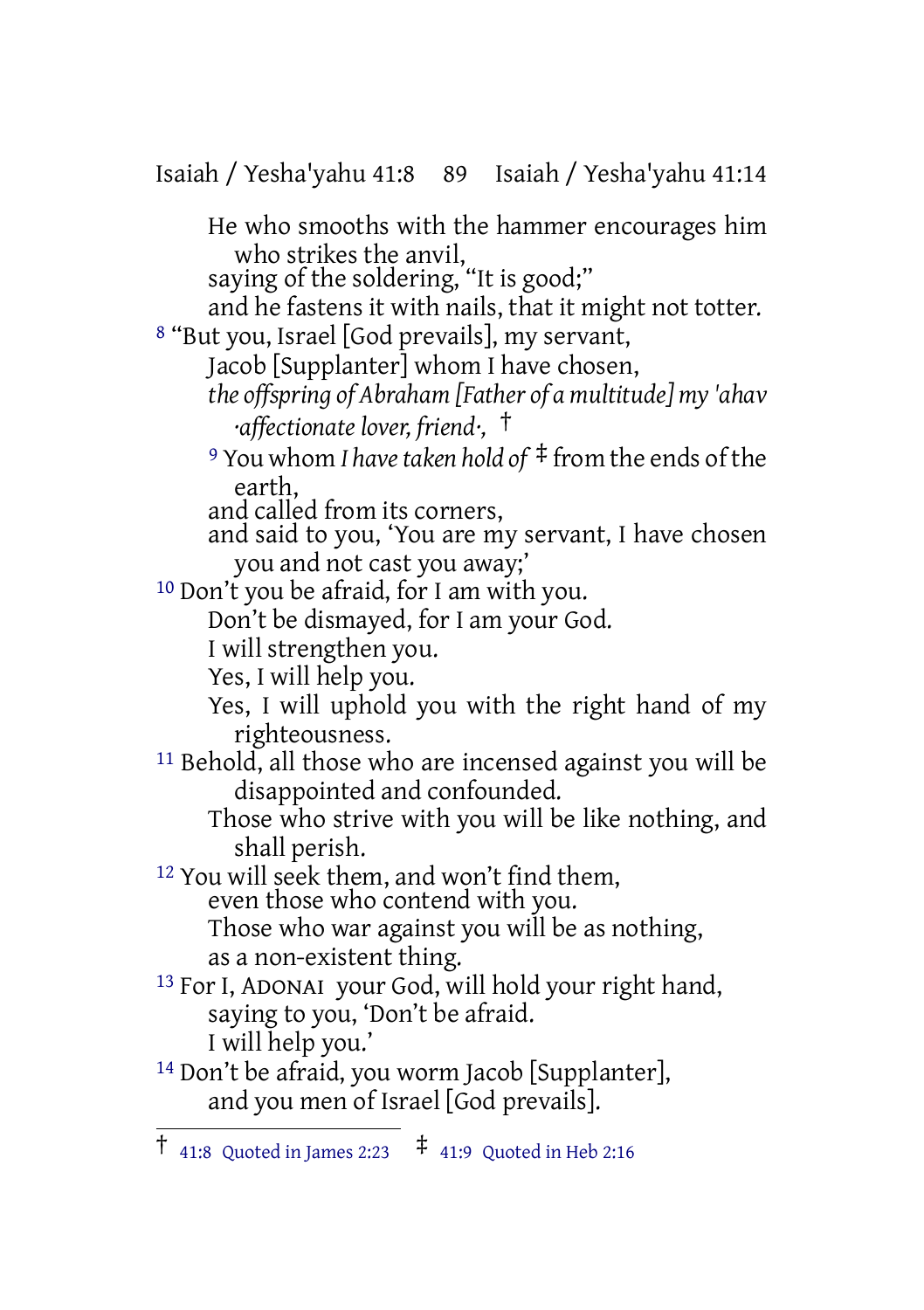Isaiah / Yesha'yahu 41:15 90 Isaiah / Yesha'yahu 41:21

I will help you," says ADONAI ,

"and your Redeemer is the *haKadosh Isra'el* [the Holy One of God prevails].

15 Behold, I have made you into a new sharp threshing instrument with teeth.

You will thresh the mountains,

and beat them small,

and will make the hills like chaff.

16 You will winnow them,

and the wind will carry them away,

and the whirlwind will scatter them.

You will rejoice in ADONAI .

You will glory in the *haKadosh Isra'el* [the Holy One of God prevails].

- <sup>17</sup> The poor and needy seek water, and there is none. Their tongue fails for thirst.
- I, ADONAI , will answer them.

I, the God of Israel [God prevails], will not forsake them.

18 I will open rivers on the bare heights,

and springs in the middle of the valleys.

I will make the wilderness a pool of water,

and the dry land springs of water.

- 19 I will put cedar, acacia, myrtle, and oil trees in the wilderness.
	- I will set cypress trees, pine, and box trees together in the desert;
	- $20$  that they may see, know, consider, and understand together,

that ADONAI 's hand has done this,

and the *haKadosh Isra'el* [the Holy One of God prevails] has created it.

21 Produce your cause," says ADONAI .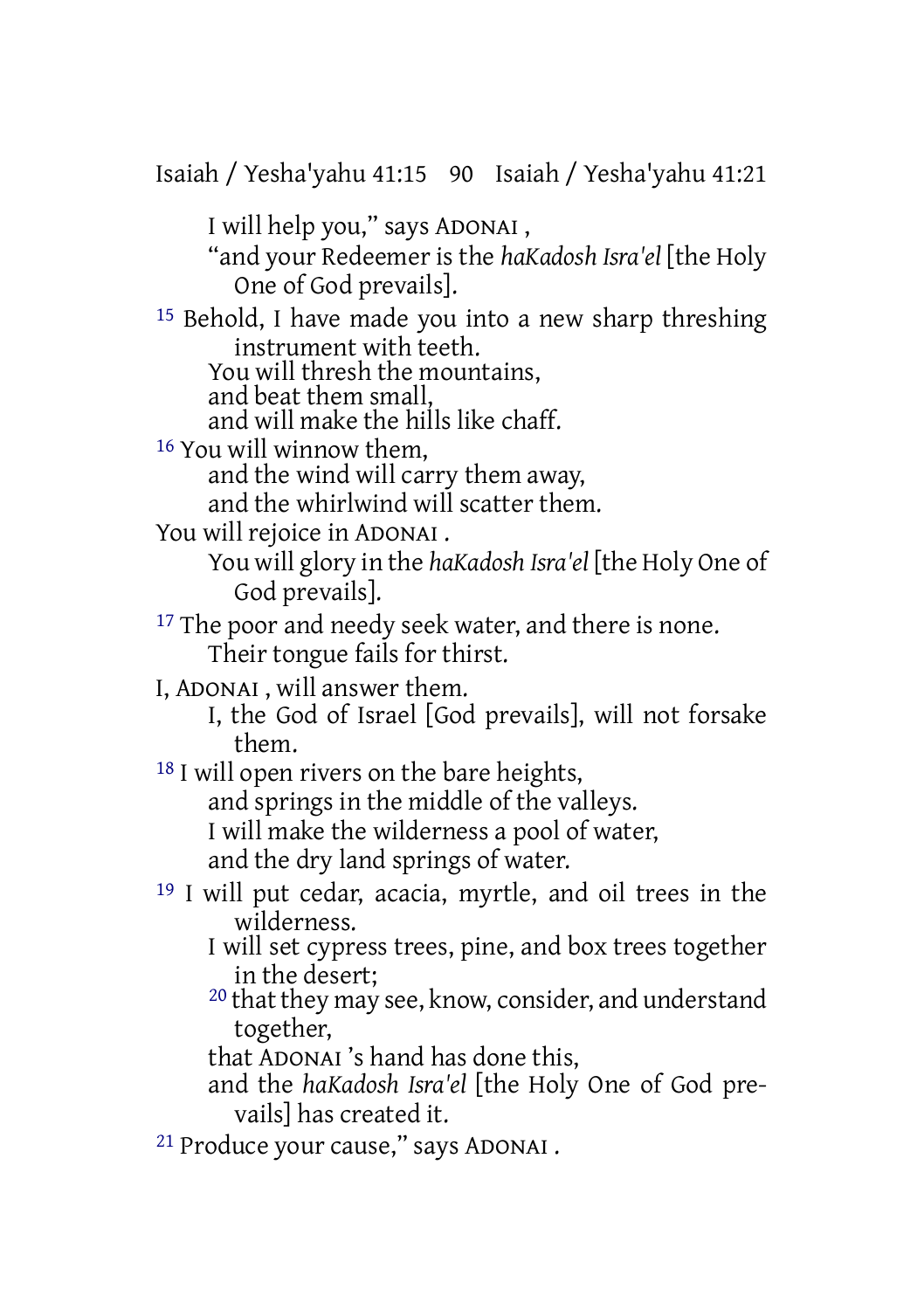Isaiah / Yesha'yahu 41:22 91 Isaiah / Yesha'yahu 41:28

"Bring out your strong reasons," says the King of Jacob [Supplanter].

22 "Let them announce, and declare to us what shall happen.

Declare the former things, what they are,

that we may consider them, and know the latter end of them;

or *sh'ma* ·hear obey· unto us things to come.

<sup>23</sup> Declare the things that are to come hereafter, that we may know that you are deities.

Yes, do good, or do evil,

that we may be dismayed,

and see it together.

24 Behold, you are of nothing, and your work is of nothing. He who chooses you is an abomination.

<sup>25</sup> "I have raised up one from the north, and he has come; from the rising of the sun, one who calls on my name; and he shall come on rulers as on mortar, and as the potter treads clay.

26 Who has declared it from the beginning, that we may know?

And before, that we may say, 'He is right?'

Surely, there is no one who declares.

Surely, there is no one who *sh'ma* ·hears obeys, declares·.

Surely, there is no one who *sh'ma* ·hears obeys· your words.

 $27$  I am the first to say to Zion [Mountain ridge, Marking], 'Behold, look at them;'

- and I will give one who brings good news to Jerusalem [City of peace].
- 28 When I look, there is no man;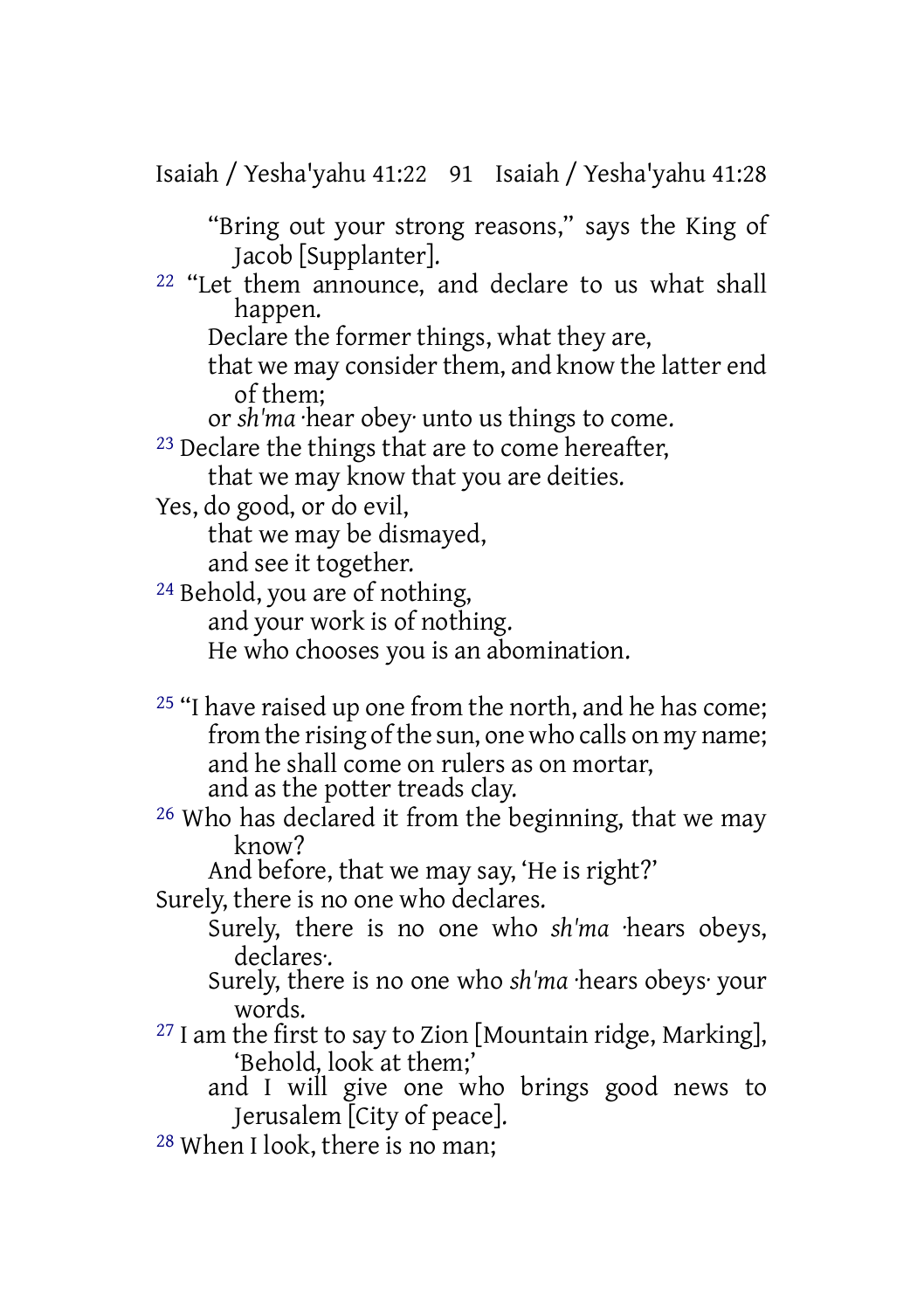Isaiah / Yesha'yahu 41:29 92 Isaiah / Yesha'yahu 42:5

even among them there is no counselor who, when I ask of them, can answer a word.

<sup>29</sup> Behold, all of them, their deeds are vanity and nothing. Their molten images are wind and confusion.

### 42

<sup>1</sup> \* *"Behold, my servant, whom I uphold;*

† *my chosen, in whom my soul delights—*

‡ *I have put my Spirit on him.*

§ *He will bring mishpat ·justice· to the nations.*

- <sup>2</sup> \* *He will not shout, nor raise his voice, nor cause it to be sh'ma ·heard· in the street.*
- <sup>3</sup> † *He won't break a bruised reed. He won't quench a dimly burning wick.* He will faithfully bring *mishpat* ·justice·.

4 He will not fail nor be discouraged,

*until he has set mishpat ·justice·* ‡ *in the earth,*

§ *and theislands will* \* wait for his*torot* ·teachings·." 5 Thus says God ADONAI ,

he who created the heavens and stretched them out, he who spread out the earth and that which comes out of it,

<sup>\*</sup> 42:1 MP: Messiah is God's chosen servant that brings delight to his Lord. (Matt 12:17-18) † 42:1 MP: Messiah pleases God. (Matt 3:16-17, 17:5) ‡ 42:1 MP: Messiah has the Spirit of God upon him. (See also Is 61:1-2). (Matt 3:16; Acts 10:38)  $\qquad$  § 42:1 MP: Messiah provides "justice" to the Gentiles. (See also Is 11:3-4). (Matt 12:18, 24:14) \* 42:2 MP: Messiah will not draw attention to himself. (Matt 12:19)  $\uparrow$  42:3 MP: Messiah will have compassion for "the bruised reed," the poor, the weak, the needy, and broken hearted. (See also Is 61:1-2). (Matt 12:11-13, 12:20) ‡ 42:4 Quoted in Rom  $15:12$  § 42:4 MP: The Gentiles / Coast lands wait for Messiah's instructions. (See also Is 49:1). (Acts 13:4, 14:26; Eph 2:17) \* 42:4 Quoted in Matt 12:18-21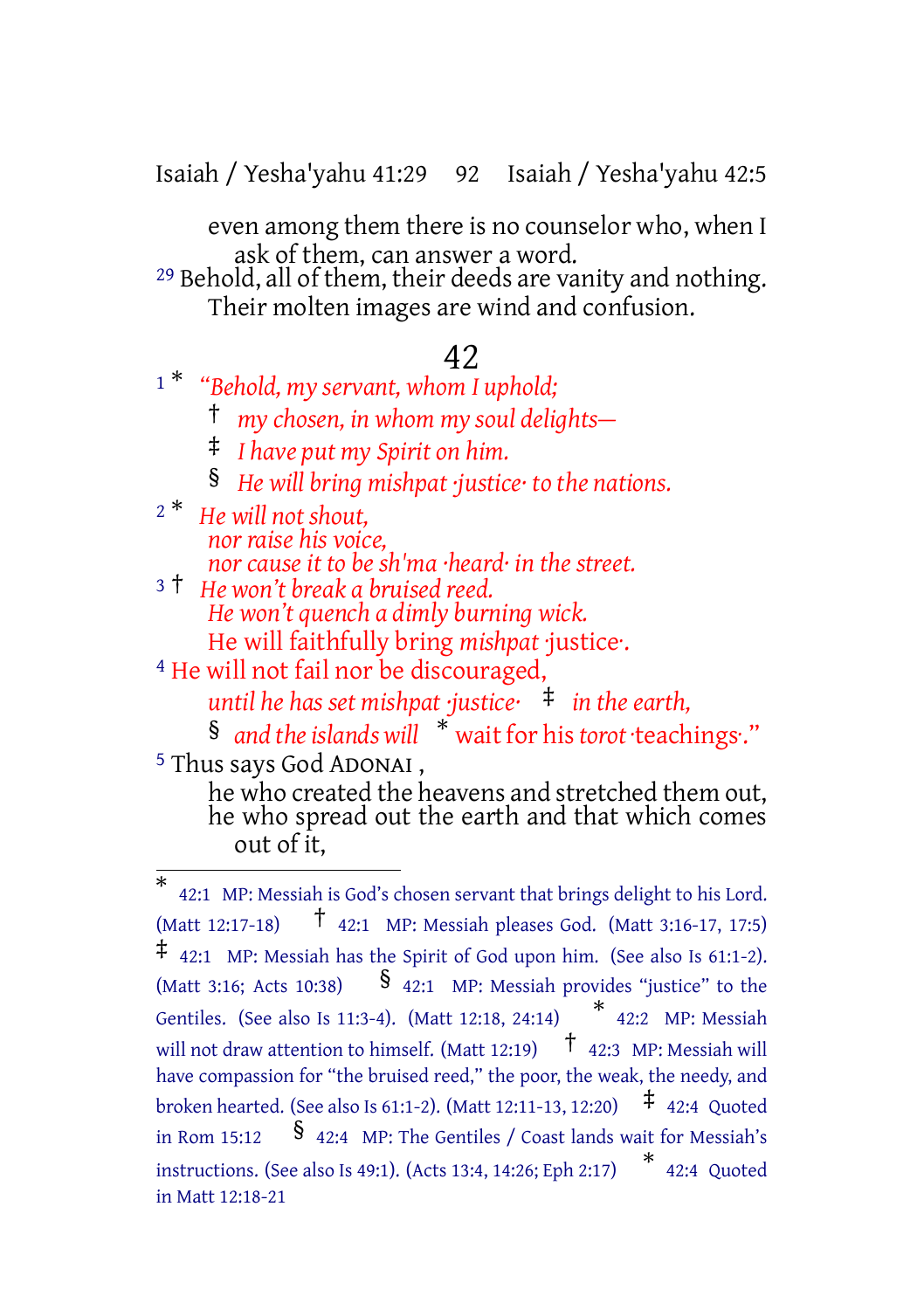Isaiah / Yesha'yahu 42:6 93 Isaiah / Yesha'yahu 42:10

he who gives breath to its people and spirit to those who walk in it.

<sup>6</sup> † "I, ADONAI , have called you in righteousness, ‡ and will hold your hand,

and will keep you,

§ and make you a covenant ·binding contract between two or more parties· for the people, as a light for the nations;

<sup>7</sup>\* to open the blind eyes, to bring the prisoners out of the dungeon, and those who sit in darkness out of the prison.

8 "I am ADONAI .

That is my name.

I will not give my *kavod* ·weighty glory· to another, nor my *tehilah* ·praise song· to engraved images.

<sup>9</sup><sup>†</sup> Behold, the former things have happened, and I declare new things. I *sh'ma* ·hear obey, declare· to you about them before

```
they come up."
```
10 Sing to ADONAI a new song, and his *tehilah* ·praise song ·from the end of the earth, you who go down to the sea,

<sup>†</sup> 42:6 MP: God leads and guides the Messiah in righteous. (John 5:19-20) ‡ 42:6 MP: Messiah is God's covenant with the people; he was trained and formed by God to accomplish this purpose. (See also Is 49:8). (Matt 26:27-28; Eph 2:5-6; Heb 12:23-24)  $\int$   $\int$  42:6 MP: Messiah is a light to the Gentiles and the world. (See also context of Is 9:1-2, and Is 9:3, 49:6). (Luke 2:30-32; John 8:12) \* 42:7 MP: Heals the blind both physically and spiritually, both Jew or Gentile, removing them from darkness as a prison. (See also Is 9:1-2, 49:6). (Matt 9:27-30; Luke 4:18 (16-22); John 9:39-41 (Context all ch. 9))  $\uparrow$  42:9 MP: Messiah declares things before they happen. (John 13:19)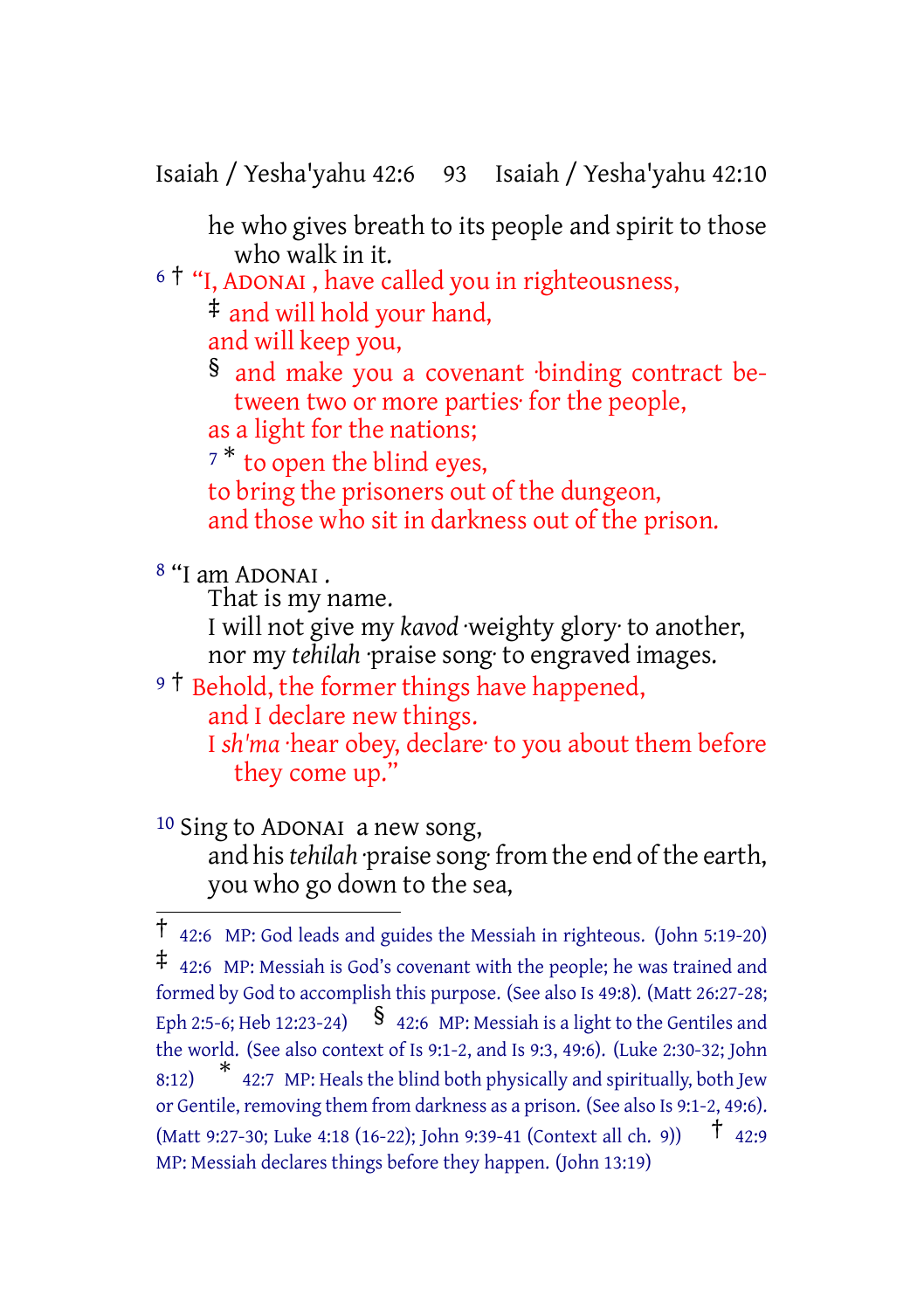and all that is therein, the islands and their inhabitants. 11 Let the wilderness and its cities raise their voices, with the villages that Kedar inhabits. Let the inhabitants of Sela sing. Let them shout from the top of the mountains! 12 Let them give *kavod* ·weighty glory· to ADONAI , and declare his *tehilah* ·praise song· in the islands. 13 ADONAI will go out like a mighty man. He will stir up zeal like a man of war. He will raise a war cry. Yes, he will shout aloud. He will triumph over his enemies. 14 "I have been silent a long time. I have been quiet and restrained myself. Now I will cry out like a travailing woman. I will both gasp and pant. 15 I will destroy mountains and hills,

Isaiah / Yesha'yahu 42:11 94 Isaiah / Yesha'yahu 42:17

and dry up all their herbs.

I will make the rivers islands,

and will dry up the pools.

16 I will bring the blind by a way that they don't know. I will lead them in paths that they don't know. I will make darkness light before them, and crooked places straight. I will do these things, and I will not forsake them.

<sup>17</sup> "Those who trust in engraved images, who tell molten images, 'You are our deities' will be turned back. They will be utterly disappointed.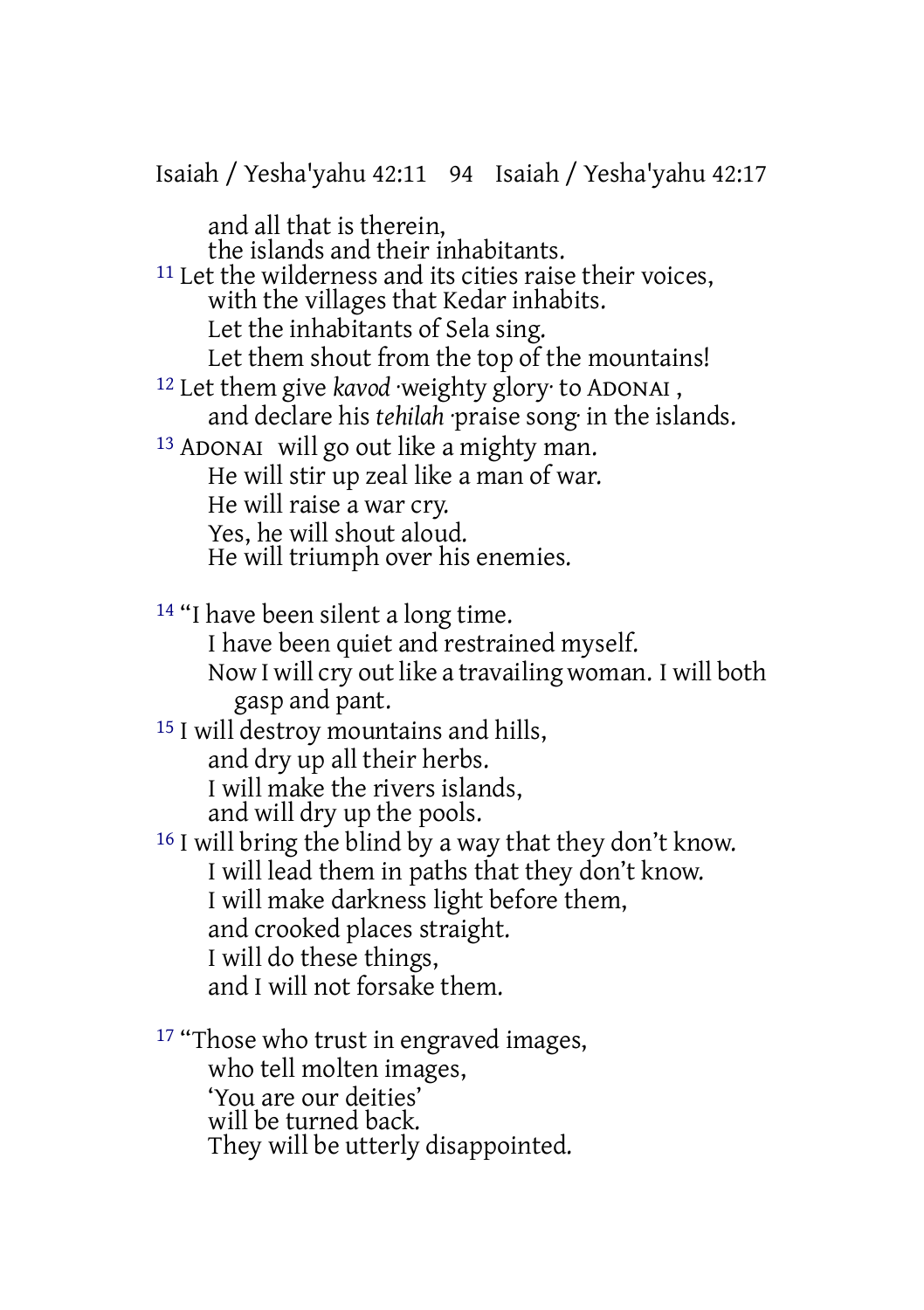Isaiah / Yesha'yahu 42:18 95 Isaiah / Yesha'yahu 43:1

18 "*Sh'ma* ·Hear obey·, you deaf, and look, you blind, that you may see.

19 Who is blind, but my servant? Or who is as deaf as my messenger whom I send? Who is as blind as he who is at peace, and as blind as ADONAI 's servant?

20 You see many things, but don't observe. His ears are open, but he does not *sh'ma* ·hear obey·.

21 It pleased ADONAI , for his righteousness' sake, to magnify the *Torah* ·Teaching·, and make it honorable.

22 But this is a robbed and plundered people. All of them are snared in holes, and they are hidden in prisons.

- They have become captives, and no one delivers; and a plunder, and no one says, 'Restore them!'
- 23 Who is there among you who will give ear to this? Who will listen and *sh'ma* ·hear obey· for the time to come?

24 Who gave Jacob [Supplanter] as plunder, and Israel [God prevails] to the robbers? Didn't ADONAI , he against whom we have sinned? For they would not walk in his ways,

and they did not *sh'ma* ·hear obey· his *Torah* ·Teaching·.

<sup>25</sup> Therefore he poured the fierceness of his anger on him, and the strength of battle;

and it set him on fire all around, but he didn't know; and it burned him, but he didn't take it to heart."

# 43

1 But now ADONAI who created you, Jacob [Supplanter], and he who formed you, Israel [God prevails] says: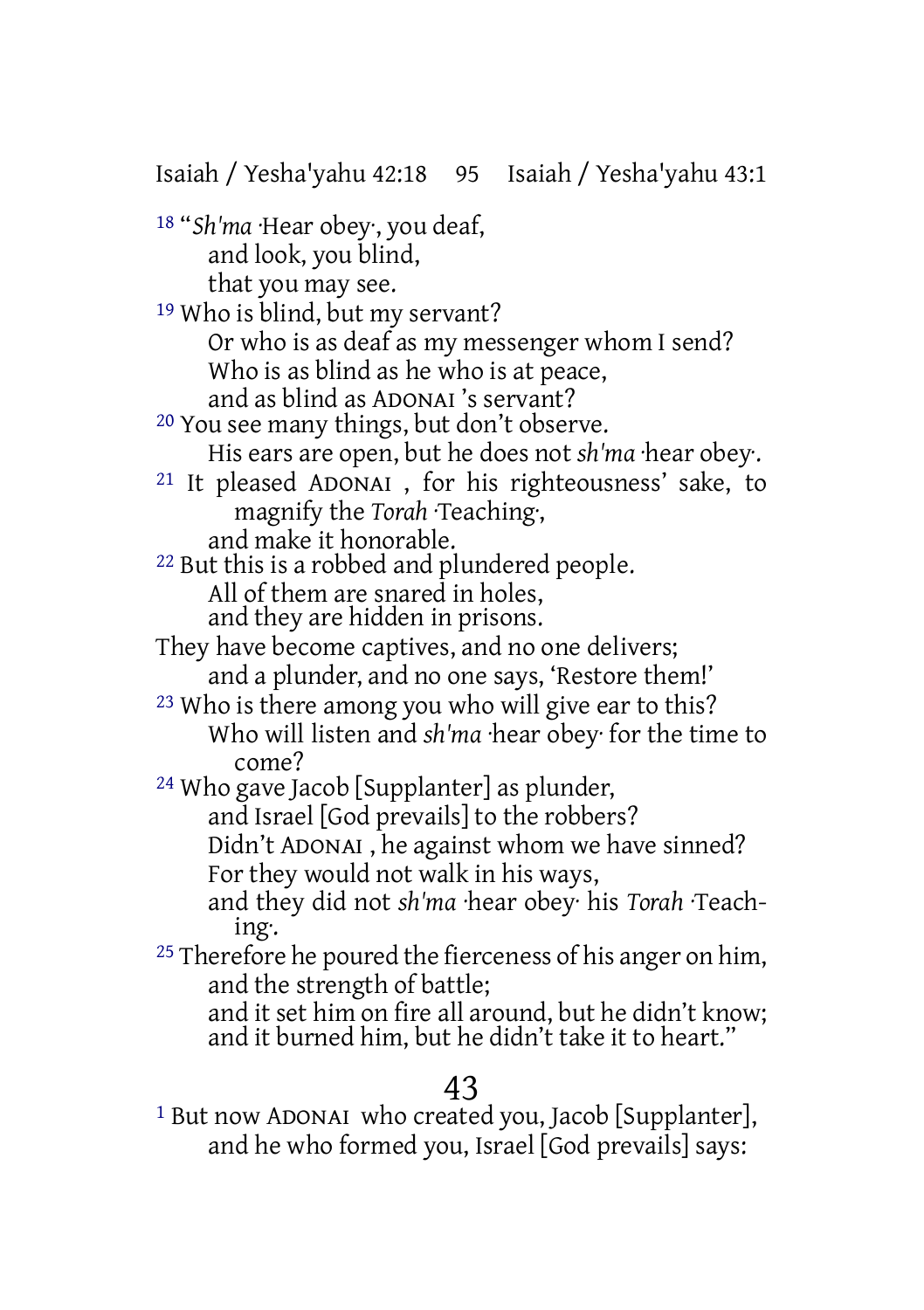Isaiah / Yesha'yahu 43:2 96 Isaiah / Yesha'yahu 43:9 "Don't be afraid, for I have redeemed you. I have called you by your name. You are mine. 2 When you pass through the waters, I will be with you; and through the rivers, they will not overflow you. When you walk through the fire, you will not be burned, and flame will not scorch you. 3 For I am ADONAI your God, the *haKadosh Isra'el* [the Holy One of God prevails], the One who saves you. I have given Egypt [Abode of slavery] as your ransom, Ethiopia and Seba in your place. 4 Since you have been precious and honored in my sight, and I have *'ahav* ·affectionately loved· you; therefore I will give people in your place, and nations instead of your life. 5 Don't be afraid; for I am with you. I will bring your offspring from the east, and gather you from the west. <sup>6</sup> I will tell the north, 'Give them up!' and tell the south, 'Don't hold them back! Bring *my sons* from far, *and my daughters* \* from the ends of the earth— <sup>7</sup> everyone who is called by my name, and whom I have created for my *kavod* ·weighty glory·, whom I have formed, yes, whom I have made.'" 8 Bring out the blind people who have eyes, and the deaf who have ears.

<sup>9</sup> Let all the nations be gathered together,

<sup>\*</sup> 43:6 Quoted in 2 Cor 6:18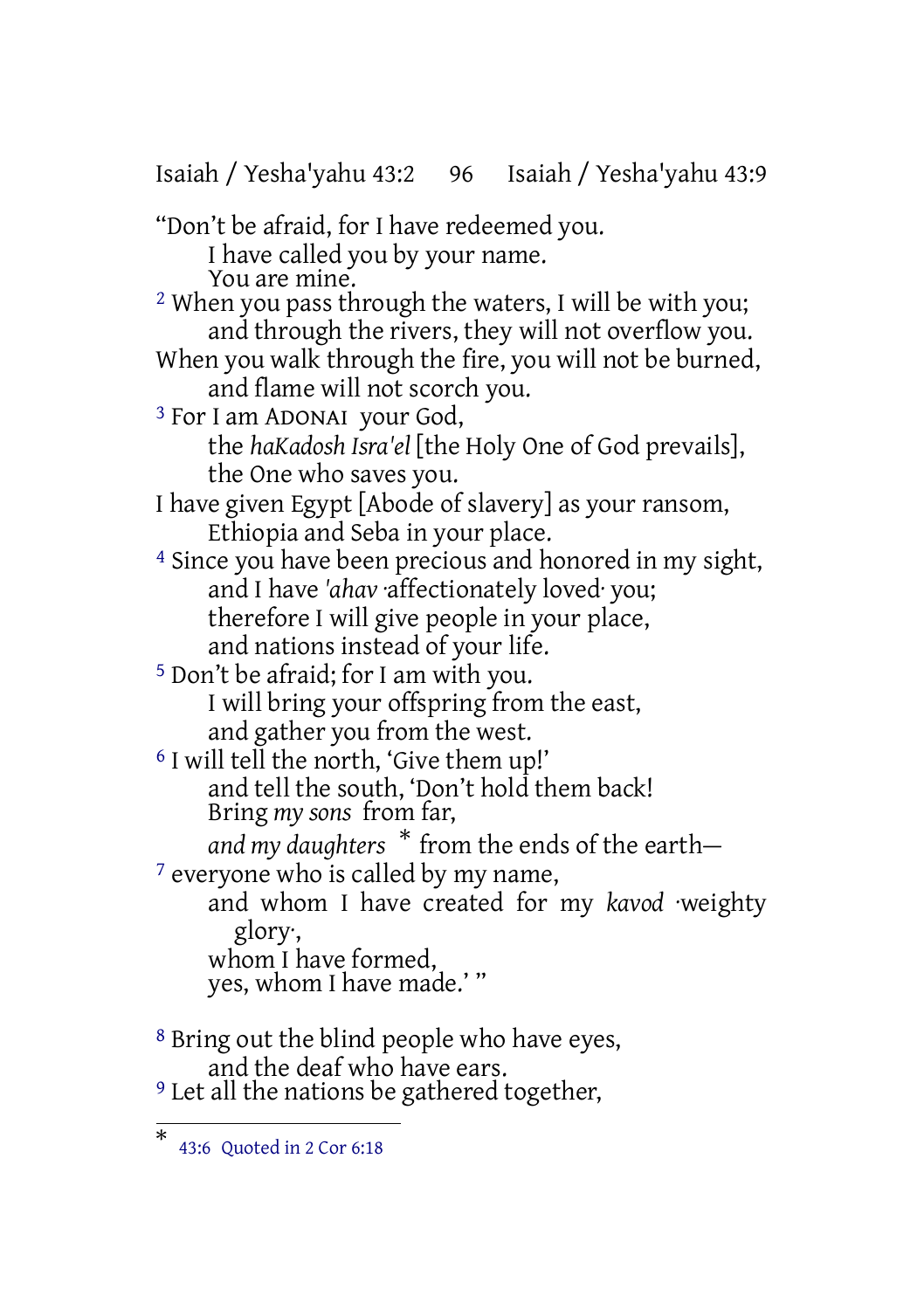Isaiah / Yesha'yahu 43:10 97 Isaiah / Yesha'yahu 43:16

and let the peoples be assembled. Who among them can declare this,

and *sh'ma* ·hear obey, declare· us former things? Let them bring their witnesses, that they may be justified; or let them *sh'ma* ·hear obey·, and say, "That is true."

10 "You are my witnesses," says ADONAI ,

"With my servant whom I have chosen;

that you may know and believe me,

and understand that I am he.

Before me there was no deity formed, neither will there be after me.

<sup>11</sup> † I myself am ADONAI ; and besides me there is no one providing salvation.

12 I have declared, I have saved, and I have *sh'ma* ·heard obeyed·;

and there was no strange deity among you.

Therefore you are my witnesses,"

says ADONAI , "and I am God.

13 Yes, since the day was I am he;

and there is no one who can deliver out of my hand. I will work, and who can hinder it?"

14 ADONAI , your Redeemer, the *haKadosh Isra'el* [the Holy One of God prevails] says: "For your sake, I have sent to Babylon [Confusion], and I will bring all of them down as fugitives, even the Chaldeans [Descendants of Lovingkindness], in the ships of their rejoicing. 15 I am ADONAI , your Holy One, the Creator of Israel [God prevails], your King."

 $16$  ADONAI, who makes a way in the sea,

<sup>†</sup> 43:11 Yahweh is the only Savior. God is responsible for anything related to redeeming humans, which includes the work of His Servant (Is 43:10). The Servant is the Messiah. (Matt 11:27; Acts 4:12)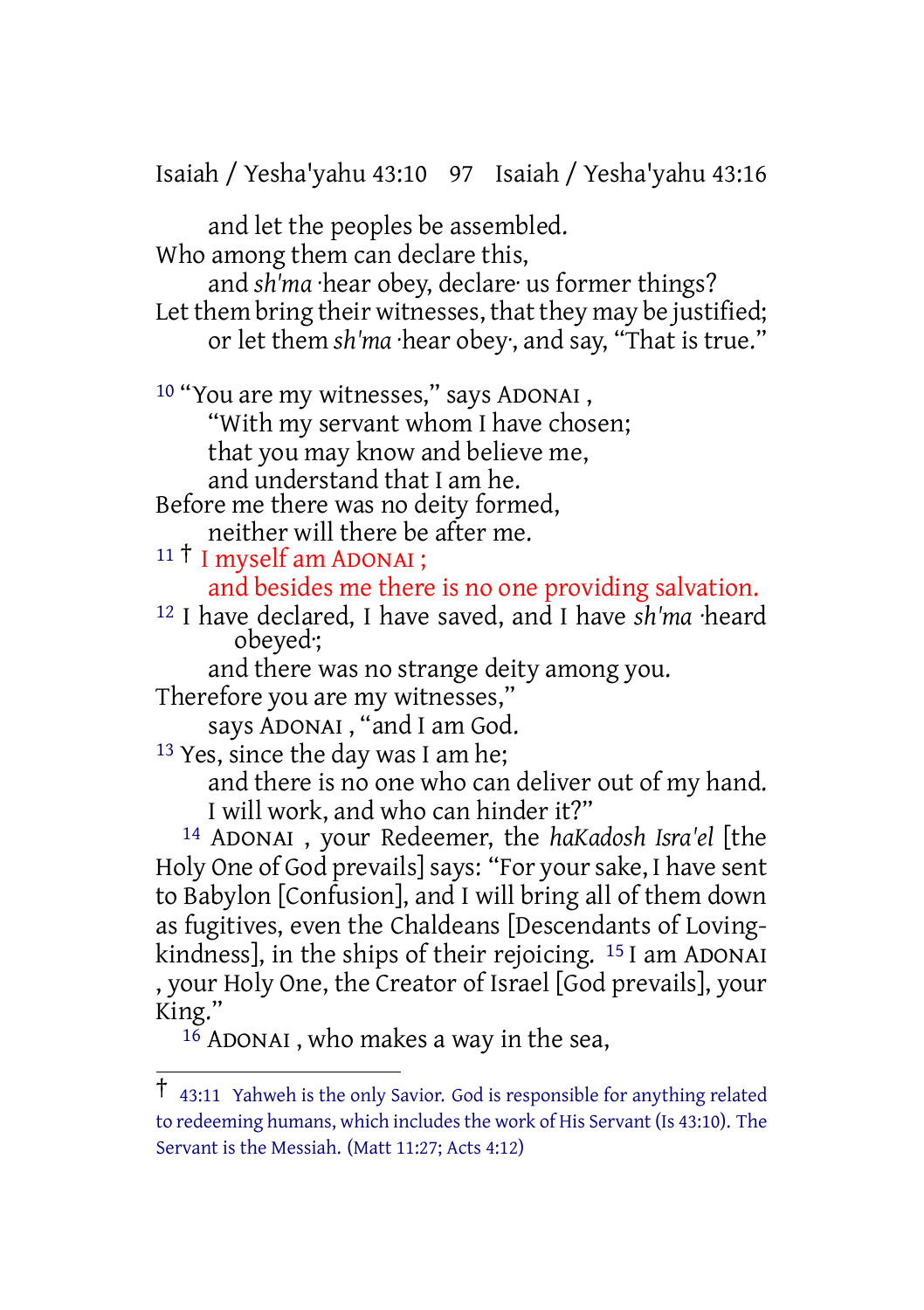Isaiah / Yesha'yahu 43:17 98 Isaiah / Yesha'yahu 43:25

and a path in the mighty waters says: <sup>17</sup> who brings out the chariot and horse, the army and the mighty man (they lie down together, they shall not rise; they are extinct, they are quenched like a wick): 18 "Don't remember the former things, and don't consider the things of old. <sup>19</sup> *Behold, I will do a new thing.* ‡ It springs out now. Don't you know it? I will even make a way in the wilderness, and rivers in the desert. 20 The animals of the field shall honor me, the jackals and the ostriches; because I give water in the wilderness and rivers in the desert, to give drink to *my people, my chosen,* <sup>21</sup> *the people which I formed for myself,* § that they might declare my *tehilah* praise song. <sup>22</sup> Yet you have not called on me, Jacob [Supplanter]; but you have been weary of me, Israel [God prevails]. <sup>23</sup> You have not brought me of your sheep for burnt offerings; neither have you honored me with your sacrifices. I have not burdened you with offerings, nor wearied you with frankincense. 24 You have bought me no sweet cane with money, nor have you filled me with the fat of your sacrifices; but you have *abad* ·served· me with your sins. You have wearied me with your iniquities. 25 I, even I, am he who blots out your transgressions for my own sake;

 $\ddagger$  43:19 Quoted in Rev 21:5  $\delta$  43:21 Quoted in 1 Pet 2:9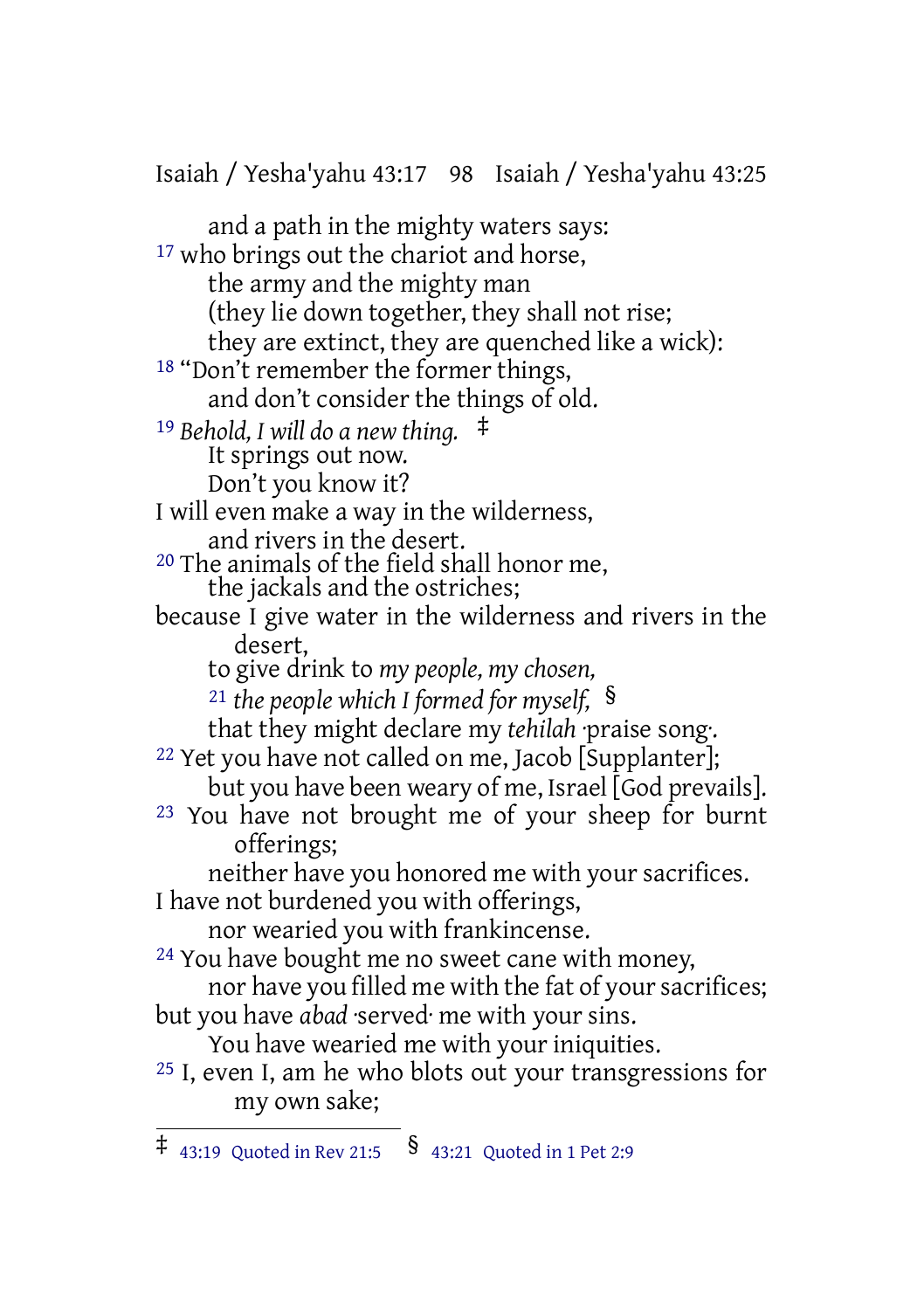Isaiah / Yesha'yahu 43:26 99 Isaiah / Yesha'yahu 44:5

and I will not remember your sins. 26 Put me in remembrance.

Let us plead together.

Declare your case,

that you may be justified.

27 Your first father sinned,

and your teachers have transgressed against me.

28 Therefore I will profane the princes of the sanctuary; and I will make Jacob [Supplanter] a curse, and Israel [God prevails] an insult."

# 44

1 Yet *sh'ma* ·hear obey· now, Jacob [Supplanter] my servant, and Israel [God prevails], whom I have chosen. 2 This is what ADONAI who made you, and formed you from the womb, who will help you says: "Don't be afraid, Jacob [Supplanter] my servant; and you, Jeshurun [Upright one], whom I have chosen. <sup>3</sup> For I will pour *water* \* on him who is thirsty, and streams on the dry ground. I will pour my *Spirit* † on your descendants, and my blessing on your offspring: 4 and they will spring up among the grass, as willows by the watercourses. 5 One will say, 'I am ADONAI 's;' and another will be called by the name of Jacob [Supplanter];

and another will write with his hand 'to ADONAI ,' and honor the name of Israel [God prevails]."

<sup>\*</sup> 44:3 Quoted in John 7:38 † 44:3 Quoted in John 7:39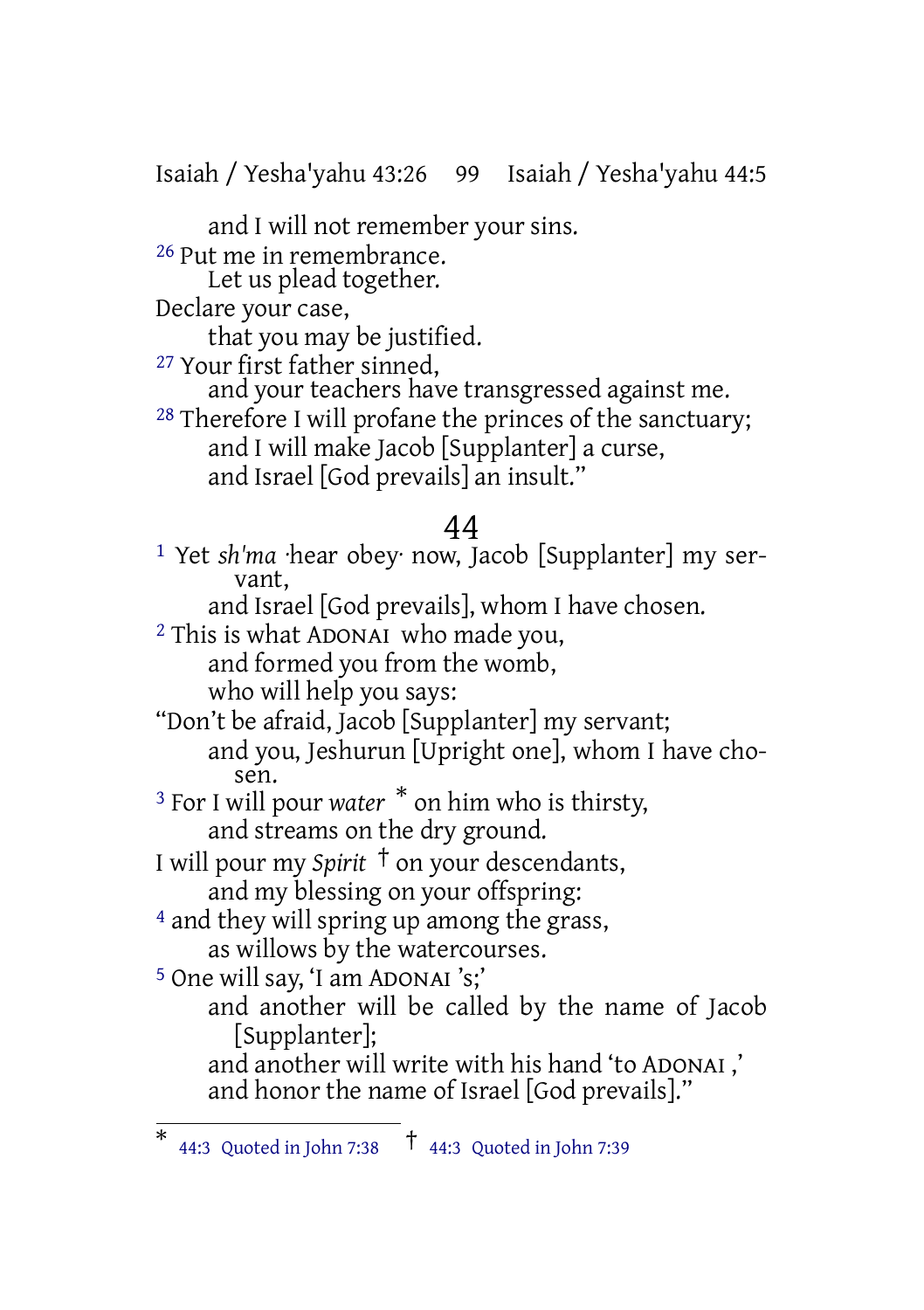Isaiah / Yesha'yahu 44:6 100 Isaiah / Yesha'yahu 44:11

6 This is what ADONAI , the King of Israel [God prevails], and his Redeemer, *ADONAI Tzva'ot [Yahweh Commander of heaven's armies], says: "I am the first, and I am the last;* ‡ and besides me there are no *elohim* ·gods, judges·. 7 Who is like me? Who will call, and will declare it, and set it in order for me, since I established the ancient people? Let them declare the things that are coming, and that will happen. 8 Don't fear, neither be afraid. Haven't I *sh'ma* ·heard obeyed, declared· it to you long ago, and shown it? You are my witnesses. Is there a God besides me? Indeed, there is not. I don't know any other Rock." 9 Everyone who makes an engraved image is vain. The things that they delight in will not profit. Their own witnesses don't see, nor know, that they may be disappointed. 10 Who has fashioned a deity, or molds an image that is profitable for nothing? <sup>11</sup> Behold, all his fellows will be disappointed; and the workmen are mere men. Let them all be gathered together. Let them stand up. They will fear. They will be put to shame together.

<sup>‡</sup> 44:6 Quoted in Rev 1:8, 1:17, 21:6, 22:13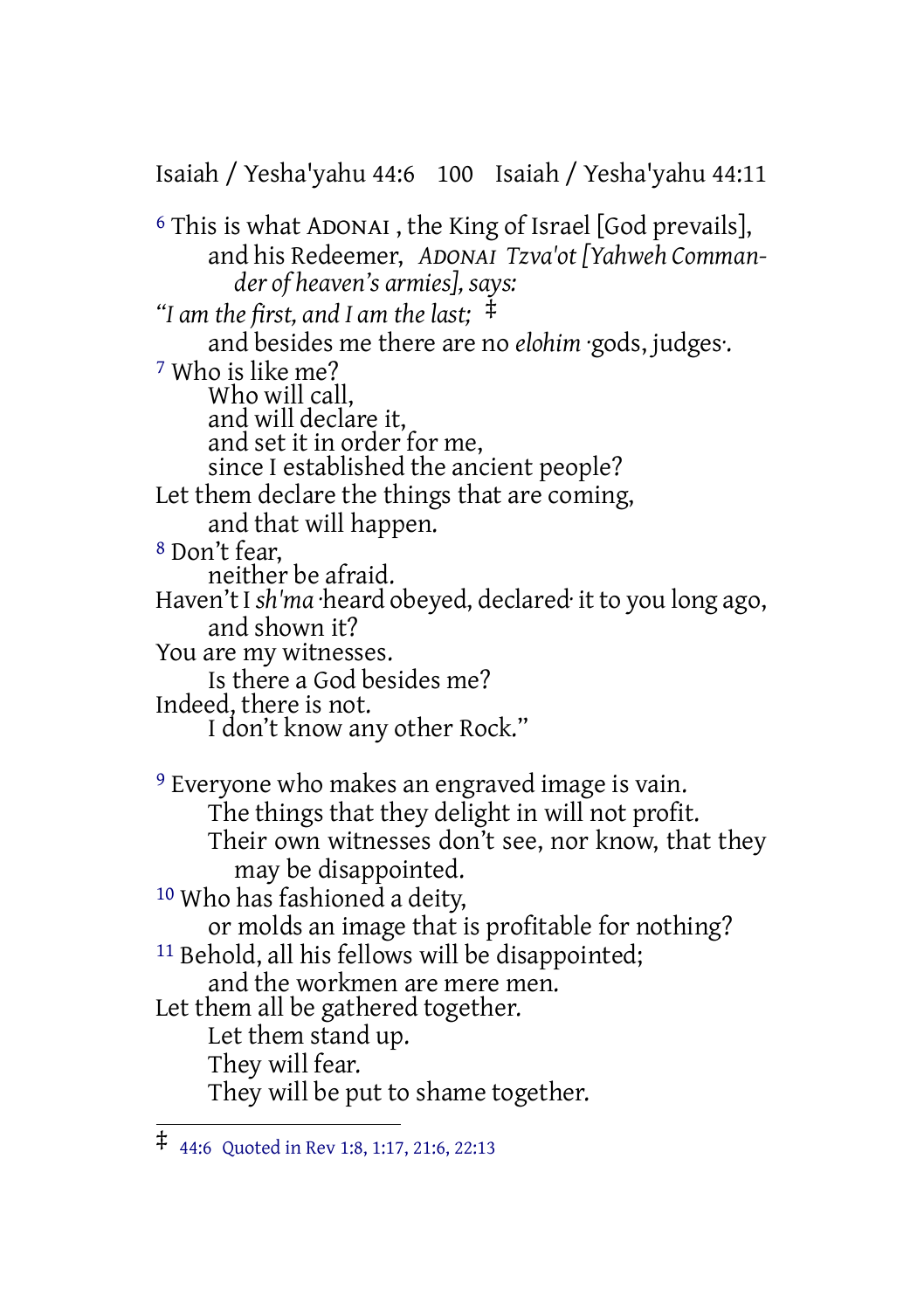Isaiah / Yesha'yahu 44:12 101 Isaiah / Yesha'yahu 44:17 12 The blacksmith takes an ax, works in the coals, fashions it with hammers, and works it with his strong arm. He is hungry, and his strength fails; he drinks no water, and is faint. <sup>13</sup> The carpenter stretches out a line. He marks it out with a pencil. He shapes it with planes. He marks it out with compasses, and shapes it like the figure of a man, with the beauty of a man, to reside in a house. 14 He cuts down cedars for himself, and takes the cypress and the oak, and strengthens for himself one among the trees of the forest. He plants a cypress tree, and the rain nourishes it. <sup>15</sup> Then it will be for a man to burn; and he takes some of it, and warms himself. Yes, he burns it, and bakes bread. Yes, he makes a deity, and worships it; he makes it an engraved image, and falls down to it. <sup>16</sup> He burns part of it in the fire. With part of it, he eats meat. He roasts a roast, and is satisfied. Yes, he warms himself, and says, "Aha! I am warm. I have seen the fire." <sup>17</sup> The rest of it he makes into a deity, even his engraved image. He bows down to it and worships,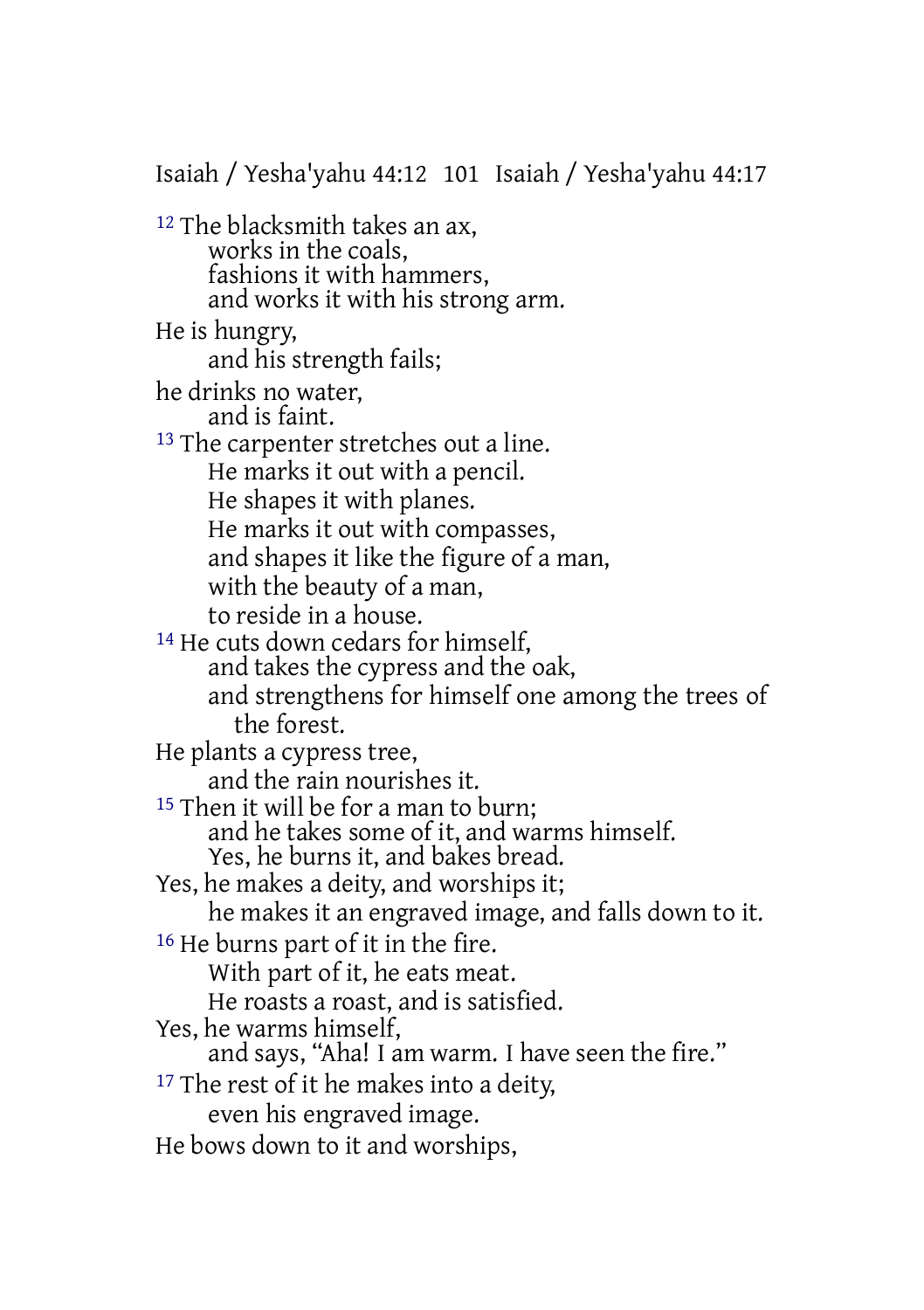Isaiah / Yesha'yahu 44:18 102 Isaiah / Yesha'yahu 44:24

and prays to it, and says, "Deliver me; for you are my deity!"

18 They don't know, neither do they consider: for he has shut their eyes, that they can't see; and their hearts, that they can't understand.

19 No one thinks,

neither is there knowledge nor understanding to say, "I have burned part of it in the fire.

Yes, I have also baked bread on its coals.

I have roasted meat and eaten it.

Shall I make the rest of it into an abomination?

Shall I bow down to a tree trunk?"

20 He feeds on ashes.

A deceived heart has turned him aside; and he can't deliver his soul,

nor say, "Is not there a lie in my right hand?"

21 Remember these things, Jacob [Supplanter] and Israel [God prevails];

for you are my servant.

I have formed you.

You are my servant.

Israel [God prevails], you will not be forgotten by me.

<sup>22</sup> I have blotted out, as a thick cloud, your transgressions, and, as a cloud, your sins.

*Teshuvah* ·Completely return· to me, for I have redeemed you.

23 Sing, you heavens, for ADONAI has done it! Shout, you lower parts of the earth! Break out into singing, you mountains, O forest, all of your trees,

for ADONAI has redeemed Jacob [Supplanter],

and will glorify himself in Israel [God prevails].

24 ADONAI , your Redeemer,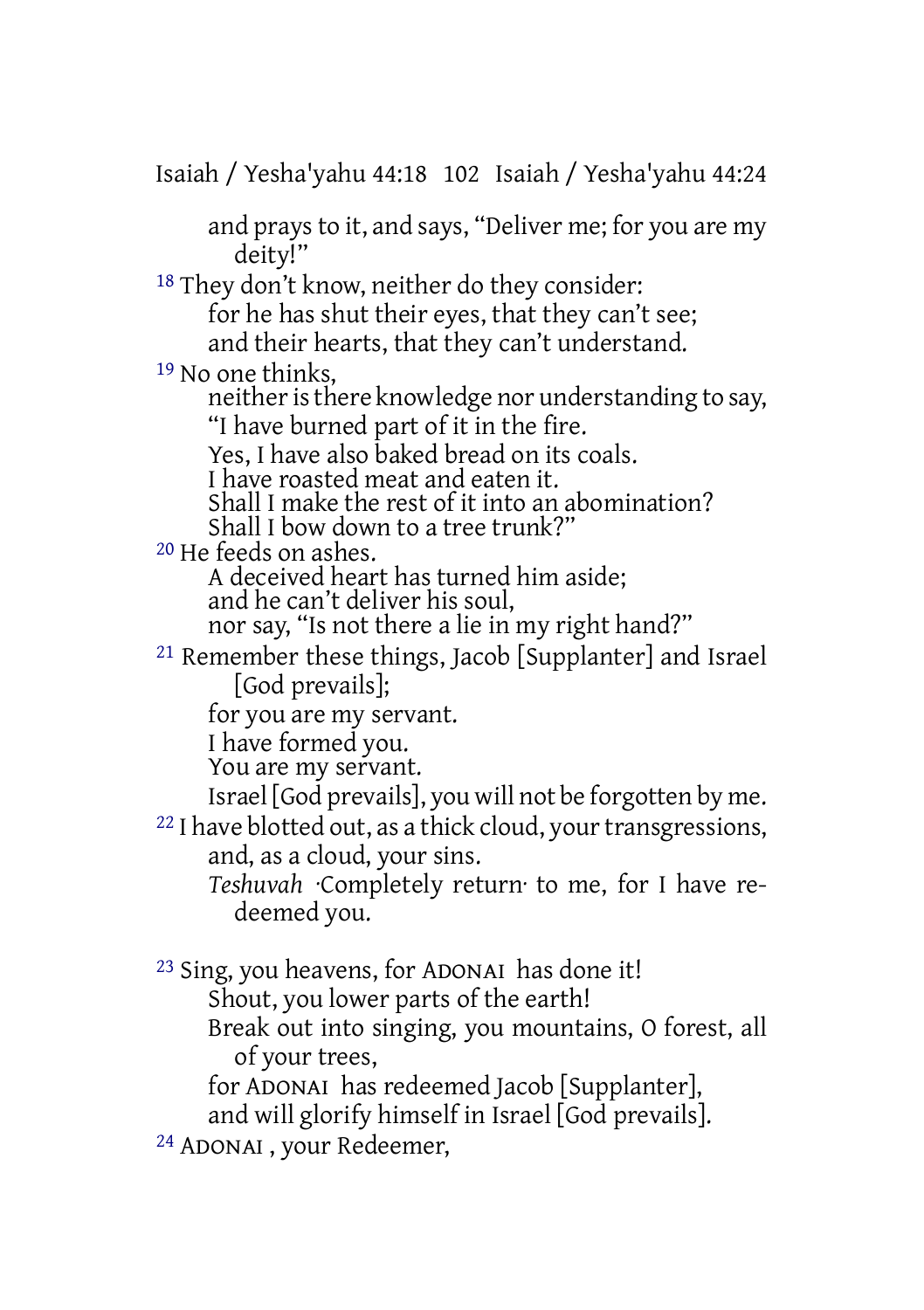Isaiah / Yesha'yahu 44:25 103 Isaiah / Yesha'yahu 45:3

and he who formed you from the womb says: "I am ADONAI , who makes all things; who alone stretches out the heavens; who spreads out the earth by myself; 25 who frustrates the signs of the liars, and makes diviners mad; who turns *wise men* backward, and makes *their knowledge foolish;* § 26 who confirms the word of his servant, and performs the counsel of his messengers; who says of Jerusalem [City of peace], 'She will be inhabited;' and of the cities of Judah [Praised], 'They will be built,' and 'I will raise up its waste places;' 27 who says to the deep, 'Be dry,' and 'I will dry up your rivers;' 28 Who says of Cyrus [Sun], 'He is my shepherd, and shall perform all my pleasure,' even saying of Jerusalem [City of peace], 'She will be built;' and of the temple, 'Your foundation will be laid.' " 45 1 ADONAI says to his anointed, to Cyrus [Sun], whose right hand I have held, to subdue nations before him, and

strip kings of their armor; to open the doors before him, and the gates shall not be shut:

2 "I will go before you,

and make the rough places smooth. I will break the doors of bronze in pieces,

and cut apart the bars of iron.

<sup>3</sup> I will give you the treasures of darkness,

<sup>§</sup> 44:25 Quoted in <sup>1</sup> Cor 1:20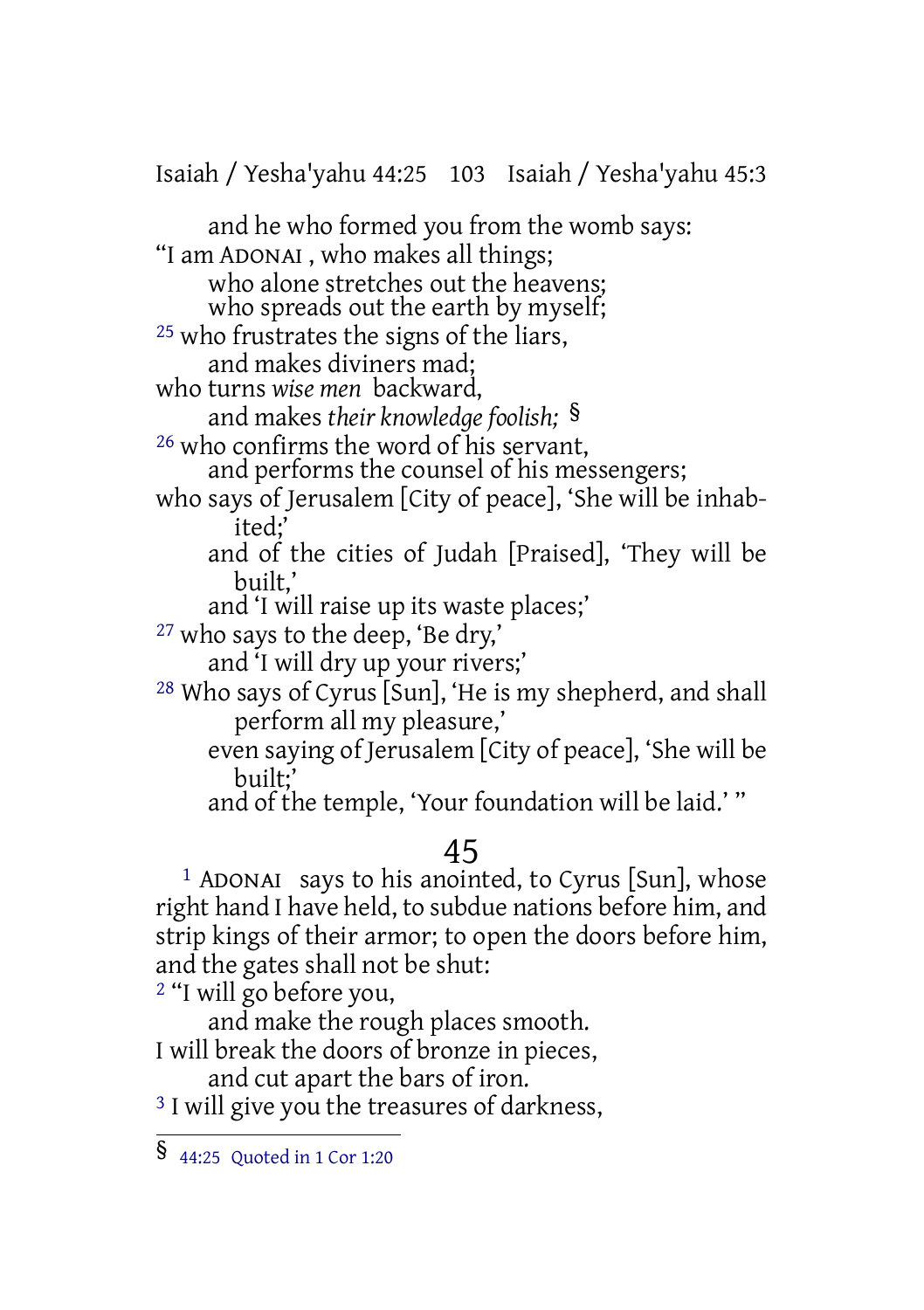Isaiah / Yesha'yahu 45:4 104 Isaiah / Yesha'yahu 45:9 and hidden riches of secret places, that you may know that it is I, ADONAI , who call you by your name, even the God of Israel [God prevails]. 4 For Jacob [Supplanter] my servant's sake, and Israel [God prevails] my chosen, I have called you by your name. I have given you a title, though you have not known me. 5 I am ADONAI , and there is no one else. Besides me, there are no *elohim* ·gods, judges·. I will strengthen you, though you have not known me; 6 that they may know from the rising of the sun, and from the west, that there is no one besides me. I am ADONAI , and there is no one else. 7 I form the light, and create darkness. I make peace, and create calamity. I am ADONAI , who does all these things. 8 Rain, you heavens, from above, and let the skies pour down righteousness. Let the earth open, that it may produce *yesha'* ·salvation·, and let it cause righteousness to spring up with it. I, ADONAI , have created it. 9 Woe to him who strives with his Maker a clay pot among the clay pots of the earth! *Shall the clay ask him who fashions it,* \* 'What are you making?' or your work, 'He has no hands?'

<sup>\*</sup> 45:9 Quoted in Rom 9:20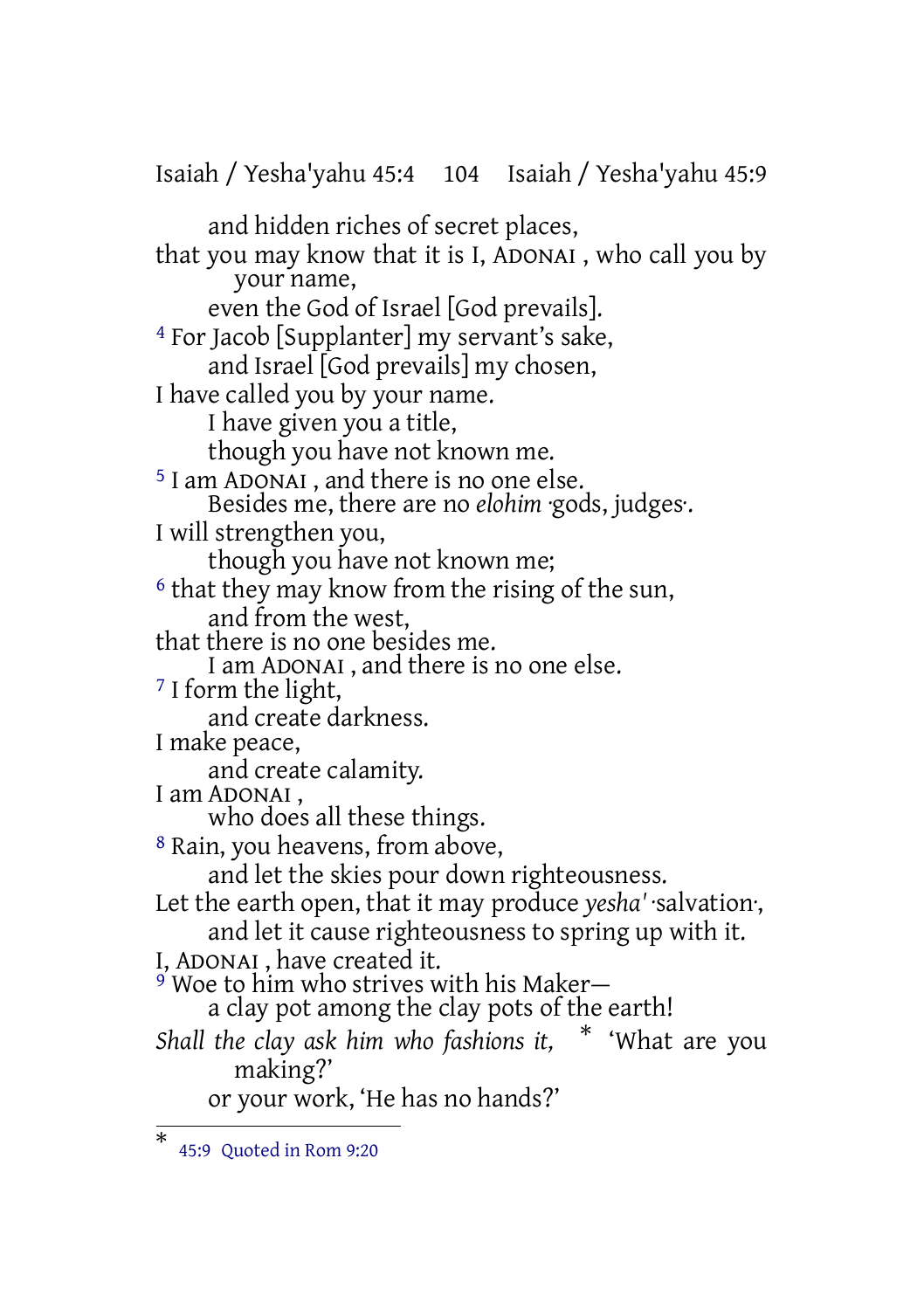Isaiah / Yesha'yahu 45:10 105 Isaiah / Yesha'yahu 45:16

10 Woe to him who says to a father, 'What have you become the father of?'

or to a mother, 'To what have you given birth?' "

11 ADONAI , the *haKadosh Isra'el* [the Holy One of God prevails],

and his Maker says:

"You ask me about the things that are to come, concerning my sons,

and you enjoin me concerning the work of my hands! 12 I have made the earth, and created man on it.

I, even my hands, have stretched out the heavens; and I have enjoined all their army.

13 I have raised him up in righteousness, and I will make straight all his ways.

He shall build my city,

- and he shall let my exiles go free,
- not for price nor reward," says *ADONAI Tzva'ot* [Yahweh Commander of heaven's armies].
- 14 ADONAI says: "The labor of Egypt [Abode of slavery], and the merchandise of Ethiopia,
	- and the Sabeans, men of stature, shall come over to you,

and they shall be yours.

They will go after you.

They shall come over in chains;

and they will bow down to you.

They will make supplication to you:

- 'Surely God is in you; and there is no one else. There is no other *Elohim* ·Deity, Judge·.
- 15 Most certainly you are a God who hidden yourself,

God of Israel [God prevails], the One who saves.' "

<sup>16</sup> They will be disappointed,

yes, confounded, all of them.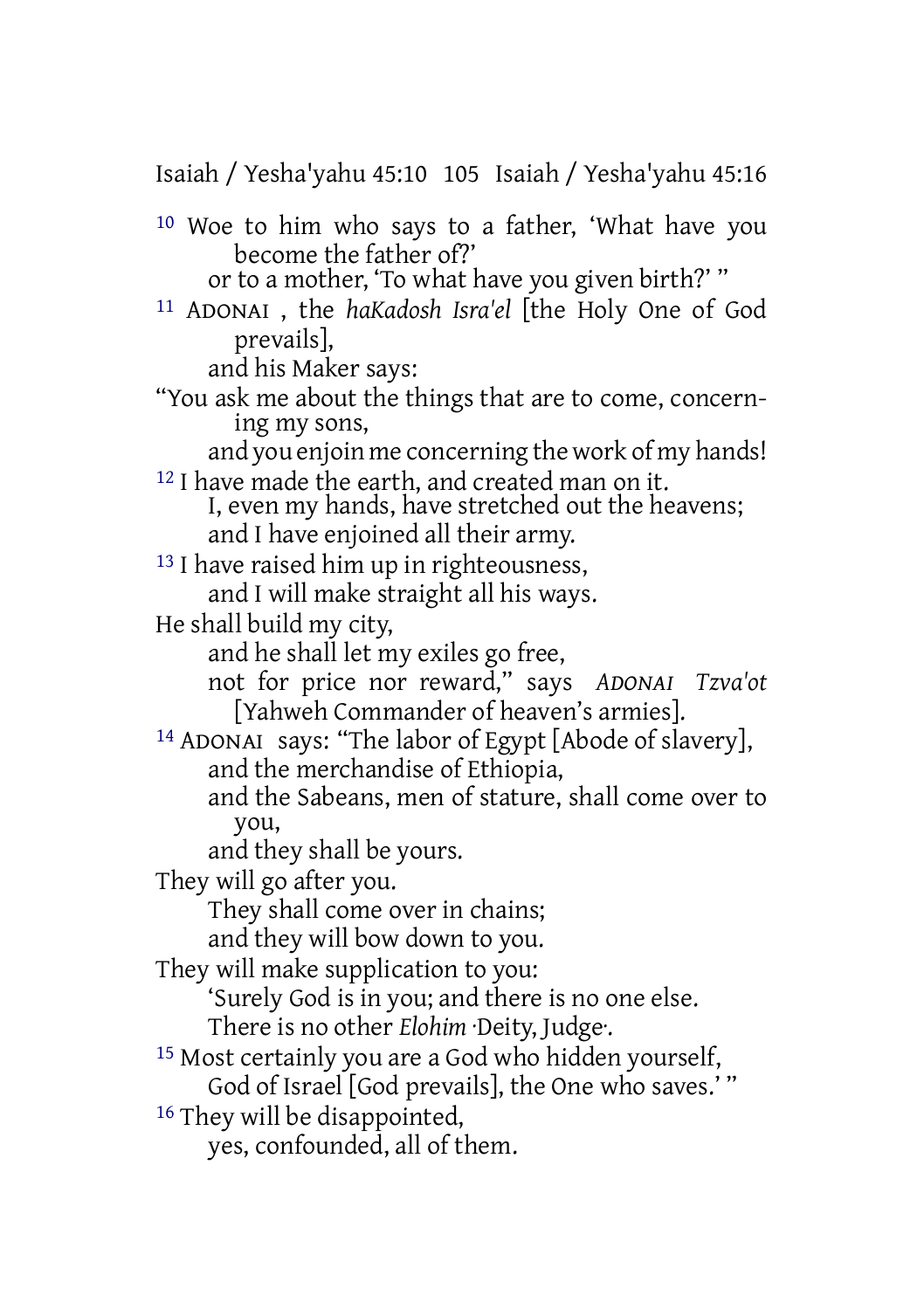Isaiah / Yesha'yahu 45:17 106 Isaiah / Yesha'yahu 45:21

Those who are makers of idols will go into confusion together.

17 Israel [God prevails] will be saved by ADONAI with an everlasting salvation.

You will not be disappointed nor confounded to ages everlasting.

18 For ADONAI who created the heavens, the God who formed the earth and made it, who established it and didn't create it a waste, who formed it to be inhabited says:

"I am ADONAI ;

and there is no other.

19 I have not spoken in secret,

in a place of the land of darkness.

I didn't say to the offspring of Jacob [Supplanter], 'Seek me in vain.'

I, ADONAI , speak righteousness.

I declare things that are right.

20 "Assemble yourselves and come.

Draw near together, you who have escaped from the nations.

Those have no knowledge who carry the wood of their engraved image,

and pray to a deity that can't save.

21 Declare and present it.

Yes, let them take counsel together.

Who has *sh'ma* ·heard obeyed, declared· this from ancient time?

Who has declared it of old?

Haven't I, ADONAI ?

There is no other *Elohim* ·Deity, Judge· besides me, a just God and able to save;

There is no one besides me.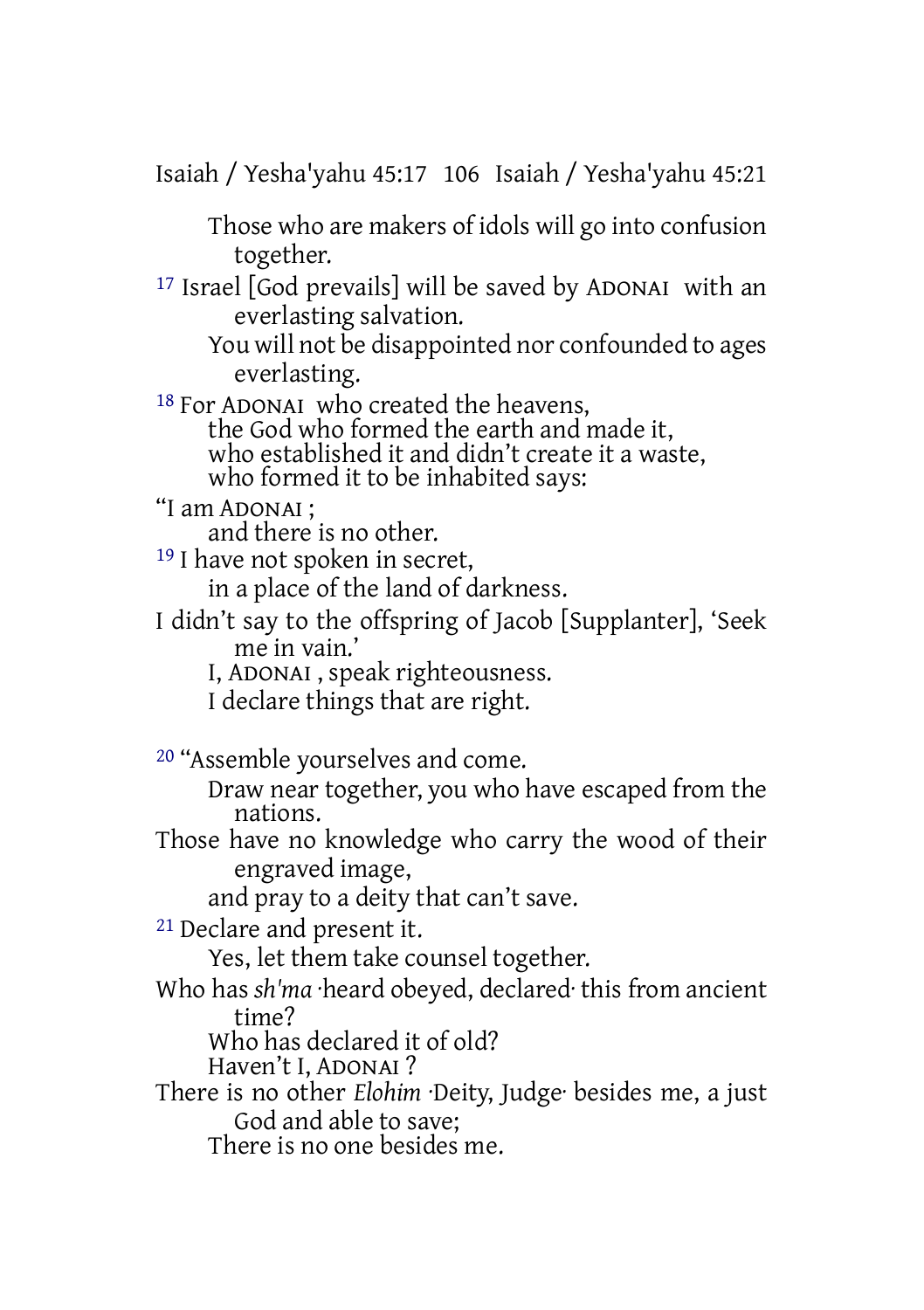Isaiah / Yesha'yahu 45:22 107 Isaiah / Yesha'yahu 46:3

 $22$  "Look to me, and be saved, all the ends of the earth; for I am God, and there is no other. 23 *I have sworn by myself.* The word has gone out of my mouth in righteousness, and will not be revoked, that *to me every knee shall bow,*

*every tongue shall swear* † <sup>24</sup> about me, 'There is righteousness and strength only in ADONAI

.''' Even to him shall men come;

and all those who raged against him shall be disappointed.

25 All the offspring of Israel [God prevails] will be justified in ADONAI, and will rejoice!

## 46

1 Bel bows down. Nebo stoops. Their idols are carried by animals, and on the livestock. The things that you carried around are heavy loads, a burden for the weary. <sup>2</sup> They stoop and they bow down together. They could not deliver the burden, but they have gone into captivity.

3 "*Sh'ma* ·Hear obey· me, house of Jacob [Supplanter], and all the remnant of the house of Israel [God prevails], that have been carried from their birth,

that have been carried from the *racham* ·womb, bowels of compassion·.

<sup>†</sup> 45:23 Quoted in Rom 14:11; Phil 2:10-11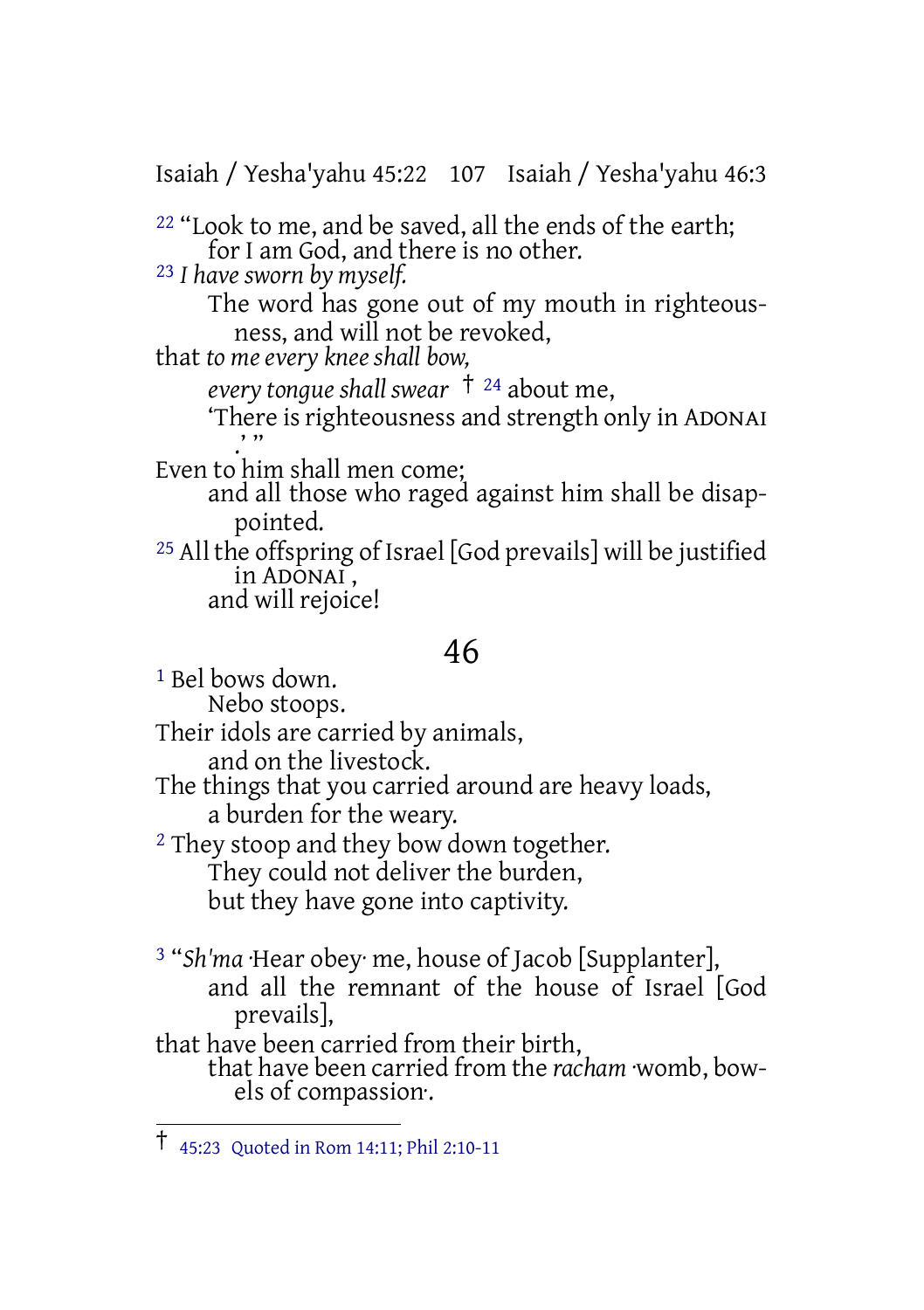Isaiah / Yesha'yahu 46:4 108 Isaiah / Yesha'yahu 46:11 4 Even to old age I am he, and even to gray hairs I will carry you. I have made, and I will bear. Yes, I will carry, and will deliver. 5 "To whom will you liken me, and consider my equal, and compare me, that we may be equal? 6 Some pour out gold from the bag, and weigh silver in the balance. They hire a goldsmith, and he makes it a deity. They fall down yes, they worship. <sup>7</sup> They bear it on their shoulder. They carry it, and set it in its place, and it stands there. It cannot move from its place. Yes, one may cry to it, yet it cannot answer. It cannot save him out of his trouble. 8 "Remember this, and show yourselves men. Bring it to mind again, you transgressors. 9 Remember the former things of old: for I am God, and there is no other. I am God, and there is none like me. 10 I declare the end from the beginning, and from ancient times things that are not yet done. I say: My counsel will stand, and I will do all that I please. 11 I call a ravenous bird from the east, the man of my counsel from a far country. Yes, I have spoken. I will also bring it to pass. I have planned.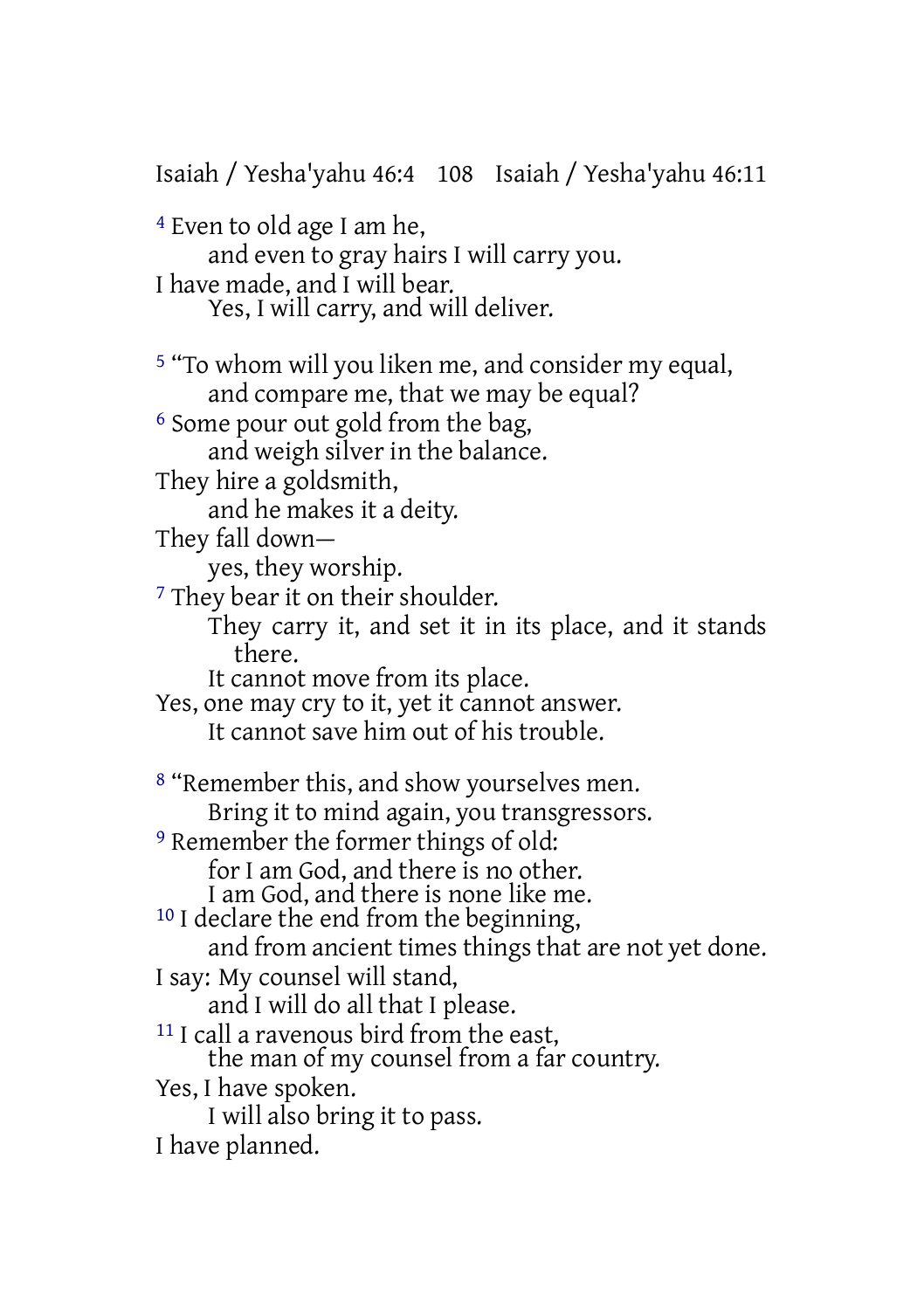Isaiah / Yesha'yahu 46:12 109 Isaiah / Yesha'yahu 47:5

I will also do it.

12 *Sh'ma* ·Hear obey· me, you stubborn-hearted, who are far from righteousness!

<sup>13</sup> I bring my righteousness near.

It is not far off,

and my salvation will not wait.

I will grant salvation to Zion [Mountain ridge, Marking], my glory to Israel [God prevails].

### 47

1 "Come down, and sit in the dust, virgin daughter of Babylon [Confusion].

Sit on the ground without a throne, daughter of the Chaldeans [Descendants of Loving-kindness].

For you will no longer be called tender and delicate. 2 Take the millstones, and grind flour.

Remove your veil, lift up your skirt, uncover your legs,

and wade through the rivers.

3 Your nakedness will be uncovered.

Yes, your shame will be seen.

I will take vengeance,

and will spare no one."

4 Our Redeemer, *ADONAI Tzva'ot* [Yahweh Commander of heaven's armies] is his name,

is the *haKadosh Isra'el* [the Holy One of God prevails].

5 "Sit in silence, and go into darkness,

daughter of the Chaldeans [Descendants of Lovingkindness].

For you shall no longer be called

the mistress of kingdoms.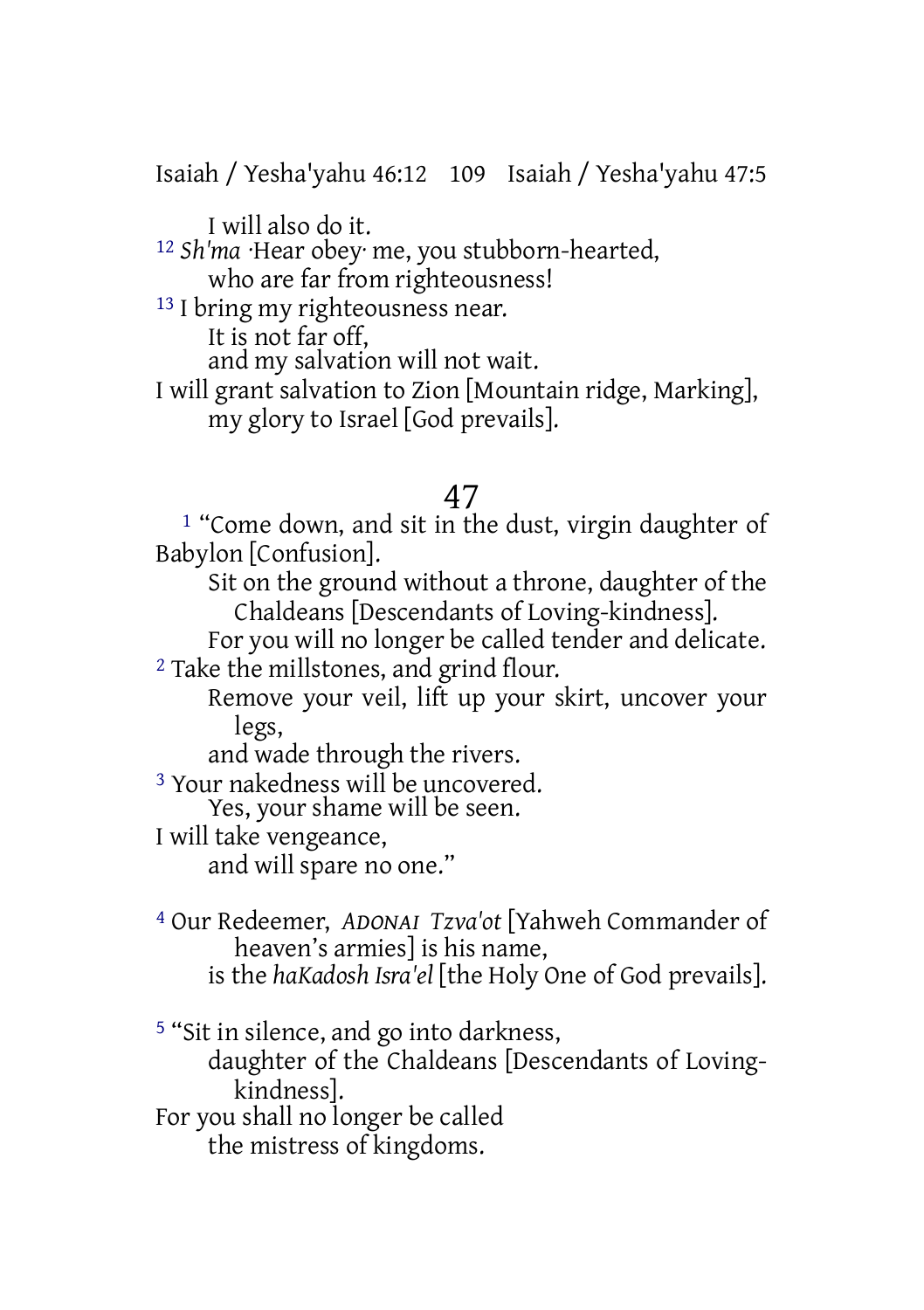Isaiah / Yesha'yahu 47:6 110 Isaiah / Yesha'yahu 47:11 6 I was angry with my people. I profaned my inheritance, and gave them into your hand. You showed them no *racham* ·merciful love·. You laid a very heavy yoke on the aged. 7 You said, *'I will be a* princess forever;' so that you did not lay these things to your heart, nor did you remember the results. 8 "Now therefore *sh'ma* ·hear obey· this, you who are given to pleasures, who sit securely, *who say in your heart,* 'I am, and there is no one else besides me. *I shall not sit as a widow, neither shall I* know the loss of children.' 9 But these two things shall come to you in a moment *in one day,* the *loss of children* \*and widowhood. They will come on you in their full measure, in the multitude of your sorceries, and the great abundance of your enchantments. <sup>10</sup> For you have trusted in your wickedness. You have said, 'No one sees me.' Your wisdom and your knowledge has perverted you. You have said in your heart, 'I am, and there is no one else besides me.' <sup>11</sup> Therefore disaster will come on you. You won't know when it dawns. Mischief will fall on you. You won't be able to put it away. Desolation will come on you suddenly, which you don't understand.

<sup>\*</sup> 47:9 Quoted in Rev 18:7-8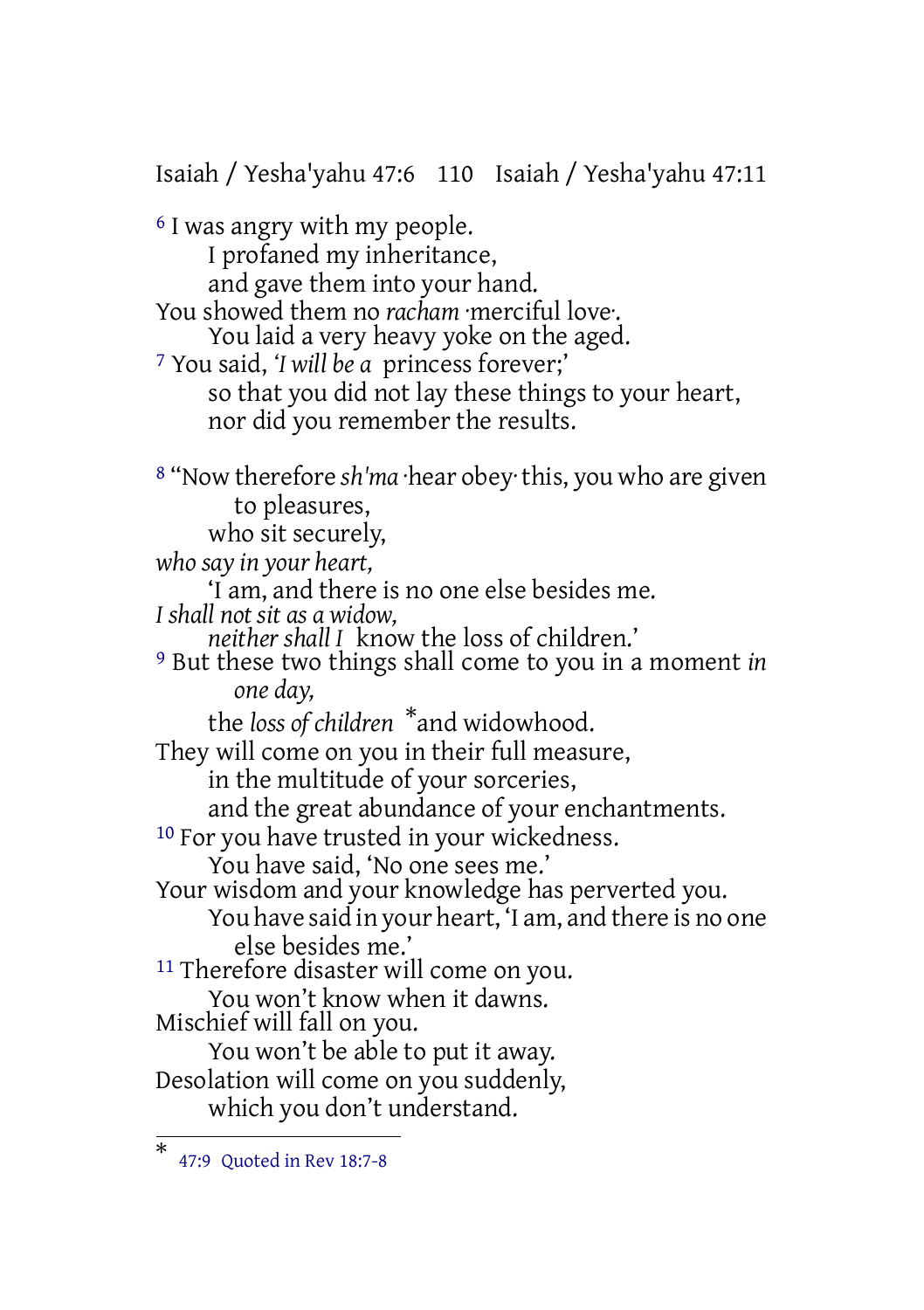Isaiah / Yesha'yahu 47:12 111 Isaiah / Yesha'yahu 48:3

<sup>12</sup> "Stand now with your enchantments, and with the multitude of your sorceries, in which you have labored from your youth; as if you might profit; as if you might prevail. 13 You are wearied in the multitude of your counsels. Now let the astrologers, the stargazers, and the monthly prognosticators, stand up and save you from the things that will come on you. 14 Behold, they shall are like stubble. The fire will burn them. They won't deliver themselves from the power of the flame. It won't be a coal to warm at or a fire to sit by. <sup>15</sup> The things that you labored in will be like this: those who have trafficked with you from your youth

will each wander in his own way.

There will be no one to save you.

### 48

1 "*Sh'ma* ·Hear obey· this, house of Jacob [Supplanter], you who are called by the name of Israel [God prevails],

and have come out of the waters of Judah [Praised]. You swear by ADONAI 's name,

and make mention of the God of Israel [God prevails], but not in truth, nor in righteousness

2 (for they call themselves citizens of the holy city, and rely on the God of Israel [God prevails];

*ADONAI Tzva'ot* [Yahweh Commander of heaven's armies] is his name):

<sup>3</sup> I have declared the former things from of old: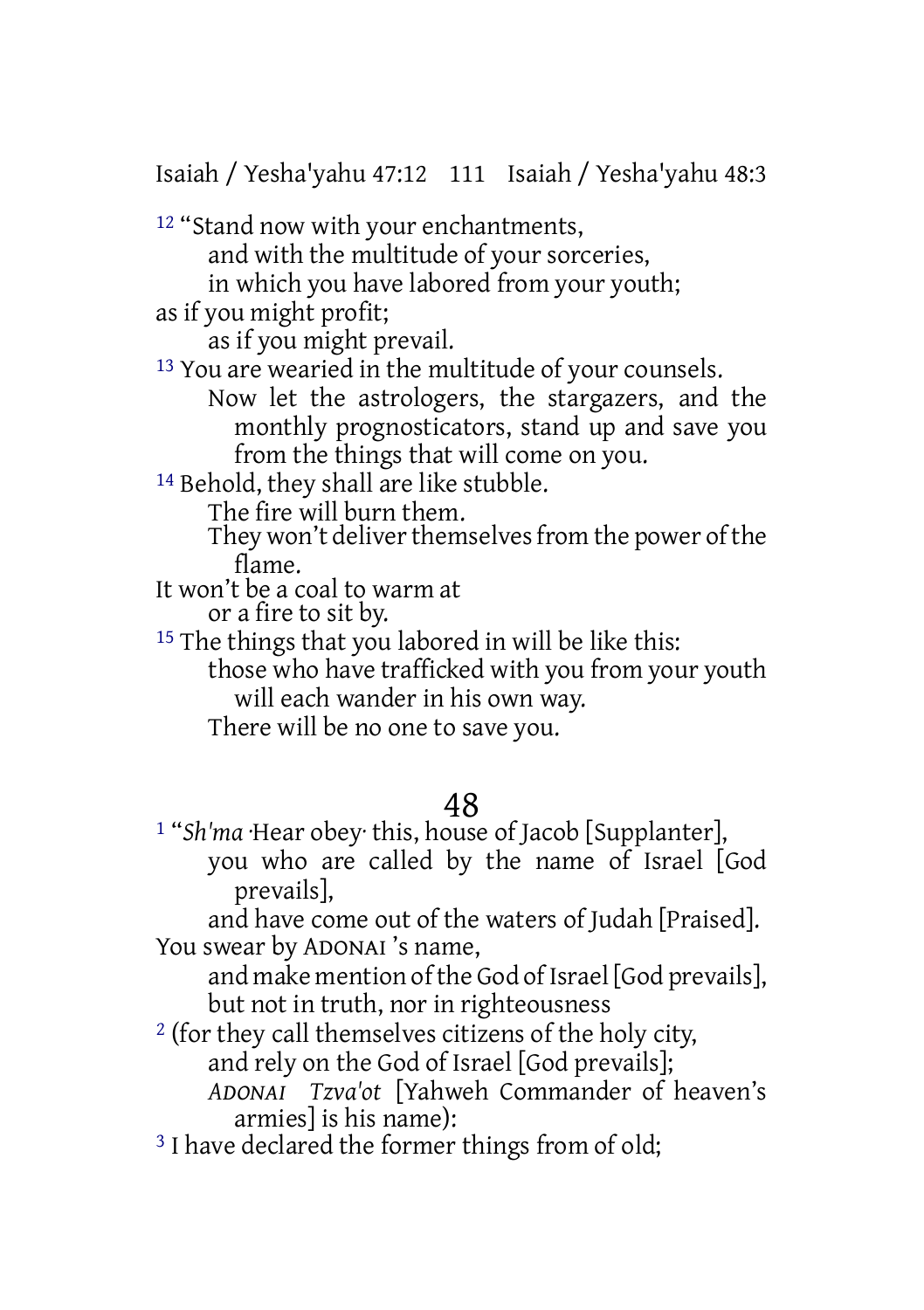Isaiah / Yesha'yahu 48:4 112 Isaiah / Yesha'yahu 48:10

yes, they went out of my mouth, and I *sh'ma* ·heard obeyed, declared· them.

I did them suddenly, and they happened.

4 Because I knew that you are obstinate, and your neck is an iron sinew, and your brow bronze;

5 therefore I have declared it to you from of old;

before it came to passI*sh'ma* ·heard obeyed, declared· it to you;

lest you should say, 'My idol has done them, and my engraved image, and my molten image, has enjoined them.'

6 You have *sh'ma* ·hear obey· it; see all this. And you, won't you declare it?

"I have *sh'ma* ·hear obey, declared· you new things from this time,

even hidden things, which you have not known.

<sup>7</sup> They are created now, and not from of old; and before today you didn't *sh'ma* ·hear obey· them; lest you should say, 'Behold, I knew them.'

8 Yes, you didn't *sh'ma* ·hear obey·; yes, you didn't know;

yes, from of old your ear was not opened:

for I knew that you dealt very treacherously,

and were called a transgressor from the womb.

9 For my name's sake, I will defer my anger, and for my *tehilah* ·praise song· I hold it back for you, so that I don't cut you off.

10 Behold, I have refined you,

but not as silver.

I have chosen you in the furnace of affliction.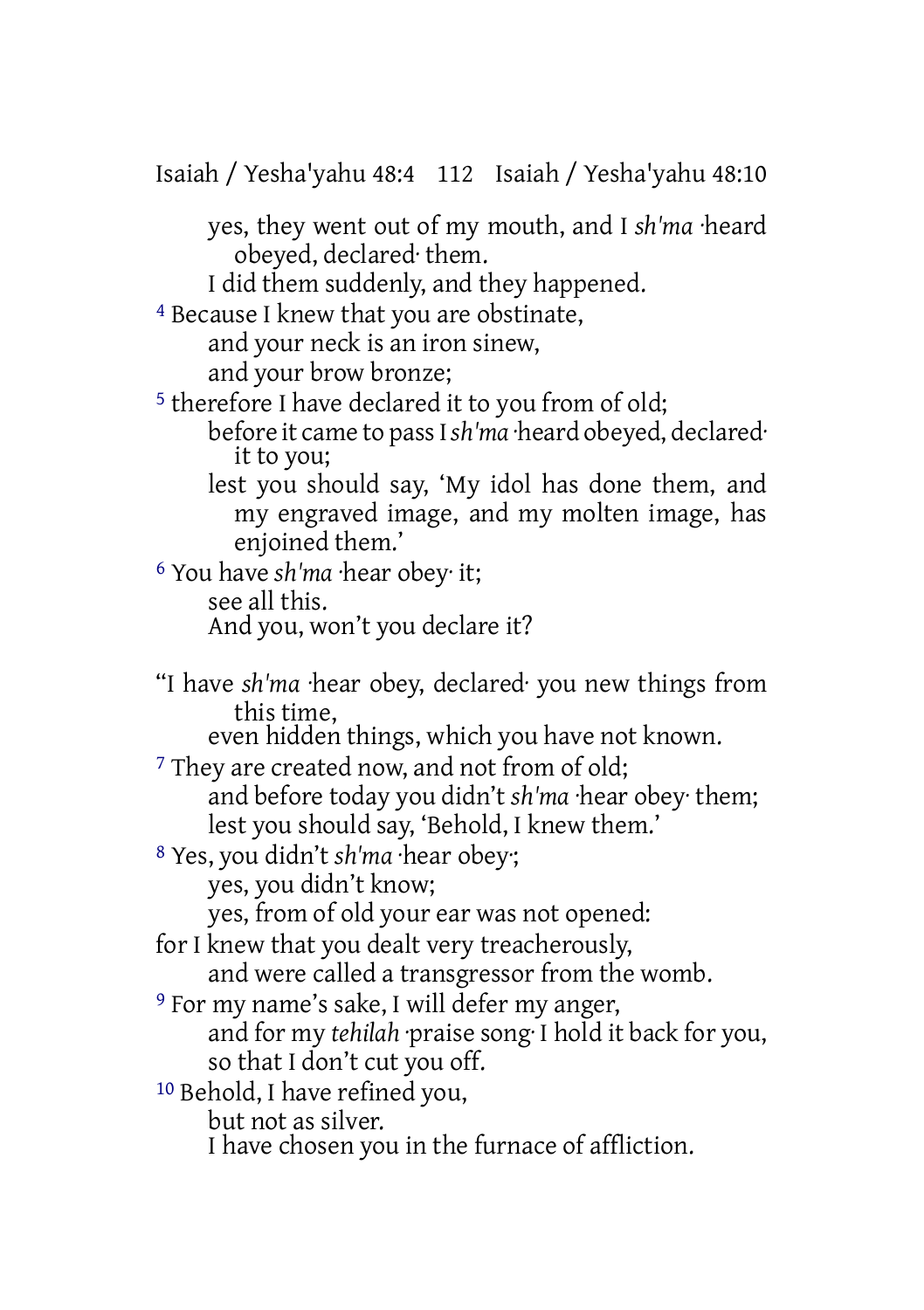#### Isaiah / Yesha'yahu 48:11 113 Isaiah / Yesha'yahu 48:16

<sup>11</sup> For my own sake,

for my own sake, I will do it;

for how would my name be profaned? I will not give my *kavod* ·weighty glory· to another.

12 "*Sh'ma* ·Hear obey· me, O Jacob [Supplanter], and Israel [God prevails] my called:

I am he;

\* *I am the first, I am also the last.* †

13 Yes, my hand has laid the foundation of the earth, and my right hand has spread out the heavens. When I call to them, they stand up together.

14 "Assemble yourselves, all of you, and *sh'ma* ·hear obey·; who among them has declared these things?

He whom ADONAI *'ahav* ·affectionately loves· will do what he likes to Babylon [Confusion], and his arm will be against the Chaldeans [Descen-

dants of Loving-kindness].

15 I, even I, have spoken; yes, I have called him.

I have brought him,

and he shall make his way prosperous.

<sup>16</sup> ‡ "Come near to me and *sh'ma* ·hear obey· this:

<sup>\*</sup> 48:12 MP: Messiah holds the title of *alef* tav (Hebrew), *alpha* omega (Greek), 'urim *thumin* (starting with Hebrew letters *alef* then *tav*), The first and the last. (Rev 1:8, 22:13)  $\frac{1}{48:12}$  Quoted in Rev 1:17  $\frac{1}{4}$  48:16 MP: Messiah speaks nothing in secret. (John 18:20-21)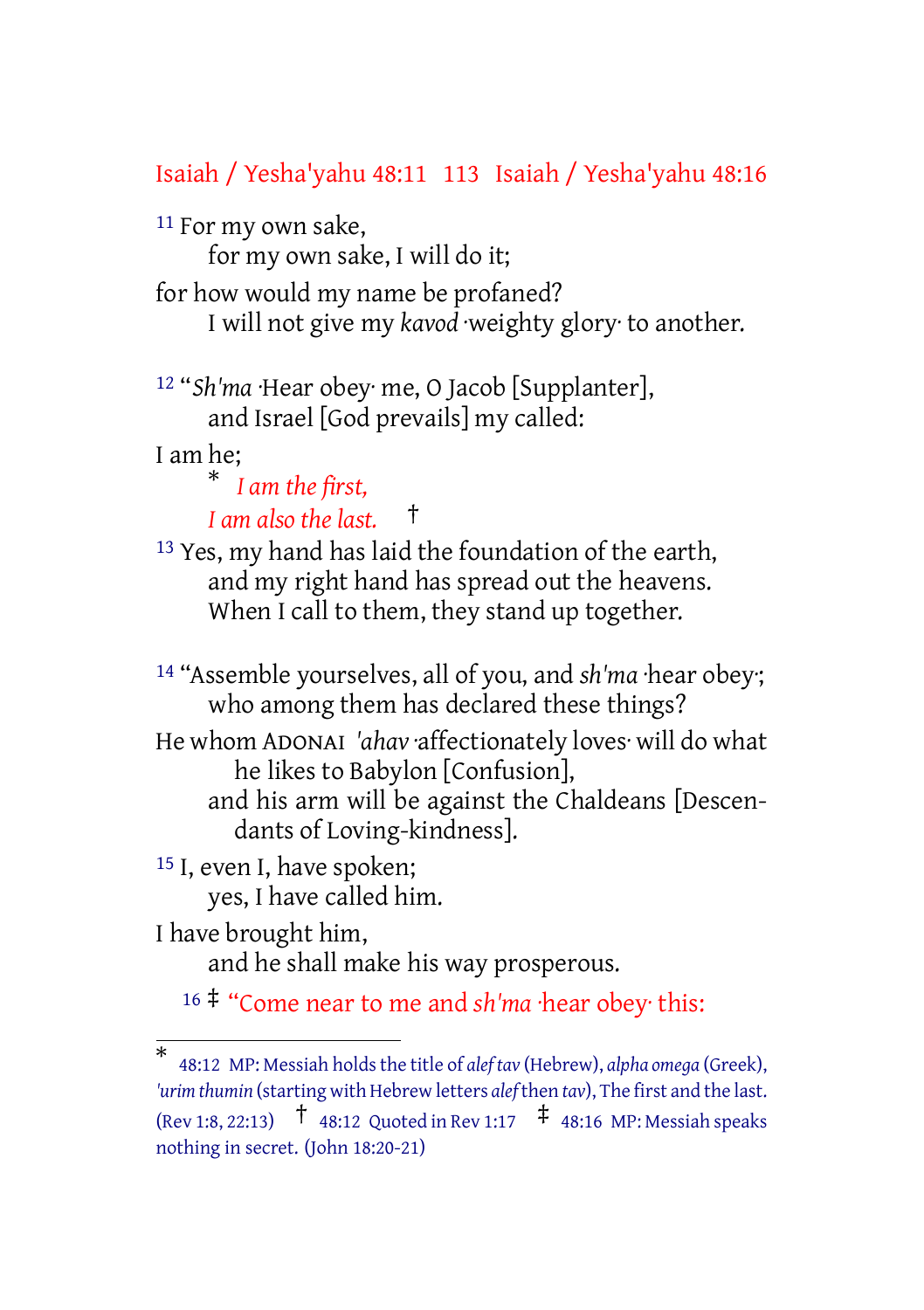Isaiah / Yesha'yahu 48:17 114 Isaiah / Yesha'yahu 48:21

§ \* "From the beginning I have not spoken in secret; from the time that it happened, I was there."

† Now the Lord ADONAI has sent me, with his Spirit.

17 ADONAI ,

your Redeemer, the *haKadosh Isra'el* [the Holy One of God prevails] says:

"I am ADONAI your God,

who teaches you to profit,

who leads you by the way that you should go.

18 Oh that you had listened to my *mitzvot* ·instructions·! Then your peace would have been like a river, and your righteousness like the waves of the sea.

19 Your offspring also would have been as the sand, and the descendants of your body like its grains. His name would not be cut off nor destroyed from before me."

20 Leave Babylon [Confusion]!

Flee from the Chaldeans [Descendants of Lovingkindness]!

With a voice of singing *sh'ma* ·hear obey, declare· this, tell it even to the end of the earth:

say, "ADONAI has redeemed his servant Jacob [Supplanter]!"

21 They didn't thirst when he led them through the deserts.

<sup>§</sup> 48:16 MP: In all of creation, Messiah participated in and holds it all together. "From the beginning … at the time it happened, I was there." (Col 1:15-17) \* 48:16 MP: Messiah is from everlasting just as Yahweh God is eternal. (John 1:1-2, 17:5)  $\uparrow$  48:16 MP: The Messiah will come and bring God's Spirit along with him. (Acts 10:37-38)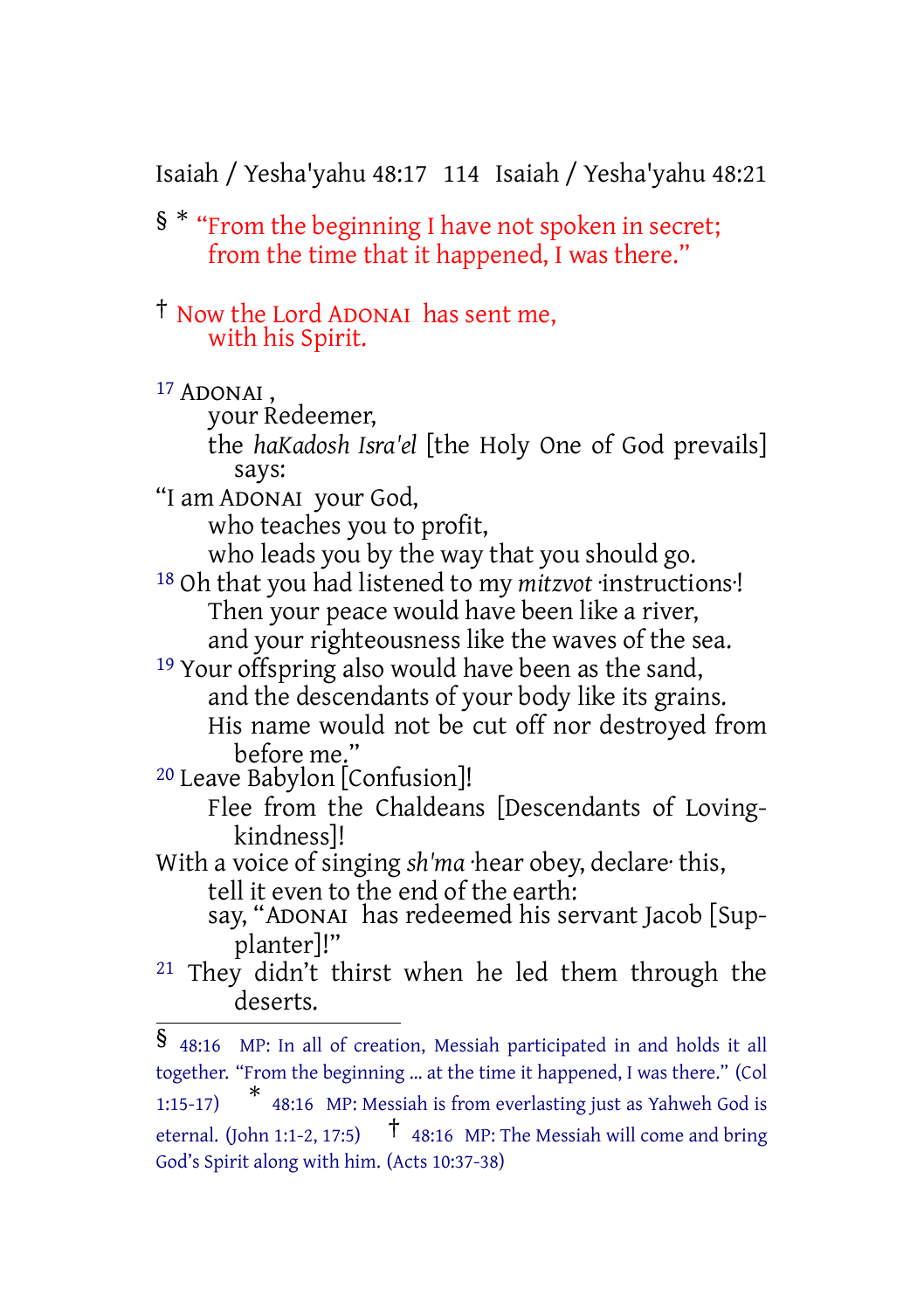Isaiah / Yesha'yahu 48:22 115 Isaiah / Yesha'yahu 49:4

He caused the waters to flow out of the rock for them. He split the rock also, and the waters gushed out.

22 "There is no peace," says ADONAI , "for the wicked."

#### 49

<sup>1</sub> \*</sup> *Sh'ma* ·Hear obey·, islands, to me. Listen, you peoples, from afar:

† ADONAI has called me from the womb;

- ‡ from the inside of my mother he has mentioned my name.
- $2 \text{ s}$  He has made my mouth like a sharp sword. He has hidden me in the shadow of his hand.
- He has made me a polished shaft.
	- He has kept me close in his quiver.
- <sup>3</sup> \* He said to me, "You are my servant;
	- <sup>†</sup> Israel [God prevails],  $\pm$  in whom I will be glorified."

<sup>4</sup> § But I said, "I have labored in vain. I have spent my strength in vain for nothing;

<sup>\*</sup> 49:1 MP: Messiah comesfor all people. (See also Is 42:4). (Matt 28:18; 1 Tim 2:3-6; Eph 2:12-14) † 49:1 MP: Messiah is called to God's service from the womb. (Matt 1:20-21; Luke 2:11)  $\pm$  49:1 MP: Messiah was named before his birth. (Matt 1:21)  $\frac{1}{9}$  49:2 MP: The Messiah's words are as a sharp sword. (To divide is an idiom referring to his teachings, it will not unite everyone). (Luke 12:51; Heb 4:12) \* 49:3 MP: Messiah is God's servant. (John 4:34, 6:38; Phil 2:7)  $\uparrow$  49:3 MP: Messiah is called Israel. Messiah comes from the nation of Israel [God prevails]. Messiah is also called Israel as the patriarch Jacob was renamed Israel (Gen 32:28). Being called Israel as a relationship role, Messiah is the example of right relationship with Yahweh for all Israel to emulate. (John 8:54-55, 12:49-50)  $\uparrow$  49:3 MP: The work that Messiah does will glorify God. (Matt 15:30-31; John 12:27-29, 17:1-5) <br>
§ 49:4 MP: Messiah's work among Israel's tribes appears to be in vain. (Luke 19:41-42)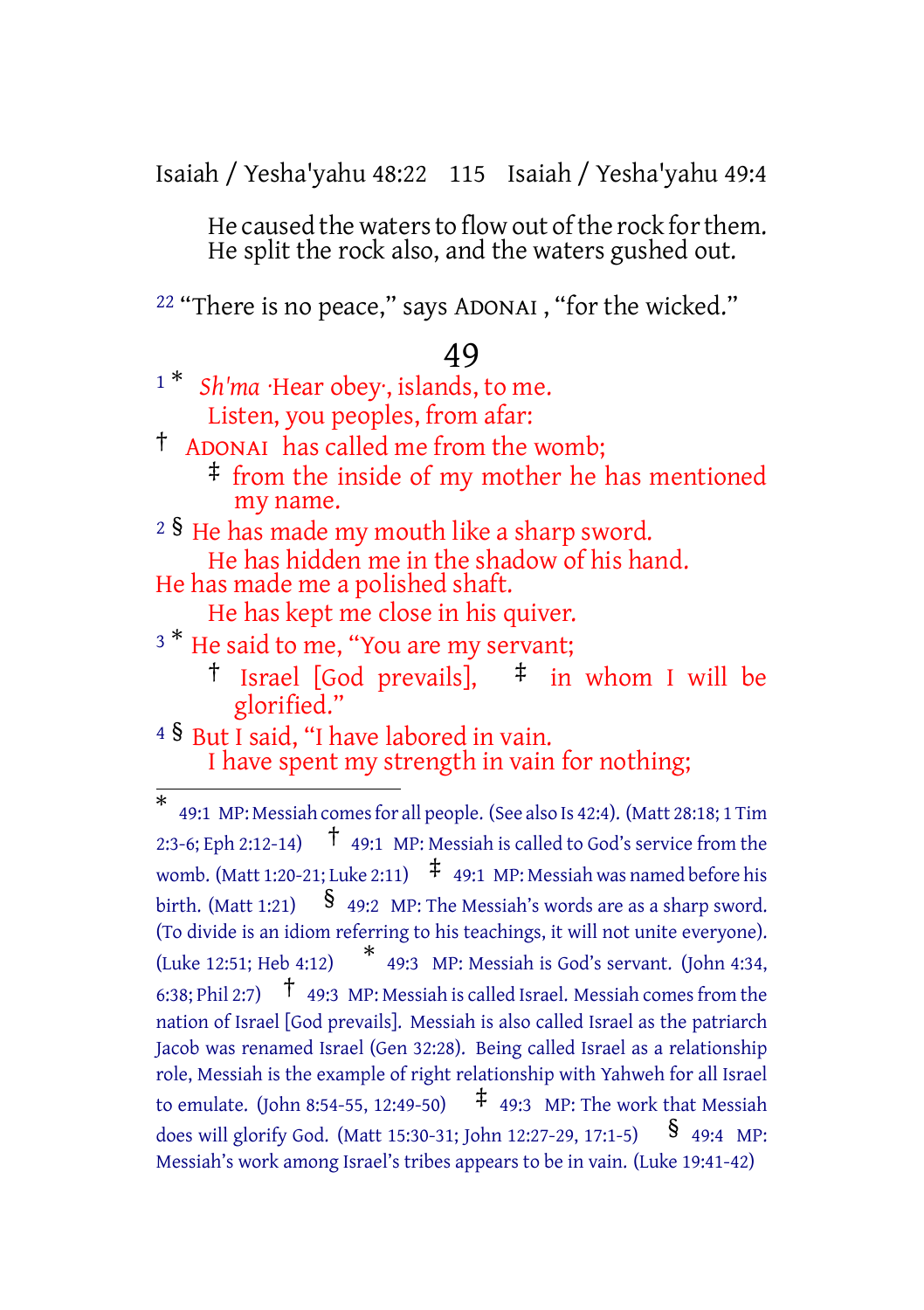Isaiah / Yesha'yahu 49:5 116 Isaiah / Yesha'yahu 49:7

yet surely the *mishpat* ·justice· due to me is with ADONAI , and my reward with my God."

<sup>5</sup> \* Now ADONAI says, he who formed me from the womb to be his servant,

† to bring Jacob [Supplanter] again to him,

and to gather Israel [God prevails] to him,

for I am honorable in ADONAI 's eyes,

and my God has become my strength.

 $6 \div 8$  Indeed, he says, "It is too light a thing that you should be my servant to raise up the tribes of Jacob [Supplanter],

and to restore the preserved of Israel [God prevails]? *I will also give you as a light to the nations,*

- \* *that you may be my yishu'ah ·salvation·to theend of the earth."* †
- <sup>7</sup> ‡ ADONAI , the *Go'eil Isra'el* [Redeemer of God prevails], and his Holy One,

says to him whom man despises, to him whom the nation abhors, to a servant of rulers:

"Kings shall see and rise up;

princes, and they shall *hawa* ·bow low, prostrate· to worship;

because of ADONAI who is faithful, even the *haKadosh Isra'el* [the Holy One of God prevails], who has chosen you."

<sup>\*</sup> 49:5 MP: Messiah is God's servant. (John 4:34, 6:38; Phil 2:7) † 49:5 MP: Messiah will restore and raise up Israel, turning them back to God. (Matt 10:5-6, 15:24)  $\uparrow$  49:6 MP: Messiah is a light to the nations, the Gentiles. (See also Is 60:1-3). (See also context of Is 9:1-2, and Is 9:3, 42:6). (Luke 2:31-32; Acts 13:47-48; Rom 3:22)  $\frac{\$}{9}$  49:6 MP: Messiah is God's servant. (John 4:34, 6:38; Phil 2:7) \* 49:6 MP: Messiah will bring salvation to the ends of the earth. (Matt 28:19: Acts 13:47)  $\uparrow$  49:6 Ouoted in Acts 13:47  $\uparrow$  49:7 MP: Messiah is despised. (See also Ps 69:4). (John 15:23-25)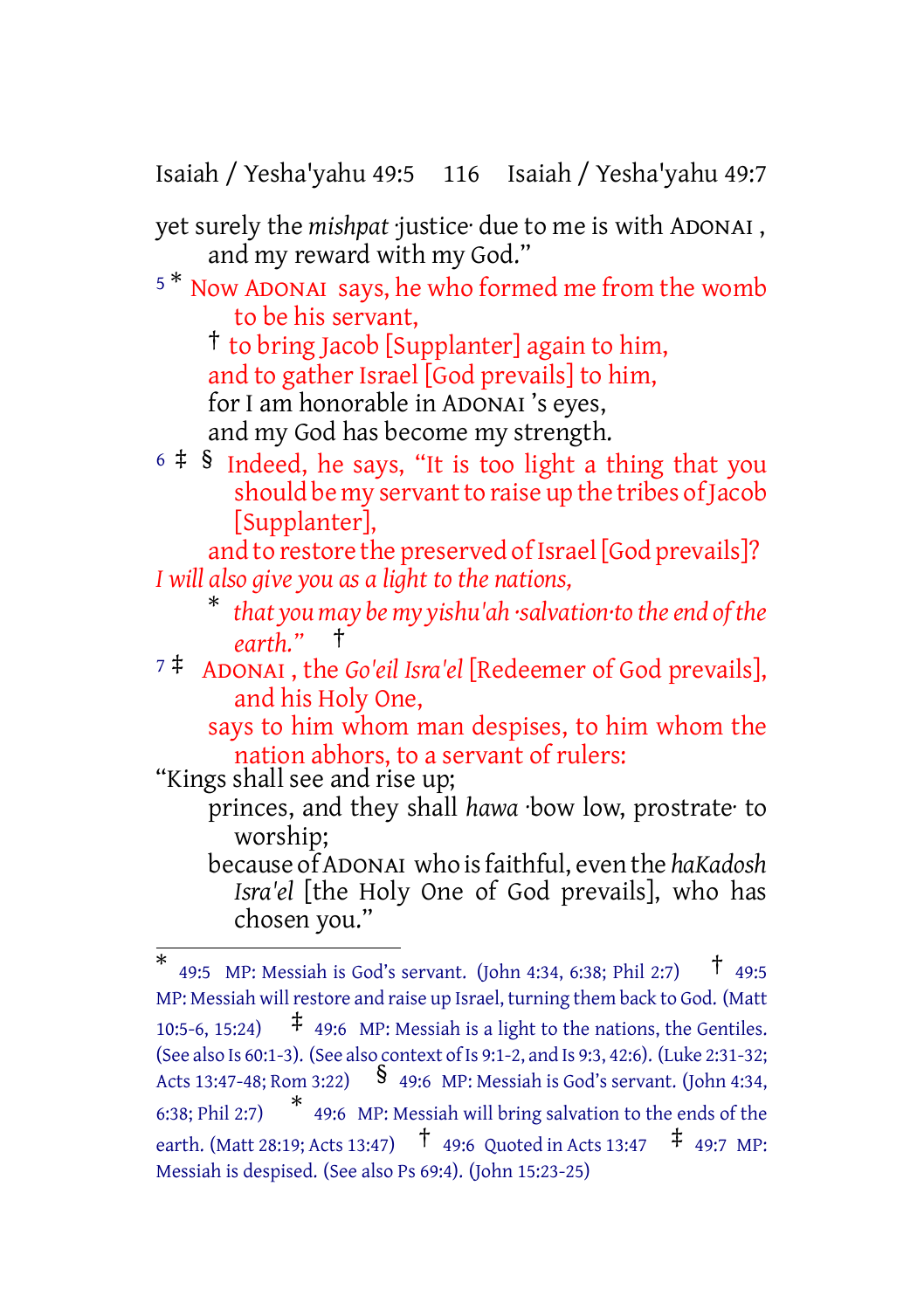Isaiah / Yesha'yahu 49:8 117 Isaiah / Yesha'yahu 49:13

- 8 ADONAI says, *"In an acceptable time I have answered you,* and *in a day of yishu'ah ·salvation· I have helped you.* §
- \* I will preserve you, and give you for a covenant ·binding contract between two or more parties· of the people,
	- to raise up the land, to make them inherit the desolate heritage:

<sup>9</sup> saying to those who are bound, 'Come out!'; to those who are in darkness, 'Show yourselves!' "They shall feed along the paths, and their pasture shall be on all treeless heights. 10 *They shall not hunger nor thirst; neither shall the heat nor sun strike them:* † for he who has *racham* ·merciful love· towards them *will lead them. He will guide them by springs of water.* ‡ 11 I will make all my mountains a road, and my highways shall be exalted. <sup>12</sup> Behold, these shall come from afar; and behold, these from the north and from the west; and these from the land of Sinim." 13 Sing, heavens; and be joyful, earth; and break out into singing, mountains: for ADONAI has comforted his people,

 $\frac{1}{9}$  49:8 Quoted in 2 Cor 6:2  $\frac{*}{4}$  49:8 MP: "Preserved you as a covenant for the people" - the restoring the land and distributing inheritance was anticipated at Messiah's coming (see in Luke 24:21 and Acts 1:6). The national-political redemption is yet to come at the demise of the anti-Messiah and the establishment of Messiah's eternal kingdom. (Rev 19:11-21 is describing Ezekiel 38-39 and Daniel 11). Judaism in the days of Yeshua expected political redemption with the Messiah (Luke 24:21; Acts 1:6). (Matt 26:28) (Also referenced: Luke 24:21; Acts 1:6; 2 Cor 6:2; Rev 19:11-21+; Ezekiel 38-39 and Daniel 11). † 49:10 Quoted in Rev 7:16 ‡ 49:10 Quoted in Rev 7:17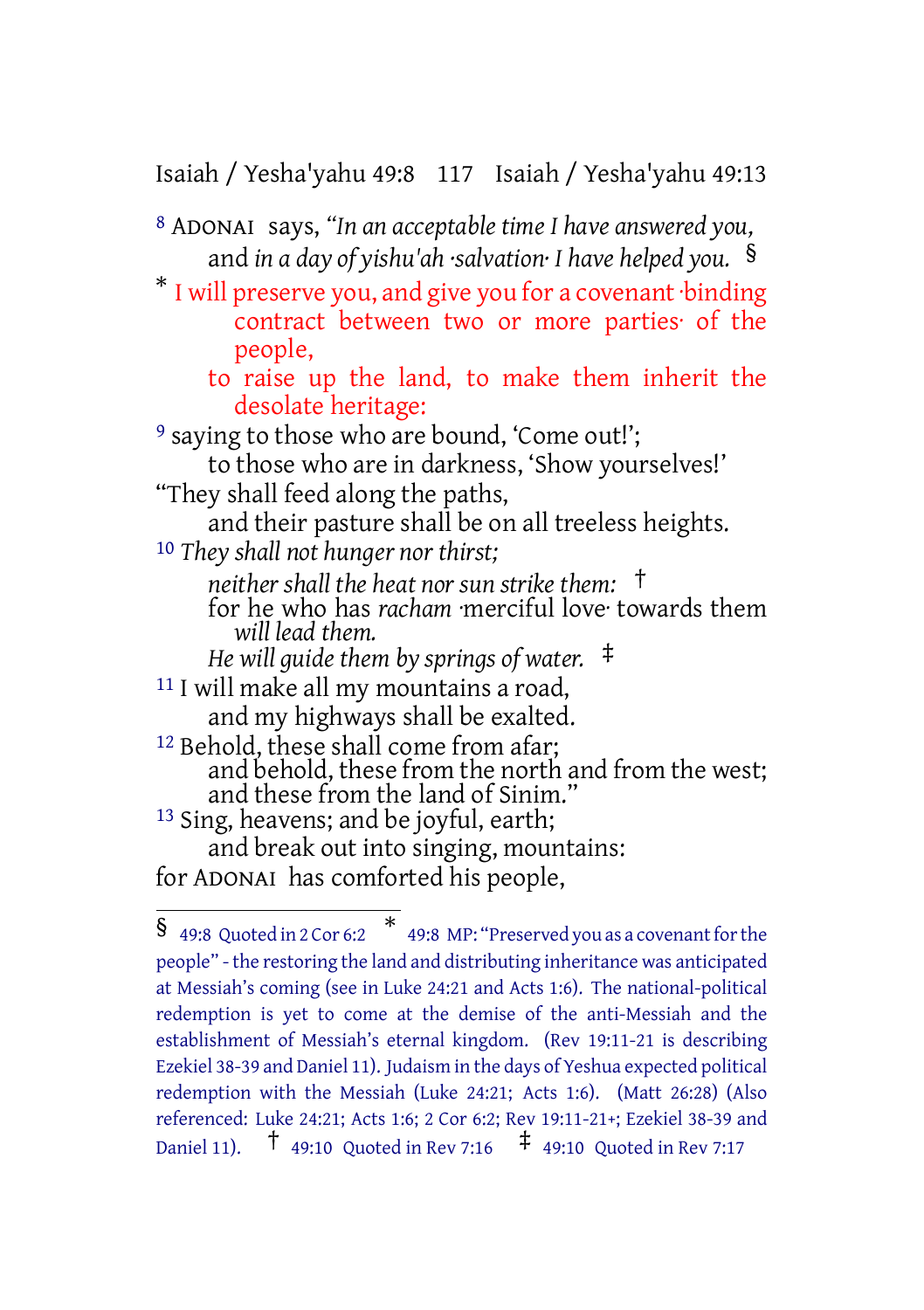Isaiah / Yesha'yahu 49:14 118 Isaiah / Yesha'yahu 49:21 and will have *racham* ·compassionate love· on his afflicted. 14 But Zion [Mountain ridge, Marking] said, "ADONAI has forsaken me, and the Lord has forgotten me." 15 "Can a woman forget her nursing child, thatshe should not have *racham* ·compassionate love· on the son of her womb? Yes, these may forget, yet I will not forget you! 16 Behold, I have engraved you on the palms of my hands. Your walls are continually before me. 17 Your children hurry. Your destroyers and those who devastated you will leave you. 18 Lift up your eyes all around, and see: all these gather themselves together, and come to you. As I live," says ADONAI , "you shall surely clothe yourself with them all as with an ornament, and dress yourself with them, like a bride. <sup>19</sup> "For, as for your waste and your desolate places, and your land that has been destroyed, surely now that land will be too small for the inhabitants, and those who swallowed you up will be far away. 20 The children of your bereavement will say in your ears, 'This place is too small for me. Give me a place to live in.' 21 Then you will say in your heart, 'Who has conceived these for me, since I have been bereaved of my children, and am solitary, an exile, and wandering back and forth? Who has brought these up?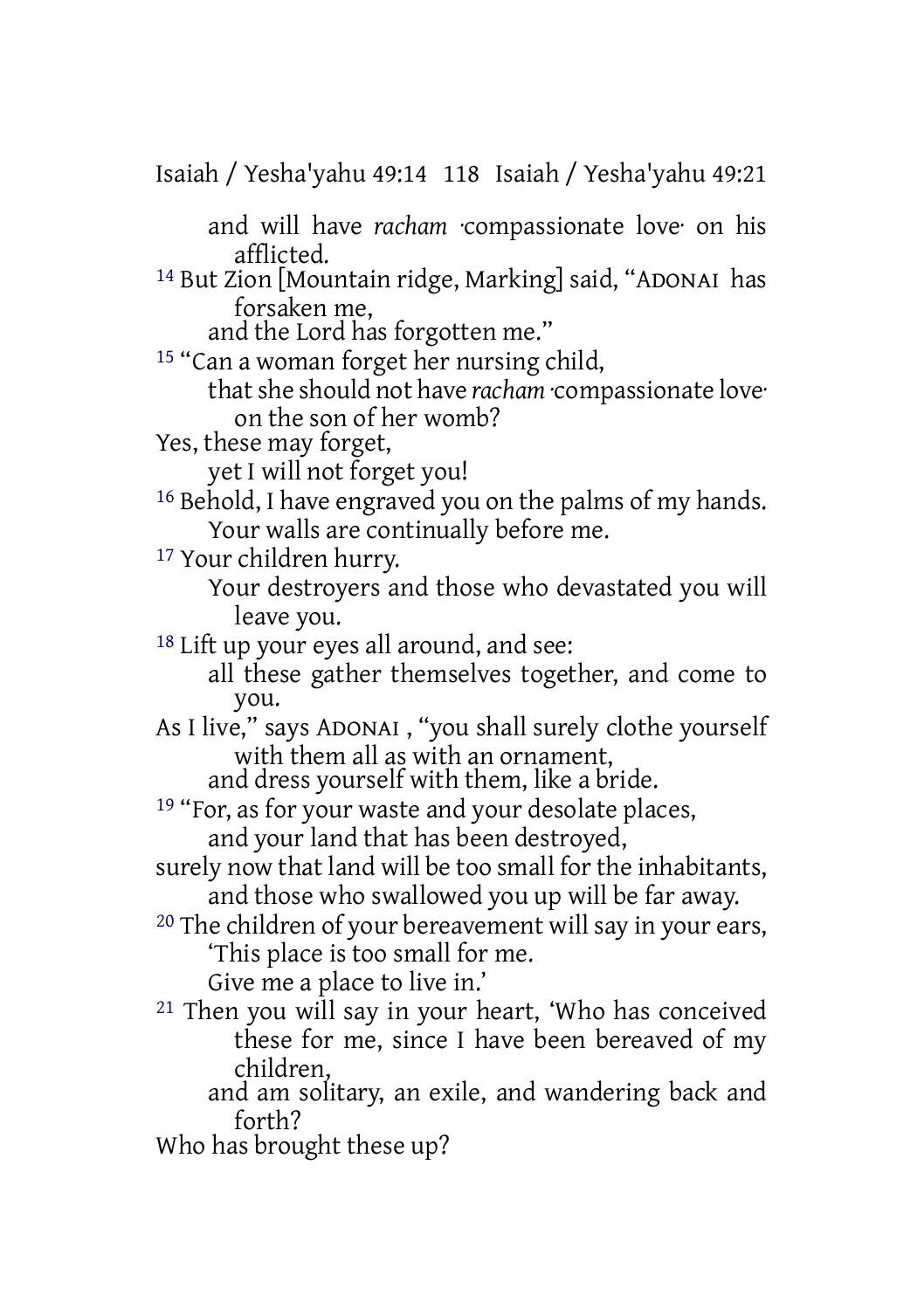| Isaiah / Yesha'yahu 49:22 119 Isaiah / Yesha'yahu 50:1                                                                                      |
|---------------------------------------------------------------------------------------------------------------------------------------------|
| Behold, I was left alone. Where were these?"<br><sup>22</sup> Thus says the Lord ADONAI, "Behold, I will lift up my<br>hand to the nations, |
| and lift up my banner to the peoples;<br>and they shall bring your sons in their bosom,                                                     |
| and your daughters shall be carried on their shoul-<br>ders.                                                                                |
| <sup>23</sup> Kings shall be your foster fathers,                                                                                           |
| and their queens your nursing mothers.                                                                                                      |
| They will bow down to you with their faces to the earth,                                                                                    |
| and lick the dust of your feet;                                                                                                             |
| Then you will know that I am ADONAI;                                                                                                        |
| and those who wait for me shall not be disap-                                                                                               |
| pointed."                                                                                                                                   |
| <sup>24</sup> Shall the plunder be taken from the mighty,                                                                                   |
| or the lawful captives be delivered?                                                                                                        |
| <sup>25</sup> But ADONAI says, "Even the captives of the mighty shall                                                                       |
| be taken away,                                                                                                                              |
| and the plunder retrieved from the fierce;                                                                                                  |
| for I will contend with him who contends with you,                                                                                          |
| and I will save your children.                                                                                                              |
| <sup>26</sup> I will feed those who oppress you with their own flesh;                                                                       |
| and they will be drunk on their own blood, as with                                                                                          |
| sweet wine.                                                                                                                                 |
| Then all flesh shall know that I, ADONAI, am the One who                                                                                    |
| saves you,                                                                                                                                  |
| and your Redeemer, the 'Avir Ya'akov [Mighty One of                                                                                         |
| Supplanter]."                                                                                                                               |
| 50                                                                                                                                          |
| says, "Where is the bill of your mother's<br><sup>1</sup> ADONAI                                                                            |
| divorce, with which I have put her away?                                                                                                    |

or to which of my creditors have I sold you?

Behold, you were sold for your iniquities,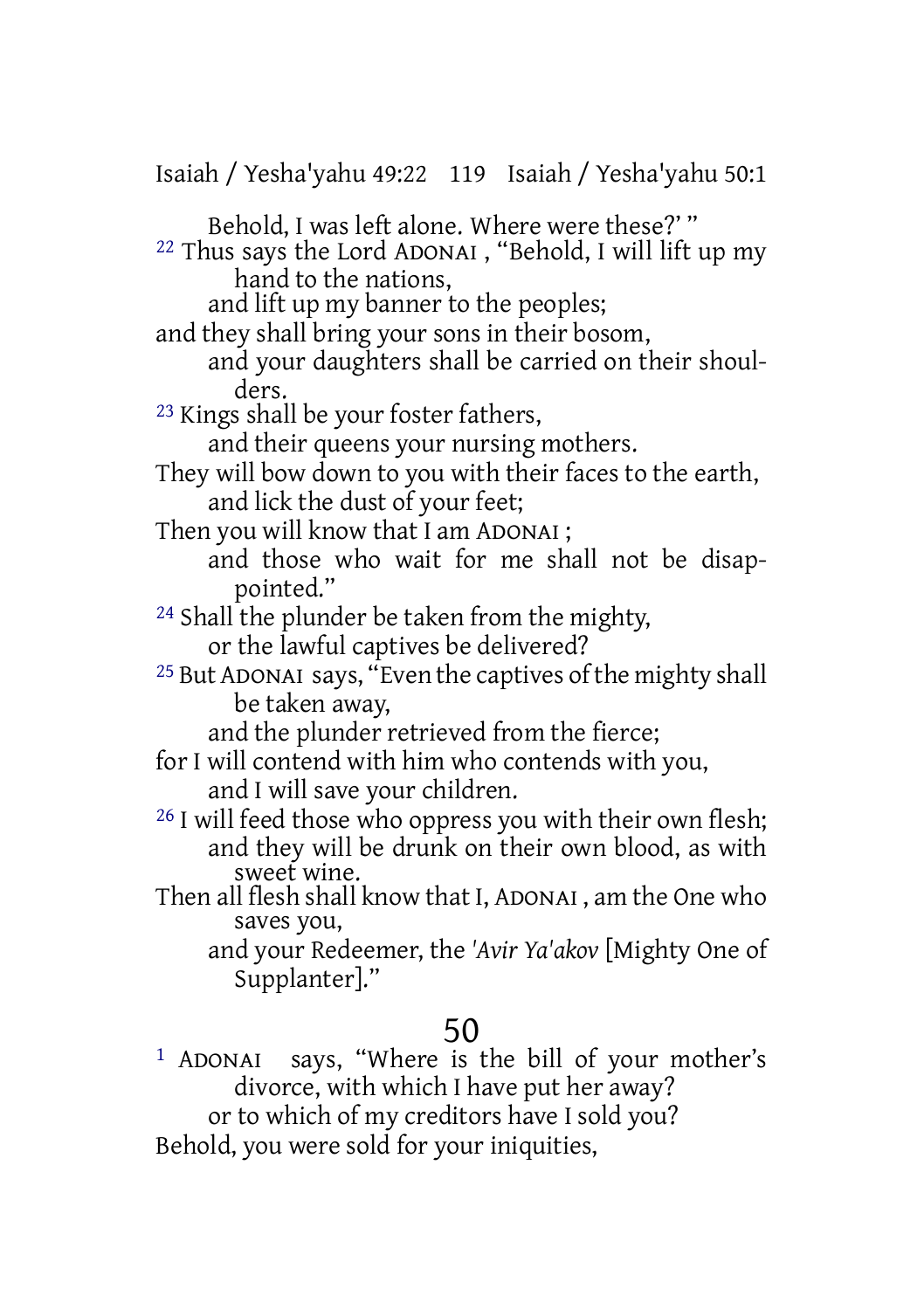Isaiah / Yesha'yahu 50:2 120 Isaiah / Yesha'yahu 50:6

and your mother was put away for your transgressions.

2 Why, when I came, was there no one? when I called, why was there no one to answer?

Is my hand shortened at all, that it can't redeem? or have I no power to deliver?

Behold, at my rebuke I dry up the sea.

I make the rivers a wilderness:

their fish stink, because there is no water, and die for thirst.

<sup>3</sup> I clothe the heavens with blackness, and I make *sackcloth their covering."* \*

 $4\text{ }^{\text{+}}$  The Lord ADONAI has given me the tongue of those who are taught,

‡ that I may know how to sustain with words him who is weary.

He wakens morning by morning,

he wakens my ear to *sh'ma* ·hear obey· as those who are taught.

<sup>5</sup> § The Lord ADONAI has opened my ear, and I was not rebellious. I have not turned back.

<sup>6</sup> \* I gave my back to those who *beat me,*

 $^*$  50:3 Quoted in Rev 6:12  $\;$   $^\dagger$  50:4 MP: The Messiah speaks with knowledge taught to him from God, not from men. (Matt 7:29; Mark 1:27; Luke 4:32, 4:36; John 12:49-50)  $\uparrow$  50:4 Messiah's teachings can sustain the weary. (Matt 11:28)  $\frac{1}{50:5}$  MP: Messiah is not rebellious to God's will. (John 12:27) \* 50:6 MP: Messiah's back is whipped. "I gave my back to the smiters." (John 19:1)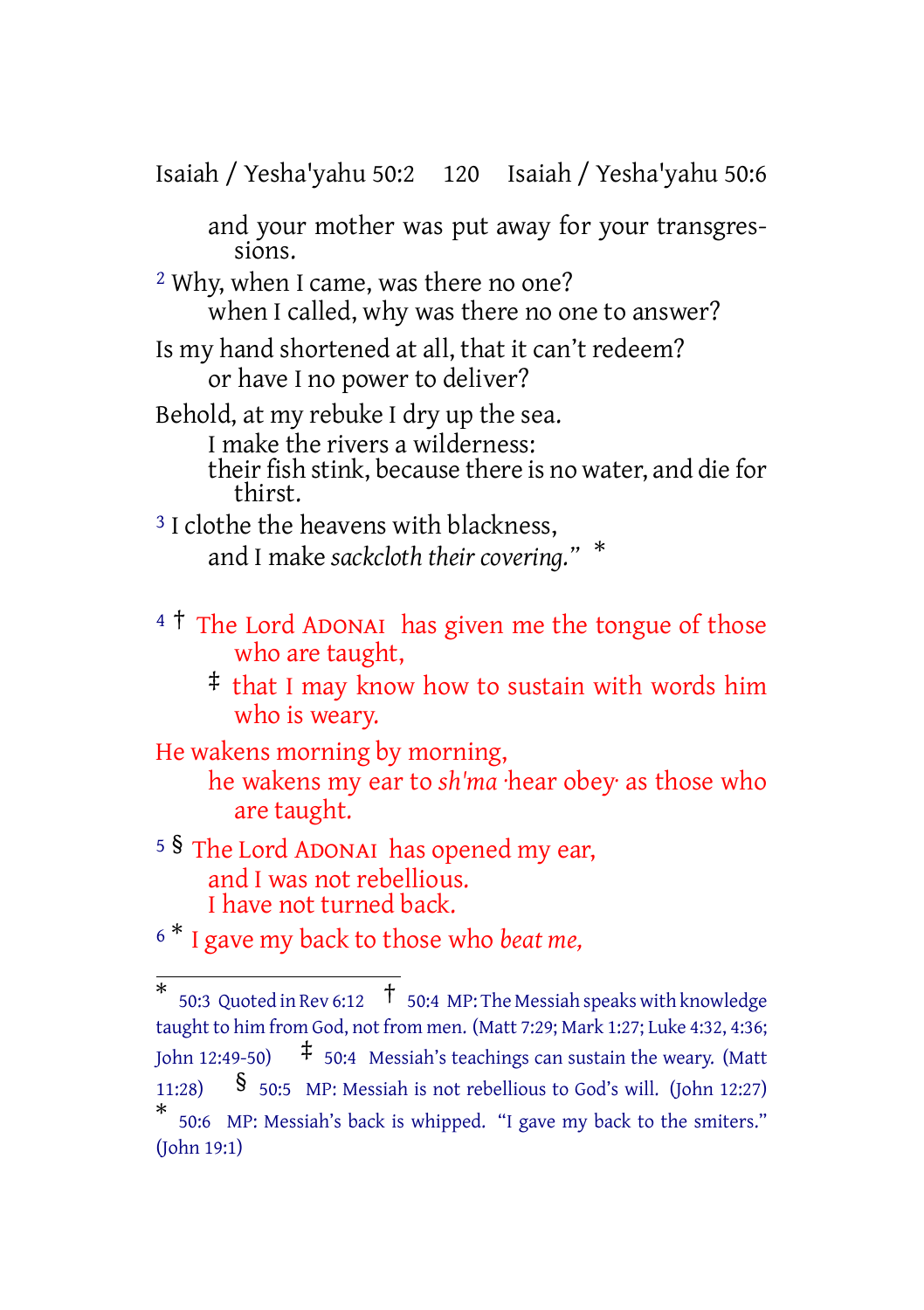Isaiah / Yesha'yahu 50:7 121 Isaiah / Yesha'yahu 50:10

† and my cheeks to those who plucked off the hair. ‡ I didn't hide my *face from insult* § and *spitting.* \* 7 For the Lord ADONAI will help me. Therefore I have not been confounded. † Therefore I have set my face like a flint, and I know that I shall not be disappointed. <sup>8</sup> <sup>‡</sup> He who declares me righteous me is near. Who will bring charges against me? Let us stand up together. Who is my *mishpat* · adversary·? Let him come near to me. 9 Behold, the Lord ADONAI will help me! Who is he who will condemn me? Behold, they will all grow old like a garment. The moths will eat them up. <sup>10</sup> § Who among you fears ADONAI , and *sh'ma* ·hears obeys· the voice of his servant? \* He who walks in darkness, and has no light, let him trust in ADONAI 's name, and rely on his God.

<sup>†</sup> 50:6 MP: Messiah's face is beaten according to the Greek *Septuagint* translation. The Hebrew *Masoretic* text reads plucking out the beard. Note: In (2 Sam 10:4), plucking out the beard is a great insult. Both interpretations can be valid as prophecy. (Mark 14:65 with 2 Sam 10:4)  $\pm$  50:6 MP: Messiah is mocked to his face. "I did not hide my face from insult". (Matt 26:67) § 50:6 MP: Messiah is spat upon in his face. "I did not hide my face from... spitting". (Matt 26:67, 27:30) \* 50:6 Quoted in Matt 26:67; Mark 10:34  $\uparrow$  50:7 Messiah's face is set like flint, steadfast. (Luke 9:51)  $\uparrow$  50:8 MP: Messiah is justified, no negative charges against him are valid. (Luke 23:2-4; Heb 8:33-34)  $\frac{\$}{\$}$  50:10 MP: Trusting in Yahweh God also means to trust in his Servant Messiah. (John 5:23, 14:1, 15:24, 17:3; <sup>1</sup> John 2:23) \* 50:10 MP: Trusting in the servant sent brings light and direction from God. (John 11:9, 12:35-36, 12:46)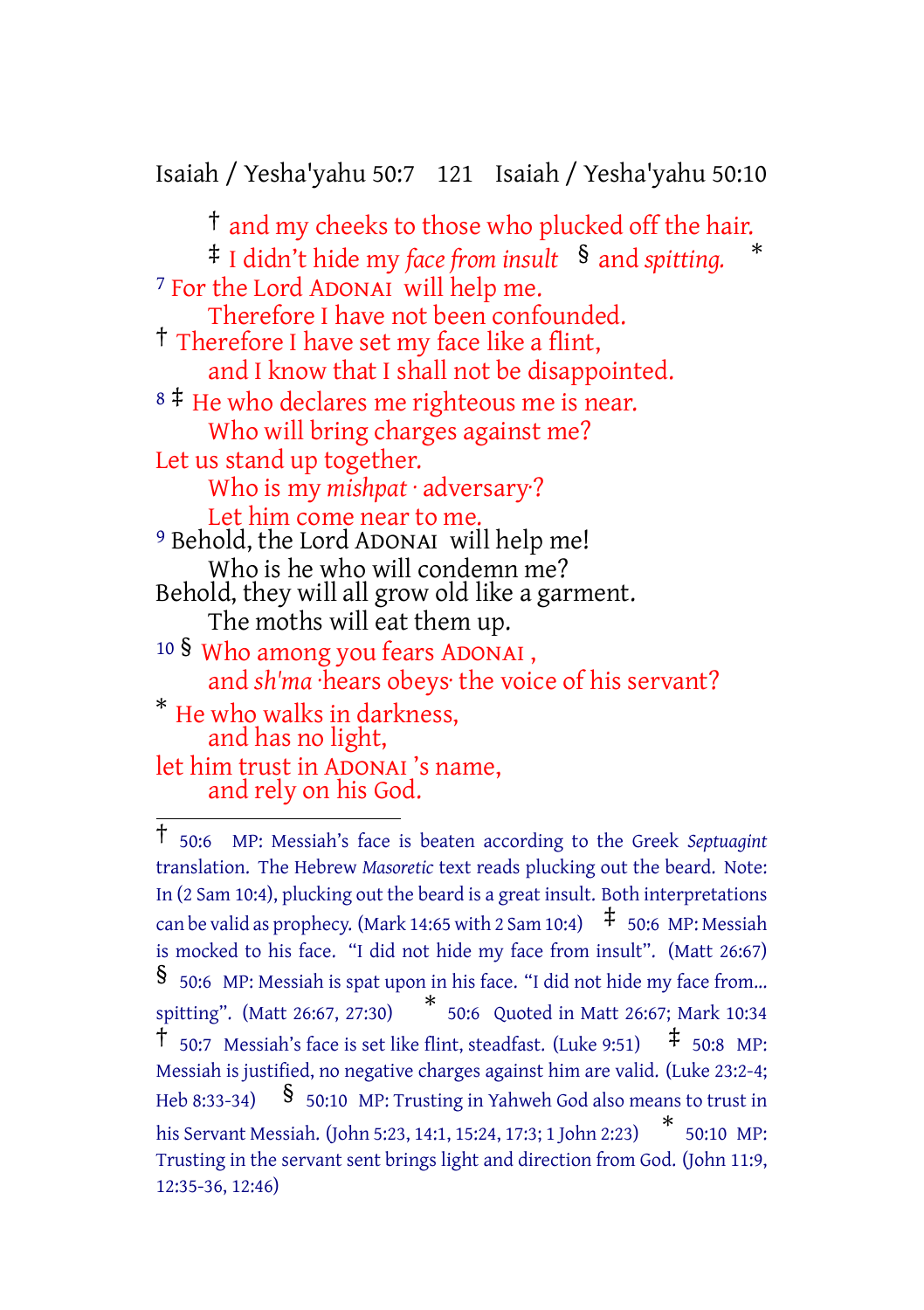Isaiah / Yesha'yahu 50:11 122 Isaiah / Yesha'yahu 51:5

11 Behold, all you who kindle a fire,

who adorn yourselves with torches around yourselves;

walk in the flame of your fire,

and among the torches that you have kindled.

You will have this from my hand:

You will lie down in sorrow.

#### 51

1 "*Sh'ma* ·Hear obey·to me, you who follow afterrighteousness,

you who seek ADONAI :

look to the rock you were cut from,

and to the quarry you were dug from.

2 Look to Abraham [Father of a multitude] your father, and to Sarah [Princess] who bore you;

for when he was but one I called him, and I blessed him, and made him many.

3 For ADONAI has comforted Zion [Mountain ridge, Marking].

He has comforted all her waste places,

and has made her wilderness like Eden [Delight],

and her desert like the garden of ADONAI .

Joy and gladness will be found therein,

thanksgiving, and the voice of melody.

4 "Listen to me, my people;

and hear me, my nation:

for the *Torah* ·Teaching· will go out from me,

and I will establish my *mishpat* ·justice· for a light to the peoples.

5 My righteousness is near.

My *yesha'* ·salvation· has gone out,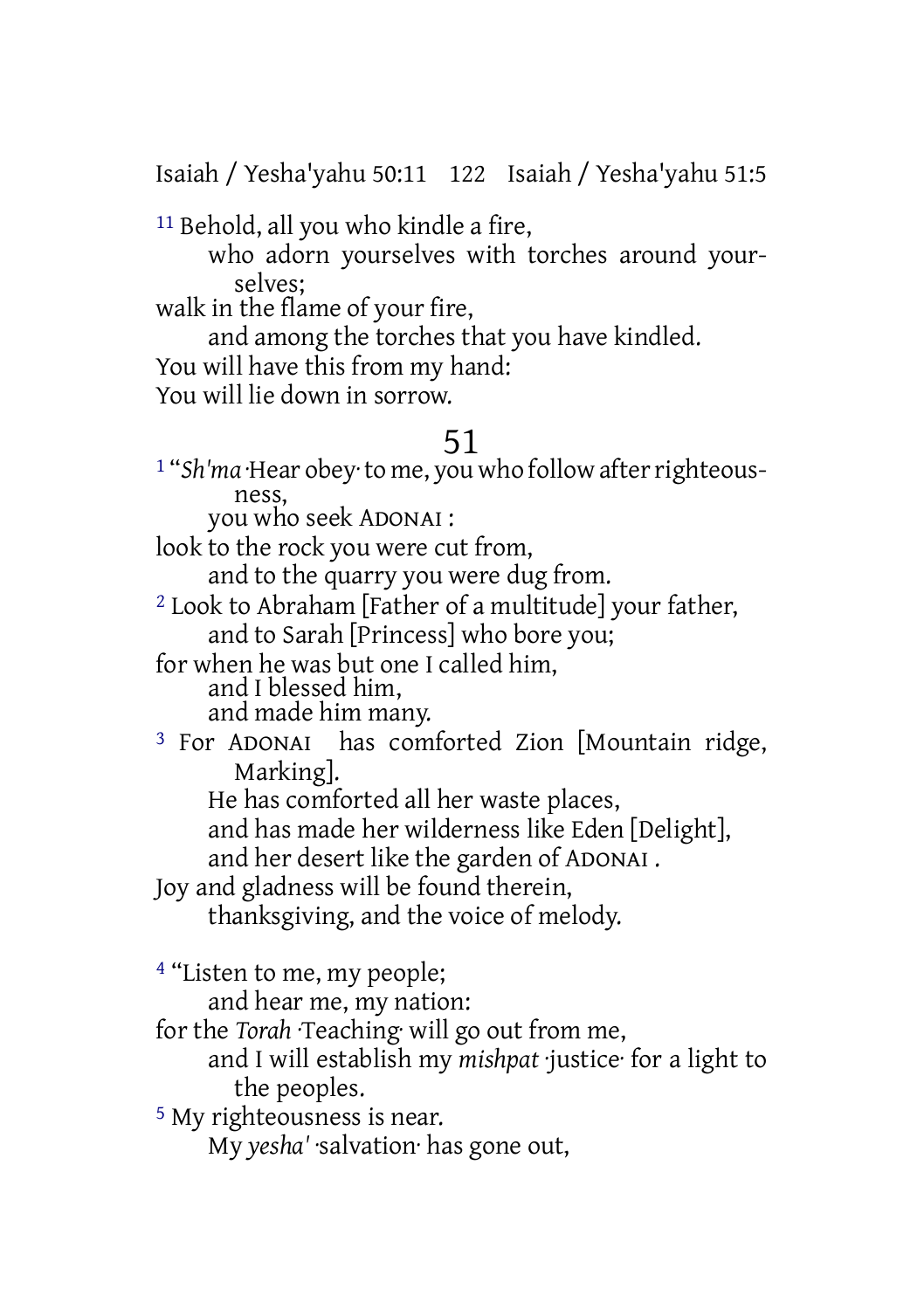Isaiah / Yesha'yahu 51:6 123 Isaiah / Yesha'yahu 51:11

and my arms will judge the peoples. The islands will wait for me, and they will trust my arm. 6 Lift up your eyes to the heavens, and look on the earth beneath; for the heavens will vanish away like smoke, and the earth will wear out like a garment; and its inhabitants will die in the same way: but my *yishu'ah* ·salvation· will be forever, and my righteousness will not be abolished. 7 "*Sh'ma* ·Hear obey· to me, you who know righteousness, the people in whose heart is my *Torah* ·Teaching·: Don't fear the reproach of men, and don't be dismayed at their insults. 8 For the moth will eat them up like a garment, and the worm will eat them like wool; but my righteousness will be forever, and my *yishu'ah* ·salvation· to all generations." 9 Awake, awake, put on strength, arm of ADONAI ! Awake, as in the days of old, the generations of ancient times. Is not it you who cut Rahab in pieces, who pierced the monster? 10 Is not it you who dried up the sea, the waters of the great deep; who made the depths of the sea a way for the redeemed to pass over? 11 Those ransomed by ADONAI will *teshuvah* ·completely return·, and come with singing to Zion [Mountain ridge, Marking]; and everlasting joy shall be on their heads.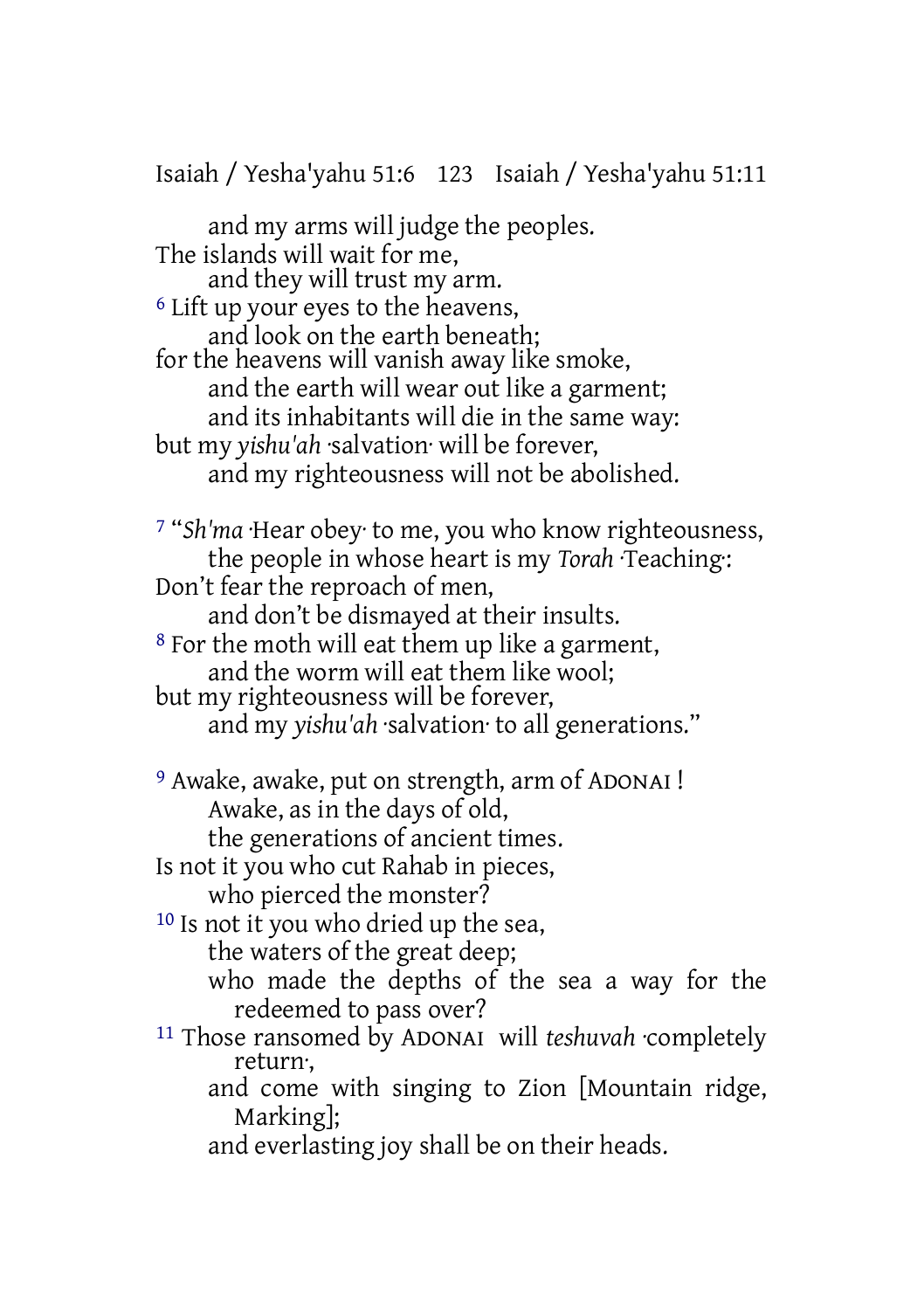Isaiah / Yesha'yahu 51:12 124 Isaiah / Yesha'yahu 51:17 They will obtain gladness and joy. Sorrow and sighing shall flee away. 12 "I, even I, am he who comforts you. Who are you, that you are afraid of man who shall die, and of the son of man who will be made as grass? 13 Have you forgotten *Yahweh 'Oseinu* [Yahweh our Maker], who stretched out the heavens. and laid the foundations of the earth? Do you live in fear continually all day because of the fury of the oppressor, when he prepares to destroy? Where is the fury of the oppressor? <sup>14</sup> The captive exile will speedily be freed; and he will not die and go down into the pit, and his bread will not fail. 15 For I am ADONAI your God, who stirs up the sea, so that its waves roar: *ADONAI Tzva'ot* [Yahweh Commander of heaven's armies] is his name. <sup>16</sup> I have put my words in your mouth, and have covered you in the shadow of my hand, that I may plant the heavens, and lay the foundations of the earth, and tell Zion [Mountain ridge, Marking], 'You are my people.' " 17 Awake, awake! Stand up, Jerusalem [City of peace], you who have drunk from ADONAI 's hand the cup of his wrath. You have drunken the bowl of the cup of staggering,

and drained it.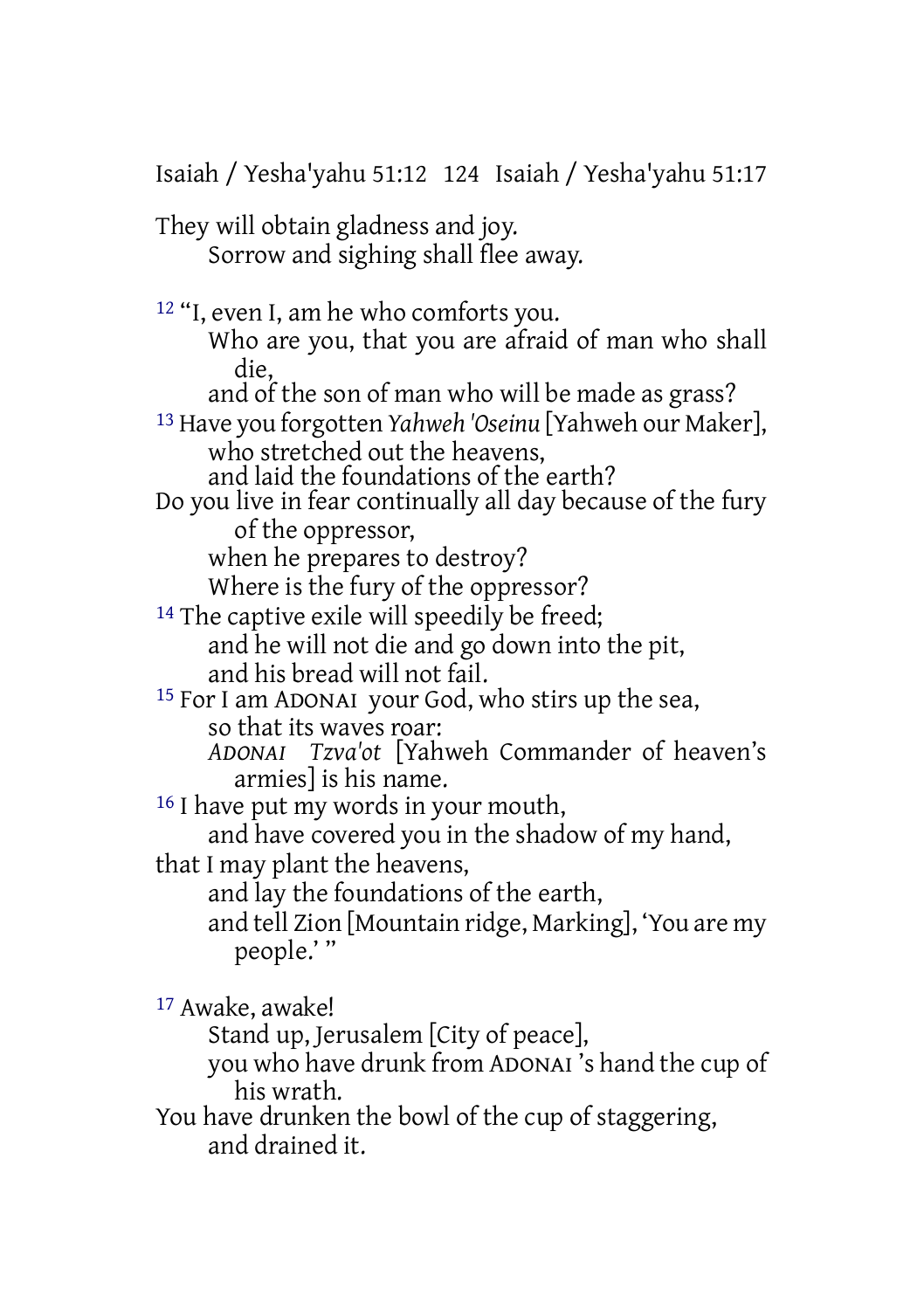Isaiah / Yesha'yahu 51:18 125 Isaiah / Yesha'yahu 52:1

<sup>18</sup> There is no one to guide her among all the sons to whom she has given birth; and there is no one who takes her by the hand among all the sons who she has brought up. 19 These two things have happened to you who will grieve with you? desolation and destruction, and famine and the sword. How can I comfort you? 20 Your sons have fainted. They lie at the head of all the streets, like an antelope in a net. They are full of the ADONAI 's wrath, the rebuke of your God. 21 Therefore now *sh'ma* ·hear obey· this, you afflicted, and drunken, but not with wine: 22 Thus says your Lord ADONAI , your God who pleads the cause of his people, "Behold, I have taken out of your hand the cup of staggering, even the bowl of *the cup of my wrath.* You *will* not *drink* \*it any more: <sup>23</sup> and I will put it into the hand of those who afflict you, who have said to your soul, 'Bow down, that we may walk over you;' and you have laid your back as the ground, like a street to those who walk over."

#### 52

1 Awake, awake! Put on your strength, Zion [Mountain ridge, Marking]. Put on your beautiful garments, Jerusalem [City of peace], the holy city:

<sup>\*</sup> 51:22 Quoted in Rev 14:10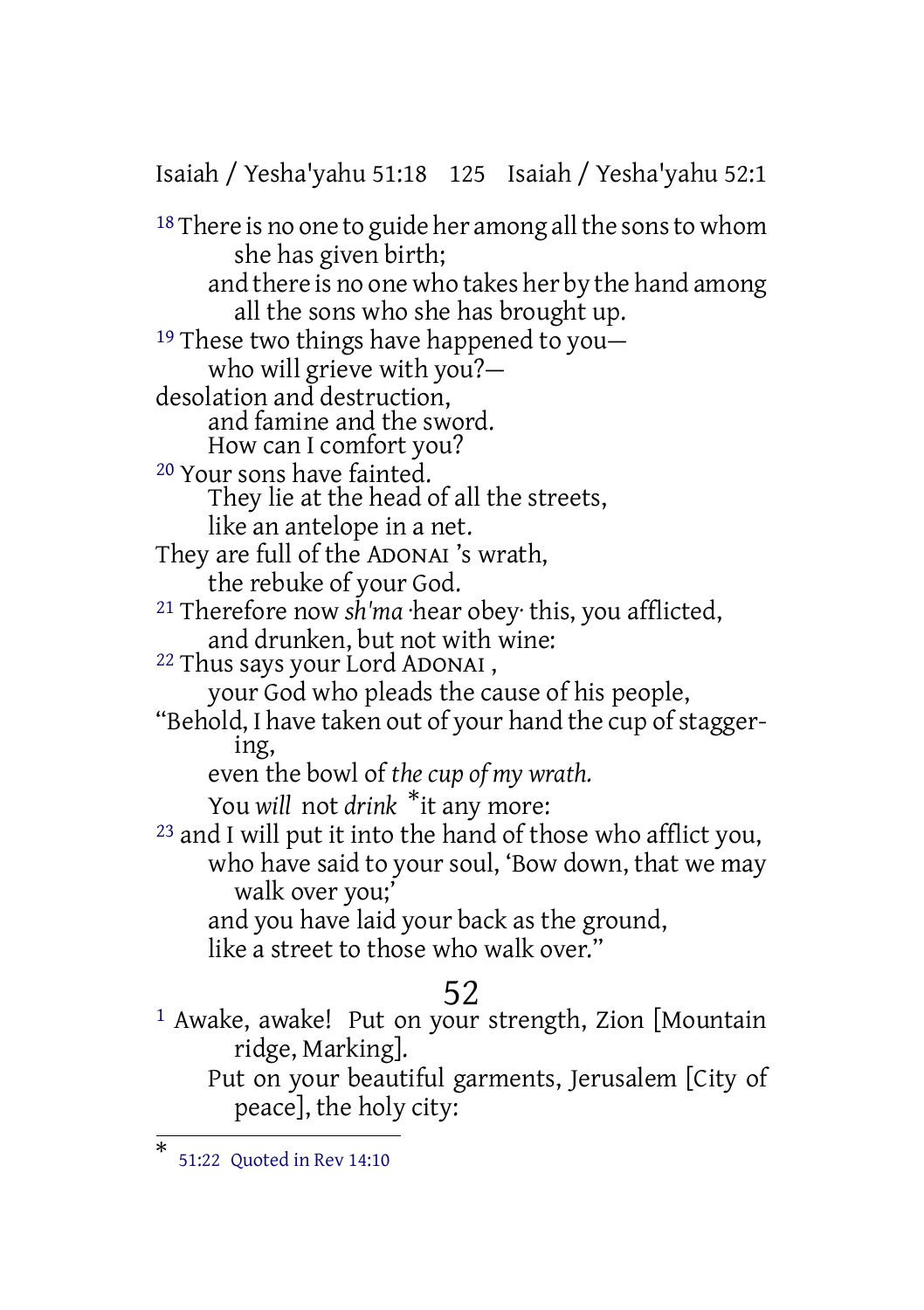Isaiah / Yesha'yahu 52:2 126 Isaiah / Yesha'yahu 52:8

for from now on the uncircumcised and the *unclean* will no more *come into* \* you.

2 Shake yourself from the dust!

Arise, sit up, Jerusalem [City of peace]!

Release yourself from the bonds of your neck, captive daughter of Zion [Mountain ridge, Marking]!

3 For ADONAI says, "You were sold for nothing; and you will be redeemed without money."

4 For thus says the Lord ADONAI :

"My people went down at the first into Egypt [Abode of slavery] to live there: and the Assyrian has oppressed them without cause.

5 "Now therefore, what do I do here," says ADONAI , "seeing that my people are taken away for nothing? Those who rule over them mock," says ADONAI ,

"and *my name is blasphemed continually all the day.* † 6 Therefore my people shall know my name.

Therefore they shall know in that day that I am he who speaks. Behold, it is I."

7 *How beautiful on the mountains arethefeet of him who brings good news,* ‡ who *sh'ma* ·hear obey, declares· peace, who brings good news, who *sh'ma* ·hear obey, proclaims· *yishu'ah* ·salvation·, who says to Zion [Mountain ridge, Marking], "Your God reigns!"

8 Your watchmen lift up their voice,

 $*$  52:1 Quoted in Rev 21:27  $\uparrow$  52:5 Quoted in Rom 2:24  $\uparrow$  52:7 Quoted in Rom 10:15; Eph 6:15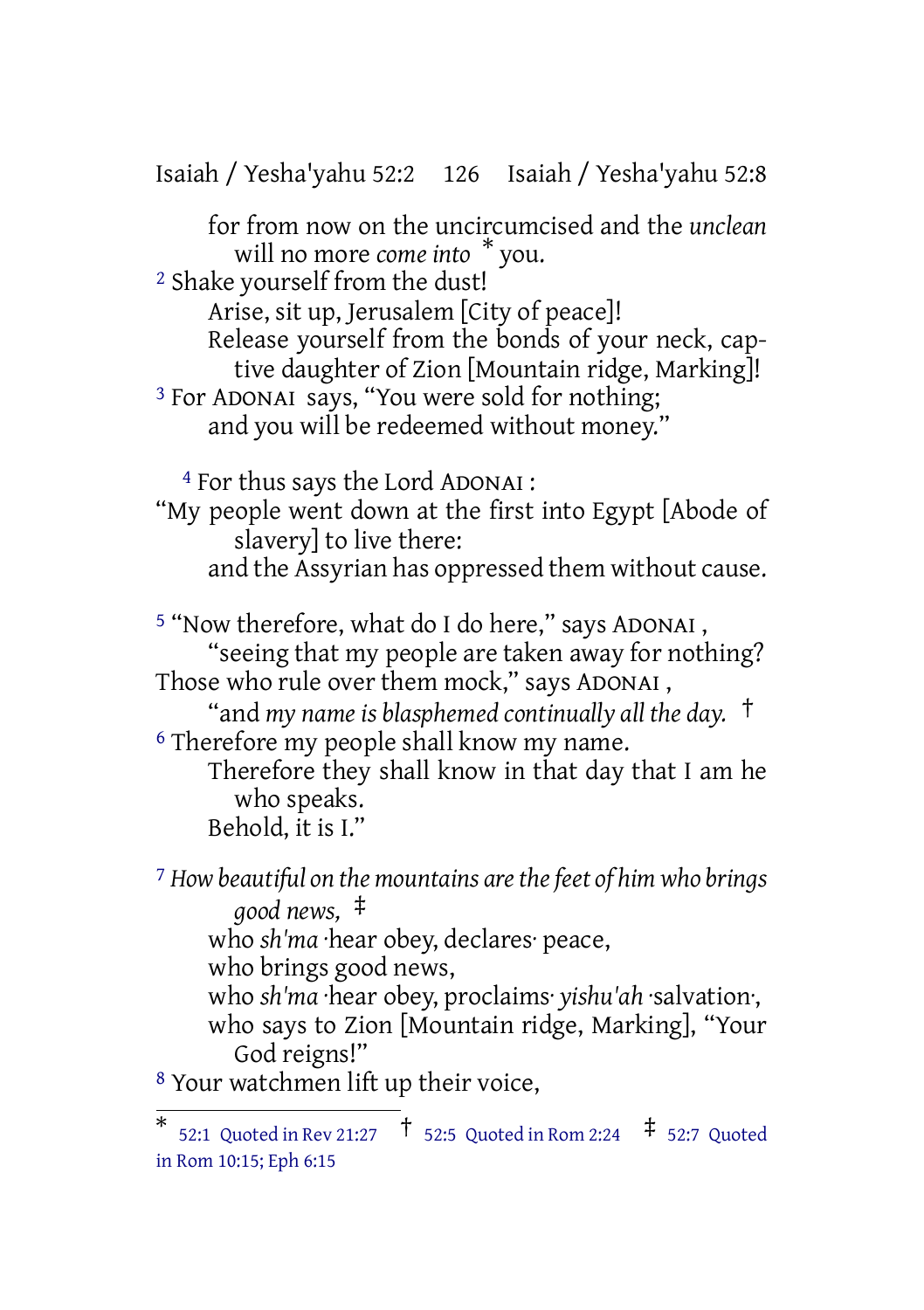## Isaiah / Yesha'yahu 52:9 127 Isaiah / Yesha'yahu 52:13

together they sing;

for they shall see eye to eye, when ADONAI makes *teshuvah* ·complete return· to Zion [Mountain ridge, Marking].

9 Break out into joy,

sing together, you waste places of Jerusalem [City of peace];

for ADONAI has comforted his people. He has redeemed Jerusalem [City of peace].

10 ADONAI has made bare his holy arm in the eyes of all the nations;

and all the ends of the earth have seen the *yishu'ah* ·salvation· of our God.

<sup>11</sup> *Depart, depart, go out from there; touch no unclean thing!* §

*Go out from among her!* \* Cleanse yourselves, you who carry ADONAI 's temple equipment.

12 For you shall not go out in haste, neither shall you go by flight:

for ADONAI will go before you; and the God of Israel [God prevails] will be your rear guard.

#### 13<sup>†</sup> Behold, my servant will deal wisely. He will be exalted and lifted up, and will be very high.

 $\frac{1}{2}$  52:11 Quoted in 2 Cor 6:17  $*$  52:11 Quoted in Rev 18:4  $*$  52:13 MP: Messiah, as God's Servant, will be highly exalted. (John 12:27-32; Phil 2:7-11)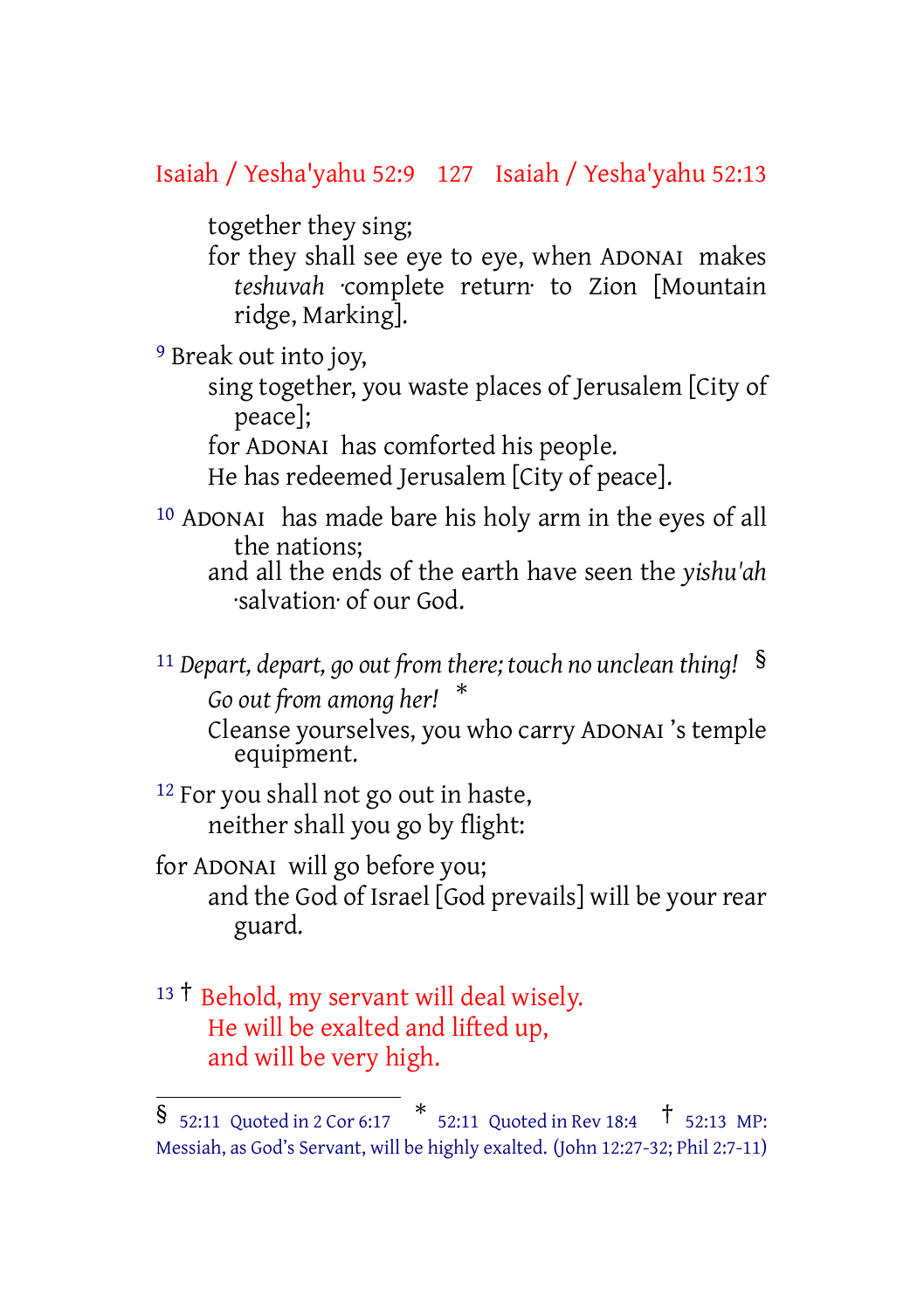Isaiah / Yesha'yahu 52:14 128 Isaiah / Yesha'yahu 53:2

 $14 \div$  Just as many were astonished at you (his appearance was marred more than any man, and

his form more than the sons of men),

15 so he will cleanse many nations.

§ Kings will shut their mouths at him: for *they will see that which had not been told them;* and that which *they did not sh'ma ·hear obey· they will consider and understand.* \*

### 53

<sup>1</sup> \* *Who has believed our message?* † *To whom has the arm of ADONAI been revealed?* ‡ <sup>2</sup>  $\frac{1}{2}$  For he grew up before him as a tender plant, and as a root out of dry ground.

\* He has no good looks or majesty.

 $\overline{4}$  52:14 MP: Messiah's appearance is greatly marred, (consider too Is 50:6, 53:5), while bearing the sins of humanity in himself (Is 53:15). Scripture does not say how his marring is much more than any other human. Consider that his face may be covered in scars that alter and mar his appearance. Yet consider, Yeshua who endured such a beating before death, was recognized by everyone who saw him after the resurrection. (Luke 24:16, 24:31; 1 Cor 15:5-8). (Matt 26:67; Mark 14:65; Luke 22:62-64) § 52:15 MP: Messiah will proclaim a message that is new to the Gentiles. (Matt 28:19-20; Rom 15:20-21; 1 Cor 1:22-24) 52:15 Quoted in Rom 15:21; 1 Cor 2:9 \* 53:1 MP: The Messiah's own people do not believe he is the Messiah. (John 12:37-38) † 53:1 Quoted in Rom 10:16 ‡ 53:1 Quoted in John 12:38 § 53:2 MP: Messiah will grow up in "dry ground," an idiom for "a poor family". Luke 2:7 identifies the poorest offering after childbirth being used (Lev 12:6-8). (See also Is 11:1 – Jesse's tree was cut off at the trunk— not thriving family). (Consider illusion in Is 11:1). (Luke 2:7, 2:22, 2:24) \*  $*$  53:2 MP: Messiah appears like an ordinary man. His betrayer identified Messiah in the garden by kissing him, because Messiah was not comely or handsome in appearance. (Matt 26:48-49; Phil 2:7)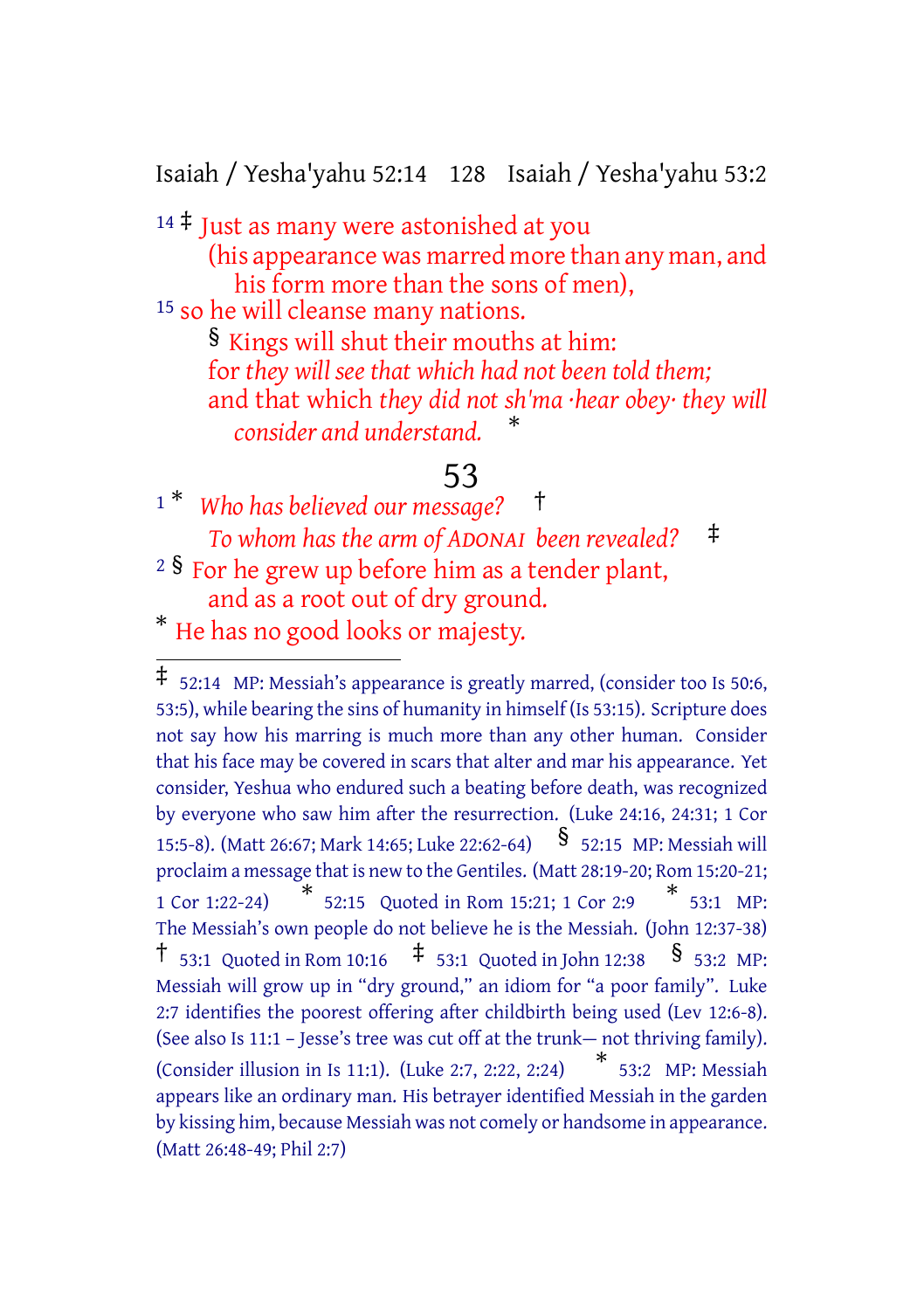Isaiah / Yesha'yahu 53:3 129 Isaiah / Yesha'yahu 53:5

When we see him, there is no beauty that we should desire him. <sup>3</sup> <sup>†</sup> He was despised, ‡ and rejected by men; a *man of suffering,* § \* and acquainted with disease. He was despised  $\dagger$  as one from whom men hide their face; and we didn't respect him. <sup>4</sup> ‡ Surely *he has borne our sickness,* § and carried our suffering; \* yet we considered him plagued, † struck by God, and afflicted.

 $5 \div$  But he was pierced for our transgressions. § He was crushed for our iniquities.

<sup>†</sup> 53:3 MP: Messiah is despised. (Luke 4:28-29) ‡ 53:3 MP: Messiah is rejected by his own Jewish people, "we did not esteem him". Yet (Is 49:6 and 60:1-3) says the Messiah's light draws the Gentiles to Him. (Matt 12:24; Luke 23:10-19; John 1:11, 12:32; Acts 13:47-48)  $\frac{1}{5}$  53:3 Quoted in Luke 24:46 \* 53:3 MP: Messiah sympathizes with great sorrow and grief. (Luke 19:41-44; John 11:33-36; Heb 4:15) † 53:3 MP: Men would hide their faces from Messiah. (Mark 14:50, 14:69-71)  $\uparrow$  53:4 MP: Messiah bears (removes, heals) our "diseases, sickness, sorrows". (Matt 8:16-17, 9:35) § 53:4 Quoted in Matt 8:17; <sup>1</sup> Pet 2:24 \* 53:4 MP: Messiah perceived to be cursed by God. (See also Ps 22:1, 118:17-18). (Matt 27:41-44; John 19:7) † 53:4 MPr: The Messiah bears the name of "Leprous" or "Leper Scholar" as it says, "smitten by God" (Is 53:4). (Talmud Sanhedrin 98B on Isaiah 53). (Luke 5:12-14; Mark 1:40-44, 2:15-17)  $\uparrow$  53:5 MP: Messiah is "pierced / wounded for our transgressions". Note: There is no Bible punishment or law for death that specifically involves piercing; stoning or banishment is more common. (Matt 20:28; John 19:34; Rom 4:25) § 53:5 MP: Messiah bears and carries the sins of others. (1 Peter 2:24)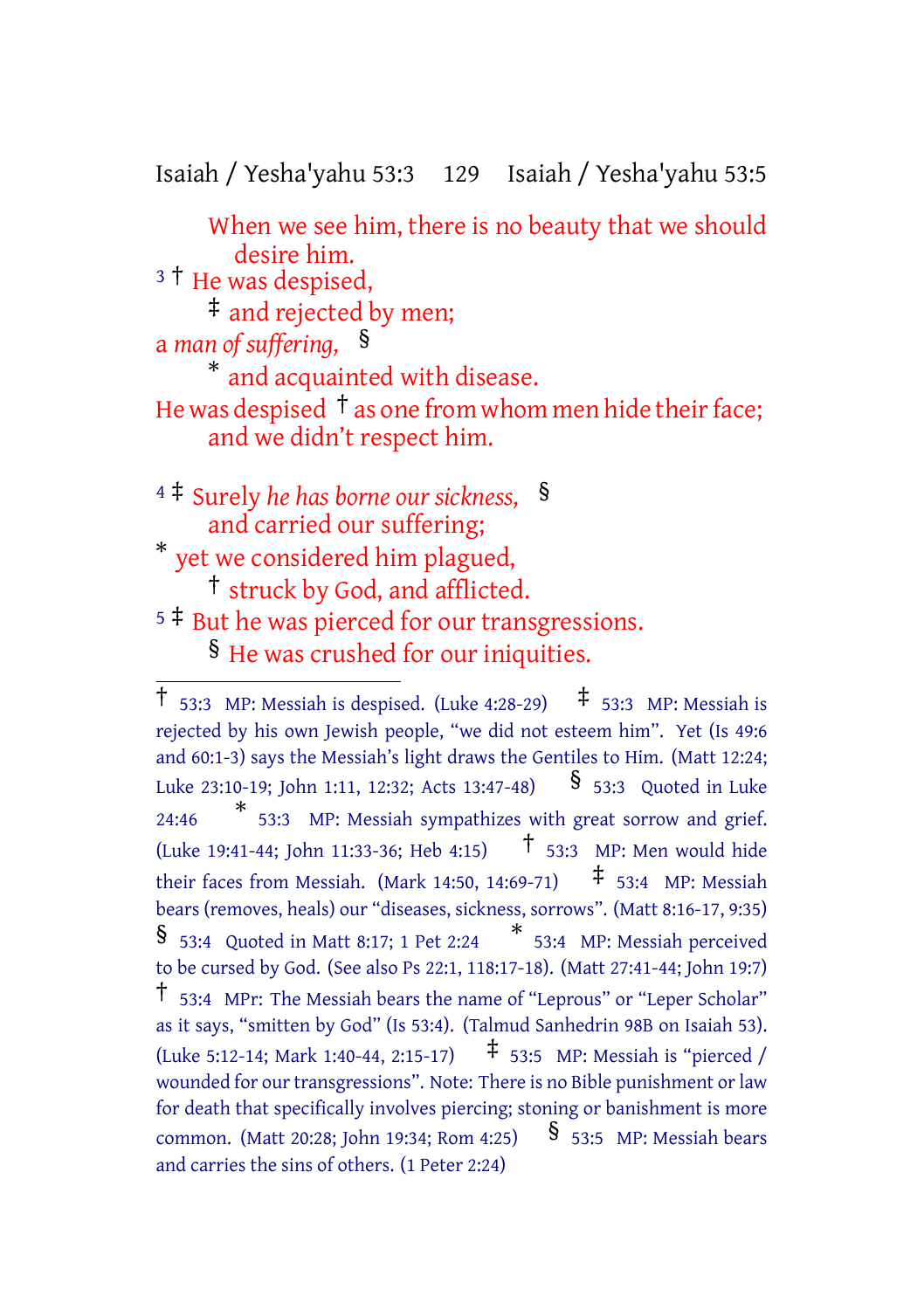Isaiah / Yesha'yahu 53:6 130 Isaiah / Yesha'yahu 53:8

- \* The punishment that brought our peace was on him;
	- † and *by his stripes and wounds we are healed and made whole.* ‡
- <sup>6</sup> § All we like *sheep* have *gone astray.*
	- Everyone *has turned to* \* his own way;
- † and ADONAI has laid on him the iniquity of us all. <sup>7</sup> ‡ He was oppressed,
	- yet when he was afflicted he didn't open his mouth.
- § *As a lamb that is led to the slaughter,* \* *and as a sheep that before its shearers is silent, so he didn't open his mouth.* †
- <sup>8</sup> ‡ *After forcible arrest and* § *sentencing, he was taken away;*

*and none of his generation protested*

<sup>\*</sup> 53:5 Messiah's chastening brings us peace (with God). Implied by the context, this peace is in relationship with our Creator not other humans. (Rom 4:25; 5:15-18; Col 1:20)  $\uparrow$  53:5 MP: "By his stripes we are healed / made whole." Messiah's atonement brings wholeness and healing to those in association with him. (This healing could be physical, spiritual or both.) (Matt 8:16-17; John 17:17-19; <sup>1</sup> Peter 2:24) ‡ 53:5 Quoted in <sup>1</sup> Peter 2:24 § 53:6 MP: We have strayed like sheep away from our atonement. (1 Peter 2:25)  $*$  53:6 Quoted in 1 Peter 2:25  $\stackrel{\dagger}{\phantom{}_{}}$  53:6 MP: Messiah bears the sins for all mankind, like the scapegoat removed from the camp on *Yom Kippur* [Day of Atonement] (Lev 16:10). (Rom 5:17-18 (Rom 5:6-10, 5:15-21); Heb 9:28) (Also referenced in: <sup>1</sup> Cor 15:3; <sup>2</sup> Cor 5:21; <sup>1</sup> Peter 2:24; <sup>1</sup> John 2:2, 3:5, 4:10) ‡ 53:7 MP: Messiah is oppressed and afflicted but does not speak out in his own defense. (Matt 27:11-14)  $\frac{1}{53}$  53:7 MP: Messiah, in likeness of a sacrificial lamb, is silent before his accusers. (See also Ps 35:11). (Matt 27:12-14; John 1:29; <sup>1</sup> Peter 1:18-19, 2:23) \* 53:7 Quoted in Rev 5:6 † 53:7 Quoted in 1 Peter 2:23  $\pm$  53:8 MP: Messiah is confined and oppressed without opposition. (Mark 14:53-65; Acts 8:27-35)  $\frac{1}{5}$  53:8 MP: Messiah is confined and judged. (John 18:12-13, 18:19-24)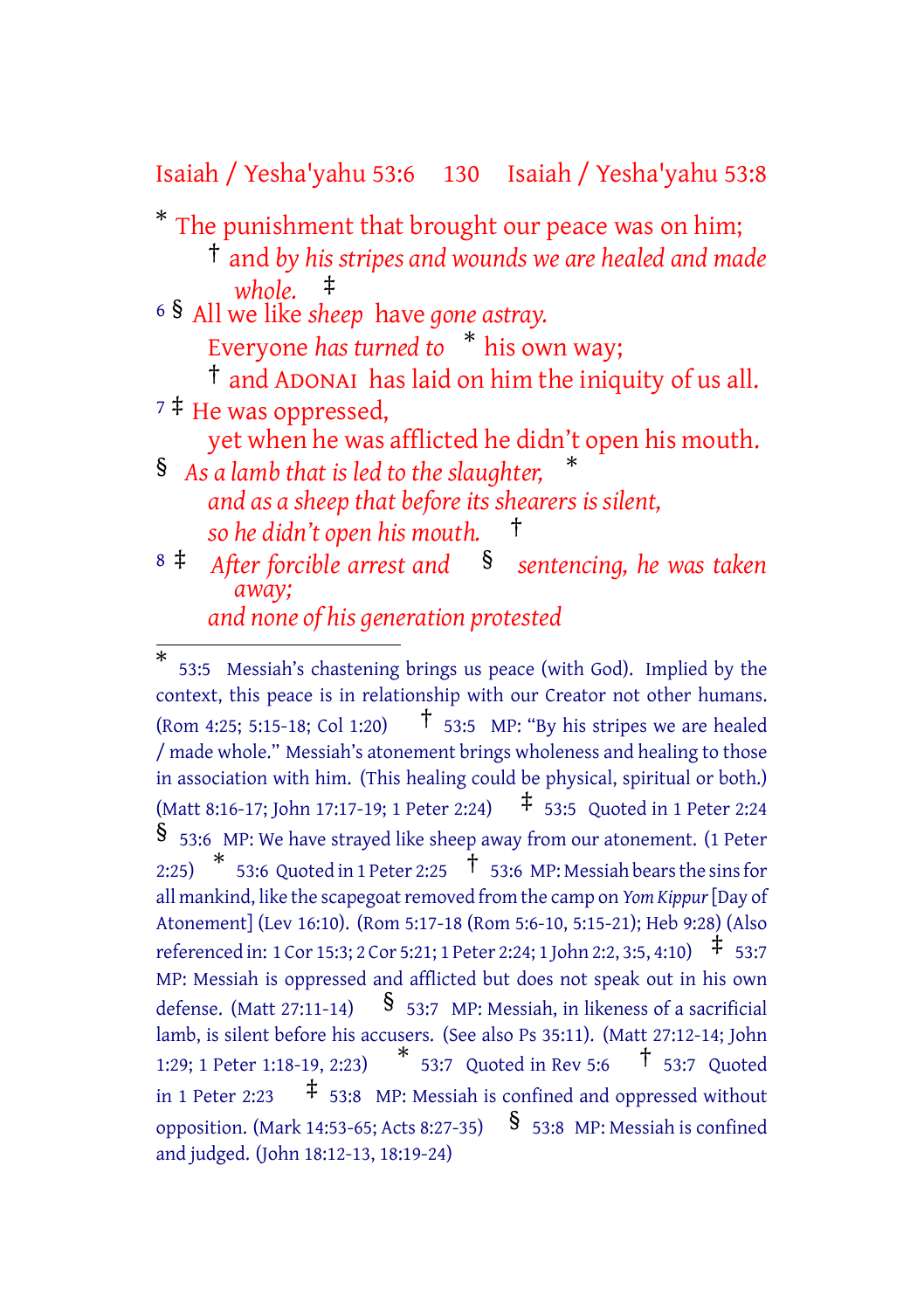Isaiah / Yesha'yahu 53:9 131 Isaiah / Yesha'yahu 53:10

\* *his being cut off out of the land of the living* † for the crimes of my people, who deserved the punishment themselves.

- <sup>9</sup> ‡ They made his grave with the wicked, § and with a rich man in his death;
- \* † although *he had done no* violence, *nor was any deceit in his mouth.* ‡
- <sup>10</sup> § Yet it pleased ADONAI to bruise him. He has caused him to suffer.

<sup>\*</sup> 53:8 MP: Messiah is killed / "cut off" as just punishment in place of the people's transgressions. (Acts 8:33; <sup>2</sup> Cor 5:21; <sup>1</sup> Peter 1:18-19) † 53:8 Quoted in Acts 8:32-33  $\uparrow$  53:9 MP: By being killed along with other criminals, Messiah is assigned a grave with the wicked. (Matt 27:38)  $\$$  53:9 MP: Buried in a rich man's grave. Evidence: Raymond Brown comments on Roman attitudes to the bodies of the crucified. The Digest of Justinian 48:24 (200 CE) gives two Roman political legal people's decisions about criminals executed. Ulpian: "The bodies of those who suffer capital punishment are not to be refused to their relatives." Julius Paulus adds: "Nor to any who seek them for burial." Ulpian states this might be refused if the criminal was executed for treason. Therefore Yeshua was not convicted of Roman treason, but likely killed for a political motive. (The Burial of Yeshua Mark 15:42-47 by Raymond Brown (1988)). (Matt 27:57-60) \* 53:9 MP: Messiah is innocent, having done no violence or deceit, persoanlly or politically. (Luke 23:13-15; <sup>1</sup> Peter 2:21-23) † 53:9 MP: Messiah's character is without blame, even when provoked. (Luke 23:14; 1 Peter 2:23)  $\uparrow$  53:9 Quoted in 1 Pet 2:22 § 53:10 MP: God will afflict the Messiah, in association with bearing sin. (John 12:7-33; Gal 1:4; 1 Peter 2:24)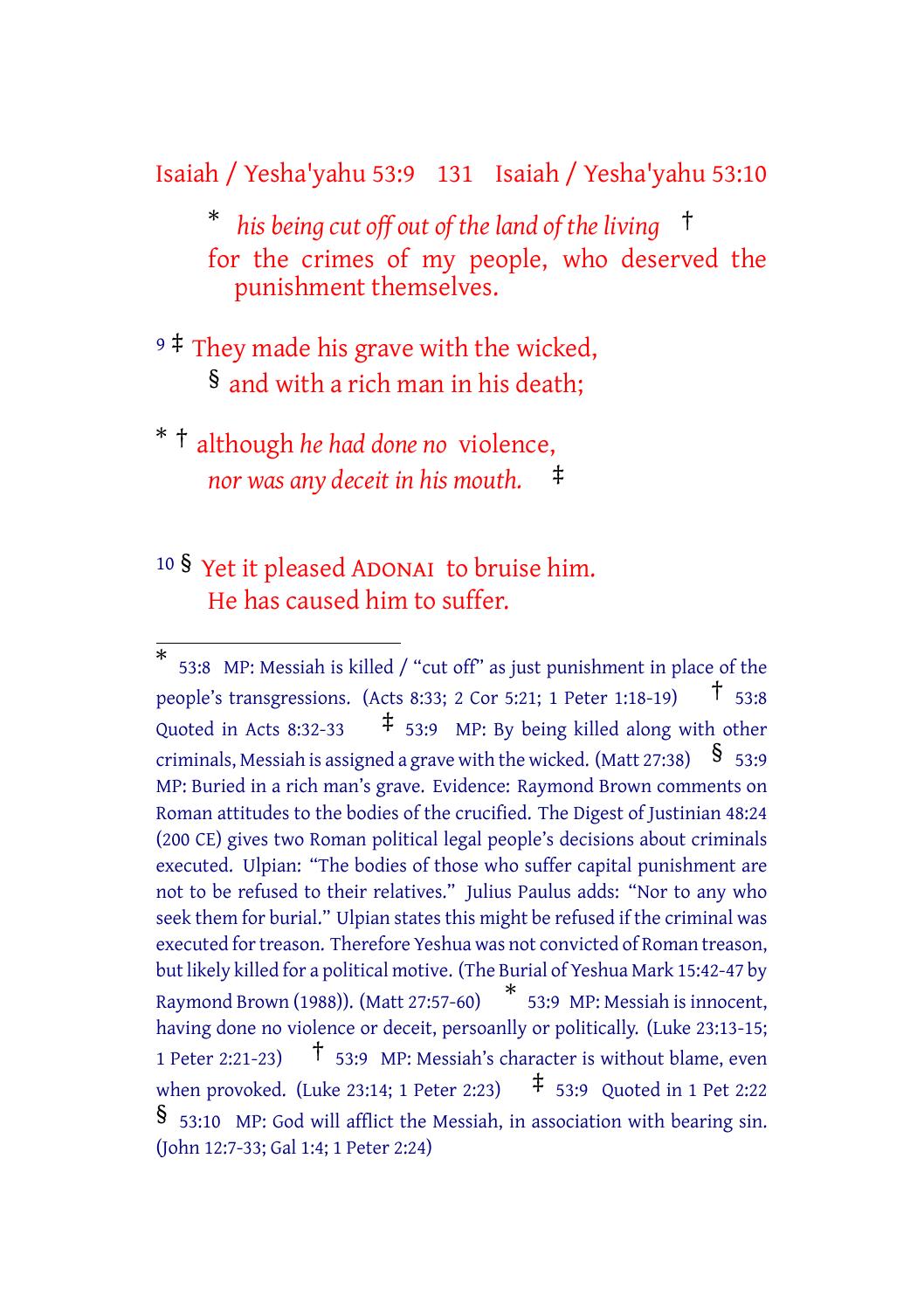Isaiah / Yesha'yahu 53:11 132 Isaiah / Yesha'yahu 53:12

 $*$  To see if he would  $\dagger$  present himself as a guilt offering. If he does, he will see his offspring,

‡ and he will prolong his days, and ADONAI 's pleasure will prosper in his hand. <sup>11</sup> § After this ordeal, he will see satisfaction "By his knowing [pain and sacrifice].

\* My righteous  $\dagger$  servant will justify many; for it is their sins that he suffers.

 $12 \div 7$  Therefore will I give him a portion with the great, § and he will divide the spoils with the strong; because \* he exposed himself to death,

<sup>\*</sup> 53:10 MP: Messiah offers himself as a sin offering. (Matt 20:28; Eph 5:2) † 53:10 MP: God's desire is fulfilled in Messiah being <sup>a</sup> sin offering. This end goal is God's purpose. In context, God pleasure is linked to a sin offering being provided. An atonement, a redemption, and a covering for sin was accomplished through that offering for all people who are associated (see Is 53:5-6, 53:11) bringing God pleasure. Being associated with the sin offering is seen in (Lev 4:4, 4:15, 4:24, 4:29, 4:33). (John 17:1-5; Rom 4:25; Eph 1:16-23; Heb 10:9-10: 1 John 2:2)  $\pm$  53:10 MP: Messiah is resurrected from death and has life beyond the grave. "He will prolong / lengthen his days". (Luke 24:6-7, 24:46; Acts 2:24)  $\frac{1}{2}$  53:11 MP: God is fully satisfied with the suffering of the Messiah. By accepting this, it infers the sin offering is accepted. Acceptance of the sin offering is seen in (Lev 4:20). Read in context of (Lev 4:2-7). (John 10:17-18; Gal 1:4; <sup>1</sup> Peter 2:24) \* 53:11 MP: Messiah has intimate knowledge of the anguish and suffering of the sin that his atonement is covering. (Heb 2:17-18; 4:15, 9:28) † 53:11 MP: Messiah is God's servant. (John 6:38; Romans 6:19)  $\pm$  53:12 MP: Because of making his atonement offering, Messiah is greatly exalted by God and reaps rewards. (Matt 28:18; Eph 1:20-22; Heb 1:3)  $\frac{1}{5}$  53:12 MP: "He will divide the spoils." By being an atonement for many, Messiah is the Redeemer and therefore enjoys the benefits / spoils of this conquest; redeeming people from their former master who rules thru sin to the new Master who is Yahweh. (Luke 11:21-23; John 15:15, Rom 6:11-18, 8:1-4, 8:14-17; Gal 4:3-8; Eph 4:8-9) \* 53:12 MP: Obedient even unto death. (Matt 16:21-23; Phil 2:8)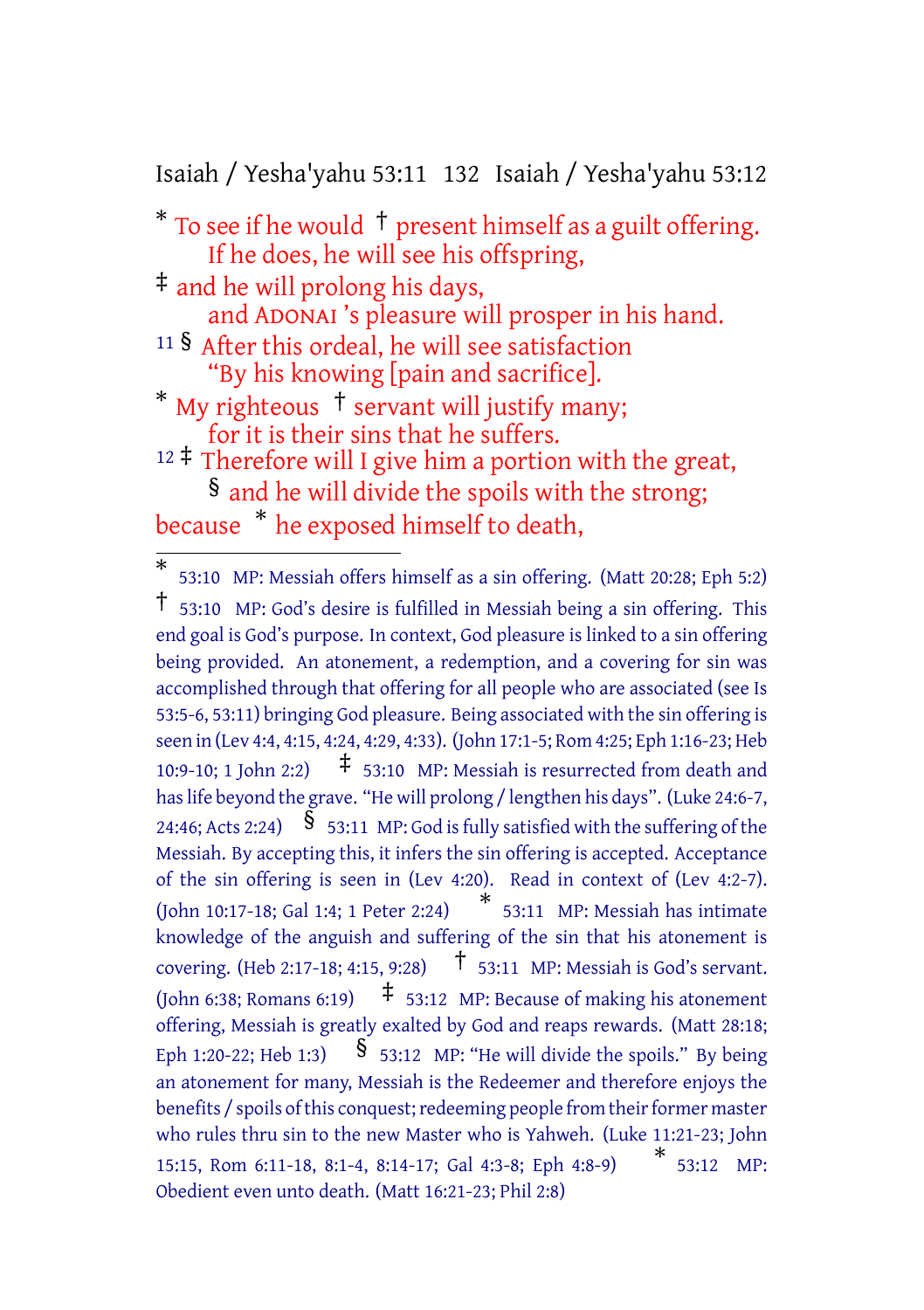Isaiah / Yesha'yahu 54:1 133 Isaiah / Yesha'yahu 54:4

† and *was counted with the transgressors;* ‡ § while actually *bearing the sin of many,* \* † and interceding for the offenders.

#### 54

1 *"Sing, barren, you who didn't give birth;*

- *break out into singing, and cry aloud, you who did not travail with child:*
- *for the deserted wife will have more children than the children of the married wife,"* \* says ADONAI .

2 "Enlarge the place of your tent,

- and let them stretch out the curtains of your habitations;
- don't spare: lengthen your cords, and strengthen your stakes.

<sup>3</sup> For you will spread out on the right hand and on the left; and your offspring will possess the nations, and settle in desolate cities.

4 "Don't be afraid; for you will not be ashamed.

Don't be confounded; for you will not be disappointed.

For you will forget the shame of your youth;

and the reproach of your widowhood you shall remember no more.

<sup>†</sup> 53:12 MP: Messiah is grouped with criminals at his death. (Mark 15:27-28; Luke 22:37)  $\qquad$   $\qquad$  53:12 Quoted in Mark 15:28  $\qquad$  § 53:12 MP: Messiah is the atonement that covers the sins of those who transgress God's *Torah* [Teaching]. (Romans 2:23-26; Col 2:14; <sup>1</sup> John 2:2) \* 53:12 Quoted in 1 Cor 15:3; Heb 9:28; 1 Pet 2:24  $\uparrow$  53:12 MP: Messiah will pray / intercede unto God on behalf ofthe transgressors. See parallel with Priestly breastplate bearing the tribes names before God (Ex 28:28) and Priest as intercessor (Ex 28:36-38). (Luke 22:32, 23:34; Heb 7:25; <sup>1</sup> John 2:1-2) \* 54:1 Quoted in Luke 23:29; Gal 4:27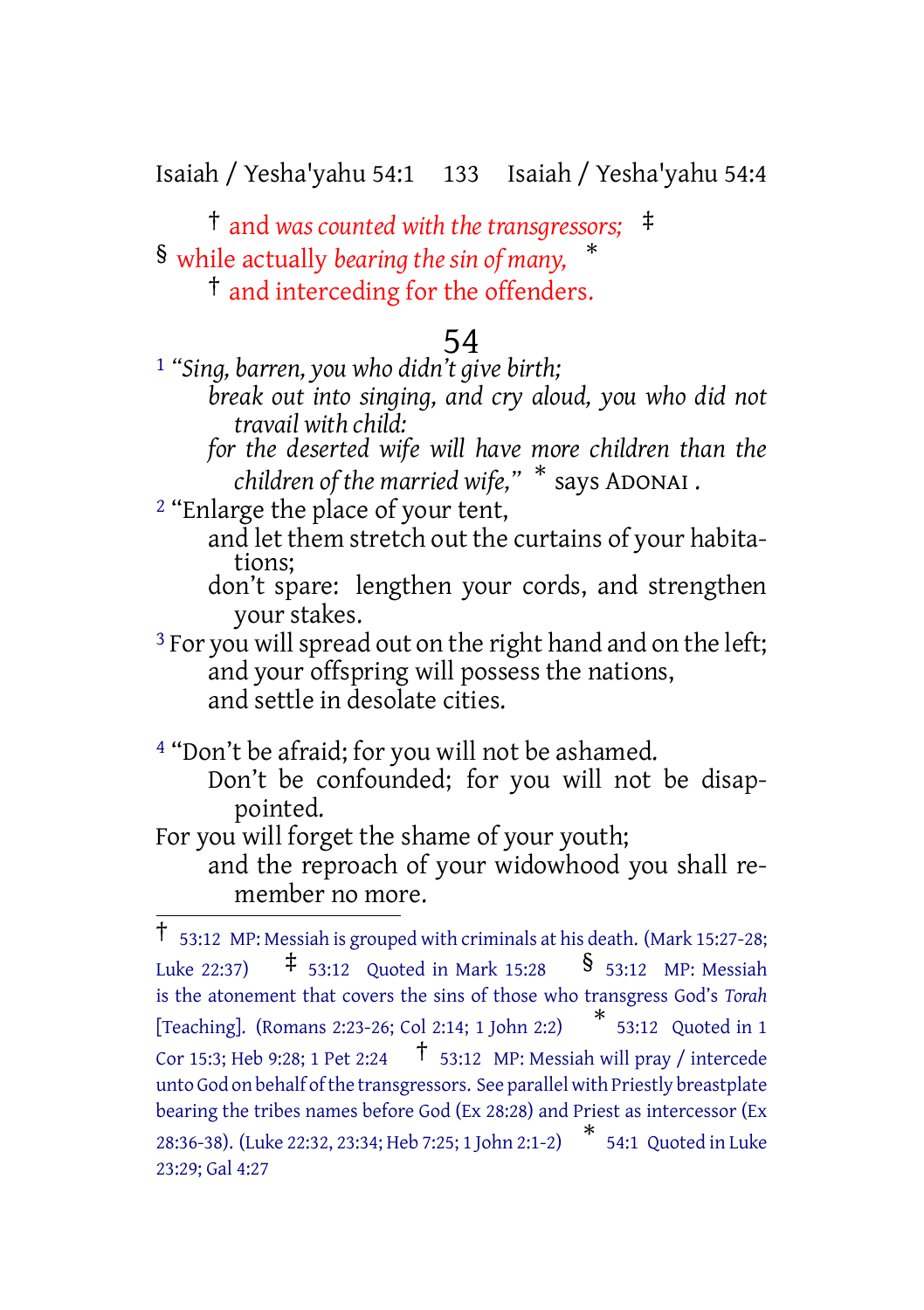Isaiah / Yesha'yahu 54:5 134 Isaiah / Yesha'yahu 54:11

- 5 For your Maker is your husband; *ADONAI Tzva'ot* [Yahweh Commander of heaven's armies] is his name.
	- The *haKadosh Isra'el* [the Holy One of God prevails] is your Redeemer.
	- He will be called the God of the whole earth.
- 6 For ADONAI has called you as a wife forsaken and grieved in spirit,
	- even a wife of youth, when she is cast off," says your God.
- 7 "For a small moment have I forsaken you;
- but with great *racham* ·merciful love· will I gather you. 8 In overflowing wrath I hid my face from you for a
	- moment; but with everlasting *cheshed* ·loving-kindness· I will have *racham* ·merciful love· on you," says ADONAI your Redeemer.

<sup>9</sup> "For this is *like the* waters *of Noah [Rest]* † to me;

- for as I have sworn that the waters of Noah [Rest] will no more go over the earth,
- so have I sworn that I will not be angry with you, nor rebuke you.
- 10 For the *mountains* may depart,

and the hills be *removed;* ‡

- but my *cheshed* ·loving-kindness· will not depart from you, and my covenant ·binding contract between two or more parties· of peace will not be removed," says ADONAI who has mercy on you.
- <sup>11</sup> "You afflicted, tossed with storms, and not comforted, behold, I will set your stones in beautiful colors,

<sup>†</sup> 54:9 Quoted in Matt 24:37 ‡ 54:10 Quoted in Rev 6:14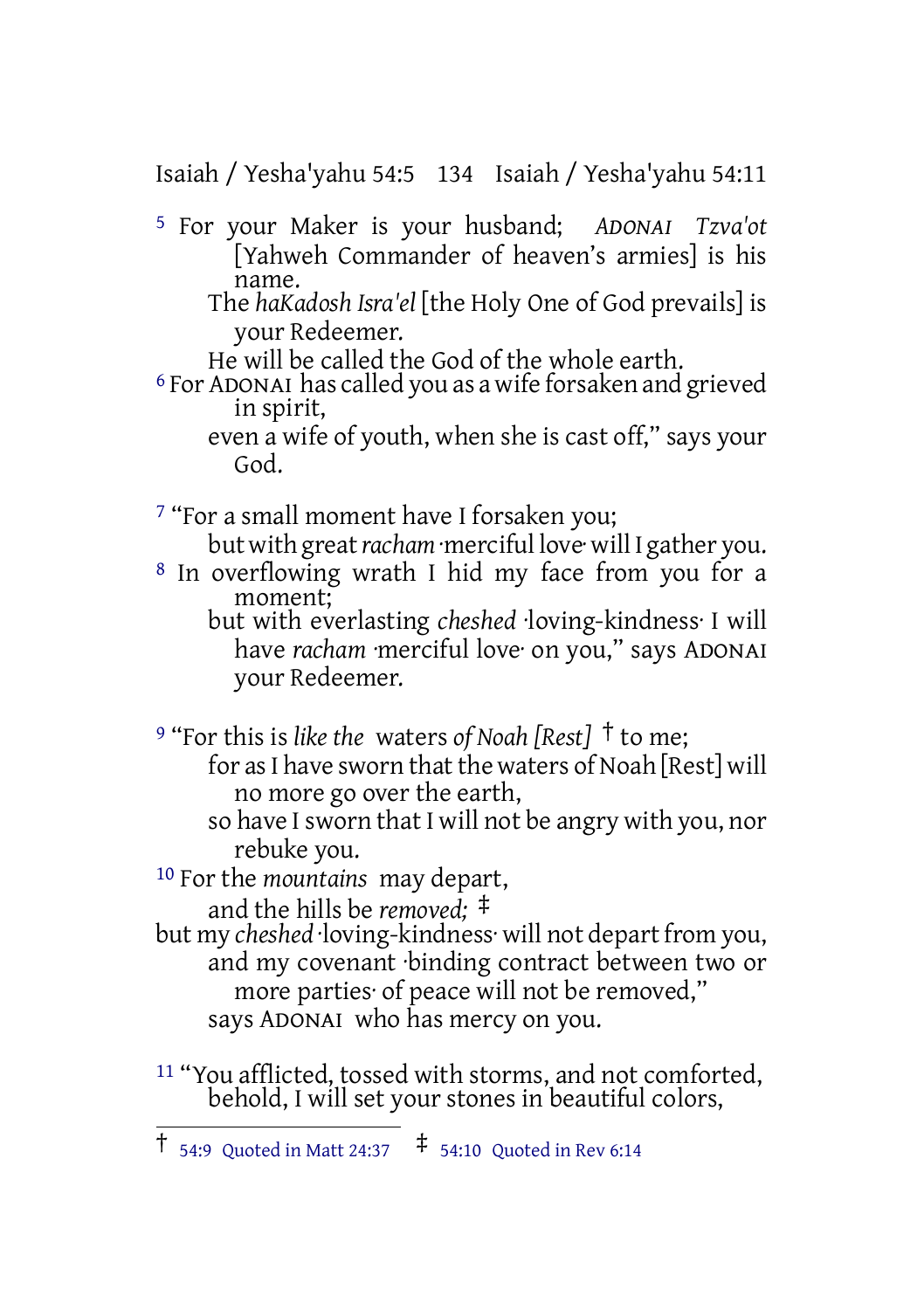#### Isaiah / Yesha'yahu 54:12 135 Isaiah / Yesha'yahu 54:17

and lay your foundations with sapphires.

- 12 I will make your pinnacles of rubies, your gates of sparkling jewels, and all your walls of precious stones.
- <sup>13</sup> All your children *will be taught by* ADONAI; § and your children's peace will be great.
- <sup>14</sup> In righteousness you will be established. You will be far from oppression, for you will not be afraid; and far from terror, for it shall not come near you.
- <sup>15</sup> Behold, they may gather together, but not by me. Whoever gathers together against you will fall because of you.
- 16 "Behold, I have created the blacksmith who fans the coals into flame, and forges a weapon for his work; and I have created the destroyer to destroy.
- <sup>17</sup> No weapon that is formed against you will prevail; and you will condemn every tongue that rises against you in judgment.

This is the heritage of ADONAI 's servants, and their righteousness is of me," says ADONAI .

<sup>§</sup> 54:13 Quoted in John 6:45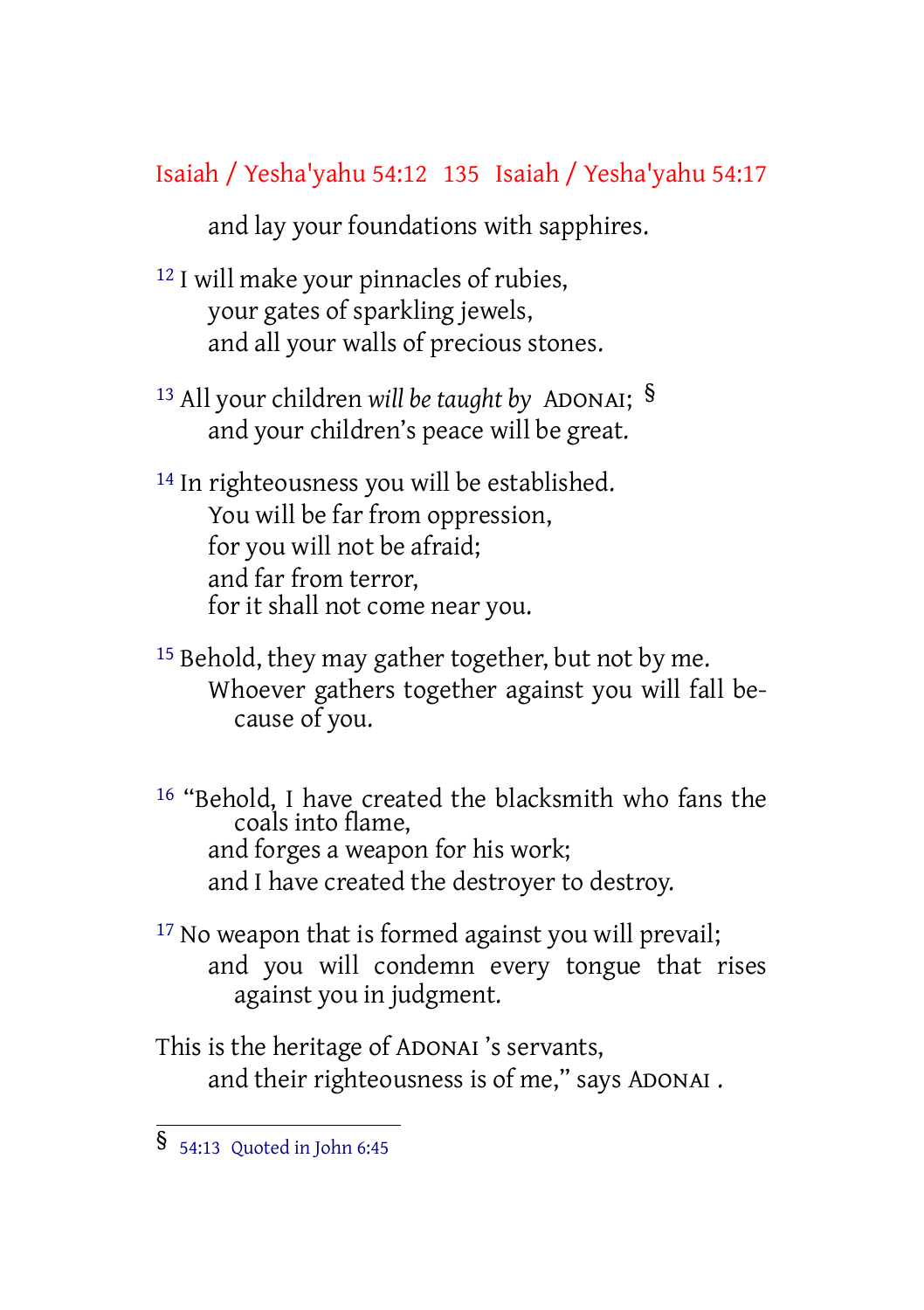Isaiah / Yesha'yahu 55:1 136 Isaiah / Yesha'yahu 55:3

## 55

<sup>1</sup> \* "Hey! *Come, everyone who thirsts, to the waters!* † Come, he who has no money, buy, and eat! Yes, come, buy wine and milk *without money and without price.* ‡ 2 Why do you spend money for that which is not bread,

and your labor for that which does not satisfy?

*Sh'ma* ·Hear obey· *sh'ma* ·hear obey· unto me, and eat that which is good,

and let your soul delight itself in richness.

<sup>3</sup> § Turn your ear, and come to me.

*Sh'ma* ·Hear obey·, and your soul will live: and *I will make an everlasting covenant ·binding contract between two or more parties· with you, even to give*

<sup>\*</sup> 55:1 MP: By quotation, Messiah is declaring himself a parallel Feast Day fulfillment. "Every one come who is thirsty" (John 7:37-39) is applied Messiah's ministry. (John 7:37-39; Rev 22:17) Culture Note: By quoting the first lines of this chapter, Messiah is referencing the entire chapter (as was a common custom of rabbis of his day because all Jews memorized the whole of Bible books), therefore the entire chapteris used to allude to his Messianic claim and be as a witness to this prophetic fulfillment. By quoting this passage, the Messiah applied the Tabernacles Water Pouring ceremony and the intention of the ceremony to himself and to the effusion and permeation of the Holy Spirit (Is 44:3). The Holy Spirit is promised to be given by Messiah and even accompanying His ministry. Bishop Lowth, in 1846, quoted an undefined passage in Jerusalem Talmud, concluding that the song in (Num 21:16-18) is to be sung in the times of the Messiah, possibly at this ceremony. The water is said to be "drawn from the wells of salvation" (Is 12:3), signifying the influences of the Holy Spirit to be given in the days of Messiah.  $\uparrow$  55:1 Quoted in John 7:37; Rev 22:17  $\uparrow$  55:1 Quoted in Rev 21:6, 22:17 § 55:3 MP: Messiah establishes a new covenant, continuing in the same authority as God with King David, and is for a witness and a leader and commander like unto David. (See also Jer 31:31-34). (Luke 22:20; Heb 8:6; Rev 1:5, 2:14-16)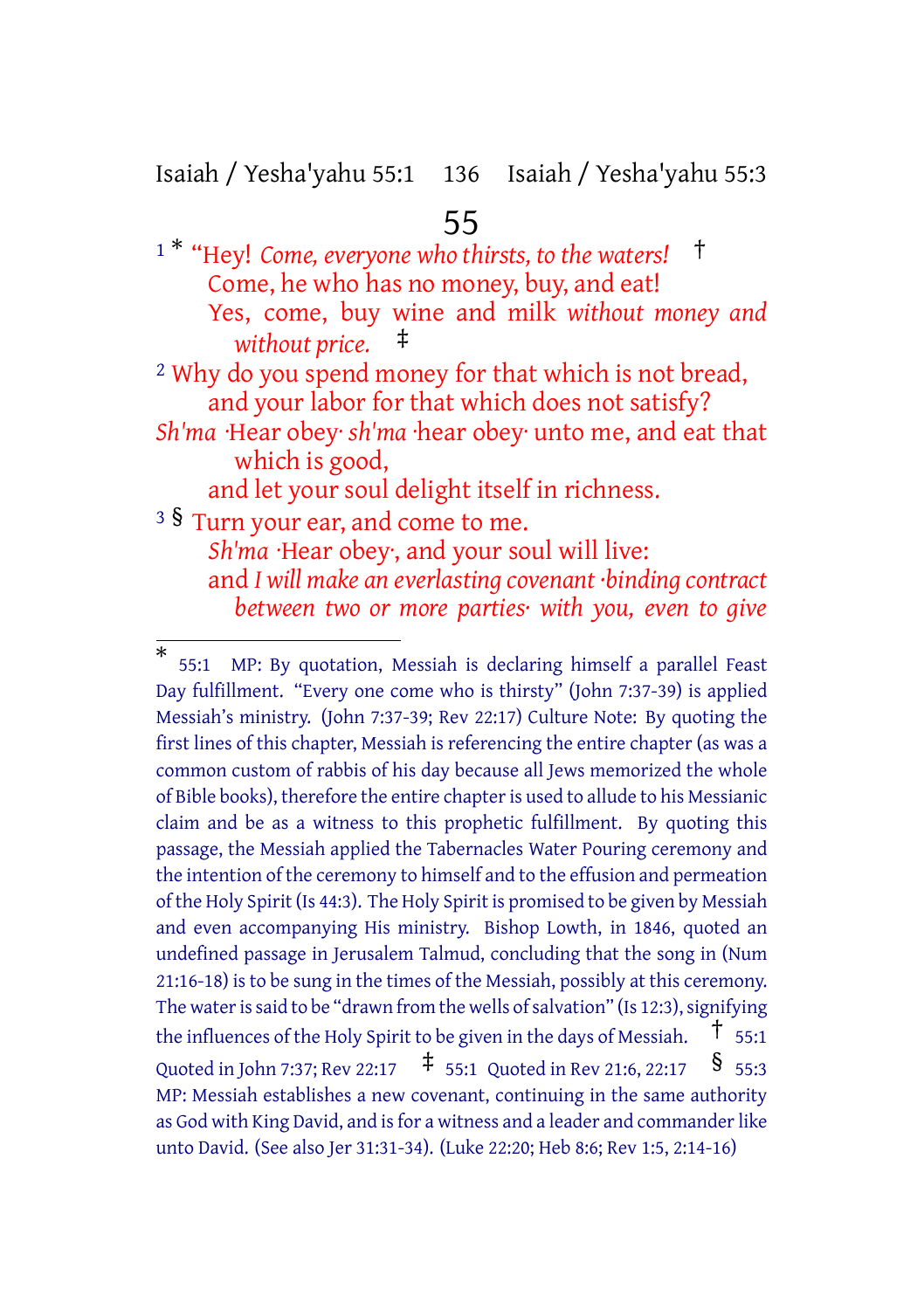Isaiah / Yesha'yahu 55:4 137 Isaiah / Yesha'yahu 55:11

*you the cheshed* ·loving-kindness· shown *to David [Beloved].* \*

<sup>4</sup> <sup>†</sup> Behold, I have given him for a witness to the peoples, a leader and enjoiner unto the peoples.

5 Behold, you shall call a nation that you don't know; and a nation that didn't know you shall run to you, because of ADONAI your God, and for the *haKadosh Isra'el* [the Holy One of God prevails]; for he has glorified you."

6 Seek ADONAI while he may be found. Call on him while he is near. 7 Let the wicked forsake his way, and the unrighteous man his thoughts. Let him make *teshuvah* ·complete return· to ADONAI , and he will have *racham* ·merciful love· on him; and to our God, for he will freely pardon.

8 "For my thoughts are not your thoughts, and your ways are not my ways," says ADONAI . <sup>9</sup> "For as the heavens are higher than the earth, so are my ways higher than your ways, and my thoughts than your thoughts. <sup>10</sup> For as the rain comes down and the snow from the sky, and does not *teshuvah* ·completely return· there, but waters the earth, and makes it grow and bud,

and gives seed to the sower and bread to the eater; 11 so is my word that goes out of my mouth:

<sup>\* 55:3</sup> Quoted in Acts 13:34  $\dagger$  55:4 MP; Gentiles / Non-Jews will be drawn unto Messiah because of the glory God bestows on him. (See Isaiah 53:12). (Luke 7:2-3, 7:9 (7:1-10); John 12:27-32; Acts 13:46-48)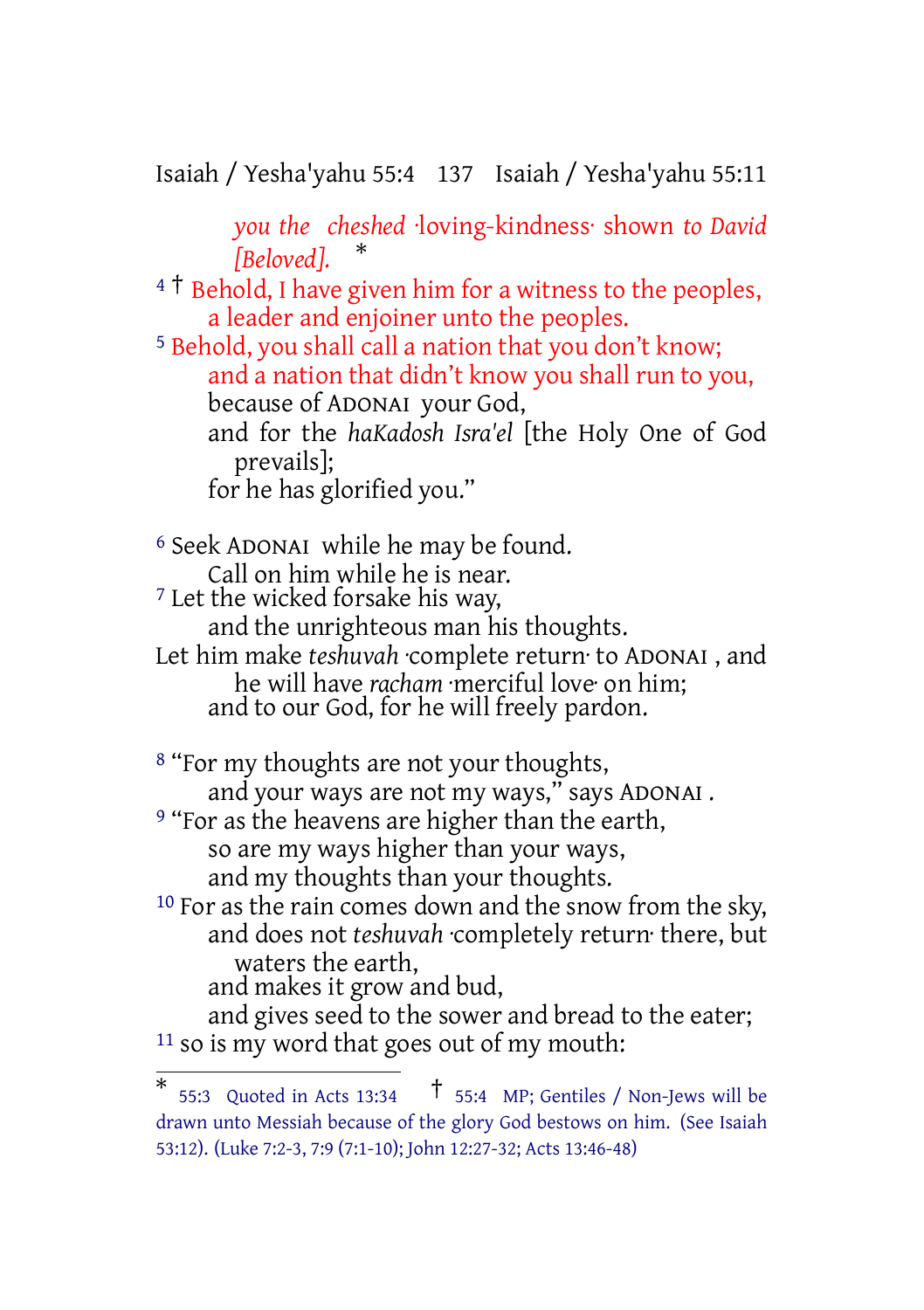Isaiah / Yesha'yahu 55:12 138 Isaiah / Yesha'yahu 56:4

it will not *teshuvah* ·completely return· to me void, but it will accomplish that which I please,

and it will prosper in the thing I sent it to do.

12 For you shall go out with joy,

and be led out with peace.

The mountains and the hills will break out before you into singing;

and all the trees of the fields will clap their hands. <sup>13</sup> Instead of the thorn the cypress tree will come up;

and instead of the brier the myrtle tree will come up: and it will make a name for ADONAI ,

for an everlasting sign that will not be cut off."

## 56

1 ADONAI says, "Maintain *mishpat* ·justice·, and do what is right; for my *yishu'ah* ·salvation· is near, and my righteousness will soon be revealed. 2 Blessed is the man who does this, and the son of man who holds it fast; who keeps the *Sabbath* ·To cease· without profaning it, and keeps his hand from doing any evil."

3 Let no foreigner, who has joined himself to ADONAI , speak, saying, "ADONAI will surely separate me from his people." Do not let the eunuch say, "Behold, I am a dry tree."

4 For ADONAI says, "To the eunuchs who keep my Sabbaths, and choose the things that please me, and hold fast to my covenant ·binding contract between two or more parties·: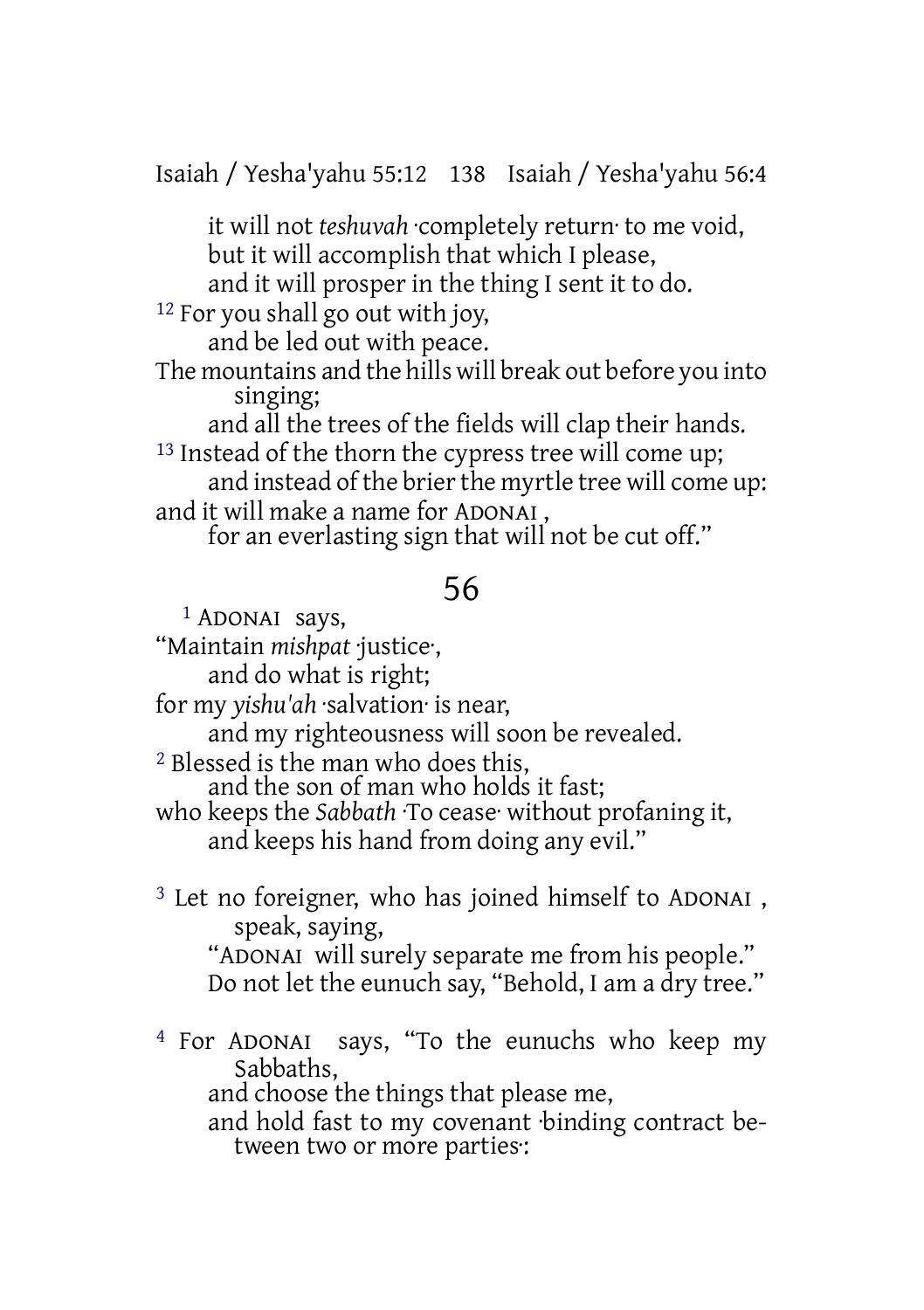Isaiah / Yesha'yahu 56:5 139 Isaiah / Yesha'yahu 56:10

5 I will give them in my house and within my walls a memorial and a name better than of sons and of daughters.

I will give them an everlasting name, that will not be cut off.

6 Also the foreigners who join themselves to ADONAI , to serve him,

and to *'ahav* ·affectionately love· ADONAI 's name, to be his servants,

everyone who keepsthe *Sabbath* ·To cease· from profaning it,

and holds fast my covenant ·binding contract between two or more parties·;

<sup>7</sup> I will bring these to my holy mountain,

and make them joyful in my house of prayer.

Their burnt offerings and their sacrifices will be accepted on my altar;

for *my house will be called a house of prayer* \* *for all peoples."* †

8 The Lord ADONAI , who gathers the outcasts of Israel [God prevails], says,

"I will yet gather others to him, besides his own who are gathered."

9 All you animals of the field,

come to devour,

all you animals in the forest.

10 His watchmen are blind.

They are all without knowledge.

They are all mute dogs. They can't bark;

<sup>\*</sup> 56:7 Quoted in Matt 21:13; Luke 19:46 † 56:7 Quoted in Mark 11:17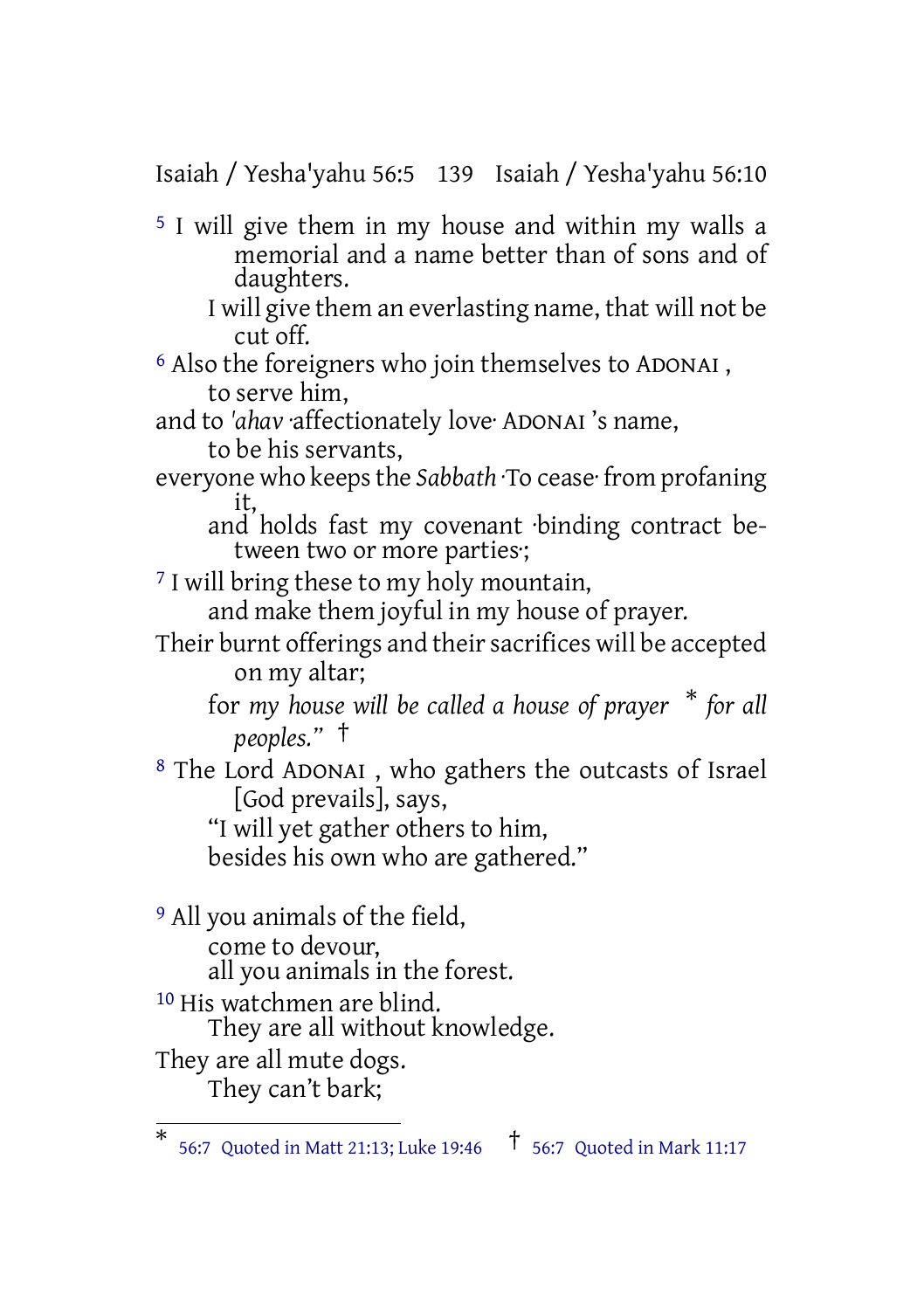Isaiah / Yesha'yahu 56:11 140 Isaiah / Yesha'yahu 57:6

dreaming, lying down, *'ahav* ·affectionately loving· slumber.

11 Yes, the dogs are greedy.

They can never have enough.

They are shepherds who can't understand. They have all turned to their own way, each one to his gain, from every quarter. <sup>12</sup> "Come," say they, "I will get wine, and we will fill ourselves with strong drink; and tomorrow will be as today,

great beyond measure."

# 57

<sup>1</sup> The upright perish,

and no one lays it to heart.

Men of *cheshed* ·loving-kindness· are taken away,

and no one considers that the upright is taken away from the evil.

2 He enters into peace.

They rest in their beds,

each one who walks in his uprightness.

<sup>3</sup> "But draw near here, you sons of a sorceress, you offspring of adulterers and prostitutes.

4 Whom do you mock?

Against whom do you make a wide mouth, and stick out your tongue?

Are not you children of disobedience,

and offspring of falsehood,

5 you who inflame yourselves among the oaks,

under every green tree;

who kill the children in the valleys,

under the clefts of the rocks?

6 Among the smooth stones of the valley is your portion;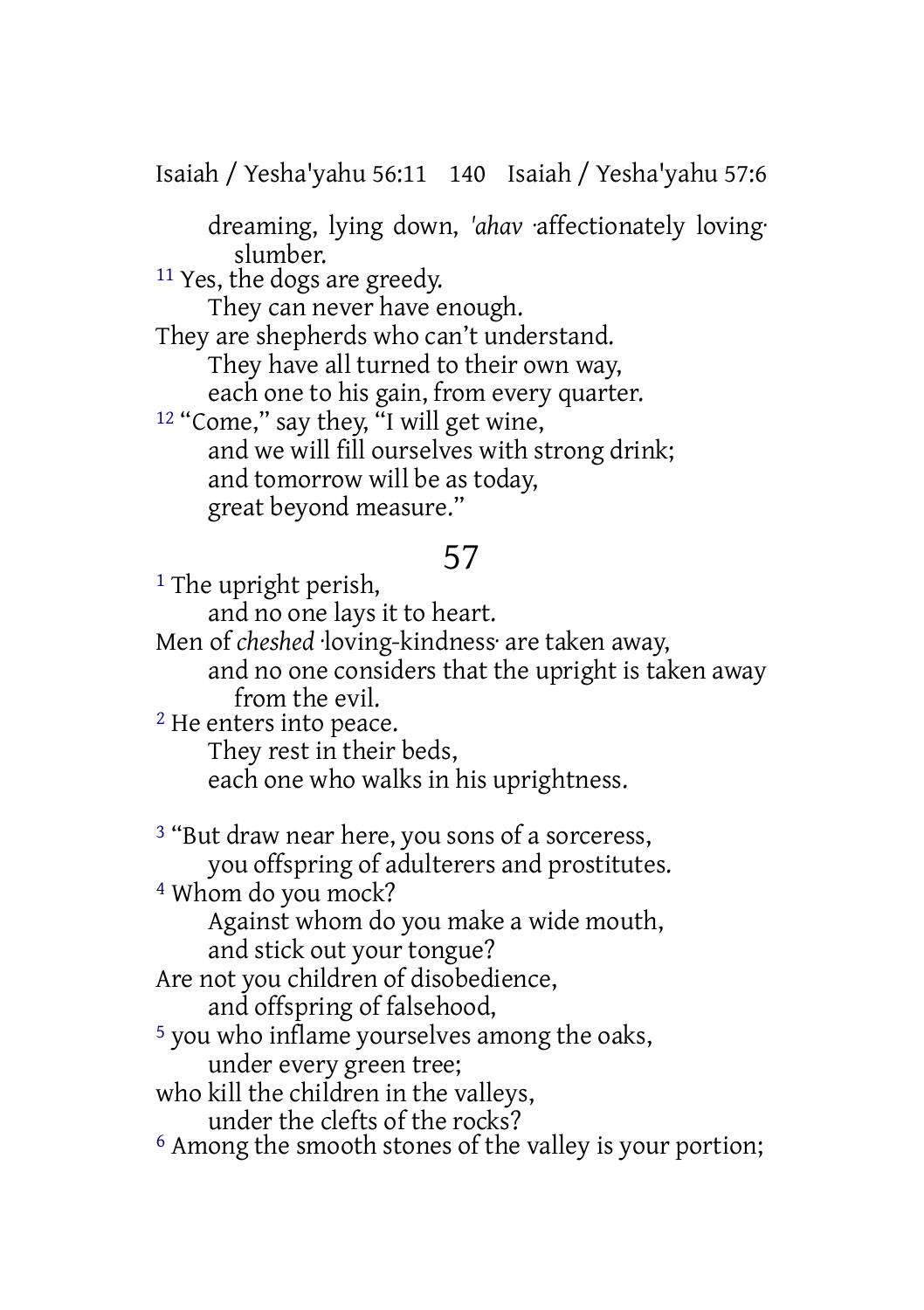Isaiah / Yesha'yahu 57:7 141 Isaiah / Yesha'yahu 57:13 they, they are your lot. You have even poured a drink offering to them. You have offered an offering. Shall I be appeased for these things? 7 On a high and lofty mountain you have set your bed. You also went up there to offer sacrifice. 8 You have set up your memorial behind the doors and the posts; for you have exposed yourself to someone besides me, and have gone up; you have enlarged your bed, and made you a covenant with them. You *'ahav* ·affectionately loved· what you saw on their bed. 9 You went to the king with oil, and increased your perfumes, and sent your ambassadors far off, and degraded yourself even to *Sheol* ·Place of the dead·. 10 You were wearied with the length of your ways; yet you didn't say, 'It is in vain.' You found a reviving of your strength; therefore you were not faint. 11 "Whom have you dreaded and feared, so that you lie, and have not remembered me, nor laid it to your heart? Haven't I held my peace for a long time, and you don't fear me? <sup>12</sup> I will declare your righteousness; and as for your works, they will not benefit you. 13 When you cry,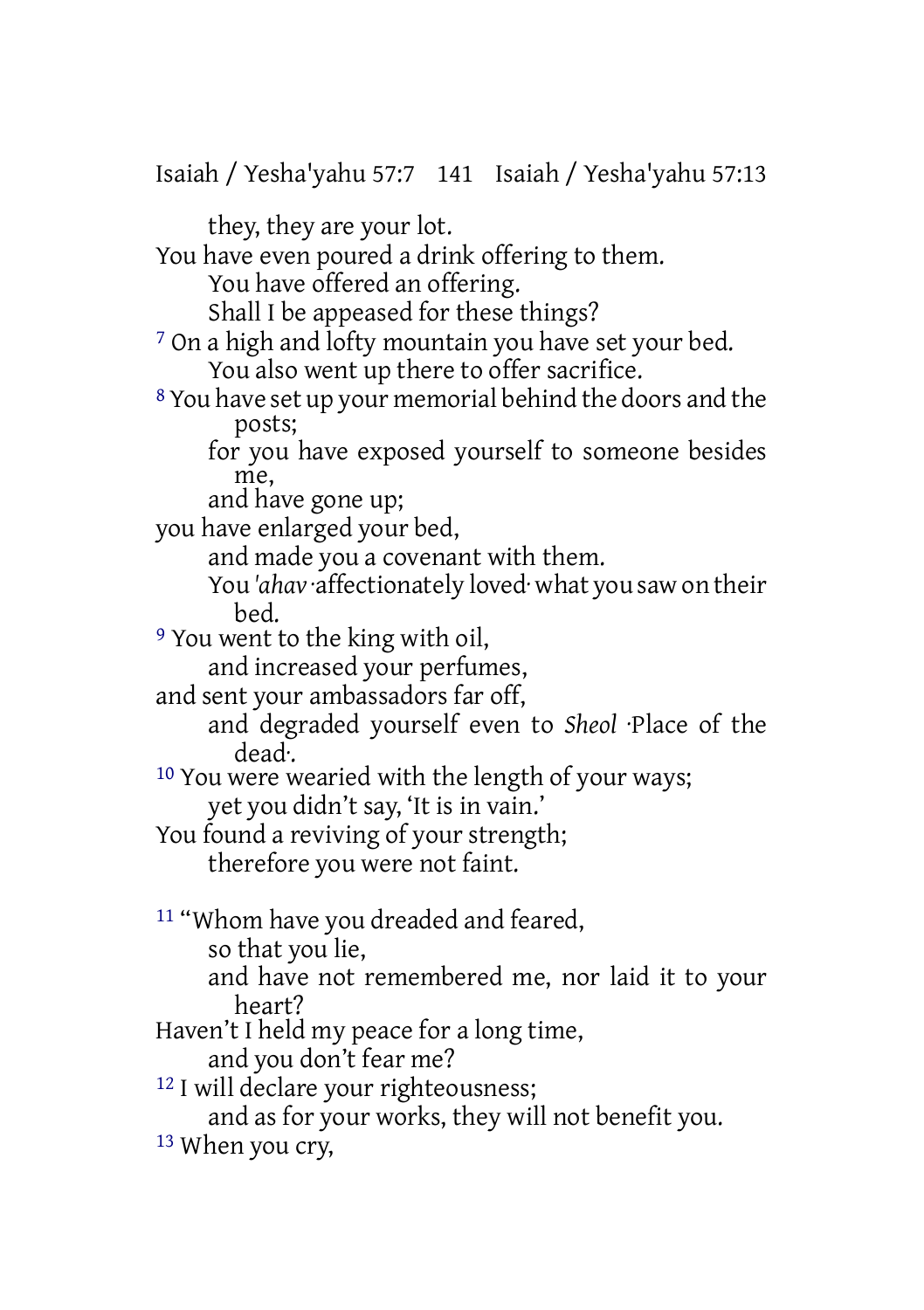Isaiah / Yesha'yahu 57:14 142 Isaiah / Yesha'yahu 57:20 let those whom you have gathered deliver you; but the wind will take them. A breath will carry them all away: but he who takes refuge in me will possess the land, and will inherit my holy mountain." 14 He will say, "Build up, build up, prepare the way! Remove the stumbling-block out of the way of my people." 15 For thus says the high and lofty One who inhabits eternity, whose name is Holy: "I dwell in the high and holy place, with him also who is of a contrite and humble spirit, to revive the spirit of the humble, and to revive the heart of the contrite. 16 For I will not contend forever, neither will I be always angry; for the spirit would faint before me, and the souls whom I have made. <sup>17</sup> I was angry because of the iniquity of his covetousness, and struck him; I hid myself and was angry; and he went on backsliding in the way of his heart. <sup>18</sup> I have seen his ways, and will heal him: I will lead him also, and restore comforts to him and to his mourners. 19 I create the fruit of the lips: *Peace, peace, to him who is far off and to him who is near,"* \* says ADONAI ; "and I will heal them." 20 But the wicked are like the troubled divorced sea;

<sup>\*</sup> 57:19 Quoted in Eph 2:17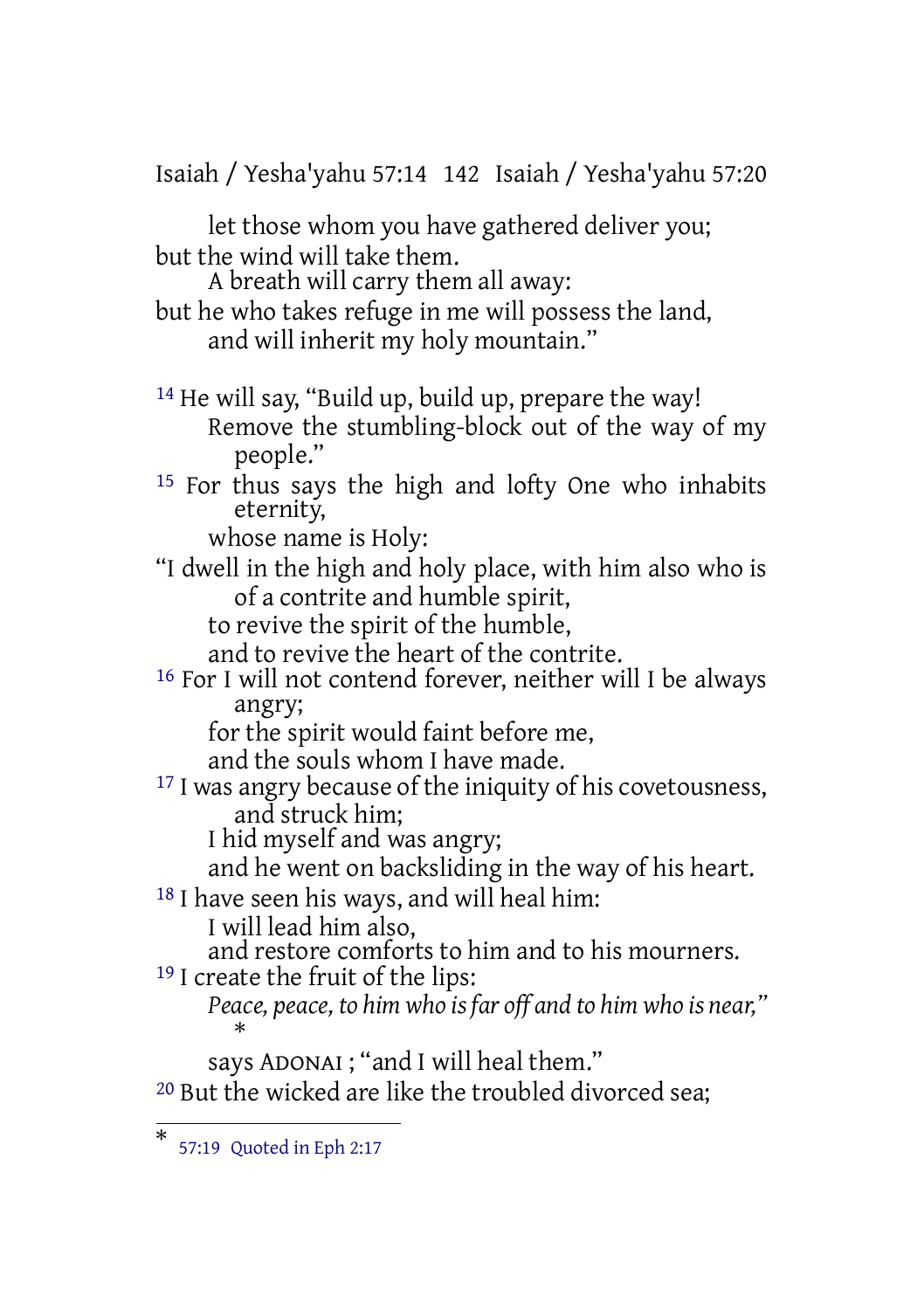Isaiah / Yesha'yahu 57:21 143 Isaiah / Yesha'yahu 58:6

for it can't rest, and its waters dirge up mire and mud.

21 "There is no peace," says my God, "for the wicked."

# 58

1 "Cry aloud, don't spare.

Lift up your voice like a *shofar* ·ram horn·.

Declare to my people their disobedience,

and to the house of Jacob [Supplanter] their sins.

2 Yet they seek me daily,

and delight to know my ways.

As a nation that did righteousness,

and didn't forsake the judgments of their God, they ask of me upright judgments.

They delight to draw near to God.

3 'Why have we fasted,' say they, 'and you don't see? Why have we afflicted our soul, and you don't notice?'

"Behold, in the day of your fast you find pleasure, and oppress all your laborers.

4 Behold, you fast for strife and contention, and to strike with the fist of wickedness. You don't fast today so as to make your voice to be *sh'ma* ·heard obeyed· on high.

5 Is this the fast that I have chosen? A day for a man to humble his soul?

Is it to bow down his head like a reed,

and to spread sackcloth and ashes under himself? Will you call this a fast,

and an acceptable day to ADONAI ?

6 "Is not this the fast that I have chosen: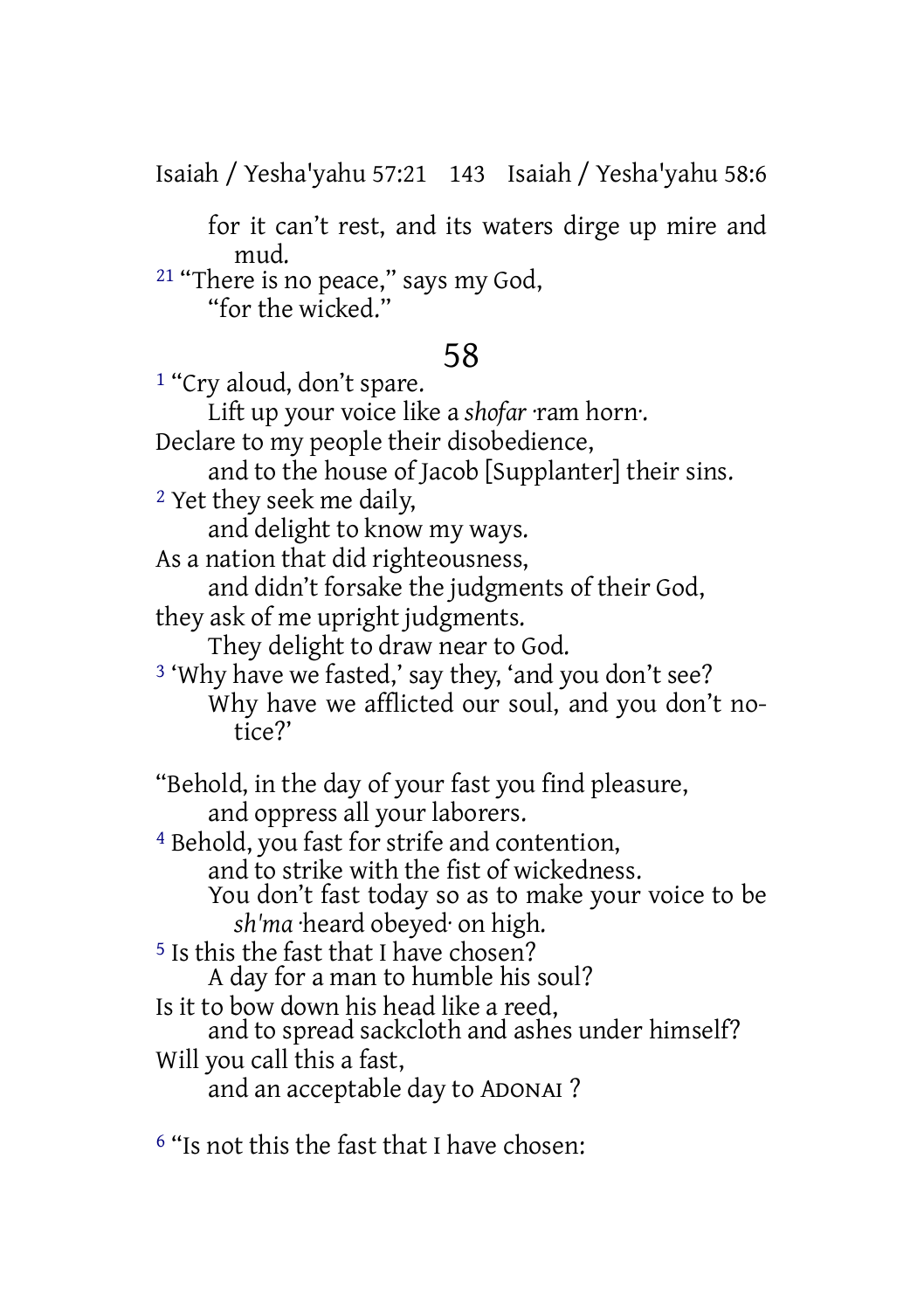Isaiah / Yesha'yahu 58:7 144 Isaiah / Yesha'yahu 58:11 *to release* the bonds of wickedness, to undo the straps of the yoke, to *let the oppressed go free,* \* and that you break every yoke? 7 Is not it to distribute your bread to the hungry, and that you bring the poor who are cast out to your house? When you see the naked, that you cover him; and that you not hide yourself from your own flesh? 8 Then your light will break out as the morning, and your healing will appear quickly; then your righteousness shall go before you; and the *kavod Yahweh* ·weighty glory of He sustains breathing· will be your rear guard. 9 Then you will call, and ADONAI will answer; you will cry for help, and he will say, 'Here I am.' "If you take away from among you the yoke, finger pointing, and speaking wickedly; 10 and if you pour out your soul to the hungry, and satisfy the afflicted soul: then your light will rise in darkness, and your obscurity will be as the noonday; 11 and ADONAI will guide you continually, and satisfy your soul in dry places, and make your bones strong; and you shall be like a watered garden, and like a spring of water, whose waters don't fail.

<sup>\*</sup> 58:6 Quoted in Luke 4:18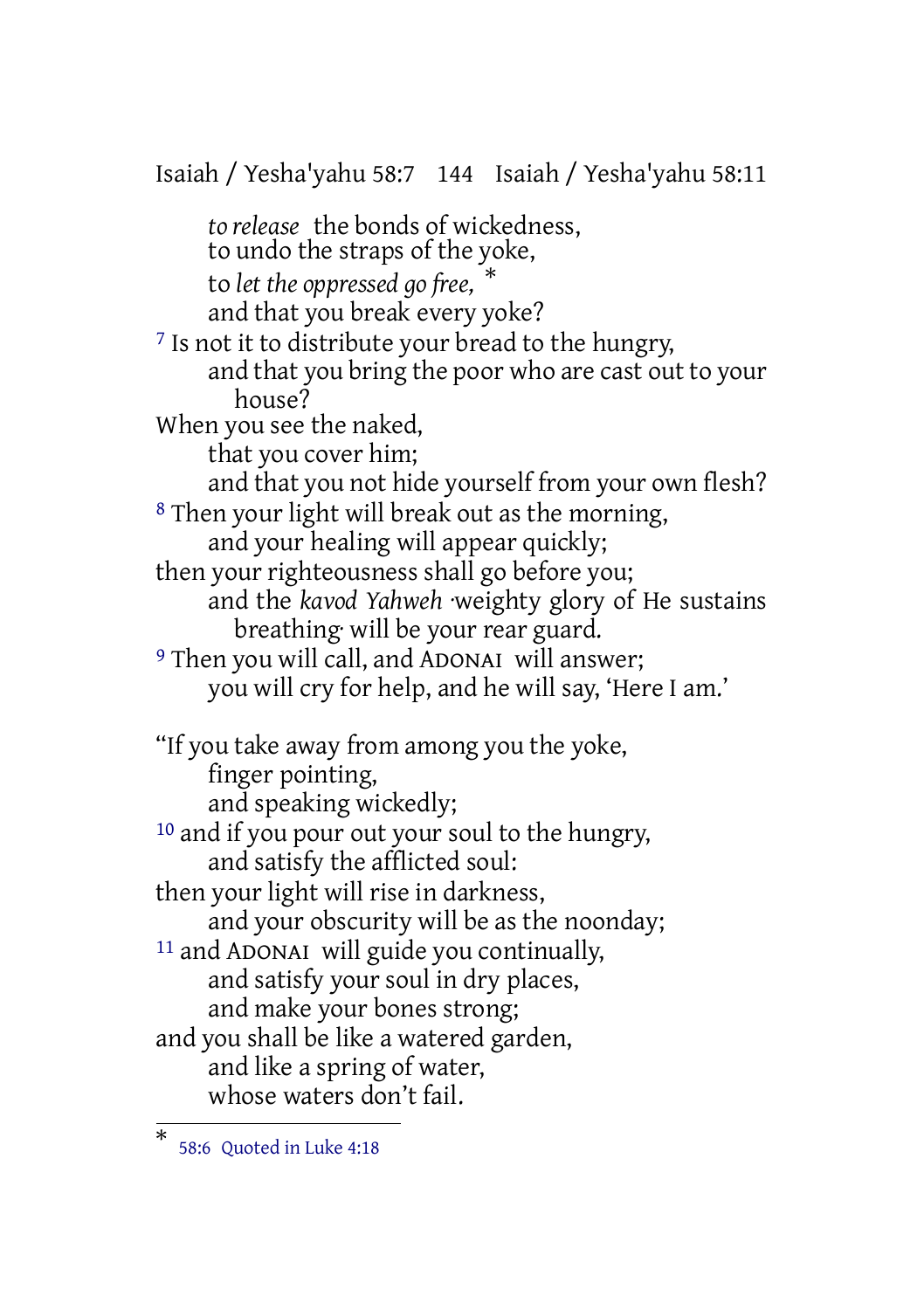Isaiah / Yesha'yahu 58:12 145 Isaiah / Yesha'yahu 59:4

12 Those who shall be of you shall build the old waste places;

you shall raise up the foundations of many generations;

and you shall be called Repairer of the Breach, Restorer of Paths with Dwellings.

13 "If you turn away your foot from the *Sabbath* ·To cease·, from doing your pleasure on my holy day;

and call the *Sabbath* ·To cease· a delight, and the holy of ADONAI honorable; and shall honor it,

not doing your own ways,

nor finding your own pleasure,

nor speaking your own words:

<sup>14</sup> then you shall delight yourself in ADONAI ; and I will make you to ride on the high places of the earth;

and I will feed you with the heritage of Jacob [Supplanter] your father:"

for ADONAI 's mouth has spoken it.

# 59

1 Behold, ADONAI 's hand is not shortened, that it can't save;

nor his ear dull, that it can't *sh'ma* ·hear obey·.

2 But your iniquities have separated you and your God, and your sins have hidden his face from you, so that he will not *sh'ma* ·hear obey·.

3 For your hands are defiled with blood,

and your fingers with iniquity.

Your lips have spoken lies.

Your tongue mutters wickedness.

4 No one sues in righteousness,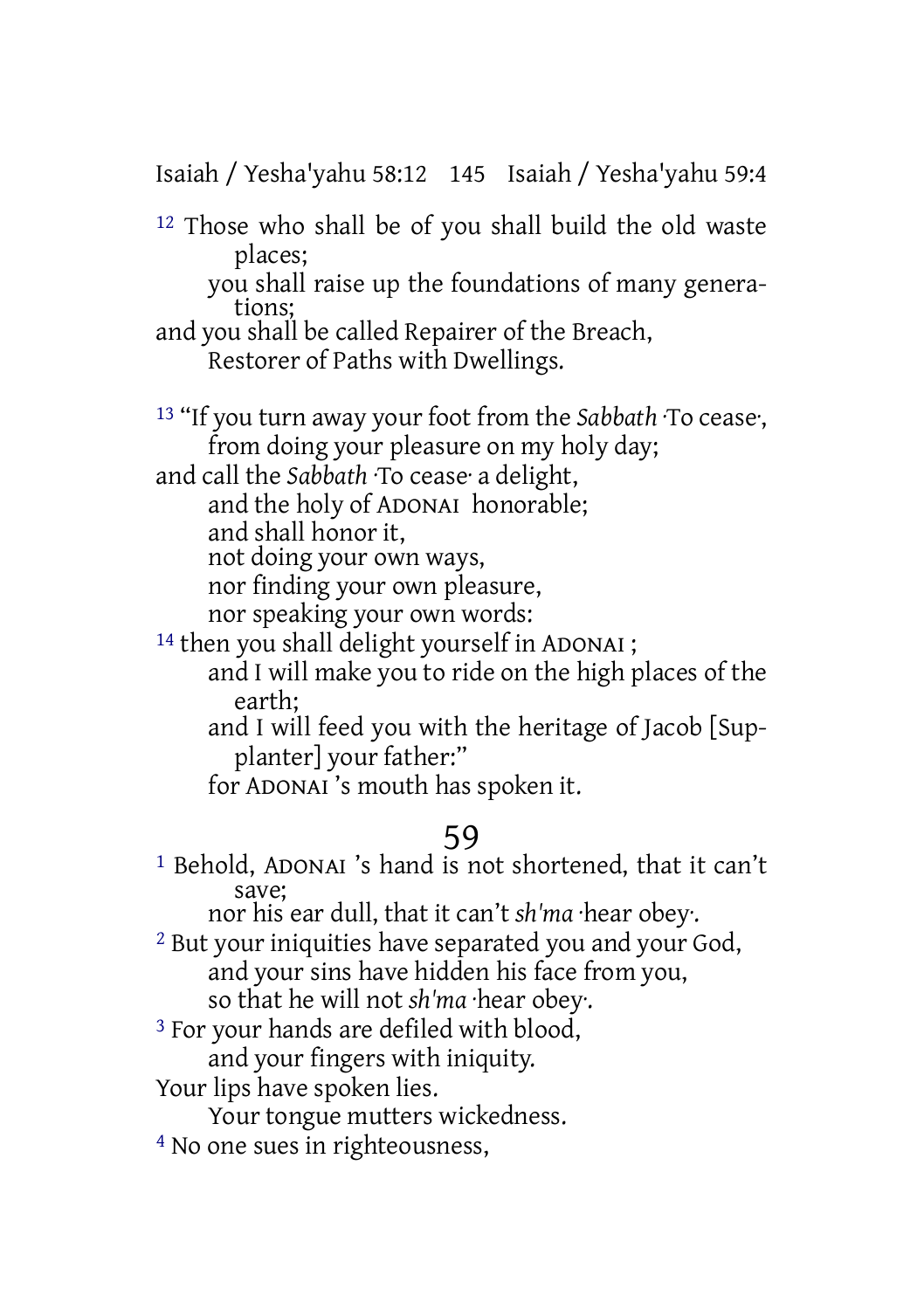Isaiah / Yesha'yahu 59:5 146 Isaiah / Yesha'yahu 59:11

and no one pleads in truth. They trust in vanity, and speak lies. They conceive mischief, and give birth to iniquity. 5 They hatch adders' eggs, and weave the spider's web. He who eats of their eggs dies; and that which is crushed breaks out into a viper. 6 Their webs won't become garments. They won't cover themselves with their works. Their works are works of iniquity, and acts of violence are in their hands. 7 *Their feet* run to evil, and they *hurry to shed innocent blood.* Their thoughts are thoughts of iniquity. *Desolation and destruction are in their paths.* 8 *They don't know the way of peace;* \* and there is no *mishpat* ·justice· in their ways. They have made crooked paths for themselves; whoever goes in them does not know peace. 9 Therefore is *mishpat* ·justice· far from us, and righteousness does not overtake us. We look for light, but see darkness; for brightness, but we walk in obscurity. 10 We grope for the wall like the blind. Yes, we grope as those who have no eyes. We stumble at noon as if it were twilight. Among those who are strong, we are like dead men. 11 We all roar like bears, and moan bitterly like doves. We look for *mishpat justice*, but there is none;

<sup>\*</sup> 59:8 Quoted in Rom 3:15-17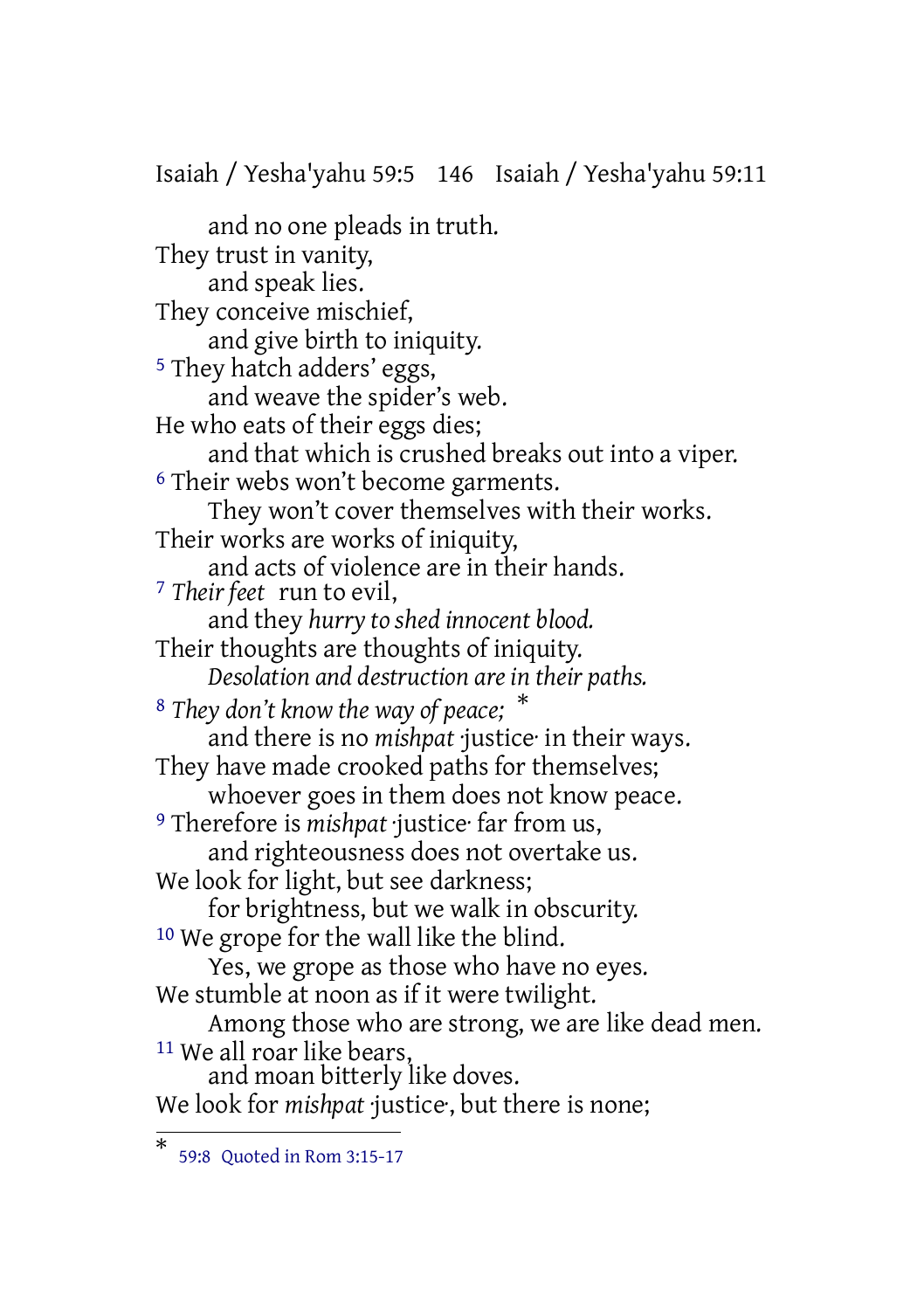### Isaiah / Yesha'yahu 59:12 147 Isaiah / Yesha'yahu 59:15

for *yishu'ah* ·salvation·, but it is far off from us.

12 For our transgressions are multiplied before you, and our sins testify against us; for our transgressions are with us, and as for our iniquities, we know them: 13 transgressing and denying ADONAI , and turning away from following our God, speaking oppression and revolt, conceiving and uttering from the heart words of falsehood. 14 *Mishpat* ·Justice· is turned away backward, and righteousness stands far away; for truth has fallen in the street, and uprightness can't enter.  $15 \dagger \dagger$  Yes, truth is lacking; and he who departs from evil makes himself a prey. ADONAI saw it, and it displeased him that there was no *mishpat*

·justice·.

<sup>†</sup> 59:15 MP: The Messiah is the only intercessor between God and humans. (Matt 10:32-33; Acts 4:12; Rom 8:34)  $\uparrow$  59:15 MPr: The Messiah will come to destroy the nations and establish his rule of the earth for 1,000 years of peace when this is happening. When people are behaving: people who fear sin are abhorred, truth will fail, children will rebel against parents, general distance from *Torah* [Teachings] or lawlessness abounds, the teachings of the Sadducees will universally prevail (there is no resurrection of the dead). Also the study of *Torah* [Teachings] will decrease, increase in global poverty and despair, apostasy increases, and a growing disregard for the Scriptures. Then the Messiah will come and establish his Kingdom. (Multiple references in Talmud Sanhedrin 96B to 99A). (Parallels for each example: Rom 1:32; 2 Thes 2:10; 2 Tim 3:2; Matt 13:40; 1 John 3:3-5; 1 Cor 15:12-14; 1 John 2:3-6; Rev 6:8, 6:15-17; 2 Thes 2:3; Dan 11:36; Rev 13:5)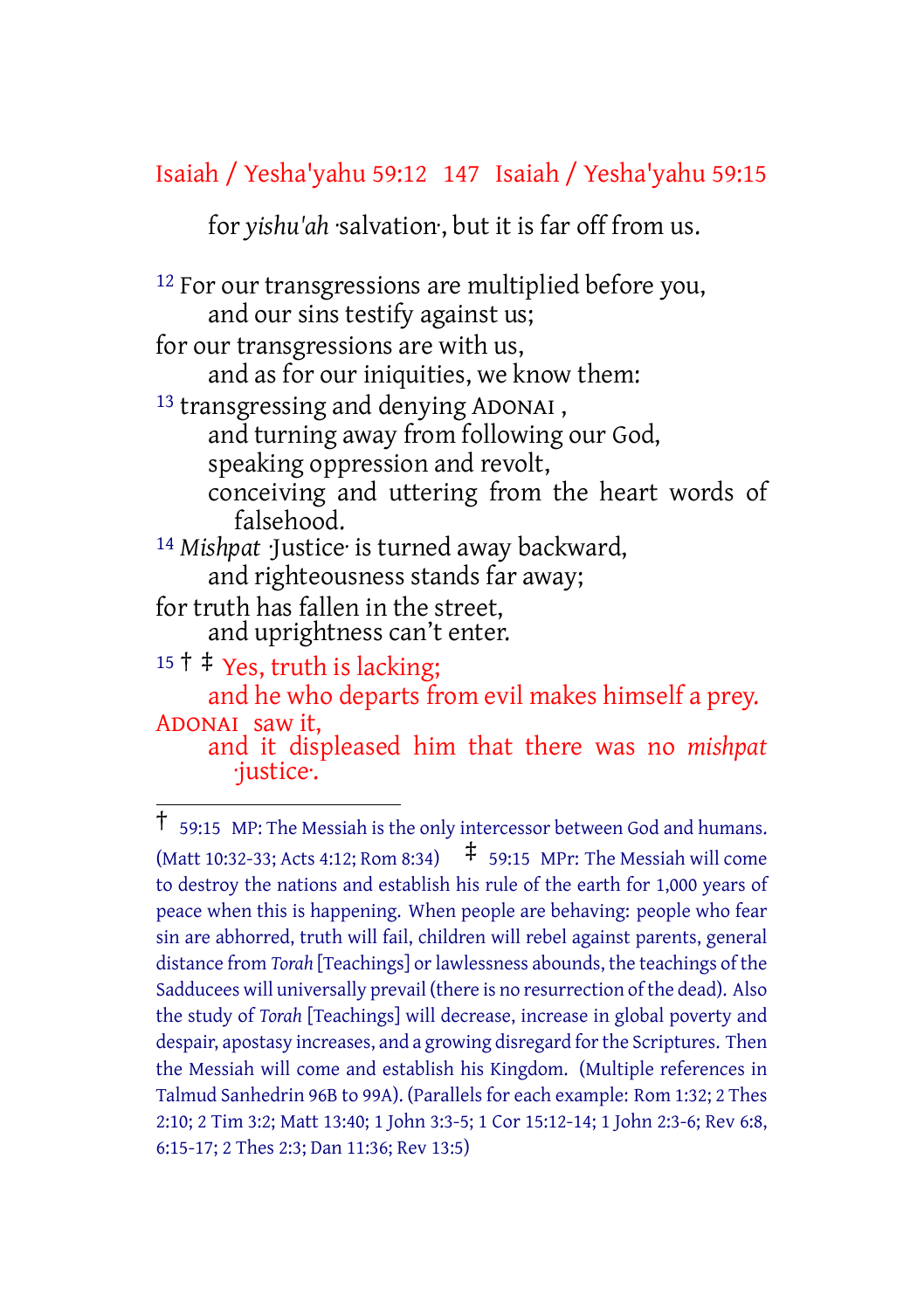Isaiah / Yesha'yahu 59:16 148 Isaiah / Yesha'yahu 59:21

<sup>16</sup> § He saw that there was no man, and wondered that there was no intercessor. Therefore his own arm brought salvation to him; and his righteousness sustained him.

<sup>17</sup> \* He *put on righteousness as a breastplate,* † and a *helmet of yishu'ah ·salvation·* ‡ on his head. He put on garments of vengeance for clothing, and was clad with zeal as a mantle. 18 According to their deeds, he will repay as appropriate, wrath to his adversaries,

recompense to his enemies; he will repay the islands their due.

19 So shall they fear ADONAI 's name from the west, and his *kavod* ·weighty glory· from the rising of the sun;

for he will come as a rushing stream, which ADONAI 's breath drives.

<sup>20</sup> § *"A Redeemerwillcometo Zion [Mountain ridge, Marking], to those in Jacob [Supplanter] who turn from rebellion," says ADONAI .*

21 "Asfor me, *thisis my covenant ·binding contract between two or more parties· with them,"* \* says ADONAI . "My Spirit who is on you, and my words which I have put in your

<sup>§</sup> 59:16 MP: The Messiah is sent from God in order to provide salvation for justice and intercession. There is no other who intercedes. (See also Is 53:8, 53:10). (Heb 5:8-9; 9:15) \* 59:17 MP: Messiah comes to bring judgment and repays each person according to their deeds. (Matt 16:27; Rom 2:6-8; Rev 19:15) † 59:17 Quoted in Eph 6:14; <sup>1</sup> Thes 5:8 ‡ 59:17 Quoted in Eph 6:17; 1 Thes 5:8  $\frac{1}{5}$  59:20 MP: Messiah comes to Zion as Redeemer to remove transgression by placing Holy Spirit upon people and teach God's *Torah* [Teachings] in their inner person. (See also Jer 31:31-33). (John 14:23-26) \* 59:21 Quoted in Rom 11:26-27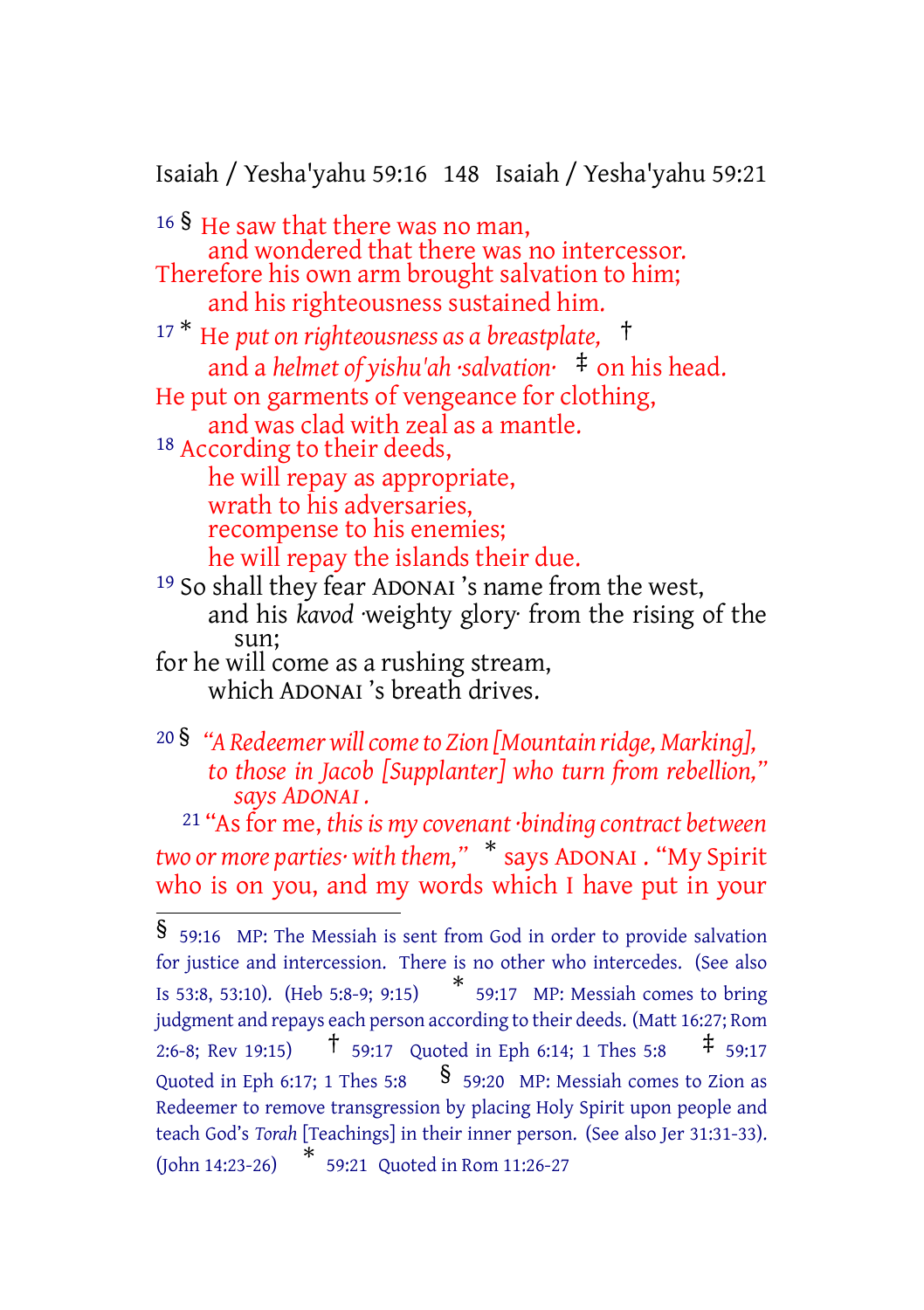Isaiah / Yesha'yahu 60:1 149 Isaiah / Yesha'yahu 60:5

mouth, shall not depart out of your mouth, nor out of the mouth of your offspring, nor out of the mouth of your offspring's offspring," says ADONAI , "from henceforth and forever."

#### 60

- <sup>1\*</sup> "Arise, shine; for your light has come, and ADONAI's kavod weighty glory has risen on you.
- <sup>2</sup> <sup>†</sup> For, behold, darkness  $\pm$  will cover the earth, and thick darkness the peoples;
- but ADONAI will arise on you, and his *kavod* ·weighty glory· shall be seen on you.
- <sup>3</sup> § *Nations will* come to your *light,* \* and kings to the brightness of your rising.
- 4 "Lift up your eyes all around, and see: they all gather themselves together. They come to you.

Your sons will come from far away,

and your daughters will be carried in arms.

5 Then you shall see and be radiant,

and your heart will thrill and be enlarged; because the abundance of the sea will be turned to you.

The wealth of the nations will come to you.

<sup>\*</sup> 60:1 MP: The Light shines with the glory of God, yet darkness covers the people, (lack of understanding). (John 1:9-11, 1:14)  $\uparrow$  60:2 MP: God will set Messiah apart amidst people who do not recognize or understand (in darkness). (John 1:26, 1:32-34; 2 Cor 4:4-6)  $\uparrow$  60:2 MP: The light of Messiah draws Gentile nations. Messiah is accepted by the Gentiles (Is 49:6, 55:4-5), yet was rejected by "his own" (Is 50:3). (Luke 2:30-32; John 1:4-5)  $\$$  60:3 MP: Gentile Kings will seek out the birth of Messiah. (See also Ps 72:10, 72:15; Is 60:6). (Matt 2:1-2) \* 60:3 Quoted in Rev 21:24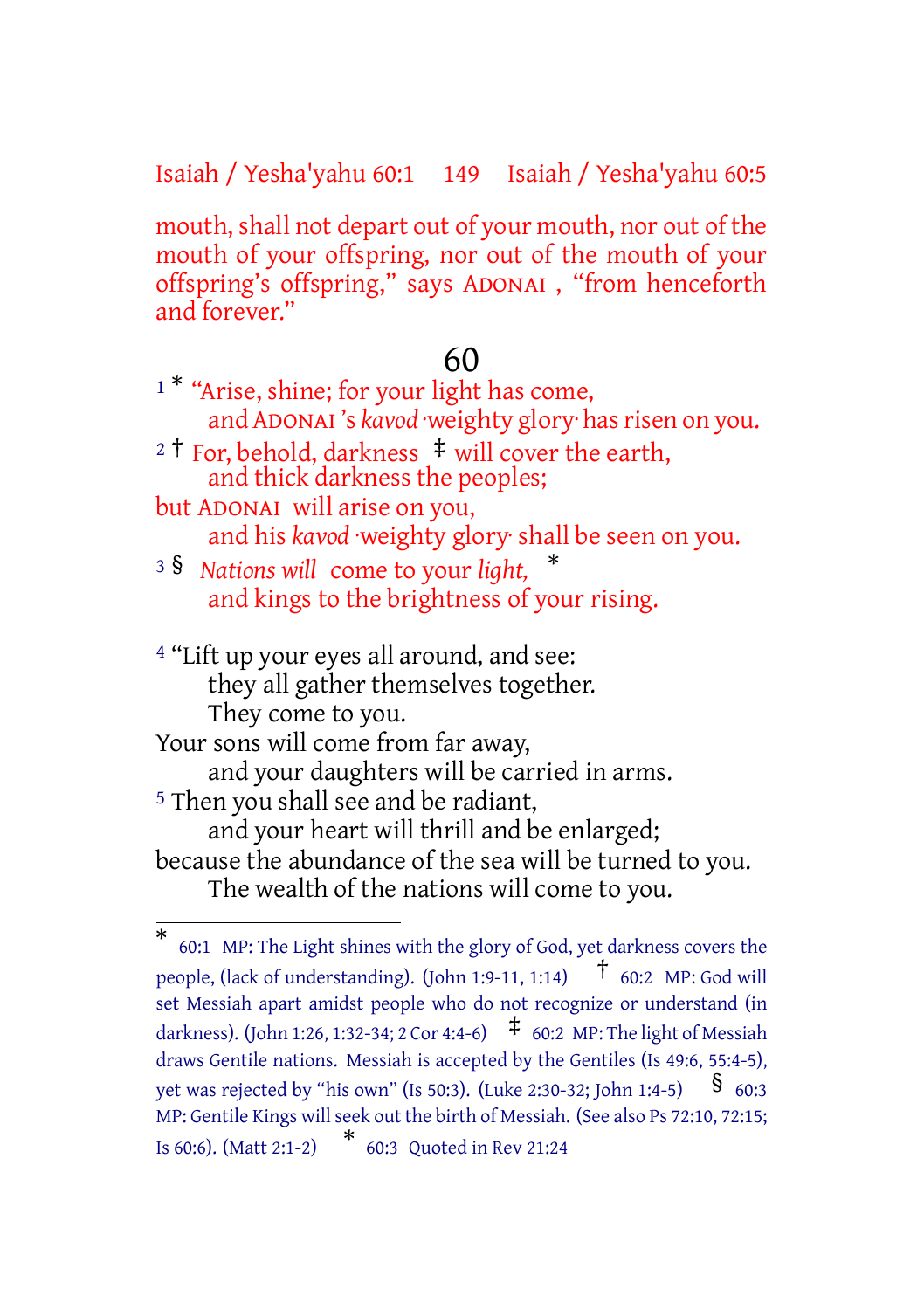Isaiah / Yesha'yahu 60:6 150 Isaiah / Yesha'yahu 60:10

<sup>6</sup> † A multitude of camels will cover you, the dromedaries of Midian [Strife] and Ephah. All from Sheba will come. They will bring gold and frankincense, and will proclaim the *tehilahot* ·praise songs· of ADONAI.  $7 \div$  All the flocks of Kedar will be gathered together to you. The rams of Nebaioth will serve you. They will be accepted as offerings on my altar; and I will beautify my glorious house. 8 "Who are these who fly as a cloud, and as the doves to their windows? <sup>9</sup> Surely the islands will wait for me, and the ships of Tarshish first, to bring your sons from far, their silver and their gold with them, for the name of ADONAI your God, and for the *haKadosh Isra'el* [the Holy One of God prevails], because he has glorified you. 10 "Foreigners will build up your walls, and their kings will serve you:

for in my wrath I struck you, but in my favor have I had *racham* ·compassionate merciful love· on you.

<sup>†</sup> 60:6 MP: Presented with gold and frankincense, the caravans coming from Sheba (northern Africa) will proclaim the good news of the praises of Yahweh! (See also Ps 72:10, 72:15; Is 60:6). (Matt 2:11) ‡ 60:7 MP: Offering sacrifices to God that are appropriate and acceptable glorify His house. (Historically fulfilled in Ezra 6:9; Spiritually fulfilled by Rom 12:1, 15:16). (Rom 12:1, 15:16; Heb 13:15-16)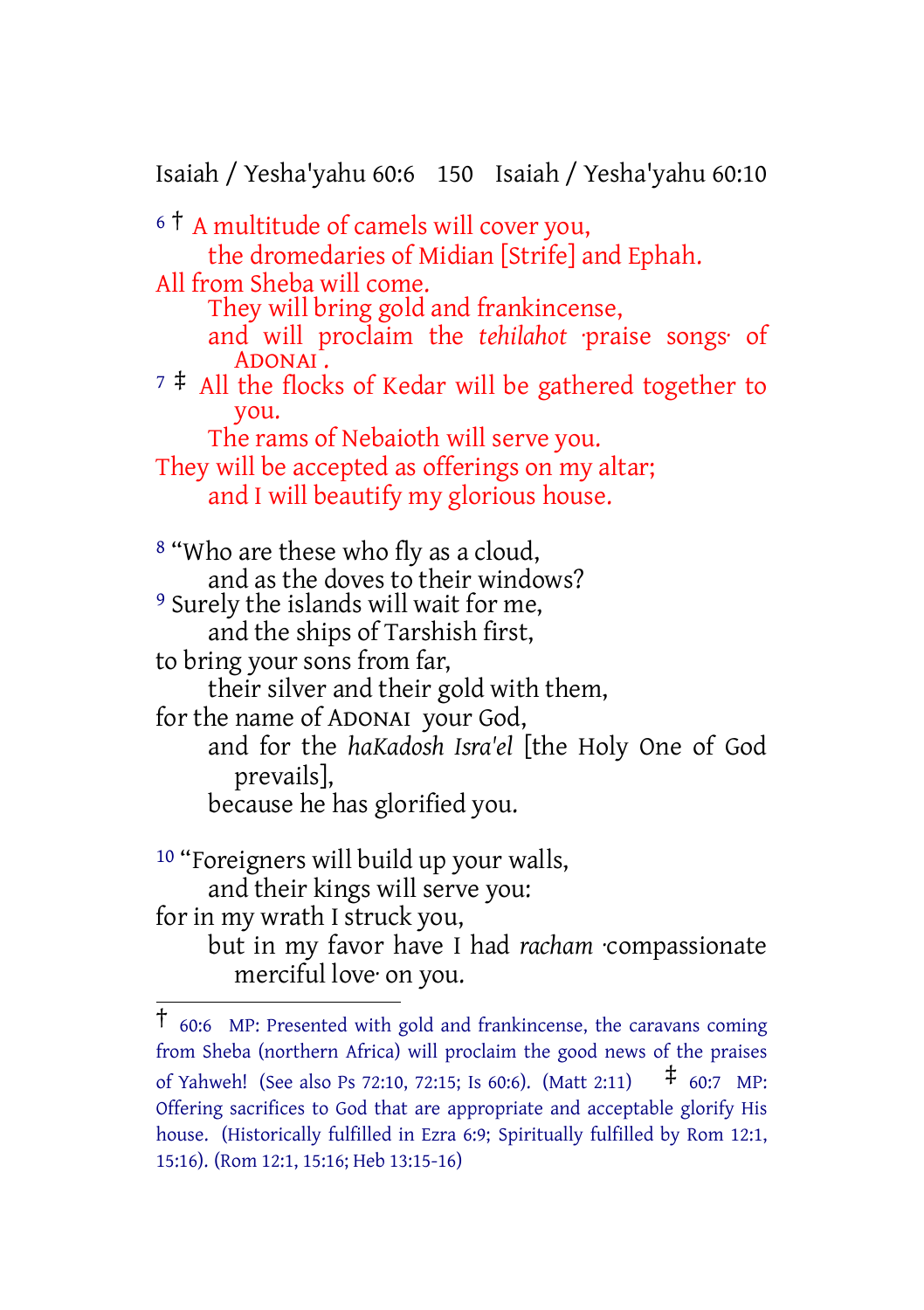Isaiah / Yesha'yahu 60:11 151 Isaiah / Yesha'yahu 60:17

- 11 *Your gates also shall be open continually; they shall not be shut day* § nor night; that men may bring to you the wealth of the nations, and their kings led captive.
- 12 For that nation and kingdom that will not serve you shall perish; yes, those nations shall be utterly wasted.
- 13 "The *kavod* ·weighty glory· of Lebanon shall come to you, the cypress tree, the pine, and the box tree together, to beautify the place of my sanctuary; and I will make the place of my feet glorious.
- 14 The sons of those who afflicted you will come bowing to you;
	- and all those who despised you will *hawa ·bow low, prostrate· themselves down at the soles of your feet.* \*

They will call you ADONAI 's City,

The Zion [Mountain ridge, Marking] of the *haKadosh Isra'el* [the Holy One of God prevails].

15 "Whereas you have been forsaken and hated, so that no one passed through you, I will make you an eternal excellency,

a joy of many generations.

16 You will also drink the milk of the nations, and will nurse from royal breasts.

Then you will know that I, ADONAI , am the One who saves you,

your Redeemer,

the *'Avir Ya'akov* [Mighty One of Supplanter].

<sup>17</sup> For bronze I will bring gold;

for iron I will bring silver;

<sup>§</sup> 60:11 Quoted in Rev 21:25 \* 60:14 Quoted in Rev 3:9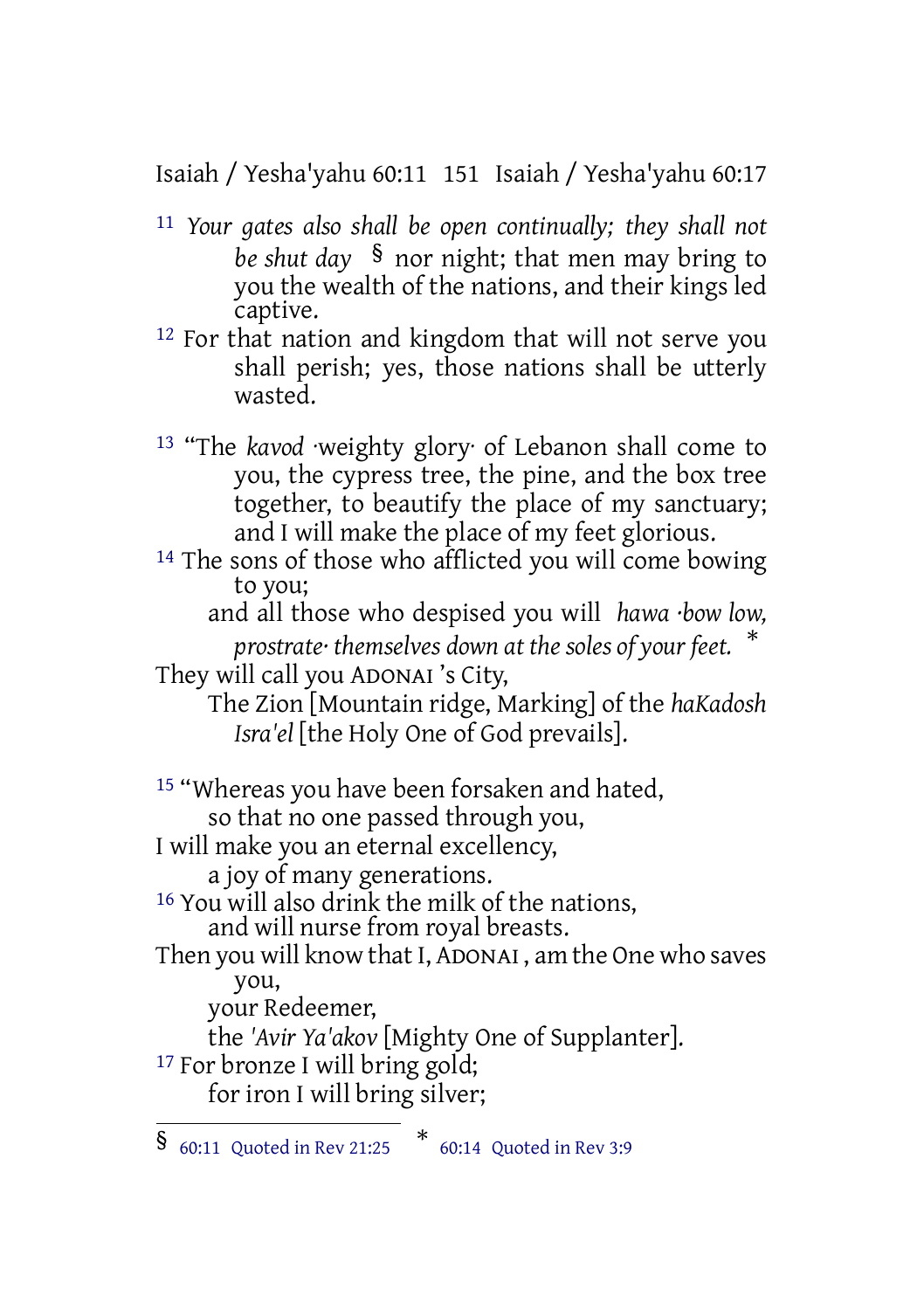Isaiah / Yesha'yahu 60:18 152 Isaiah / Yesha'yahu 60:22 for wood, bronze, and for stones, iron. I will also make peace your governor, and righteousness your ruler. 18 Violence shall no more be *sh'ma* ·heard obeyed· in your land, nor desolation or destruction within your borders; but you will call your walls *Yishu'ah* ·Salvation·, and your gates *Tehilah* ·Praise song·. 19 The *sun* will be no more your *light* by day; nor will the brightness of the *moon* give light to you, but ADONAI will be your everlasting *light,* and your God will be your *glory.* 20 Your sun will not go down any more, nor will your moon withdraw itself; for ADONAI will be your everlasting *light,* † and the days of your mourning will end. <sup>21</sup>  $\ddagger$  Then your people will all be righteous. They will inherit the land forever, the branch of my planting, the work of my hands, that I may be glorified. 22 The little one will become a thousand, and the small one a strong nation. I, ADONAI , will do this quickly in its time."

<sup>†</sup> 60:20 Quoted in Rev 21:23, 22:5 ‡ 60:21 MPr: Rabbi Johanan also said: The son of David will come only in a generation that is either altogether righteous or altogether wicked. Either "in a generation that is altogether righteous," – as it is written, "Thy people also shall be all righteous: they shall inherit the land forever" (Is 60:21). Or "altogether wicked" - as it is written, "and he saw that there was no man, and wondered that there was no intercessor" (Is 59:16). For it is also written, "For mine own sake, even for mine own sake, will I do it" (Is 48:11). (Is 60:21 in Talmud Sanhedrin Folio 98A). (Matt 24:21-22)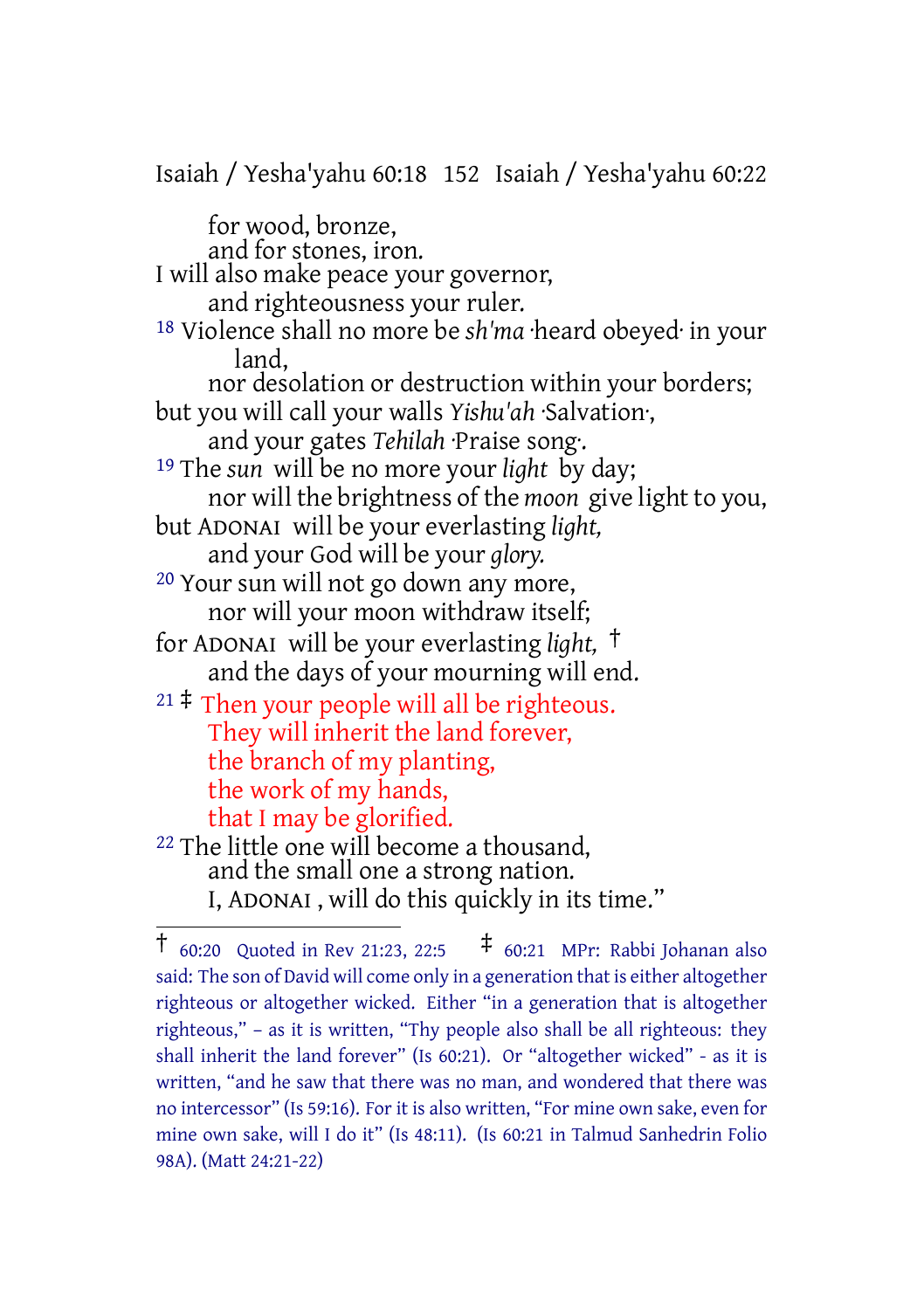Isaiah / Yesha'yahu 61:1 153 Isaiah / Yesha'yahu 61:3

#### 61

- <sup>1</sup> \* *The Ruach Yahweh [Spirit of He sustains breathing] is on me;*
	- † *because ADONAI has anointed meto preach good news to the poor* ‡ *and humble.*
- He has sent me to heal the broken hearted,
	- § *to proclaim liberty to the captives,*
	- \* *to let out into the light those bound in the dark, and to restore the crushed with forgiveness;*
- <sup>2</sup> † *to proclaim the year of ADONAI 's favor,* ‡ § and the day of vengeance of our God; to comfort all who mourn;
- <sup>3</sub> \*</sup> to provide for those who mourn in Zion [Mountain ridge, Marking],
	- to give to them a garland for ashes,
	- the oil of joy for mourning,
	- the garment of *tehilah* ·praise song· for the spirit of heaviness;
- that they may be called trees of righteousness, the planting of ADONAI ,

<sup>\*</sup> 61:1 MP: Messiah will have the Spirit of God upon Him to accomplish His appointed works from God. (Consider the purpose of the Spirit, Is 11:2). (Matt 3:16-17; John 1:32-33)  $\uparrow$  61:1 MP: Messiah's ministry includes preaching the good news to those afflicted and binding the broken hearted. (Matt 11:5; Luke 4:18-21)  $\uparrow$  61:1 Quoted in Matt 11:5; Luke 7:22 § 61:1 MP: Messiah has the anointing to proclaim liberty to captives. (John 8:36; <sup>2</sup> Cor 3:17) \* 61:1 MP: Messiah has the ministry to proclaim freedom to prisoners (slaves to sin). (John 8:31-34; Rom 6:16-20, 8:1-4)  $\uparrow$  61:2 MP: Messiah proclaims the favorable time and grace of God. (Matt 4:17; Acts 17:30; 2 Cor 6:2)  $\uparrow$  61:2 Quoted in Luke 4:18-19  $\frac{1}{\sqrt{2}}$  61:2 MP: Messiah brings the time of God's judgment and vengeance. (John 3:16-19, 12:47-48; Acts 17:31) \* 61:3 MP: Fulfilled in the second coming is the establishing of the Messianic Kingdom and giving glory to those who mourned in Zion. (Rev 21:3-4)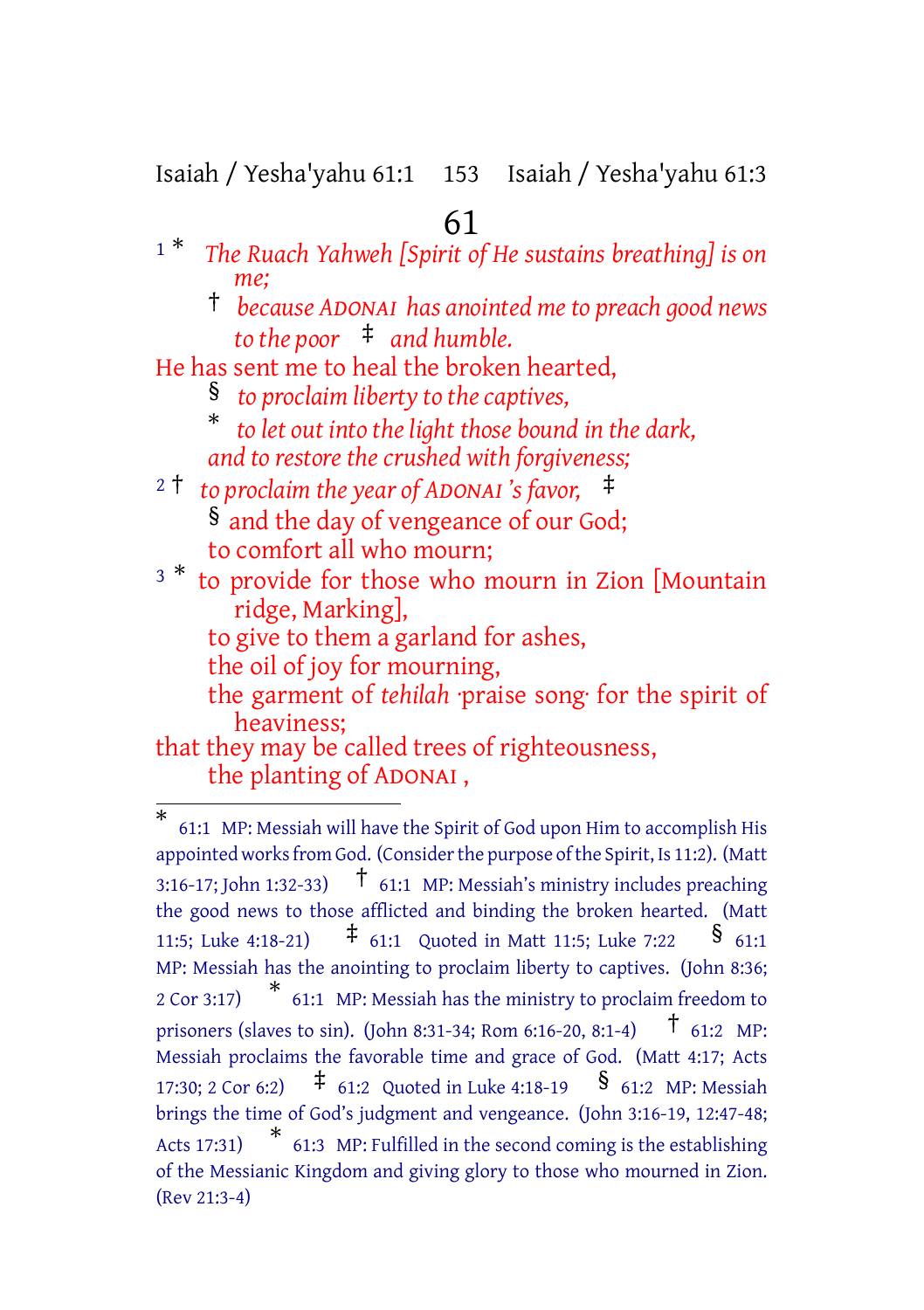Isaiah / Yesha'yahu 61:4 154 Isaiah / Yesha'yahu 61:10

that he may be glorified. 4 They will rebuild the old ruins. They will raise up the places long devastated. They will repair the ruined cities, that have been devastated for many generations. 5 Strangers will stand and feed your flocks, and foreigners will work your fields and your vineyards. <sup>6</sup> But you will be called *ADONAI 's priests.* † Men will call you the servants of our God. You will eat the wealth of the nations, and you will boast in their *kavod* ·weighty glory·. <sup>7</sup> Instead of your shame you will have double. Instead of dishonor, they will rejoice in their portion. Therefore in their land, they will possess double. Everlasting joy will be to them. 8 "For I, ADONAI , *'ahav* ·affectionately love· *mishpat* ·justice·. I hate robbery and iniquity. I will give them their reward in truth, and I will make an everlasting covenant ·binding contract between two or more parties· with them. <sup>9</sup> Their offspring will be known among the nations, and their offspring among the peoples. All who see them will acknowledge them, that they are the offspring which ADONAI has blessed." 10 I will greatly rejoice in ADONAI ! My soul will be joyful in my God; for he has clothed me with the garments of *yesha'* ·salvation·. He has covered me with the robe of righteousness,

<sup>†</sup> 61:6 Quoted in <sup>1</sup> Pet 2:9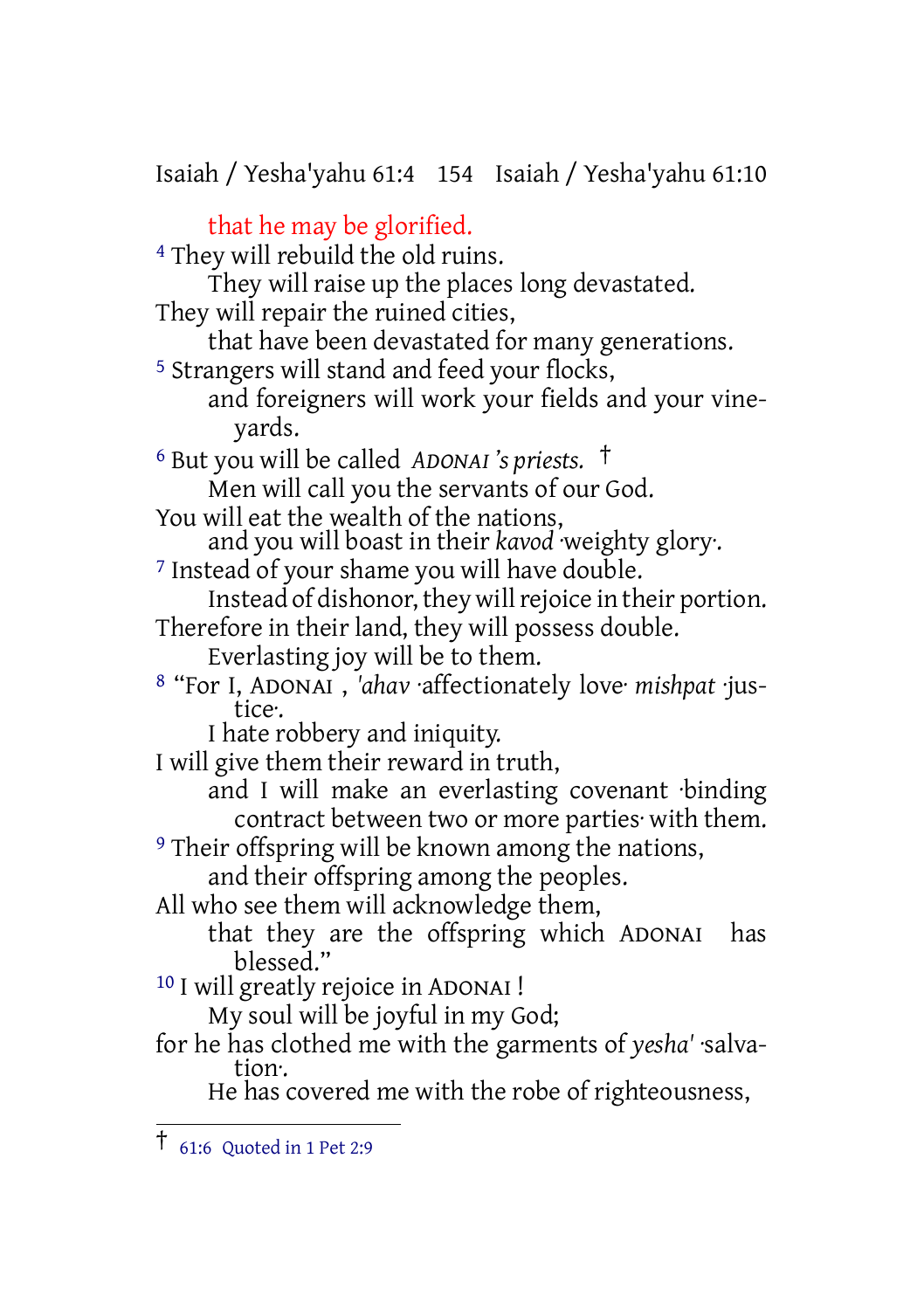as a bridegroom decks himself with a garland,

and as a bride adorns herself with her jewels.

<sup>11</sup> For as the earth produces its bud,

- and as the garden causes the things that are sown in it to spring up;
- so the Lord ADONAI will cause righteousness and *tehilah* ·praise song· to spring up before all the nations.

### 62

<sup>1</sup> For Zion [Mountain ridge, Marking]'s sake will I not hold my peace,

and for Jerusalem [City of peace]'s sake I will not rest, until her righteousness shines out like the dawn,

and her *yishu'ah* ·salvation· like a blazing torch.

<sup>2</sup> The nations will see your righteousness,

and all kings your *kavod* ·weighty glory·,

and you will be called by a new name,

which ADONAI 's mouth will name.

3 You will also be a crown of beauty in ADONAI 's hand, and a royal diadem in your God's hand.

4 You will not be called Forsaken any more;

nor will your land be called Desolate any more:

but you will be called Hephzibah,

and your land Beulah;

for ADONAI delights in you,

and your land will be married.

5 For as a young man marries a virgin, so your sons will marry you.

As a bridegroom rejoices over his bride,

so your God will rejoice over you.

6 I have set watchmen on your walls, Jerusalem [City of peace].

They will never be silent day nor night.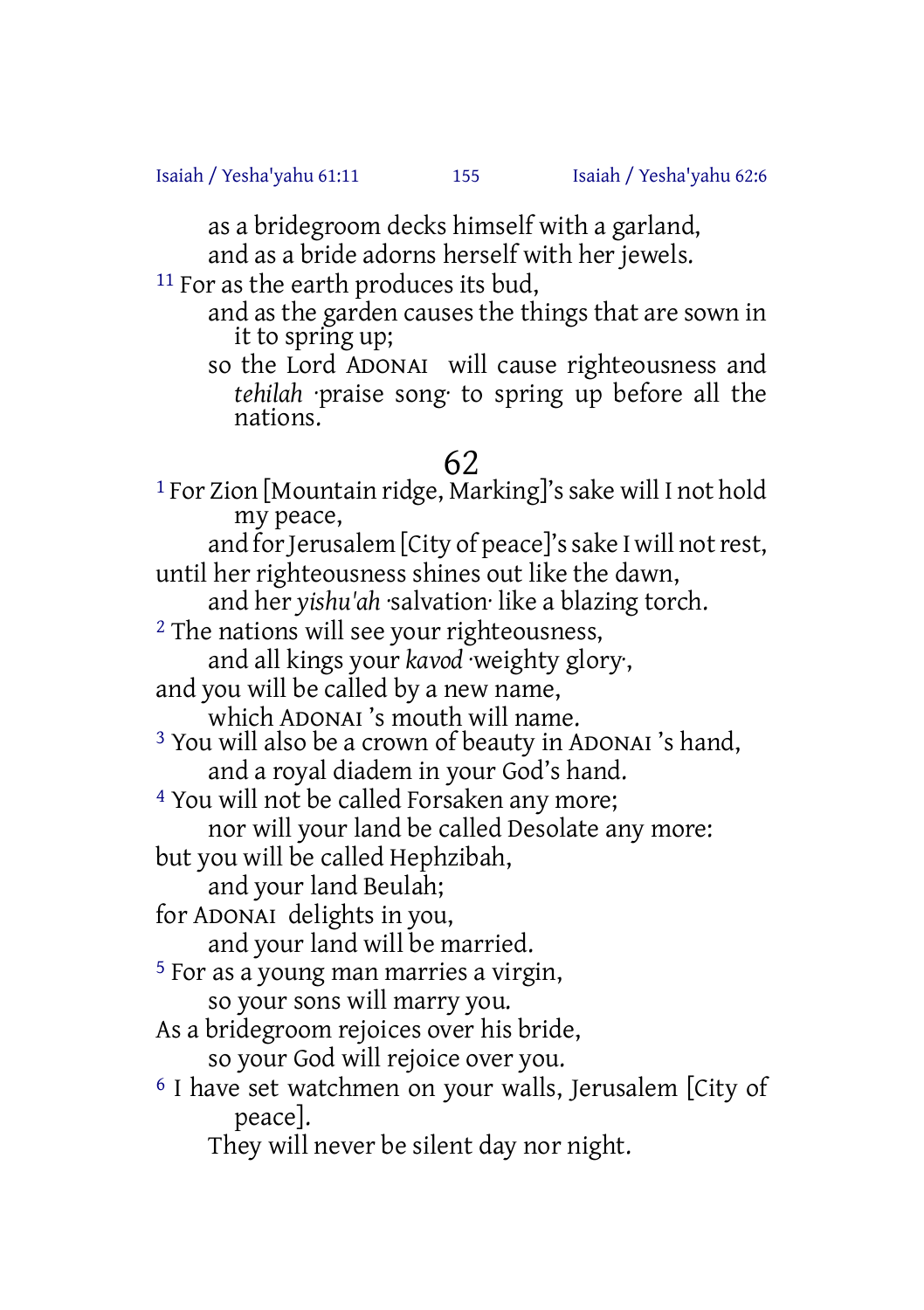Isaiah / Yesha'yahu 62:7 156 Isaiah / Yesha'yahu 62:12

You who call on ADONAI , take no rest,

7 and give him no rest, until he establishes, and until he makes Jerusalem [City of peace] a *tehilah* ·praise song· in the earth.

8 ADONAI has sworn by his right hand, and by the arm of his strength,

- "Surely I will no more give your grain to be food for your enemies;
	- and foreigners will not drink your new wine, for which you have labored;
- 9 but those who have harvested it will eat it, and praise ADONAI ;
	- and those who have gathered it will drink it in the courts of my sanctuary."

10 Go through, go through the gates! Prepare the way of the people! Build up, build up the highway! Gather out the stones! Lift up a banner for the peoples. 11 Behold, ADONAI has *sh'ma* ·hear obey, proclaimed· unto the end of the earth, "Say to the daughter of Zion [Mountain ridge, Marking], 'Behold, your *yesha'* ·salvation· comes. Behold, his reward is with him, and his recompense before him.' " 12 They will call them The holy people, ADONAI 's redeemed. You will be called Sought out, A city not forsaken.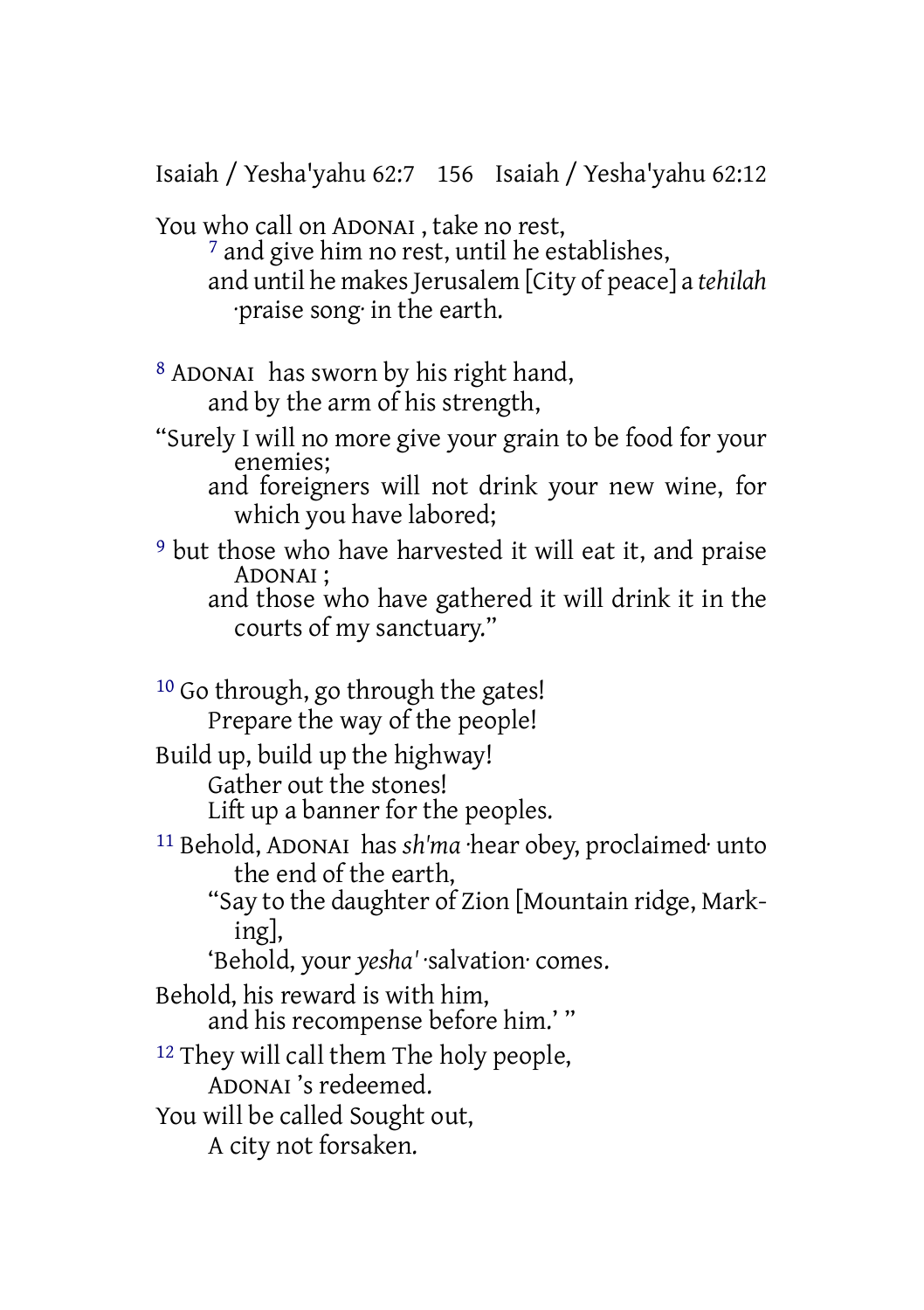Isaiah / Yesha'yahu 63:1 157 Isaiah / Yesha'yahu 63:7

# 63

<sup>1</sup> Who is this who comes from Edom [Red], with dyed garments from Bozrah? Who this who is glorious in his clothing, marching in the greatness of his strength? "It is I who speak in righteousness, mighty to save." 2 Why is your clothing red, and your garments like him who treads in the wine vat? 3 "I have trodden *the wine press* alone; and of the peoples, no one was with me: Yes, I trod them in my anger, and trampled them in *my wrath.* Their *life-blood* \* is sprinkled on my garments, and I have stained all my clothing. 4 For the day of vengeance was in my heart, and the year of my redeemed has come. 5 I looked, and there was no one to help; and I wondered that there was no one to uphold: therefore my own arm brought salvation to me; and my own wrath upheld me. 6 I trod down the peoples in my anger, and made them drunk in my wrath, and I poured out their life-blood on the earth." 7 I will tell of the *cheshed* ·loving-kindnesses· of ADONAI and the *tehilahot* ·praise songs· of ADONAI , according to all that ADONAI has given to us, and the great goodness toward the house of Israel [God

prevails],

<sup>\*</sup> 63:3 Quoted in Rev 14:19-20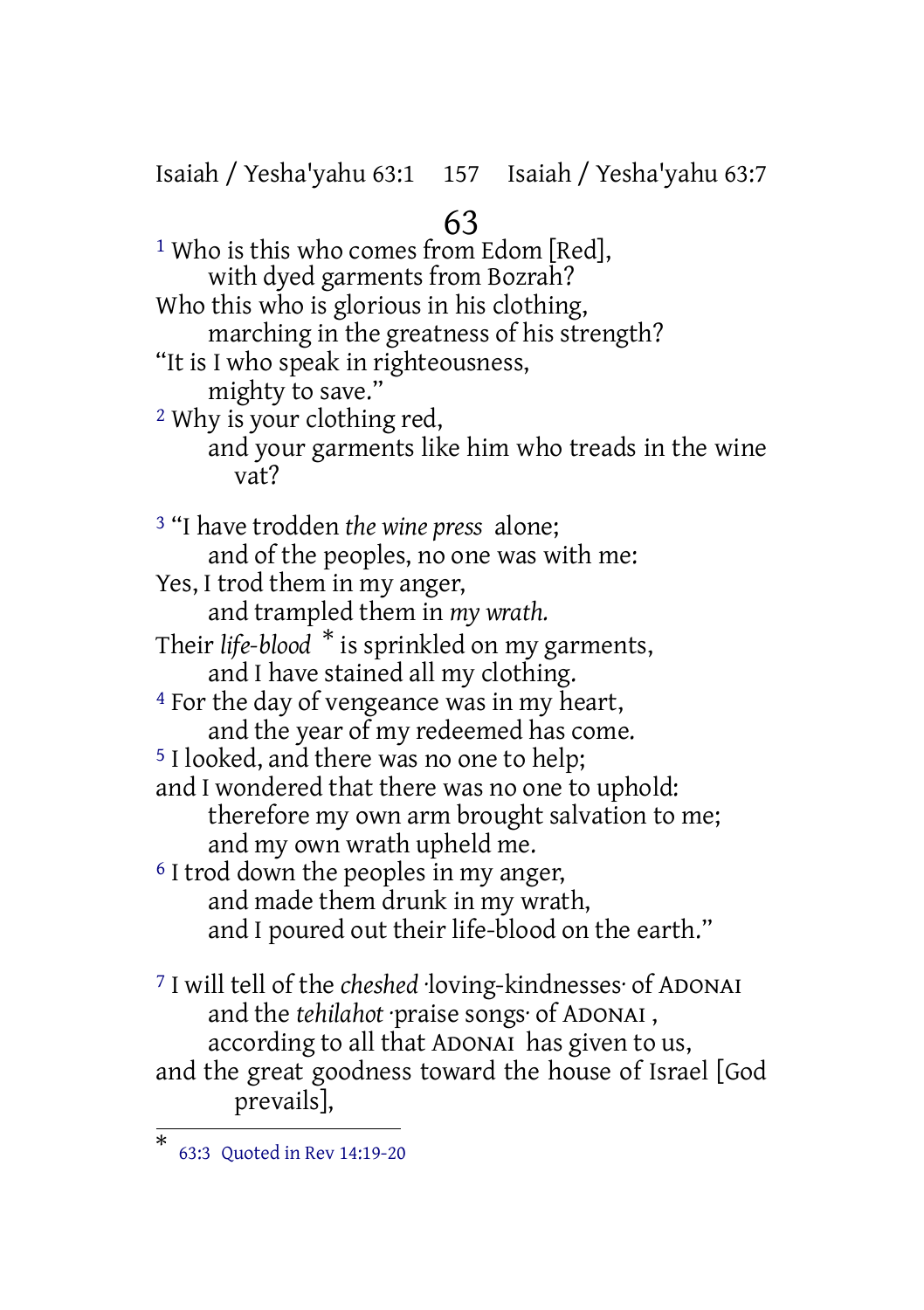#### Isaiah / Yesha'yahu 63:8 158 Isaiah / Yesha'yahu 63:10

which he has given to them according to his *racham* ·merciful love·,

and according to the multitude of his*cheshed* ·lovingkindnesses·.

<sup>8</sup> <sup>†</sup> For he said, "Surely, they are my people, children who will not deal falsely;" so he became their salvation.

<sup>9</sup> In all their affliction he was afflicted,

and *ha mal'ak Yahweh* [the Angel of He sustains breathing] saved them.

In his love and in his pity he redeemed them. He bore them, and carried them all the days of old.

10 But *they rebelled, and grieved his Ruach Kodesh [Holy Spirit].* ‡ Therefore he turned and became their enemy, and he himself fought against them.

<sup>†</sup> 63:8 MP: The Angel of God's presence isreferred to in Exodus and became their Savior from God. Therefore this Savior is sent from God as Servant, Priest, prophet, and later as King to save, redeem, and establish a people unto God. This establishes that Messiah is the Angel of Yahweh. (John 3:17; Acts 7:30-32) Messiah, as the Angel of God's presence, acted on God's directive to save and redeem God's people (Ex 23:20-21, 32:34 with Is 43:11, 49:6) "for God's name is in him [the angel] (Ex 23:21)". Note: In combination, this prophecy is a key pin that identifies that "The Angel of Yahweh" who is also called "The Angel of God" who also shares names and titles with God and who identified with Yahweh. This is in fact the Messiah, God's Servant at God's right hand, sent to save and redeem by God's command. (Is 43:11 - God is the only Savior, Is 63:8, Is 53:4-6 – the Servant who is afflicted and is in association with those in iniquity). In  $(Ex\ 23:21; Is\ 40:3, 40:9)$ , the Angel shares titles with Yahweh. In (Gen 22:1-2, 22:11-12; Ex 3:2-4, 13:21, 14:19), the Angel of Yahweh is identified when Yahweh is also being identified. Yeshua says he represents Father God and are equal in (John 5:23, 10:30, 14:1, 14:9-11). For a complete list about "The Angel of the Lord" see appendix.  $\pm$  63:10 Quoted in Acts 7:51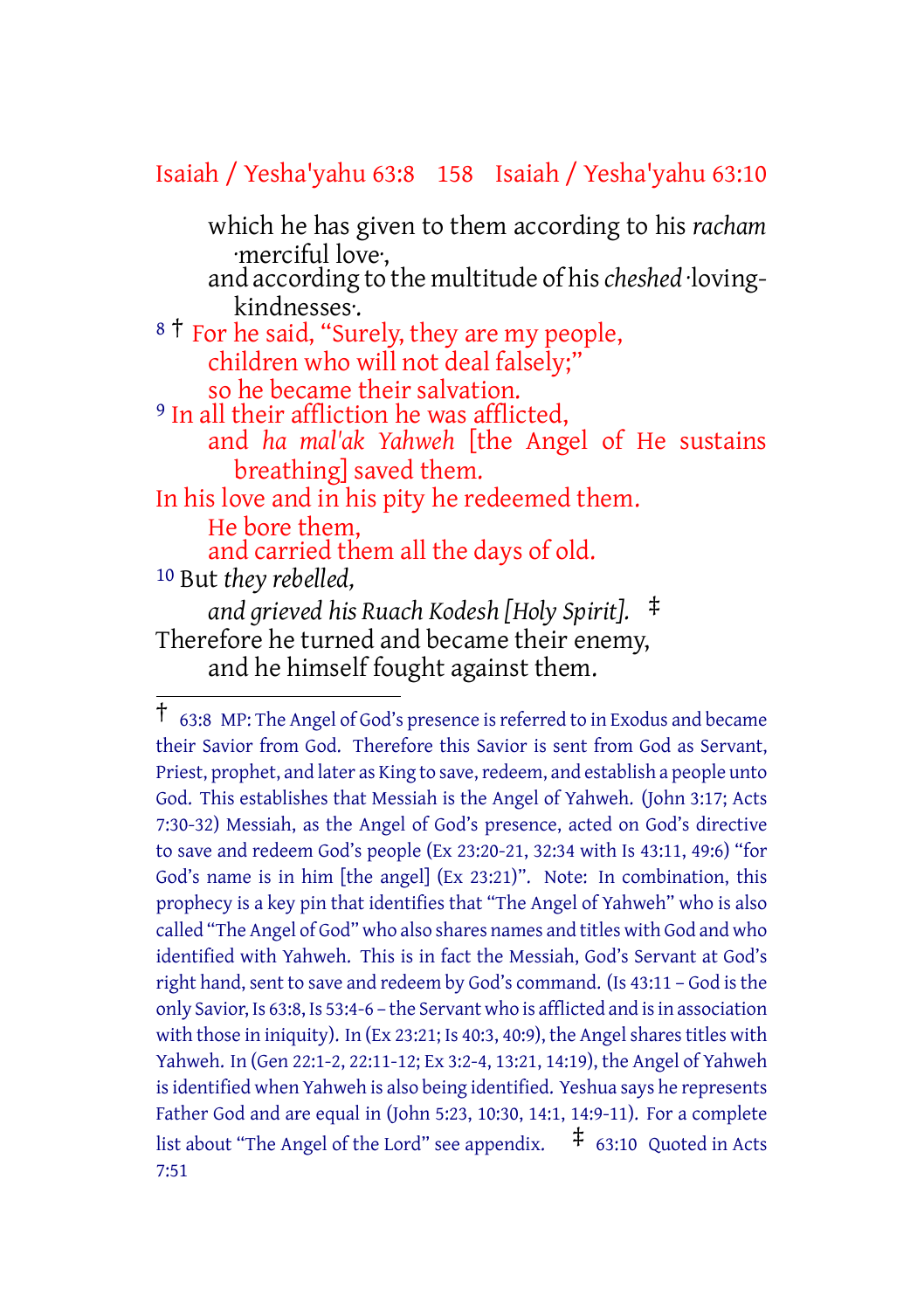Isaiah / Yesha'yahu 63:11 159 Isaiah / Yesha'yahu 63:16

<sup>11</sup> § Then he remembered the days of old, Moses [Drawn out] and his people, saying, "Where is he who brought them up out of the sea with the shepherds of his flock? Where is he who put his *Ruach Kodesh* [Holy Spirit] among them?" 12 Who caused his glorious arm to be at Moses [Drawn out]' right hand? Who divided the waters before them, to make himself an everlasting name? 13 Who led them through the depths, like a horse in the wilderness, so that they didn't stumble? 14 As the livestock that go down into the valley, *Ruach Yahweh* [Spirit of He sustains breathing] caused them to rest. So you led your people, to make yourself a glorious name. 15 Look down from heaven, and see from the habitation of your holiness and of your glory. Where are your zeal and your mighty acts? The yearning of your heart and your*racham* ·compassionate love<sup>r</sup> is restrained toward me. 16 For you are our Father, though Abraham [Father of a multitude] does not know us,

<sup>§</sup> 63:11 MP: Parallel to Yahweh and Holy Spirit during the Exodus, Messiah brings the presence of Holy Spirit with himself in like manner, but also in a different manner (Matt 28:19-20; John 14:16-17; Gal 5:16). Because of the atonement of Messiah, God has justice and promises to not removing his Spirit, (Hag 2:5). Individuals still can grieve and quench the Spirit (Eph 1:13, 4:30; 1 Thes 5:19; Heb 10:29). (Luke 10:9-11; Heb 10:29)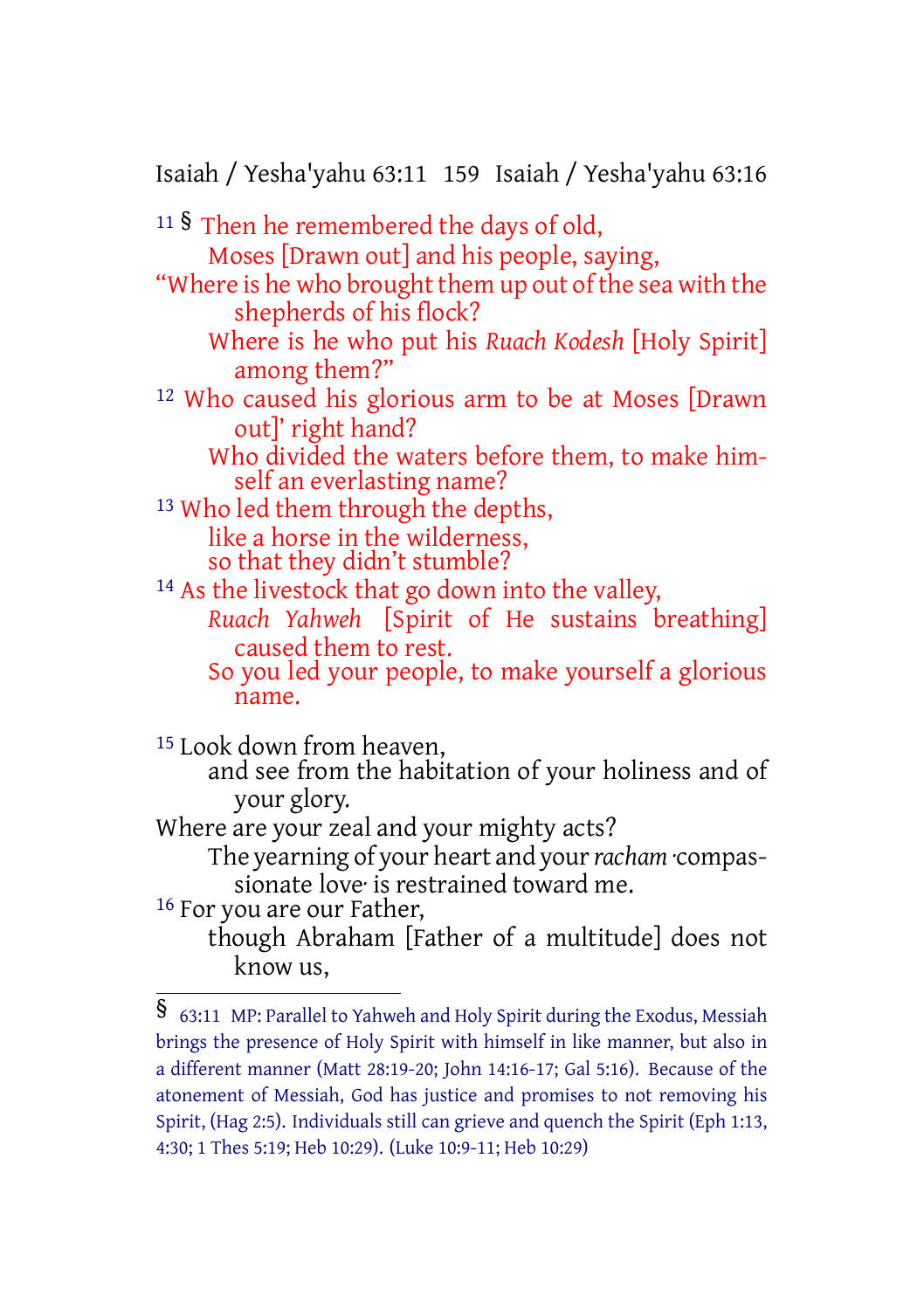Isaiah / Yesha'yahu 63:17 160 Isaiah / Yesha'yahu 64:5

and Israel [God prevails] does not acknowledge us. You, ADONAI , are our Father.

Our Redeemer from everlasting is your name. <sup>17</sup> O ADONAI, why do you make us wander from your ways,

and harden our heart from your fear?

*Teshuvah* ·Complete return· for your servants' sake, the tribes of your inheritance.

18 Your holy people possessed it but a little while. Our adversaries have trodden down your sanctuary.

<sup>19</sup> We have become like those over whom you never ruled, like those who were not called by your name.

# 64

<sup>1</sup> Oh that you would tear the heavens, that you would come down, that the mountains might quake at your presence. 2 As when fire kindles the brushwood, and the fire causes the water to boil; Make your name known to your adversaries, that the nations may tremble at your presence! 3 When you did awesome things which we didn't look for, you came down, and the mountains quaked at your presence. <sup>4</sup> \* For from of old men *have not sh'ma ·heard·, nor perceived by the ear,* † nor has the eye seen a God besides you, who works for him who waits for him. 5 You meet him who rejoices and does righteousness,

those who remember you in your ways. Behold, you were angry, and we sinned. We have been in sin for a long time.

<sup>\*</sup> 64:4 MP: Nobody has seen or heard the things that God has prepared for those who wait for Him. (John 14:2; 1 Cor 2:9)  $\uparrow$  64:4 Quoted in 1 Cor 2:9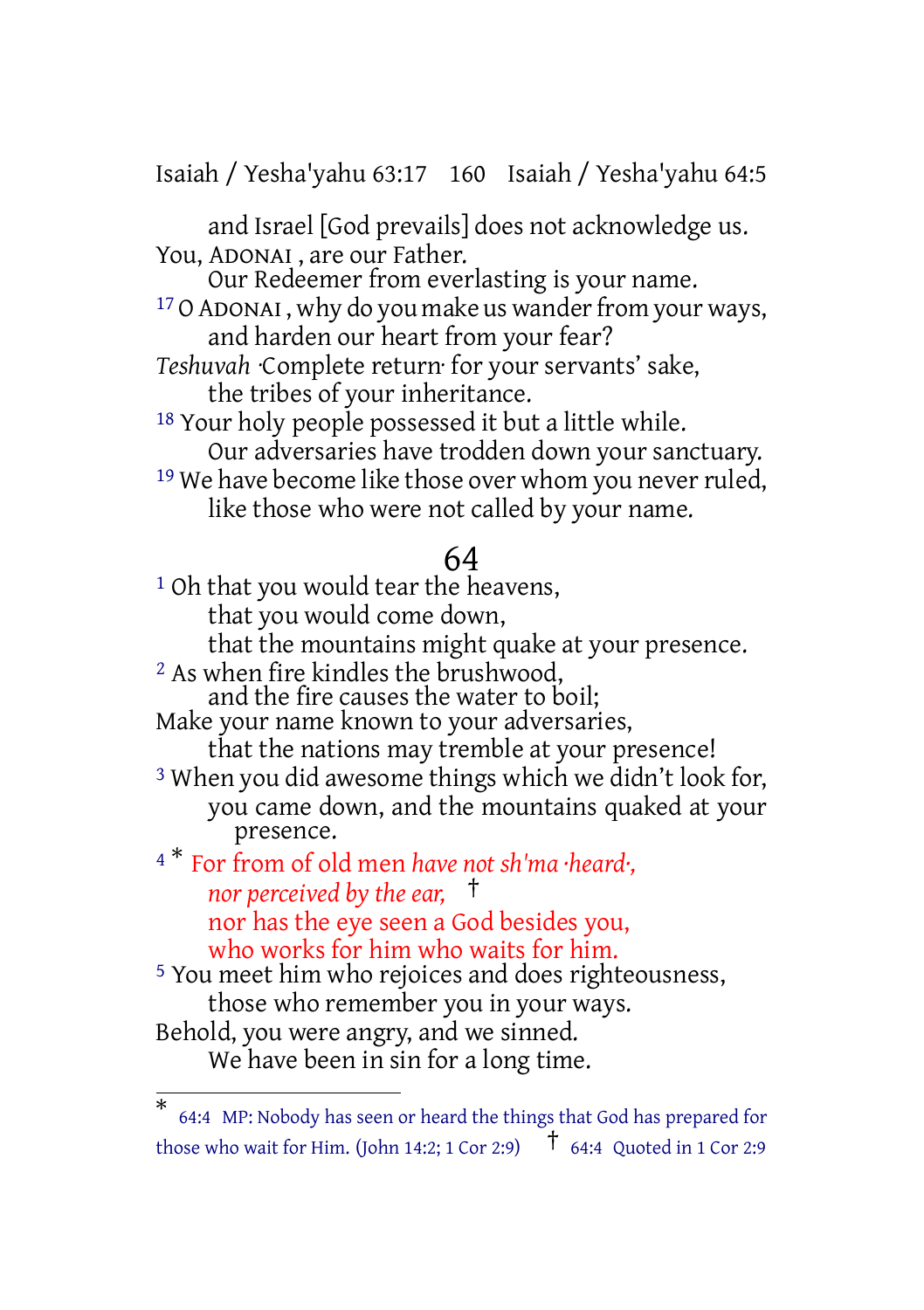Isaiah / Yesha'yahu 64:6 161 Isaiah / Yesha'yahu 65:1 Shall we be saved? 6 For we have all become like one who is unclean, and all our righteousness is like a polluted garment. We all fade like a leaf; and our iniquities, like the wind, take us away. <sup>7</sup> There is no one who calls on your name, who stirs himself up to take hold of you; for you have hidden your face from us, and have consumed us by means of our iniquities. 8 But now, ADONAI , you are our Father. We are the clay, and you our potter. We all are the work of your hand. 9 Don't be furious, ADONAI , and don't remember iniquity forever. Look and see, we beg you, we are all your people. 10 Your holy cities have become a wilderness. Zion [Mountain ridge, Marking] has become a wilderness, Jerusalem [City of peace] a desolation. 11 Our holy and our beautiful house, where our fathers praised you, is burned with fire; and all our pleasant places are laid waste. 12 Will you hold yourself back for these things, ADONAI ? Will you keep silent, and punish us very severely? 65

<sup>1</sup> \* *"I am inquired of by those who didn't ask. I am found by those who didn't seek me.* †

<sup>\*</sup> 65:1 MP: Messiah will be sought for and found by the Gentile nations who did not seek him. (Acts 13:48: Rom 10:20, 11:25)  $\uparrow$  65:1 Quoted in Rom 10:21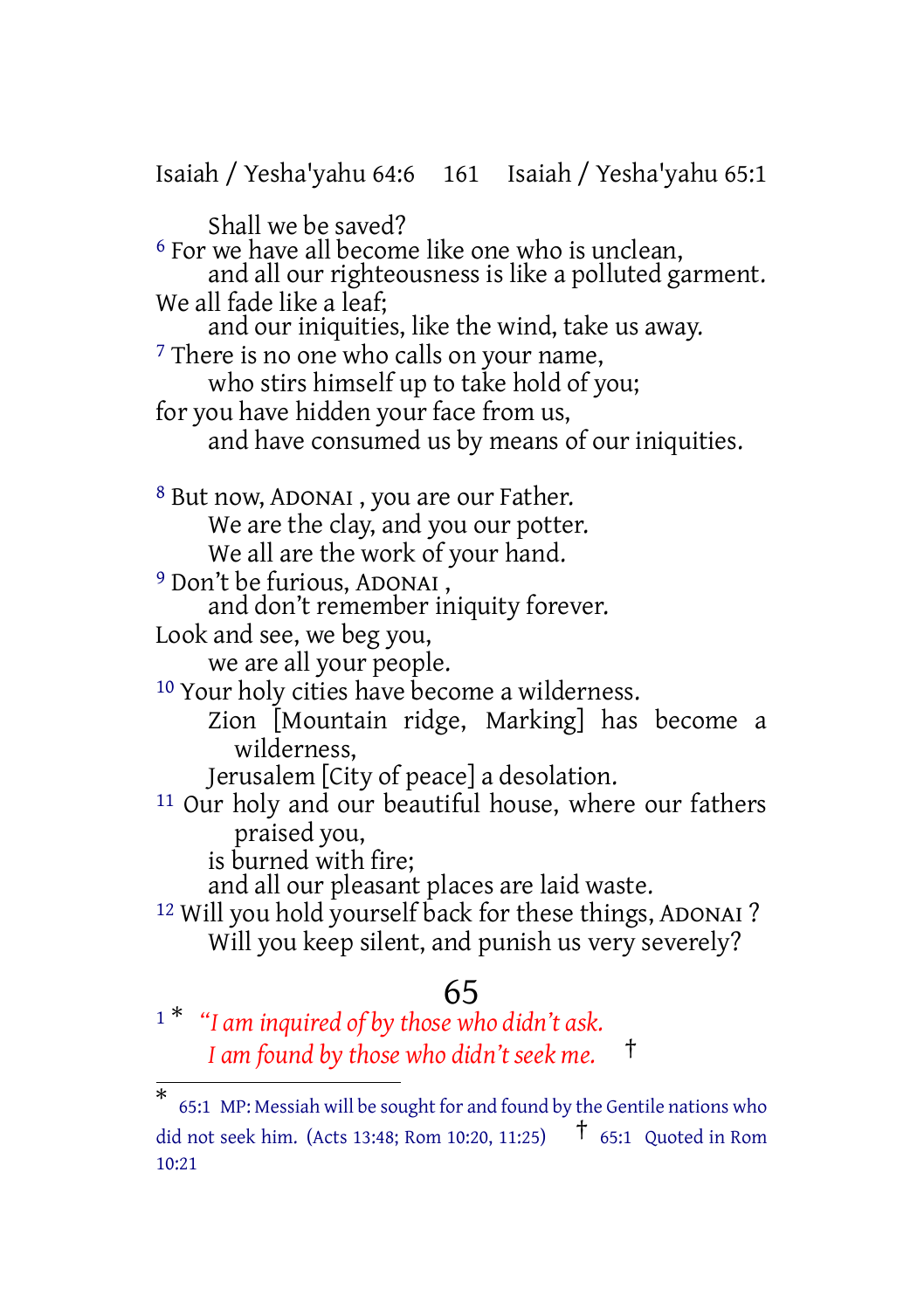Isaiah / Yesha'yahu 65:2 162 Isaiah / Yesha'yahu 65:8

I said, 'See me, behold me,' to a nation that was not called by my name. <sup>2</sup> ‡ *I have spread out my hands all day to a rebellious people,* § who walk in a way that is not good, after their own thoughts; don't come near to me, <sup>3</sup> a people who provoke me to my face continually, sacrificing in gardens, and burning incense on bricks; 4 who sit among the graves, and spend nights in secret places; who eat pig's meat, and their pots hold soup made of disgusting things; <sup>5</sup> who say, 'Stay by yourself, for I am holier than you.' These are smoke in my nose, a fire that burns all day. 6 "Behold, it is written before me: I will not keep silence, but will repay, yes, I will repay into their bosom, 7 your own iniquities, and the iniquities of your fathers together," says ADONAI , "who have burned incense on the mountains, and blasphemed me on the hills. Therefore I will first measure their work into their bosom." 8 ADONAI says,

"As the new wine is found in the cluster,

 $\overline{4}$  65:2 MP: Messiah reaches out to rebellious Israel. (John 5:37-40) § 65:2 Quoted in Rom 10:21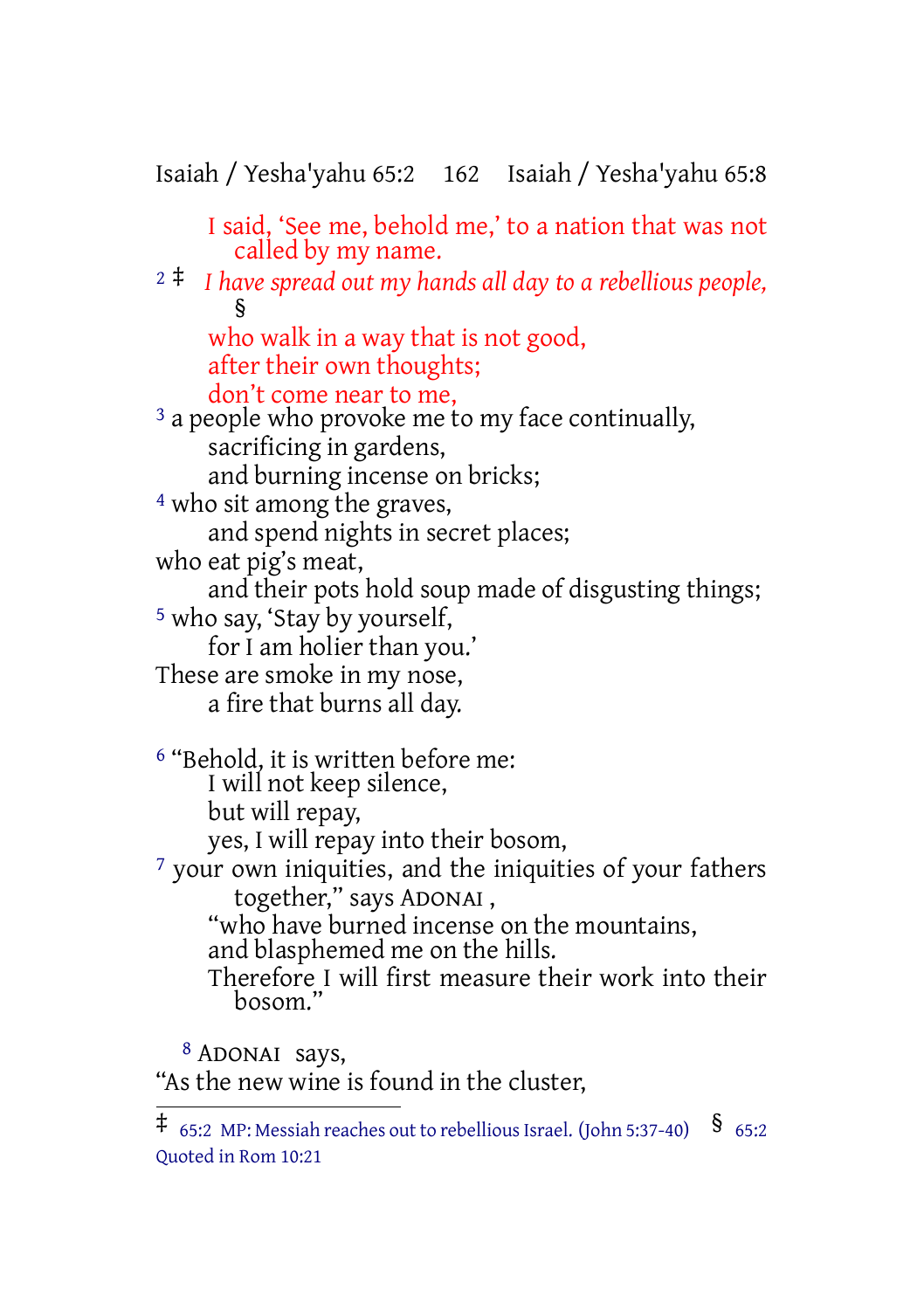Isaiah / Yesha'yahu 65:9 163 Isaiah / Yesha'yahu 65:14

and one says, 'Don't destroy it, for a blessing is in it:' so will I do for my servants' sake,

that I may not destroy them all.

9 I will bring offspring out of Jacob [Supplanter], and out of Judah [Praised] an inheritor of my mountains.

My chosen will inherit it,

and my servants will dwell there.

10 Sharon will be a fold of flocks,

and the valley of Achor a place for herds to lie down in,

for my people who have sought me.

11 "But you who forsake ADONAI , who forget my holy mountain, who prepare a table for Fortune, and who fill up mixed wine to Destiny; 12 I will destine you to the sword, and you will all bow down to the slaughter; because when I called, you didn't answer. When I spoke, you didn't *sh'ma* ·hear obey·; but you did that which was evil in my eyes, and chose that in which I didn't delight." 13 Therefore thus says the Lord ADONAI , "Behold, my servants will eat,

but you will be hungry;

behold, my servants will drink,

but you will be thirsty.

Behold, my servants will rejoice,

but you will be disappointed;

14 Behold, my servants will sing for joy of heart, but you will cry for sorrow of heart, and will wail for anguish of spirit.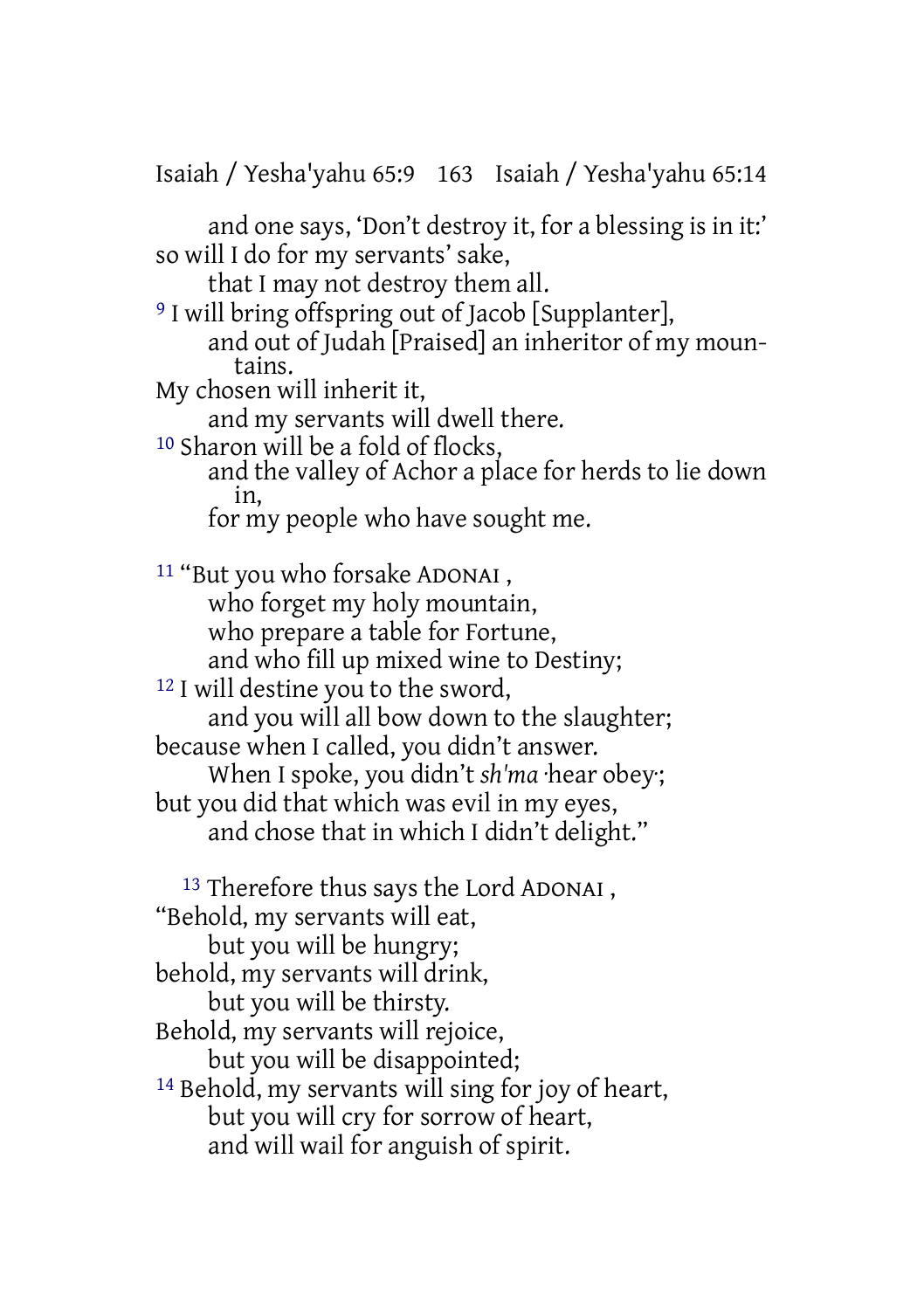Isaiah / Yesha'yahu 65:15 164 Isaiah / Yesha'yahu 65:21

15 You will leave your name for a curse to my chosen; and the Lord ADONAI will kill you. He will call his servants by another name, 16 so that he who blesses himself in the earth will bless himself in the God of truth; and he who swears in the earth will swear by the God of truth; because the former troubles are forgotten, and because they are hidden from my eyes.

- <sup>17</sup> \* "For, behold, I *create new heavens and a new earth;* † and the *former* things will *not*  $\pm$  be remembered, nor come into mind.
- <sup>18</sup> § But be glad and rejoice forever in that which I create; for, behold, I create Jerusalem [City of peace] to be a delight,
	- and her people a joy.
- 19 I will rejoice in Jerusalem [City of peace], and delight in my people;

and the voice of *weeping* and the voice of *crying* will be *sh'ma* ·heard obeyed· in her *no more.*

20 "No more will there be an infant who only lives a few days,

\*

nor an old man who has not filled his days;

for the child will die one hundred years old,

and the sinner being one hundred years old will be accursed.

21 They will build houses, and inhabit them.

<sup>\*</sup> 65:17 MP: New heaven and new earth will be established. (2 Peter 3:13; Rev 21:1, 21:5)  $\uparrow$  65:17 Quoted in 2 Cor 5:17; 2 Pet 3:13; Rev 21:1  $\uparrow$  65:17 Quoted in 2 Cor 5:17  $\,$   $\,$   $\,$   $\,$   $\,$  65:18 MP: New Jerusalem is a source of joy and the people thereof are delighted. (Rev 21:2-3) \* 65:19 Quoted in Rev 21:4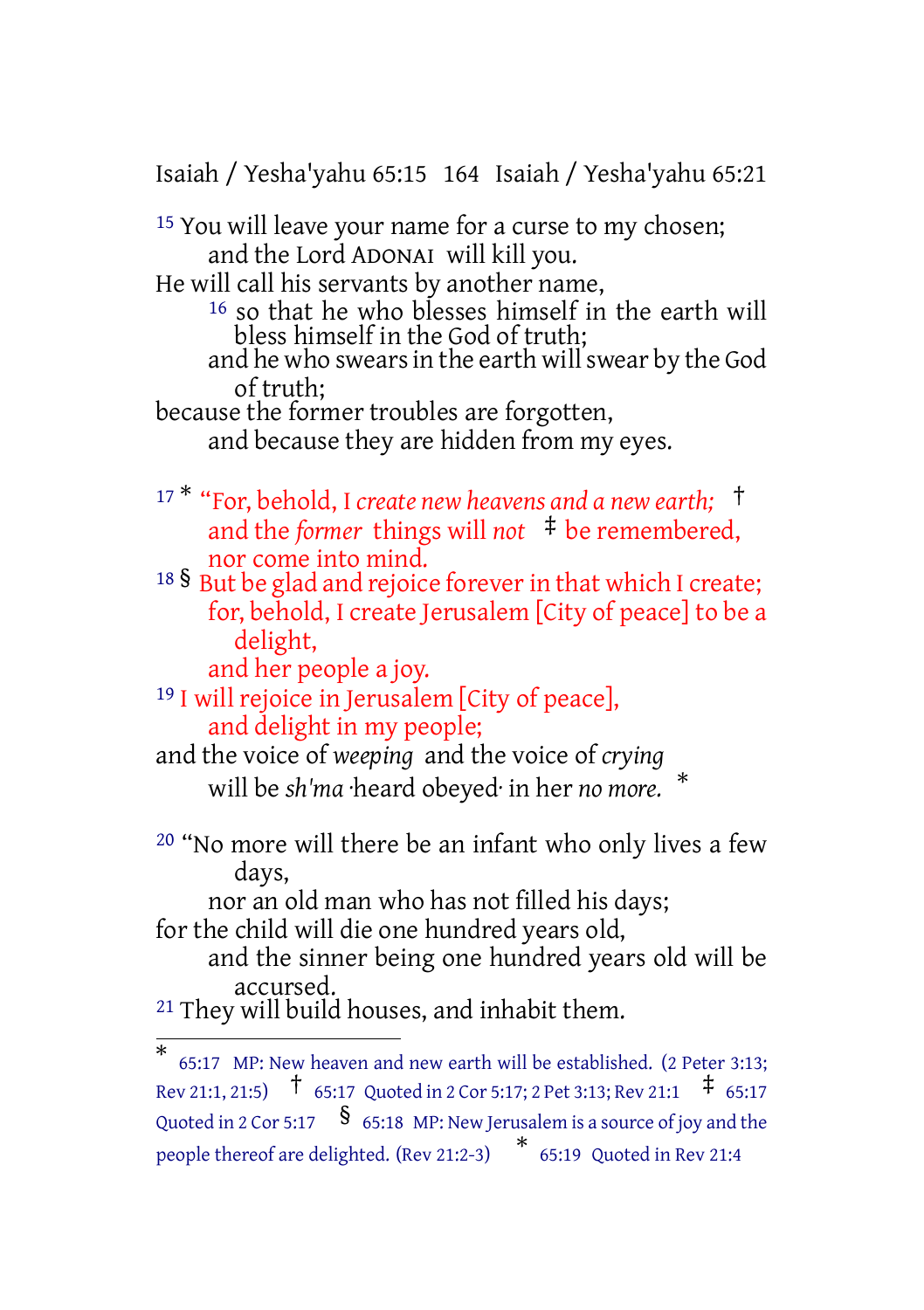Isaiah / Yesha'yahu 65:22 165 Isaiah / Yesha'yahu 66:3

They will plant vineyards, and eat their fruit. <sup>22</sup> They will not build, and another inhabit.

They will not plant, and another eat: for the days of my people will be like the days of a tree, and my chosen will long enjoy the work of their hands. 23 They will not labor in vain,

nor give birth for calamity;

for they are the offspring of ADONAI 's blessed, and their descendants with them.

<sup>24</sup> It will happen that, before they call, I will answer; and while they are yet speaking, I will *sh'ma* ·hear obey·.

<sup>25</sup> The wolf and the lamb will feed together, and the lion will eat straw like the ox. Dust will be the serpent's food.

They will not hurt nor destroy in all my holy mountain," says ADONAI .

# 66

1 ADONAI *says,*

*"Heaven is my throne, and the earth is my footstool.* \* *What kind of house will you build to me? Where will I rest?*

<sup>2</sup> *For my hand has made all these things,* † and so all these things came to be," says ADONAI : "but to this man will I look, even to he who is poor and of a contrite spirit, and who trembles at my word.

<sup>3</sup> He who kills an ox is as he who kills a man; he who sacrifices a lamb, as he who breaks a dog's neck;

<sup>\*</sup> 66:1 Quoted in Matt 5:35 † 66:2 Quoted in Acts 7:49-50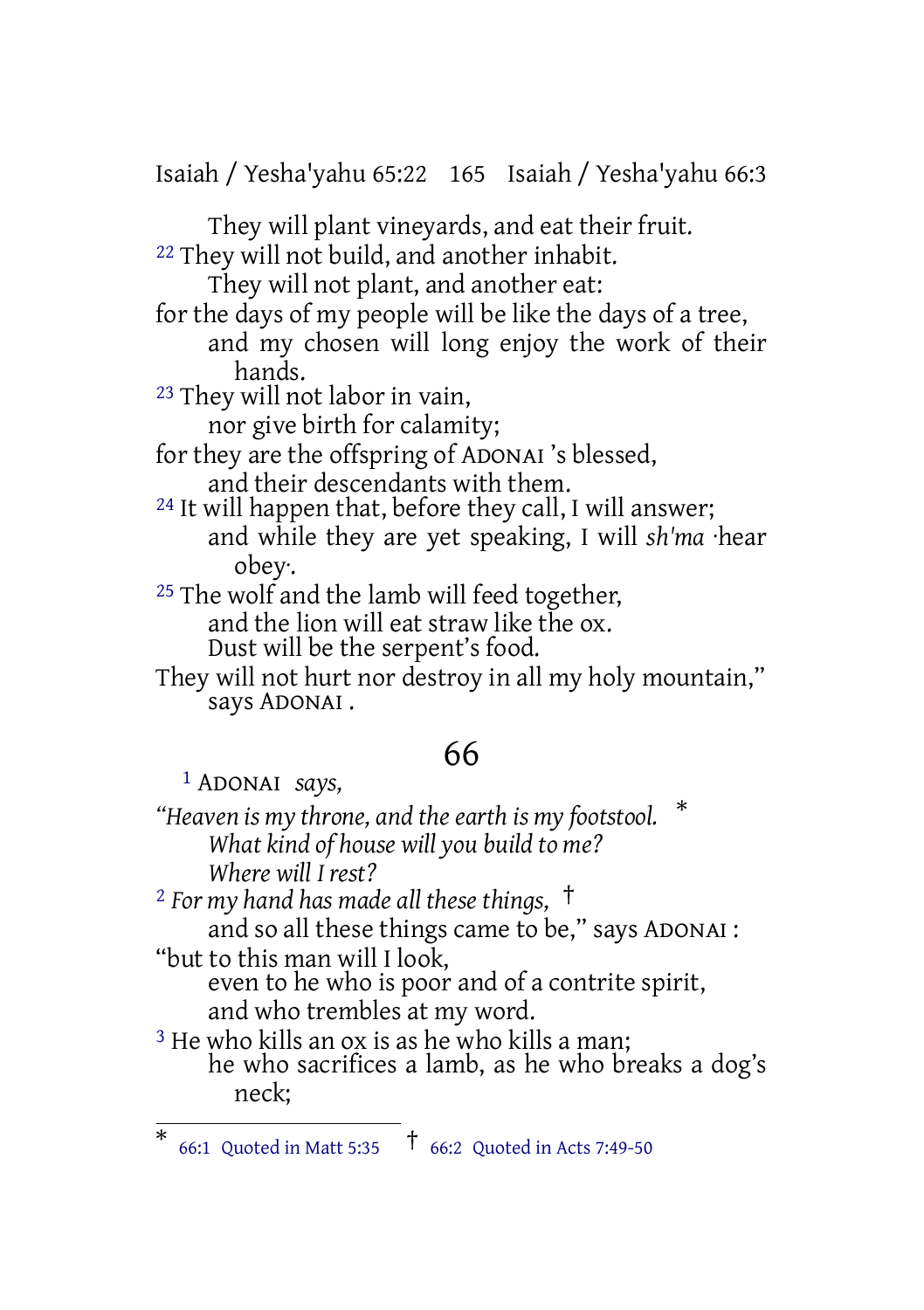Isaiah / Yesha'yahu 66:4 166 Isaiah / Yesha'yahu 66:8

he who offers an offering, as he who offers pig's blood;

he who burns frankincense, as he who blesses an idol.

Yes, they have chosen their own ways, and their soul delights in their abominations:

4 I also will choose their delusions, and will bring their fears on them;

because when I called, no one answered; when I spoke, they didn't *sh'ma* ·hear obey·;

but they did that which was evil in my eyes, and chose that in which I didn't delight."

5 *Sh'ma* ·Hear obey· ADONAI 's word, you who tremble at his word: "Your brothers who hate you, who cast you out for my name's sake, have said, 'Let ADONAI be glorified, that we may see your joy;' but it is those who shall be disappointed. 6 A voice of tumult from the city, a voice from the temple,

a voice of ADONAI that repays his enemies what they deserve.

7 "Before she travailed, she gave birth. Before her pain came, she delivered a son. 8 Who has *sh'ma* ·heard obeyed· of such a thing? Who has seen such things? Shall a land be born in one day? Shall a nation be born at once? For as soon as Zion [Mountain ridge, Marking] travailed, she gave birth to her children.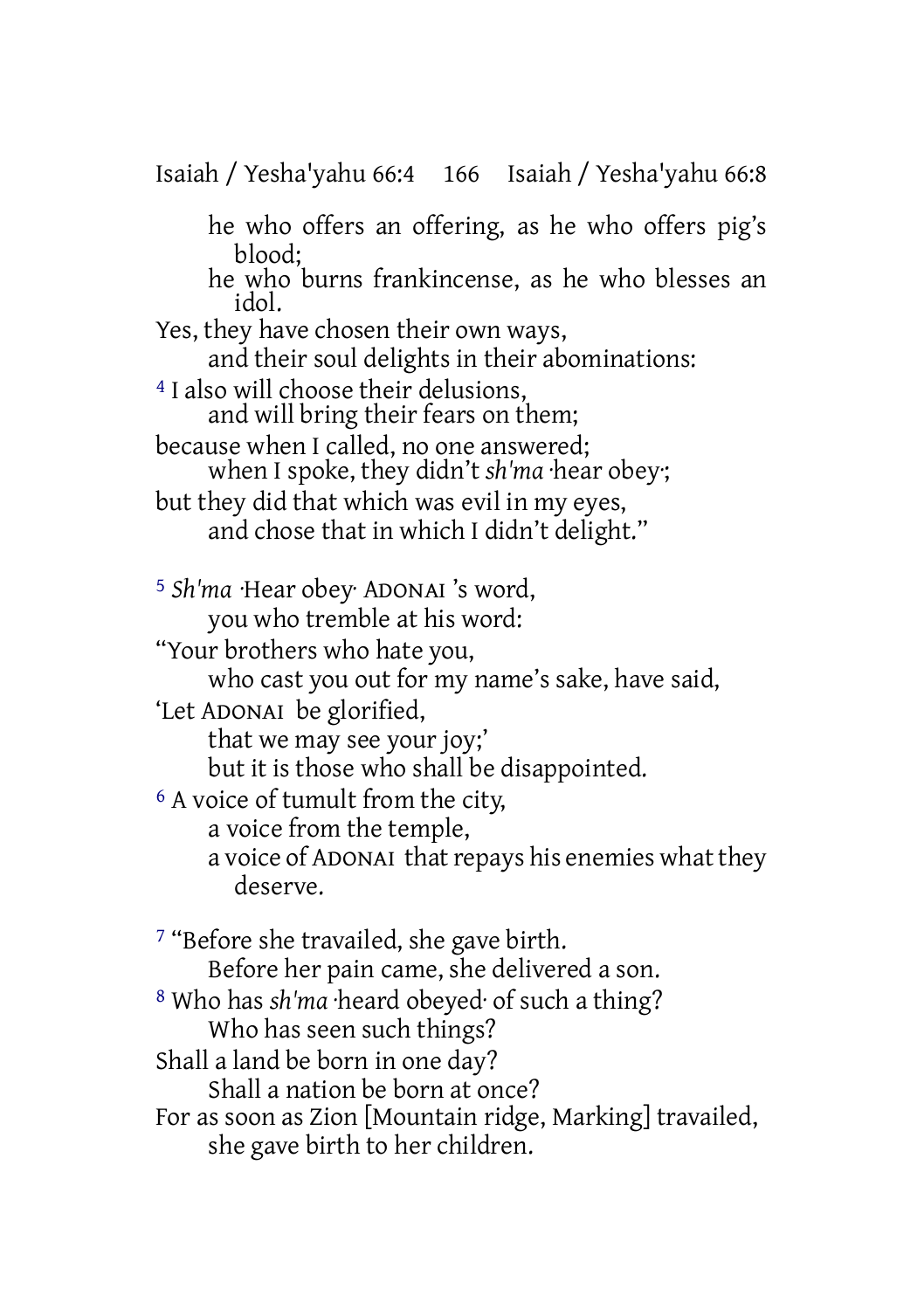Isaiah / Yesha'yahu 66:9 167 Isaiah / Yesha'yahu 66:15

9 Shall I bring to the birth, and not cause to be delivered?" says ADONAI .

"Shall I who cause to give birth shut the womb?" says your God.

10 "Rejoice with Jerusalem [City of peace], and be glad for her, all you who *'ahav* ·affectionately love· her.

Rejoice for joy with her, all you who mourn over her;

<sup>11</sup> that you may nurse and be satisfied at the comforting breasts;

that you may drink deeply,

and be delighted with the abundance of her *kavod* ·weighty glory·."

12 For ADONAI says, "Behold, I will extend peace to her like a river, and the *kavod* ·weighty glory· of the nations like an

overflowing stream;

and you will nurse.

You will be carried on her side,

and will be dandled on her knees.

13 As one whom his mother comforts,

so will I comfort you.

You will be comforted in Jerusalem [City of peace]."

14 You will see it, and your heart shall rejoice, and your bones will flourish like the tender grass. ADONAI 's hand will be known among his servants;

and he will have indignation against his enemies.

15 For, behold, ADONAI will come with fire,

and his chariots will be like the whirlwind; to render his anger with fierceness,

and his rebuke with *flames of fire.* ‡

<sup>‡</sup> 66:15 Quoted in <sup>2</sup> Thes 1:8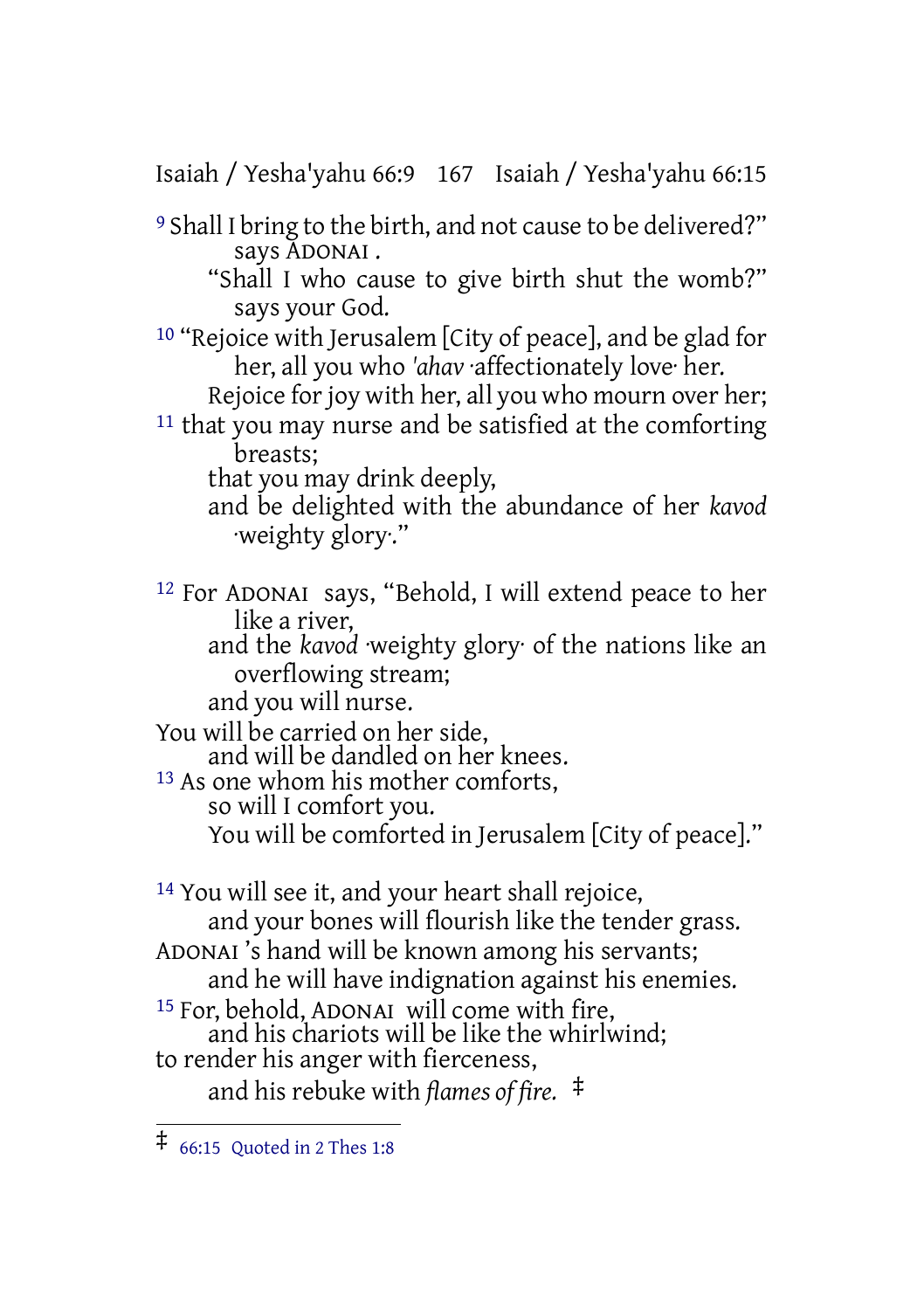Isaiah / Yesha'yahu 66:16 168 Isaiah / Yesha'yahu 66:24

16 For ADONAI will execute judgment by fire and by his sword on all flesh;

and those slain by ADONAI will be many.

<sup>17</sup> "Those who sanctify themselves and purify themselves to go to the gardens, behind one in the middle, eating pig's meat, abominable things, and the mouse, they shall come to an end together," says ADONAI .

<sup>18</sup> "For I know their works and their thoughts. The time comes that I will gather all nations and languages, and they will come, and will see my *kavod* ·weighty glory·.

19 "I will set a sign among them, and I will send those who escape of them to the nations, to Tarshish, Pul, and Lud, who draw the bow, to Tubal and Javan, to far away islands, who have not *sh'ma* ·heard obeyed· my fame, nor have seen my *kavod* ·weighty glory·; and they shall declare my *kavod* ·weighty glory· among the nations. 20 They shall bring all your brothers out of all the nations for an offering to ADONAI , on horses, in chariots, in litters, on mules, and on camels, to my holy mountain Jerusalem [City of peace], says ADONAI, as the children of Israel [God prevails] bring their offering in a clean vessel into ADONAI  $\overline{a}$ 's house. <sup>21</sup> Of them I will also select priests and Levites [Descendants of United with]," says ADONAI .

<sup>22</sup> "For as the *new heavens and the new earth,* § which I will make, shall remain before me," says ADONAI, "so your offspring and your name shall remain. 23 It shall happen that from one new moon to another, and from one Sabbath ·To cease· to another, all flesh will come to *hawa* ·bow low, prostrate<sup>.</sup> to worship before me," says ADONAI . <sup>24</sup> "They will go out, and look at the dead bodies of the men who have transgressed against me; for *their worm will not die,*

<sup>§</sup> 66:22 Quoted in <sup>2</sup> Pet 3:13; Rev 21:1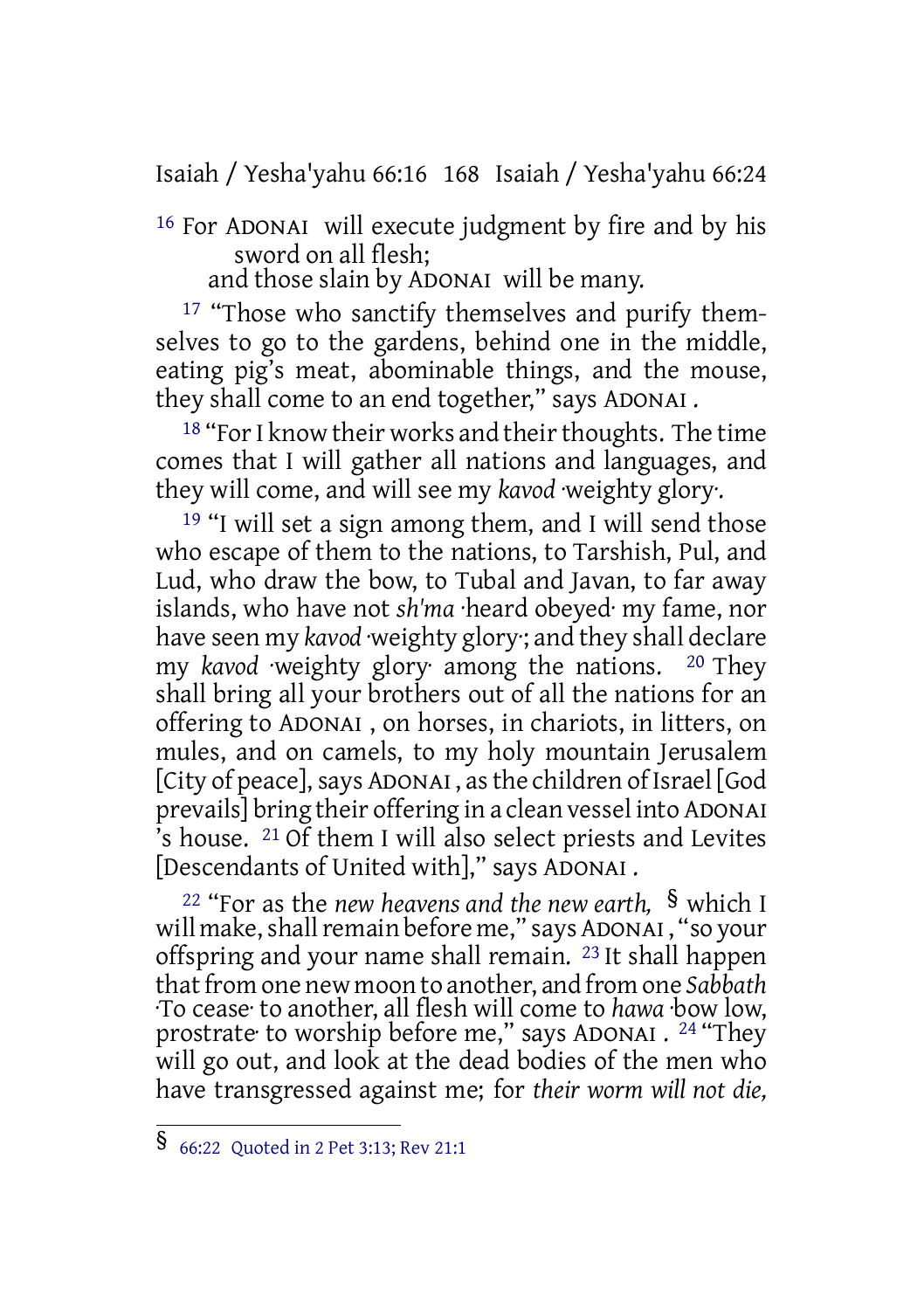Isaiah / Yesha'yahu 66:24 169 Isaiah / Yesha'yahu 66:24

*nor will their fire be quenched,* \* and they will be loathsome to all mankind."

<sup>\*</sup> 66:24 Quoted in Mark 9:44, 9:48